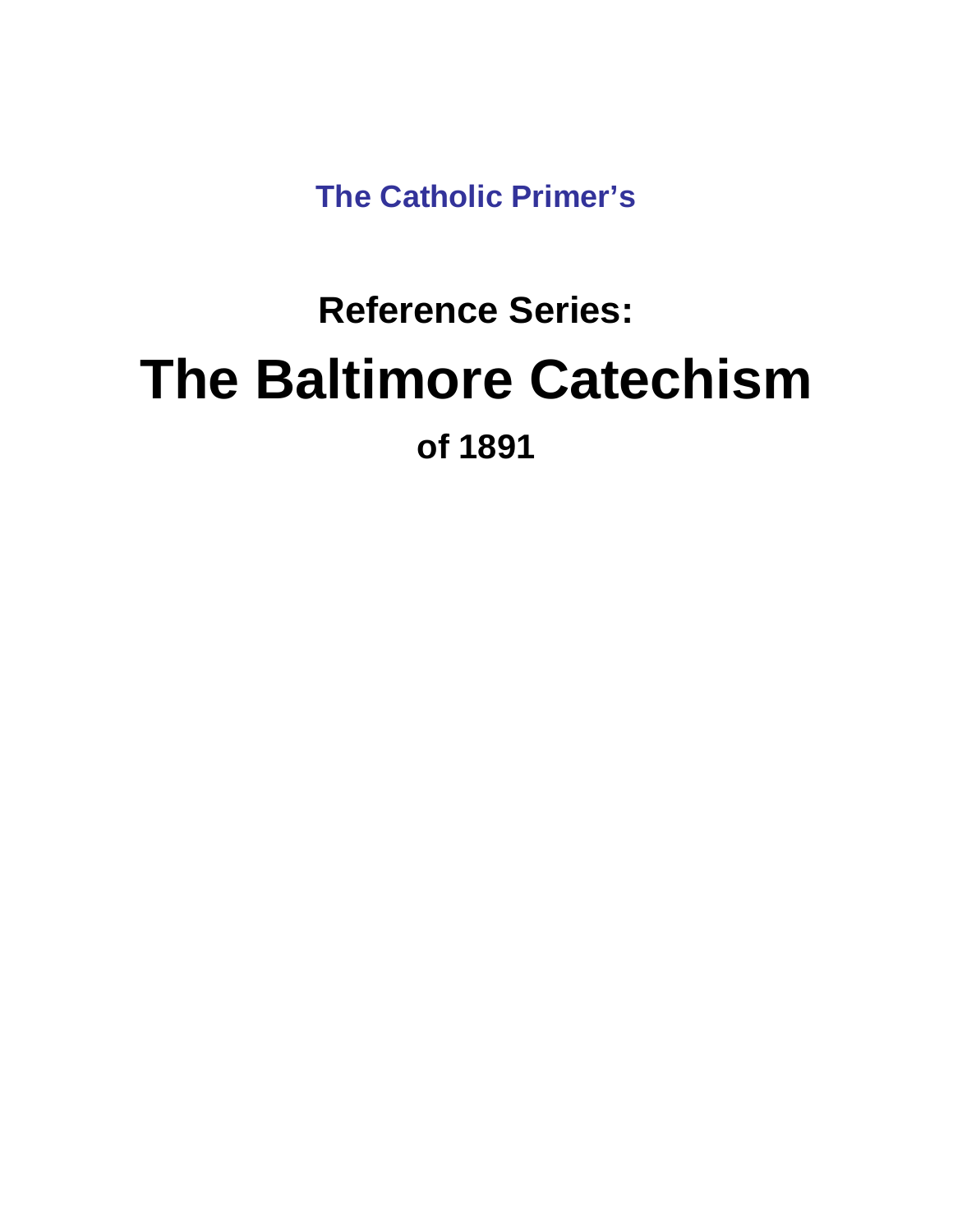**Caution regarding printing:** This document is over 298 pages in length, depending upon individual printer settings.

**The Catholic Primer** 



#### **Copyright Notice**

The contents The Baltimore Catechism is in the public domain. However, this electronic version is copyrighted. © The Catholic Primer, 2005. All Rights Reserved.

This electronic version may be distributed free of charge provided that the contents are not altered and this copyright notice is included with the distributed copy, provided that the following conditions are adhered to. This electronic document may not be e offered in connection with any other document, product, promotion or other item that is sold, exchange for compensation of any typ Notwithstanding the preceding, if this product is transferred on CD-ROM, DVD, or other similar storage media, the transferor may charge for the cost of the media, reasonable shipping expenses, and may request, but not demand, an additional donation not to exceed US\$15. Questions concerning this limited license should be directed to webmaster@catholicprimer.org. This document or manner, or used as a gift for contributions, including charitable contributions without the express consent of The Catholic Primer. may not be distributed in print form without the prior consent of The Catholic Primer.

Adobe®, Acrobat®, and Acrobat® Reader® *are either registered t marks or trademarks of Adobe Systems Incorporated in the rade United States and/or other countries.*

The Catholic Primer: www.catholicprimer.org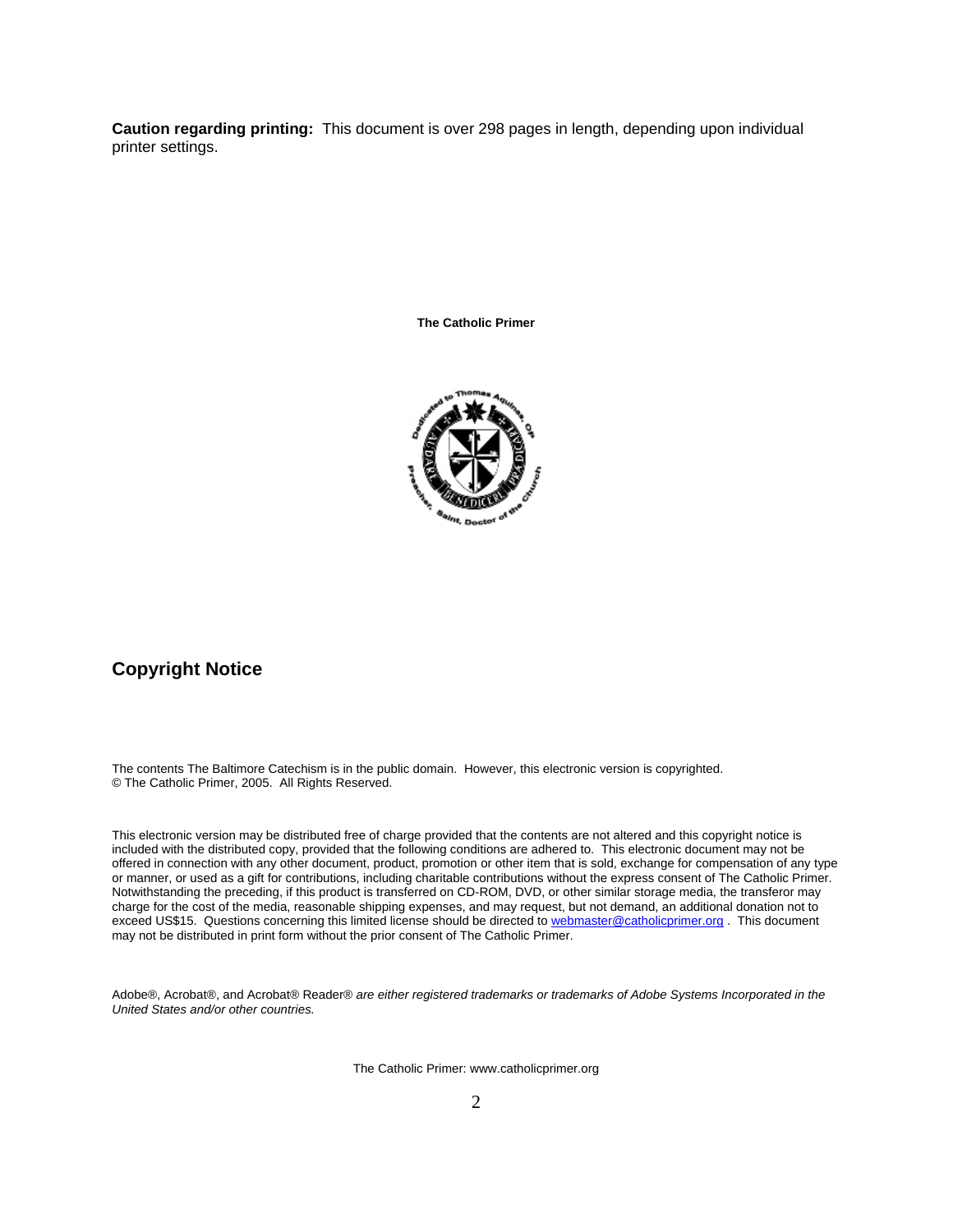### **[Table of Contents](#page-7-0)**

| LESSON FOURTH: ON THE ANGELS AND OUR FIRST PARENTS  11          |
|-----------------------------------------------------------------|
|                                                                 |
| LESSON SIXTH: ON THE INCARNATION AND REDEMPTION  13             |
| LESSON SEVENTH: ON OUR LORD'S PASSION, DEATH, RESURRECTION, AND |
| LESSON EIGHTH: ON THE HOLY GHOST AND HIS DESCENT UPON THE       |
|                                                                 |
|                                                                 |
|                                                                 |
|                                                                 |
|                                                                 |
|                                                                 |
|                                                                 |
| LESSON SEVENTH: ON THE INCARNATION AND REDEMPTION 24            |
| LESSON EIGHTH: ON OUR LORD'S PASSION, DEATH, RESURRECTION, AND  |
| LESSON NINTH: ON THE HOLY GHOST AND HIS DESCENT UPON THE        |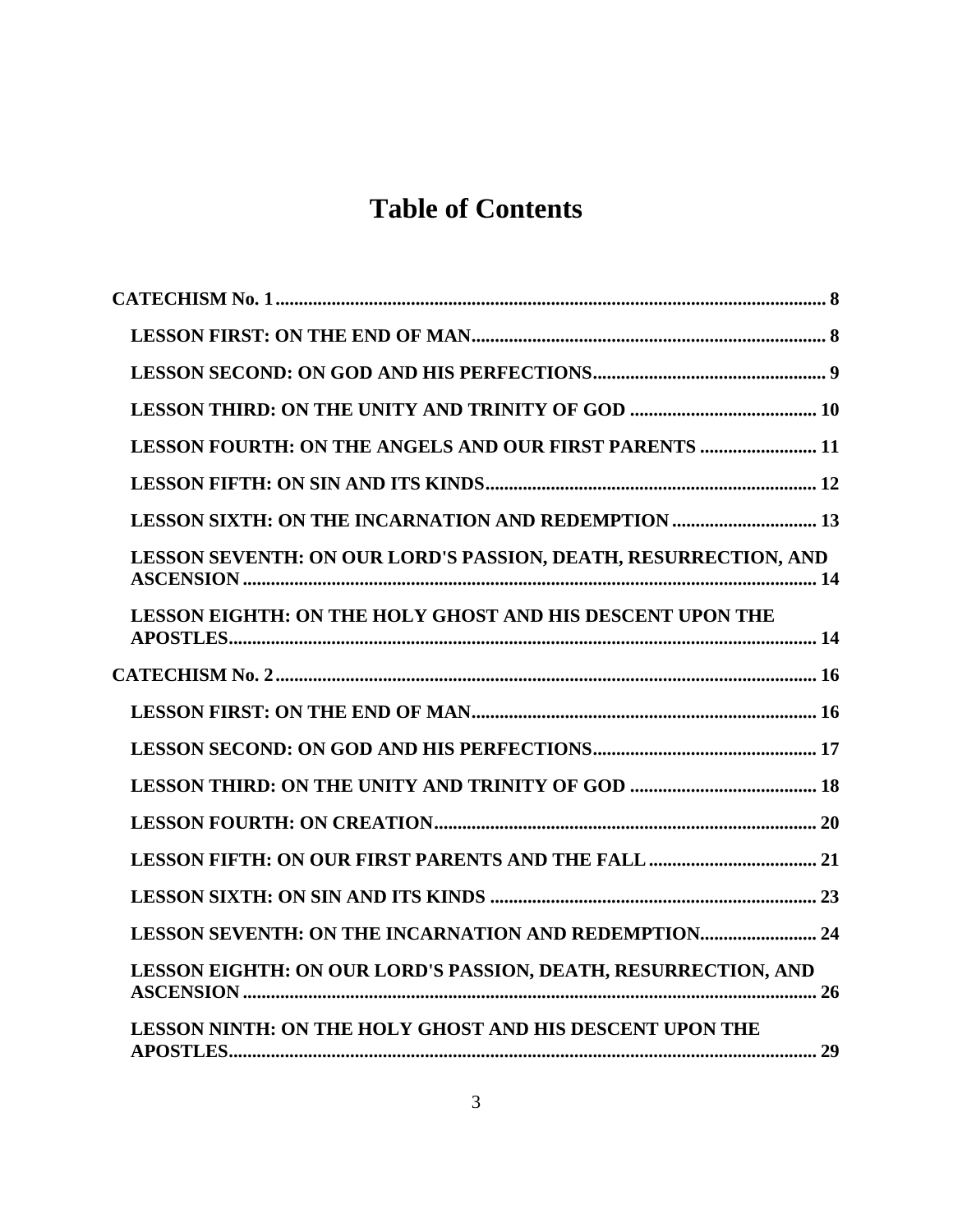| LESSON TWELFTH: ON THE ATTRIBUTES AND MARKS OF THE CHURCH 33          |
|-----------------------------------------------------------------------|
|                                                                       |
|                                                                       |
|                                                                       |
| LESSON SIXTEENTH: ON THE GIFTS AND FRUITS OF THE HOLY GHOST  41       |
| LESSON SEVENTEENTH: ON THE SACRAMENT OF PENANCE  43                   |
|                                                                       |
|                                                                       |
| <b>LESSON TWENTIETH: ON THE MANNER OF MAKING A GOOD CONFESSION 49</b> |
|                                                                       |
|                                                                       |
| LESSON TWENTY-THIRD: ON THE ENDS FOR WHICH THE HOLY EUCHARIST         |
| LESSON TWENTY-FOURTH: ON THE SACRIFICE OF THE MASS 55                 |
| LESSON TWENTY-FIFTH: ON EXTREME UNCTION AND HOLY ORDERS 57            |
|                                                                       |
|                                                                       |
|                                                                       |
|                                                                       |
|                                                                       |
| <b>LESSON THIRTY-FIRST: THE FIRST COMMANDMENT--ON THE HONOR AND</b>   |
| <b>LESSON THIRTY-SECOND: FROM THE SECOND TO THE FOURTH</b>            |
| <b>LESSON THIRTY-THIRD: FROM THE FOURTH TO THE SEVENTH</b>            |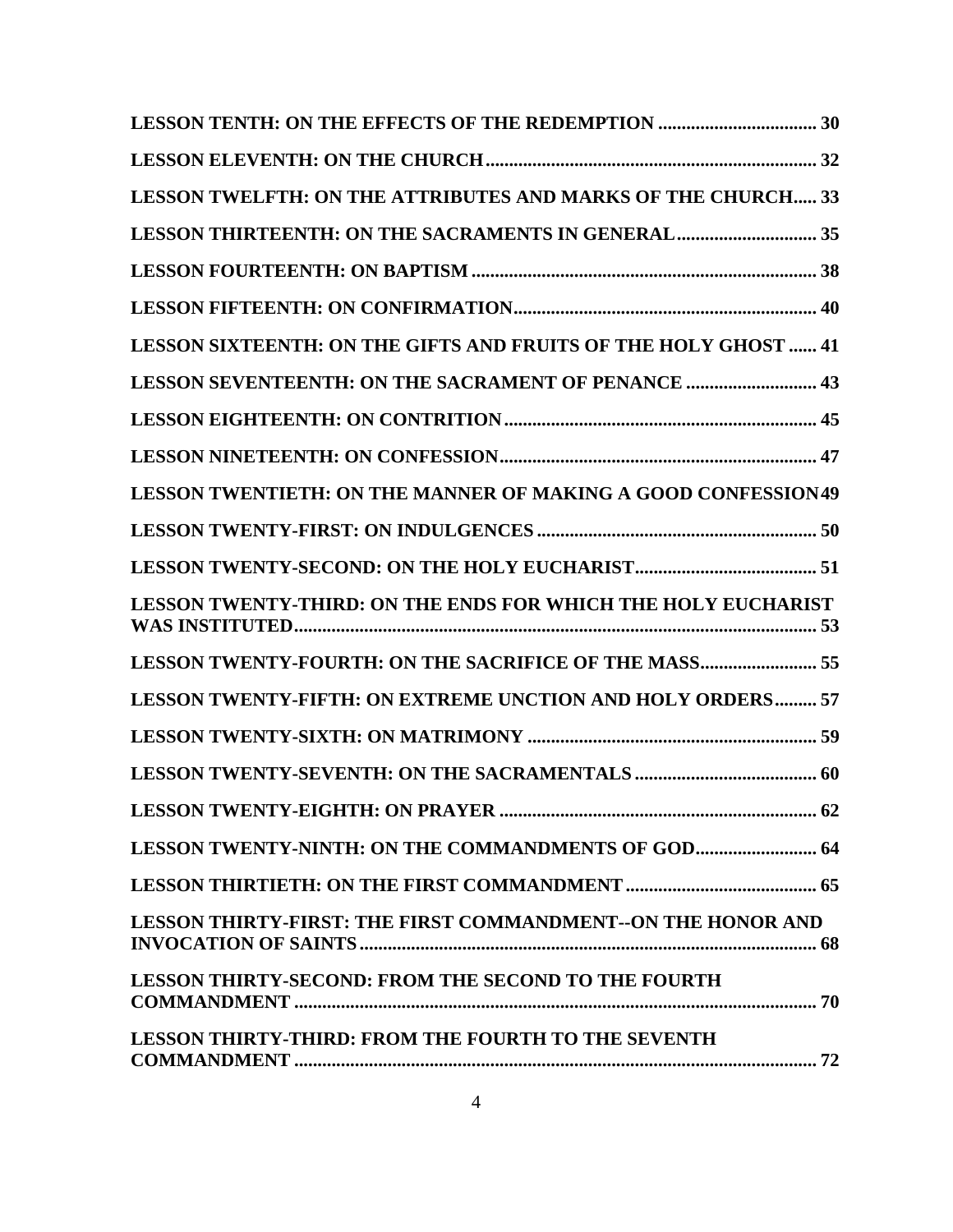| LESSON THIRTY-FOURTH: FROM THE SEVENTH TO THE END OF THE TENTH           |
|--------------------------------------------------------------------------|
| <b>LESSON THIRTY-FIFTH: ON THE FIRST AND SECOND COMMANDMENTS OF</b>      |
| LESSON THIRTY-SIXTH: ON THE THIRD, FOURTH, FIFTH AND SIXTH               |
| <b>LESSON THIRTY-SEVENTH: ON THE LAST JUDGMENT AND THE</b>               |
|                                                                          |
|                                                                          |
|                                                                          |
|                                                                          |
|                                                                          |
|                                                                          |
|                                                                          |
|                                                                          |
|                                                                          |
|                                                                          |
|                                                                          |
|                                                                          |
| The Manner in which a Lay Person is to Baptize in Case of Necessity:  86 |
|                                                                          |
|                                                                          |
|                                                                          |
|                                                                          |
|                                                                          |
| LESSON SIXTH: On Sin and Its Kinds ON SIN AND ITS KINDS.  108            |
|                                                                          |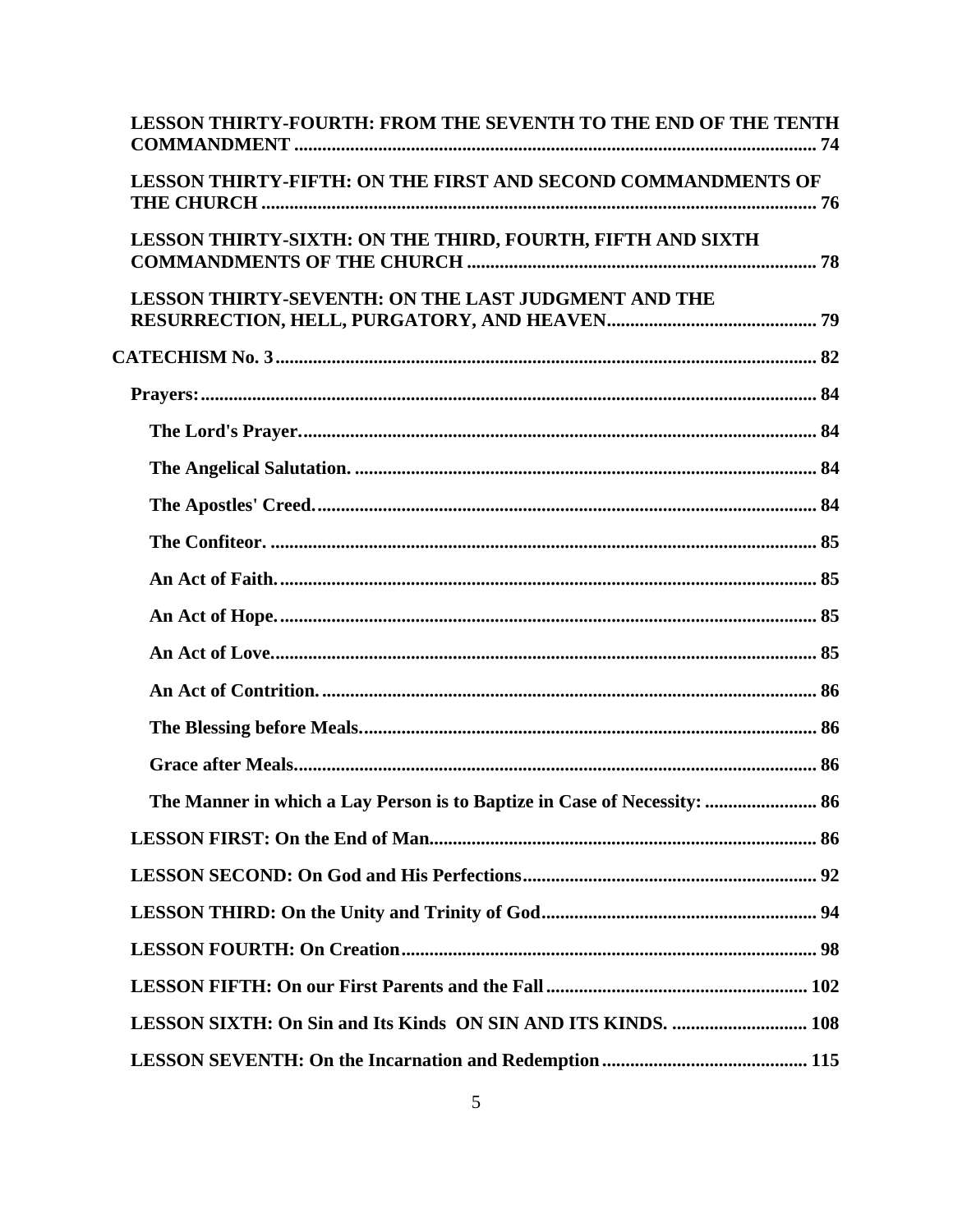| LESSON EIGHTH: On Our Lord's Passion, Death, Resurrection, and Ascension  123       |
|-------------------------------------------------------------------------------------|
| LESSON NINTH: On the Holy Ghost and His Descent upon the Apostles  131              |
|                                                                                     |
|                                                                                     |
| LESSON TWELFTH: On the Attributes and Marks of the Church  146                      |
|                                                                                     |
|                                                                                     |
|                                                                                     |
|                                                                                     |
|                                                                                     |
|                                                                                     |
| LESSON TWENTIETH: On the Manner of Making a Good Confession  202                    |
|                                                                                     |
|                                                                                     |
| LESSON TWENTY-THIRD: On the Ends for Which the Holy Eucharist Was Instituted        |
|                                                                                     |
|                                                                                     |
|                                                                                     |
|                                                                                     |
|                                                                                     |
|                                                                                     |
|                                                                                     |
| <b>LESSON THIRTY-FIRST: The First Commandment -- On the Honor and Invocation of</b> |
| <b>LESSON THIRTY-SECOND: From the Second to the Fourth Commandment  273</b>         |
| <b>LESSON THIRTY-THIRD: From the Fourth to the Seventh Commandment  280</b>         |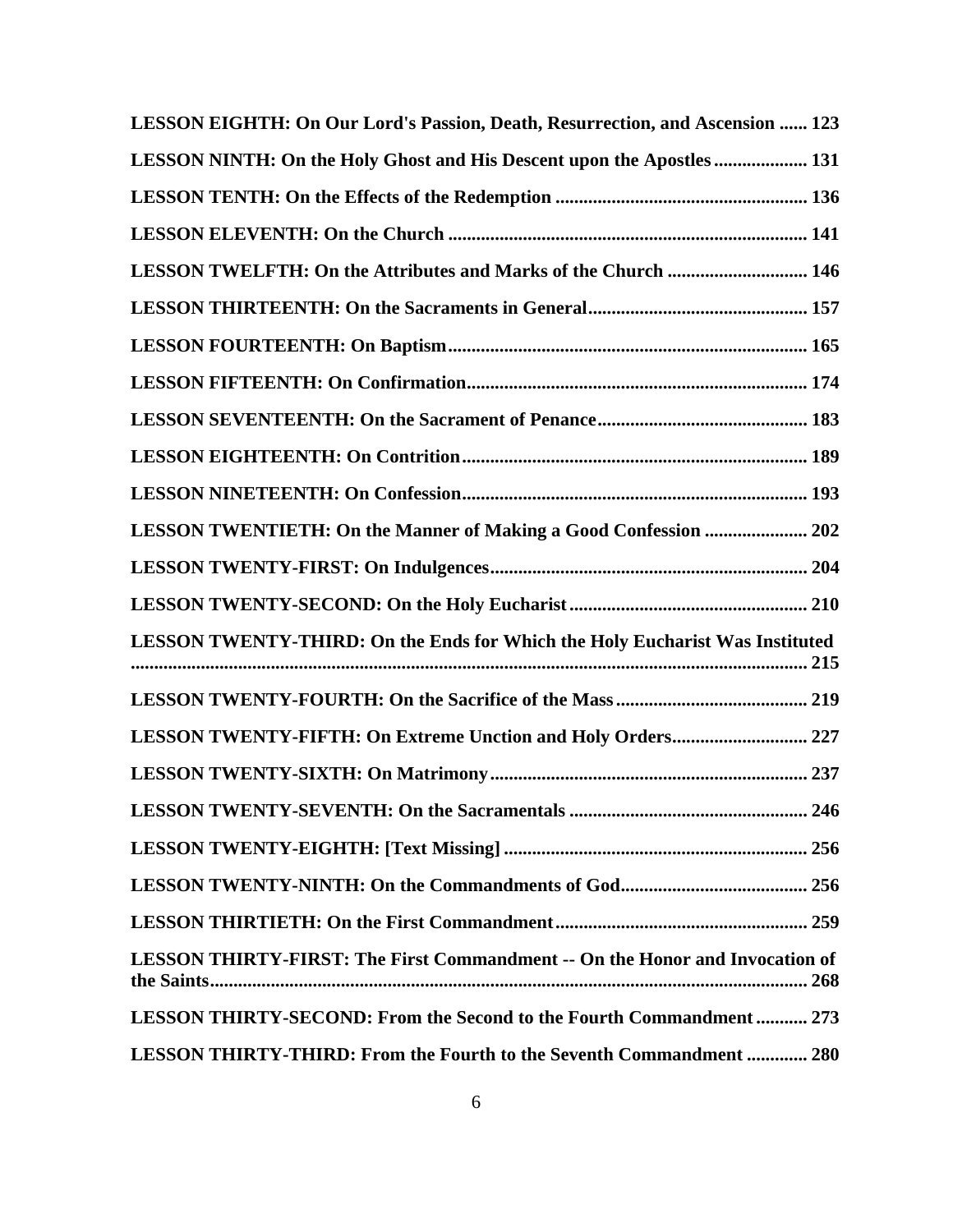| LESSON THIRTY-FOURTH: From the Seventh to the End of the Tenth                 |
|--------------------------------------------------------------------------------|
|                                                                                |
| LESSON THIRTY-FIFTH: On the First and Second Commandments of the Church. 290   |
| LESSON THIRTY-SIXTH: On the Third, Fourth, Fifth, and Sixth Commandments of    |
| <b>LESSON THIRTY-SEVENTH: On the Last Judgment and the Resurrection, Hell,</b> |
|                                                                                |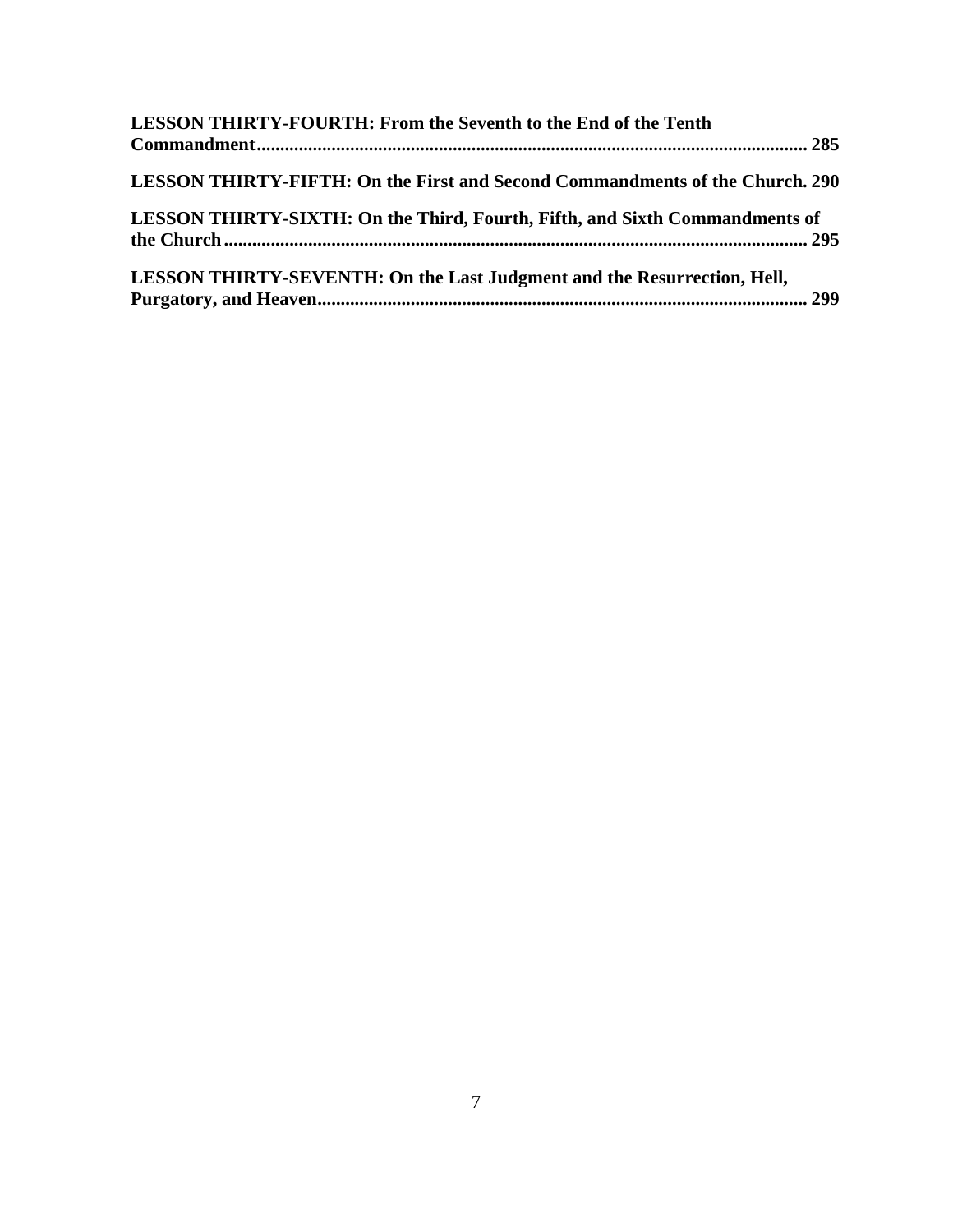## <span id="page-7-0"></span>**CATECHISM No. 1 LESSON FIRST: ON THE END OF MAN**

#### **1. Q. Who made the world?**

A. God made the world.

#### **2. Q. Who is God?**

A. God is the Creator of heaven and earth, and of all things.

#### **3. Q. What is man?**

A. Man is a creature composed of body and soul, and made to the image and likeness of God.

#### **6. Q. Why did God make you?**

A. God made me to know Him, to love Him, and to serve Him in this world, and to be happy with Him for ever in heaven.

#### **9. Q. What must we do to save our souls?**

A. To save our souls, we must worship God by faith, hope, and charity; that is, we must believe in Him, hope in Him, and love Him with all our heart.

#### **10. Q. How shall we know the things which we are to believe?**

A. We shall know the things which we are to believe from the Catholic Church, through which God speaks to us.

#### **11. Q. Where shall we find the chief truths which the Church teaches?**

A. We shall find the chief truths which the Church teaches in the Apostles' Creed.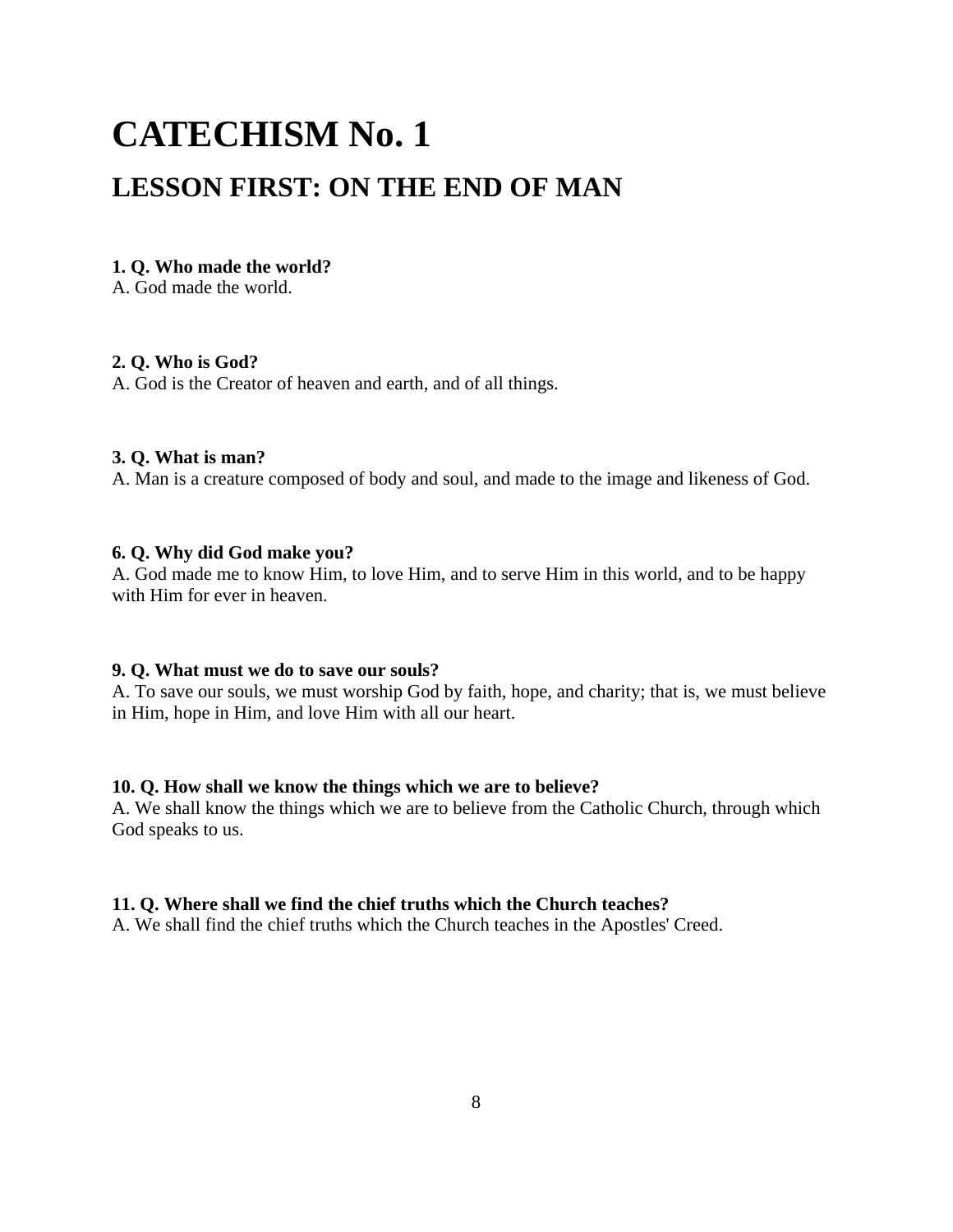#### **12. Q. Say the Apostles' Creed.**

A. I believe in God, the Father Almighty, Creator of heaven and earth; and in Jesus Christ, His only Son, our Lord; who was conceived by the Holy Ghost, born of the Virgin Mary, suffered under Pontius Pilate, was crucified; died, and was buried. He descended into hell: the third day He arose again from the dead: He ascended into heaven, and sitteth at the right hand of God, the Father Almighty; from thence He shall come to judge the living and the dead. I believe in the Holy Ghost, the Holy Catholic Church, the communion of Saints, the forgiveness of sins, the resurrection of the body, and the life everlasting. Amen.

### **LESSON SECOND: ON GOD AND HIS PERFECTIONS**

#### **13. Q. What is God?**

**A**. God is a spirit infinitely perfect.

#### **14. Q. Had God a beginning**

A. God had no beginning; He always was and He always will be.

#### **15. Q. Where is God?**

A. God is everywhere.

#### **16. Q. If God is everywhere, why do we not see Him?**

A. We do not see God, because He is a pure spirit and cannot be seen with bodily eyes.

#### **17. Q. Does God see us?**

A. God sees us and watches over us.

#### **18. Q. Does God know all things?**

A. God knows all things, even our most secret thoughts, words, and actions.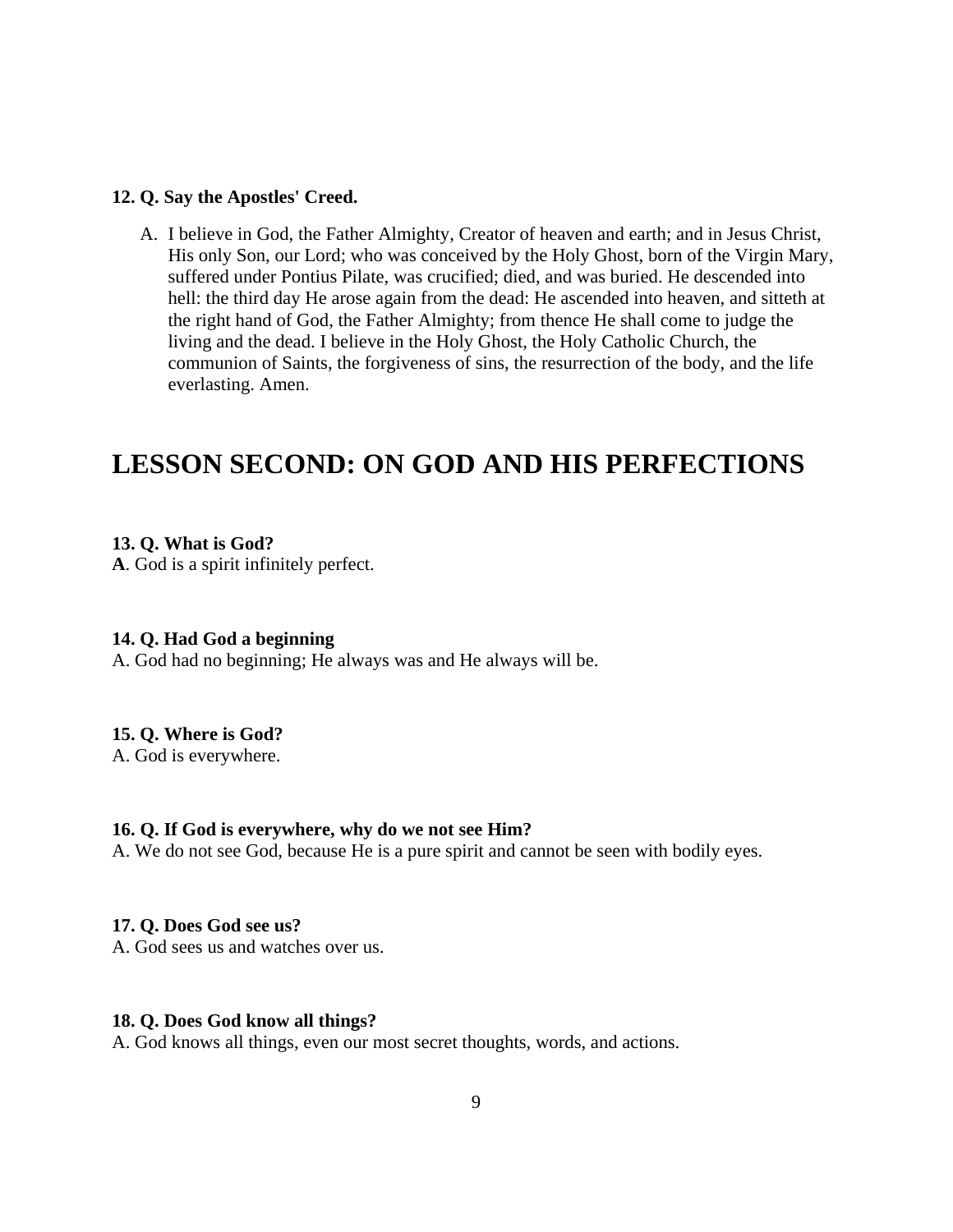#### **19. Q. Can God do all things?**

A. God can do all things, and nothing is hard or impossible to Him.

#### **20. Q. Is God just, holy, and merciful?**

A. God is all just, all holy, all merciful, as He is infinitely perfect.

### **LESSON THIRD: ON THE UNITY AND TRINITY OF GOD**

#### **21. Q. Is there but one God?**

A. Yes; there is but one God.

#### **22. Q. Why can there be but one God?**

A. There can be but one God, because God, being supreme and infinite, cannot have an equal.

#### **23. Q. How many Persons are there in God?**

A. In God there are three Divine Persons, really distinct, and equal in all things-the Father, the Son, and the Holy Ghost.

#### **24. Q. Is the Father God?**

A. The Father is God and the first Person of the Blessed Trinity.

#### **25. Q. Is the Son God?**

A. The Son is God and the second Person of the Blessed Trinity.

#### **26. Q. Is the Holy Ghost God?**

A. The Holy Ghost is God and the third Person of the Blessed Trinity.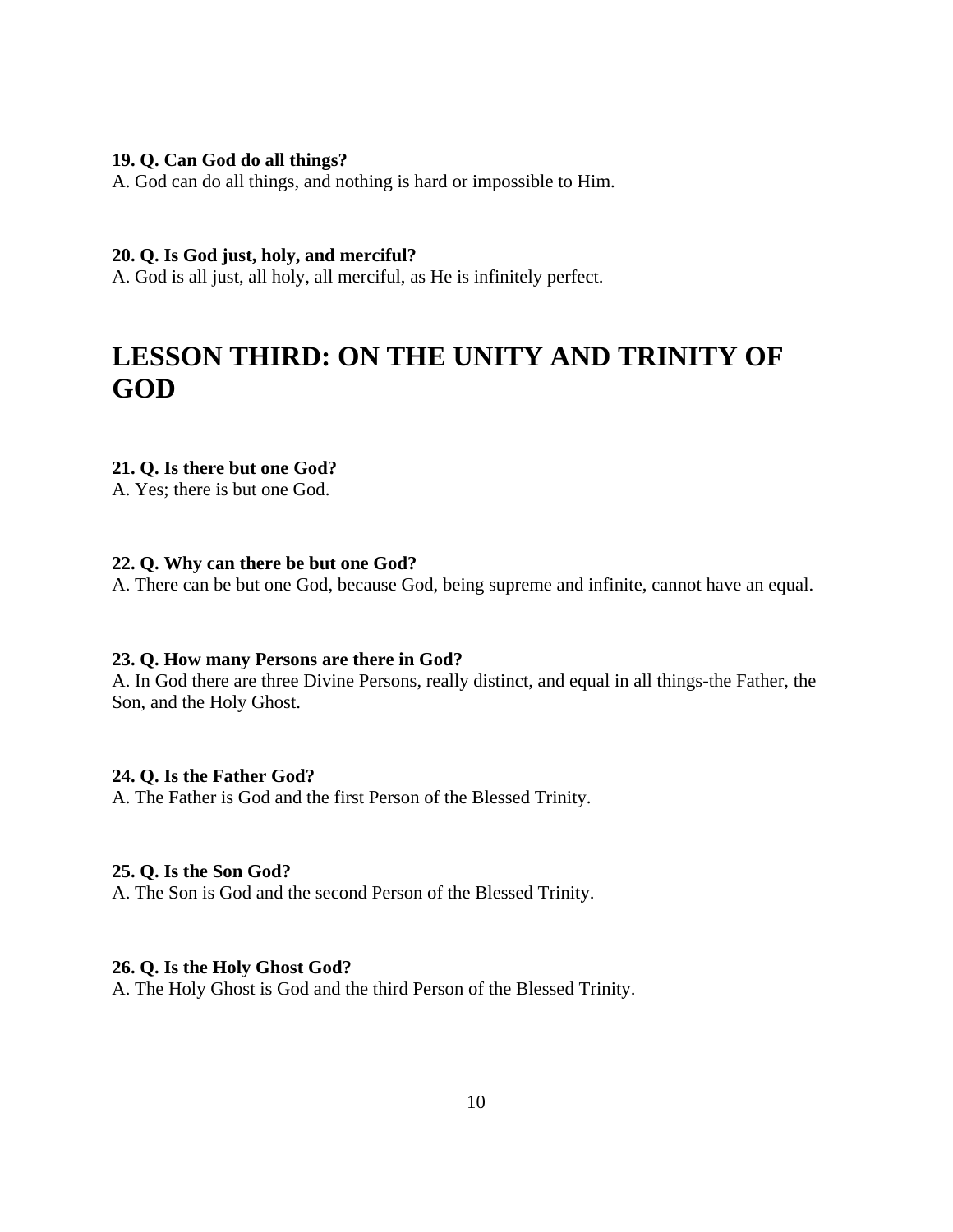#### **27. Q. What is the Blessed Trinity?**

A. The Blessed Trinity is one God in three Divine Persons.

#### **29. Q. Are the three Divine Persons one and the same God?**

A. The three Divine Persons are one and the same God, having one and the same Divine nature.

### **LESSON FOURTH: ON THE ANGELS AND OUR FIRST PARENTS**

#### **34. Q. Which are the chief creatures of God?**

A. The chief creatures of God are men and angels.

#### **35. Q. What are angels?**

A. Angels are bodiless spirits created to adore and enjoy God in heaven.

#### **39. Q. Who were the first man and woman?**

A. The first man and woman were Adam and Eve.

#### **40. Q. Were Adam and Eve innocent and holy when they came from the hand of God?**

A. Adam and Eve were innocent and holy when they came from the hand of God.

#### **43. Q. Did Adam and Eve remain faithful to God?**

A. Adam and Eve did not remain faithful to God; but broke His command by eating the forbidden fruit.

#### **44. Q. What befell Adam and Eve on account of their sin?**

A. Adam and Eve on account of their sin lost innocence and holiness, and were doomed to misery and death.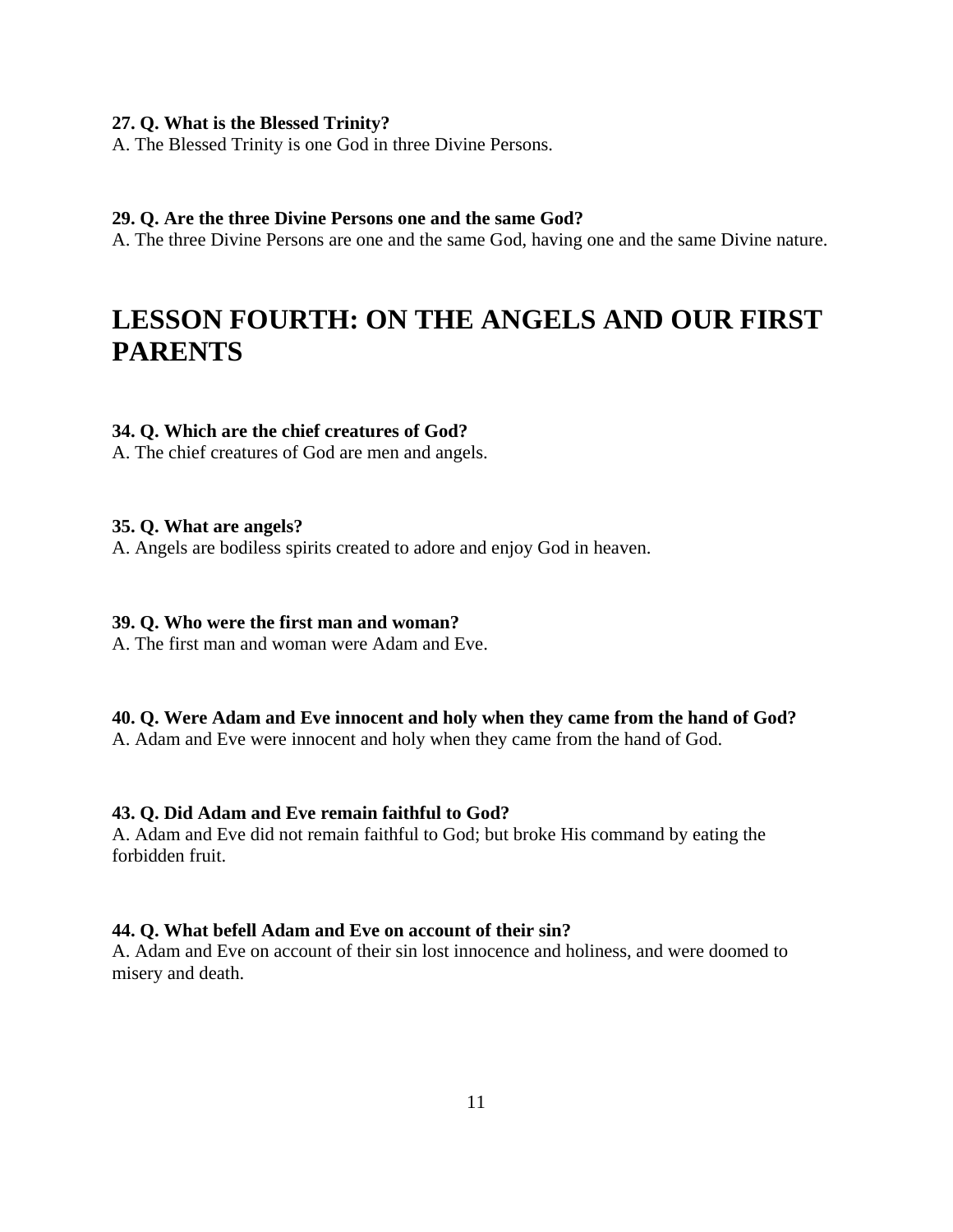#### **45. Q. What evil befell us through the disobedience of our first parents?**

A. Through the disobedience of our first parents we all inherit their sin and punishment, as we should have shared in their happiness if they had remained faithful.

#### **47. Q. What is the sin called which we inherit from our first parents?**

A. The sin which we inherit from our first parents is called original sin.

#### **50. Q. Was any one ever preserved from original sin?**

A. The Blessed Virgin Mary, through the merit of her Divine Son, was preserved free from the guilt of original sin, and this privilege is called her Immaculate Conception.

### **LESSON FIFTH: ON SIN AND ITS KINDS**

#### **51. Q. Is original sin the only kind of sin?**

A. Original sin is not the only kind of sin; there is another kind of sin, which we commit ourselves, called actual sin.

#### **52. Q. What is actual sin?**

A. Actual sin is any willful thought, word, deed or omission contrary to the law of God.

#### **53. Q. How many kinds of actual sin are there?**

A. There are two kinds of actual sin-mortal and venial.

#### **54. Q. What is mortal sin?**

A. Mortal sin is a grievous offense against the law of God.

#### **57. Q. What is venial sin?**

A. Venial sin is a slight offense against the law of God in matters of less importance; or in matters of great importance it is an offence committed with out sufficient reflection or full consent of the will.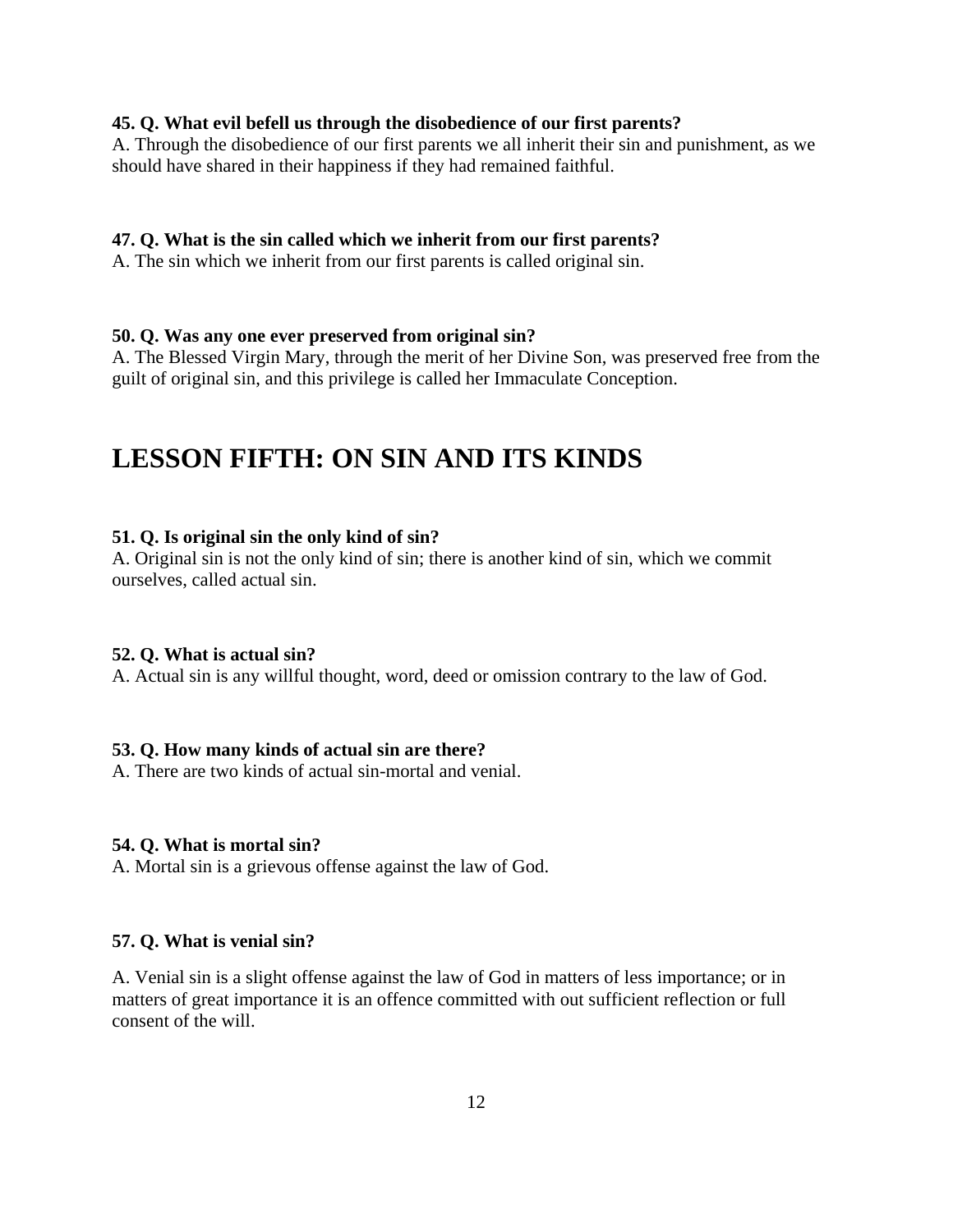#### **59. Q. Which are the chief sources of sin?**

A. The chief sources of sin are seven: Pride, Covetousness, Lust, Anger, Gluttony, Envy, and Sloth; and they are commonly called capital sins.

### **LESSON SIXTH: ON THE INCARNATION AND REDEMPTION**

#### **60. Q. Did God abandon man after he fell into sin?**

A. God did not abandon man after he fell into sin, but promised him a Redeemer, who was to satisfy for man's sin and reopen to him the gates of heaven.

#### **61. Q. Who is the Redeemer?**

A. Our Blessed Lord and Saviour Jesus Christ is the Redeemer of mankind.

#### **62. Q. What do you believe of Jesus Christ?**

A. I believe that Jesus Christ is the Son of God, the second Person of the Blessed Trinity, true God and true man.

#### **69. Q. What do you mean by the Incarnation?**

A. By the Incarnation I mean that the Son of God was made man.

#### **70. Q. How was the Son of God made man?**

A. The Son of God was conceived and made man by the power of the Holy Ghost, in the womb of the Blessed Virgin Mary.

#### **74. Q. On what day was the Son of God conceived and made man?**

A. The Son of God was conceived and made man on Annunciation day-the day on which the angel Gabriel announced to the Blessed Virgin Mary that she was to be the Mother of God.

#### **75. Q. On what day was Christ born?**

A. Christ was born on Christmas day in a stable at Bethlehem, over nineteen hundred years ago.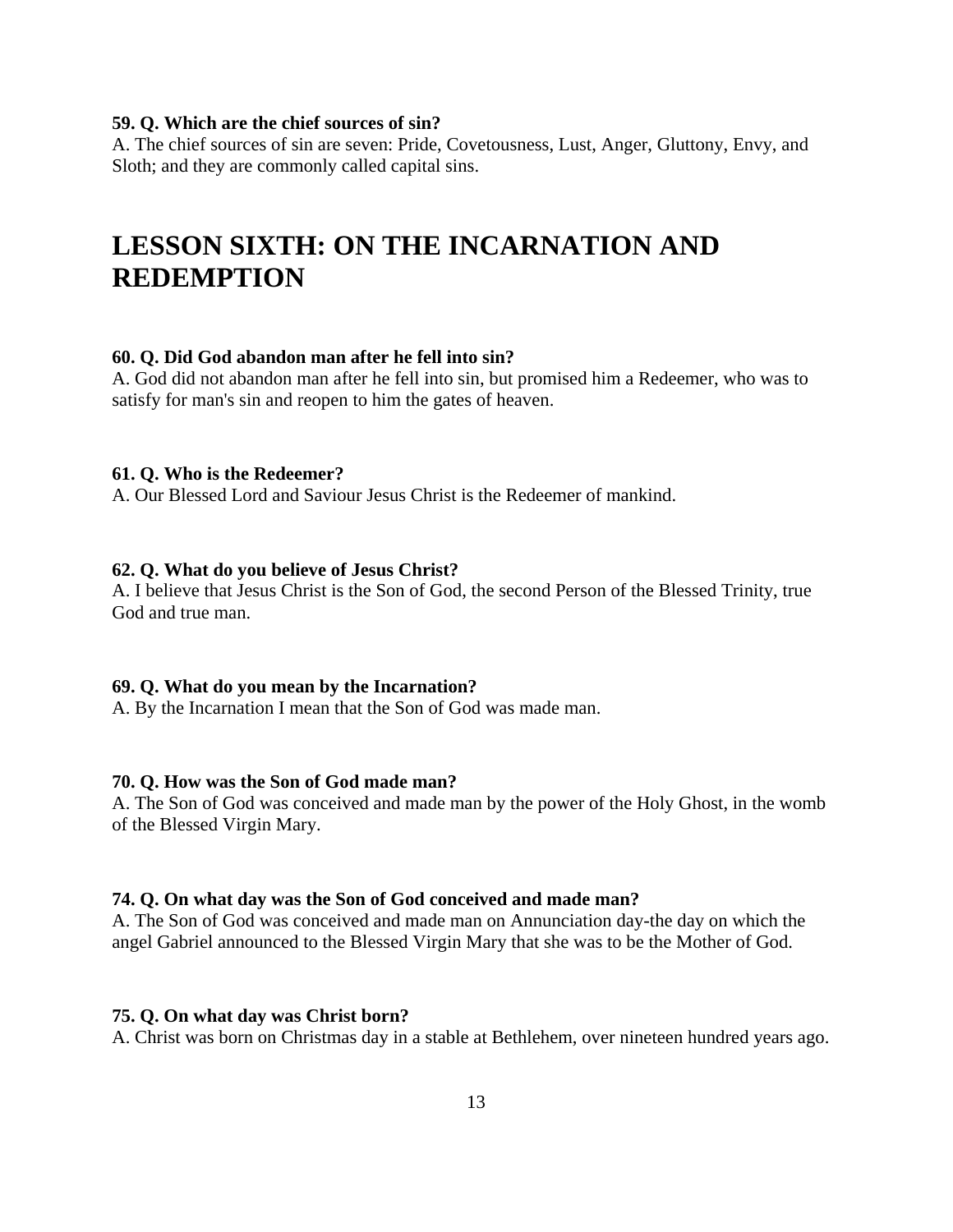### <span id="page-13-0"></span>**LESSON SEVENTH: ON OUR LORD'S PASSION, DEATH, RESURRECTION, AND ASCENSION**

#### **78. Q. What did Jesus Christ Suffer?**

A. Jesus Christ suffered a bloody sweat, a cruel scourging, was crowned with thorns, and was crucified.

#### **79. Q. On what clay did Christ die?**

A. Christ died on Good Friday.

#### **83. Q. Why did Christ suffer and die?**

A. Christ suffered and died for our sins

#### **89. Q. On what day did Christ rise from the dead?**

A. Christ rose from the dead, glorious and immortal, on Easter Sunday, the third day after His death.

#### **91. Q. After Christ had remained forty days on earth, whither did He go?**

A. After forty days Christ ascended into heaven, and the day on which He ascended into heaven is called Ascension day.

### **LESSON EIGHTH: ON THE HOLY GHOST AND HIS DESCENT UPON THE APOSTLES**

- De-scent', the act of coming down.
- En-a'ble, to make able.
- En-light'en, to make them understand better.
- Pen'te-cost, the fiftieth day after Easter.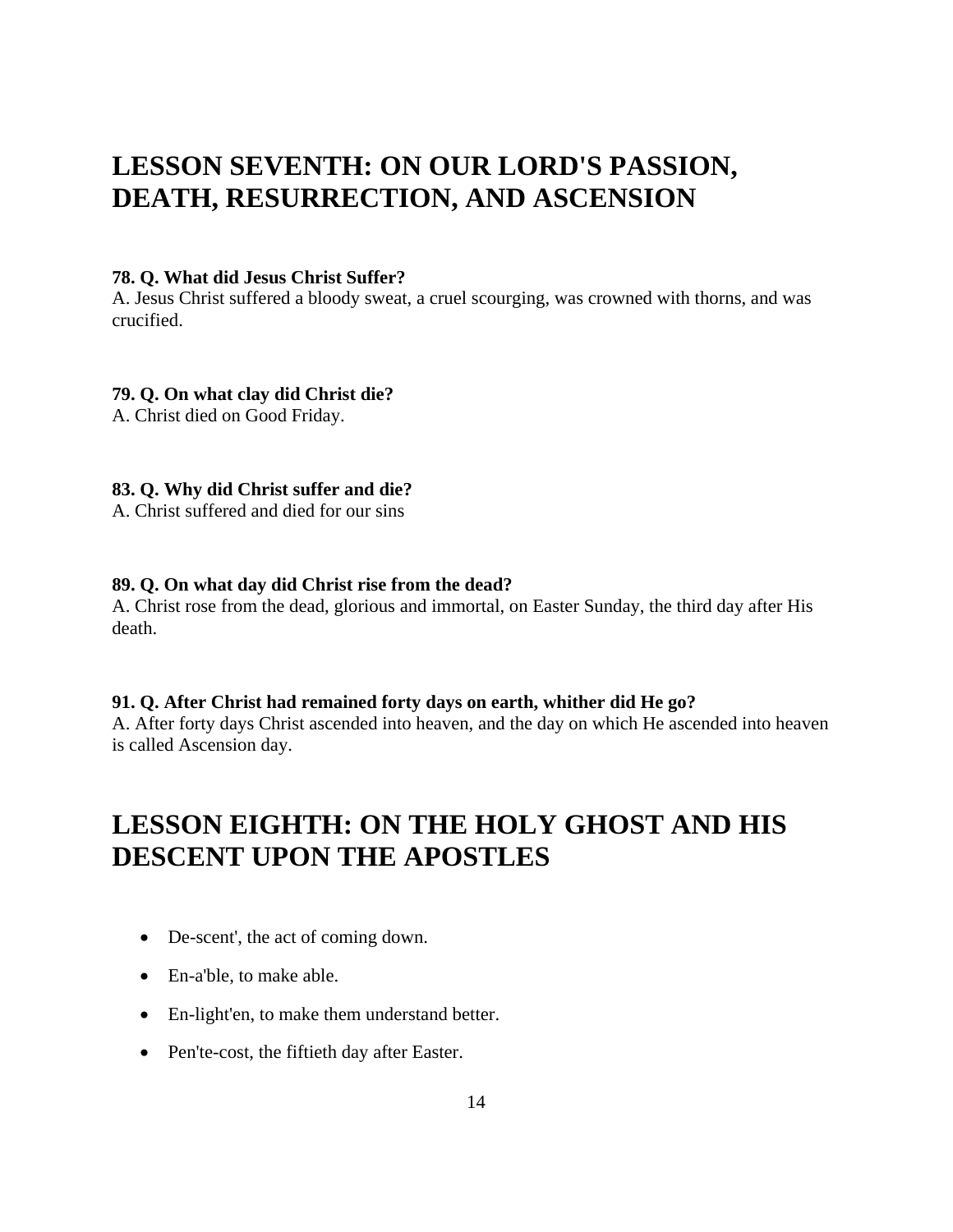- Preach, declare publicly, spread by word of mouth.
- Sanc'ti-fy, to make holy.
- Strength'en, make strong.
- Whit'sun-day, white Sunday.

#### **94. Q. Who is the Holy Ghost?**

A. The Holy Ghost is the third Person of the Blessed Trinity.

#### **97. Q. On what day did the Holy Ghost come down upon the Apostles?**

A. The Holy Ghost came down upon the Apostles ten days after the Ascension of our Lord; and the day on which He came down upon the Apostles is called Whitsunday, or Pentecost.

#### **99. Q. Who sent the Holy Ghost upon the Apostles?**

A. Our Lord Jesus Christ sent the Holy Ghost upon the Apostles.

#### **100. Q. Why did Christ send the Holy Ghost?**

A. Christ sent the Holy Ghost to sanctify His Church, to enlighten and strengthen the Apostles, and to enable them to preach the Gospel.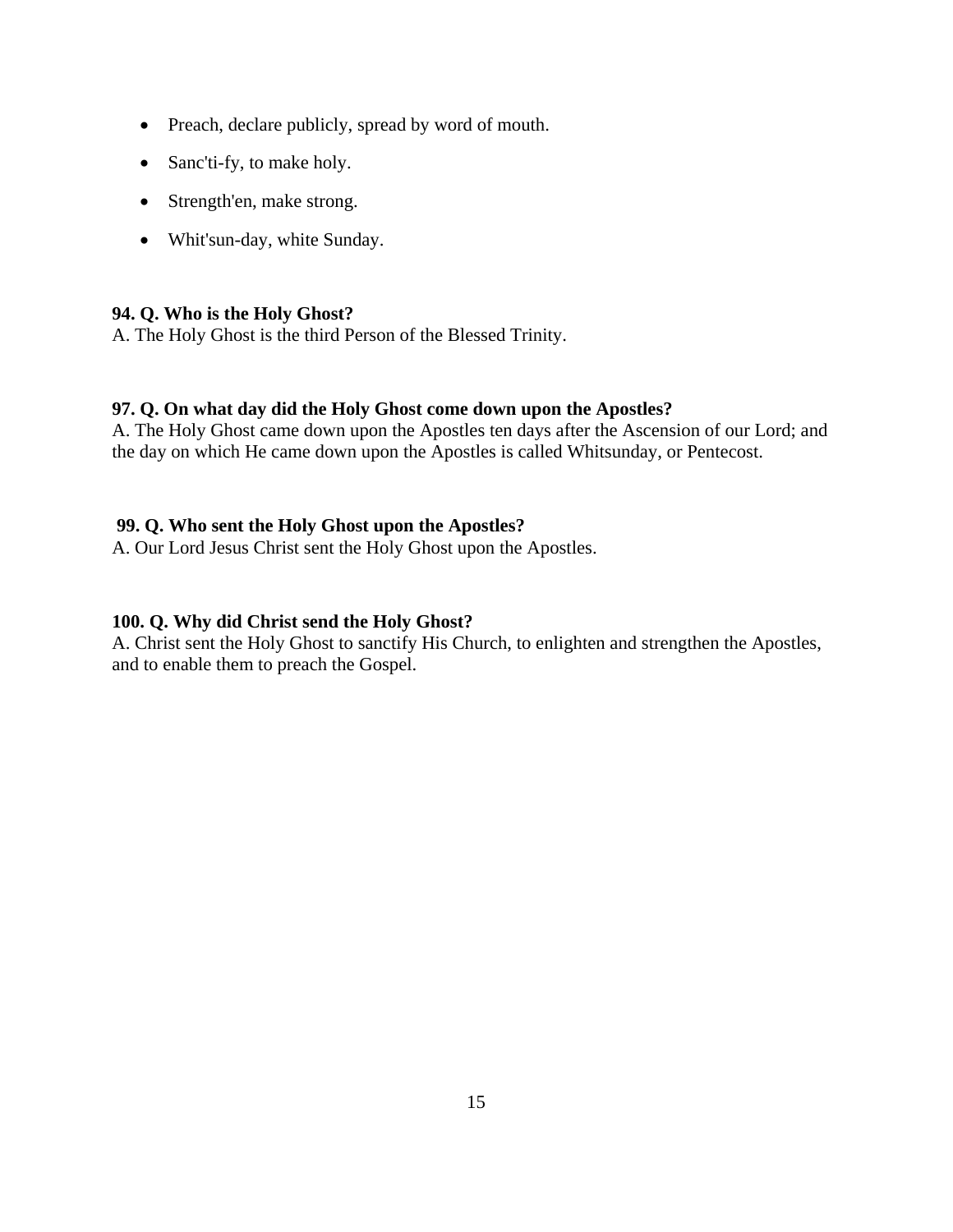## <span id="page-15-0"></span>**CATECHISM No. 2 LESSON FIRST: ON THE END OF MAN**

#### **1. Q. Who made the world?**

A. God made the world.

#### **2. Q. Who is God?**

A. God is the Creator of heaven and earth, and of all things.

#### **3. Q. What is man?**

**A.** Man is a creature composed of body and soul, and made to the image and likeness of God.

#### **4. Q. Is this likeness in the body or in the soul?**

**A.** This likeness is chiefly in the soul.

#### **5. Q. How is the soul like to God?**

**A.** The soul is like God because it is a spirit that will never die, and has understanding and free will.

#### **6. Q. Why did God make you?**

A. God made me to know Him, to love Him, and to serve Him in this world, and to be happy with Him forever in the next.

#### **7. Q. Of which must we take more care, our soul or our body?**

A. We must take more care of our soul than of our body.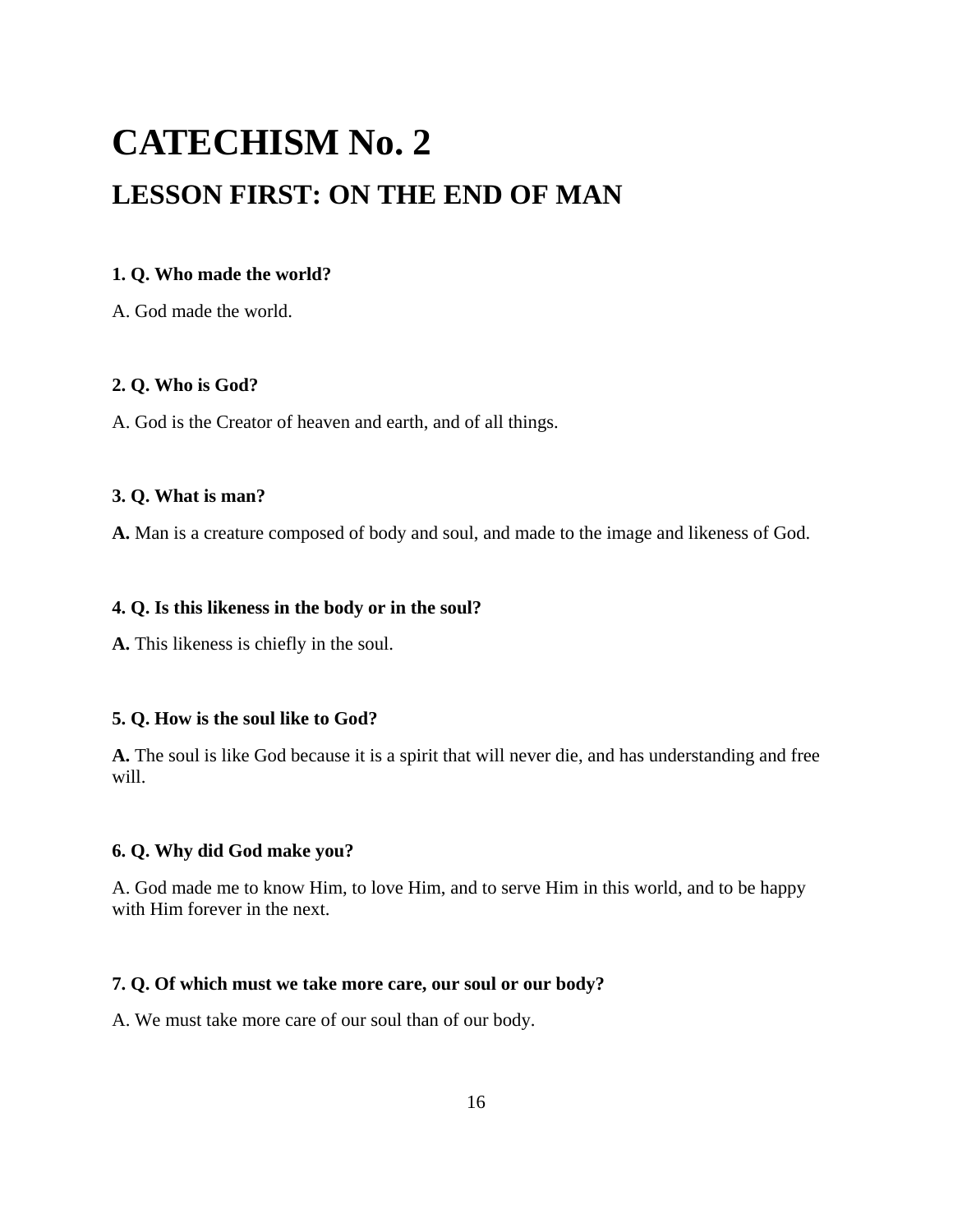#### <span id="page-16-0"></span>**8. Q. Why must we take more care of our soul than of our body?**

A. We must take more care of our soul than of our body, because in losing our soul we lose God and everlasting happiness.

#### **9. Q. What must we do to save our souls?**

**A.** To save our souls we must worship God by faith, hope, and charity; that is, we must believe in Him, hope in Him, and love Him with all our heart.

#### **10. Q. How shall we know the things which we are to believe?**

**A.** We shall know the things which we are to believe from the Catholic Church, through which God speaks to us.

#### **11. Q. Where shall we find the chief truths which the Church teaches?**

**A.** We shall find the chief truths which the Church teaches in the Apostles' Creed.

#### **12. Q. Say the Apostles' Creed.**

B. I believe in God, the Father Almighty, Creator of heaven and earth; and in Jesus Christ, His only Son, our Lord; who was conceived by the Holy Ghost, born of the Virgin Mary, suffered under Pontius Pilate, was crucified; died, and was buried. He descended into hell: the third day He arose again from the dead: He ascended into heaven, and sitteth at the right hand of God, the Father Almighty; from thence He shall come to judge the living and the dead. I believe in the Holy Ghost, the Holy Catholic Church, the communion of Saints, the forgiveness of sins, the resurrection of the body, and the life everlasting. Amen.

### **LESSON SECOND: ON GOD AND HIS PERFECTIONS**

#### **13. Q. What is God?**

**A.** God is a spirit infinitely perfect.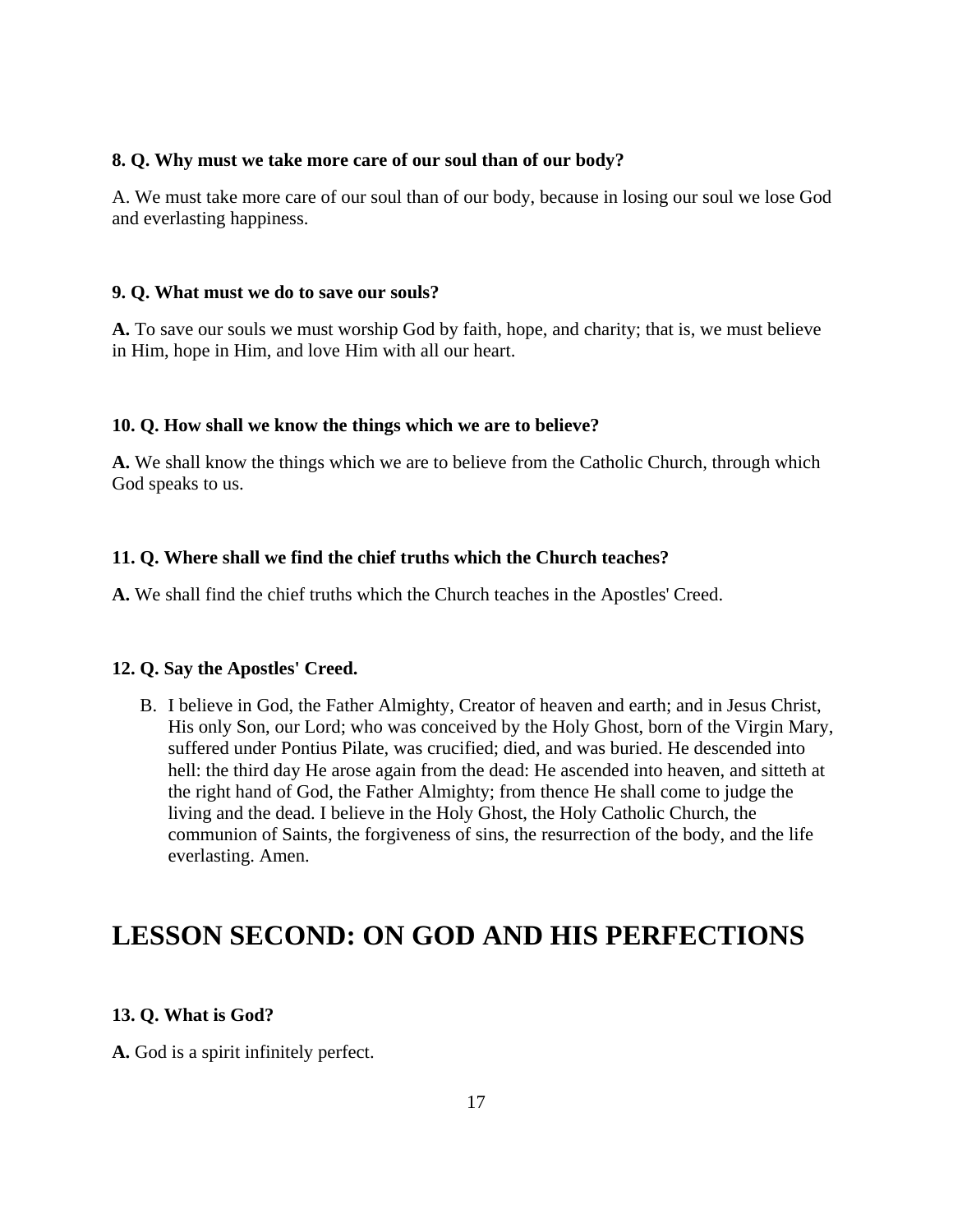#### **14. Q. Had God a beginning**

**A.** God had no beginning; He always was and He always will be.

#### **15. Q. Where is God?**

**A.** God is everywhere.

#### **16. Q. If God is everywhere, why do we not see Him?**

**A.** We do not see God, because He is a pure spirit and cannot be seen with bodily eyes.

#### **17. Q. Does God see us?**

**A.** God sees us and watches over us.

#### **18. Q. Does God know all things?**

**A.** God knows all things, even our most secret thoughts, words, and actions.

#### **19. Q. Can God do all things?**

**A.** God can do all things, and nothing is hard or impossible to Him.

#### **20. Q. Is God just, holy, and merciful?**

A. God is all just, all holy, all merciful, as He is infinitely perfect.

### **LESSON THIRD: ON THE UNITY AND TRINITY OF GOD**

#### **21. Q. Is there but one God?**

**A.** Yes; there is but one God.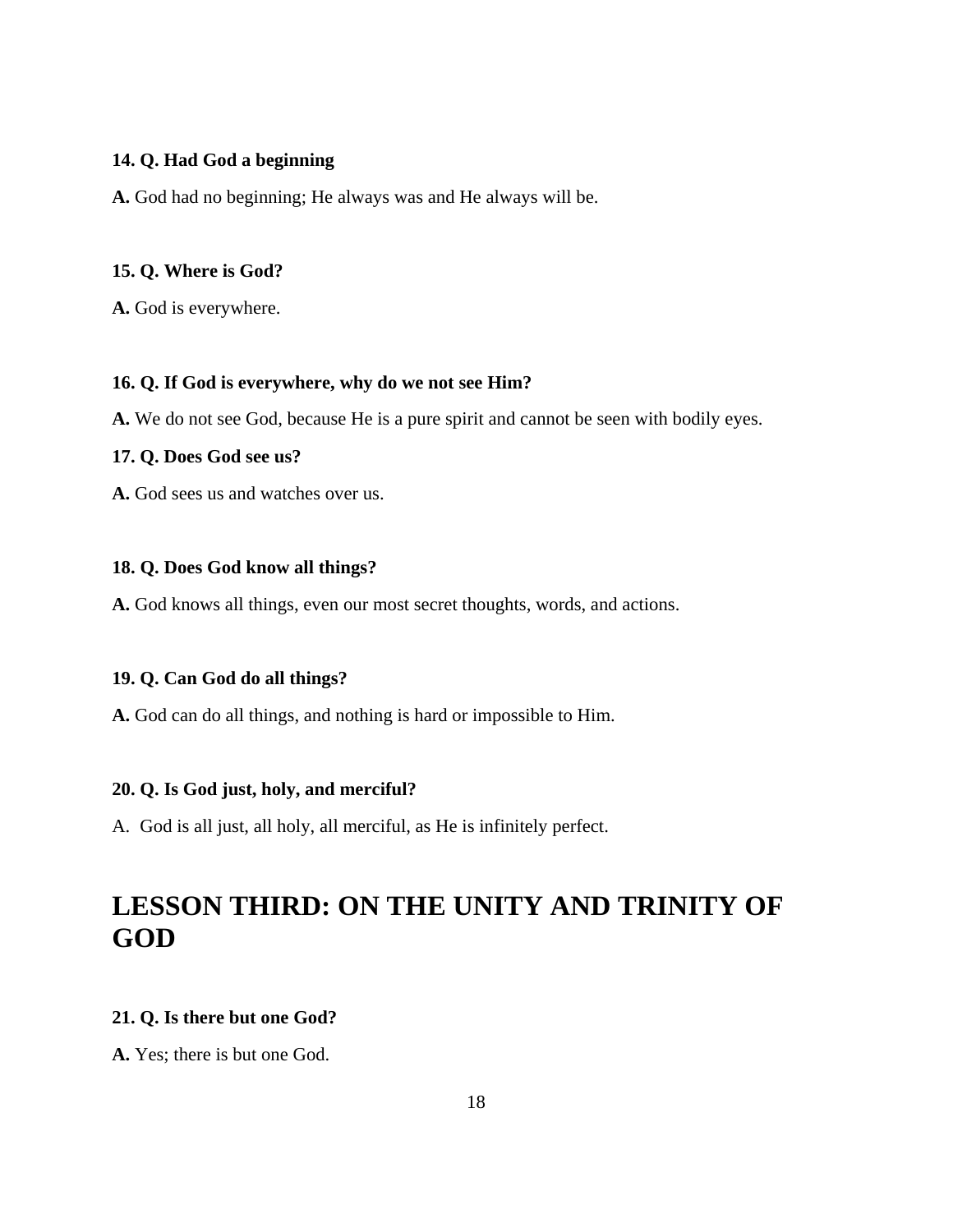#### **22. Q. Why can there be but one God?**

**A.** There can be but one God, because God, being supreme and infinite, cannot have an equal.

#### **23. Q. How many Persons are there in God?**

A. In God there are three Divine Persons, really distinct, and equal in all things-the Father, the Son, and the Holy Ghost.

#### **24. Q. Is the Father God?**

**A.** The Father is God and the first Person of the Blessed Trinity.

#### **25. Q. Is the Son God?**

**A.** The Son is God and the second Person of the Blessed Trinity.

#### **26. Q. Is the Holy Ghost God?**

**A.** The Holy Ghost is God and the third Person of the Blessed Trinity.

#### **27. Q. What do you mean by the Blessed Trinity?**

**A.** By the Blessed Trinity I mean one God in three Divine Persons.

#### **28. Q. Are the three Divine Persons equal in all things?**

A. The three Divine Persons are equal in all things.

#### **29. Q. Are the three Divine Persons one and the same God?**

**A.** The three Divine Persons are one and the same God, having one and the same Divine nature and substance.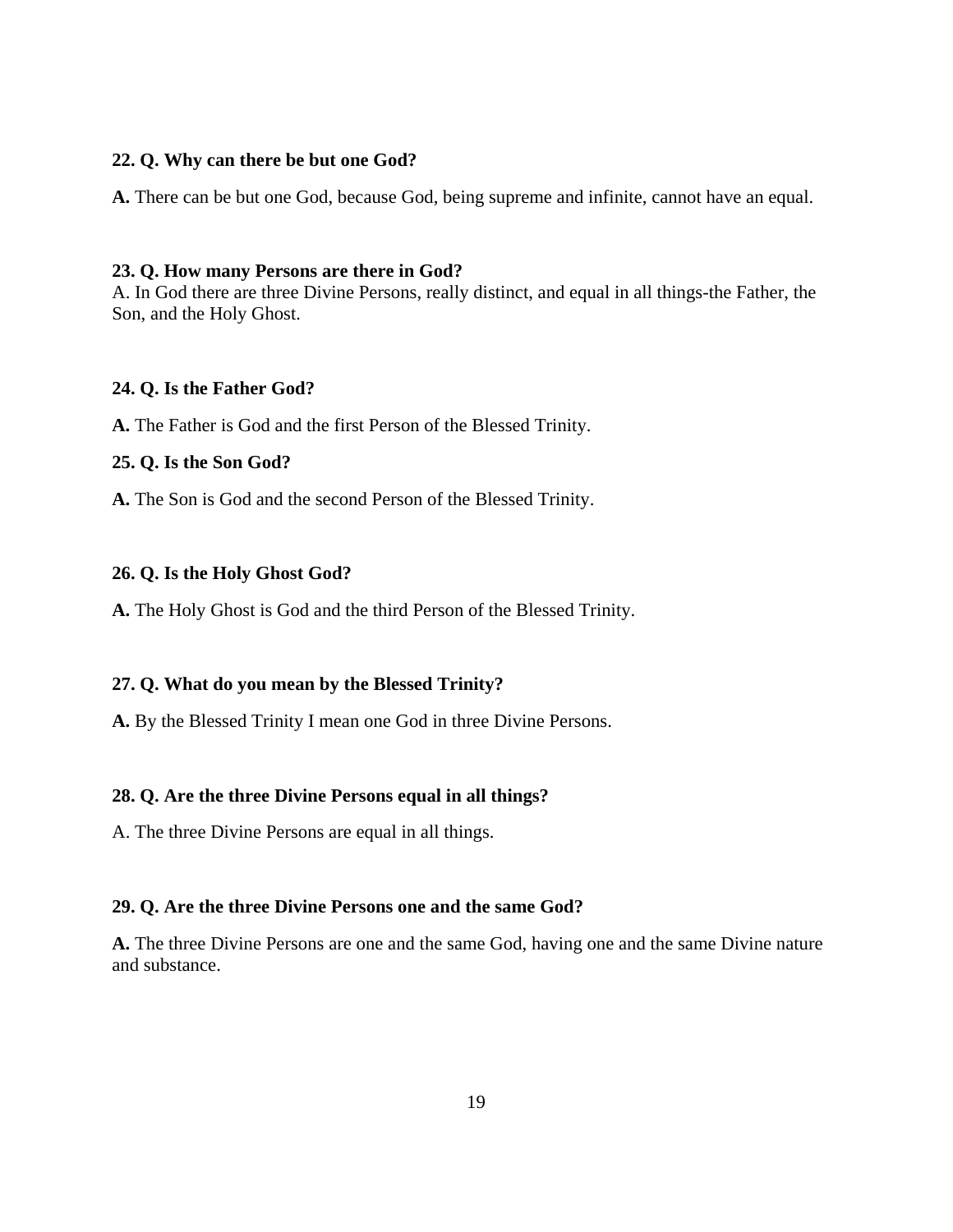#### **30. Q. Can we fully understand how the three Divine Persons are one and the same God?**

A. We cannot fully understand how the three Divine Persons are one and the same God, because this is a mystery.

#### **31. Q. What is a mystery?**

A. A mystery is a truth which we cannot fully understand.

### **LESSON FOURTH: ON CREATION**

#### **32. Q. Who created heaven and earth, and all things?**

A**.** God created heaven and earth, and all things.

#### **33. Q. How did God create heaven and earth?**

A. God created heaven and earth from nothing by His word only; that is, by a single act of His all-powerful will.

#### **34. Q. Which are the chief creatures of God?**

A**.** The chief creatures of God are angels and men.

#### **35. Q. What are angels?**

**A.** Angels are pure spirits without a body, created to adore and enjoy God in heaven.

#### **36. Q. Were the angels created for any other purpose?**

**A.** The angels were also created to assist before the throne of God and to minister unto Him; they have often been sent as messengers from God to man; and are also appointed our guardians.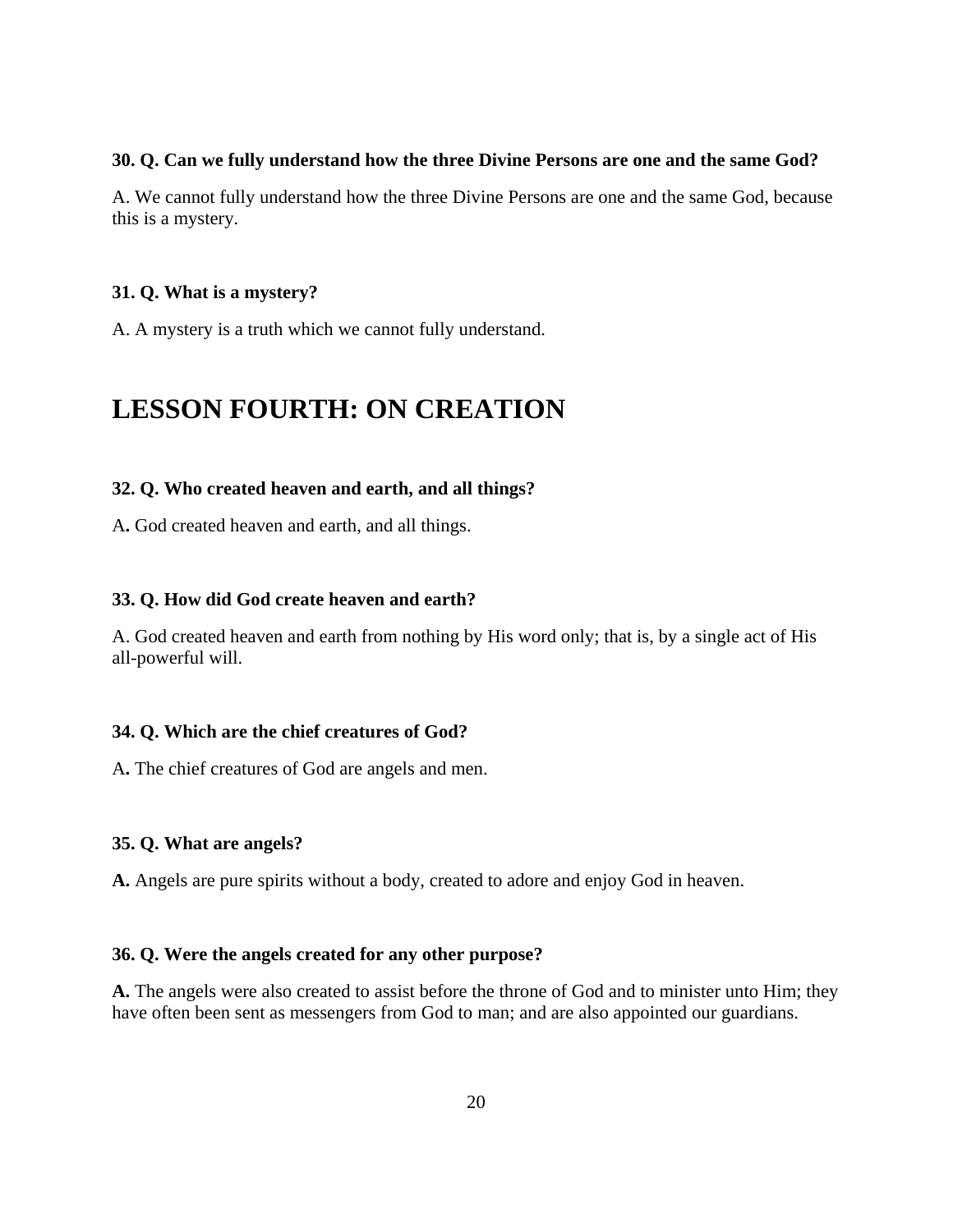#### **37. Q. Were the angels, as God created them, good and happy?**

A**.** The angels, as God created them, were good and happy.

#### **38. Q. Did all the angels remain good and happy?**

A. All the angels did not remain good and happy; many of them sinned and were cast into hell, and these are called devils or bad angels.

### **LESSON FIFTH: ON OUR FIRST PARENTS AND THE FALL**

#### **39. Q. Who were the first man and woman?**

**A.** The first man and woman were Adam and Eve.

#### **40. Q. Were Adam and Eve innocent and holy when they came from the hand of God?**

**A.** Adam and Eve were innocent and holy when they came from the hand of God.

#### **41. Q. Did God give any command to Adam and Eve?**

**A.** To try their obedience God commanded Adam and Eve not to eat of a certain fruit which grew in the garden of Paradise.

#### **42. Q. Which were the chief blessings intended for Adam and Eve had they remained faithful to God?**

**A.** The chief blessings intended for Adam and Eve, had they remained faithful to God, were a constant state of happiness in this life and everlasting glory in the next.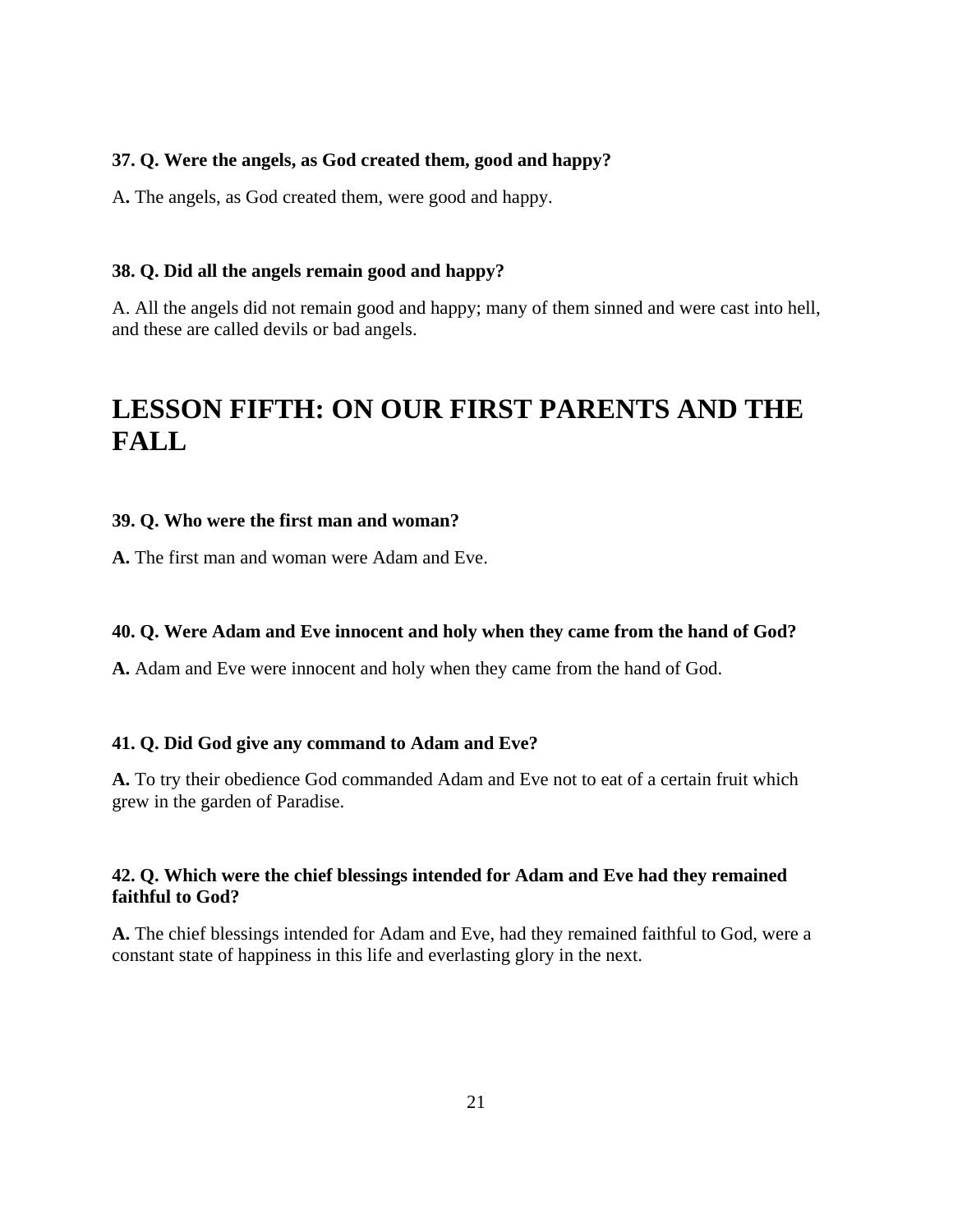#### **43. Q. Did Adam and Eve remain faithful to God?**

**A.** Adam and Eve did not remain faithful to God; but broke His command by eating the forbidden fruit.

#### **44. Q. What befell Adam and Eve on account of their sin?**

**A.** Adam and Eve, on account of their sin, lost innocence and holiness, and were doomed to sickness and death.

#### **45. Q. What evil befell us on account of the disobedience of our first parents?**

**A.** On account of the disobedience of our first parents, we all share in their sin and punishment, as we should have shared in their happiness if they had remained faithful.

#### **46. Q. What other effects followed from the sin of our first parents?**

A. Our nature was corrupted by the sin of our first parents, which darkened our understanding, weakened our will, and left in us a strong inclination to evil.

#### **47. Q. What is the sin called which we inherit from our first parents?**

**A.** The sin which we inherit from our first parents is called original sin.

#### **48. Q. Why is this sin called original?**

**A.** This sin is called original because it comes down to us from our first parents, and we are brought into the world with its guilt on our soul.

#### **49. Q. Does this corruption of our nature remain in us after original sin is forgiven?**

**A.** This corruption of our nature and other punishments remain in us after original sin is forgiven.

#### **50. Q. Was any one ever preserved from original sin?**

A. The Blessed Virgin Mary, through the merits of her Divine Son, was preserved free from the guilt of original sin, and this privilege is called her Immaculate Conception.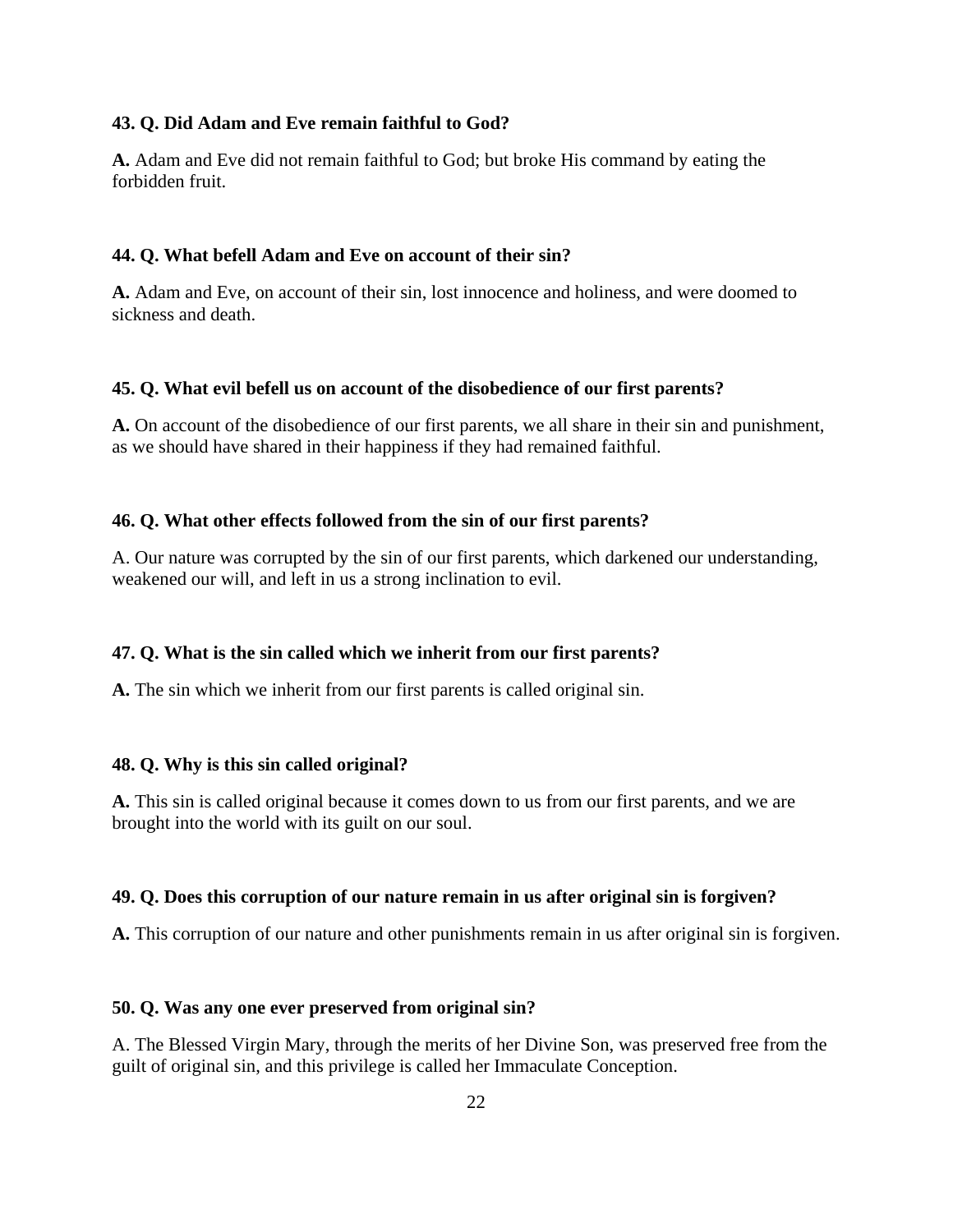### <span id="page-22-0"></span>**LESSON SIXTH: ON SIN AND ITS KINDS**

#### **51. Q. Is original sin the only kind of sin?**

**A.** Original sin is not the only kind of sin; there is another kind of sin, which we commit ourselves, called actual sin.

#### **52. Q. What is actual sin?**

**A.** Actual sin is any willful thought, word, deed, or omission contrary to the law of God.

#### **53. Q. How many kinds of actual sin are there?**

**A.** There are two kinds of actual sin-mortal and venial.

#### **54. Q. What is mortal sin?**

**A.** Mortal sin is a grievous offense against the law of God.

#### **55. Q. Why is this sin called mortal?**

**A.** This sin is called mortal because it deprives us of spiritual life, which is sanctifying grace, and brings everlasting death and damnation on the soul.

#### **56. Q. How many things are necessary to make a sin mortal?**

**A.** To make a sin mortal three things are necessary: a grievous matter, sufficient reflection, and full consent of the will.

#### **57. Q. What is venial sin?**

A. Venial sin is a slight offense against the law of God in matters of less importance, or in matters of great importance it is an offense committed without sufficient reflection or full consent of the will.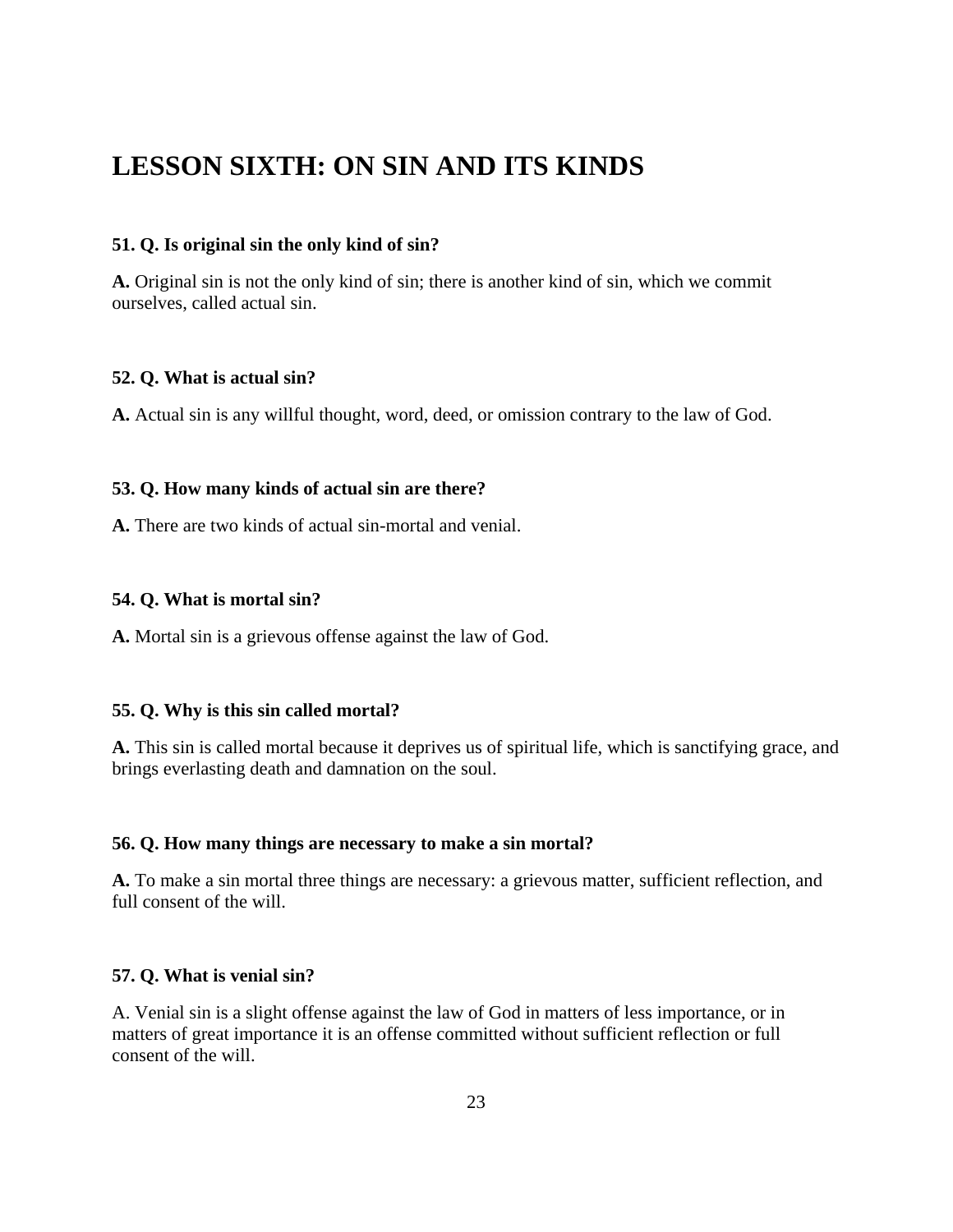#### **58. Q. Which are the effects of venial sin?**

**A.** The effects of venial sin are the lessening of the love of God in our heart, the making us less worthy of His help, and the weakening of the power to resist mortal sin.

#### **59. Q. Which are the chief sources of sin?**

A. The chief sources of sin are seven: Pride, Covetousness, Lust, Anger, Gluttony, Envy, and Sloth; and they are commonly called capital sins.

### **LESSON SEVENTH: ON THE INCARNATION AND REDEMPTION**

#### **60. Q. Did God abandon man after he fell into sin?**

**A.** God did not abandon man after he fell into sin, but promised him a Redeemer, who was to satisfy for man's sin and reopen to him the gates of heaven.

#### **61. Q. Who is the Redeemer?**

**A.** Our Blessed Lord and Saviour Jesus Christ is the Redeemer of mankind.

#### **62. Q. What do you believe of Jesus Christ?**

A. I believe that Jesus Christ is the Son of God, the second Person of the Blessed Trinity, true God and true man.

#### **63. Q. Why is Jesus Christ true God?**

**A.** Jesus Christ is true God because He is the true and only Son of God the Father.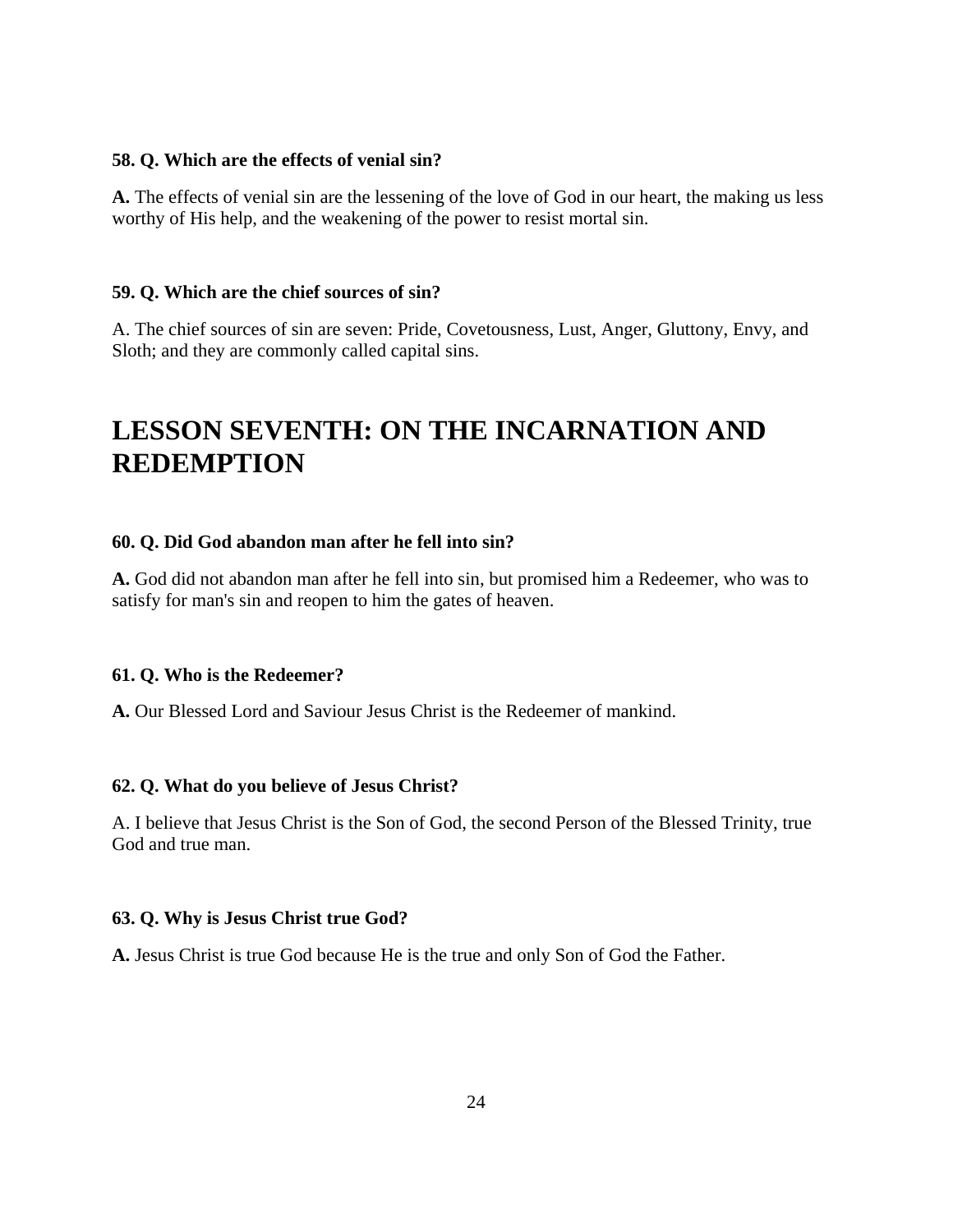#### **64. Q. Why is Jesus Christ true man?**

A. Jesus Christ is true man because He is the Son of the Blessed Virgin Mary and has a body and soul like ours.

#### **65. Q. How many natures are there in Jesus Christ?**

A. In Jesus Christ there are two natures, the nature of God and the nature of man.

#### **66. Q. Is Jesus Christ more than one person?**

A. No, Jesus Christ is but one Divine Person.

#### **67. Q. Was Jesus Christ always God?**

A. Jesus Christ was always God, as He is the second Person of the Blessed Trinity, equal to His Father from all eternity.

#### **68. Q. Was Jesus Christ always man?**

A. Jesus Christ was not always man, but became man at the time of His Incarnation.

#### **69. Q. What do you mean by the Incarnation?**

A. By the Incarnation I mean that the Son of God was made man.

#### **70. Q. How was the Son of God made man?**

A. The Son of God was conceived and made man by the power of the Holy Ghost, in the womb of the Blessed Virgin Mary.

#### **71. Q. Is the Blessed Virgin Mary truly the Mother of God?**

A. The Blessed Virgin Mary is truly the Mother of God, because the same Divine Person who is the Son of God is also the Son of the Blessed Virgin Mary.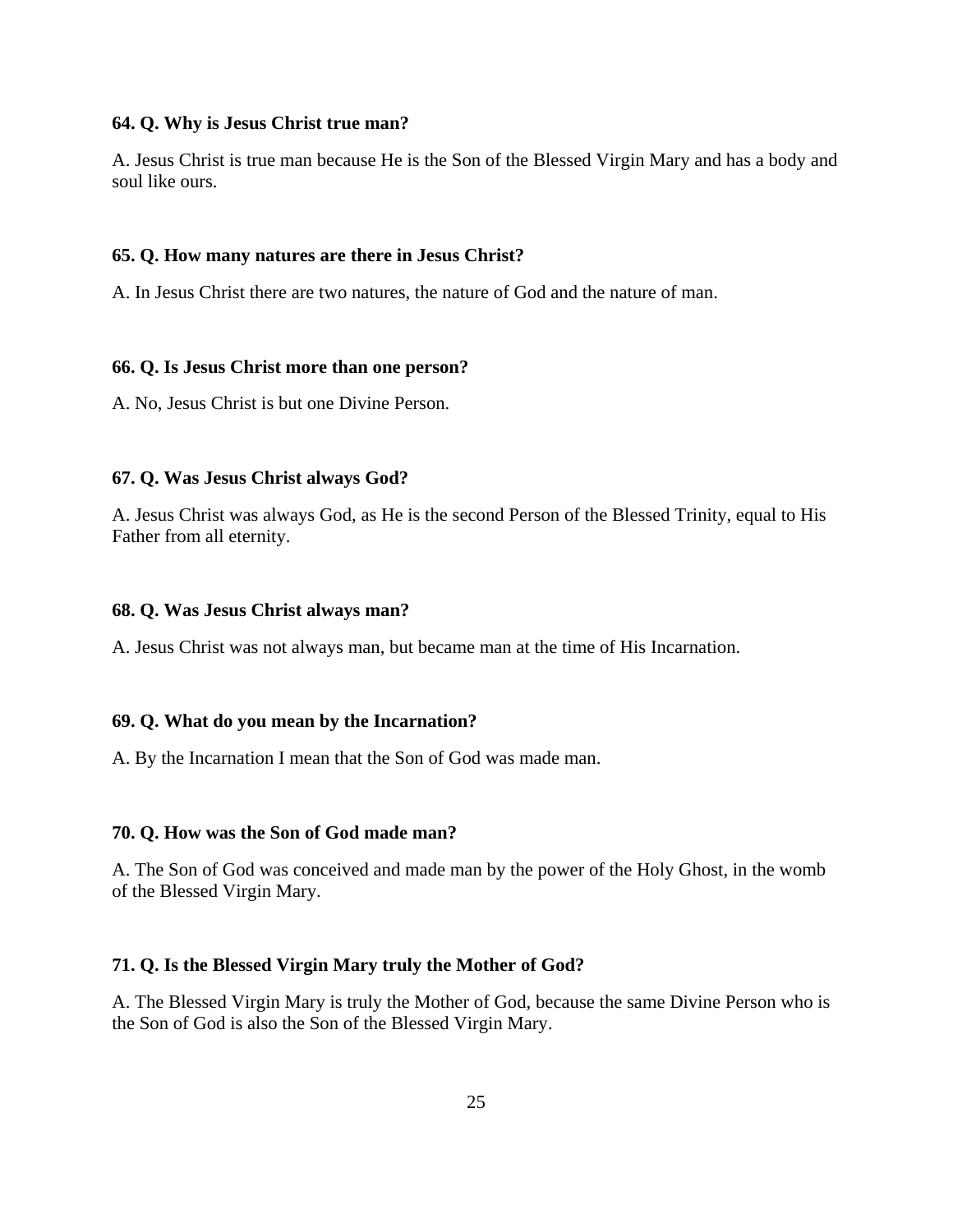#### <span id="page-25-0"></span>**72. Q. Did the Son of God become man immediately after the sin of our first parents?**

A. The Son of God did not become man immediately after the sin of our first parents, but was promised to them as a Redeemer.

#### **73. Q. How could they be saved who lived before the Son of God became man?**

A. They who lived before the Son of God became man could be saved by believing in a Redeemer to come, and by keeping the commandments.

#### **74. Q. On what day was the Son of God conceived and made man?**

A. The Son of God was conceived and made man on Annunciation day-the day on which the Angel Gabriel announced to the Blessed Virgin Mary that she was to be the Mother of God.

#### **75. Q. On what day was Christ born?**

**A.** Christ was born on Christmas day in a stable at Bethlehem, over nineteen hundred years ago.

#### **76. Q. How long did Christ live on earth?**

**A.** Christ lived on earth about thirty-three years, and led a most holy life in poverty and suffering.

#### **77. Q. Why did Christ live so long on earth?**

**A.** Christ lived so long on earth to show us the way to heaven by His teachings and example.

### **LESSON EIGHTH: ON OUR LORD'S PASSION, DEATH, RESURRECTION, AND ASCENSION**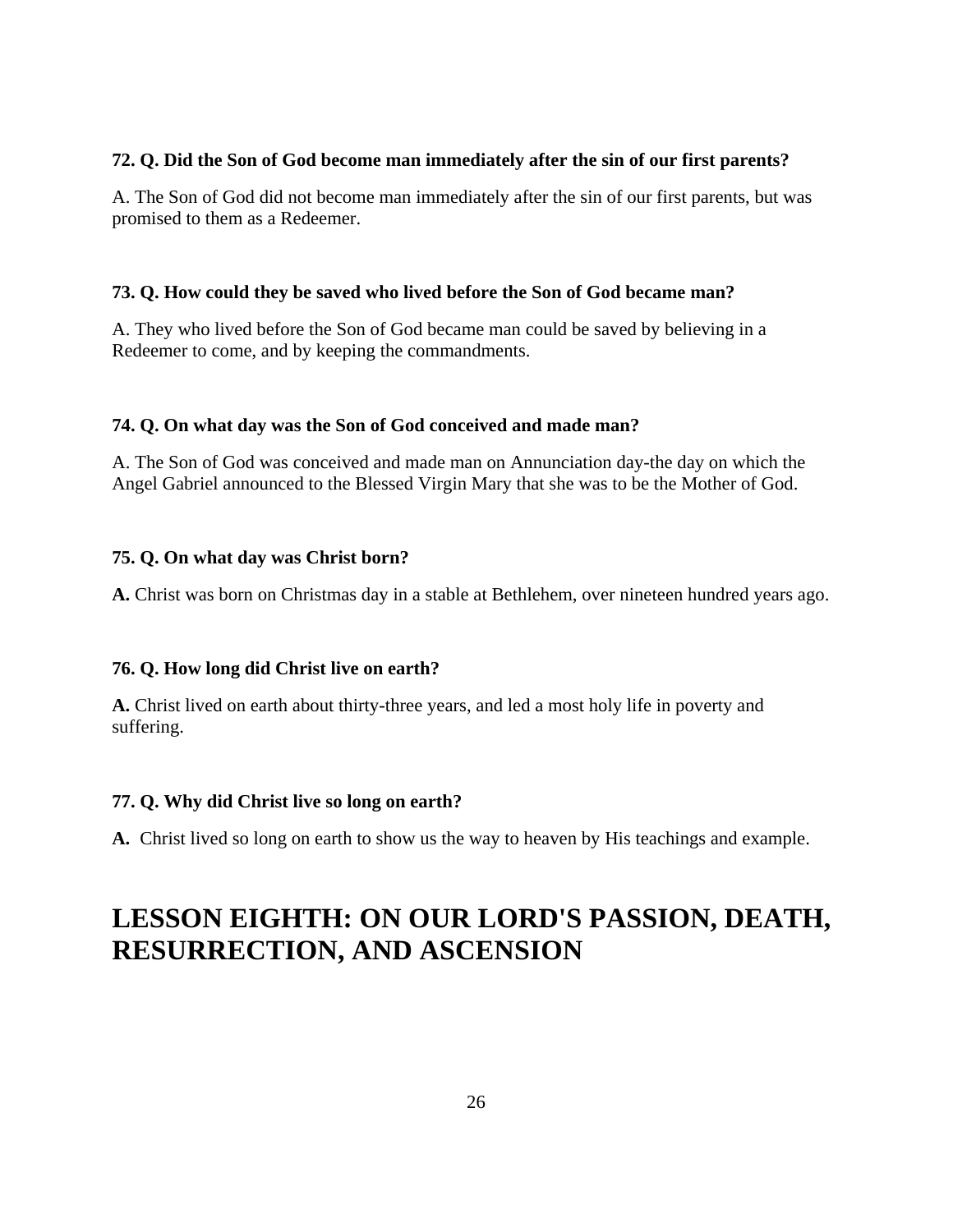#### **78. Q. What did Jesus Christ suffer?**

A. Jesus Christ suffered a bloody sweat, a cruel scourging, was crowned with thorns, and was crucified.

#### **79. Q. On what day did Christ die?**

**A.** Christ died on Good Friday.

#### **80. Q. Why do you call that day "good" on which Christ died so sorrowful a death?**

A. We call that day "good" on which Christ died because by His death He showed His great love for man, and purchased for him every blessing.

#### **81. Q. Where did Christ die?**

**A.** Christ died on Mount Calvary.

#### **82. Q. How did Christ die?**

**A.** Christ was nailed to the Cross and died on it **be**tween two thieves.

#### **83. Q. Why did Christ suffer and die?**

**A.** Christ suffered and died for our sins.

#### **84. Q. What lessons do we learn from the sufferings and death of Christ?**

**A.** From the sufferings and death of Christ we learn the great evil of sin, the hatred God bears to it, and the necessity of satisfying for it.

#### **85. Q. Where did Christ's soul go after His death?**

A. After Christ's death His soul descended into hell.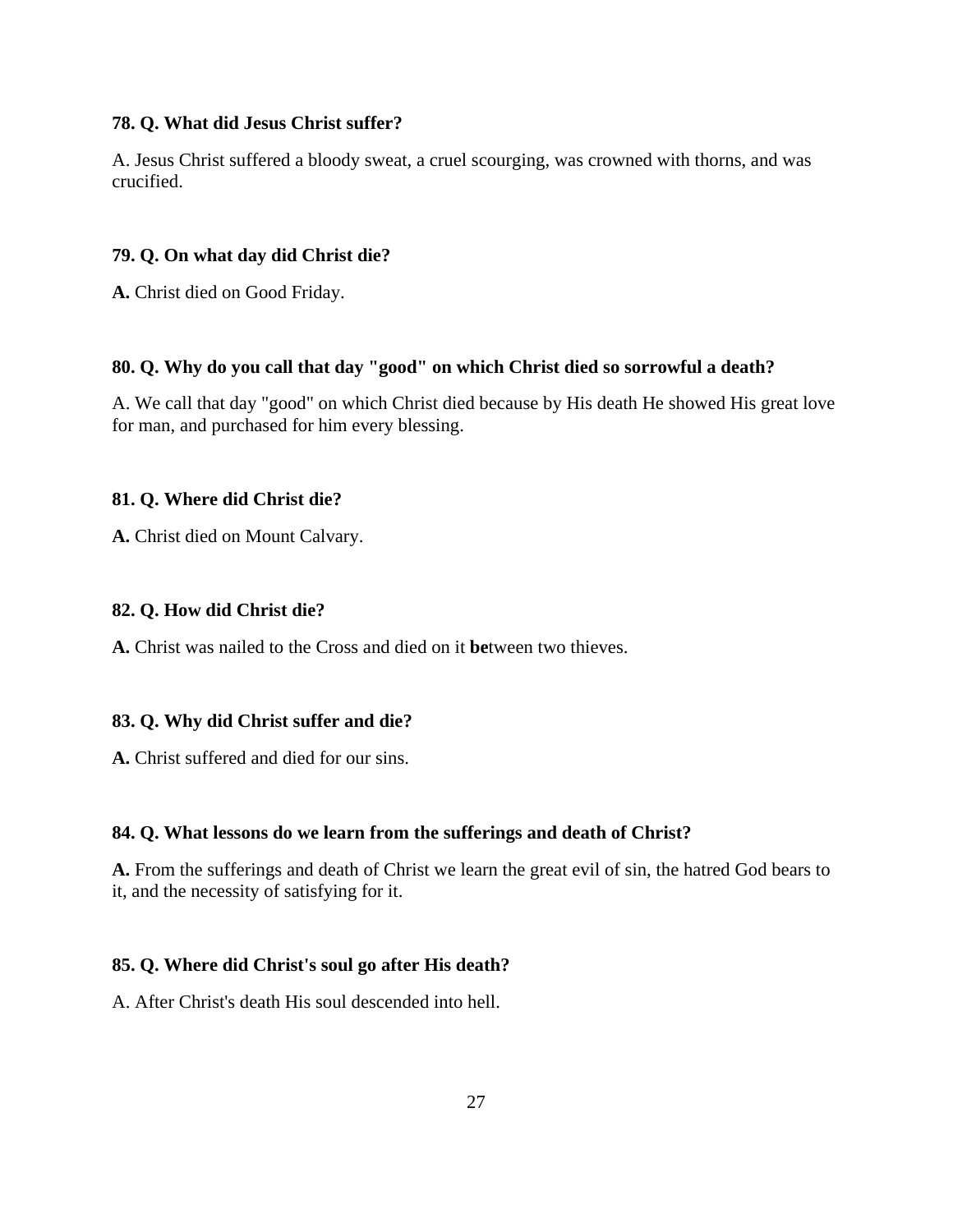#### **86. Q. Did Christ's soul descend into the hell of the damned?**

A. The hell into which Christ's soul descended was not the hell of the damned, but a place or state of rest called Limbo, where the souls of the just were waiting for Him.

#### **87. Q. Why did Christ descend into Limbo?**

**A.** Christ descended into Limbo to preach to the **souls** who were in prison-that is, to announce to them the joyful tidings of their redemption.

#### **88. Q. Where was Christ's body while His soul was in Limbo?**

**A.** While Christ's soul was in Limbo His body was in the holy sepulchre.

#### **89. Q. On what day did Christ rise from the dead?**

**A.** Christ rose from the dead, glorious and immortal, on Easter Sunday, the third day after His death.

#### **90. Q. How long did Christ stay on earth after His resurrection?**

**A.** Christ stayed on earth forty days after His resurrection to show that He was truly risen from the dead, and to instruct His Apostles.

#### **91. Q. After Christ had remained forty days on earth whither did He go?**

**A.** After forty days Christ ascended into heaven, and the day on which He ascended into heaven is called Ascension day.

#### **92. Q. Where is Christ in heaven?**

**A.** In heaven Christ sits at the right hand of God the Father Almighty.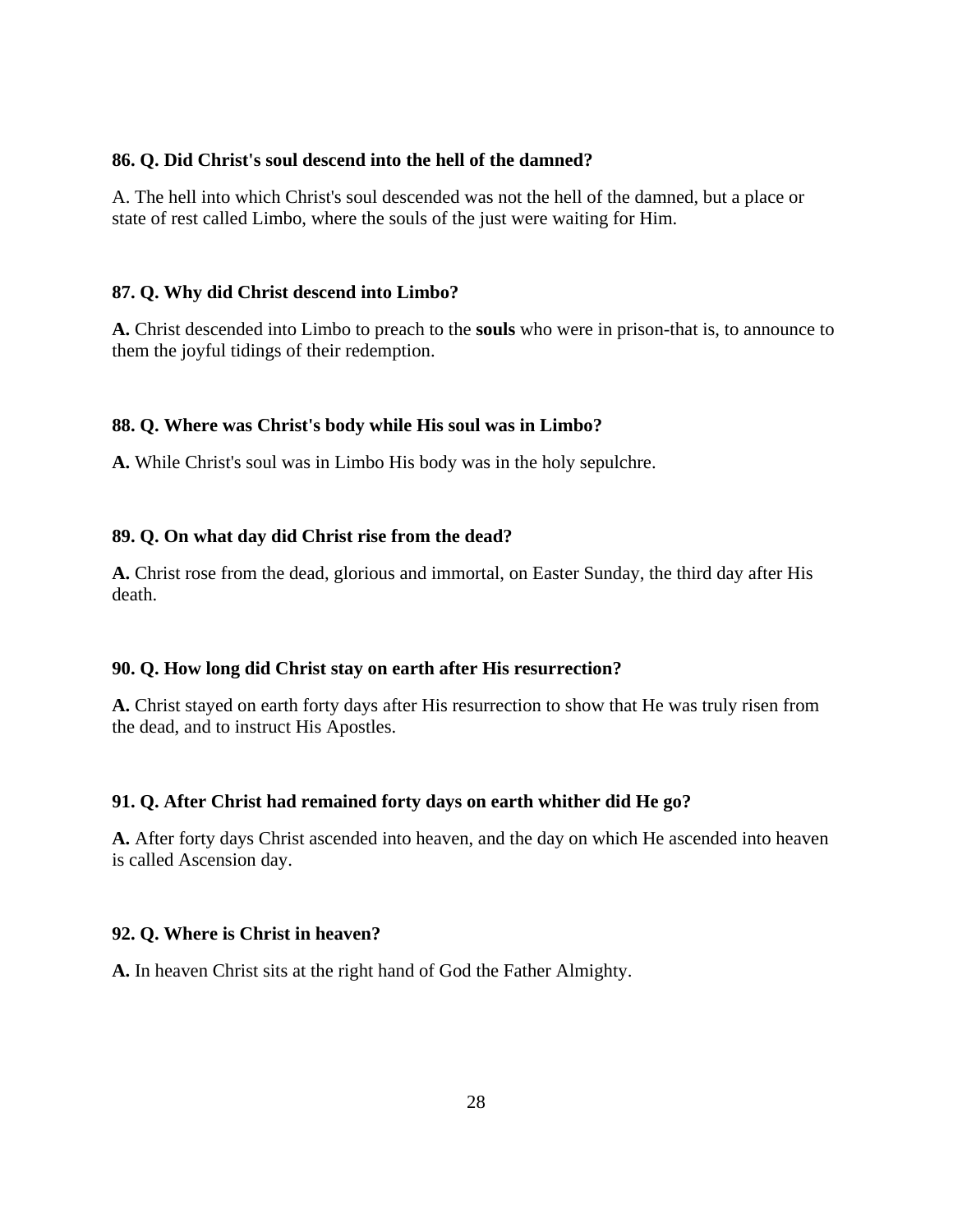#### <span id="page-28-0"></span>**93. Q. What do you mean by saying that Christ sits at the right hand Of God?**

**A.** When I say that Christ sits at the right hand of God I mean that Christ as God is equal to His Father in all things, and that as man He is in the highest place in heaven next to God.

### **LESSON NINTH: ON THE HOLY GHOST AND HIS DESCENT UPON THE APOSTLES**

#### **94. Q. Who is the Holy Ghost?**

A. The Holy Ghost is the third Person of the Blessed Trinity.

#### **95. Q. From whom does the Holy Ghost proceed?**

A. The Holy Ghost proceeds from the Father and the Son.

#### **96. Q. Is the Holy Ghost equal to the Father and the Son?**

**A.** The Holy Ghost is equal to the Father and the Son, being the same Lord and God as They are.

#### **97. Q. On what day did the Holy Ghost come down upon the Apostles?**

**A.** The Holy Ghost came down upon the Apostles ten days after the Ascension of our Lord; and the day on which He came down upon the Apostles is called Whitsunday, or Pentecost.

#### **98. Q. How did the Holy Ghost come down upon the Apostles?**

**A.** The Holy Ghost came down upon the Apostles in the form of tongues of fire.

#### **99. Q. Who sent the Holy Ghost upon the Apostles?**

**A.** Our Lord Jesus Christ sent the Holy Ghost upon the Apostles.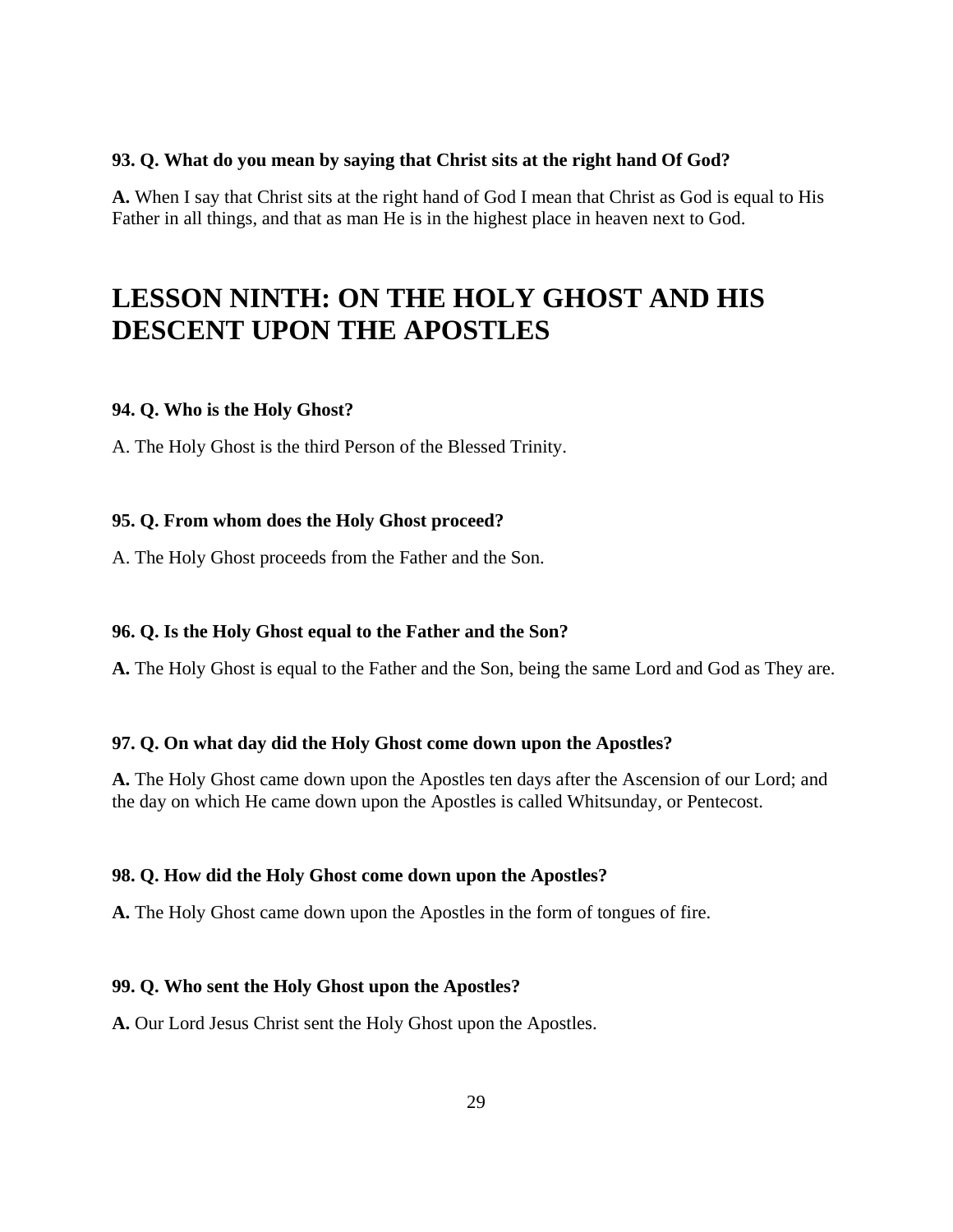#### <span id="page-29-0"></span>**100. Q. Why did Christ send the Holy Ghost?**

**A.** Christ sent the Holy Ghost to sanctify His Church, to enlighten and strengthen the Apostles, and to enable them to preach the Gospel.

#### **101. Q. Will the Holy Ghost abide with the Church forever?**

**A.** The Holy Ghost will abide with the Church forever, and guide it in the way of holiness and truth.

### **LESSON TENTH: ON THE EFFECTS OF THE REDEMPTION**

#### **102. Q. Which are the chief effects of the Redemption?**

A. The chief effects of the Redemption are two: The satisfaction of God's ' justice by Christ's sufferings and death, and the gaining of grace for men.

#### **103. Q. What do you mean by grace?**

A. By grace I mean a supernatural gift of God bestowed on us, through the merits of Jesus Christ, for our salvation.

#### **104. Q. How many kinds of grace are there?**

A. There are two kinds of grace, sanctifying grace and actual grace.

#### **105. Q. What is sanctifying grace?**

A. Sanctifying grace is that grace which makes the soul holy and pleasing to God.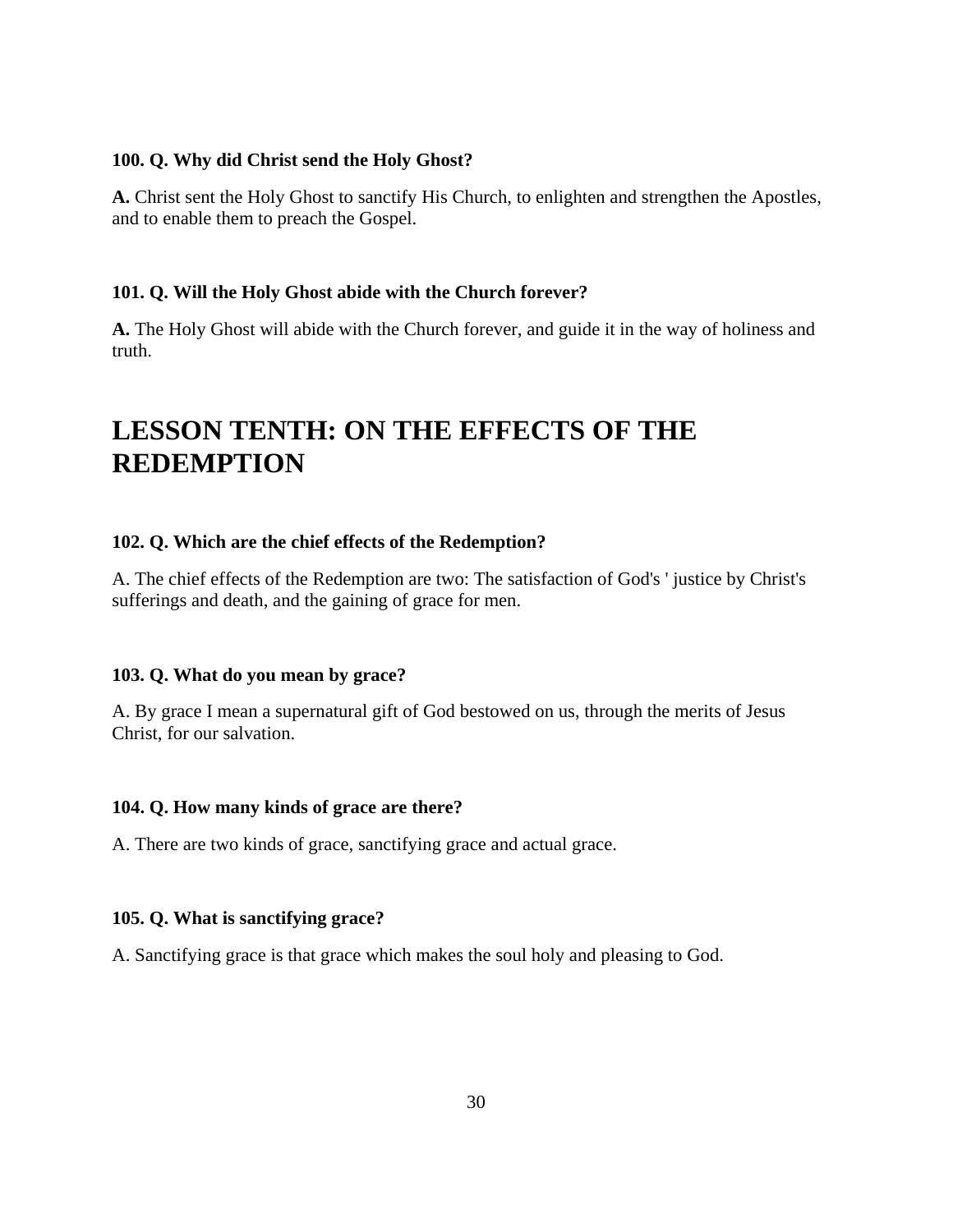#### **106. Q. What do you call those graces or gifts of God by which we believe in Him, hope in Him, and love Him?**

A. Those graces or gifts of God by which we believe in Him, and hope in Him, and love Him, are called the Divine virtues of Faith, Hope, and Charity.

#### **107. Q. What is Faith?**

A. Faith is a Divine virtue by which we firmly believe the truths which God has revealed.

#### **108. Q. What is Hope?**

A. Hope is a Divine virtue by which we firmly trust that God will give us eternal life and the means to obtain it.

#### **109. Q. What is Charity?**

A. Charity is a Divine virtue by which we love God above all things for His own sake, and our neighbor as ourselves for the love of God.

#### **110. Q. What is actual grace?**

A. Actual grace is that help of God which enlightens our mind and moves our will to shun evil and do good.

#### **111. Q. Is grace necessary to salvation?**

A. Grace is necessary to salvation, because without grace we can do nothing to merit heaven.

#### **112. Q. Can we resist the grace of God?**

A. We can and unfortunately often do resist the grace of God.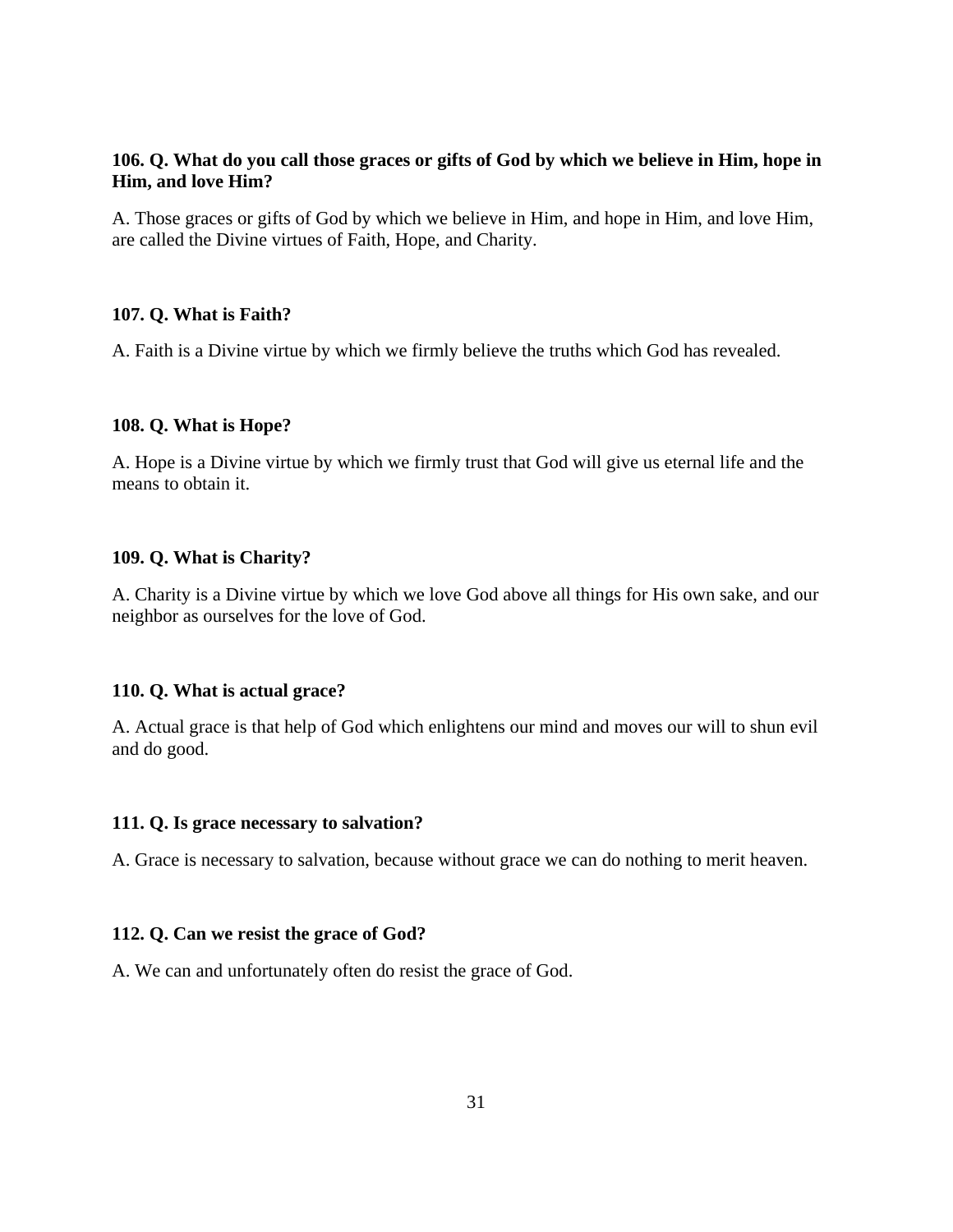#### <span id="page-31-0"></span>**113. Q. What is the grace of perseverance?**

A. The grace of perseverance is a particular gift of God which enables us to continue in the state of grace till death.

### **LESSON ELEVENTH: ON THE CHURCH**

#### **114. Q. Which are the means instituted by our Lord to enable men at all times to share in the fruits of the Redemption?**

**A.** The means instituted by our Lord to enable men at all times to share in the fruits of His Redemption are the Church and the Sacraments.

#### **115. Q. What is the Church?**

A. The Church is the congregation of all those who profess the faith of Christ, partake of the same Sacraments, and are governed by their lawful pastors under one visible head.

#### **116. Q. Who is the invisible Head of the Church?**

**A.** Jesus Christ is the invisible Head of the Church.

#### **117. Q. Who is the visible Head of the Church?**

**A.** Our Holy Father the Pope, the Bishop of Rome, is the Vicar of Christ on earth and the visible Head of the Church.

#### **118. Q. Why is the Pope, the Bishop of Rome, the visible Head of the Church?**

A. The Pope, the Bishop of Rome, is the visible Head of the Church because lie is the successor of St. Peter, whom Christ made the chief of the Apostles and the visible Head of the Church.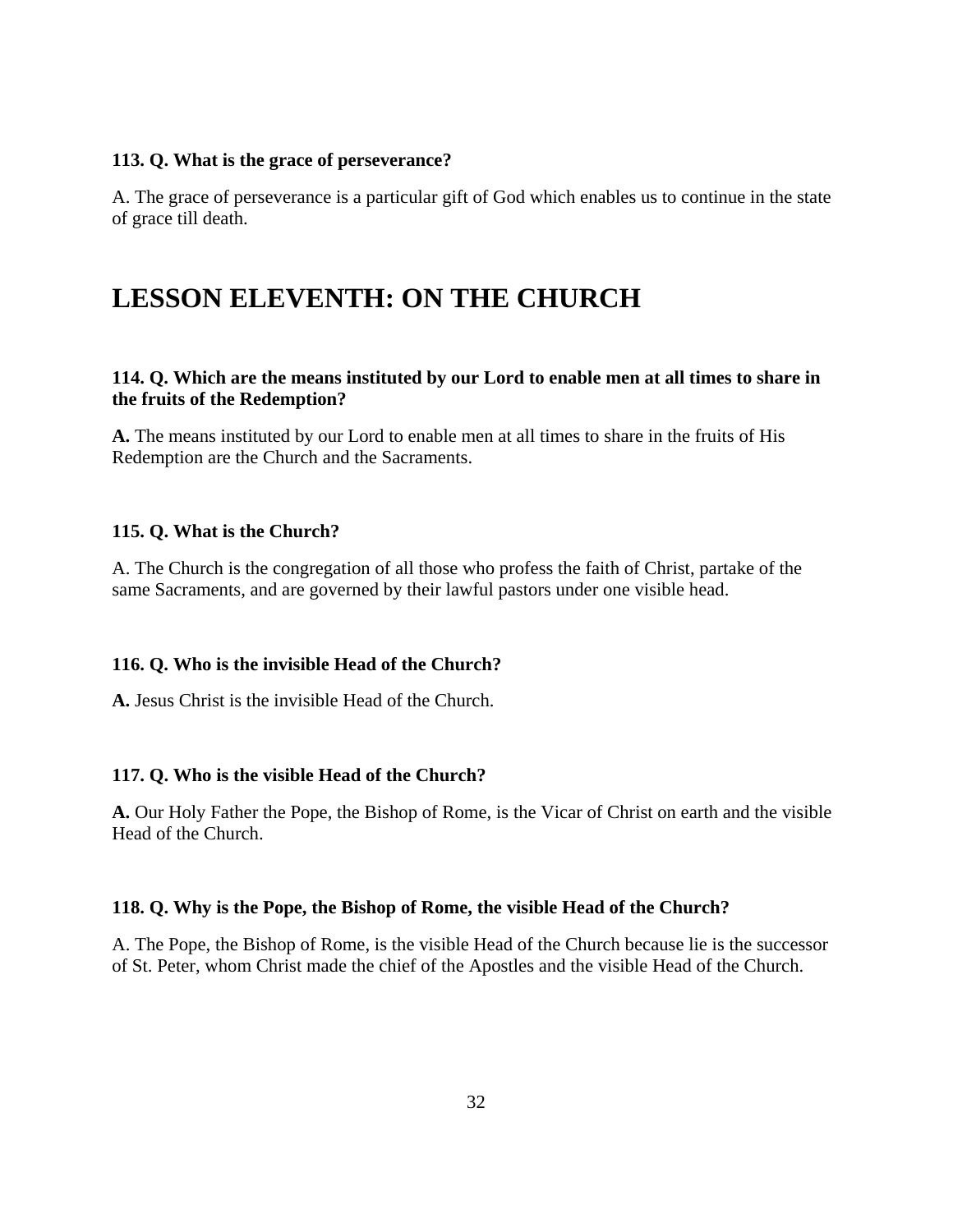#### <span id="page-32-0"></span>**119. Q. Who are the successors of the other Apostles?**

A. The successors of the other Apostles are the bishops of the Holy Catholic Church.

#### **120. Q. Why did Christ found the Church?**

**A.** Christ founded the Church to teach, govern, sanctify, and save all men.

#### **121. Q. Are all bound to belong to the Church?**

**A.** All are bound to belong to the Church, and he who knows the Church to be the true Church and remains out of it cannot be saved.

### **LESSON TWELFTH: ON THE ATTRIBUTES AND MARKS OF THE CHURCH**

#### **122. Q. Which are the attributes of the Church?**

A. The attributes of the Church are three: authority infallibility, and indefectibility.

#### **123. Q. What do you mean by the authority of the Church?**

A. By the authority of the Church I mean the right and power which the Pope and the bishops, as the successors of the Apostles, have to teach and to govern the faithful.

#### **124. Q. What do you mean by the infallibility of the Church?**

A. By the infallibility of the Church I mean that the Church cannot err when it teaches a doctrine of faith or morals.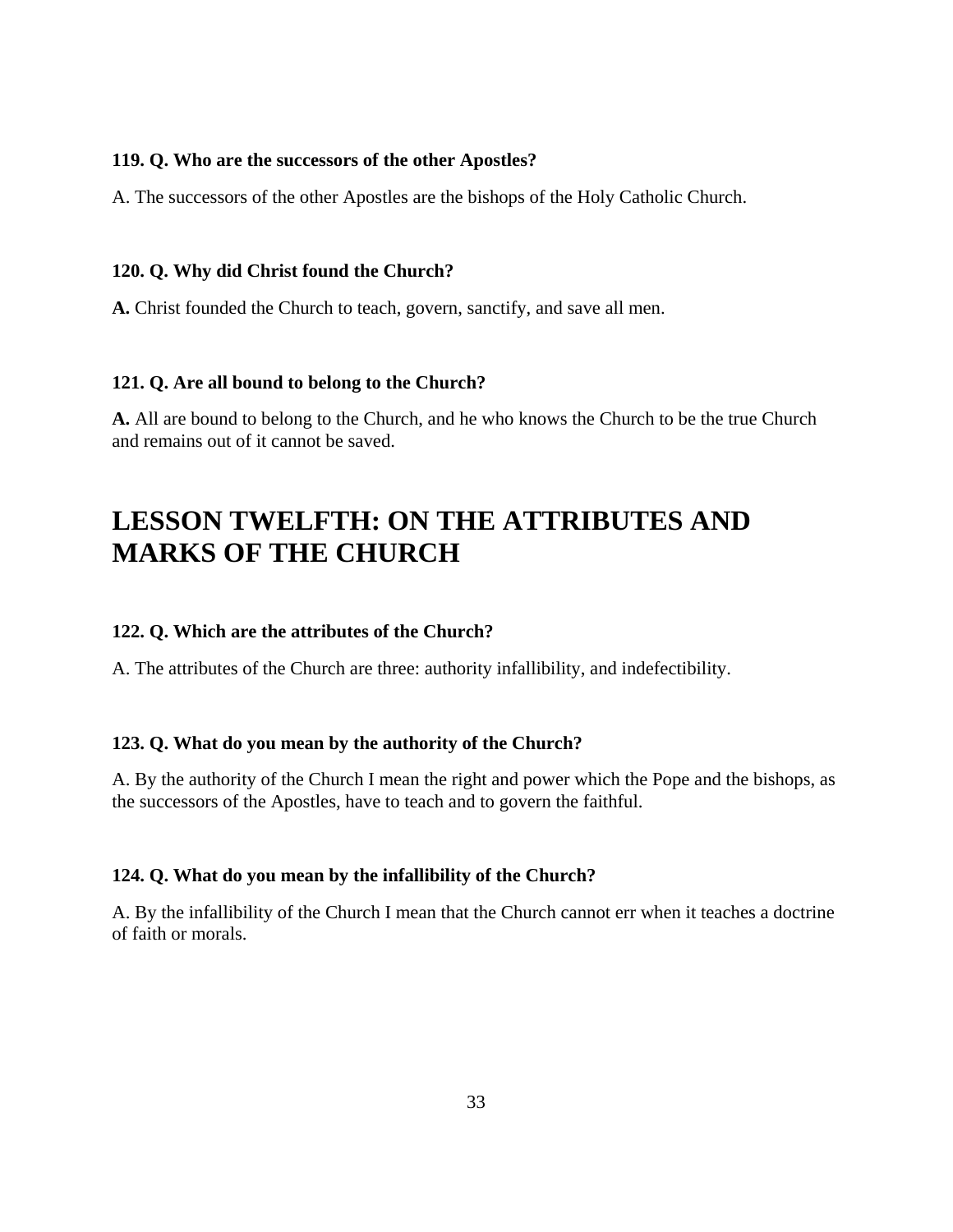#### **125. Q. When does the Church teach infallibly?**

A. The Church teaches infallibly when it speaks through the Pope and the bishops, united in general council, or through the Pope alone when he proclaims to all the faithful a doctrine of faith or morals.

#### **126. Q. What o you mean by the indefectibility of the Church?**

A. By the indefectibility of the Church I mean that the Church, as Christ founded it, will last till the end of time.

#### **127. Q. In whom are these attributes found in their fullness?**

A. These attributes are found in their fullness in the Pope, the visible Head of the Church, whose infallible authority to teach bishops, priests, and people in matters of faith or morals will last till the end of the world.

#### **128. Q. Has the Church any marks by which it may be known?**

A. The Church has four marks by which it may be known: it is One; it is Holy; it is Catholic; it is Apostolic.

#### **129. Q. How is the Church One?**

A. The Church is One because all its members agree in one faith, are all in one communion, and are all under one Head.

#### **130. Q. How is the Church Holy?**

A. The Church is Holy because its founder, Jesus Christ, is holy; because it teaches a holy doctrine; invites all to a holy life; and because of the eminent holiness of so many thousands of its children.

#### **131. Q. How is the Church Catholic or universal?**

A. The Church is Catholic or universal because it subsists in all ages, teaches all nations, and maintains all truth.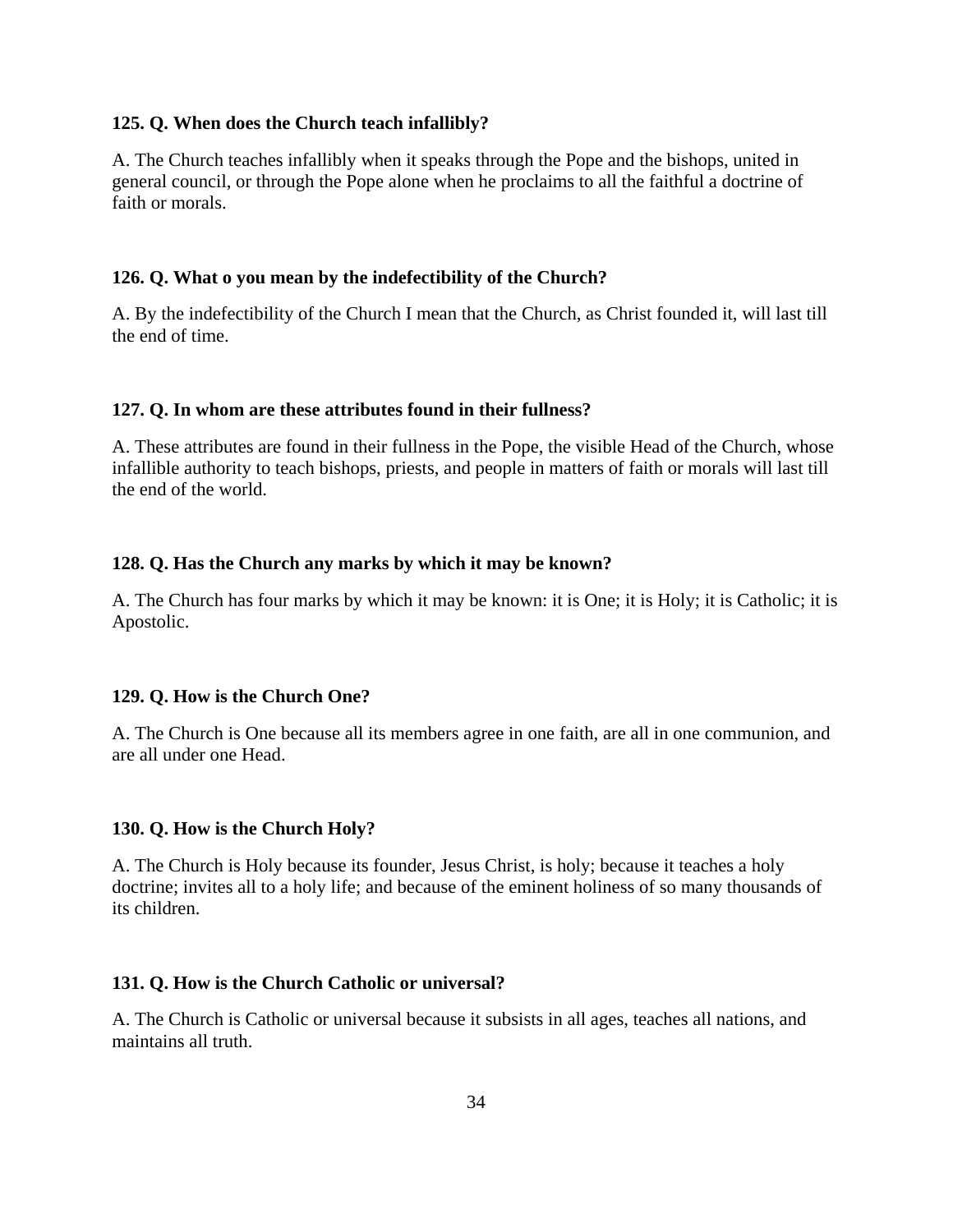#### **132. Q. How is the Church Apostolic?**

A. The Church is Apostolic because it was founded by Christ on His Apostles, and is governed by their lawful successors, and because it has never ceased, and never will cease, to teach their doctrine.

#### **133. Q. In which Church are these attributes and marks found?**

A. These attributes and marks are found in the Holy Roman Catholic Church alone.

#### **134. Q. From whom does the Church derive its undying life and infallible authority?**

A. The Church derives its undying life and infallible authority from the Holy Ghost, the spirit of truth, who abides with it forever.

#### **135. Q. By whom is the Church made and kept One, Holy, and Catholic?**

A. The Church is made and kept One, Holy, and Catholic by the Holy Ghost, the spirit of love and holiness, who unites and sanctifies its members throughout the world.

### **LESSON THIRTEENTH: ON THE SACRAMENTS IN GENERAL**

#### **136. Q. What is a Sacrament?**

**A.** A Sacrament is an outward sign instituted by Christ to give grace.

#### **137. Q. How many Sacraments are there?**

**A.** There are seven Sacraments: Baptism, Confirmation, Holy Eucharist, Penance, Extreme Unction, Holy Orders, and Matrimony.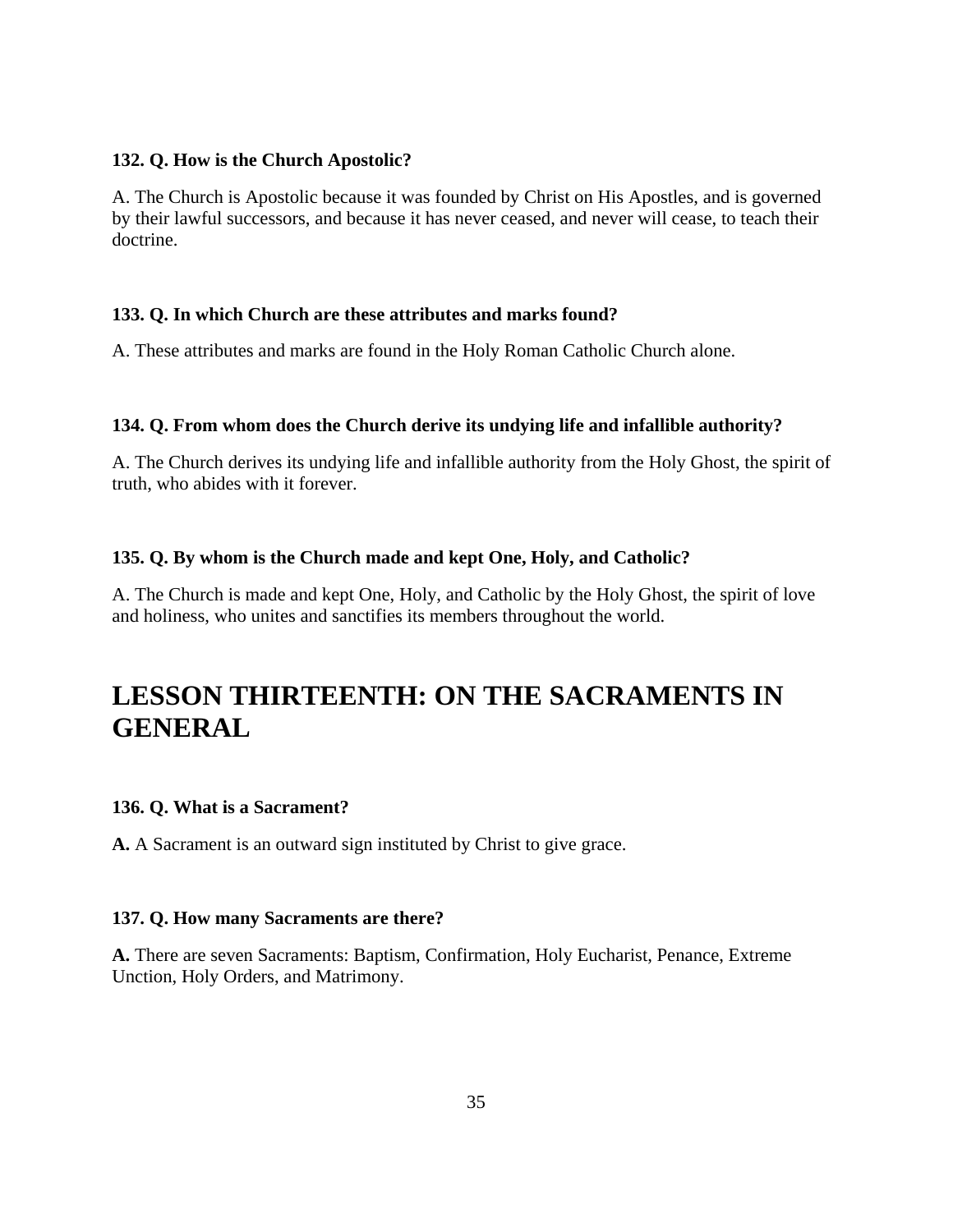#### **138. Q. Whence have the Sacraments the power of giving grace?**

**A.** The Sacraments have the power of giving grace from the merits of Jesus Christ.

#### **139. Q. What grace do the Sacraments give?**

**A.** Some of the Sacraments give sanctifying grace, and others *increase* it in our souls.

#### **140. Q. Which are the Sacraments that give sanctifying grace?**

A. The Sacraments that give sanctifying grace are Baptism and Penance; and they are called Sacraments of the dead.

#### **141. Q. Why are Baptism and Penance called Sacraments of the dead?**

A. Baptism and Penance are called Sacraments of the dead, because they take away sin, which is the death of the soul, and give grace, which is its life.

#### **142. Q. Which are the Sacraments that increase sanctifying grace in our soul?**

**A.** The Sacraments that increase sanctifying grace in our soul are: Confirmation, Holy Eucharist, Extreme Unction, Holy Orders, and Matrimony; and they are called Sacraments of the living.

#### **143. Q. Why are Confirmation, Holy Eucharist, Extreme Unction, Holy Orders, and Matrimony called Sacraments of the living?**

**A.** Confirmation, Holy Eucharist, Extreme Unction, Holy Orders, and Matrimony are called Sacraments of the living, because those who receive them worthily are already living the life of grace.

#### **144. Q. What sin does he commit who receives the Sacraments of the living in mortal sin?**

**A.** He who receives the Sacraments of the living in mortal sin commits a sacrilege, which is a great sin, because it is an abuse of a sacred thing.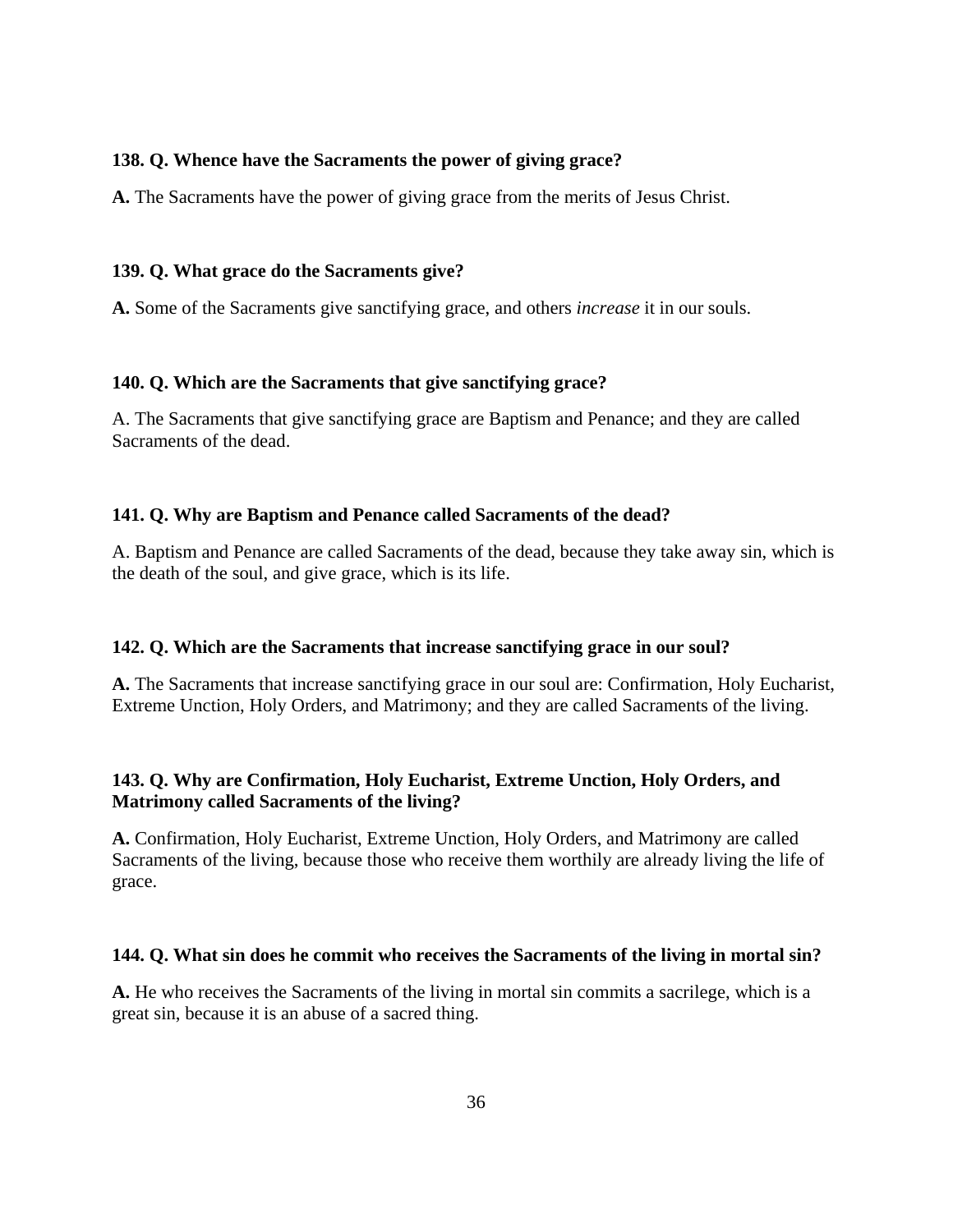### **145. Q. Besides sanctifying grace do the Sacraments give any other grace?**

**A.** Besides sanctifying grace the Sacraments give another grace, called sacramental.

### **146. Q. What is sacramental grace?**

**A.** Sacramental grace is a special help which God gives, to attain the end for which He instituted each Sacrament.

## **147. Q. Do the Sacraments always give grace?**

**A.** The Sacraments always give grace, if we receive them with the right dispositions.

## **148. Q. Can we receive the Sacraments more than once?**

**A.** We can receive the Sacraments more than once, except Baptism. Confirmation, and Holy Orders.

## **149. Q. Why can we not receive Baptism, Confirmation, and Holy Orders more than once?**

**A.** We cannot receive Baptism, Confirmation, and Holy Orders more than once, because they imprint a character in the soul.

## **150. Q. What is the character which these Sacraments imprint in the soul?**

**A.** The character which these Sacraments imprint in the soul is a spiritual mark which remains forever.

## **151. Q. Does this character remain in the soul even after death?**

**A.** This character remains in the soul even after death: for the honor and glory of those who are saved; for the shame and punishment of those who are lost.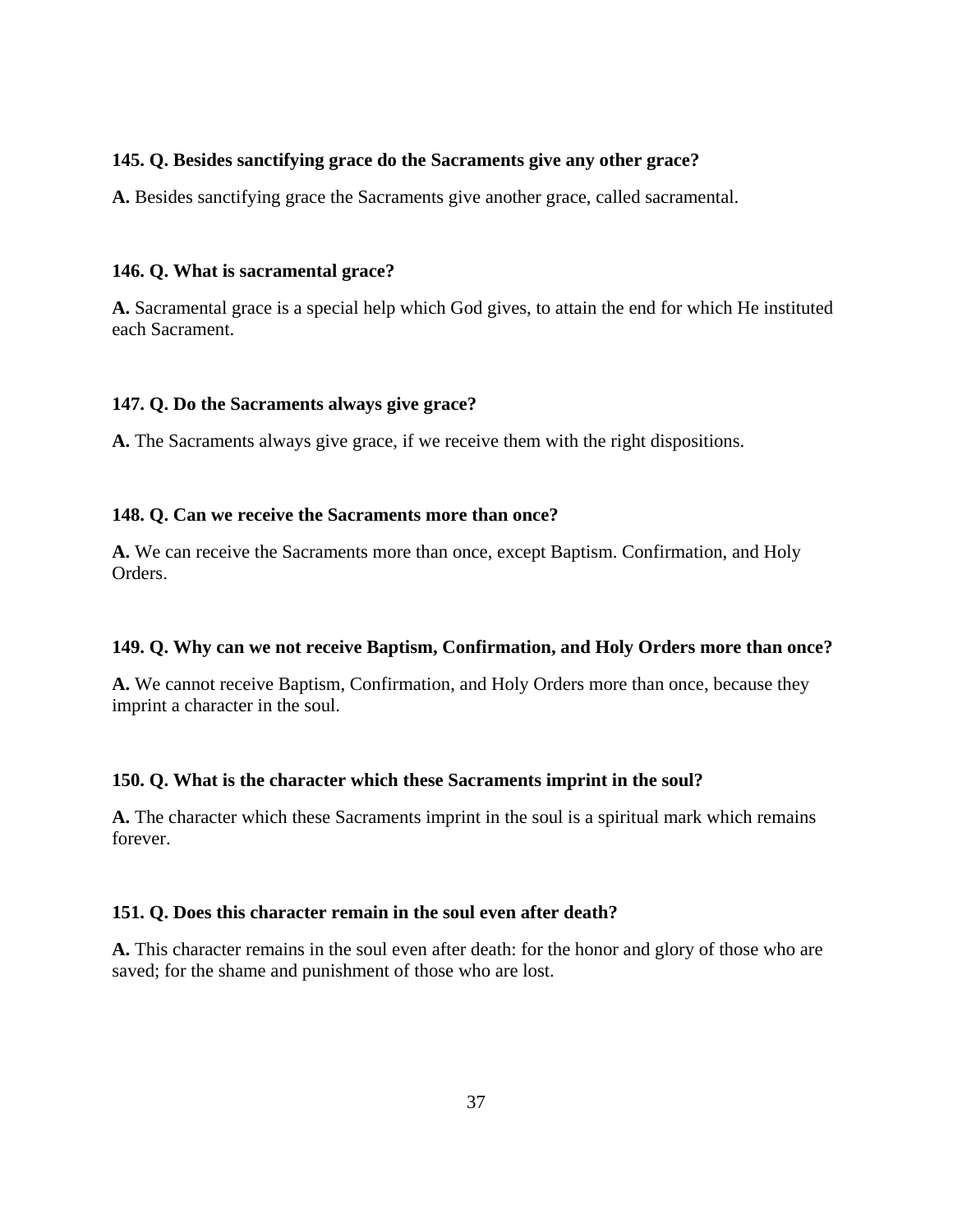## **LESSON FOURTEENTH: ON BAPTISM**

#### **152. Q. What is Baptism?**

**A.** Baptism is a Sacrament which cleanses us from original sin, makes us Christians, children of God, and heirs of heaven.

#### **153. Q Are actual sins ever remitted by Baptism?**

**A.** Actual sins and all the punishment due to them are remitted by Baptism, if the person baptized be guilty of any.

#### **154. Q. Is Baptism necessary to salvation?**

**A.** Baptism is necessary to salvation, because without it we cannot enter into the kingdom of heaven.

#### **155. Q. Who can administer Baptism?**

**A.** The priest is the ordinary minister of Baptism; but in case of necessity any one who has the use of reason may baptize.

## **156. Q. How is Baptism given?**

**A.** Whoever baptizes should pour water on the head of the person to be baptized, and say, while pouring the water: *I baptize thee in the name of the Father, and of the Son, and of the Holy Ghost.*

#### **157. Q. How many kinds of Baptism are there?**

**A.** There are three kinds of Baptism: Baptism of water, of desire, and of blood.

#### **158. Q. What is Baptism of water?**

**A.** Baptism of water is that which is given by pouring water on the head of the person to be baptized, and saying at the same time: *I baptize thee in the name of the Father, and of the Son,*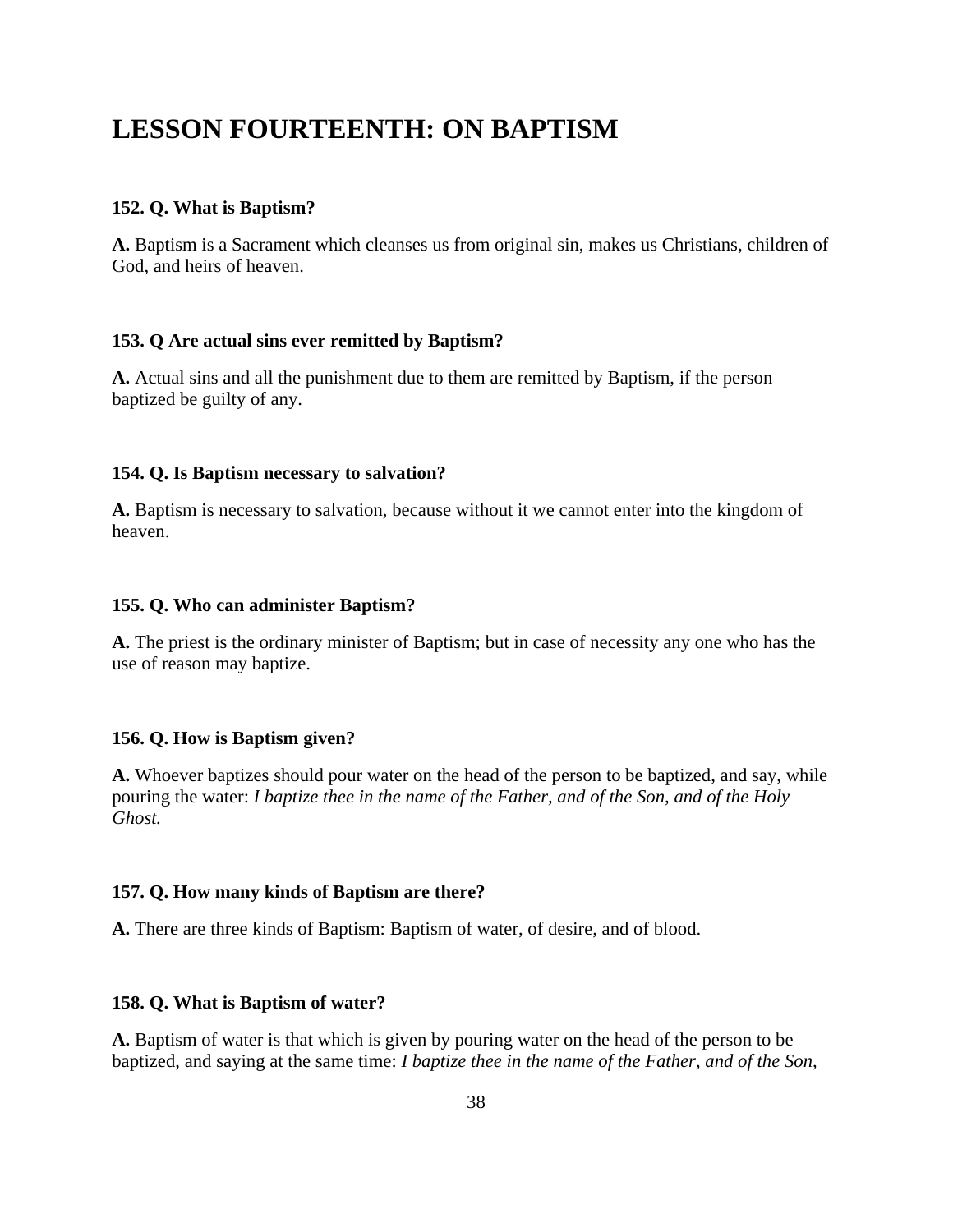*and of the Holy Ghost.*

#### **159. Q. What is Baptism of desire?**

**A.** Baptism of desire is an ardent wish to receive Baptism, and to do all that God has ordained for our salvation.

#### **160. Q. What is Baptism of blood?**

A. Baptism of blood is the shedding of one's blood for the faith of Christ.

## **161. Q. Is Baptism of desire or of blood sufficient to produce the effects of Baptism of water?**

**A.** Baptism of desire or of blood is sufficient to produce the effects of the Baptism of water, if it is impossible to receive the Baptism of water.

#### **162. Q. What do we promise in Baptism?**

**A.** In Baptism we promise to renounce the devil with all his works and pomps.

#### **163. Q. Why is the name of a saint given in Baptism?**

**A.** The name of a saint is given in Baptism in order that the person baptized may imitate his virtues and have him for a protector.

#### **164. Q. Why are godfathers and godmothers given in Baptism?**

**A.** Godfathers and godmothers are given in Baptism in order that they may promise, in the name of the child, what the child itself would promise if it had the use of reason.

#### **165. Q. What is the obligation of a godfather and a godmother?**

**A.** The obligation of a godfather and a godmother is to instruct the child in its religious duties, if the parents neglect to do so or die.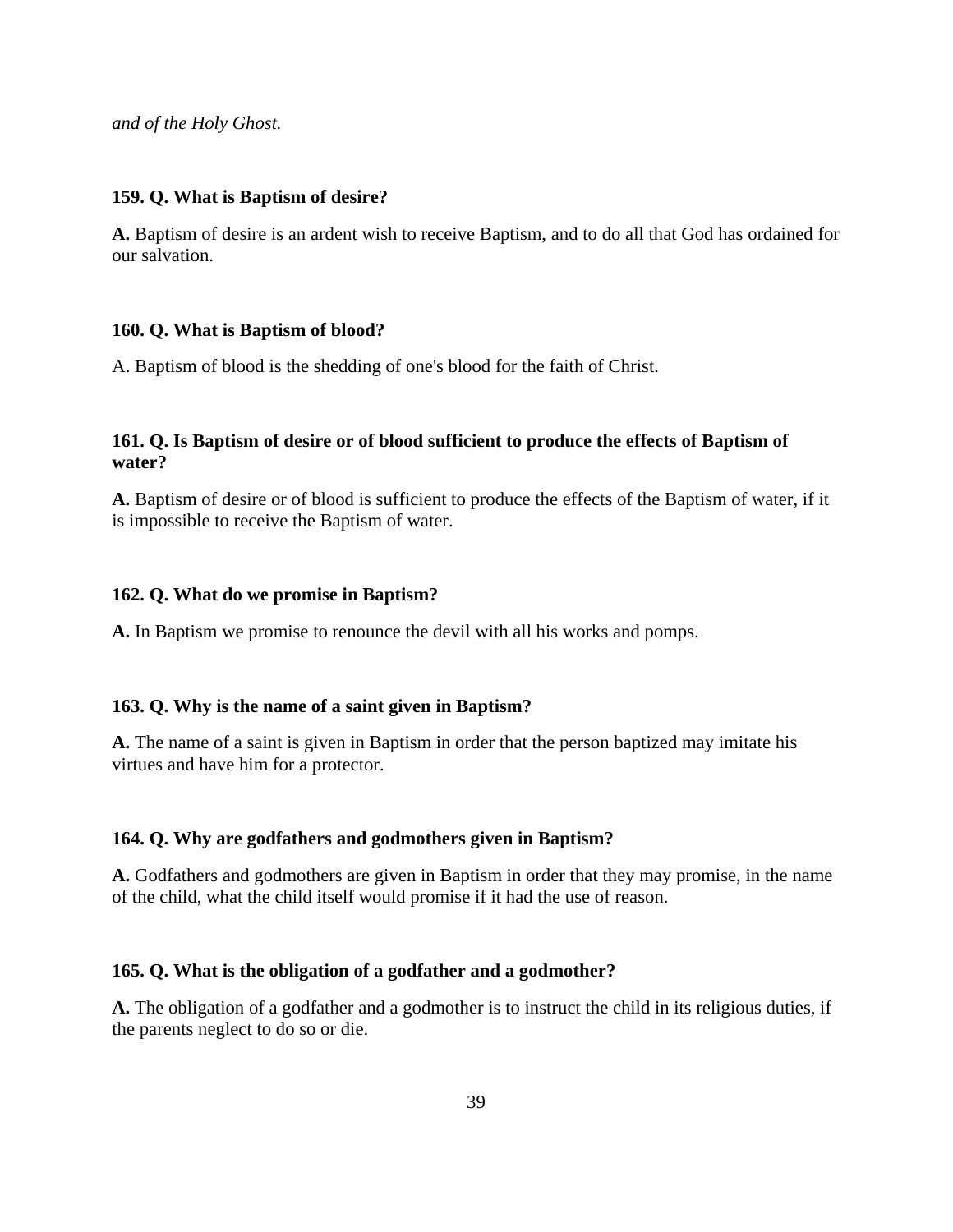## **LESSON FIFTEENTH: ON CONFIRMATION**

### **166. Q. What is Confirmation?**

A. Confirmation is a Sacrament through which we receive the Holy Ghost to make us strong and perfect Christians and soldiers of Jesus Christ.

## **167. Q. Who administers Confirmation?**

A. The bishop is the ordinary minister of Confirmation.

## **168. Q. How does the bishop give Confirmation?**

**A.** The bishop extends his hands over those who are to be confirmed, prays that they may receive the Holy Ghost, and anoints the forehead of each with holy chrism in the form of a cross.

## **169. Q. What is holy chrism?**

**A.** Holy chrism is a mixture of olive-oil and balm, consecrated by the bishop.

#### **170. Q. What does the bishop say in anointing the person he confirms?**

**A.** In anointing the person he confirms the bishop says: *I sign thee with the sign of the cross, and I confirm thee with the chrism of salvation, in the name of the Father, and of the Son, and of the Holy Ghost.*

## **171. Q. What is meant by anointing the forehead with chrism in the form of a cross?**

**A.** By anointing the forehead with chrism in the form of a cross is meant, that the Christian who is confirmed must openly profess and practice his faith, never be ashamed of it, and rather die than deny it.

#### **172. Q. Why does the bishop give the person he confirms a slight blow on the cheek?**

**A.** The bishop gives the person he confirms a slight blow on the cheek, to put him in mind that he must be ready to suffer everything, even death, for the sake of Christ.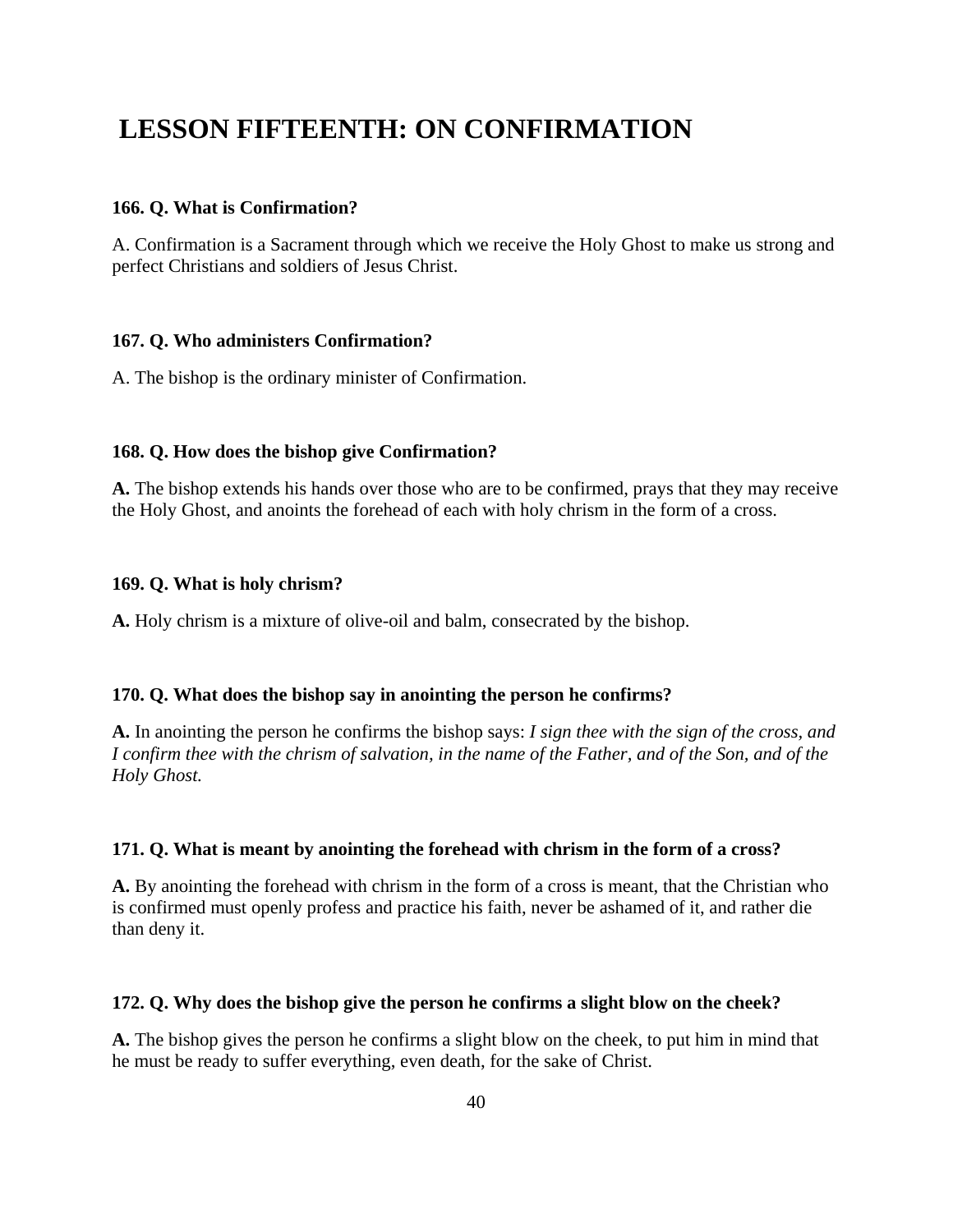## **173. Q. To receive Confirmation worthily is it necessary to be in the state of grace?**

**A.** To receive Confirmation worthily it is necessary to be in the state of grace.

### **174. Q. What special preparation should be made to receive Confirmation?**

**A.** Persons of an age to learn should know the chief mysteries of faith and the duties of a Christian, and be instructed in the nature and effects of this Sacrament.

## **175. Q. Is it a sin to neglect Confirmation?**

**A.** It is a sin to neglect Confirmation, especially in these evil days when faith and morals are exposed to so many and such violent temptations.

# **LESSON SIXTEENTH: ON THE GIFTS AND FRUITS OF THE HOLY GHOST**

## **176. Q. Which are the effects of Confirmation?**

**A.** The effects of Confirmation are an increase of sanctifying grace, the strengthening of our faith, and the gifts of the Holy Ghost.

#### **177. Q. Which are the gifts of the Holy Ghost?**

**A.** The gifts of the Holy Ghost are Wisdom, Understanding, Counsel, Fortitude, Knowledge, Piety and Fear of the Lord.

#### **178. Q. Why do we receive the gift of Fear of the Lord?**

**A.** We receive the gift of Fear of the Lord to fill us with a dread of sin.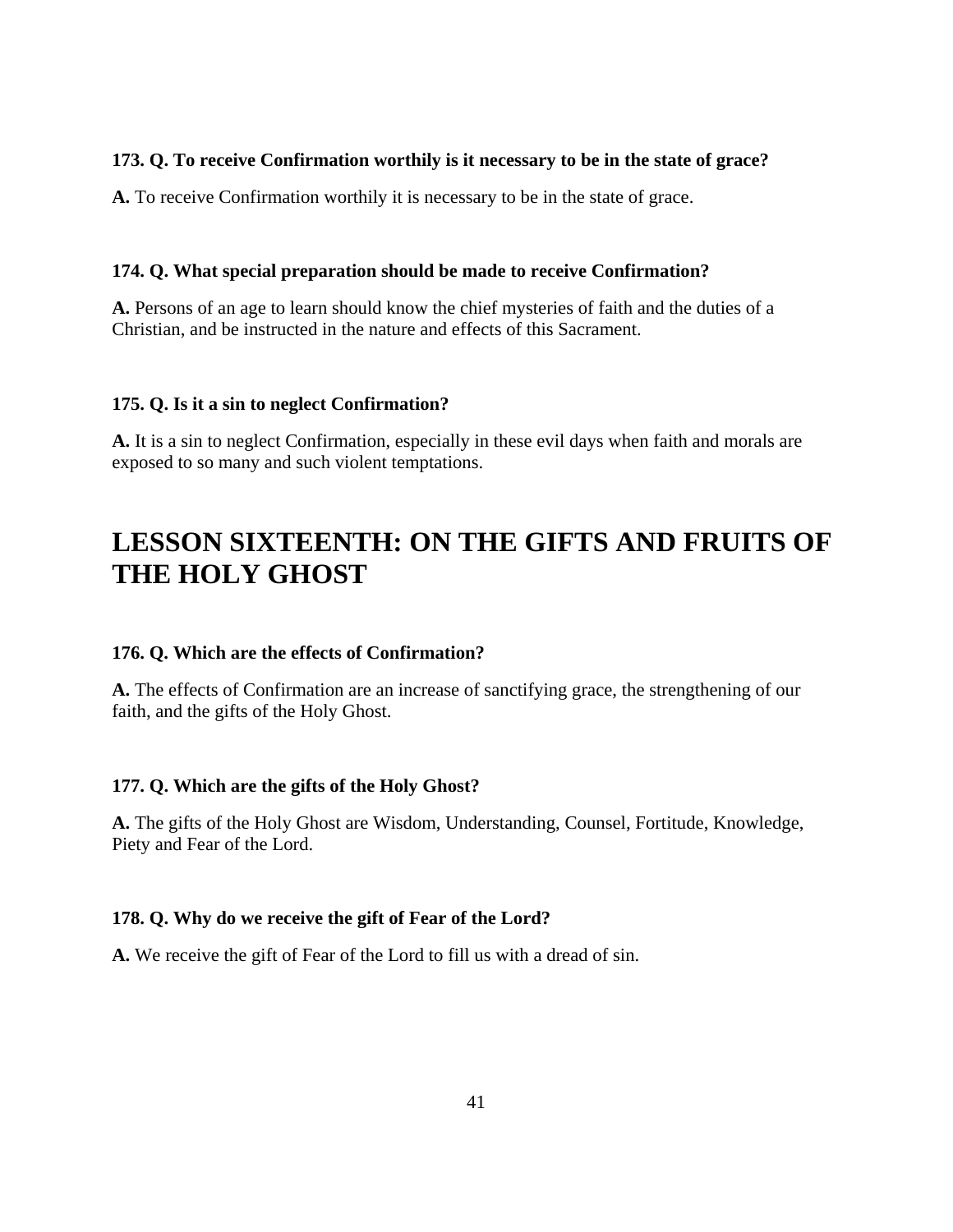#### **179. Q. Why do we receive the gift of Piety?**

**A.** We receive the gift of Piety to make us love God as a Father and obey Him because we love Him.

## **180. Q. Why do we receive the gift of KnowIedge?**

**A.** We receive the gift of Knowledge to enable us to discover the will of God in all things.

#### **181. Q. Why do we receive the gift of Fortitude?**

**A.** We receive the gift of Fortitude to strengthen us to do the will of God in all things.

#### **182. Q Why do we receive the gift of Counsel?**

**A.** We receive the gift of Counsel to warn us of the deceits of the devil, and of the dangers to salvation.

## **183. Q. Why do we receive the gift of Understanding?**

**A.** We receive the gift of Understanding to enable us to know more clearly the mysteries of faith.

#### **184. Q. Why do we receive the gift of Wisdom?**

**A.** We receive the gift of Wisdom to give us a relish for the things of God, and to direct our whole life and all our actions to His honor and glory.

#### **185. Q. Which are the Beatitudes?**

**A.** The Beatitudes are:

- Blessed are the poor in spirit, for theirs is the kingdom of heaven.
- Blessed are the meek, for they shall possess the land.
- Blessed are they that mourn, for they shall be comforted.
- Blessed are they that hunger and thirst after justice, for they shall be filled.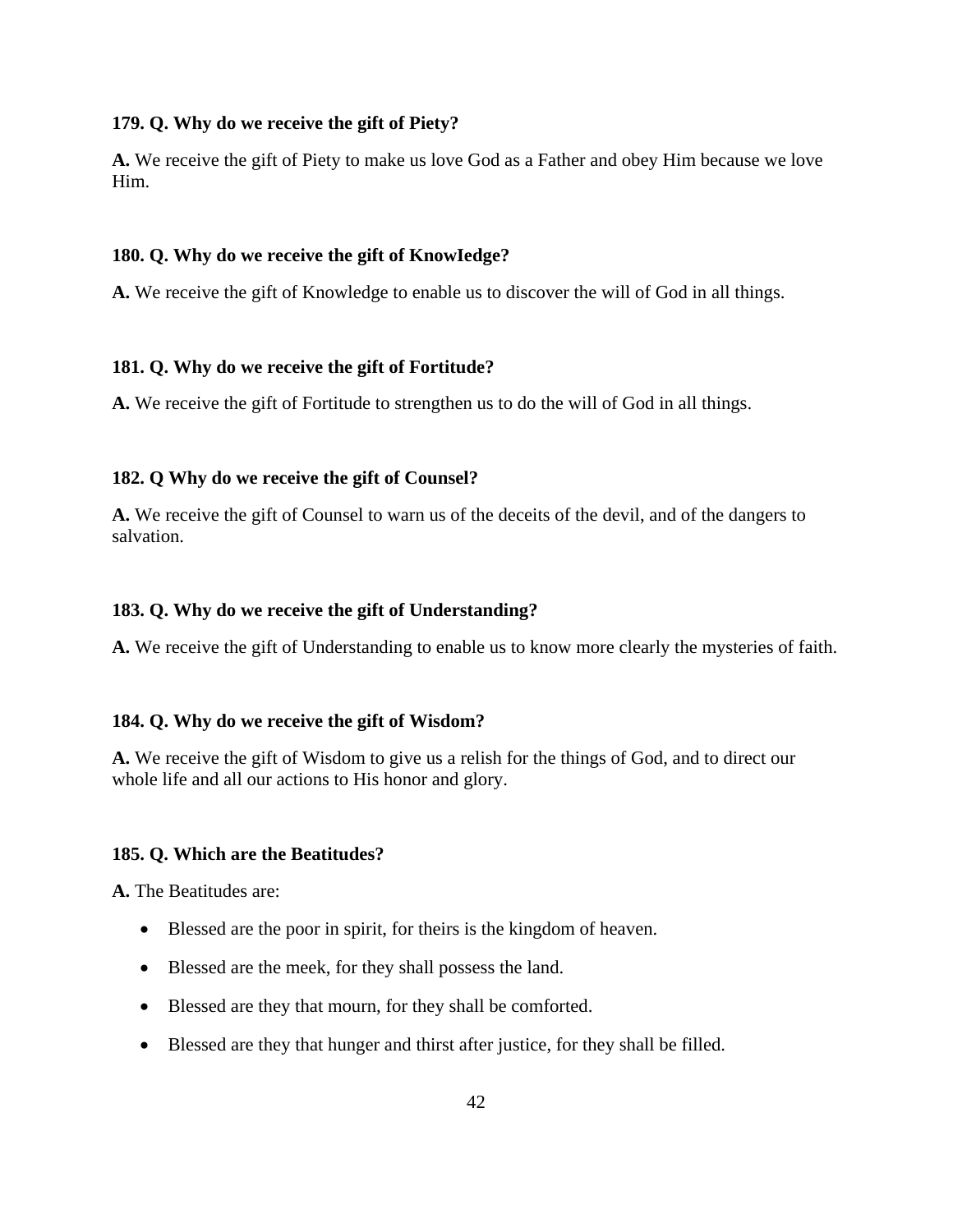- Blessed are the merciful, for they shall obtain mercy.
- Blessed are the clean of heart, for they shall see God.
- Blessed are the peacemakers, for they shall be called the children of God.
- Blessed are they that suffer persecution for justice sake, for theirs is the kingdom of heaven.

## **186. Q. Which are the twelve fruits of the Holy Ghost?**

A. The twelve fruits of the Holy Ghost are Charity, Joy, Peace, Patience, Benignity, Goodness, Long-suffering, Mildness, Faith, Modesty, Continency, and Chastity.

## **LESSON SEVENTEENTH: ON THE SACRAMENT OF PENANCE**

#### **187. Q. What is the Sacrament of Penance?**

A. Penance is a Sacrament in which the sins committed after Baptism are forgiven.

## **188. Q. How does the Sacrament of Penance remit sin, and restore to the soul the friendship of God?**

A. The Sacrament of Penance remits sins and restores the friendship of God to the soul by means of the absolution of the priest.

## **189. Q. How do you know that the priest has the power of absolving from the sins committed after Baptism?**

A. I know that the priest has the power of absolving from the sins committed after Baptism, because Jesus Christ granted that power to the priests of His Church when He said: *"Receive ye the Holy Ghost. Whose sins you shall forgive, they are forgiven them; whose sins you shall retain, they are retained."*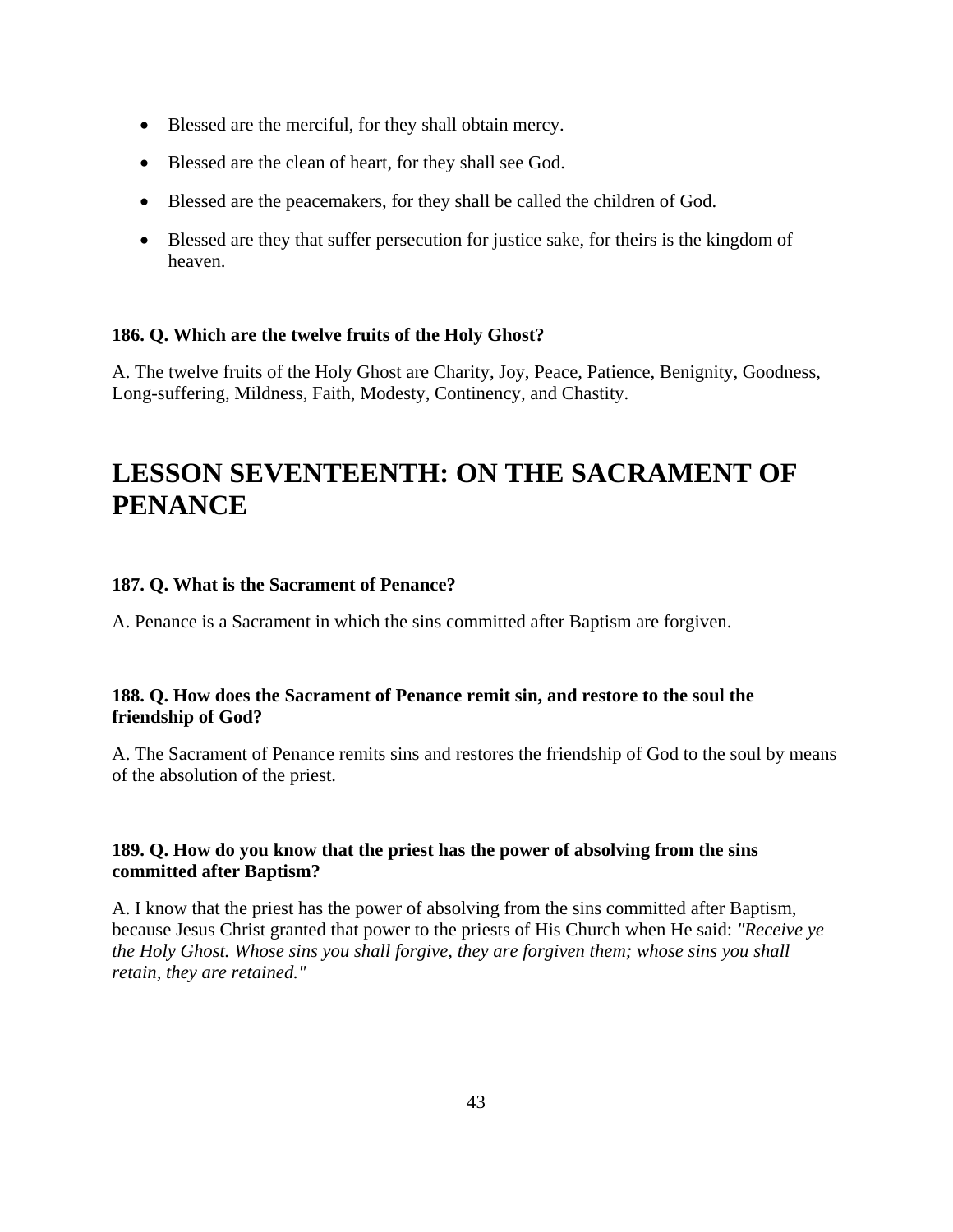## **190. Q. How do the priests of the Church exercise the power of forgiving sins?**

A. The priests of the Church exercise the power of forgiving sins by hearing the confession of sins, and granting pardon for them as ministers of God and in His name.

## **191. Q. What must we do to receive the Sacrament of Penance worthily?**

A. To receive the Sacrament of Penance worthily we must do five things:

- We must examine our conscience.
- We must have sorrow for our sins.
- We must make a firm resolution never more to offend God.
- We must confess our sins to the priest.
- We must accept the penance which the priest gives us.

#### **192. Q. What is the examination of conscience?**

A. The examination of conscience is an earnest effort to recall to mind all the sins we have committed since our last worthy confession.

#### **193. Q. How can we make a good examination of conscience?**

A. We can make a good examination of conscience by calling to memory the commandments of God, the precepts of the Church, the seven capital sins, and the particular duties of our state in life, to find out the sins we have committed.

#### **194. Q. What should we do before beginning the examination of conscience?**

A. Before beginning the examination of conscience we should pray to God to give us light to know our sins and grace to detest them.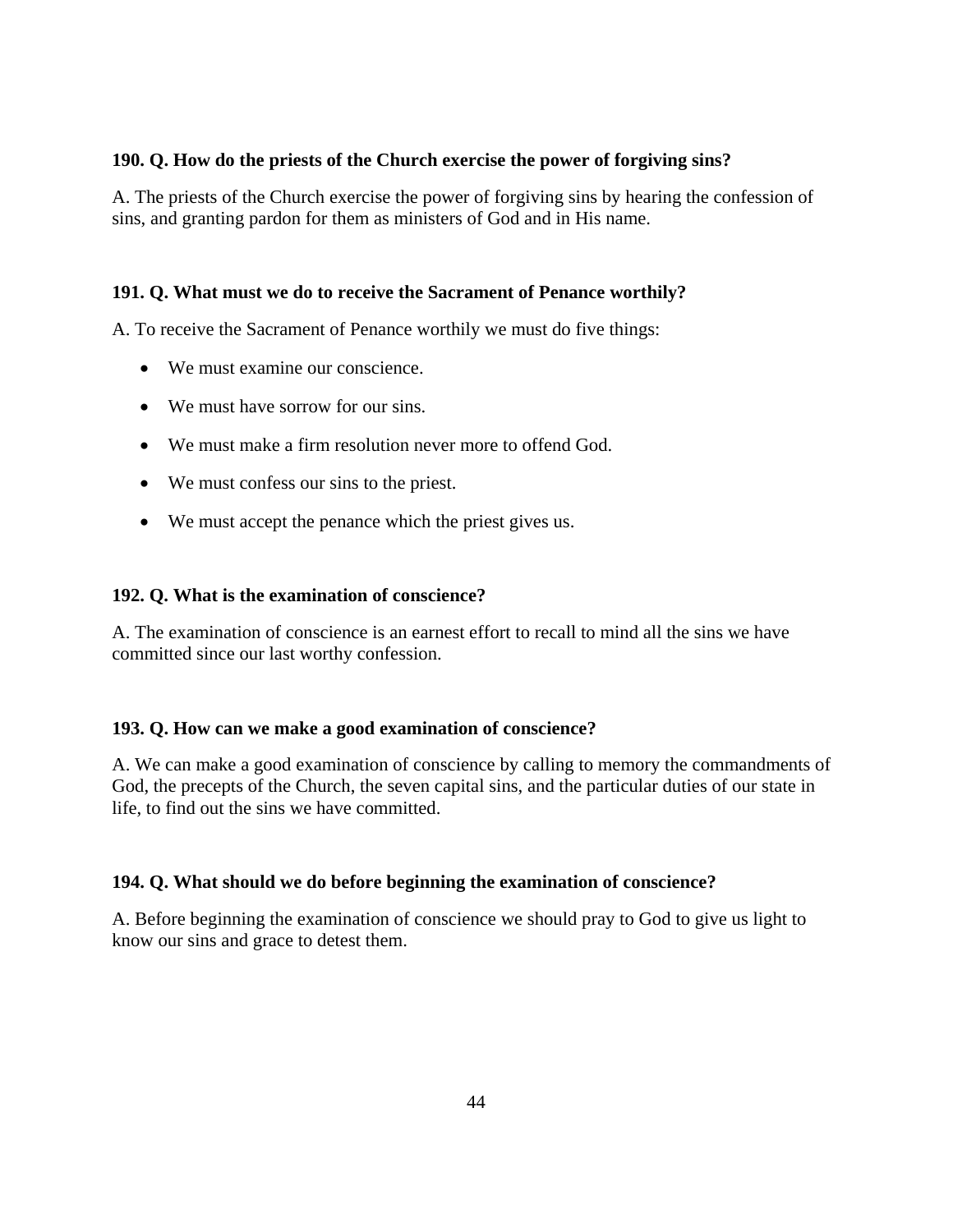# **LESSON EIGHTEENTH: ON CONTRITION**

## **195. Q. What is Contrition, or sorrow for sin?**

**A.** Contrition, or sorrow for sin, is a hatred of sin and a true grief of the soul for having offended God, with a firm purpose of sinning no more.

## **196. Q. What kind of sorrow should we have for our sins?**

**A.** The sorrow we should have for our sins should be interior, supernatural, universal, and sovereign.

## **197. Q. What do you mean by saying that our sorrow should be interior?**

**A.** When I say that our sorrow should be interior, I mean that it should come from the heart, and not merely from the lips.

## **198. Q. What do you mean by saying that our sorrow should be supernatural?**

**A.** When I say that our sorrow should be supernatural, I mean that it should be prompted by the grace of God, and excited by motives which spring from faith, and not by merely natural motives.

## **199. Q. What do you mean by saying that our sorrow should be universal?**

**A.** When I say that our sorrow should be universal, I mean that we should be sorry for all our mortal sins without exception.

#### **200. Q. What do you mean when you say that our sorrow should be sovereign?**

**A.** When I say that our sorrow should be sovereign, I mean that we should grieve more for having offended God than for any other evil that can befall us.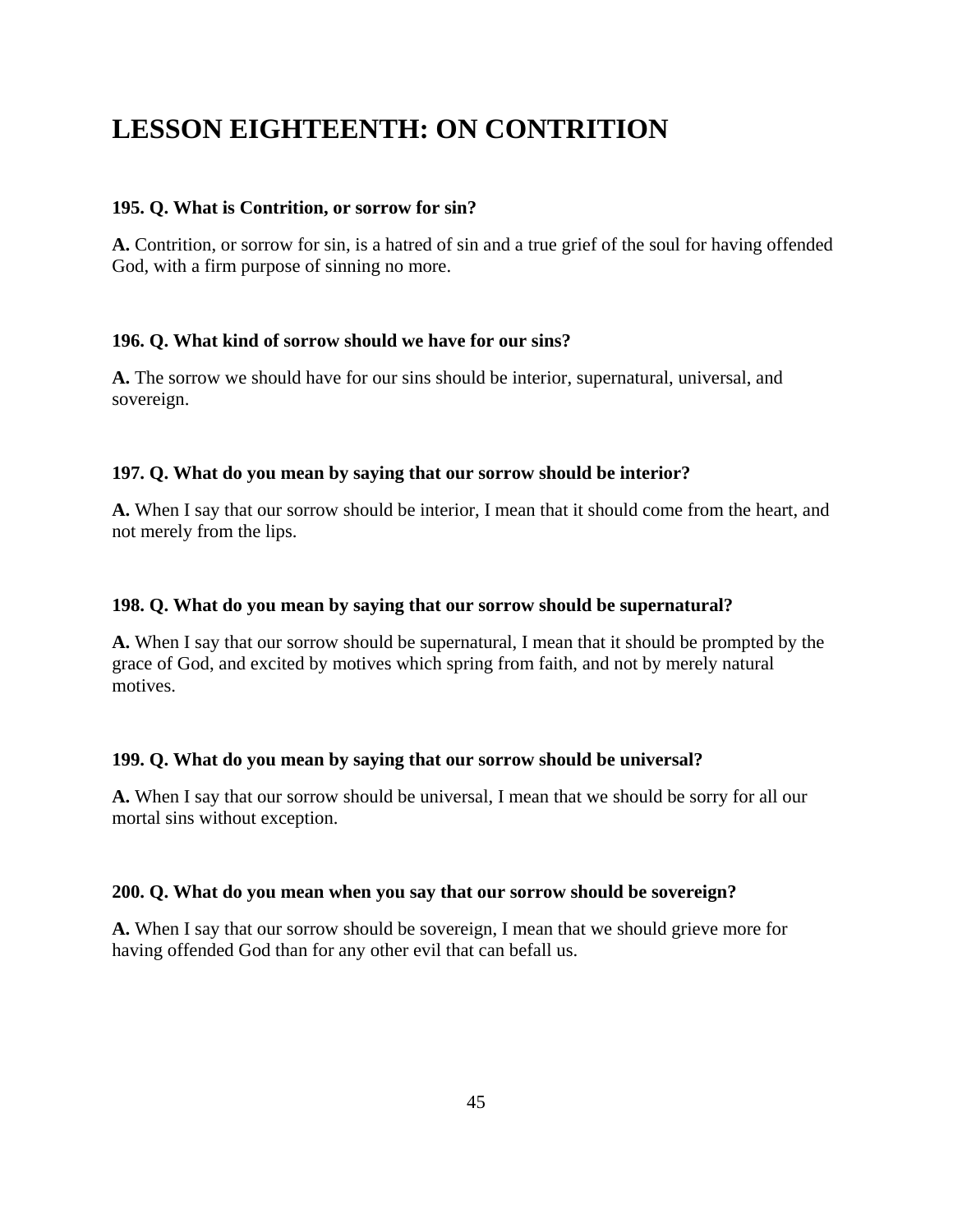#### **201. Q. Why should we be sorry for our sins?**

**A.** We should be sorry for our sins, because sin is the greatest of evils and an offense against God our Creator, Preserver, and Redeemer, and because it shuts us out of heaven and condemns us to the eternal pains of hell.

#### **202. Q. How many kinds of contrition are there?**

A. There are two kinds of contrition: perfect contrition and imperfect contrition.

#### **203. Q. What is perfect contrition?**

**A.** Perfect contrition is that which fills us with sorrow and hatred for sin, because it offends God, who is infinitely good in Himself and worthy of all love.

#### **204. Q. What is imperfect contrition?**

**A.** Imperfect contrition is that by which we hate what offends God, because by it we lose heaven and deserve hell; or because sin is so hateful in itself.

#### **205. Q. Is imperfect contrition sufficient for a worthy confession?**

**A.** Imperfect contrition is sufficient for a worthy confession, but we should endeavor to have perfect contrition.

#### **206. Q. What do you mean by a firm purpose of sinning no more?**

**A.** By a firm purpose of sinning no more I mean a fixed resolve not only to avoid all mortal sin, but also its near occasions.

#### **207. Q. What do you mean by the near occasions of sin?**

**A.** By the near occasions of sin I mean all the persons, places, and things that may easily lead us into sin.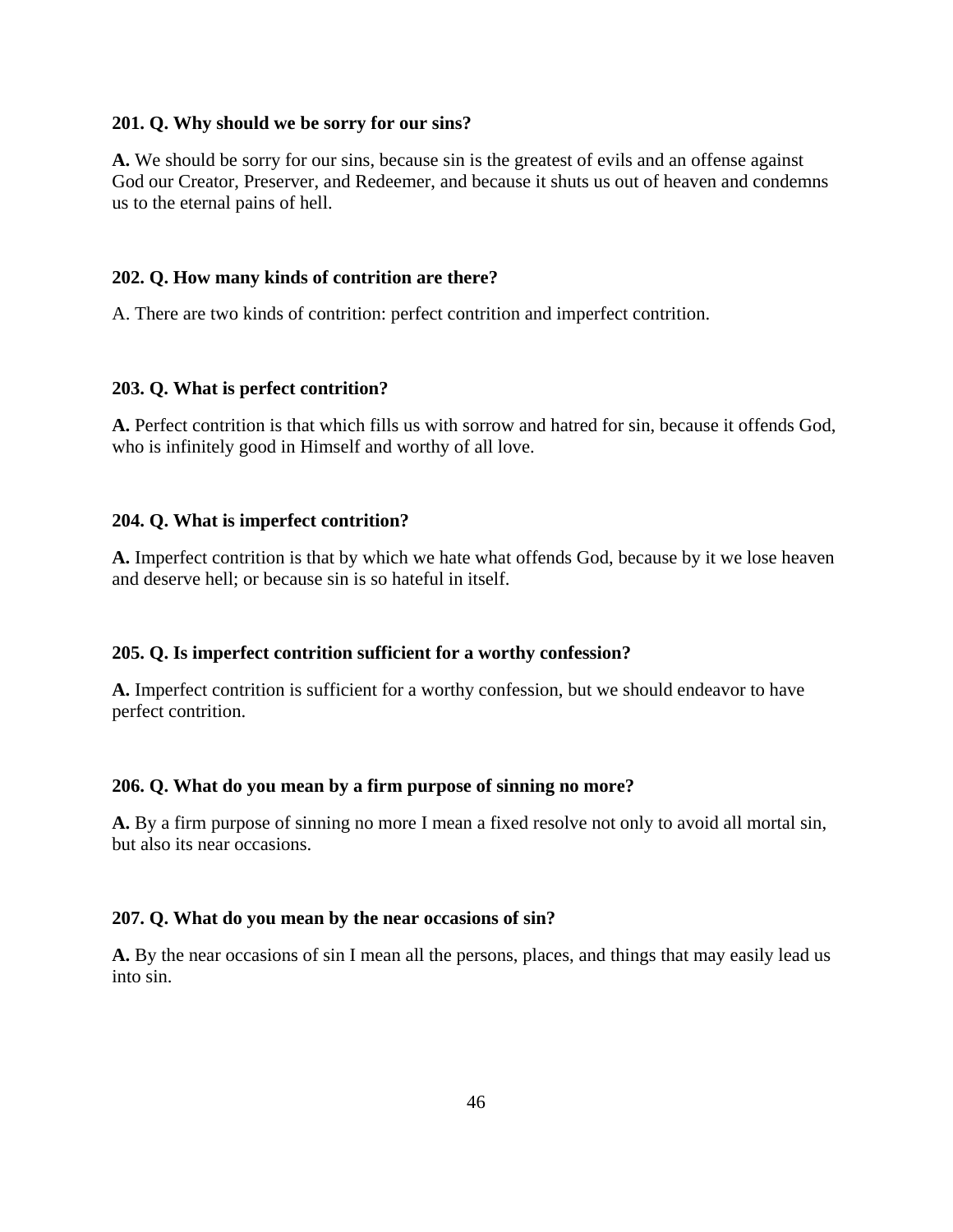## **LESSON NINETEENTH: ON CONFESSION**

#### **208. Q. What is Confession?**

**A.** Confession is the telling of our sins to a duly authorized priest, for the purpose of obtaining forgiveness.

#### **209. Q. What sins are we bound to confess?**

**A.** We are bound to confess all our mortal sins. but it is well also to confess our venial sins.

#### **210. Q. Which are the chief qualities of a good Confession?**

**A.** The chief qualities of a good Confession are three: it must be humble, sincere, and entire.

#### **211. Q. When is our Confession humble?**

**A.** Our Confession is humble, when we accuse our selves of our sins, with a deep sense of shame and sorrow for having offended God.

#### **212. Q. When is our Confession sincere?**

**A.** Our Confession is sincere, when we tell our sins honestly and truthfully, neither exaggerating nor excusing them.

#### **213. Q. When is our Confession entire?**

**A.** Our Confession is entire, when we tell the number and kinds of our sins and the circumstances which change their nature.

#### **214. Q. What should we do if we cannot remember the number of our sins?**

**A.** If we cannot remember the number of our sins, we should tell the number as nearly as possible, and say how often we may have sinned in a day, a week, or a month, and how long the habit or practice has lasted.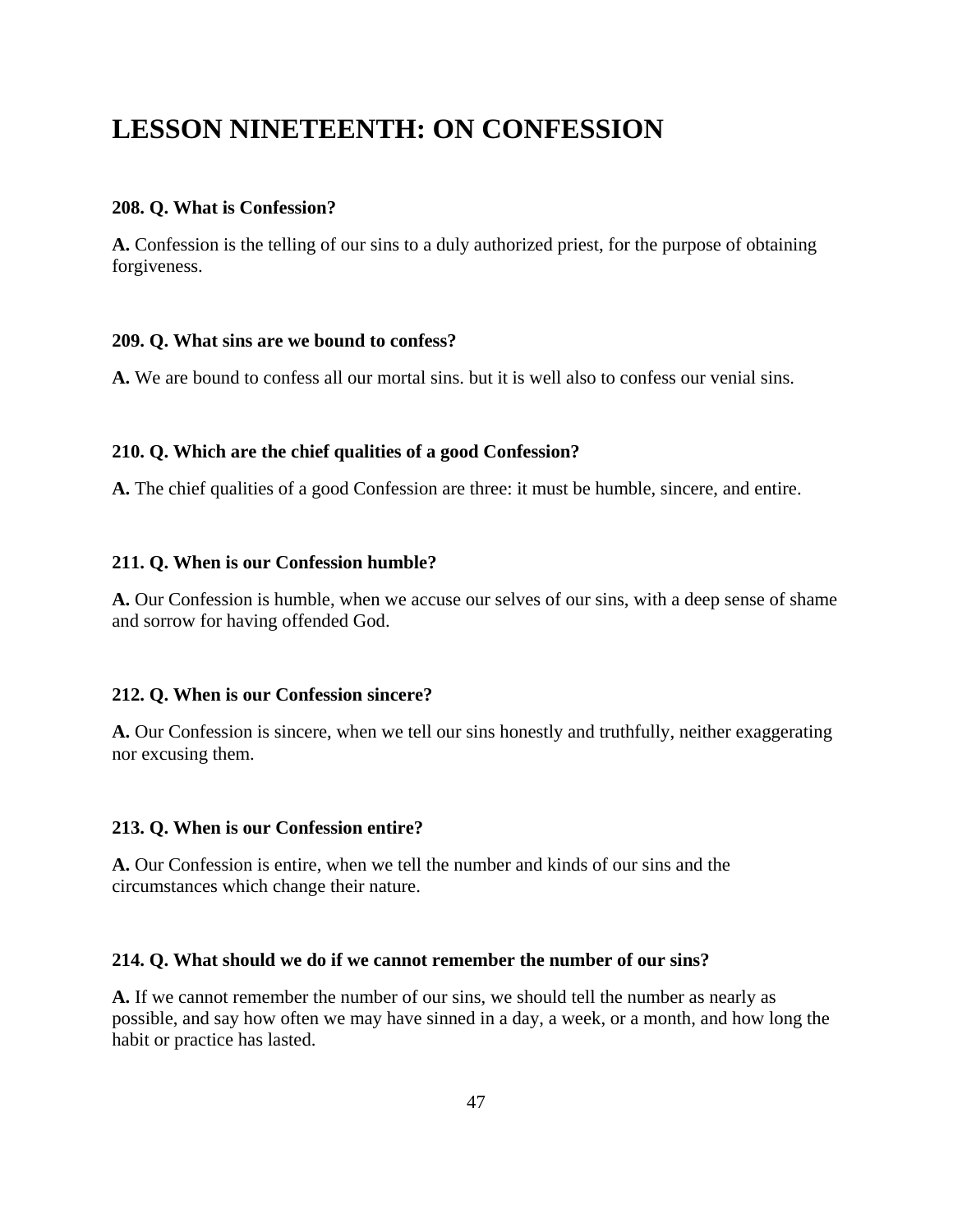#### **215. Q. Is our Confession worthy if, without our fault, we forget to confess a mortal sin?**

**A.** If without our fault we forget to confess a mortal sin, Tour Confession is worthy, and the sin is forgiven; but it must be told in Confession if it again comes to our mind.

## **216. Q. Is it a grievous offense willfully to conceal a mortal sin in Confession?**

**A.** It is a grievous offense willfully to conceal a mortal sin in Confession, because we thereby tell a lie to the Holy Ghost, and make our Confession worthless.

## **217. Q. What must he do who has willfully concealed a mortal sin in Confession?**

**A.** He who has willfully concealed a mortal sin in Confession must not only confess it, but must also repeat all the sins he has committed since his last worthy Confession.

## **218. Q. Why does the priest give us a penance after Confession?**

**A.** The priest gives us a penance after Confession, that we may satisfy God for the temporal punishment due to our sins.

#### **219. Q. Does not the Sacrament of Penance remit all punishment duo to sin?**

**A.** The Sacrament of Penance remits the eternal punishment due to sin, but it does not always remit the temporal punishment which God requires as satisfaction for our sins.

## **220. Q. Why does God require a temporal punishment as a satisfaction for sin?**

**A.** God requires a temporal punishment as a satisfaction for sin, to teach us the great evil of sin and to prevent us from falling again.

## **221. Q. Which are the chief means by which we satisfy God for the temporal punishment due to sin?**

**A.** The chief means by which we satisfy God for the temporal punishment due to sin are: Prayer, Fasting, Almsgiving, all spiritual and corporal works of mercy, and the patient suffering of the ills of life.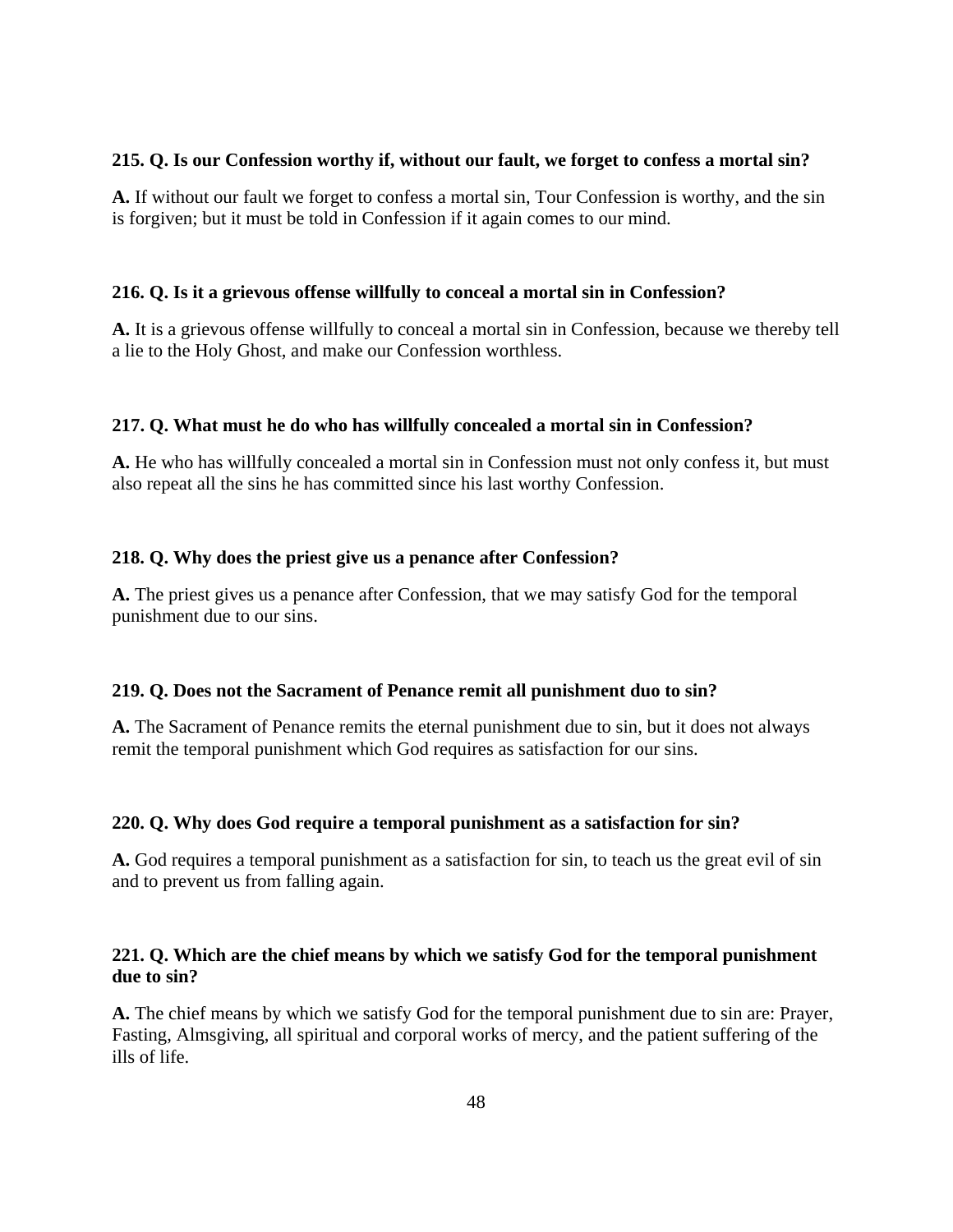#### **222. Q. Which are the chief spiritual works of mercy?**

**A.** The chief spiritual works of mercy are seven: To admonish the sinner, to instruct the ignorant, to counsel the doubtful, to comfort the sorrowful, to bear wrongs patiently, to forgive all injuries, and to pray for the living and the dead.

#### **223. Q. Which are the chief corporal works of mercy?**

A. The chief corporal works of mercy are seven: To feed the hungry, to give drink to the thirsty, to clothe the naked, to ransom the captive, to harbor the harborless, to visit the sick, and to bury the dead.

## **LESSON TWENTIETH: ON THE MANNER OF MAKING A GOOD CONFESSION**

#### **224. Q. What should we do on entering the confessional?**

**A.** On entering the confessional we should kneel, make the sign of the Cross, and say to the priest, Bless me, Father; then add, I confess to Almighty God and to you, Father, that I have sinned.

## **225. Q. Which are the first things we should tell. the priest in Confession?**

**A.** The first things we should tell the priest in Confession are the time of our last Confession, and whether we said the penance and went to Holy Communion.

#### **226. Q. After telling the time of our last Confession and Communion what should we do?**

**A.** After telling the time of our last Confession and Communion we should confess all the mortal sins we have since committed, and all the venial sins we may wish to mention.

#### **227. Q. What must we do when the confessor asks us questions?**

**A.** When the confessor asks us questions we must answer them truthfully and clearly.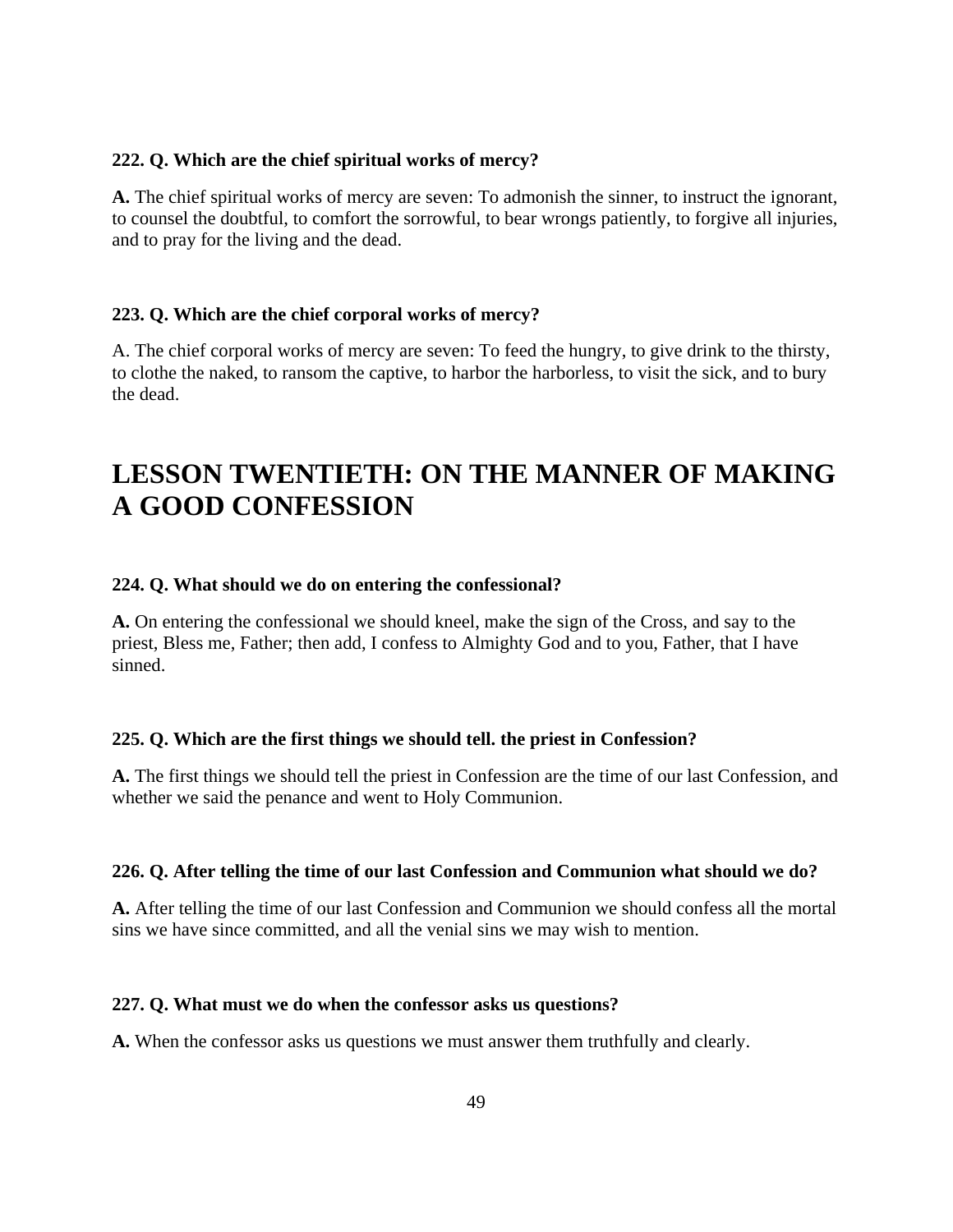#### **228. Q. What should we do after telling our sins?**

**A.** After telling our sins we should listen with attention to the advice which the confessor may think proper to give.

#### **229. Q. How should we and our Confession?**

**A.** We should end our Confession by saying, *I also accuse myself of all the sins of my past life,*  telling, if we choose, one or several of our past sins.

#### **230. Q. What should we do while the priest is giving us absolution?**

**A.** While the priest is giving us absolution we should from our heart renew the Act of Contrition.

## **LESSON TWENTY-FIRST: ON INDULGENCES**

#### **231. Q. What is an Indulgence?**

**A.** An Indulgence is the remission in whole or in part of the temporal punishment due to sin.

#### **232. Q. Is an Indulgence a pardon of sin, or a license to commit sin?**

**A.** An Indulgence is not a pardon of sin, nor a license to commit sin, and one who is in a state of mortal sin cannot gain an Indulgence.

## **233. Q. How many kinds of Indulgences are there?**

**A.** There are two kinds of Indulgences-Plenary and Partial.

## **234. Q. What is a Plenary Indulgence?**

**A.** A Plenary Indulgence is the full remission of the temporal punishment due to sin.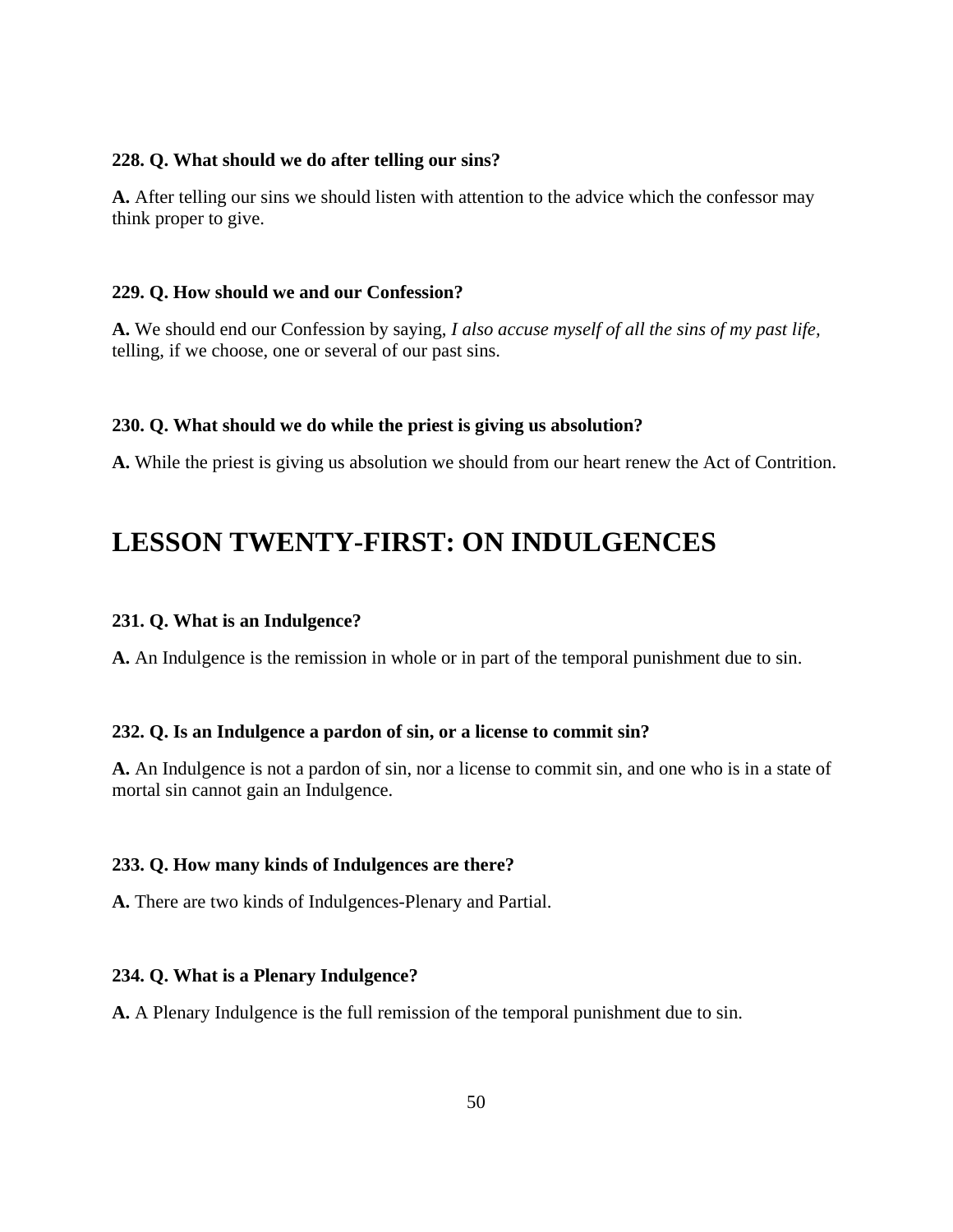#### **235. Q. What is a Partial Indulgence?**

**A.** A Partial Indulgence is the remission of a part of the temporal punishment due to sin.

## **236. Q. How does the Church by means of Indulgences remit the temporal punishment due to sin?**

**A.** The Church by means of Indulgences remits the temporal punishment due to sin by applying to us the merits of Jesus Christ, and the superabundant satisfactions of the Blessed Virgin Mary and of the saints; which merits and satisfactions are its spiritual treasury.

#### **237. Q. What must we do to gain an Indulgence?**

**A.** To gain an Indulgence we must be in the state of grace and perform the works enjoined.

## **LESSON TWENTY-SECOND: ON THE HOLY EUCHARIST**

#### **238. Q. What is the Holy Eucharist?**

**A.** The Holy Eucharist is the Sacrament which contains the body and blood, soul and divinity, of our Lord Jesus Christ under the appearances of bread and wine.

#### **239. Q. When did Christ institute the Holy Eucharist?**

**A.** Christ instituted the Holy Eucharist at the Last Supper, the night before He died.

#### **240. Q. Who were present when our Lord instituted the Holy Eucharist?**

**A.** When our Lord instituted the Holy Eucharist the twelve Apostles were present.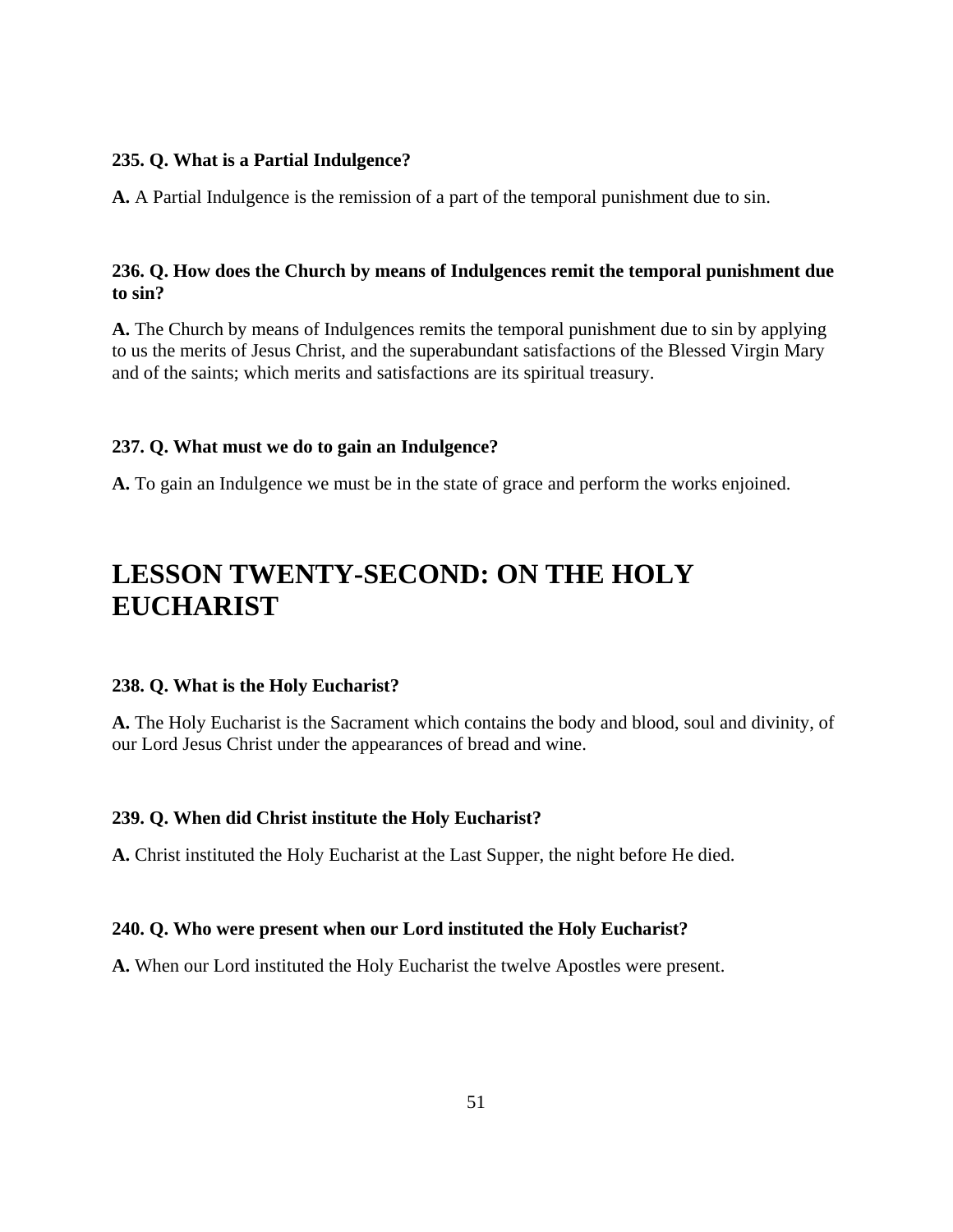#### **241. Q. How did our Lord institute the Holy Eucharist?**

**A.** Our Lord instituted the Holy Eucharist by taking bread, blessing, breaking, and giving to His Apostles, saying: *Take ye and eat. This is My body;* and then by taking the cup of wine, blessing and giving it, saying to them: *Drink ye all of this. This is My blood which shall be shed for the remission of Sins. Do this for a commemoration of Me.*

#### **242. Q. What happened when our Lord said, This is My body; this is My blood?**

**A.** When our Lord said, *This is My body,* the substance of the bread was changed into the substance of His body; when He said, *This* is *My blood,* the substance of the wine was changed into the substance of His blood.

## **243. Q. Is Jesus Christ whole and entire both under the form of bread and under the form of wine?**

**A.** Jesus Christ is whole and entire both under the form of bread and Under the form of wine.

## **244. Q. Did anything remain of the bread and wine after their substance had been changed into the substance of the body and blood of our Lord?**

**A.** After the substance of the bread and wine had been changed into the substance of the body and blood of our Lord there remained only the appearances **of** bread and wine.

#### **245. Q. What do you mean by the appearances of bread and wine?**

**A.** By the appearances of bread and wine I mean the figure, the color, the taste, and whatever appears to the senses.

## **246. Q. What is this change of the bread and wine into the body and blood of our Lord called?**

**A.** This change of the bread and wine into the body and blood of our Lord is called Transubstantiation.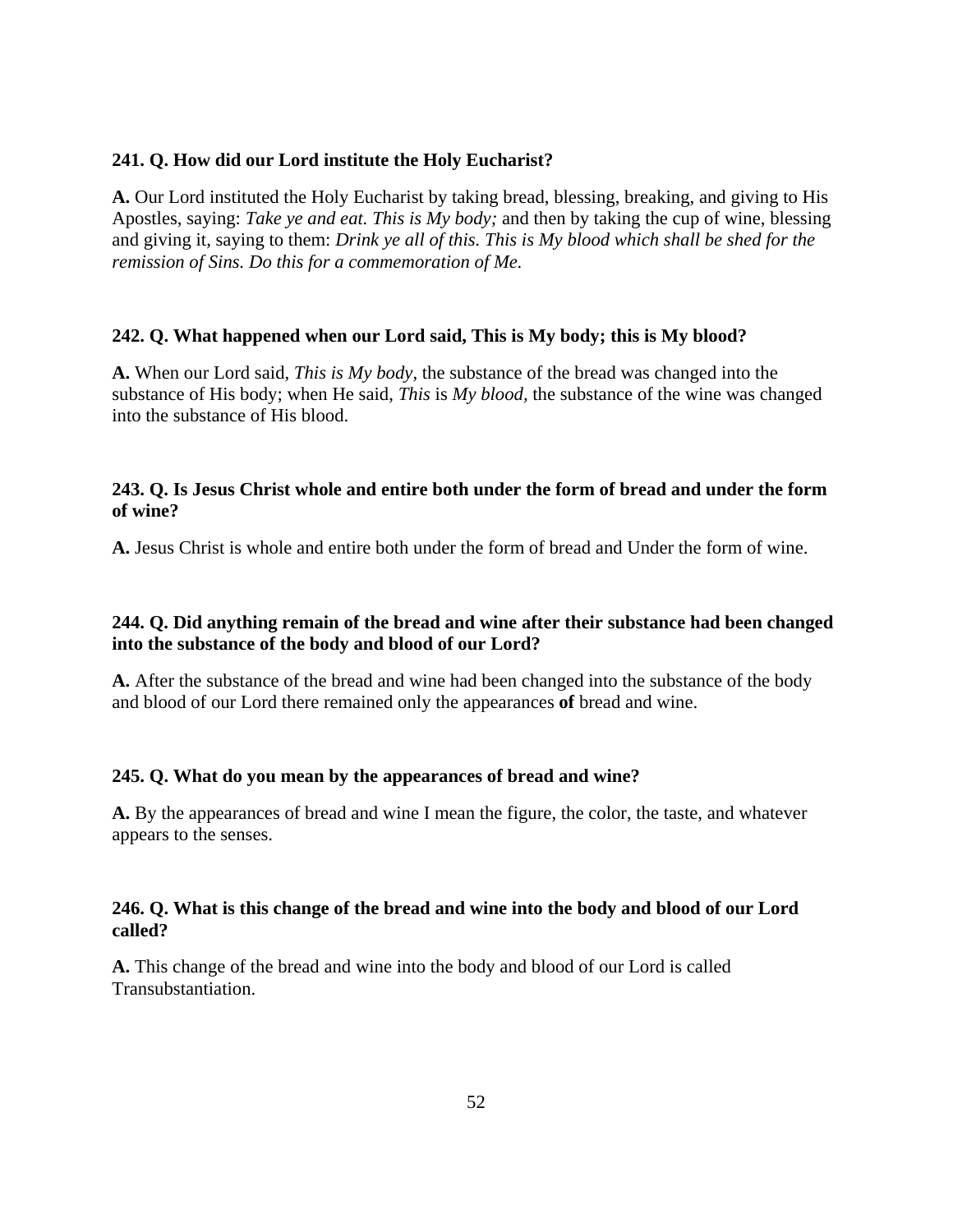## **247. Q. How was the substance of the bread and wine changed into the substance of the body and blood of Christ?**

**A.** The substance **of** the bread and wine was changed into the substance of the body and blood of Christ by His almighty power.

## **248. Q. Does this change of bread and wine into the body and blood of Christ continue to be made in the Church?**

**A.** This change of bread and wine into the body and blood of Christ continues to be made in the Church by Jesus Christ through the ministry of His priests.

## **249. Q. When did Christ give His priests the power to change bread and wine into His body and blood?**

**A.** Christ gave His priests the power to change bread and wine into His body and blood when He said to the Apostles, *Do this in commemoration of Me.*

## **250. Q. How do the priests exercise this power of changing broad and wine into the body and blood of Christ?**

**A.** The priests exercise this power of changing bread and wine into the body and blood of Christ through the words of consecration in the Mass, which are the words of Christ: *This is My body; this is My blood.*

## **LESSON TWENTY-THIRD: ON THE ENDS FOR WHICH THE HOLY EUCHARIST WAS INSTITUTED**

## **251. Q. Why did Christ institute the Holy Eucharist?**

**A.** Christ instituted the Holy Eucharist:

- 1. To unite us to Himself and to nourish our soul with His divine life.
- 2. To increase sanctifying grace and all virtues in our soul.
- 3. To lessen our evil inclinations.
- 4. To be a pledge of everlasting life.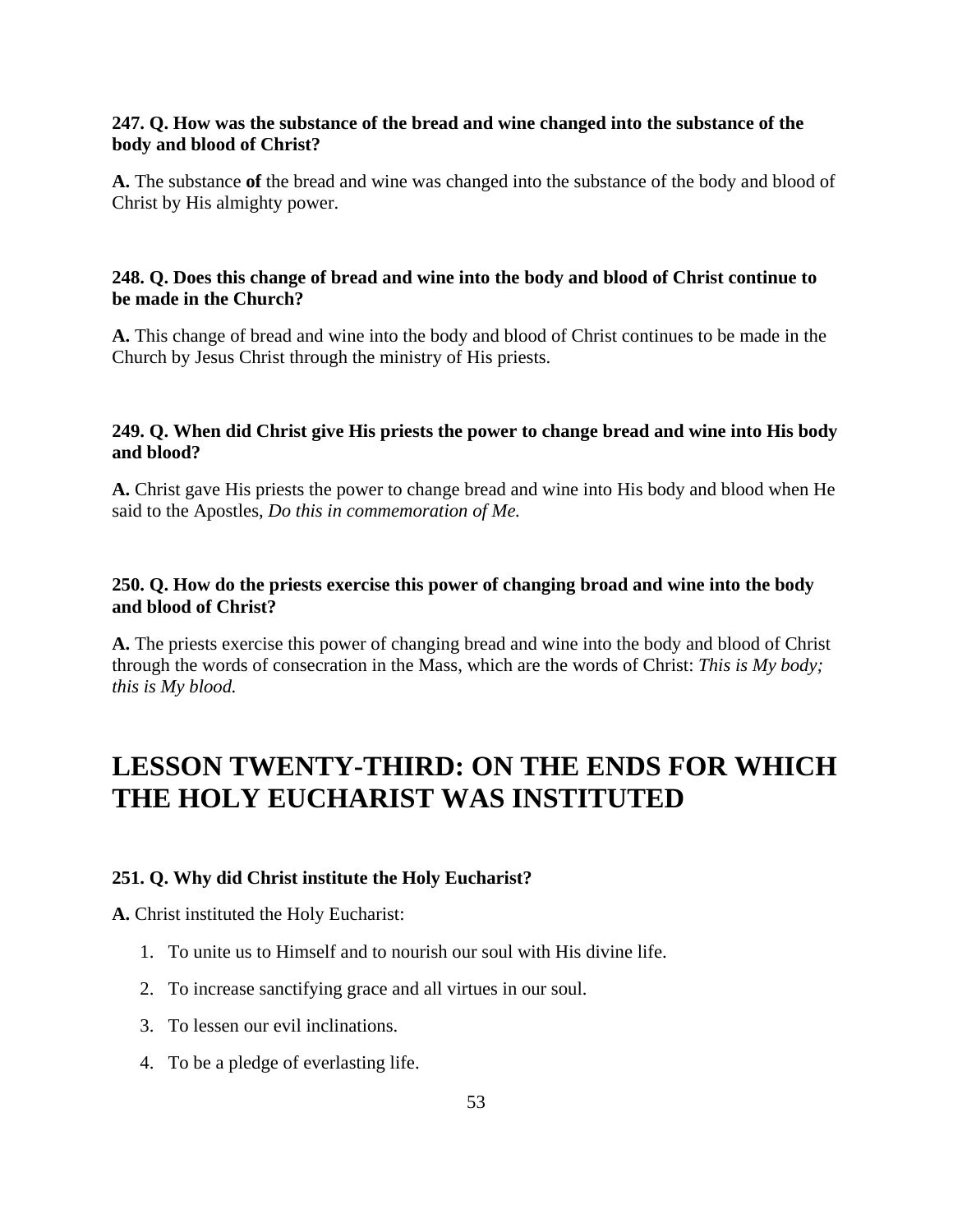- 5. To fit our bodies for a glorious resurrection.
- 6. To continue the sacrifice of the Cross in His Church.

## **252. Q. How are we united to Jesus Christ in the Holy Eucharist?**

**A.** We are united to Jesus Christ in the Holy Eucharist by means of Holy Communion.

## **253. Q. What is Holy Communion?**

**A.** Holy Communion is the receiving of the body and blood of Christ.

## **254. Q. What is necessary to make a good Communion?**

**A.** To make a good Communion it is necessary to be in the state of sanctifying grace, to have a right intention, and to obey the laws of fasting. (See Q. 257.)

## **255. Q. Does he who receives Communion in mortal sin receive the body and blood of Christ?**

**A.** He who receives Communion in mortal sin receives the body and blood of Christ, but does not receive His grace, and he commits a great sacrilege.

## **256. Q. Is it enough to be free from mortal sin to receive Plentifully the graces of Holy Communion?**

**A.** To receive plentifully the graces of Holy Communion it is not enough to be free from mortal sin, but we should be free from all affection to venial sin, and should make acts of faith, hope, and love.

## **257. Q. What is the fast necessary for Holy Communion?**

**A.** The fast necessary for Holy Communion is to abstain from all food, beverages, and alcoholic drinks for one hour before Holy Communion. Water may be taken at any time. The sick may take food, non-alcoholic drinks, and any medicine up to Communion time. \*

**\* This answer** has been changed in the 1977 printing to bring it up to date with **the current** rules.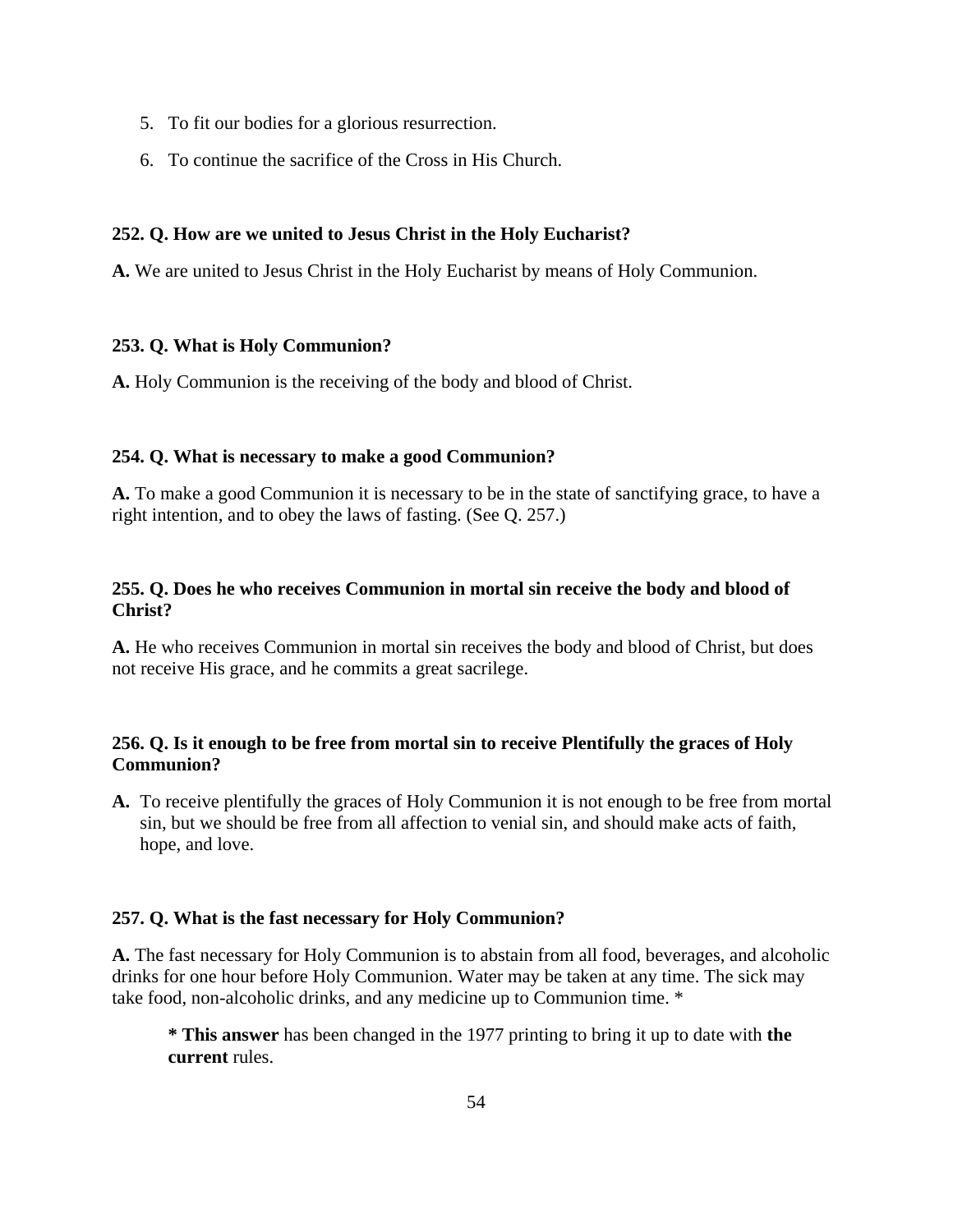#### **258. Q. Is any one ever allowed to receive Holy Communion when not fasting?**

**A.** Any one in danger of death is allowed to receive Holy Communion when not fasting or when it is necessary to save the Blessed Sacrament from insult or injury.

#### **259. Q. When are we bound to receive Holy Communion?**

**A.** We are bound to receive Holy Communion, under pain of mortal sin, during the Easter time and when in danger of death.

#### **260. Q. Is it well to receive Holy Communion often?**

**A.** It is well to receive Holy Communion often, as nothing is a greater aid to a holy life than often to receive the Author of all grace and the Source of all good.

#### **261. Q. What should we do after Holy Communion?**

**A.** After Holy Communion we should spend some time in adoring our Lord, in thanking Him for the grace we have received, and in asking Him for the blessings we need.

## **LESSON TWENTY-FOURTH: ON THE SACRIFICE OF THE MASS**

## **262. Q. When and where are the bread and wine changed into the body and blood of Christ?**

**A.** The bread and wine are changed into the body and blood of Christ at the Consecration in the Mass.

#### **263. Q. What is the Mass?**

**A.** The Mass is the unbloody sacrifice of the body and blood of Christ.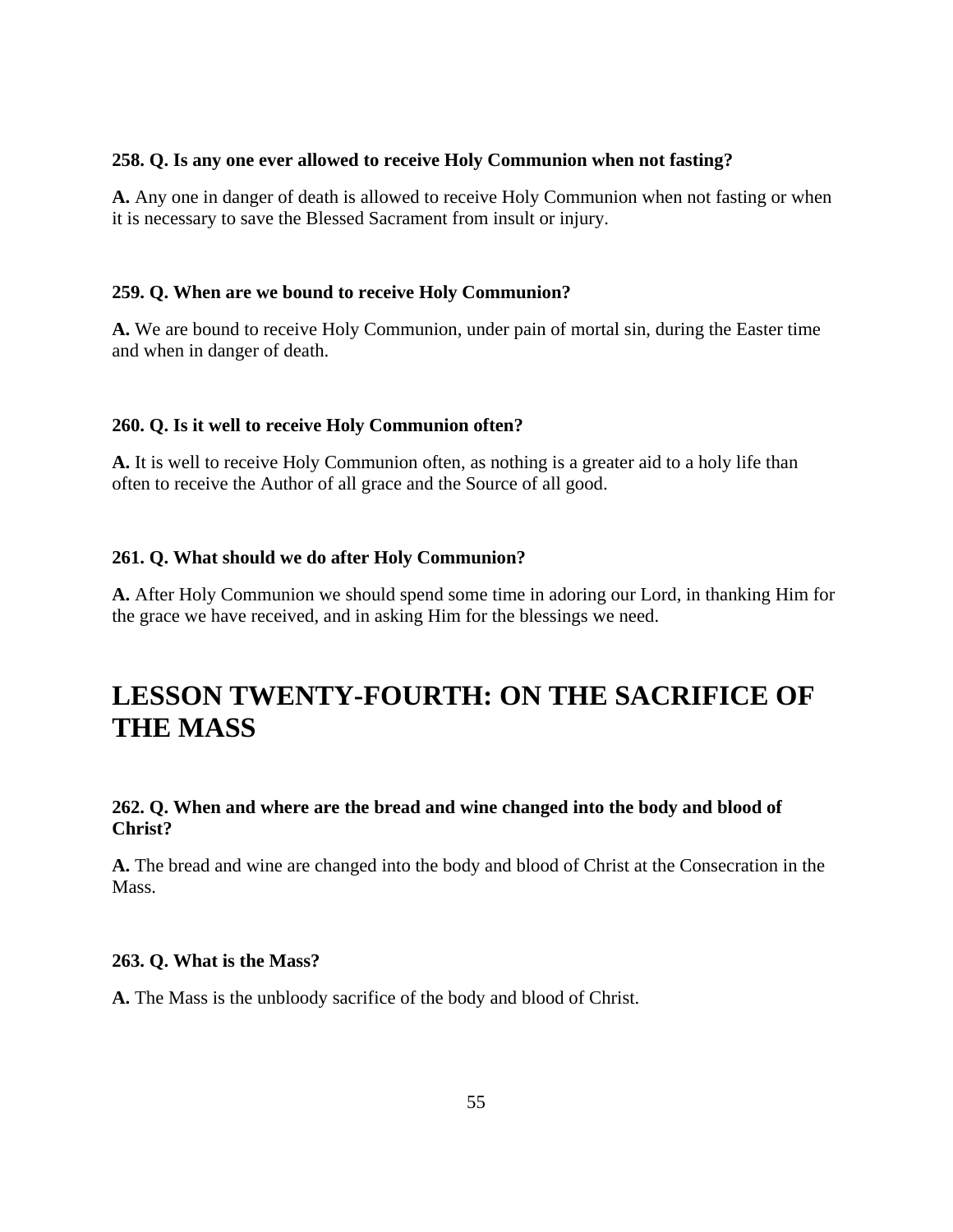#### **264. Q. What is a sacrifice?**

**A.** A sacrifice is the offering of an object by a priest to God alone, and the consuming of it to acknowledge that He is the Creator and Lord of all things.

#### **265. Q. Is the Mass the same sacrifice as that of the Cross?**

**A.** The Mass is the same sacrifice as that of the Cross.

#### **266. Q. How is the Mass the same sacrifice as that of the Cross?**

**A.** The Mass is the same sacrifice as that of the Cross because the offering and the priest are the same-Christ our Blessed Lord; and the ends for which the sacrifice of the Mass is offered are the same as those of the sacrifice of the Cross.

#### **267. Q. What were the ends for which the sacrifice of the Cross was offered?**

**A.** The ends for which the sacrifice of the Cross was offered were:

- 1. To honor and glorify God;
- 2. To thank Him for all the graces bestowed on the whole world;
- 3. To satisfy God's justice for the sins of men;
- 4. To obtain all graces and blessings.

### **268. Q. Is there any difference between the sacrifice of the Cross and the sacrifice of the Mass?**

**A.** Yes; the manner in which the sacrifice is offered is different. On the Cross Christ really shed His blood and was really slain; in the Mass there is no real shedding of blood nor real death, because Christ can die no more; but the sacrifice of the Mass, through the separate consecration of the bread and the wine, represents His death on the Cross.

#### **269. Q. How should we assist at Mass?**

**A.** We should assist at Mass with great interior recollection and piety and with every outward mark of respect and devotion.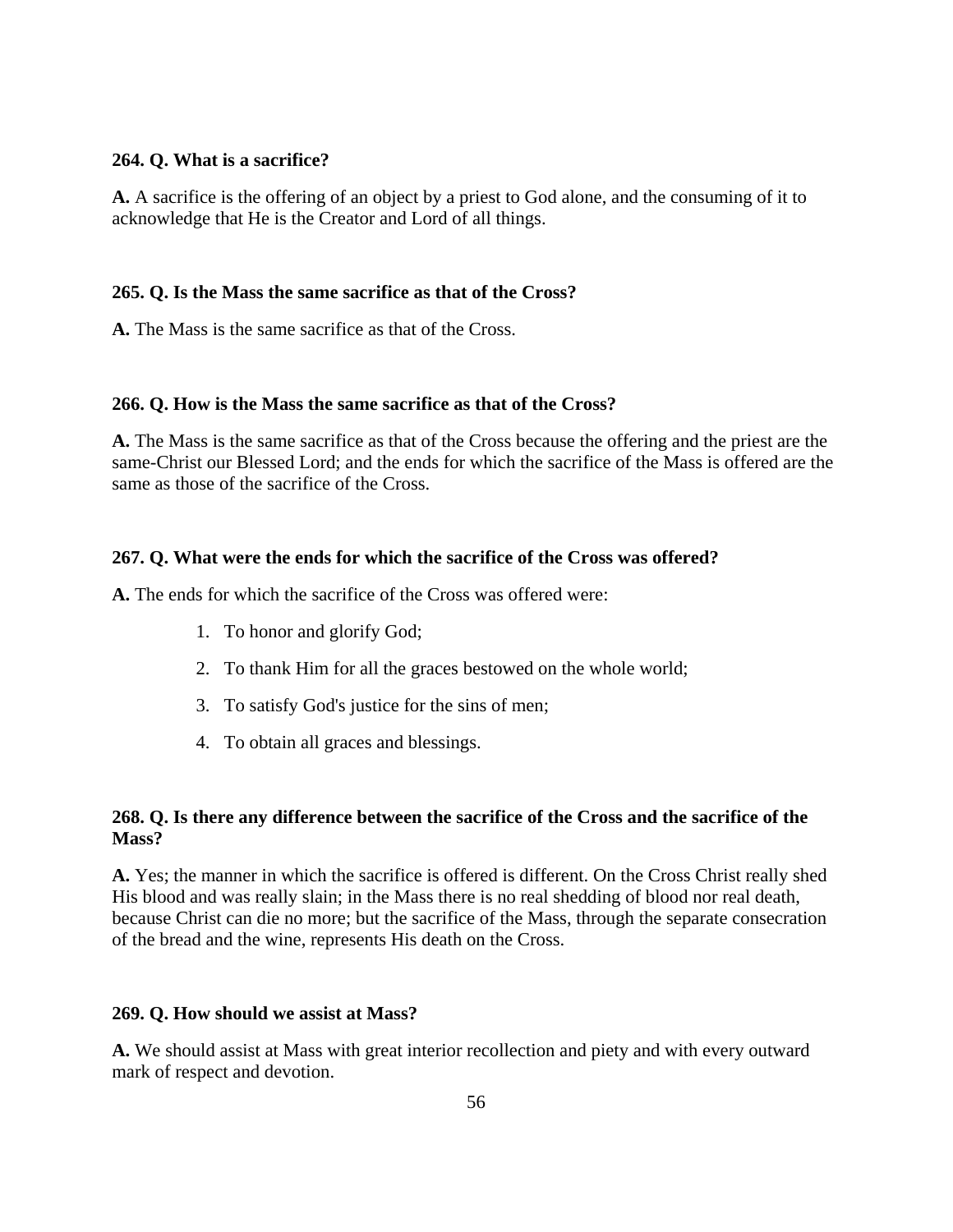#### **270. Q. Which is the best manner of hearing Mass?**

A. The best manner of hearing Mass is to offer it to God with the priest for the same purpose for which it is said, to meditate on Christ's sufferings and death, and to go to Holy Communion.

## **LESSON TWENTY-FIFTH: ON EXTREME UNCTION AND HOLY ORDERS**

## **271. Q. What is the Sacrament of Extreme Unction?**

**A.** Extreme Unction is the Sacrament which, through the anointing and prayer of the priest, gives health and strength to the soul, and sometimes to the body, when we are in danger of death from sickness.

#### **272. Q. When should we receive Extreme Unction?**

**A.** We should receive Extreme Unction when we are in danger of death from sickness, or from a wound or accident.

#### **273. Q. Should we wait until we are in extreme danger before we receive Extreme Unction?**

**A.** We should not wait until we are in extreme danger before we receive Extreme Unction, but if possible we should receive it whilst we have the use of our senses.

## **274. Q. Which are the effects of the Sacrament of Extreme Unction?**

**A.** The effects of Extreme Unction are:

- 1. To comfort us in the pains of sickness and to strengthen us against temptation;
- 2. To remit venial sins and to cleanse our soul from the remains of sin;
- 3. To restore us to health, when God sees fit.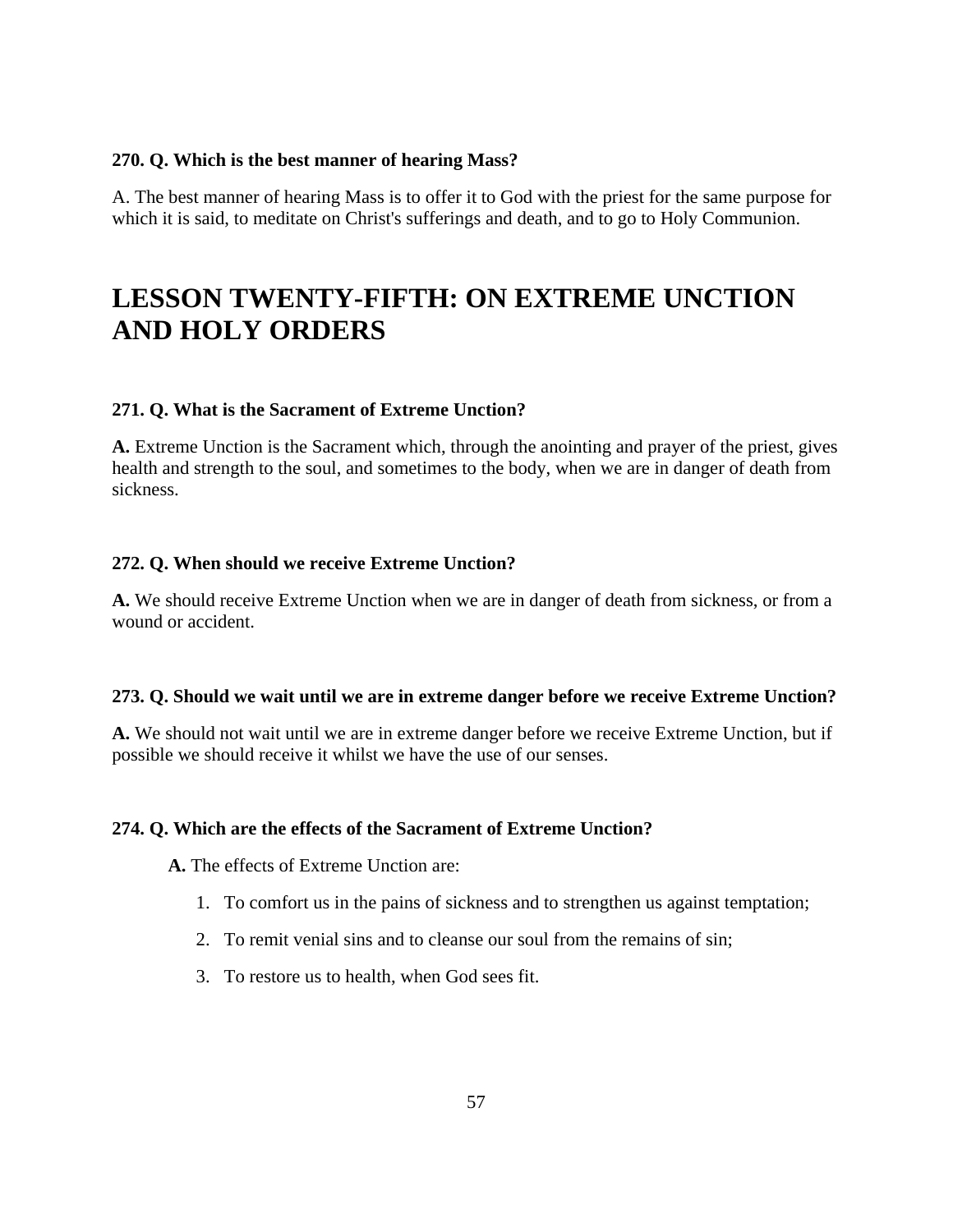### **275. Q. What do you mean by the remains of sin?**

**A.** By the remains of sin I mean the inclination to evil and the weakness of the will which are the result of our sins, and which remain after our sins have been forgiven.

## **276. Q. How should we receive the Sacrament of Extreme Unction?**

**A.** We should receive the Sacrament of Extreme Unction in the state of grace, and with lively faith and resignation to the will of God.

## **277. Q. Who is the minister of the Sacrament of Extreme Unction?**

A. The priest is the minister of the Sacrament of Extreme Unction.

## **278. Q. What is the Sacrament of Holy Orders?**

**A.** Holy Orders is a Sacrament by which bishops, priests, and other ministers of the Church are ordained and receive the power and grace to perform their sacred duties.

## **279. Q. What is necessary to receive Holy orders worthily?**

**A.** To receive Holy Orders worthily it is necessary to be in the state of grace, to have the necessary knowledge and a divine call to this sacred office.

## **280. Q. How should Christians look upon the priests of the Church?**

**A.** Christians should look upon the priests of the Church as the messengers of God and the dispensers of His mysteries.

## **281. Q. Who can confer the Sacrament of Holy Orders?**

**A.** Bishops can confer the Sacrament of Holy Orders.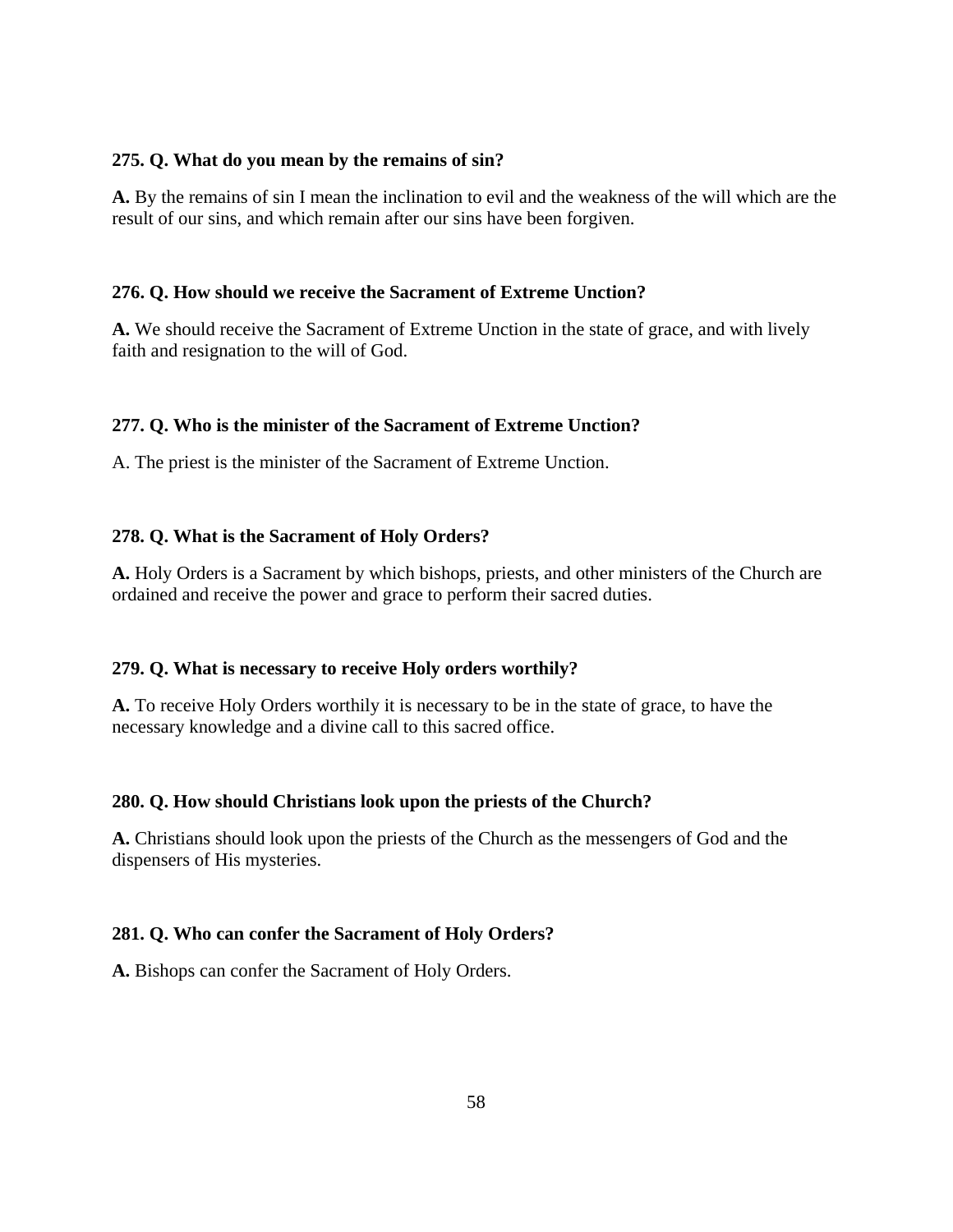## **LESSON TWENTY-SIXTH: ON MATRIMONY**

#### **282. Q. What is the Sacrament of Matrimony?**

**A.** The Sacrament of Matrimony is the Sacrament which unites a Christian man and woman in lawful marriage.

## **283. Q. Can a Christian man and woman be united in lawful marriage in any other way than by the Sacrament of Matrimony?**

**A.** A Christian man and woman cannot be united in lawful marriage in any other way than by the Sacrament of Matrimony, because Christ raised marriage to the dignity of a Sacrament.

#### **284. Q. Can the bond of Christian marriage be dissolved by any human power?**

**A.** The bond of Christian marriage cannot be dissolved by any human power.

#### **285. Q. Which are the effects of the Sacrament of Matrimony?**

**A.** The effects of the Sacrament of Matrimony are:

- 1. To sanctify the love of husband and wife;
- 2. To give them grace to bear with each other's weaknesses;
- 3. To enable them to bring up their children in the fear and love of God.

## **286. Q. To receive the Sacrament of matrimony worthily is it necessary to be in the state of grace?**

**A.** To receive the Sacrament of Matrimony worthily it is necessary to be in the state of grace, and it is necessary also to comply with the laws of the Church.

#### **287. Q. Who has the right to make laws concerning the Sacrament of marriage?**

A. The Church alone has the right to make laws concerning the Sacrament of marriage, though the state also has the right to make laws concerning the civil effects of the marriage contract.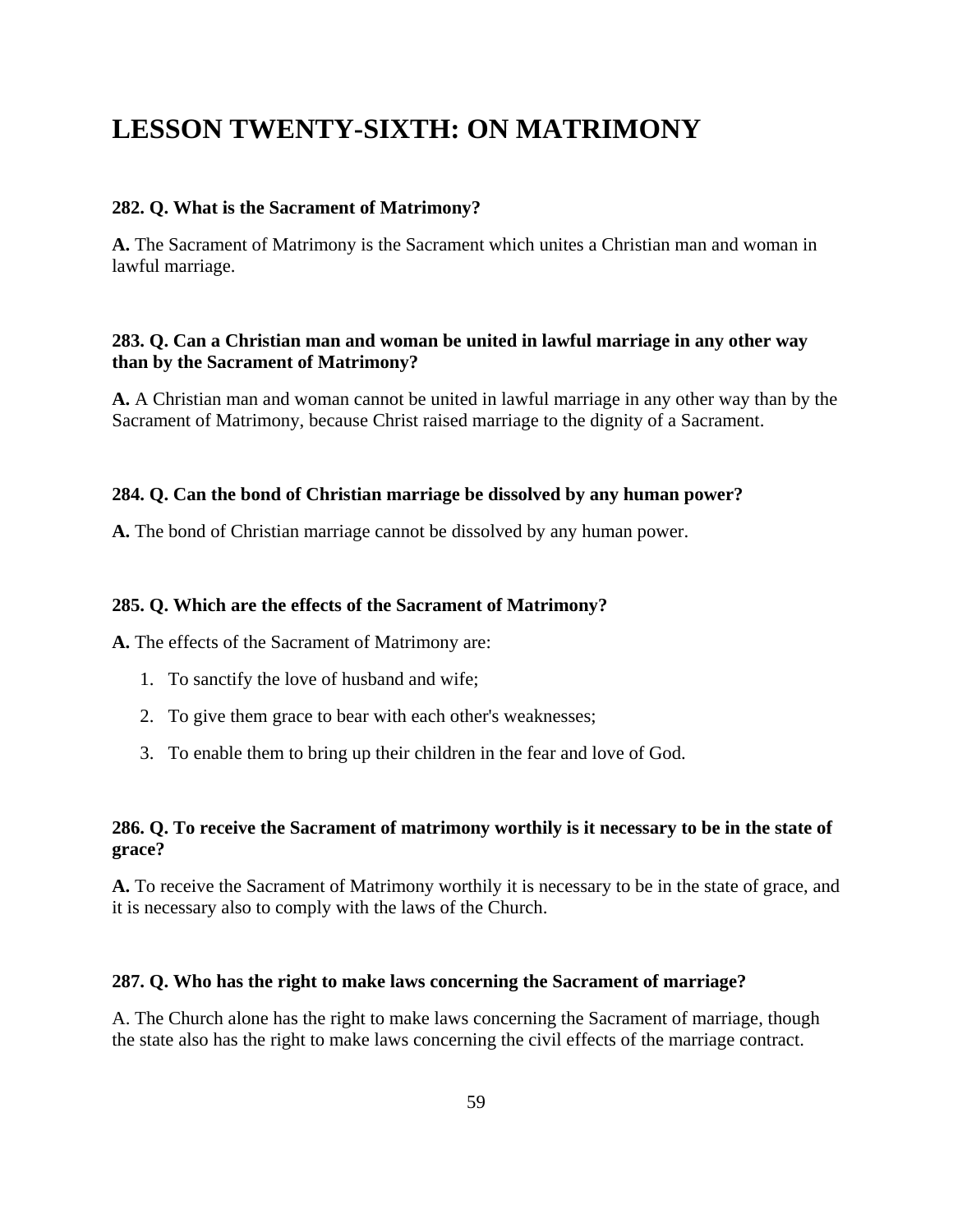## **288. Q. Does the Church forbid the marriage of Catholics with persons who have a different religion or no religion at all?**

**A.** The Church does forbid the marriage of Catholics with persons who have a different religion or no religion at all.

## **289. Q. Why does the Church forbid the marriage of Catholics with persons who have a different religion or no religion at all?**

A. The Church forbids the marriage of Catholics with persons who have a different religion or no religion at all, because such marriages generally lead to indifference, loss of faith, and to the neglect of the religious education of the children.

## **290. Q. Why do many marriages prove unhappy?**

**A.** Many marriages prove unhappy because they are entered into hastily and without worthy motives.

## **291. Q. How should Christians prepare for a holy and happy marriage?**

**A.** Christians should prepare for a holy and happy marriage by receiving the Sacraments of Penance and Holy Eucharist; by begging God to grant them a pure intention and to direct their choice; and by seeking the advice of their parents and the blessing of their pastors.

# **LESSON TWENTY-SEVENTH: ON THE SACRAMENTALS**

#### **292. Q. What is a sacramental?**

**A.** A sacramental is anything set apart or blessed by the Church to excite good thoughts and to increase devotion, and through these movements of the heart to remit venial sin.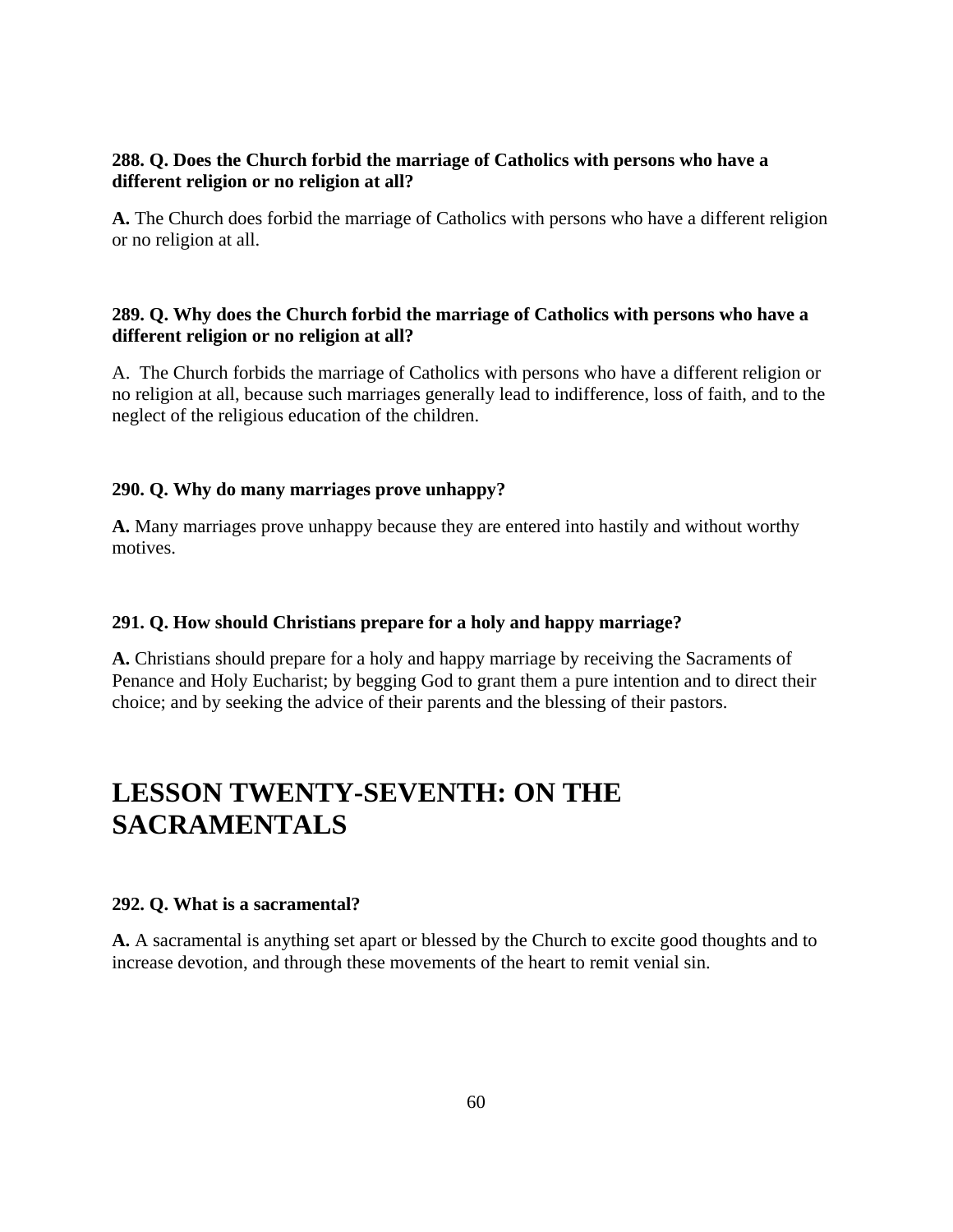#### **293. Q. What is the difference between the Sacraments and the sacramentals?**

**A.** The difference between the Sacraments and the sacramentals is:

- 1. The Sacraments were instituted by Jesus Christ and the sacramentals were instituted by the Church;
- 2. The Sacraments give grace of themselves when we place no obstacle in the way; the sacramentals excite in us pious dispositions, by means of which we may obtain grace.

## **294. Q. Which is the chief sacramental used in the Church?**

**A.** The chief sacramental used in the Church is the sign of the Cross.

#### **295. Q. How do we make the sign of the Cross?**

**A.** We make the sign of the Cross by putting the right hand to the forehead, then on the breast, and then to the left and right shoulders, saying, *In the name of the Father and of the Son, and of the Holy Ghost. Amen.*

#### **296. Q. Why do we make the sign of the Cross?**

**A.** We make the sign of the Cross to show that we are Christians and to profess our belief in the chief mysteries of our religion.

## **297. Q. How is the sign of the Cross a profession of faith in the chief mysteries of our religion?**

**A.** The sign of the Cross is a profession of faith in the chief mysteries of our religion because it expresses the mysteries of the Unity and Trinity of God and of the Incarnation and death of our Lord.

## **298. Q. How does the sign of the Cross express the mystery of the Unity and Trinity of God?**

**A.** The words, *In the name*, express the Unity of God; the words that follow, *of the Father*, *and of the Son*, and *of the Holy Ghost*, express the mystery of the Trinity.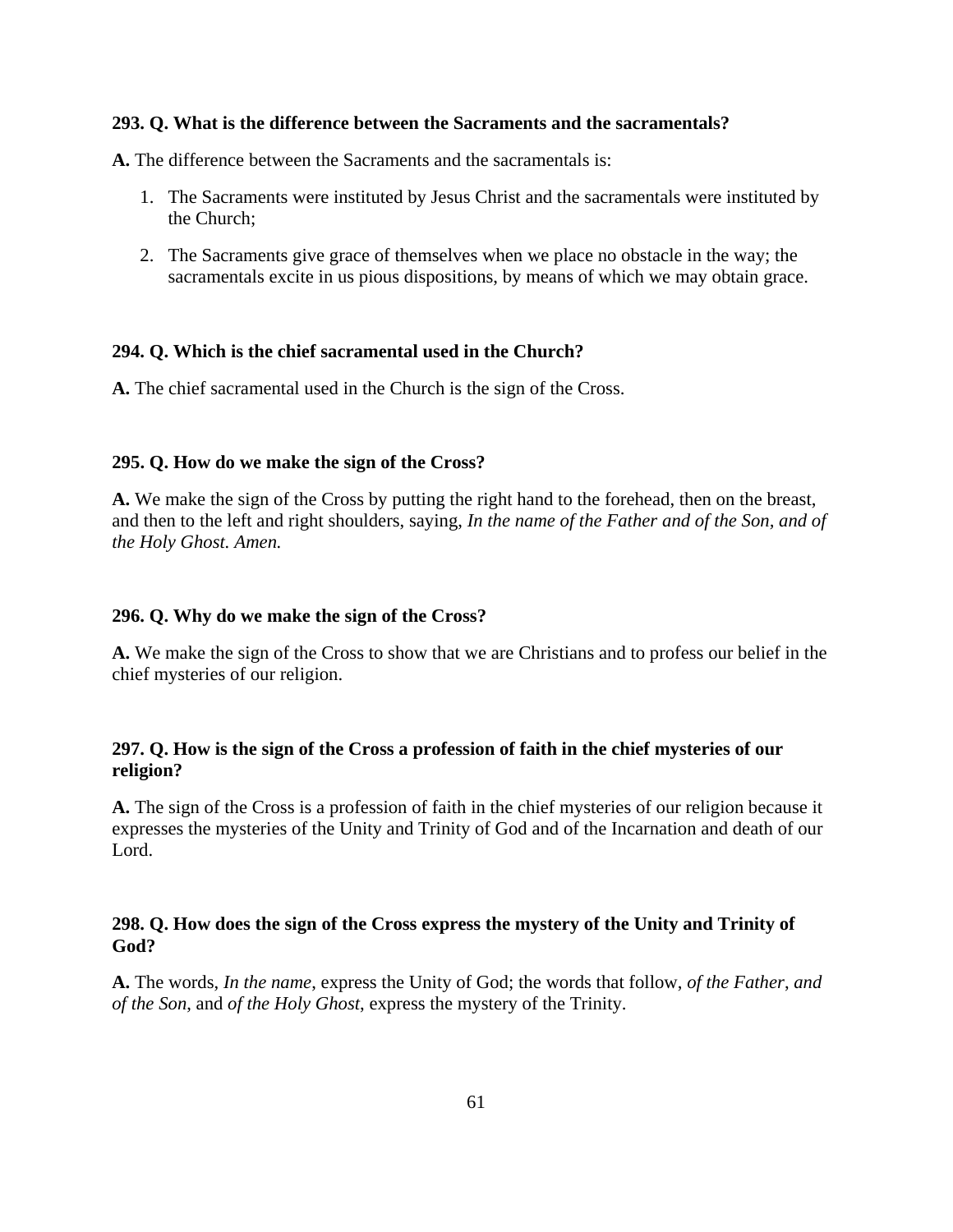## **299. Q. How does the sign of the Cross express the mystery of the Incarnation and death of our Lord?**

**A.** The sign of the Cross expresses the mystery of the Incarnation by reminding us that the Son of God, having become man, suffered death on the cross.

## **300. Q. What other sacramental is in very frequent use?**

**A.** Another sacramental in very frequent use is holy water.

#### **301. Q. What is holy water?**

**A.** Holy water is water blessed by the priest with solemn prayer to beg God's blessing on those who use it, and protection from the powers of darkness.

#### **302. Q. Are there other sacramentals besides the sign of the Cross and holy water?**

**A.** Besides the sign of the Cross and holy water there are many other sacramentals, such as blessed candles, ashes, palms, crucifixes, images of the Blessed Virgin and of the saints, rosaries, and scapulars.

## **LESSON TWENTY-EIGHTH: ON PRAYER**

#### **303. Q. Is there any other means of obtaining God's grace than the Sacraments?**

**A.** There is another means of obtaining God's grace, and it is prayer.

#### **304. Q. What is prayer?**

**A.** Prayer is the lifting up of our minds and hearts to God to adore Him, to thankHim for His benefits, to ask His forgiveness, and to beg of Him all the graces we need whether for soul or body.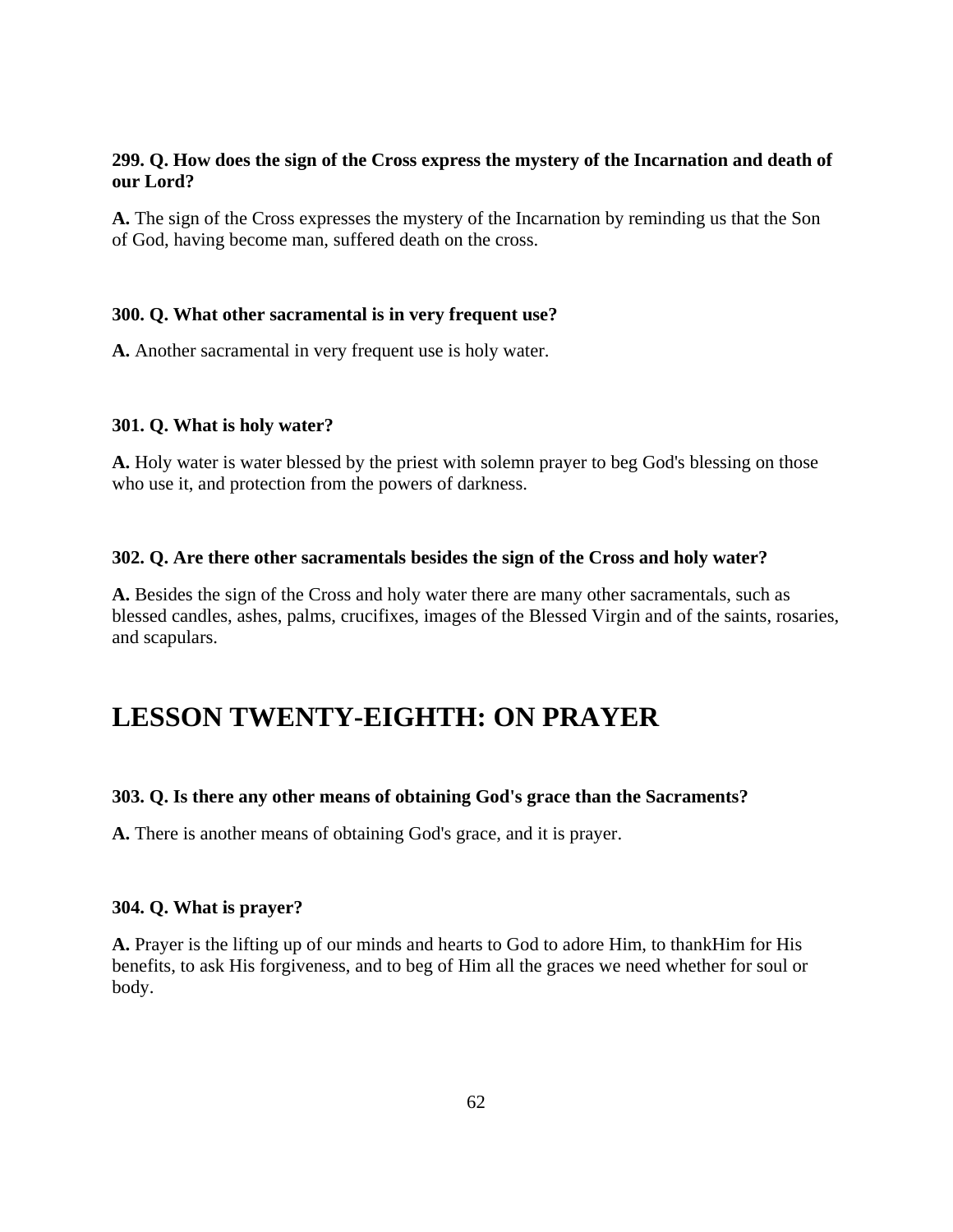### **305. Q. Is prayer necessary to salvation?**

**A.** Prayer is necessary to salvation, and without it no one having the use of reason can be saved.

## **306. Q. At what particular times should we pray?**

**A.** We should pray particularly on Sundays and holydays, every morning and night, in all dangers, temptations, and afflictions.

## **307. Q. How should we pray?**

**A.** We should pray:

- 1. With attention;
- 2. With a sense of our own helplessness and dependence upon God;
- 3. With a great desire for the graces we beg of God;
- 4. With trust in God's goodness;
- 5. With perseverance.

#### **308. Q. Which are the prayers most recommended to Us?**

**A.** The prayers most recommended to us are the Lord's Prayer, the Hail Mary, the Apostles' Creed, the Confiteor, and the Acts of Faith, Hope, Love, and Contrition.

#### **309. Q. Are prayers said with distractions of any avail?**

**A.** Prayers said with willful distractions are of no avail.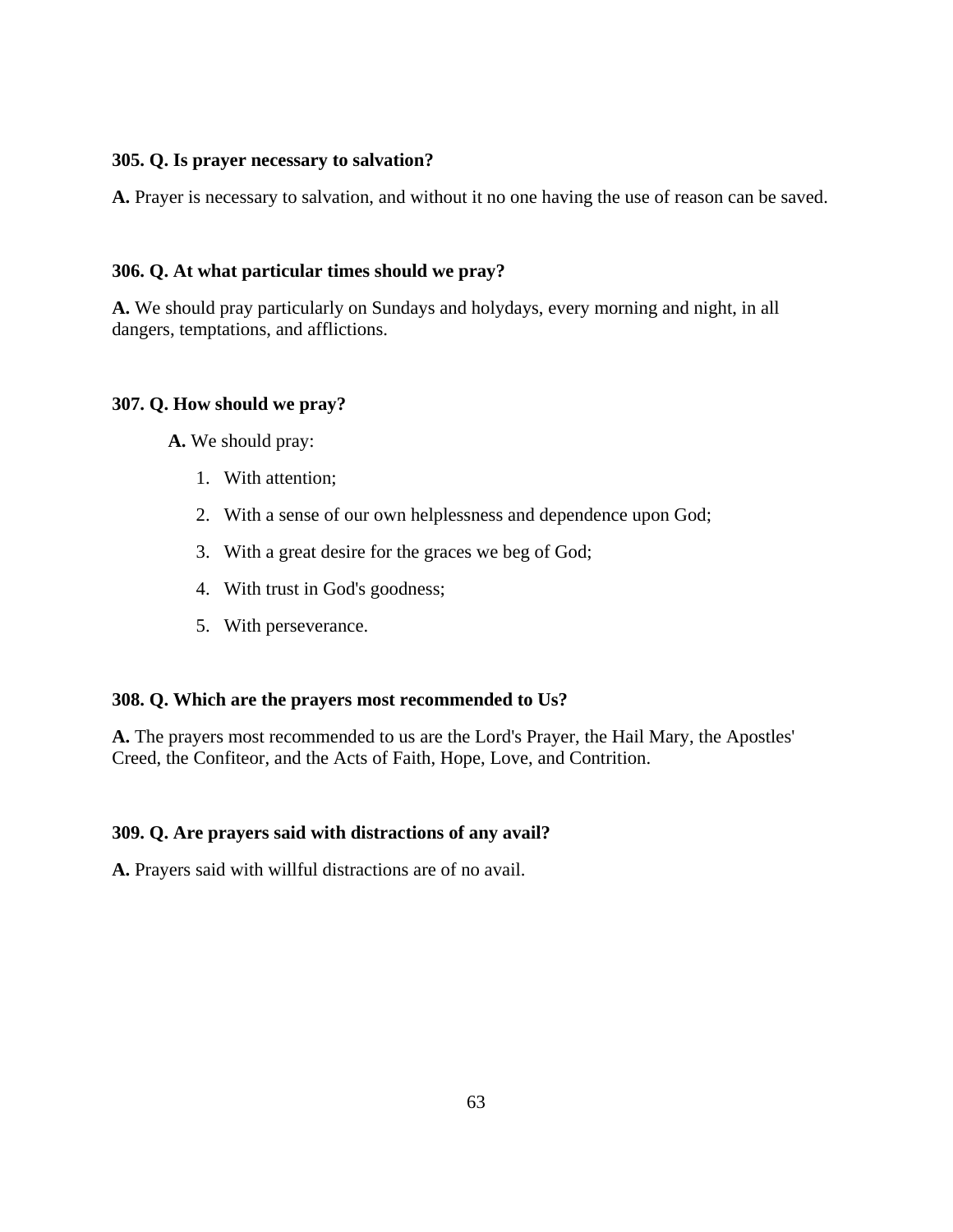## **LESSON TWENTY-NINTH: ON THE COMMANDMENTS OF GOD**

## **310. Q. is it enough to belong to God's Church in order to be saved?**

**A.** It is not enough to belong to the Church in order to be saved, but we must also keep the Commandments of God and of the Church.

## **311. Q. Which are the Commandments that contain the whole law of God?**

**A.** The Commandments which contain the whole law of God are these two:

- 1. Thou shalt love the Lord thy God with thy whole heart, with thy whole soul, with thy whole strength, and with thy whole mind;
- 2. Thou shalt love thy neighbor as thyself.

## **312. Q. Why do these two Commandments of the love of God and of our neighbor contain the whole law of God?**

A. These two Commandments of the love of God and of our neighbor contain the whole law of God because all the other Commandments are given either to help us to keep these two, or to direct us how to shun what is opposed to them.

## **313. Q. Which are the Commandments of God?**

**A.** The Commandments of God are these ten.

- 1. I am the Lord thy God, who brought thee out of the land of Egypt, out of the house of bondage. Thou shalt not have strange gods before Me. Thou shalt not make to thyself a graven thing, nor the likeness of anything that is in heaven above, or in the earth beneath, nor of those things that are in the waters under the earth. Thou shalt not adore them, nor serve them.
- 2. Thou shalt not take the name of the Lord thy God in vain.
- 3. Remember thou keep holy the Sabbath day.
- 4. Honor thy father and thy mother.
- 5. Thou shalt not kill.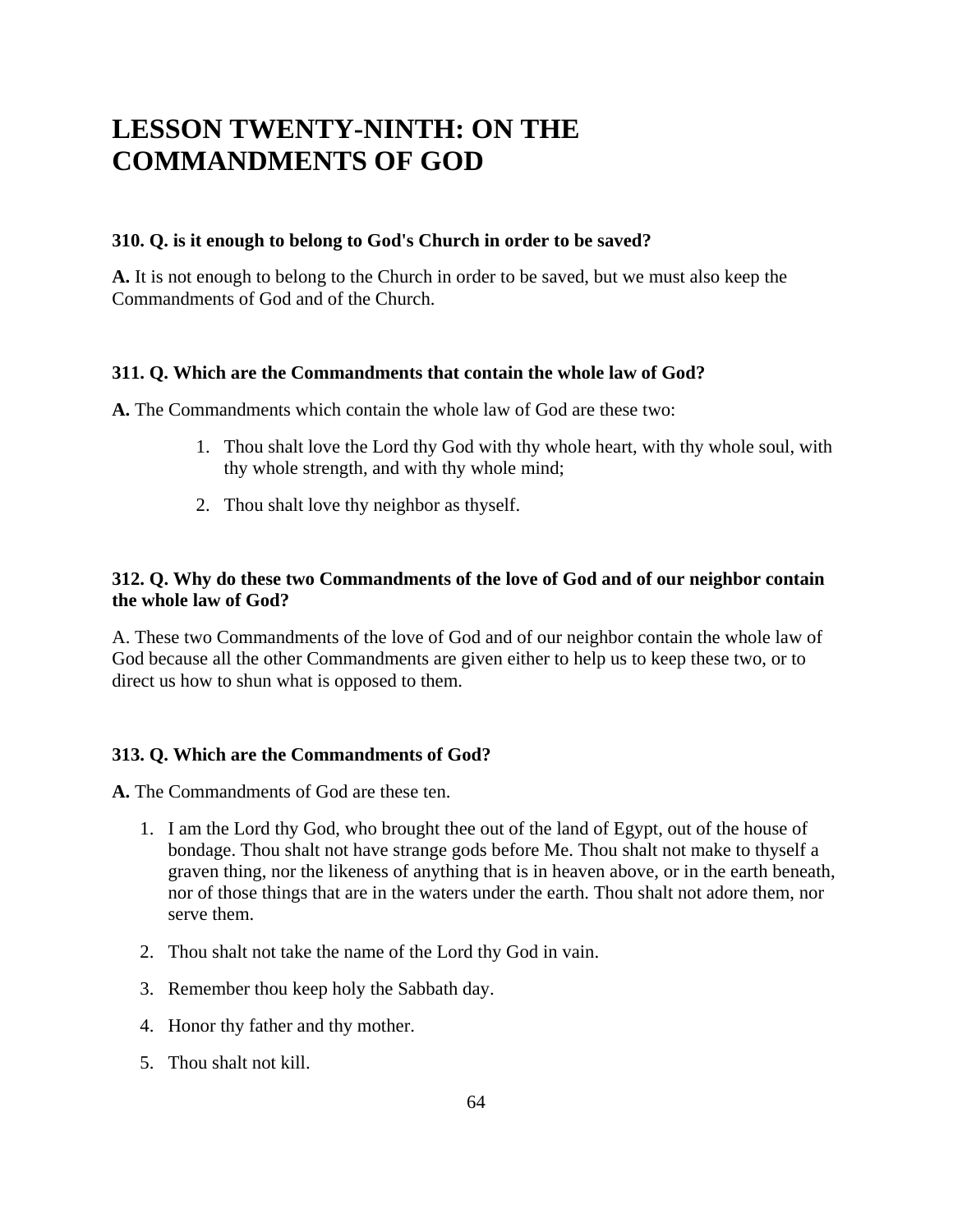- 6. Thou shalt not commit adultery.
- 7. Thou shalt not steal.
- 8. Thou shalt not bear false witness against thy neighbor.
- 9. Thou shalt not covet thy neighbor's wife.
- 10. Thou shalt not covet thy neighbor's goods.

#### **314. Q. Who gave the Ten Commandments?**

**A.** God Himself gave the Ten Commandments to Moses on Mount Sinai. and Christ our Lord confirmed them.

## **LESSON THIRTIETH: ON THE FIRST COMMANDMENT**

#### **315. Q. What is the first Commandment?**

**A.** The first Commandment is: I am the Lord thy God: thou shalt not have strange gods before Me.

## **316. Q. How does the first Commandment help us to keep the great Commandment of the love of God?**

**A.** The first Commandment helps us to keep the great Commandment of the love of God because it commands us to adore God alone.

#### **317. Q. How do we adore God?**

**A.** We adore God by faith, hope, and charity, by prayer and sacrifice.

#### **318. Q. How may the first Commandment be broken?**

**A.** The first Commandment may be broken by giving to a creature the honor which belongs to God alone; by false worship; and by attributing to a creature a perfection which belongs to God alone.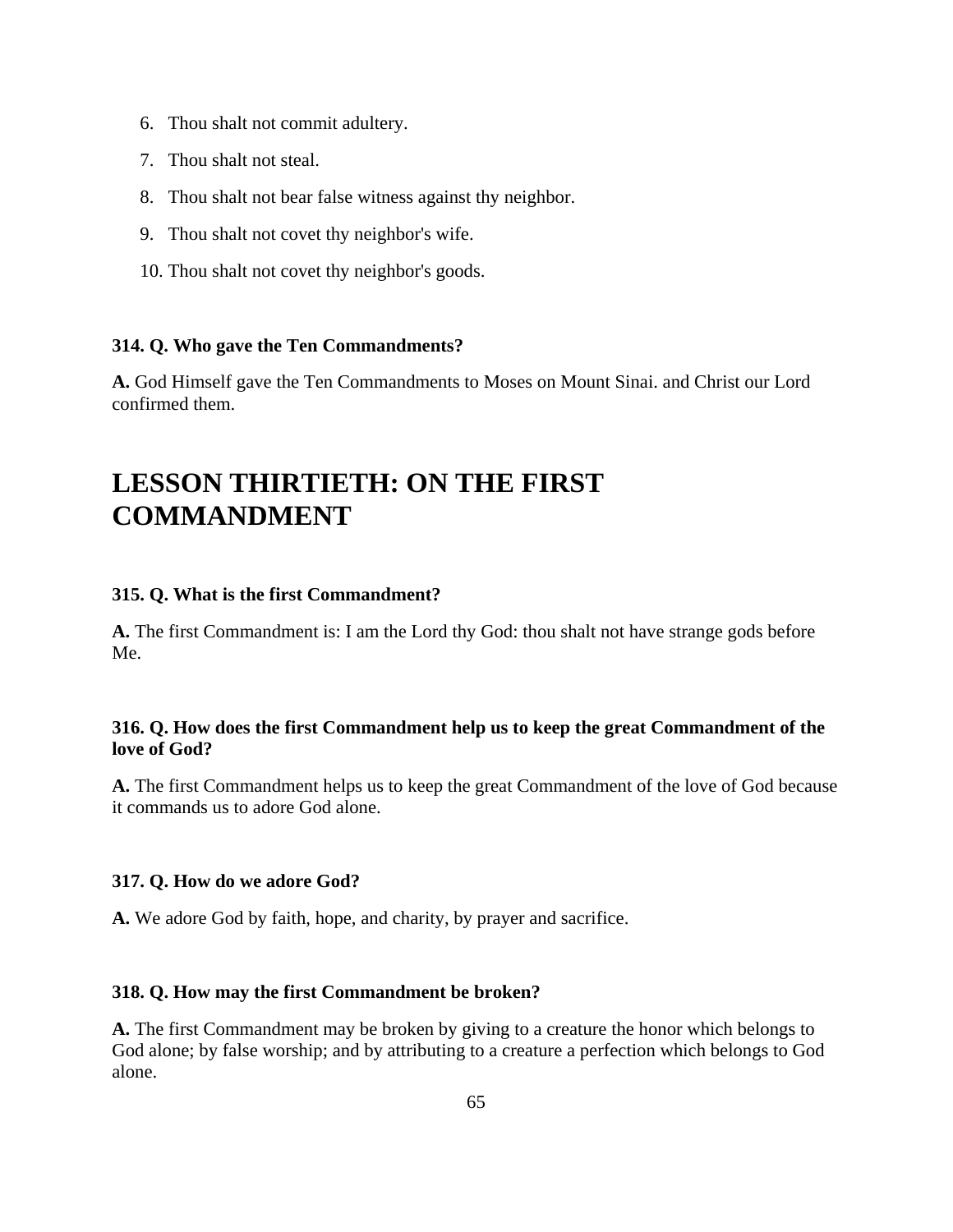## **319. Q. Do those who make use of spells and charms, or who believe in dreams, in mediums, spiritists, fortune-tellers, and the like, sin against the first Commandment?**

**A.** Those who make use of spells and charms, or who believe in dreams, in mediums, spiritists, fortunetellers and the like, sin against the first Commandment, because they attribute to creatures perfections which belong to God alone.

## **320. Q. Are sins against faith, hope and charity also sins against the first Commandment?**

**A.** Sins against faith, hope, and charity are also sins against the first Commandment.

#### **321. Q. How does a person sin against faith?**

**A.** A person sins against faith:

- 1. by not trying to know what God has taught;
- 2. by refusing to believe all that God has taught;
- 3. by neglecting to profess his belief in what God has taught.

#### **322. Q. How do we fail to try to know what God has taught?**

**A.** We fail to try to know what God has taught by neglecting to learn the Christian doctrine.

#### **323. Q. Who are they who do not believe all that God has taught?**

**A.** They who do not believe all that God has taught are the heretics and infidels.

#### **324. Q. Who are they who neglect to profess their belief in what-God has taught?**

**A.** They who neglect to profess their belief in what God has taught are all those who fail to acknowledge the true Church in which they really believe.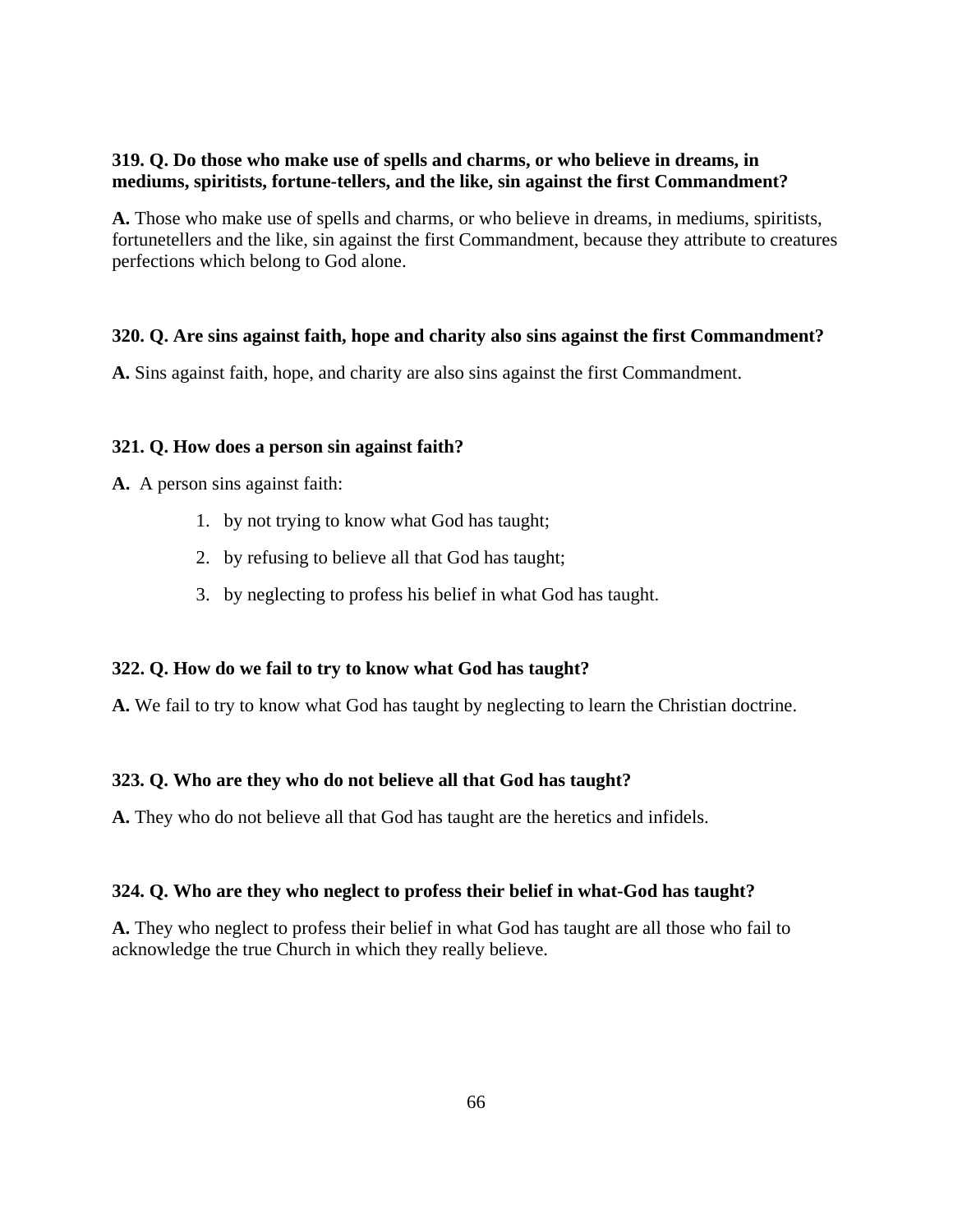## **325. Q. Can they who fail to profess their faith in the true Church in which they believe expect to be saved while in that state?**

**A.** They who fail to profess their faith in the true Church in which they believe cannot expect to be saved while in that state, for Christ has said: " Whoever shall deny Me before men, I will also deny him before My Father who is in heaven."

## **326. Q. Are we obliged to make open profession of our faith?**

**A.** We are obliged to make open profession of our faith as often as God's honor, our neighbor's spiritual good, or our own requires it. "Whosoever," says Christ, "shall confess Me before men, I will also confess him before My Father who is in heaven."

## **327. Q. Which are the sins against hope?**

**A.** The sins against hope are presumption and despair.

## **328. Q. What is presumption?**

**A.** Presumption is a rash expectation of salvation without making proper use of the necessary means to obtain it.

## **329. Q. What is despair?**

**A.** Despair is the loss of hope in God's mercy.

## **330. Q. How do we sin against the love of God?**

**A.** We sin against the love of God by all sin, but particularly by mortal sin.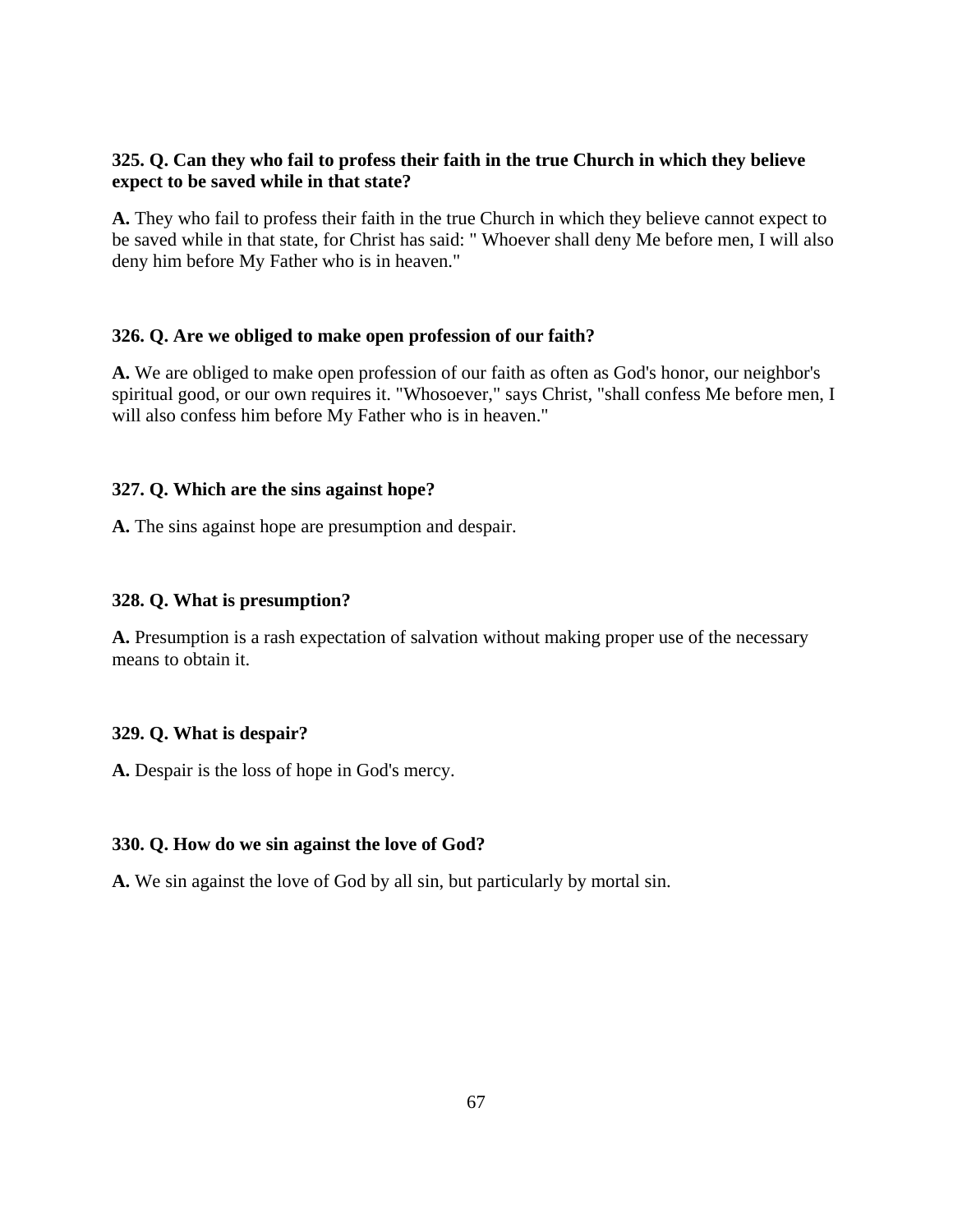# **LESSON THIRTY-FIRST: THE FIRST COMMANDMENT--ON THE HONOR AND INVOCATION OF SAINTS**

#### **331. Q. Does the first Commandment forbid the honoring of the saints?**

**A.** The first Commandment does not forbid the honoring of the saints, but rather approves of it; because by honoring the saints, who are the chosen friends of God, we honor God Himself.

#### **332. Q. Does the first Commandment forbid us to pray to the saints?**

**A.** The first Commandment does not forbid us to pray to the saints.

#### **333. Q. What do we mean by praying to the saints?**

**A.** By praying to the saints we mean the asking of their help and prayers.

#### **334. Q. How do we know that the saints hear us?**

**A.** We know that the saints hear us, because they are with God, who makes our prayers known to them.

#### **335. Q. Why do we believe that the saints will help us?**

**A.** We believe that the saints will help us because both they and we are members of the same Church. and they love us as their brethren.

#### **336. Q. How are the saints and we members of the same Church?**

**A.** The saints and we are members of the same Church, because the Church in heaven and the Church on earth are one and the same Church, and all its members are in communion with one another.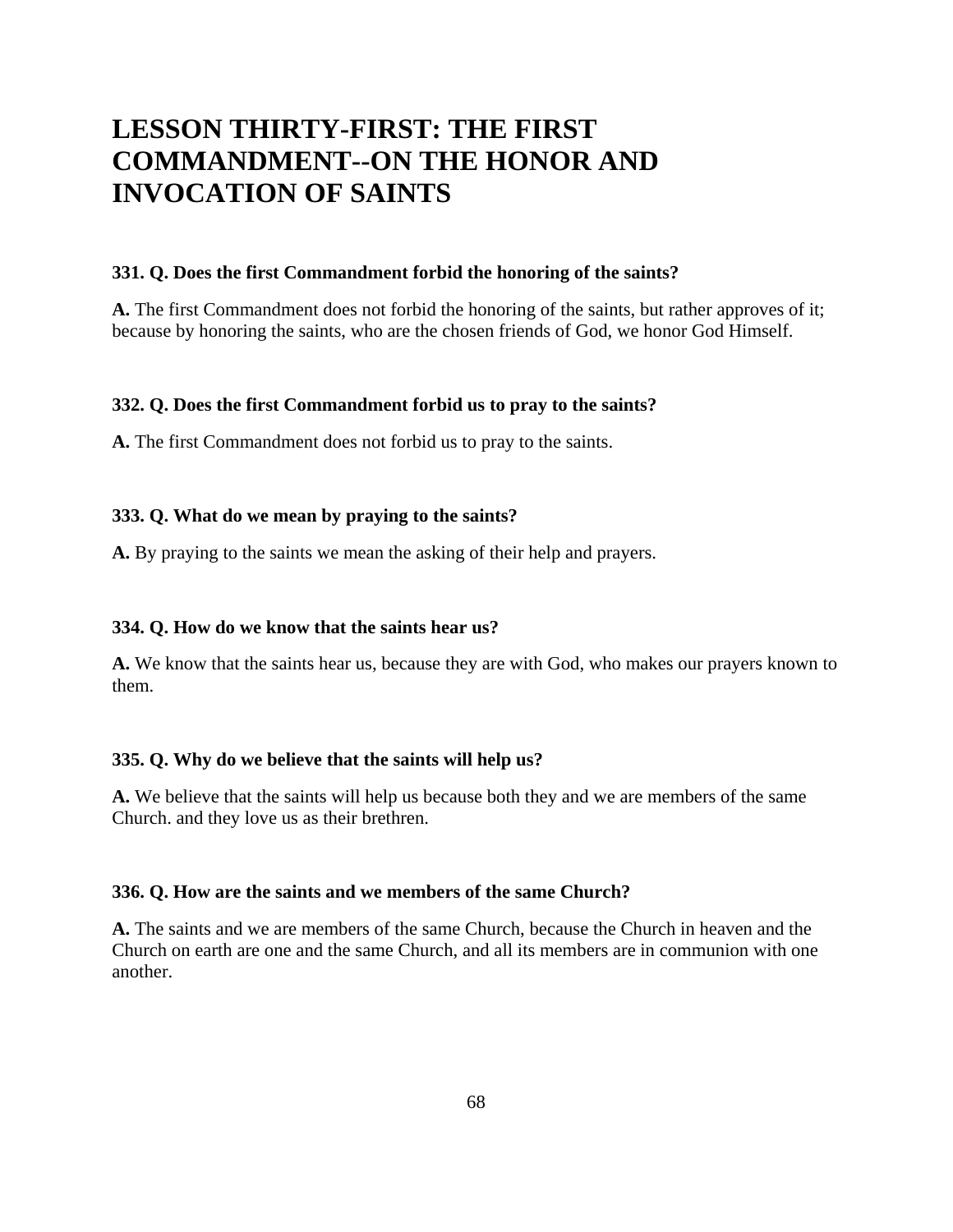### **337. Q. What is the communion of the members of the Church called?**

**A.** The communion of the members of the Church is called the communion of saints.

## **338. Q. What does the communion of saints mean?**

**A.** The communion of saints means the union which **exists** between the members of the Church on earth with one another, and with the blessed in heaven and with the suffering souls in purgatory.

## **339. Q. What benefits are derived from the communion of saints?**

**A.** The following benefits are derived from the communion of saints:--the faithful on earth assist one another by their prayers and good works, and they are aided by the intercession of the saints in heaven, while both the saints in heaven and the faithful on earth help the souls in purgatory.

#### **340. Q. Does the first Commandment forbid us. to honor relics?**

**A.** The first Commandment does not forbid us to honor relics, because relics are the bodies of the saints, or objects directly connected with them or with our Lord.

## **341. Q. Does the first Commandment forbid the making of images?**

**A.** The first Commandment does forbid the making of images if they are made to be adored as gods, but it does not forbid the making of them to put us in mind of Jesus Christ, His Blessed Mother, and the saints.

## **342. Q. Is it right to show respect to the pictures and images of Christ and His saints?**

**A.** It is right to show respect to the pictures and images of Christ and His saints, because they are the representations and memorials of them.

#### **343. Q. Is it allowed to pray to the crucifix or to the images and relics of the saints?**

**A.** It is not allowed to pray to the crucifix or images and relics of the saints, for they have no life, nor power to help us, nor sense to hear us.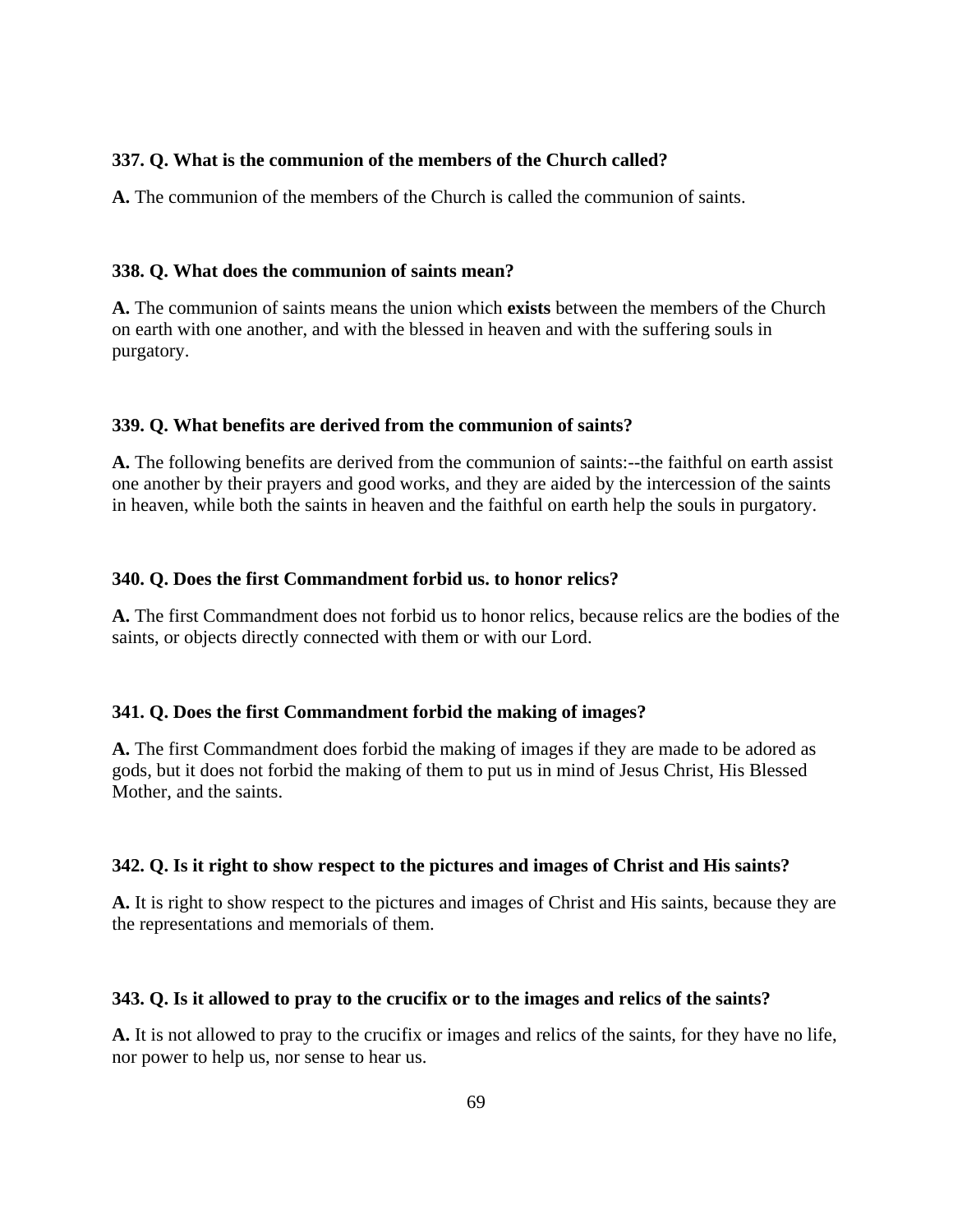#### **344. Q. Why do we pray before the crucifix and the images and relics of the saints?**

**A.** We pray before the crucifix and images and relics of the saints because they enliven our devotion by exciting pious affections and desires, and by reminding us of Christ and of the saints, that we may imitate their virtues.

## **LESSON THIRTY-SECOND: FROM THE SECOND TO THE FOURTH COMMANDMENT**

#### **345. Q. What is the second Commandment?**

**A.** The second Commandment is: Thou shalt not take the name of the Lord thy God in vain.

### **346. Q. What are we commanded by the second Commandment?**

**A.** We are commanded by the second Commandment to speak with reverence of God and of the saints, and of all holy things, and to keep our lawful oaths and vows.

#### **347. Q. What is an oath?**

**A.** An oath is the calling upon God to witness the truth of what we say.

#### **348. Q. When may we take an oath?**

**A.** We may take an oath when it is ordered by lawful authority or required for God's honor or for our own or our neighbor's good.

### **349. Q. What is necessary to make an oath lawful?**

**A.** To make an oath lawful it is necessary that what we swear to, be true, and that there be a sufficient cause for taking an oath.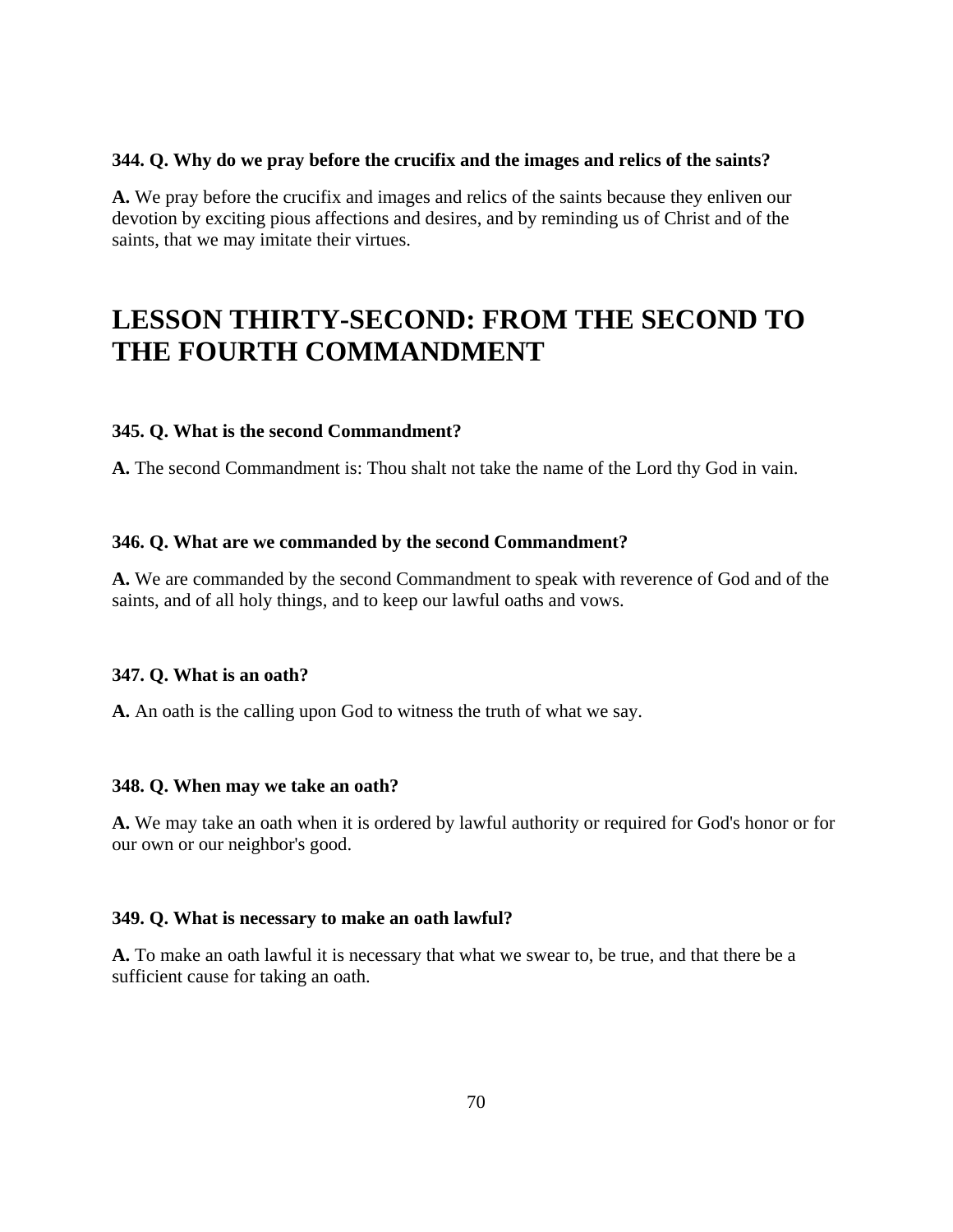#### **350. Q. What is a vow?**

**A.** A vow is a deliberate promise made to God to do something that is pleasing to Him.

#### **351. Q. Is it a sin not to fulfill our vows?**

**A.** Not to fulfill our vows is a sin, mortal or venial, according to the nature of the vow and the intention we had in making it.

## **352. Q. What is forbidden by the second Commandment?**

**A.** The second Commandment forbids all false, rash, unjust, and unnecessary oaths, blasphemy, cursing, and profane words.

## **353. Q. What is the third Commandment?**

**A.** The third Commandment is: Remember thou keep holy the Sabbath day.

## **354. Q. What are we commanded by the third Commandment?**

**A.** By the third Commandment we are commanded to keep holy the Lord's day and the holydays of obligation, on which we are to give our time to the service and worship of God.

## **355. Q. How are we to worship God on Sundays and holydays of obligation?**

**A.** We are to worship God on Sundays and holydays of obligation by hearing Mass, by prayer, and by other good works.

#### **356. Q. Are the Sabbath day and the Sunday the same?**

**A.** The Sabbath day and the Sunday are not the same. The Sabbath is the seventh day of the week, and is the day which was kept holy in the Old Law; the Sunday is the first day of the week, and is tile day which is kept holy in the New Law.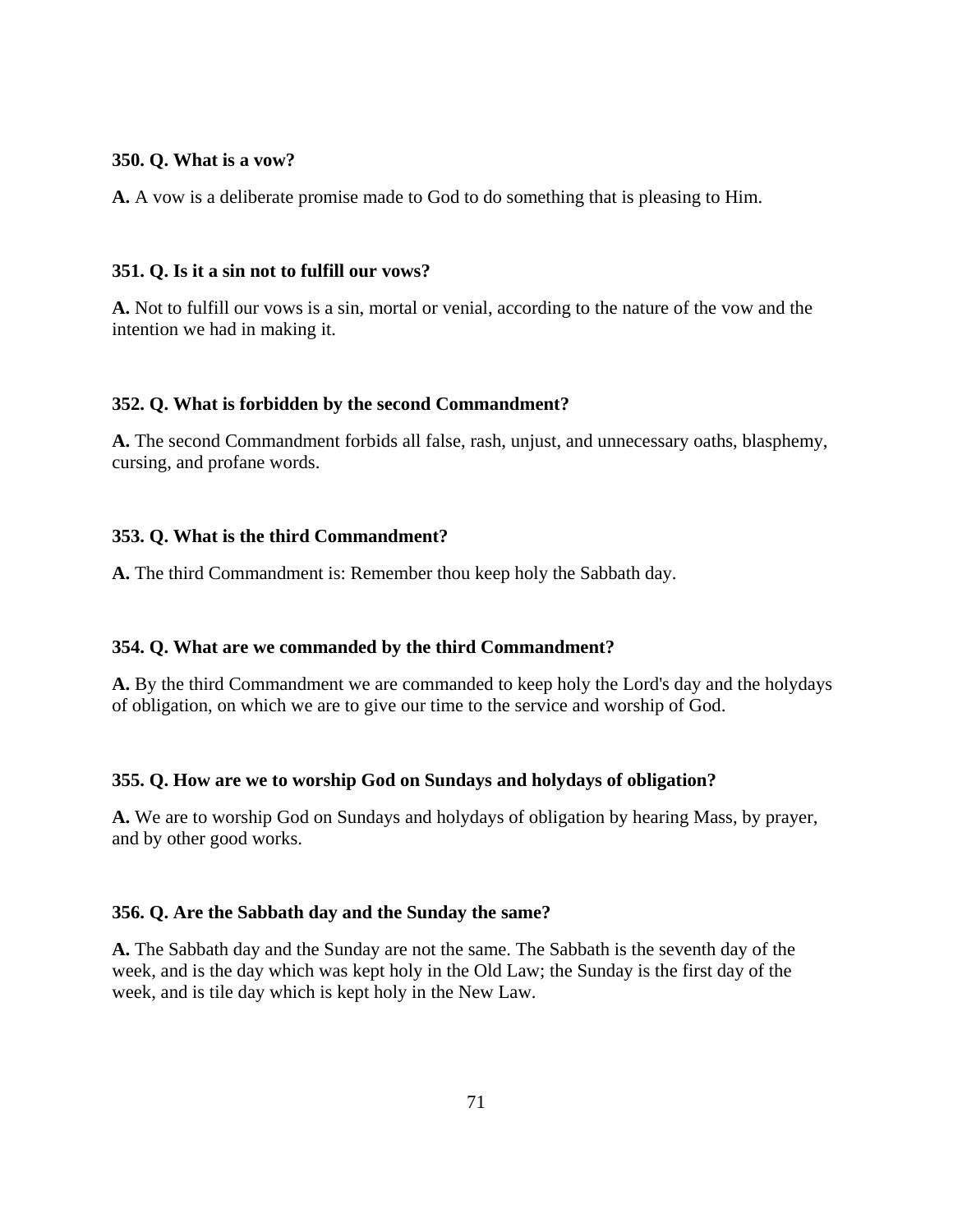## **357. Q. Why does the Church command us to keep the Sunday holy instead of the Sabbath?**

**A.** The Church commands us to keep the Sunday holy instead of the Sabbath because on Sunday Christ rose from the dead, and on Sunday He sent the Holy Ghost upon the Apostles.

#### **358. Q. What is forbidden by the third Commandment?**

**A.** The third Commandment forbids all unnecessary servile work and whatever else may hinder the due observance of the Lord's day.

#### **359. Q. What are servile works?**

**A.** Servile works are those which require labor rather of body than of mind.

#### **360. Q. Are servile works on Sunday ever lawful?**

**A.** Servile works are lawful on Sunday when the honor of God, the good of our neighbor, or necessity requires them.

## **LESSON THIRTY-THIRD: FROM THE FOURTH TO THE SEVENTH COMMANDMENT**

#### **361. Q. What is the fourth Commandment?**

**A.** The fourth Commandment is: Honor thy father and thy mother.

#### **362. Q. What are we commanded by the fourth Commandment?**

**A.** We are commanded by the fourth Commandment to honor, love, and obey our parents in all that is not sin.

#### **363. Q. Are we bound to honor and obey others than our parents?**

**A.** We are also bound to honor and obey our bishops, pastors, magistrates, teachers, and other lawful superiors.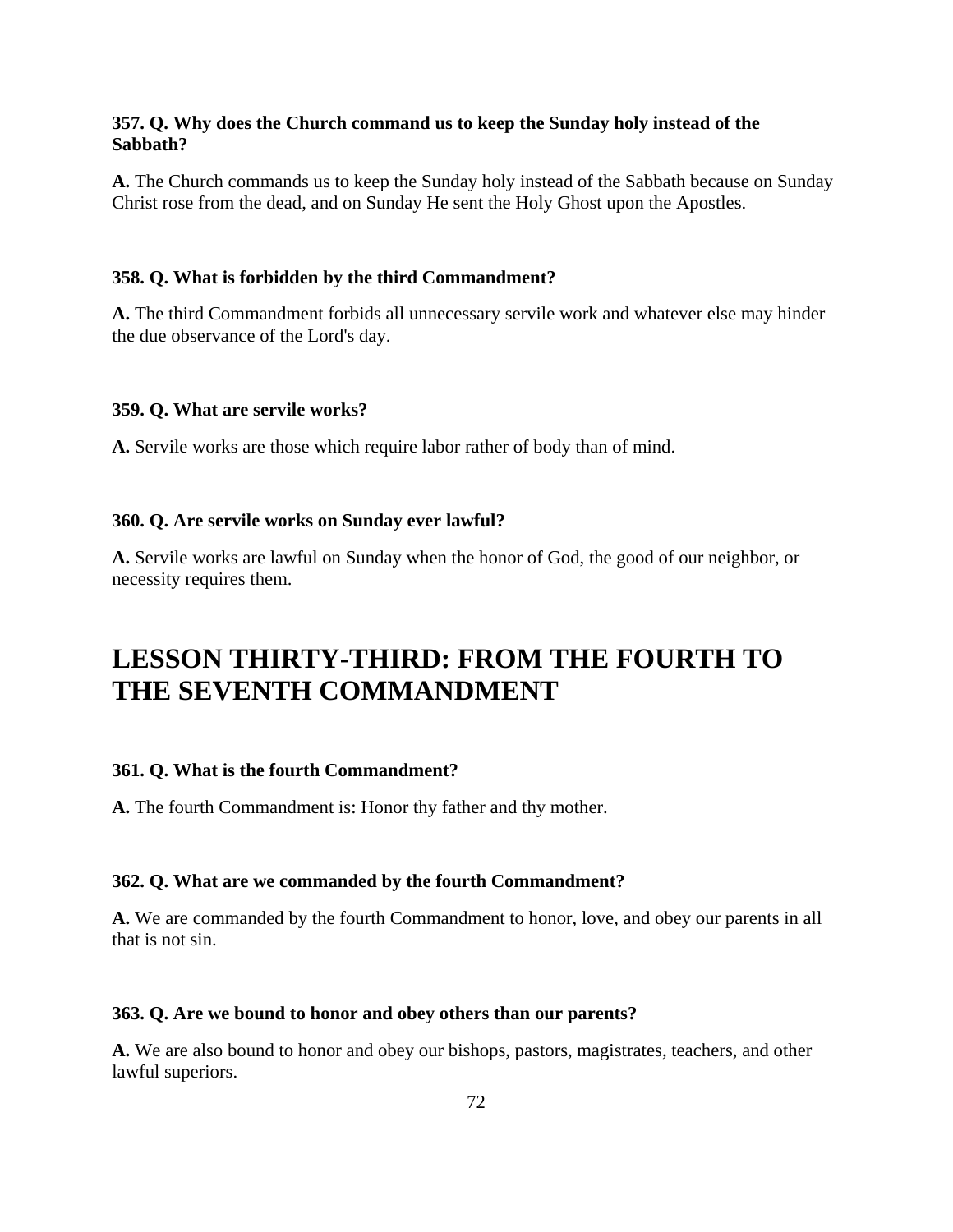### **364. Q. Have parents and superiors any duties towards those who are under their charge?**

**A.** It is the duty of parents and superiors to take good care of all under their charge and give them proper direction and example.

# **365. Q. What is forbidden by the fourth Commandment?**

**A.** The fourth Commandment forbids all disobedience, contempt, and stubbornness towards our parents or lawful superiors.

# **366. Q. What is the fifth Commandment?**

**A.** The fifth Commandment is: Thou shalt not kill.

# **367. Q. What are we commanded by the fifth Commandment?**

**A.** We are commanded by the fifth Commandment to live in peace and union with our neighbor, to respect his rights, to seek his spiritual and bodily welfare, and to take proper care of our own life and health.

# **368. Q. What is forbidden by the fifth Commandment?**

**A.** The fifth Commandment forbids all willful murder, fighting, anger, hatred, revenge, and bad example.

#### **369. Q. What is the sixth Commandment?**

**A.** The sixth Commandment is: Thou shalt not commit adultery.

#### **370. Q. What are we commanded by the sixth Commandment?**

**A.** We are commanded by the sixth Commandment to be pure in thought and modest in all our looks, words, and actions.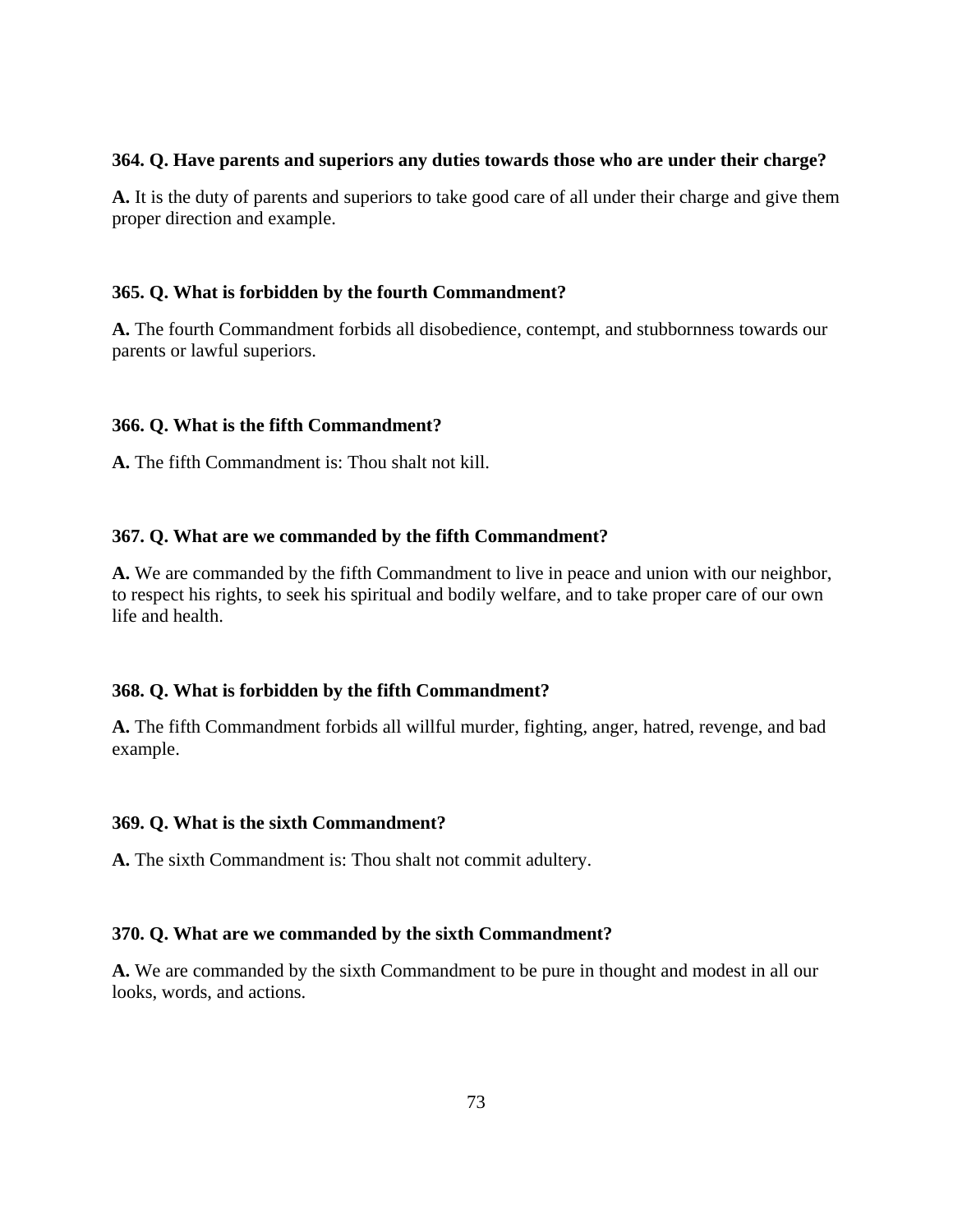#### **371. Q. What is forbidden by the sixth Commandment?**

**A.** The sixth commandment forbids all unchaste freedom with anothers wife or husband; also all immodesty with ourselves or others in looks, dress, words, or actions.

# **372. Q. Does the sixth Commandment forbid the reading of bad and immodest books and newspapers?**

**A.** The sixth Commandment does forbid the reading of bad and immodest books and newspapers.

# **LESSON THIRTY-FOURTH: FROM THE SEVENTH TO THE END OF THE TENTH COMMANDMENT**

# **373. Q. What is the seventh Commandment?**

**A.** The seventh Commandment is: Thou shalt not steal.

#### **374. Q. What are we commanded by the seventh Commandment?**

**A.** By the seventh Commandment we are commanded to give to all men what belongs to them and to respect their property.

#### **375. Q. What is forbidden by the seventh Commandment?**

**A.** The seventh Commandment forbids all unjust taking or keeping what belongs to another.

#### **376. Q. Are we bound to restore ill-gotten goods?**

A. We are bound to restore ill-gotten goods, or the value of them, as far as we are able; otherwise we can. not be forgiven.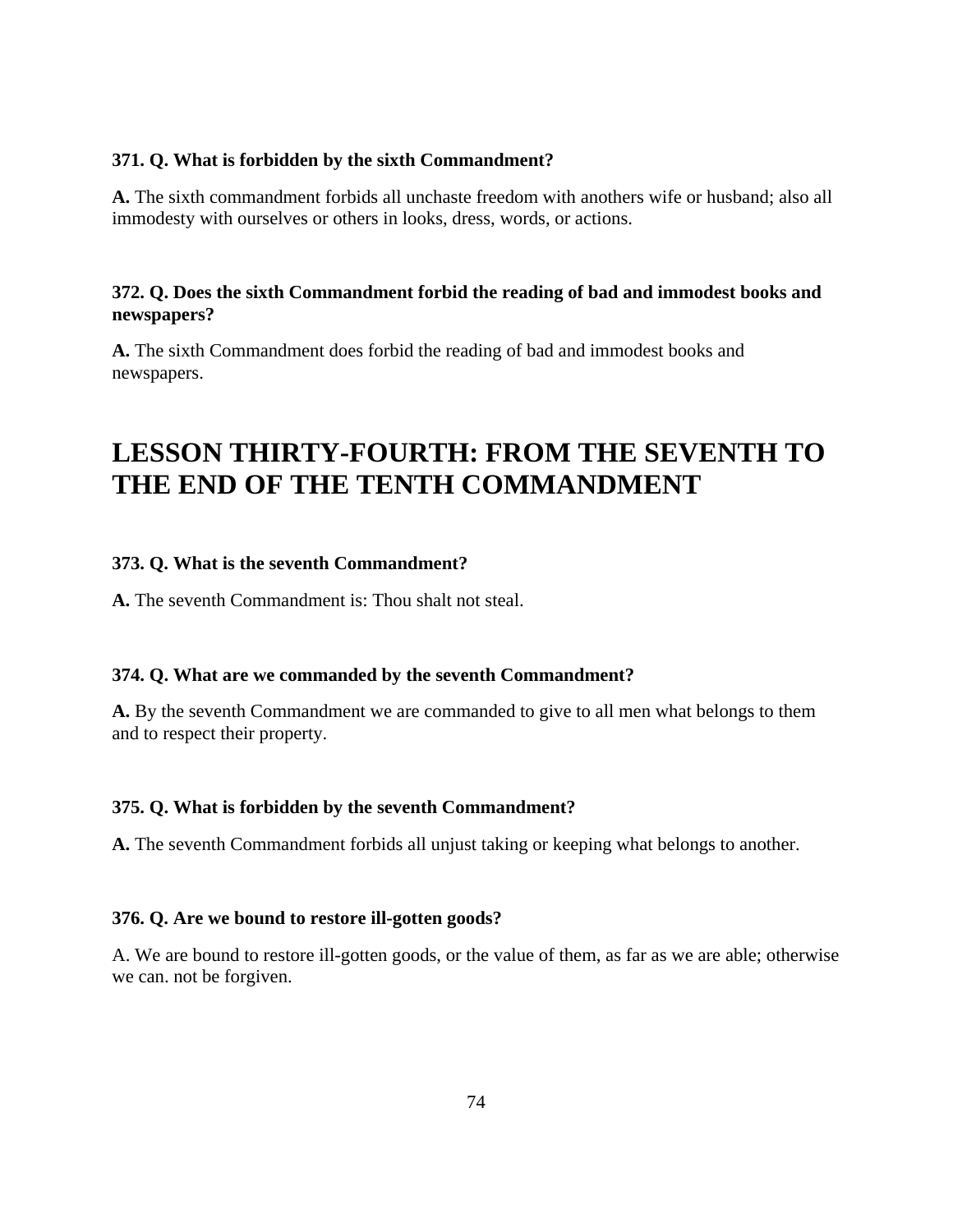#### **377. Q. Are we obliged to repair the damage we have unjustly caused?**

A. We are bound to repair the damage we have unjustly caused.

#### **378. Q. What is the eighth Commandment?**

**A.** The eighth Commandment is: Thou shalt not bear false witness against thy neighbor.

#### **379. Q. What are we commanded by the eighth Commandment?**

**A.** We are commanded by the eighth Commandment to speak the truth in all things and to be careful of the honor and reputation of every one.

#### **380. Q. What is forbidden by the eighth Commandment?**

**A.** The eighth Commandment forbids all rash judgments, backbiting, slanders, and lies.

# **381. Q. What must they do who have lied about their neighbor and seriously injured his character?**

**A.** They who have lied about their neighbor and seriously injured his character must repair the injury done as far as they are able, otherwise they will not be forgiven.

#### **382. Q. What is the ninth Commandment?**

**A.** The ninth Commandment is: Thou shalt not covet thy neighbor's wife.

#### **383. Q. What are we commanded by the ninth Commandment?**

**A.** We are commanded by the ninth Commandment to keep ourselves pure in thought and desire.

#### **384. Q. What is forbidden by the ninth Commandment?**

**A.** The ninth Commandment forbids unchaste thoughts, desires of anothers wife or husband, and all other unlawful impure thoughts and desires.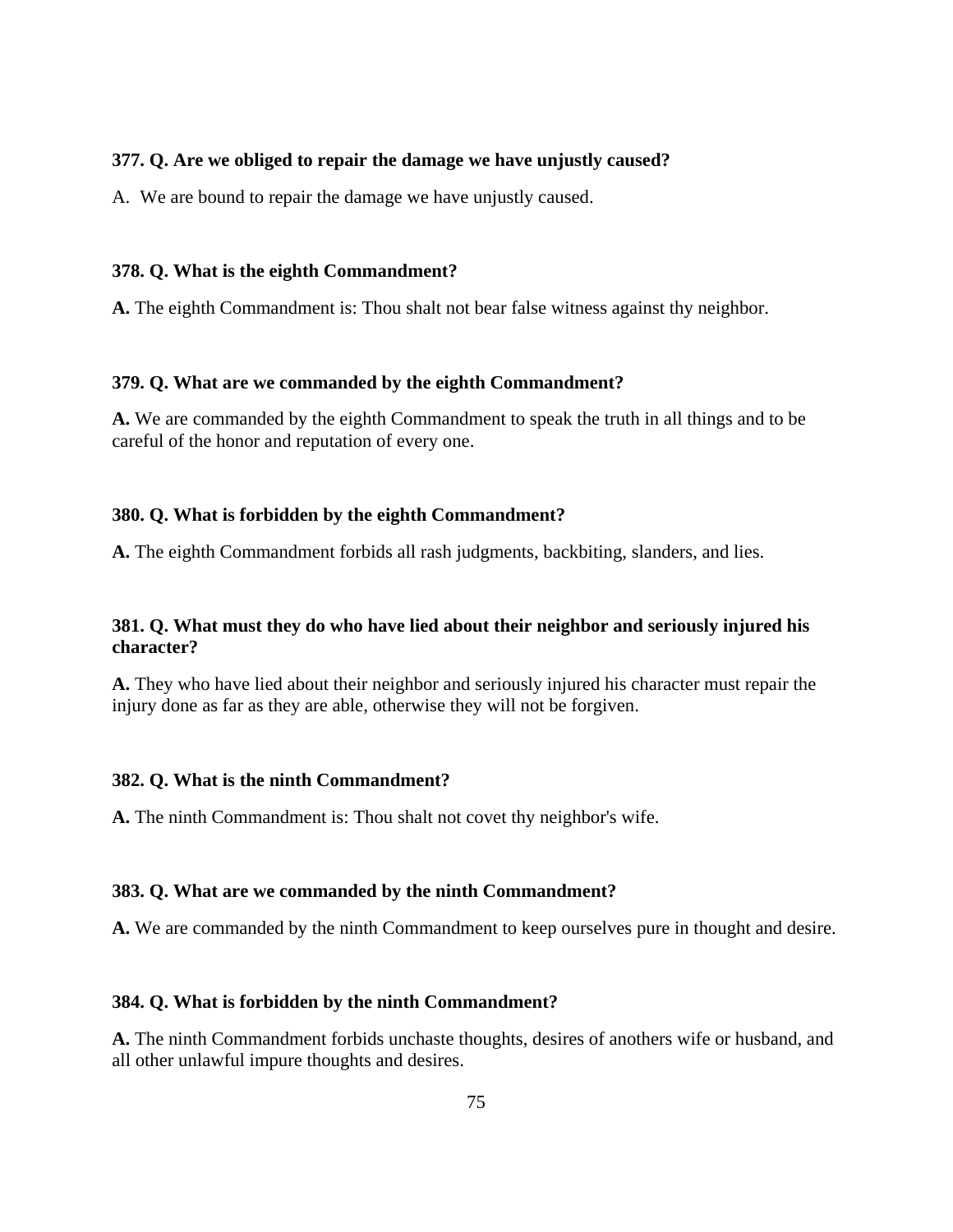#### **385. Q. Are impure thoughts and desires always sins?**

**A.** Impure thoughts and desires are always sins, unless they displease us and we try to banish them.

#### **386. Q. What is the tenth Commandment?**

**A.** The tenth Commandment is: Thou shalt not covet thy neighbor's goods.

#### **387. Q. What are we commanded by the tenth Commandment?**

**A.** By the tenth Commandment we are commanded to be content with what we have. and to rejoice in our neighbor's welfare.

#### **389. Q. What is forbidden by the tenth Commandment?**

**A.** The tenth Commandment forbids all desires to take or keep wrongfully what belongs to another.

# **LESSON THIRTY-FIFTH: ON THE FIRST AND SECOND COMMANDMENTS OF THE CHURCH**

#### **389. Q. Which are the chief commandments of the Church?**

**A.** The chief commandments of the Church are six:

- 1. To hear Mass on Sundays and holydays of obligation.
- 2. To fast and abstain on the days appointed.
- 3. To confess at least once a year.
- 4. To receive the Holy Eucharist during the Easter time.
- 5. To contribute to the support of our pastors.
- 6. Not to marry persons who are not Catholics, or who are related to us within the third degree of kindred, nor privately without witnesses, nor to solemnize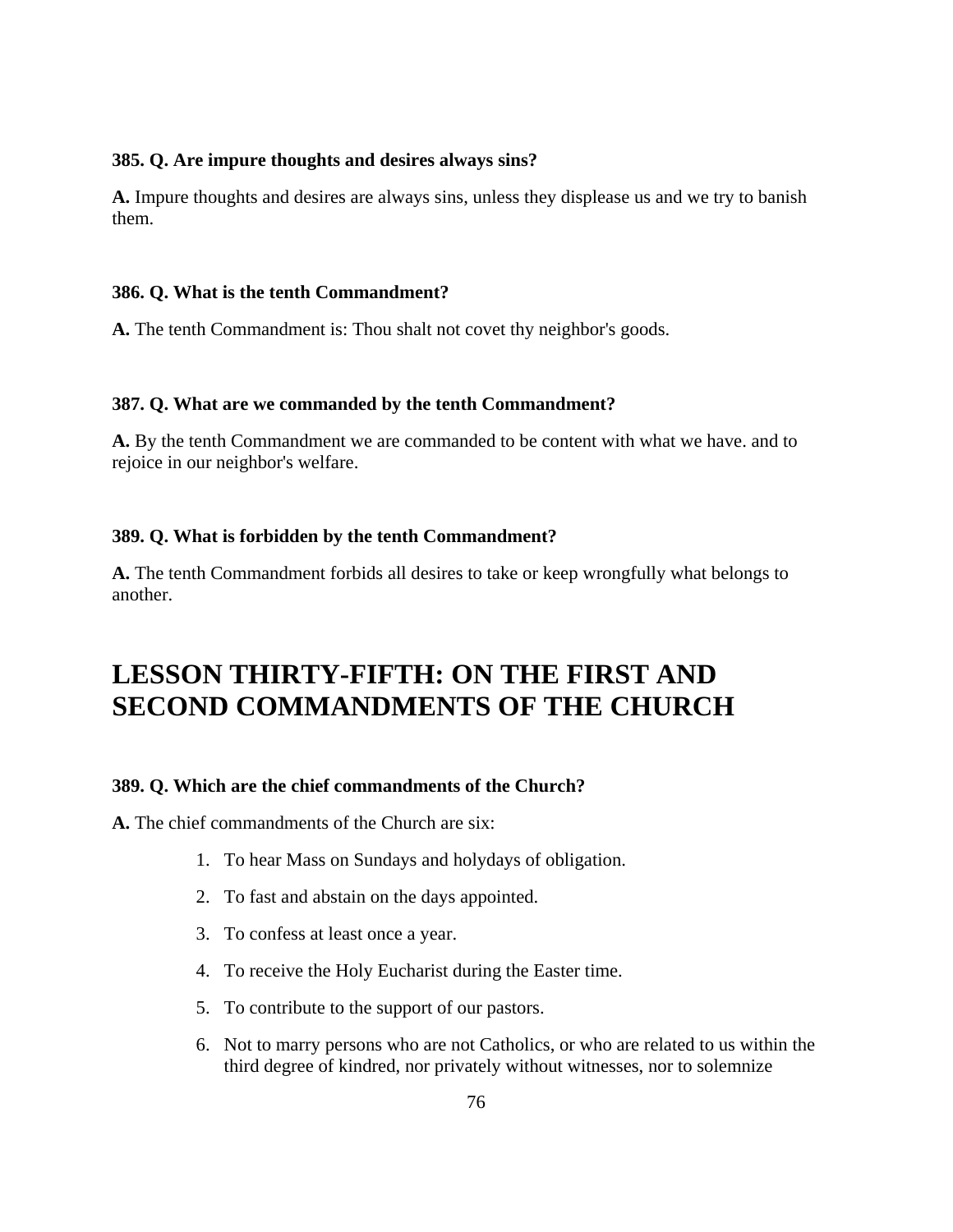marriage at forbidden times.

#### **390. Q. Is it a mortal sin not to hear Mass on a Sunday or a holyday of obligation?**

**A.** It is a mortal sin not to hear Mass on a Sunday or a holyday of obligation, unless we are excused for a serious reason. They also commit a mortal sin who, having others under their charge, hinder them from hearing Mass, without a sufficient reason.

#### **391. Q. Why were holydays instituted by the Church?**

**A.** Holydays were instituted by the Church to recall to our minds the great mysteries of religion and the virtues and rewards of the saints.

#### **392. Q. How should we keep the holydays of obligation?**

**A.** We should keep the holydays of obligation as we should keep the Sunday.

#### **393. Q. What do you mean by fast-days?**

**A.** By fast-days I mean days on which we are allowed but one full meal.

#### **394. Q. What do you mean by days of abstinence?**

**A.** By days of abstinence I mean days on which we are forbidden to eat flesh-meat, but are allowed the usual number of meals.

#### **395. Q. Why does the Church command us to fast and abstain?**

**A.** The Church commands us to fast and abstain, in order that we may mortify our passions and satisfy for our sins.

#### **396. Q. Why does the Church command us to abstain from flesh-meat on Fridays?**

**A.** The Church commands us to abstain from flesh-meat on Fridays, in honor of the day on which our Saviour died.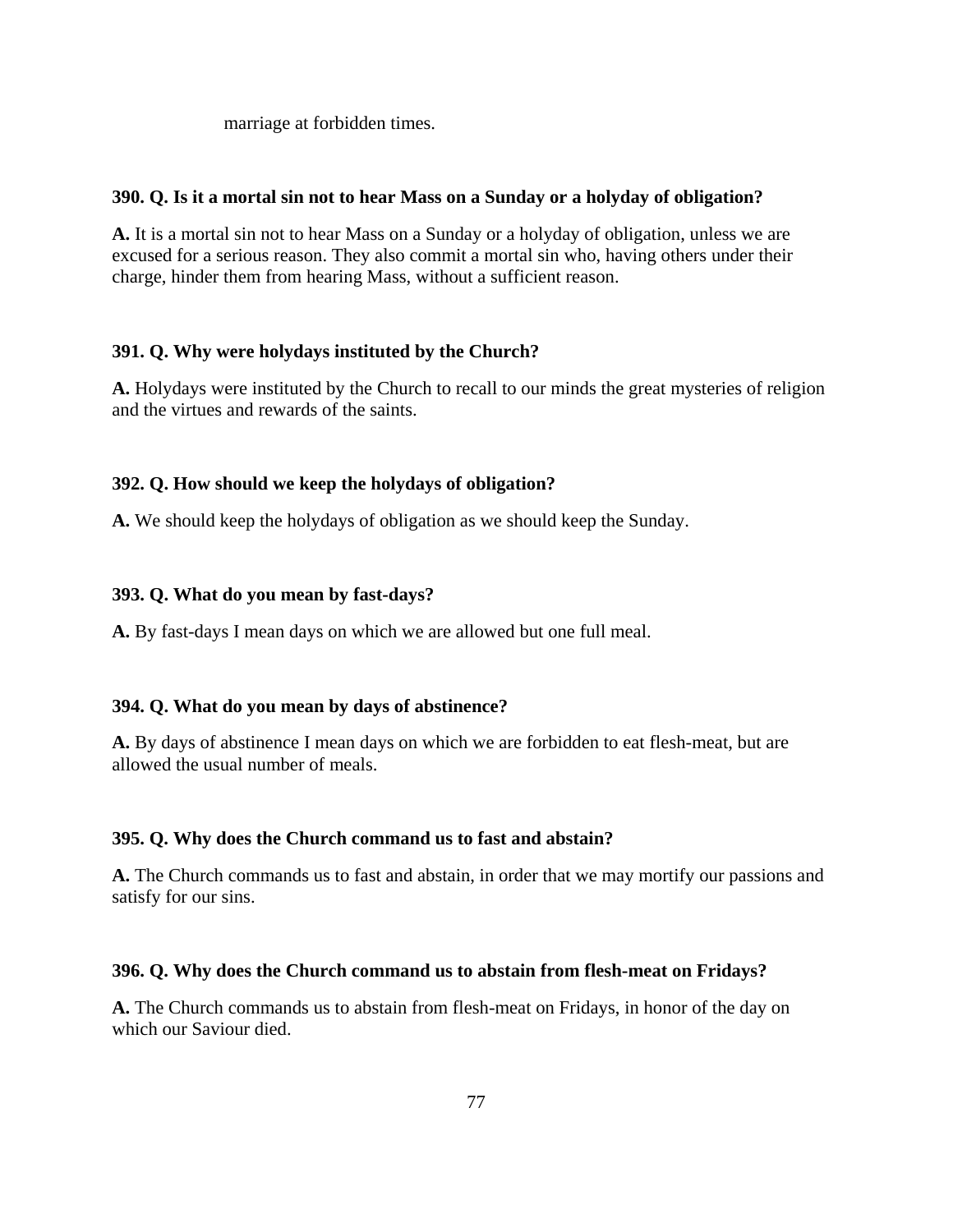# **LESSON THIRTY-SIXTH: ON THE THIRD, FOURTH, FIFTH AND SIXTH COMMANDMENTS OF THE CHURCH**

#### **397. Q. What is meant by the command of confessing at least once a year?**

**A.** By the command of confessing at least once a year is meant that we are obliged, under pain of mortal sin, to go to confession within the year.

#### **398. Q. Should we confess only once a year?**

**A.** We should confess frequently, if we wish to lead a good life.

#### **399. Q. Should children go to Confession?**

**A.** Children should go to Confession when they are old enough to commit sin, which is commonly about the age of seven years.

# **400. Q. What sin does he commit who neglects to receive Communion during the Easter time?**

**A.** He who neglects to receive Communion during the Easter time commits a mortal sin.

#### **401. Q. What is the Easter time?**

**A.** The Easter time is, in this country, the time between the first Sunday of Lent and Trinity Sunday.

#### **402. Q. Are we obliged to contribute to the support of our pastors?**

**A.** We are obliged to contribute to the support of our pastors, and to bear our share in the expenses of the church and school.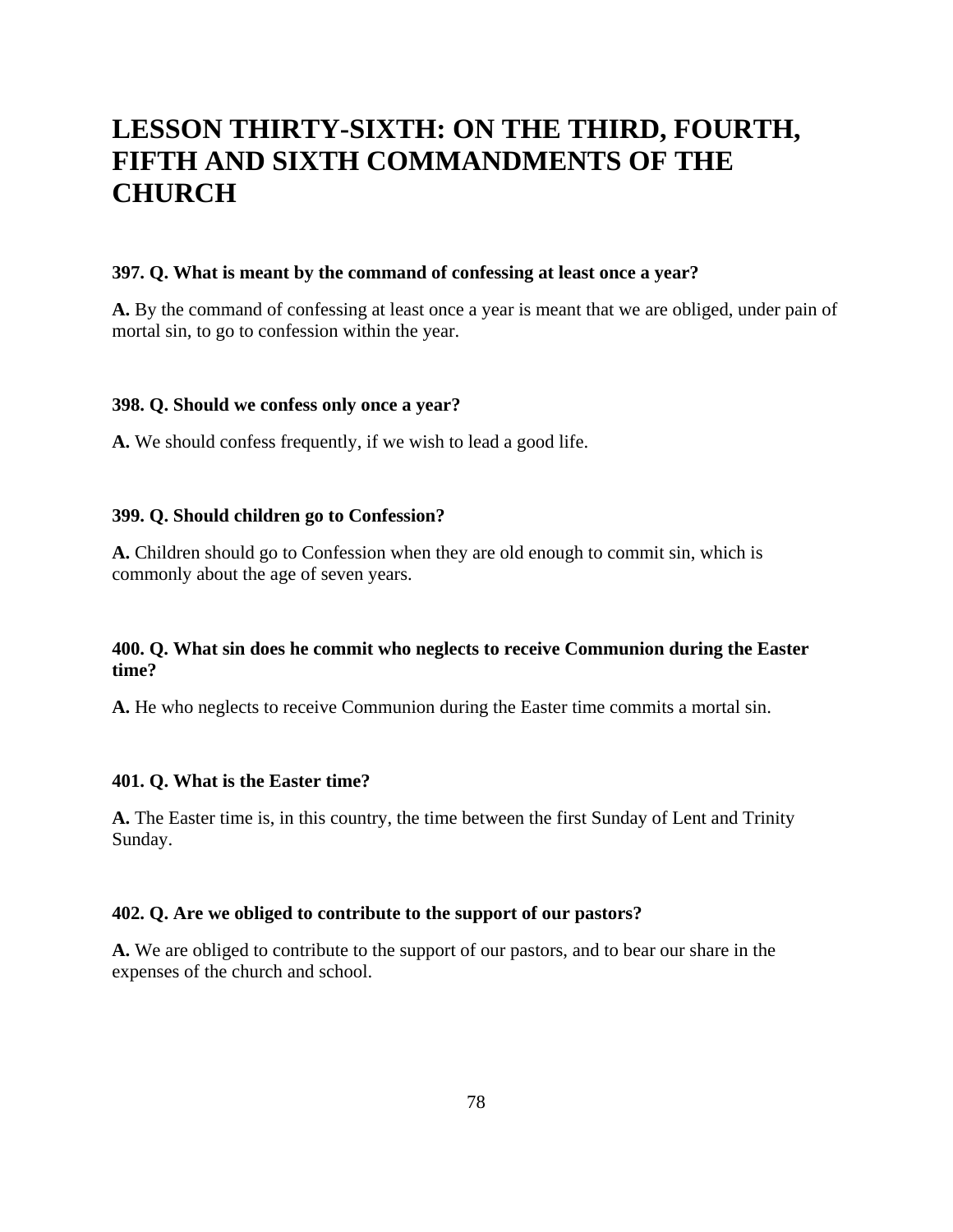# **403. Q. What is the meaning of the commandment not to marry within the third degree of kindred?**

**A.** The meaning of the commandment not to marry within the third degree of kindred is that no one is allowed to marry another within the third degree of blood relationship.

# **404. Q. What is the meaning of the command not to marry privately?**

**A.** The command not to marry privately means that none should marry without the blessing of God's priests or without witnesses.

# **405. Q. What is the meaning of the precept not to solemnize marriage at forbidden times?**

**A.** The meaning of the precept not to solemnize marriage at forbidden times is that during Lent and Advent the marriage ceremony should not be performed with pomp or a nuptial Mass.

#### **406. Q. What is the nuptial Mass?**

**A.** A nuptial Mass is a Mass appointed by the Church to invoke a special blessing upon the married couple.

# **407. Q. Should Catholics be married at a nuptial Mass?**

**A.** Catholics should be married at a nuptial Mass, because they thereby show greater reverence for the holy Sacrament and bring richer blessings upon their wedded life.

# **LESSON THIRTY-SEVENTH: ON THE LAST JUDGMENT AND THE RESURRECTION, HELL, PURGATORY, AND HEAVEN**

# **408. Q. When will Christ judge us?**

**A.** Christ will judge us immediately after our death, and on the last day.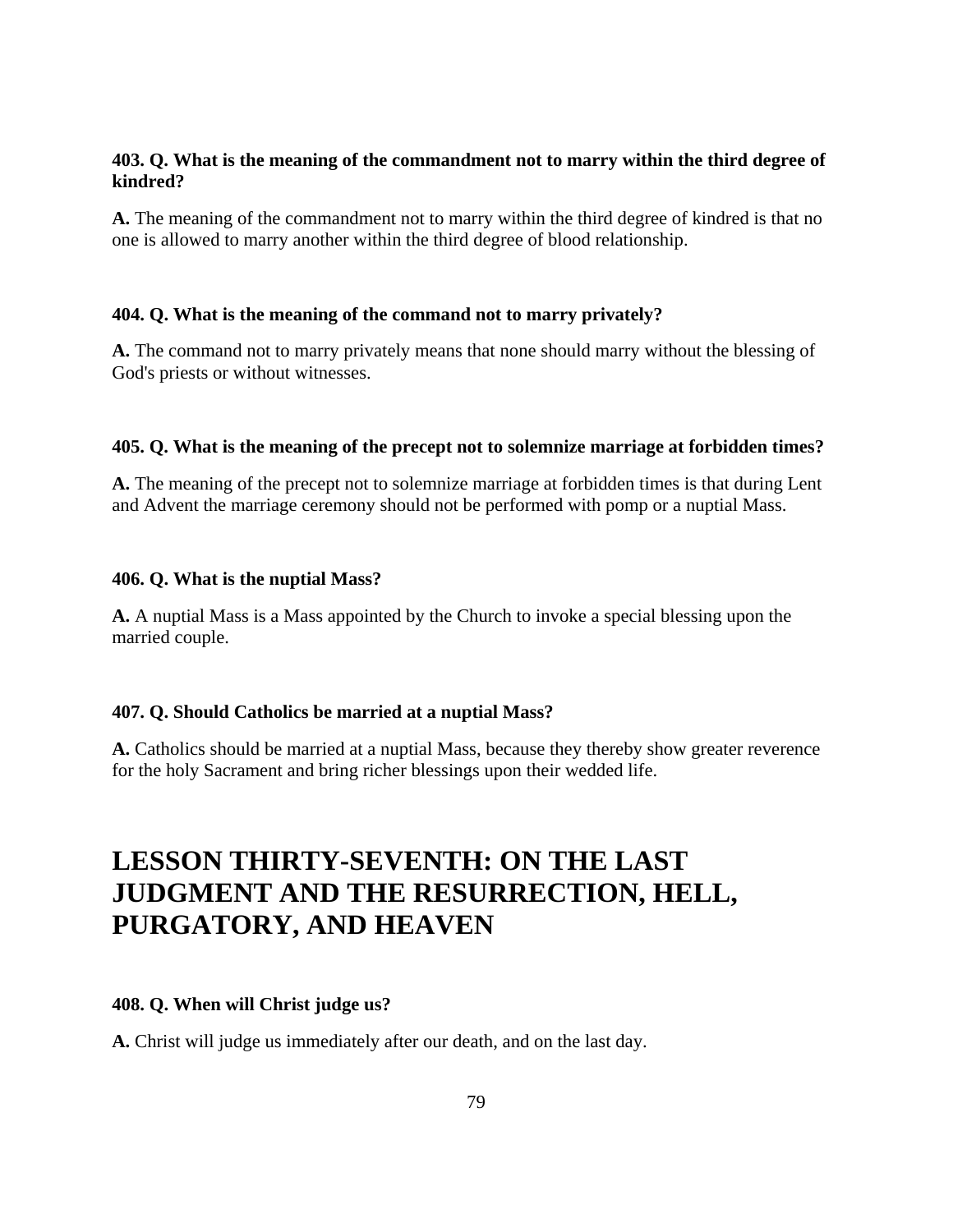# **409. Q. What is the judgment called which we have to undergo immediately after death?**

**A.** The judgment we have to undergo immediately after death is called the Particular Judgment.

# **410. Q. What is the judgment called which all men have to undergo on the last day?**

**A.** The judgment which all men have to undergo on the last day is called the General Judgment.

# **411. Q. Why does Christ judge men immediately after death?**

**A.** Christ judges men immediately after death to reward or punish them according to their deeds.

# **412. Q. What are the rewards or punishments appointed for men's souls after the Particular Judgment?**

**A.** The rewards or punishments appointed for men's souls after the Particular Judgment are Heaven, Purgatory, and Hell.

# **413. Q. What is Hell?**

**A.** Hell is a state to which the wicked are condemned, and in which they are deprived of the sight of God for all eternity, and are in dreadful torments.

#### **414. Q. What is Purgatory?**

**A.** Purgatory is a state in which those suffer for a time who die guilty of venial sins, or without having satisfied for the punishment due to their sins.

# **415. Q. Can the faithful on earth help the souls in Purgatory?**

**A.** The faithful on earth can help the souls in Purgatory by their prayers, fasts, alms-deeds; by indulgences, and by having Masses said for them.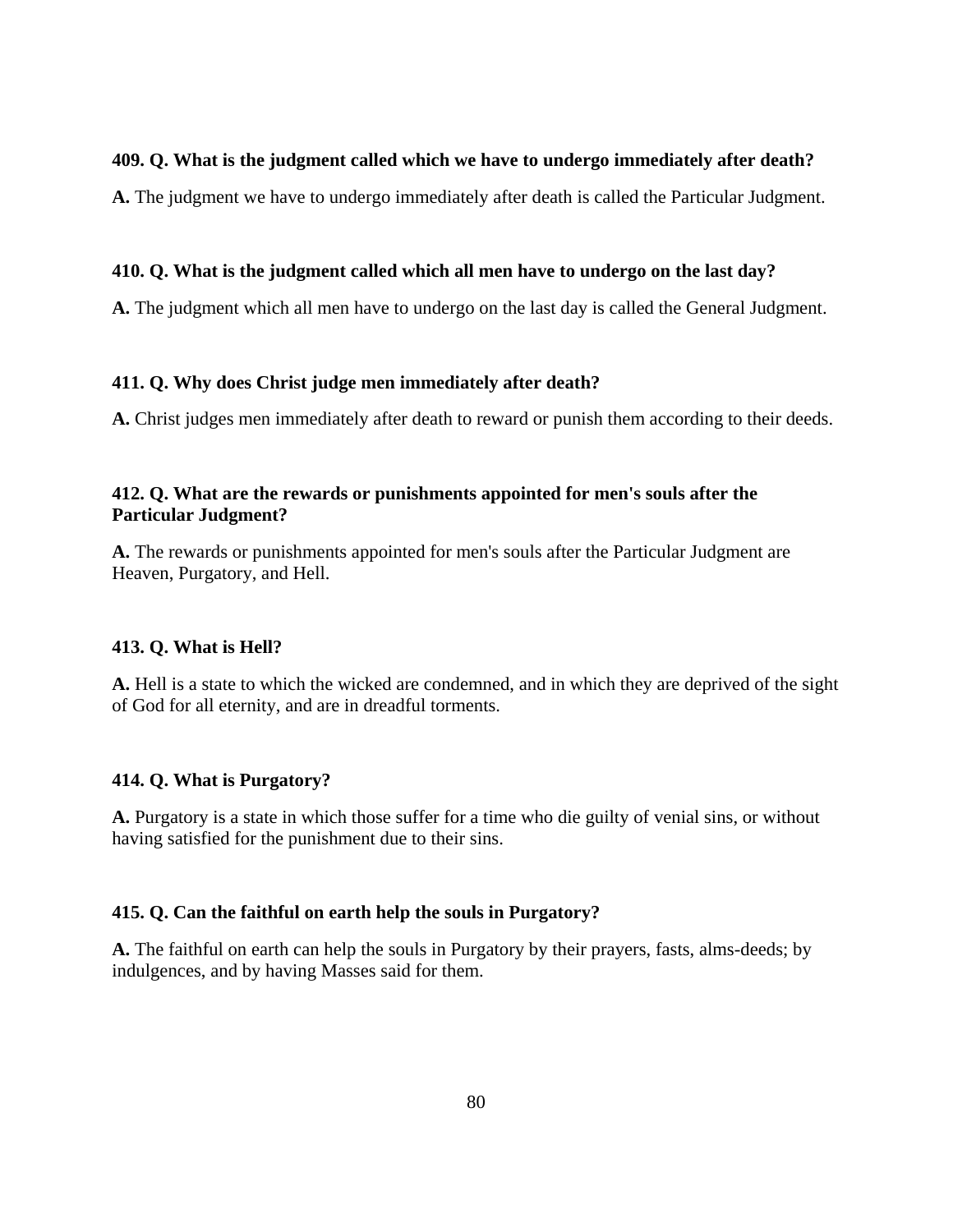# **416. Q. If every one is judged immediately after death, what need is there of a General Judgment?**

**A.** There is need of a General Judgment, though every one is judged immediately after death, that the providence of God, which, on earth, often permits the good to suffer and the wicked to prosper, may in the end appear just before all men.

# **417. Q. Will our bodies share in the reward or punishment of our souls?**

**A.** Our bodies will share in the reward or punishment of our souls, because through the resurrection they will again be united to them.

# **418. Q. In what state will the bodies of the just rise?**

**A.** The bodies of the just will rise glorious and immortal.

# **419. Q. Will the bodies of the damned also rise?**

**A.** The bodies of the damned will also rise, but they will be condemned to eternal punishment.

#### **420. Q. What is Heaven?**

**A.** Heaven is the state of everlasting life in which we see God face to face, are made like unto Him in glory. and enjoy eternal happiness.

#### **421. Q. What words should we bear always in mind?**

A. We should bear always in mind these words of our Lord and Saviour Jesus Christ: *"What doth it profit a man if he gain the whole world and suffer the loss of his own soul, or what exchange shall a man give for his soul? For the Son of man shall come in the glory of His Father with His angels; and then will He render to every man according to his works."*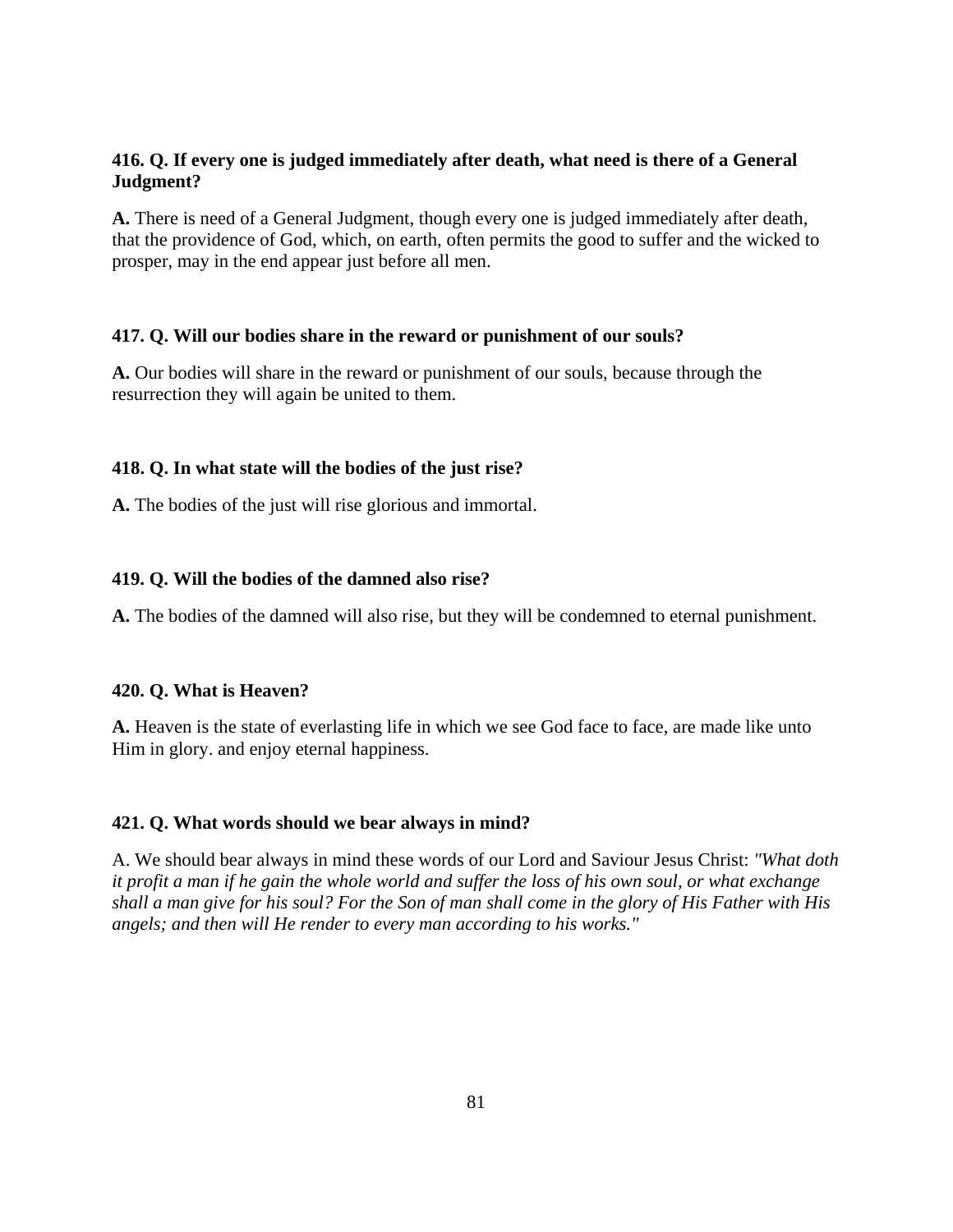# **CATECHISM No. 3**

# **Prayers**

1.The Lord's Prayer.

- 2.The Angelical Salutation.
- 3.The Apostles' Creed.
- 4.The Confiteor.
- 5.An Act of Faith.
- 6.An Act of Hope.
- 7.An Act of Love.
- 8.An Act of Contrition.
- 9.The Blessing before Meals.
- 10.Grace after Meals.

# **The Lessons of the Catechism**

 Lesson 1 On the end of Man Lesson 2 On God and His Perfections Lesson 3 On the Unity and Trinity of God Lesson 4 On Creation Lesson 5 On Our First Parents and the Fall Lesson 6 On Sin and Its Kinds Lesson 7 On the Incarnation and Redemption Lesson 8 On Our Lord's Passion, Death, Resurrection and Ascension Lesson 9 On the Holy Gost and His Descent Upon the Apostles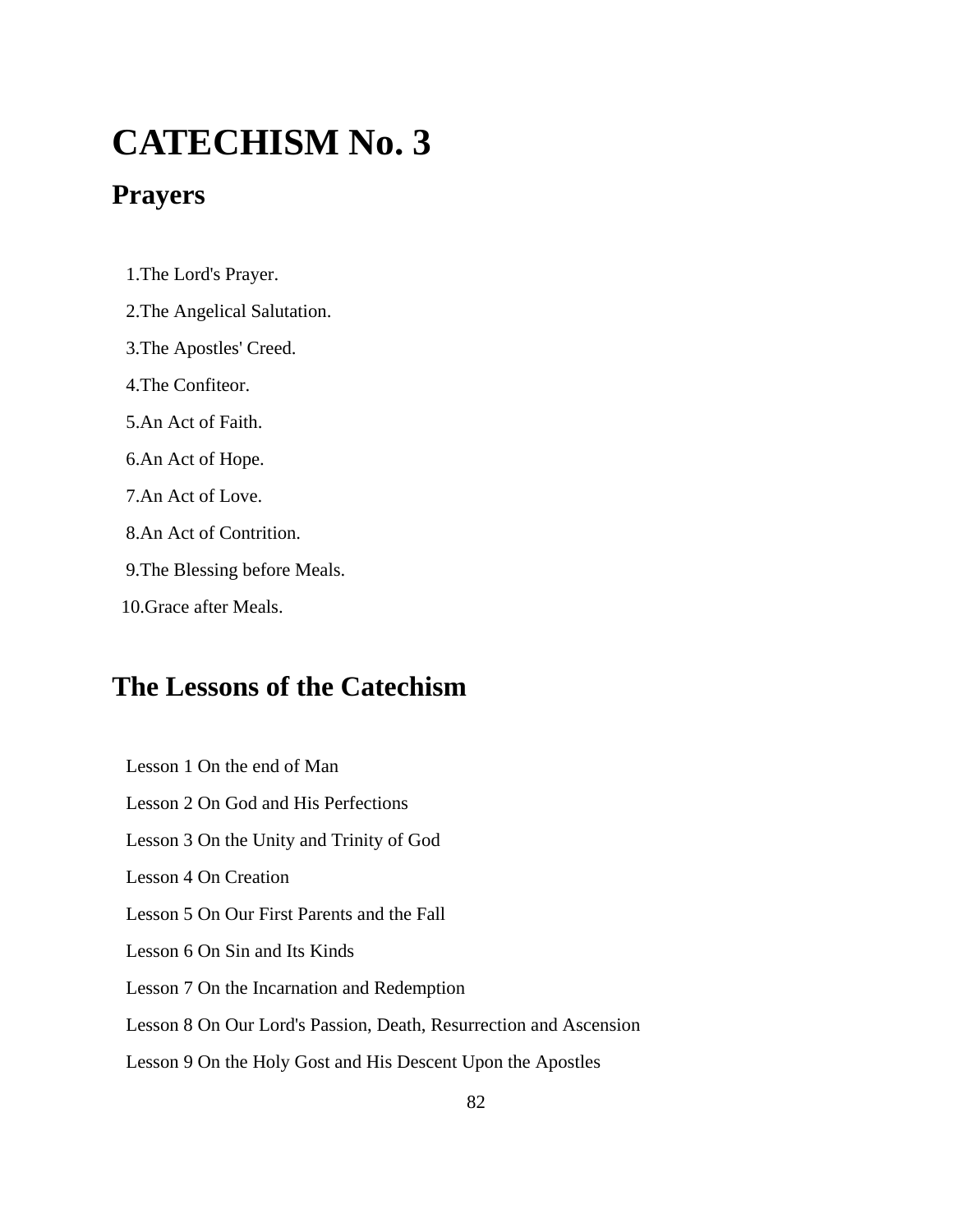- .Lesson 10 On the Effects of the Redemption
- Lesson 11 On the Church
- Lesson 12 On the Attributes and Marks of the Church
- Lesson 13 On the Sacraments in General
- Lesson 14 On Baptism
- Lesson 15 On Confirmation
- Lesson 16 On the Gifts and Fruits of the Holy Ghost
- Lesson 17 On the Sacrament of Penance
- Lesson 18 On Contrition
- Lesson 19 On Confession
- Lesson 20 On the Manner of Making a Good Confession
- Lesson 21 On Indulgences
- Lesson 22 On the Holy Eucharist
- Lesson 23 On the Ends for which the Holy Eucharist was Instituted
- Lesson 24 On the Sacrifice of the Mass
- Lesson 25 On Extreme Unction and Holy Orders
- Lesson 26 On Matrimony
- Lesson 27 On the Sacramentals
- Lesson 28 On Prayer
- Lesson 29 On the Commandments of God
- Lesson 30 On the First Commandment
- Lesson 31 The First Commandment -- On the Honor and Invocation of the Saints
- Lesson 32 From the Second to the Fourth Commandment
- Lesson 33 From the Fourth to the Seventh Commandment
- Lesson 34 From the Seventh to the Tenth Commandment
- Lesson 35 On the First and Second Commandments of the Church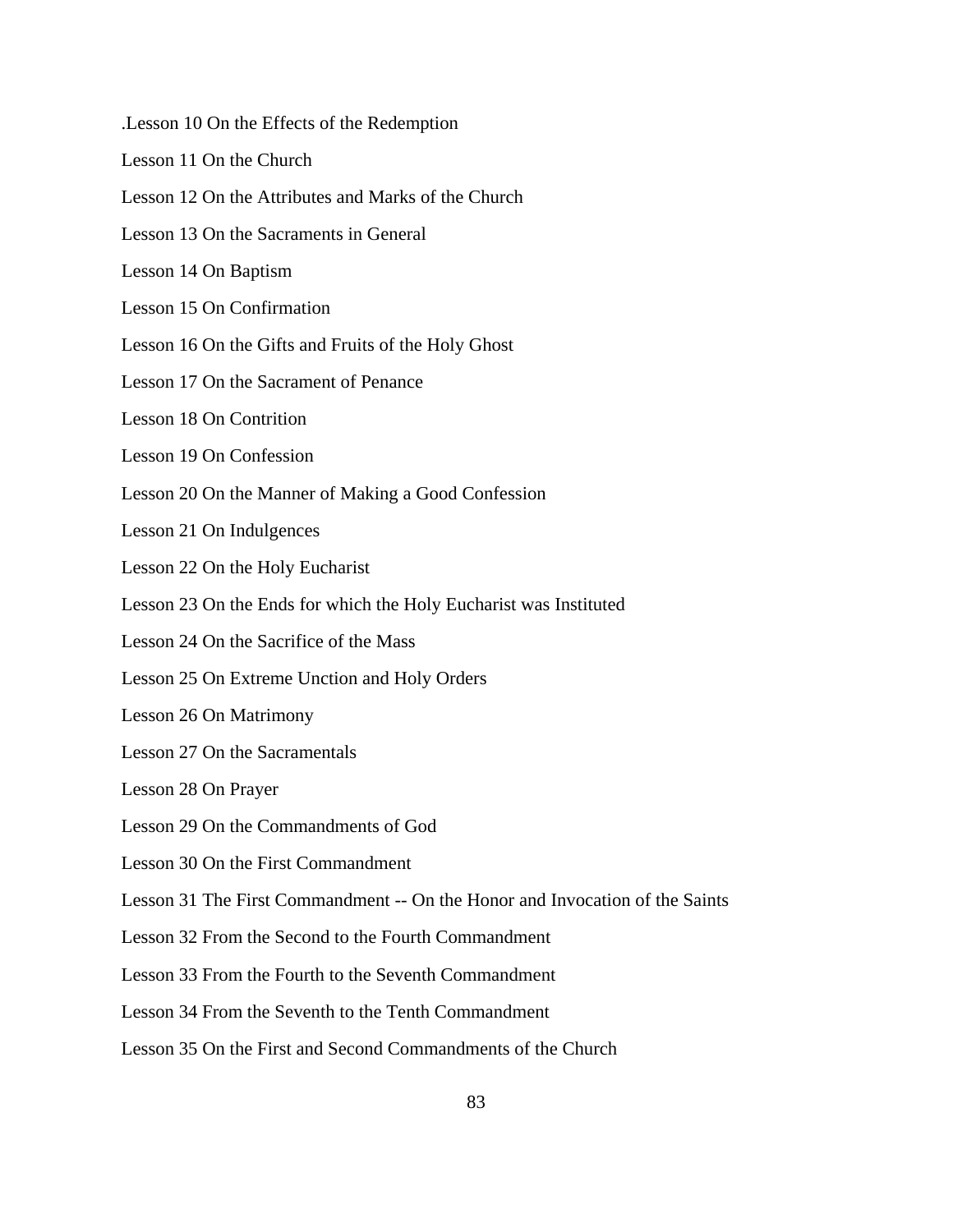Lesson 36 On the Third, Fourth, Fifth and Sixth Commandments of the Church

Lesson 37 On the Last Judgment and Resurrection, Hell, Purgatory and Heaven

# **Prayers:**

# **The Lord's Prayer.**

Our Father, who art in heaven, hallowed be Thy name. Thy kingdom come; Thy will be done on earth as it is in heaven. Give us this day our daily bread; and forgive us our trespasses as we forgive those who trespass against us; and lead us not into temptation, but deliver us from evil. Amen.

# **The Angelical Salutation.**

Hail Mary, full of grace! the Lord is with thee: blessed art thou amongst women, and blessed is the fruit of thy womb, Jesus. Holy Mary, Mother of God, pray for us sinners, now and at the hour of our death. Amen.

#### **The Apostles' Creed.**

I believe in God, the Father Almighty, Creator of heaven and earth; and in Jesus Christ, His only Son, our Lord; who was conceived by the Holy Ghost, born of the Virgin Mary, suffered under Pontius Pilate, was crucified; died, and was buried. He descended into hell; the third day He arose again from the dead; He ascended into heaven, sitteth at the right hand of God, the Father Almighty; from thence He shall come to judge the living and the dead. I believe in the Holy Ghost the Holy Catholic Church, the communion of Saints, the forgiveness of sins, the resurrection of the body, and the life everlasting. Amen.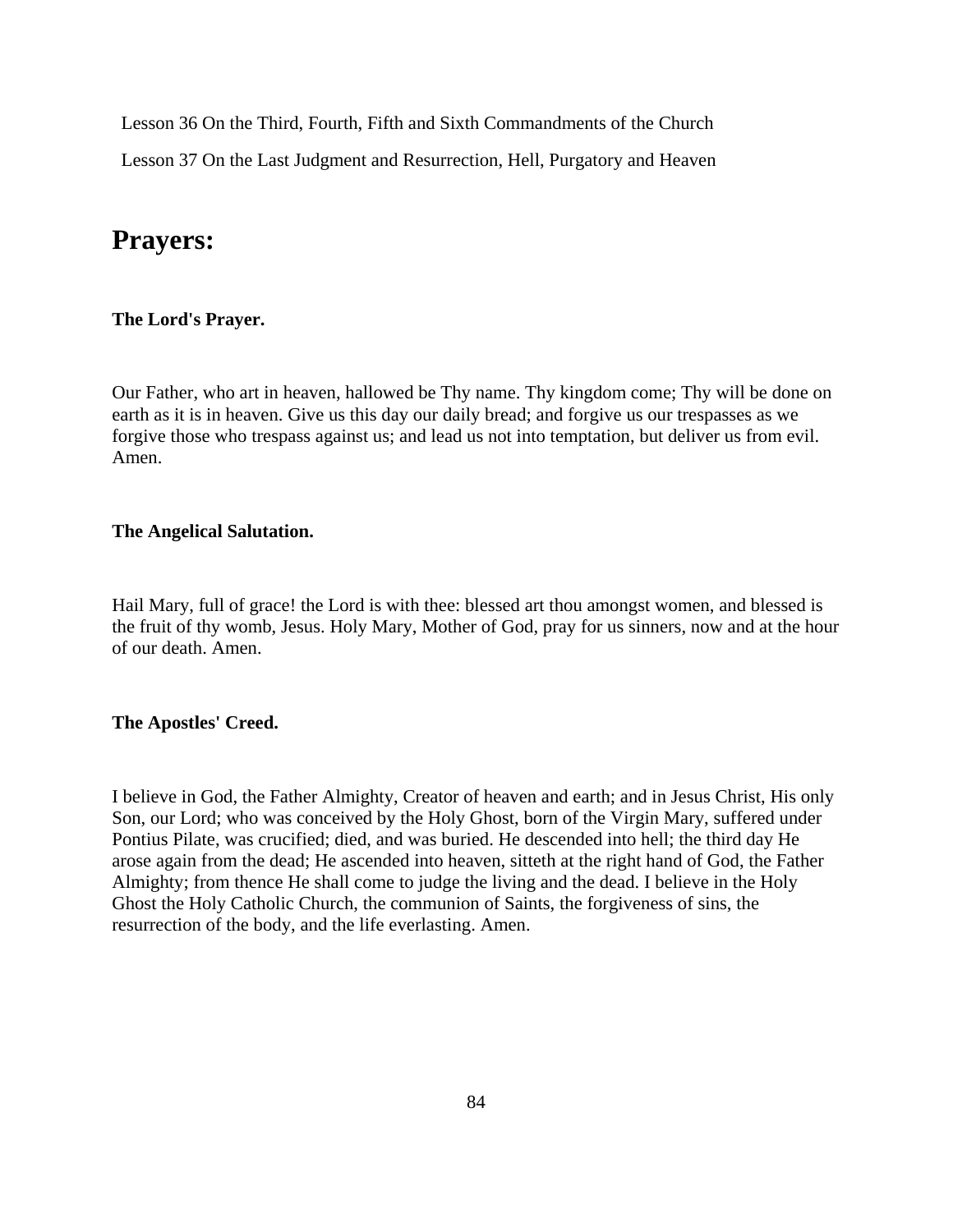#### **The Confiteor.**

I confess to Almighty God, to blessed Mary, ever Virgin, to blessed Michael the Archangel, to blessed John the Baptist, to the holy Apostles Peter and Paul, and to all the Saints, that I have sinned exceedingly in thought, word and deed, through, my fault, through my fault, through my most grievous fault. Therefore, I beseech blessed Mary, ever Virgin, blessed Michael the Archangel, blessed John the Baptist, the holy Apostles Peter and Paul, and all the Saints, to pray to the Lord our God for me.

May the Almighty God have mercy on me, and forgive me my sins, and bring me to everlasting life. Amen.

May the Almighty and merciful Lord grant me pardon, absolution, and remission of all my sins. Amen.

#### **An Act of Faith.**

0 my God! I firmly believe that Thou art one God in three Divine persons, Father, Son, and Holy Ghost; I believe that Thy Divine Son became man, and died for our sins, and that he will come to, judge the living and the dead. I believe these and all the truths which the Holy Catholic Church teaches, because Thou hast revealed them, who canst neither deceive nor be deceived

#### **An Act of Hope.**

0 my God! relying on Thy infinite goodness and promises, I hope to obtain pardon of my sins, the help of Thy grace, and life everlasting, through the merits of Jesus Christ, my Lord and Redeemer.

# **An Act of Love.**

0 my God! I love Thee above all things, with my whole heart and soul, because Thou art all-good and worthy of all love. I love my neighbor as myself for the love of Thee. I forgive all who have injured me, and ask pardon of all whom I have injured.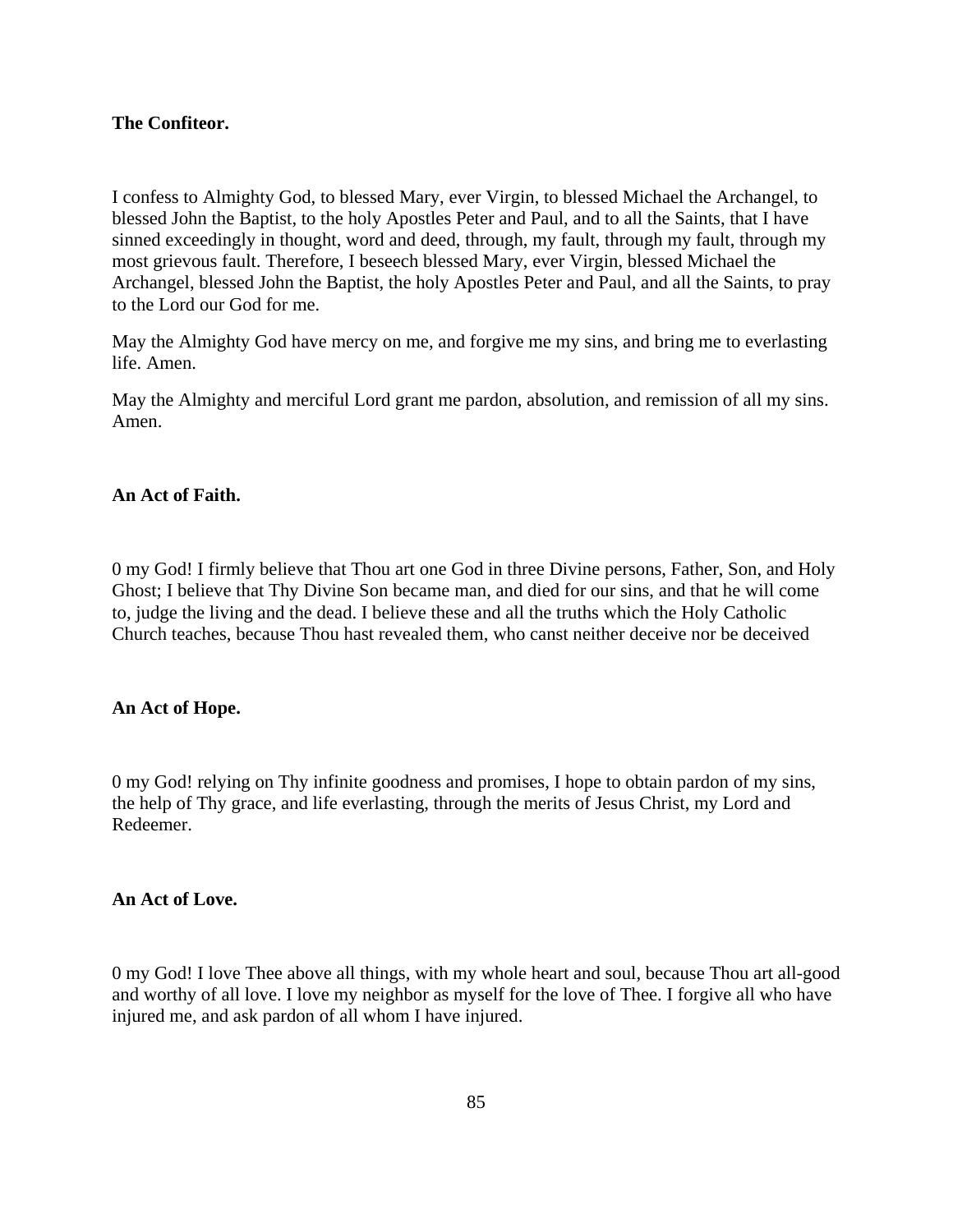#### **An Act of Contrition.**

0 my God! I am heartily sorry for having offended Thee, and I detest all my sins, because I dread the loss of heaven and the pains of hell; but most of all because they offend Thee, my God, who art all-good and deserving of all my love. I firmly resolve, with the help of Thy grace, to confess my sins, to do penance, and to amend my life.

#### **The Blessing before Meals.**

† Bless us, 0 Lord! and these Thy gifts, which we are about to receive from Thy bounty, through Christ our Lord. Amen.

# **Grace after Meals.**

† We give Thee thanks for all Thy benefits, 0 Almighty God, who livest and reignest for ever; and may the souls of the faithful departed, through the mercy of God, rest in peace. Amen.

#### **The Manner in which a Lay Person is to Baptize in Case of Necessity:**

Pour common water on the head or face of the person to be baptized say while pouring it:

"I baptize thee in the name of the Father, and of the Son, and of the Holy Ghost."

N.B. Any person of either sex who has reached the use of reason can baptize in case of necessity.

# **LESSON FIRST: On the End of Man.**

#### **Q. 126. What do we mean by the "end of man"?**

A. By the "end of man" we mean the purpose for which he was created: namely, to know, love, and serve God.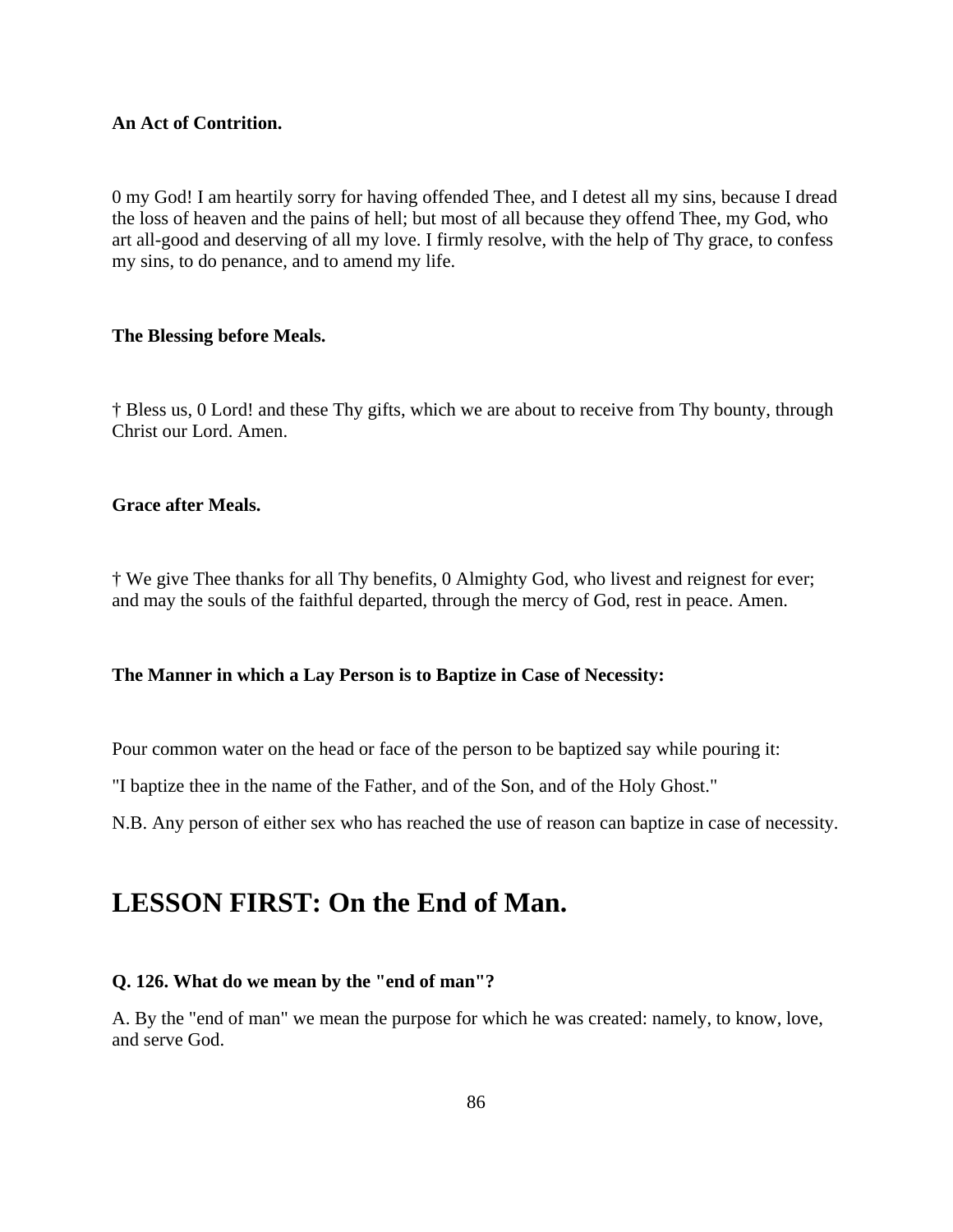#### **Q. 127. How do you know that man was created for God alone?**

A. I know that man was created for God alone because everything in the world was created for something more perfect than itself: but there is nothing in the world more perfect than man; therefore, he was created for something outside this world, and since he was not created for the Angels, he must have been created for God.

#### **Q. 128. In what respect are all men equal?**

A. All men are equal in whatever is necessary for their nature and end. They are all composed of a body and soul; they are all created to the image and likeness of God; they are all gifted with understanding and free will; and they have all been created for the same end -- God.

#### **Q. 129. Do not men differ in many things?**

A. Men differ in many things, such as learning, wealth, power, etc.; but these things belong to the world and not man's nature. He came into this world without them and he will leave it without them. Only the consequences of good or evil done in this world will accompany men to the next.

#### **Q. 130. Who made the world?**

A. God made the world.

#### **Q. 131. What does "world" mean in this question?**

A. In this question "world" means the universe; that is, the whole creation; all that we now see or may hereafter see.

#### **Q. 132. Who is God?**

A. God is the Creator of heaven and earth, and of all things.

#### **Q. 133. What is man?**

A. Man is a creature composed of body and soul, and made to the image and likeness of God.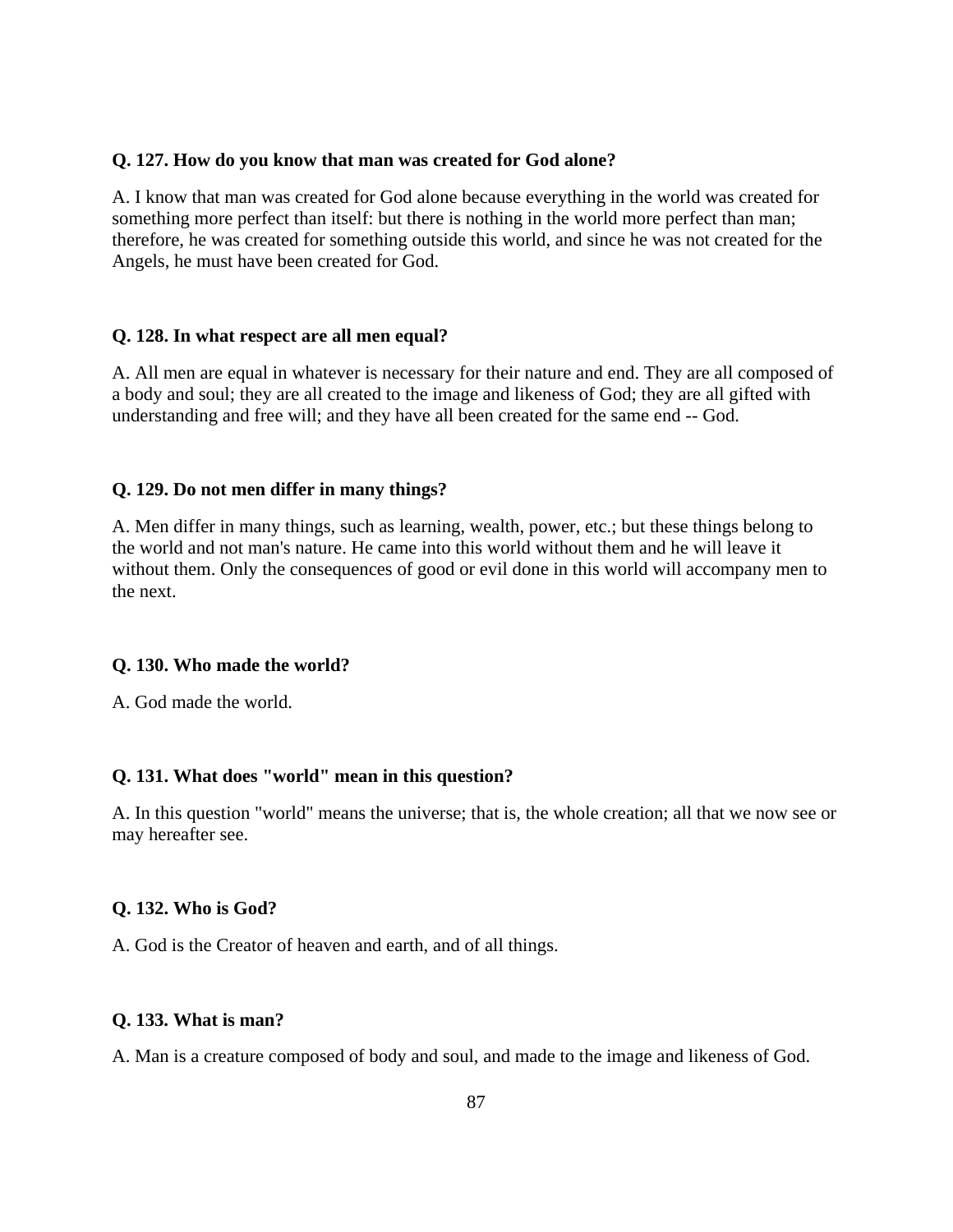#### **Q. 134. Does "man" in the Catechism mean all human beings?**

A. "Man" in the Catechism means all human beings, either men or women, boys, girls, or children.

#### **Q. 135. What is a creature?**

A. A creature is anything created, whether it has life or not; body or no body. Every being, person, or thing except God Himself may be called a creature.

#### **Q. 136. Is this likeness in the body or in the soul?**

A. This likeness is chiefly in the soul.

#### **Q. 137. How is the soul like to God?**

A. The soul is like to God because it is a spirit that will never die, and has understanding and free will.

#### **Q. 138. Is every invisible thing a spirit?**

A. Every spirit is invisible -- which means can not be seen; but every invisible thing is not a spirit. The wind is invisible, and it is not a spirit.

#### **Q. 139. Has a spirit any other quality?**

A. A spirit is also indivisible; that is, it can not be divided into parts, as we divide material things.

# **Q. 140. What do the words "will never die" mean?**

A. By the words "will never die" we mean that the soul, when once created, will never cease to exist, whatever be its condition in the next world. Hence we say the soul is immortal or gifted with immortality.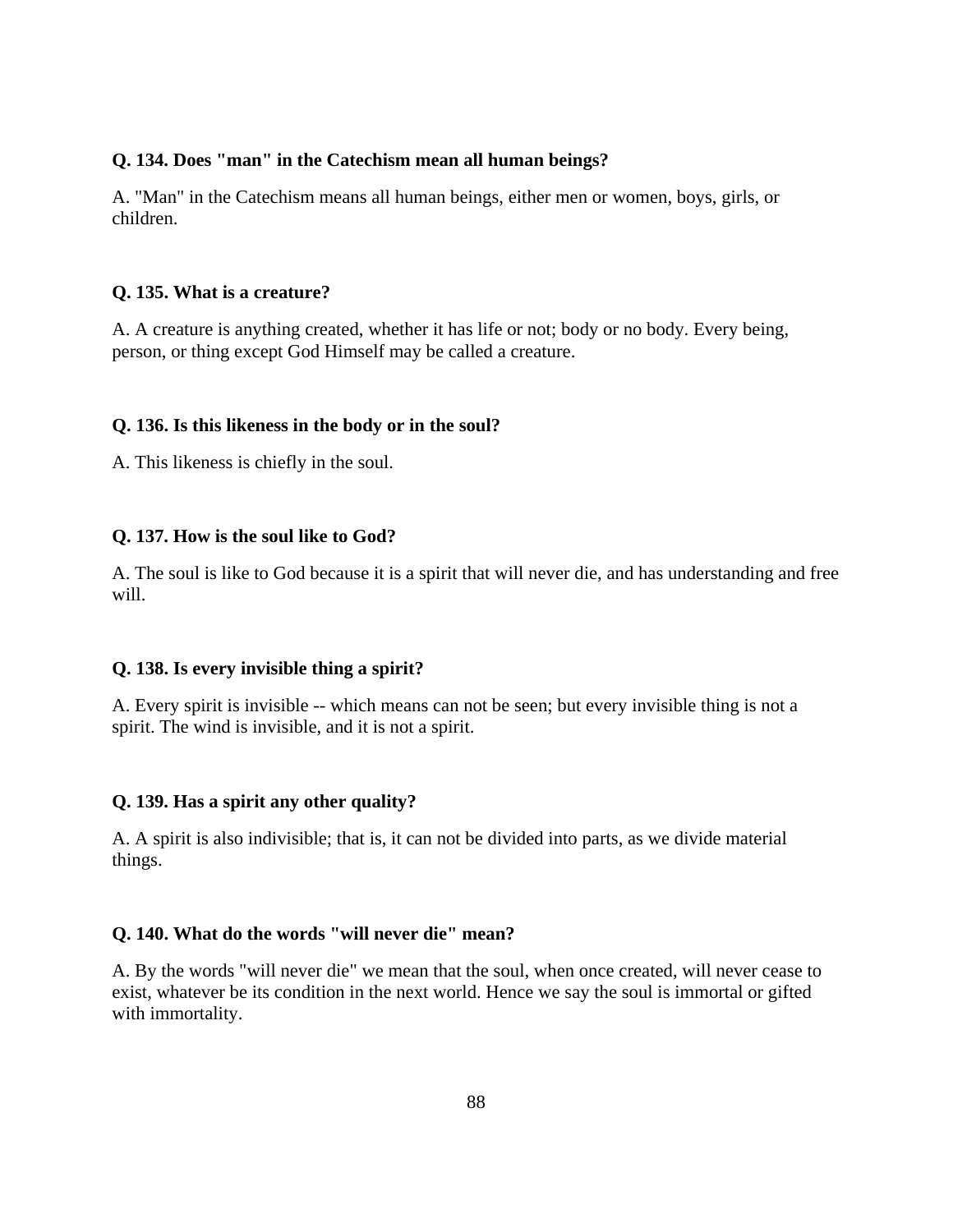#### **Q. 141. Why then do we say a soul is dead while in a state of mortal sin?**

A. We say a soul is dead while in a state of mortal sin, because in that state it is as helpless as a dead body, and can merit nothing for itself.

#### **Q. 142. What does our "understanding" mean?**

A. Our "understanding" means the "gift of reason," by which man is distinguished from all other animals, and by which he is enabled to think and thus acquire knowledge and regulate his actions.

#### **Q. 143. Can we learn all truths by our reason alone?**

A. We can not learn all truths by our reason alone, for some truths are beyond the power of our reason and must be taught to us by God.

#### **Q. 144. What do we call the truths God teaches us?**

A. Taken together, we call the truths God teaches us revelation, and we call the manner by which He teaches them also revelation.

#### **Q. 145. What is "Free Will"?**

A. "Free Will" is that gift of God by which we are enabled to choose between one thing and another; and to do good or evil in spite of reward or punishment.

#### **Q. 146. Have brute animals "understanding" and "free will"?**

A. Brute animals have not "understanding" and "free will." They have not "understanding" because they never change their habits or better their condition. They have not "free will" because they never show it in their actions.

#### **Q. 147. What gift in animals supplies the place of reason?**

A. In animals the gift of "instinct" supplies the place of reason in guiding their actions.

#### **Q. 148. What is instinct?**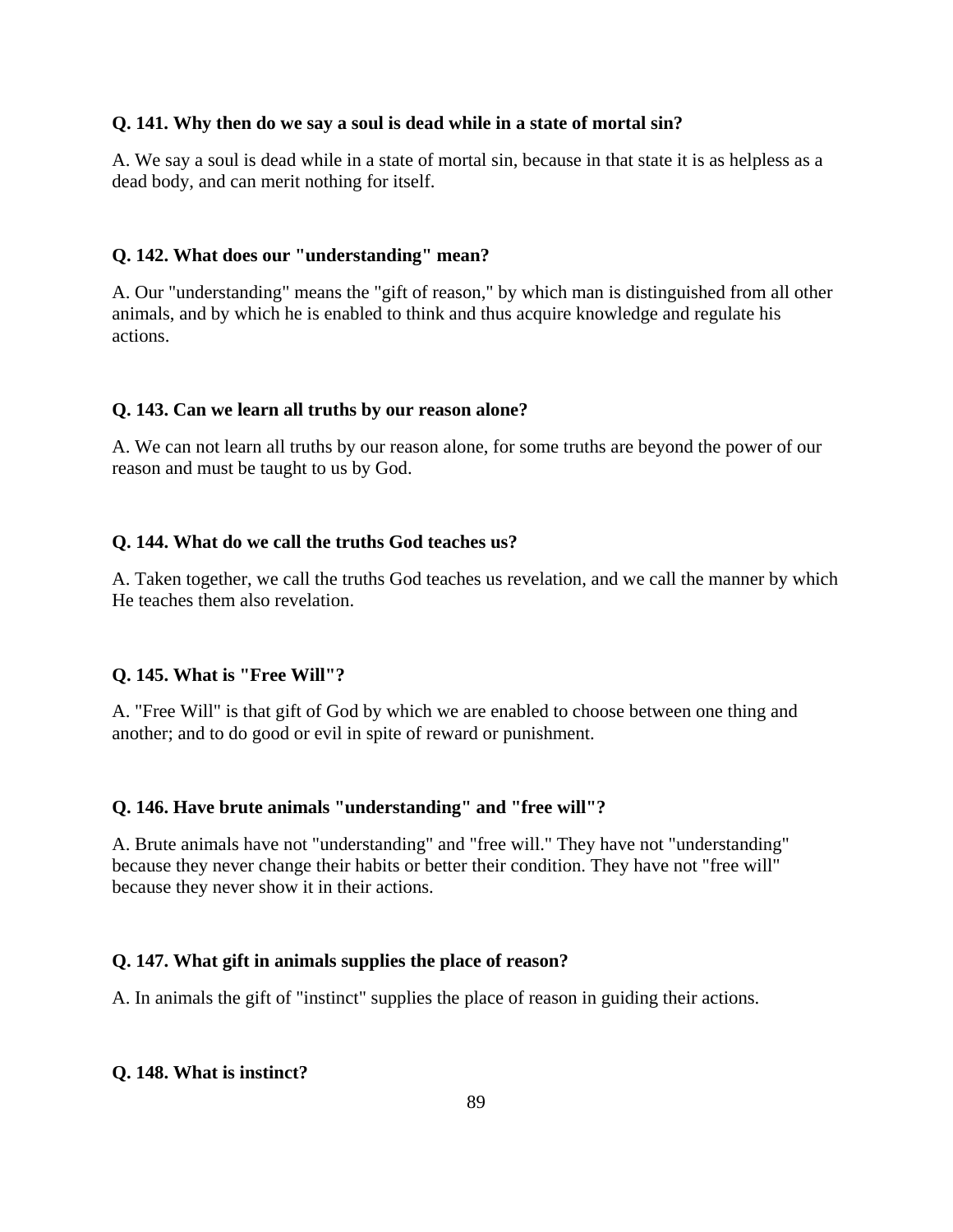A. "Instinct" is a gift by which all animals are impelled to follow the laws and habits that God has given to their nature.

#### **Q. 149. Have men as well as brutes "instinct"?**

A. Men have "instinct," and they show it when placed in sudden danger, when they have not time to use their reason. A falling man instantly grasps for something to support him.

#### **Q. 150. Why did God make you?**

A. God made me to know Him, to love Him, and to serve Him in this world, and to be happy with Him forever in the next.

#### **Q. 151. Why is it necessary to know God?**

A. It is necessary to know God because without knowing Him we cannot love Him; and without loving Him we cannot be saved. We should know Him because He is infinitely true; love Him because He is infinitely beautiful; and serve Him because He is infinitely good.

#### **Q. 152. Of which must we take more care, our soul or our body?**

A. We must take more care of our soul than of our body.

#### **Q. 153. Why must we take more care of our soul than of our body?**

A. We must take more care of our soul than of our body, because in losing our soul we lose God and everlasting happiness.

#### **Q. 154. What must we do to save our souls?**

A. To save our souls, we must worship God by faith, hope, and charity; that is, we must believe in Him, hope in Him, and love Him with all our heart.

#### **Q. 155. What does "worship" mean?**

A. "Worship" means to give divine honor by acts such as the offering of prayer or sacrifice.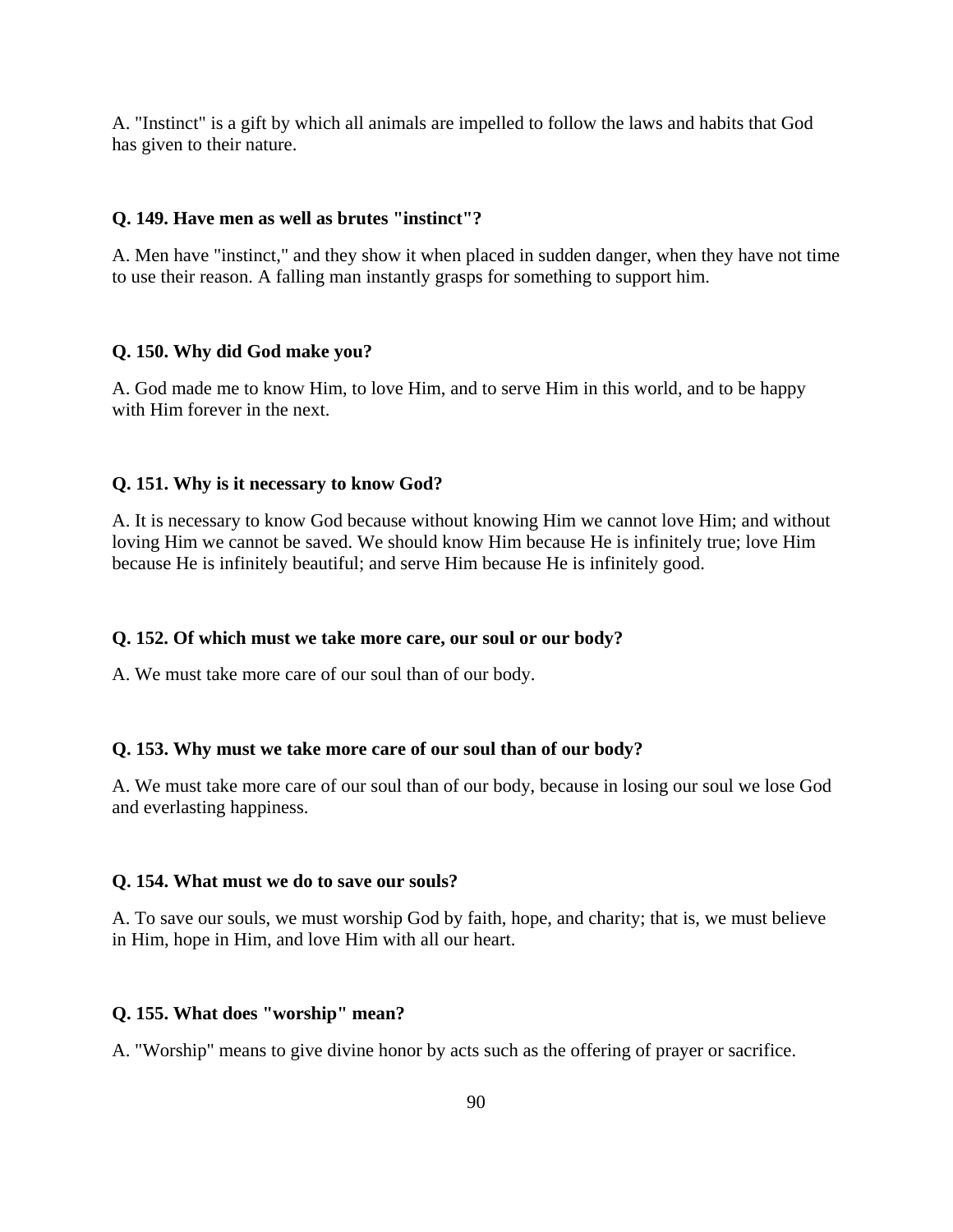# **Q. 156. How shall we know the things which we are to believe?**

A. We shall know the things which we are to believe from the Catholic Church, through which God speaks to us.

# **Q. 157. What do we mean by the "Church, through which God speaks to us"?**

A. By the "Church, through which God speaks to us," we mean the "teaching Church"; that is, the Pope, Bishops, and priests, whose duty it is to instruct us in the truths and practices of our religion.

# **Q. 158. Where shall we find the chief truths which the Church teaches?**

A. We shall find the chief truths which the Church teaches in the Apostles' Creed.

# **Q. 159. If we shall find only the "chief truths" in the Apostles' Creed, where shall we find the remaining truths?**

A. We shall find the remaining truths of our Faith in the religious writings and preachings that have been sanctioned by the authority of the Church.

# **Q. 160. Name some sacred truths not mentioned in the Apostles' Creed.**

A. In the Apostles' Creed there is no mention of the Real Presence of Our Lord in the Holy Eucharist, nor of the Infallibility of the Pope, nor of the Immaculate Conception of the Blessed Virgin Mary, nor of some other truths that we are bound to believe.

# **Q. 161. Say the Apostles' Creed.**

A. I believe in God, the Father Almighty, Creator of heaven and earth; and in Jesus Christ, His only Son, our Lord; who was conceived by the Holy Ghost, born of the Virgin Mary, suffered under Pontius Pilate, was crucified; died, and was buried. He descended into hell: the third day He arose again from the dead: He ascended into heaven, sitteth at the right hand of God, the Father Almighty: from thence He shall come to judge the living and the dead. I believe in the Holy Ghost, the Holy Catholic Church, the communion of Saints, the forgiveness of sins, the resurrection of the body, and the life everlasting. Amen.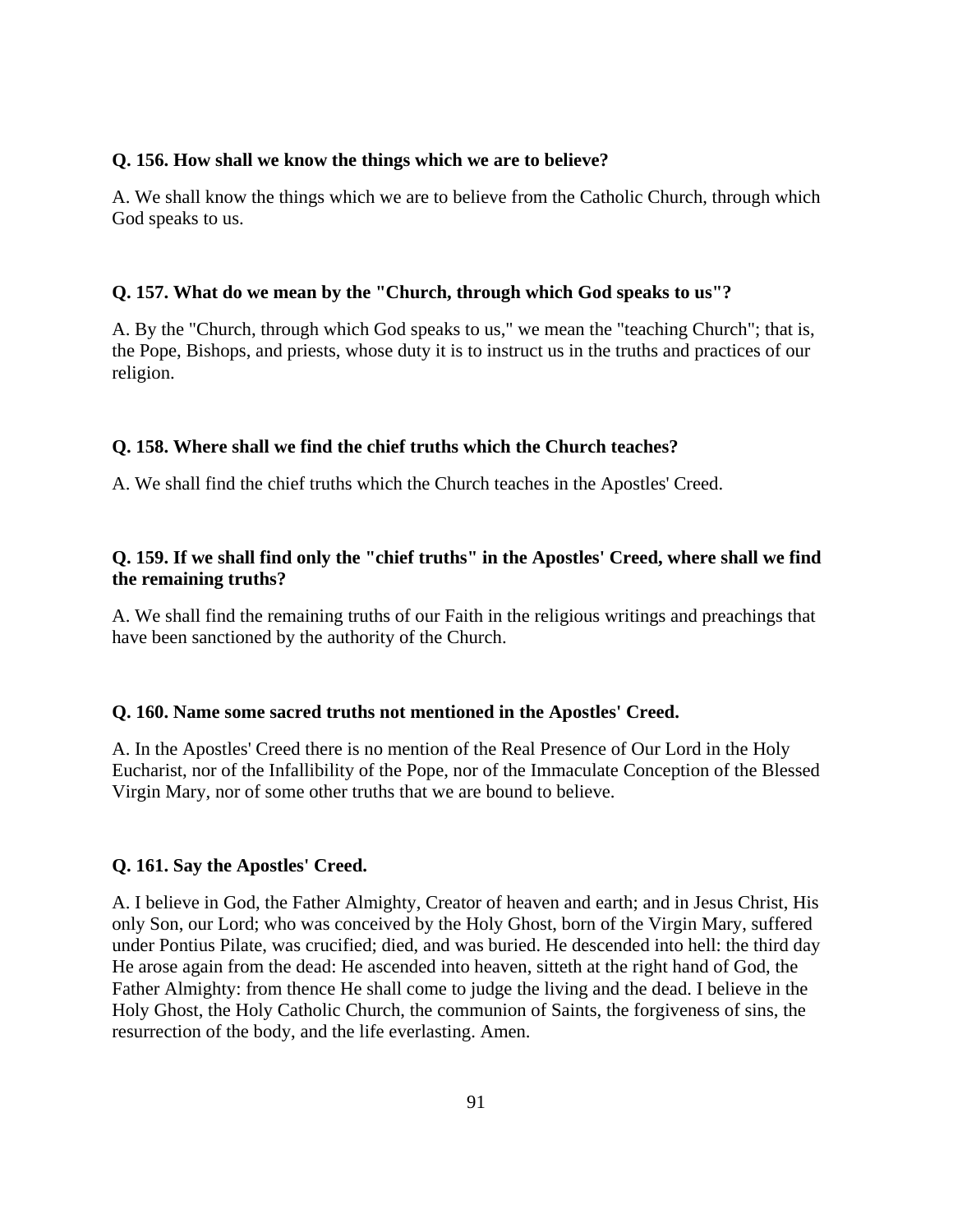# **LESSON SECOND: On God and His Perfections**

### **Q. 162. What is a perfection?**

A. A perfection is any good quality a thing should have. A thing is perfect when it has all the good qualities it should have.

# **Q. 163. What is God?**

A. God is a spirit infinitely perfect.

# **Q. 164. What do we mean when we say God is "infinitely perfect"?**

A. When we say God is "infinitely perfect" we mean there is no limit or bounds to His perfection; for He possesses all good qualities in the highest possible degree and He alone is "infinitely perfect."

#### **Q. 165. Had God a beginning?**

A. God had no beginning; He always was and He always will be.

#### **Q. 166. Where is God?**

A. God is everywhere.

#### **Q. 167. How is God everywhere?**

A. God is everywhere whole and entire as He is in any one place. This is true and we must believe it, though we cannot understand it.

#### **Q. 168. If God is everywhere, why do we not see Him?**

A. We do not see God, because He is a pure spirit and cannot be seen with bodily eyes.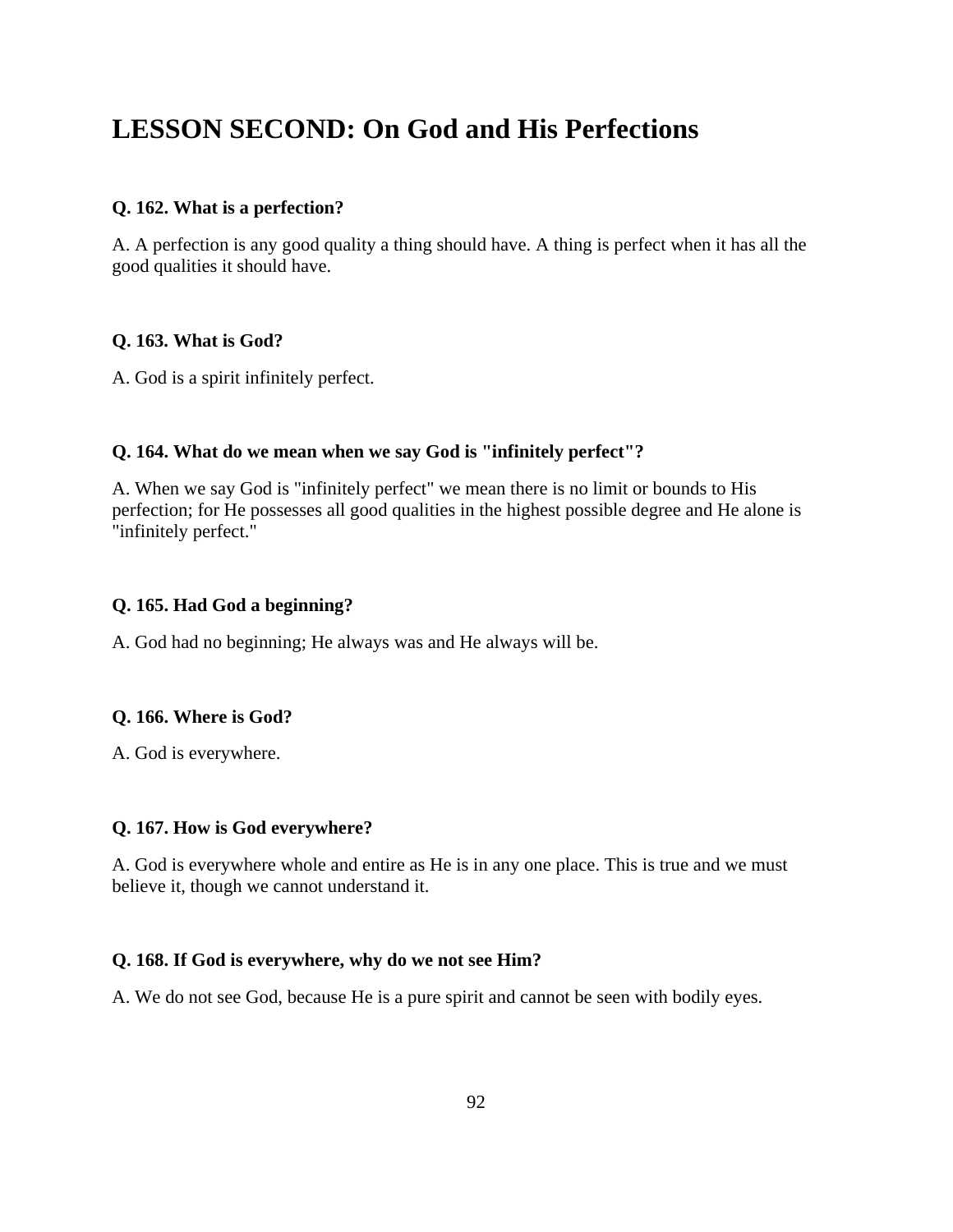#### **Q. 169. Why do we call God a "pure spirit'?**

A. We call God a pure spirit because He has no body. Our soul is a spirit, but not a "pure" spirit, because it was created for union with our body.

# **Q. 170. Why can we not see God with the eyes of our body?**

A. We cannot see God with the eyes of our body because they are created to see only material things, and God is not material but spiritual.

#### **Q 171. Does God see us?**

A. God sees us and watches over us.

#### **Q. 172. Is it necessary for God to watch over us?**

A. It is necessary for God to watch over us, for without His constant care we could not exist.

#### **Q. 173. Does God know all things?**

A. God knows all things, even our most secret thoughts, words, and actions.

#### **Q. 174. Can God do all things?**

A. God can do all things, and nothing is hard or impossible to Him.

# **Q. 175. When is a thing said to be "impossible"?**

A. A thing is said to be "impossible" when it cannot be done. Many things that are impossible for creatures are possible for God.

#### **Q. 176. Is God just, holy, and merciful?**

A. God is all just, all holy, all merciful, as He is infinitely perfect.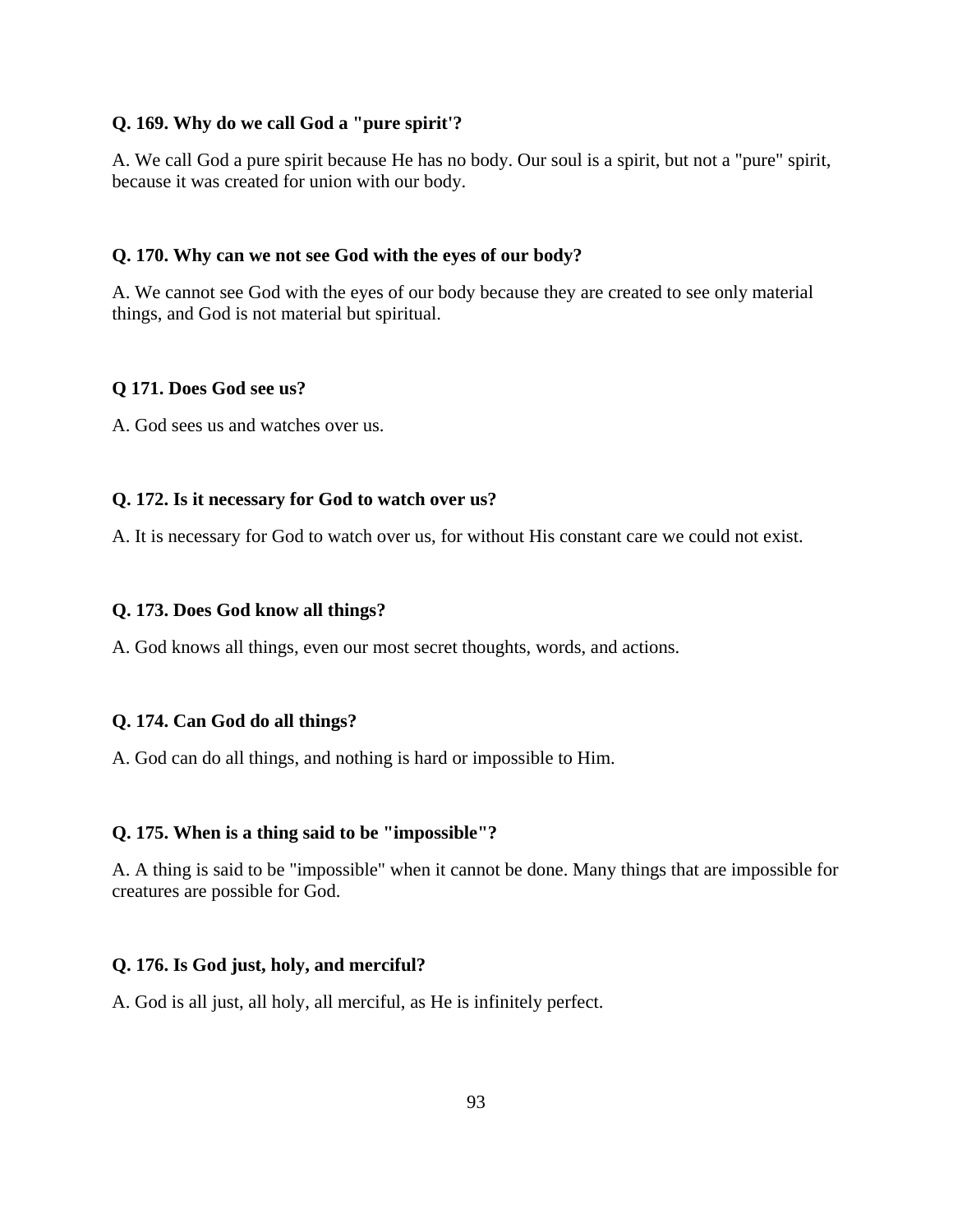#### **Q. 177. Why must God be "just" as well as "merciful"?**

A. God must be just as well as merciful because He must fulfill His promise to punish those who merit punishment, and because He cannot be infinite in one perfection without being infinite in all.

#### **Q. 178. Into what sins will the forgetfulness of God's justice lead us?**

A. The forgetfulness of God's justice will lead us into sins of presumption.

#### **Q 179. Into what sins will the forgetfulness of God's mercy lead us?**

A. The forgetfulness of God's mercy will lead us into sins of despair.

# **LESSON THIRD: On the Unity and Trinity of God**

#### **Q. 180. What does "unity," and what does "trinity" mean?**

A. "Unity" means being one, and "trinity" means three-fold or three in one.

#### **Q. 181. Can we find an example to fully illustrate the mystery of the Blessed Trinity?**

A. We cannot find an example to fully illustrate the mystery of the Blessed Trinity, because the mysteries of our holy religion are beyond comparison.

#### **Q. 182. Is there but one God?**

A. Yes; there is but one God.

#### **Q. 183. Why can there be but one God?**

A. There can be but one God because God, being supreme and infinite, cannot have an equal.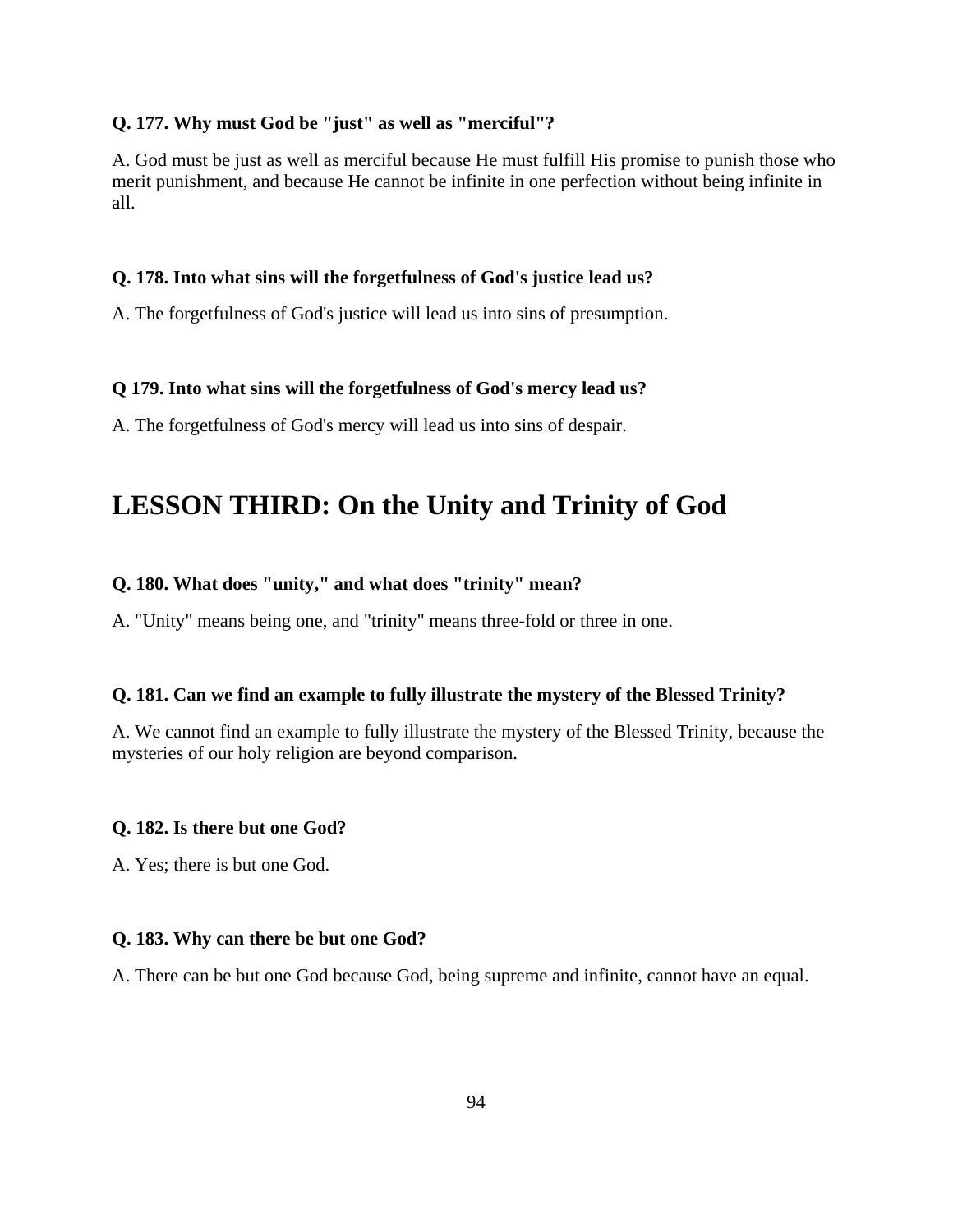#### **Q. 184. What does "supreme" mean?**

A. "Supreme" means the highest in authority; also the most excellent or greatest possible in anything. Thus in all things God is supreme, and in the Church the Pope is supreme.

#### **Q. 185. When are two persons said to be equal?**

A. Two persons are said to be equal when one is in no way greater than or inferior to the other.

#### **Q. 186. How many persons are there in God?**

A. In God there are three Divine persons, really distinct, and equal in all things --the Father, the Son, and the Holy Ghost.

# **Q. 187. What do "divine" and "distinct" mean?**

A. "Divine" means pertaining to God, and "distinct" means separate; that is, not confounded or mixed with any other thing.

#### **Q. 188. Is the Father God?**

A. The Father is God and the first Person of the Blessed Trinity.

#### **Q. 189. Is the Son God?**

A. The Son is God and the second Person of the Blessed Trinity.

#### **Q. 190. Is the Holy Ghost God?**

A. The Holy Ghost is God and the third Person of the Blessed Trinity.

# **Q. 191. Do "first," "second," and "third" with regard to the persons of the Blessed Trinity mean that one person existed before the other or that one is greater than the other?**

A. "First," "second," and "third" with regard to the persons of the Blessed Trinity do not mean that one person was before the other or that one is greater than the other; for all the persons of the Trinity are eternal and equal in every respect. These numbers are used to mark the distinction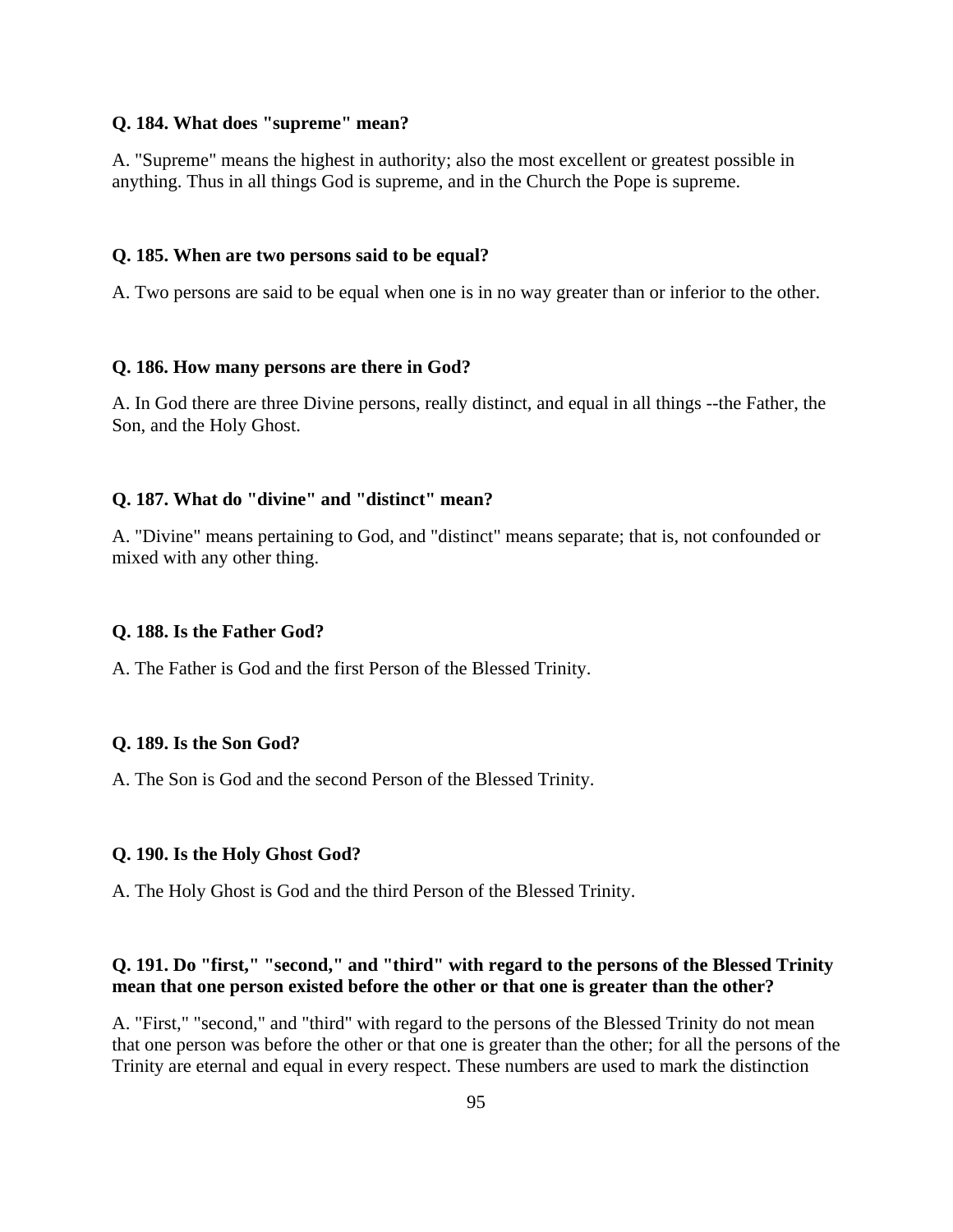between the persons, and they show the order in which the one proceeded from the other.

# **Q. 192. What do you mean by the Blessed Trinity?**

A. By the Blessed Trinity I mean one God in three Divine Persons.

# **Q. 193. Are the three Divine Persons equal in all things?**

A. The three Divine Persons are equal in all things.

# **Q. 194. Are the three Divine Persons one and the same God?**

A. The three Divine Persons are one and the same God, having one and the same Divine nature and substance.

# **Q. 195. What do we mean by the "nature" and "substance" of a thing?**

A. By the "nature" of a thing we mean the combination of all the qualities that make the thing what it is. By the "substance" of a thing we mean the part that never changes, and which cannot be changed without destroying the nature of the thing.

# **Q. 196. Can we fully understand how the three Divine Persons are one and the same God?**

A. We cannot fully understand how the three Divine Persons are one and the same God, because this is a mystery.

#### **Q. 197. What is a mystery?**

A. A mystery is a truth which we cannot fully understand.

#### **Q. 198. Is every truth which we cannot understand a mystery?**

A. Every truth which we cannot understand is not a mystery; but every revealed truth which no one can understand is a mystery.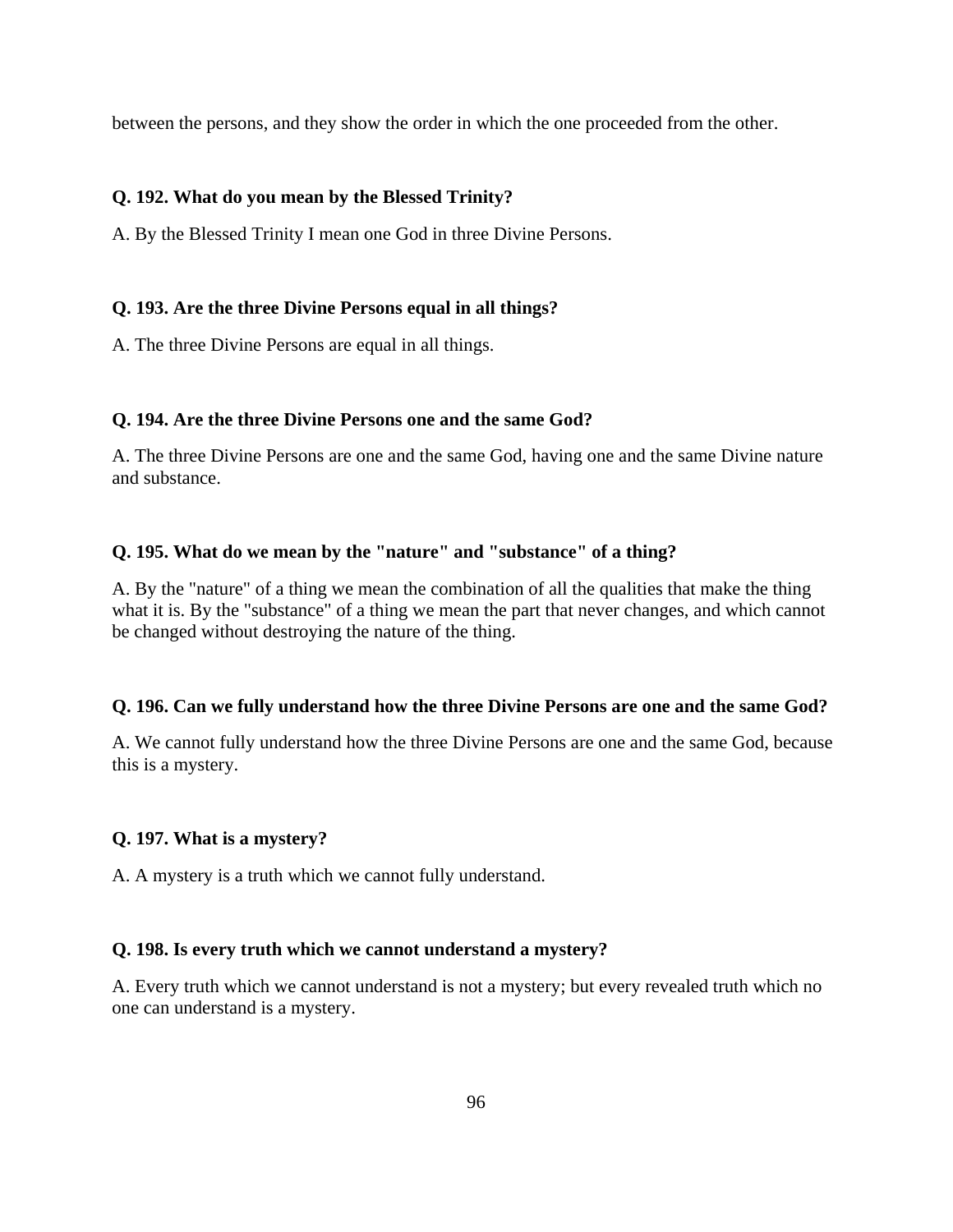#### **Q. 199. Should we believe truths which we cannot understand?**

A. We should and often do believe truths which we cannot understand when we have proof of their existence.

#### **Q. 200. Give an example of truths which all believe, though many do not understand them.**

A. All believe that the earth is round and moving, though many do not understand it. All believe that a seed planted in the ground will produce a flower or tree often with more than a thousand other seeds equal to itself, though many cannot understand how this is done.

#### **Q. 201. Why must a divine religion have mysteries?**

A. A divine religion must have mysteries because it must have supernatural truths and God Himself must teach them. A religion that has only natural truths, such as man can know by reason alone, fully understand and teach, is only a human religion.

#### **Q. 202. Why does God require us to believe mysteries?**

A. God requires us to believe mysteries that we may submit our understanding to Him.

#### **Q. 203. By what form of prayer do we praise the Holy Trinity?**

A. We praise the Holy Trinity by a form of prayer called the Doxology, which has come down to us almost from the time of the Apostles.

#### **Q. 204. Say the Doxology.**

A. The Doxology is: "Glory be to the Father, and to the Son, and to the Holy Ghost. As it was in the beginning, is now, and ever shall be, world without end. Amen."

#### **Q. 205. Is there any other form of the Doxology?**

A. There is another form of the Doxology, which is said in the celebration of the Mass. It is called the "Gloria in excelsis" or "Glory be to God on high," etc., the words sung by the Angels at the birth of Our Lord.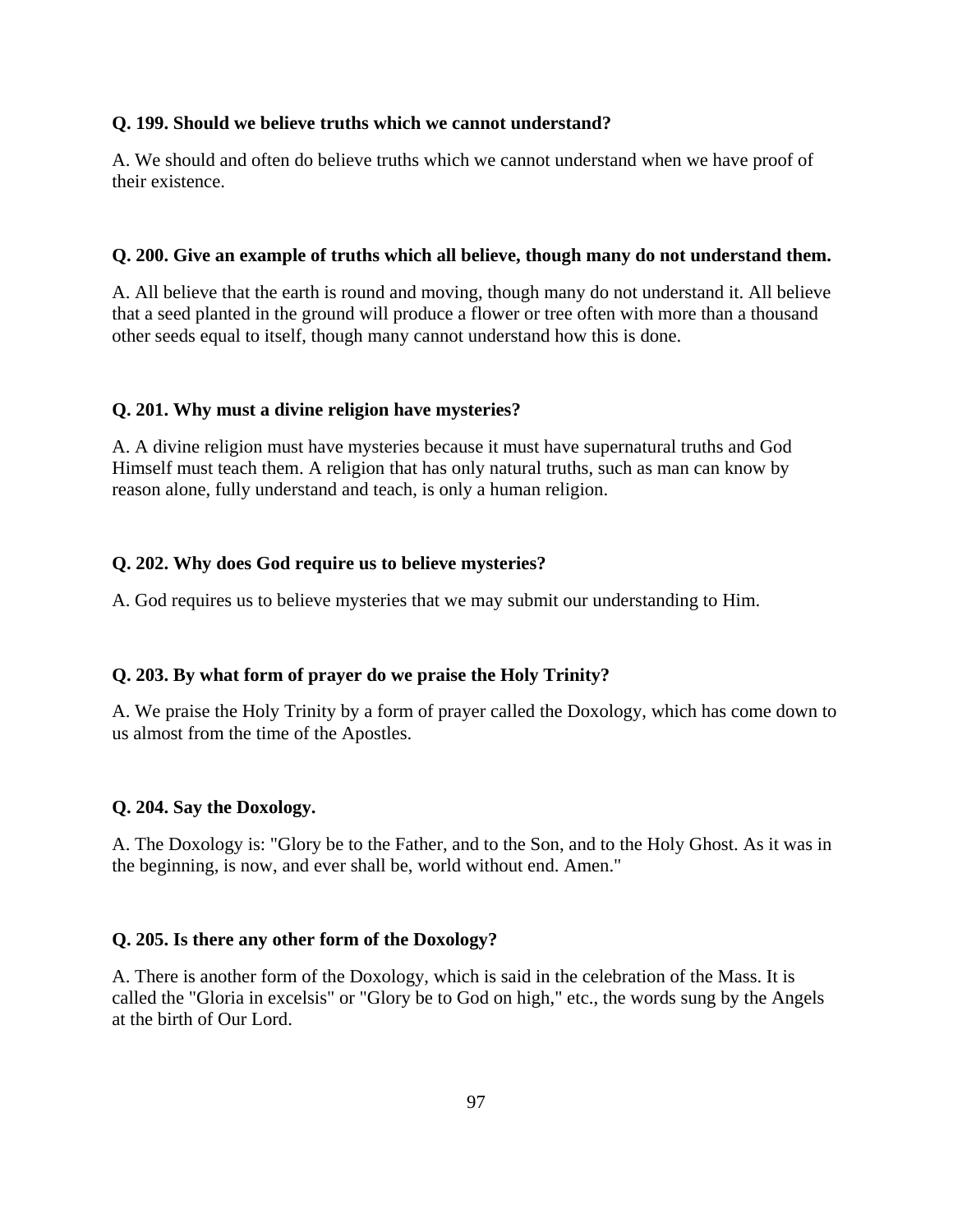# **LESSON FOURTH: On Creation**

#### **Q. 206. What is the difference between making and creating?**

A. "Making" means bringing forth or forming out of some material already existing, as workmen do. "Creating" means bringing forth out of nothing, as God alone can do.

#### **Q. 207. Has everything that exists been created?**

A. Everything that exists except God Himself has been created.

#### **Q. 208. Who created heaven and earth, and all things?**

A. God created heaven and earth, and all things.

#### **Q. 209. From what do we learn that God created heaven and earth and all things?**

A. We learn that God created heaven and earth and all things from the Bible or Holy Scripture, in which the account of the Creation is given.

#### **Q. 210. Why did God create all things?**

A. God created all things for His own glory and for their or our good.

#### **Q. 211. Did God leave all things to themselves after He had created them?**

A. God did not leave all things to themselves after He had created them; He continues to preserve and govern them.

#### **Q. 212. What do we call the care by which God preserves and governs the world and all it contains?**

A. We call the care by which God preserves and governs the world and all it contains His providence.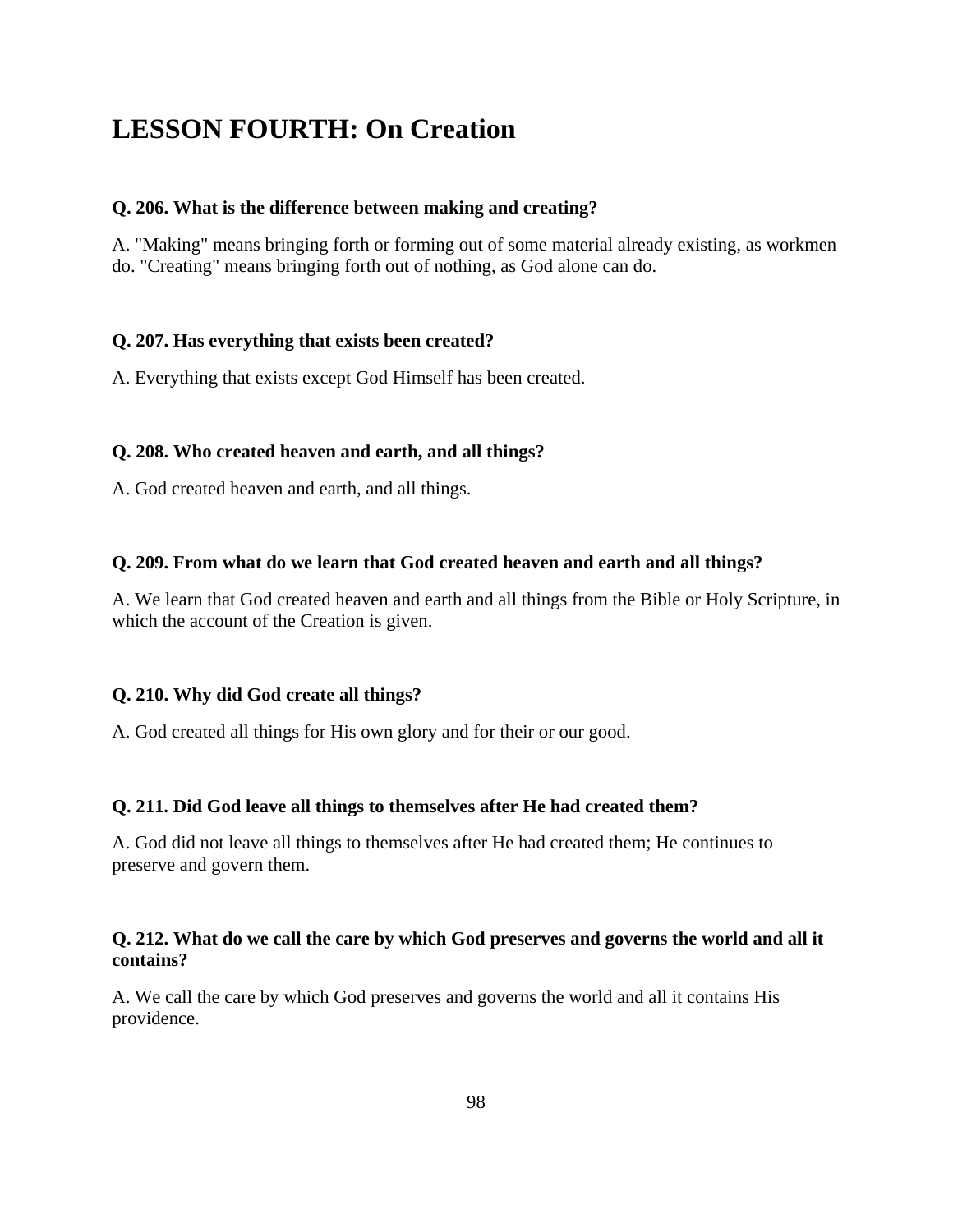#### **Q. 213. How did God create heaven and earth?**

A. God created heaven and earth from nothing by His word only; that is, by a single act of His all-powerful will.

# **Q. 214. Which are the chief creatures of God?**

A. The chief creatures of God are angels and men.

#### **Q. 215. How may God's creatures on earth be divided?**

A. God's creatures on earth may be divided into four classes:

- (1) Things that exist, as air;
- (2) Things that exist, grow and live, as plants and trees;
- (3) Things that exist, grow, live and feel, as animals;
- (4) Things that exist, grow, live, feel and understand, as man.

#### **Q. 216. What are angels?**

A. Angels are pure spirits without a body, created to adore and enjoy God in heaven.

#### **Q. 217. If Angels have no bodies, how could they appear?**

A. Angels could appear by taking bodies to render themselves visible for a time; just as the Holy Ghost took the form of a dove and the devil took the form of a serpent.

#### **Q. 218. Name some persons to whom Angels appeared.**

A. Angels appeared to the Blessed Virgin and St. Joseph; also to Abraham, Lot, Jacob, Tobias and others.

#### **Q. 219. Were the angels created for any other purpose?**

A. The angels were also created to assist before the throne of God and to minister unto Him; they have often been sent as messengers from God to man; and are also appointed our guardians.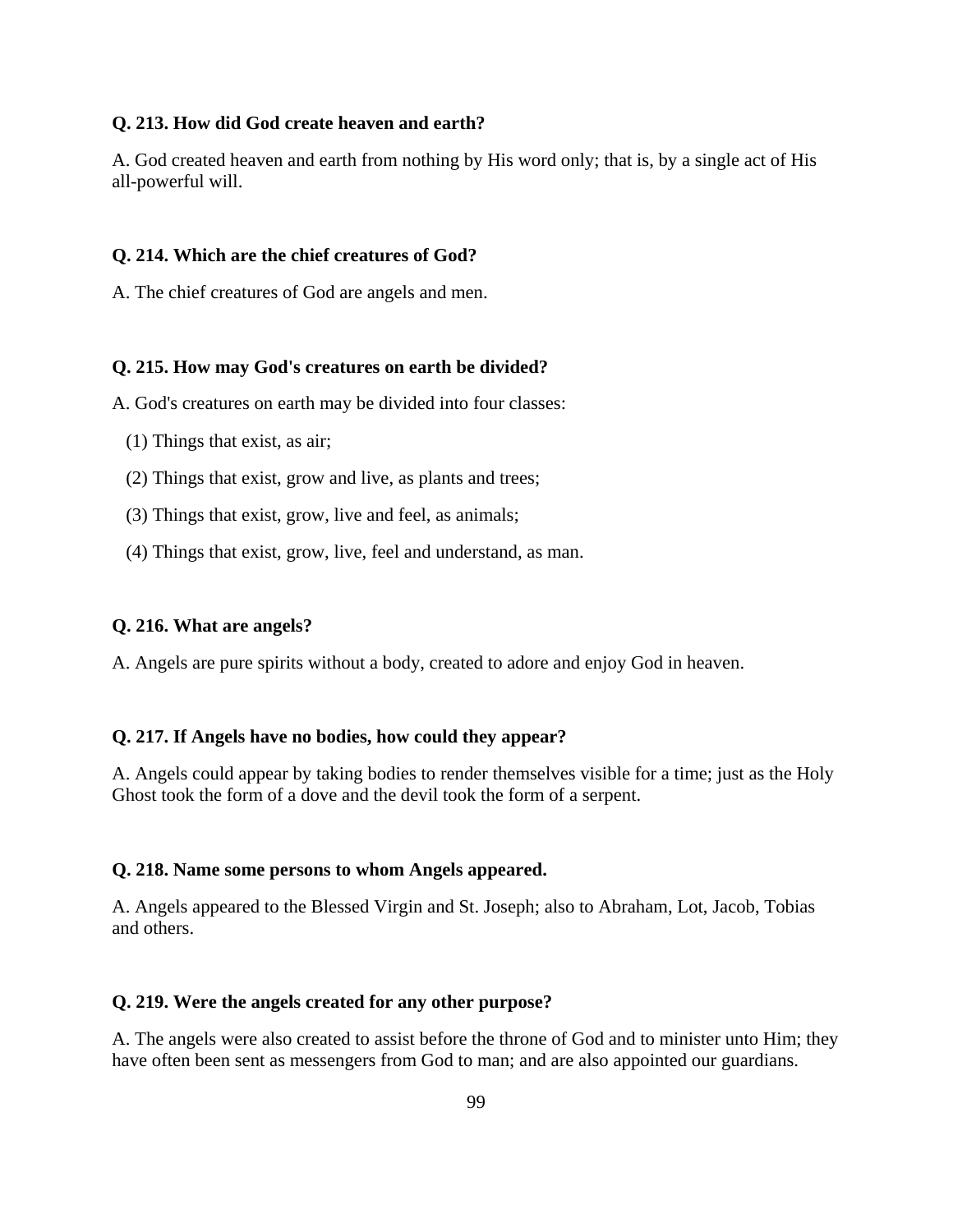# **Q. 220. Are all the Angels equal in dignity?**

A. All the Angels are not equal in dignity. There are nine choirs or classes mentioned in the Holy Scripture. The highest are called Seraphim and the lowest simply Angels. The Archangels are one class higher than ordinary Angels.

# **Q. 221. Mention some Archangels and tell what they did.**

A. The Archangel Michael drove Satan out of heaven; the Archangel Gabriel announced to the Blessed Virgin that she was to become the Mother of God. The Archangel Raphael guided and protected Tobias.

# **Q. 222. Were Angels ever sent to punish men?**

A. Angels were sometimes sent to punish men. An Angel killed 185,000 men in the army of a wicked king who had blasphemed God; an Angel also slew the first-born in the families of the Egyptians who had persecuted God's people.

# **Q. 223. What do our guardian Angels do for us?**

A. Our guardian Angels pray for us, protect and guide us, and offer our prayers, good works and desires to God.

#### **Q. 224. How do we know that Angels offer our prayers and good works to God?**

A. We know that Angels offer our prayers and good works to God because it is so stated in Holy Scripture, and Holy Scripture is the Word of God.

#### **Q. 225. Why did God appoint guardian Angels if He watches over us Himself?**

A. God appointed guardian Angels to secure for us their help and prayers, and also to show His great love for us in giving us these special servants and faithful friends.

# **Q. 226. Were the angels, as God created them, good and happy?**

A. The angels, as God created them, were good and happy.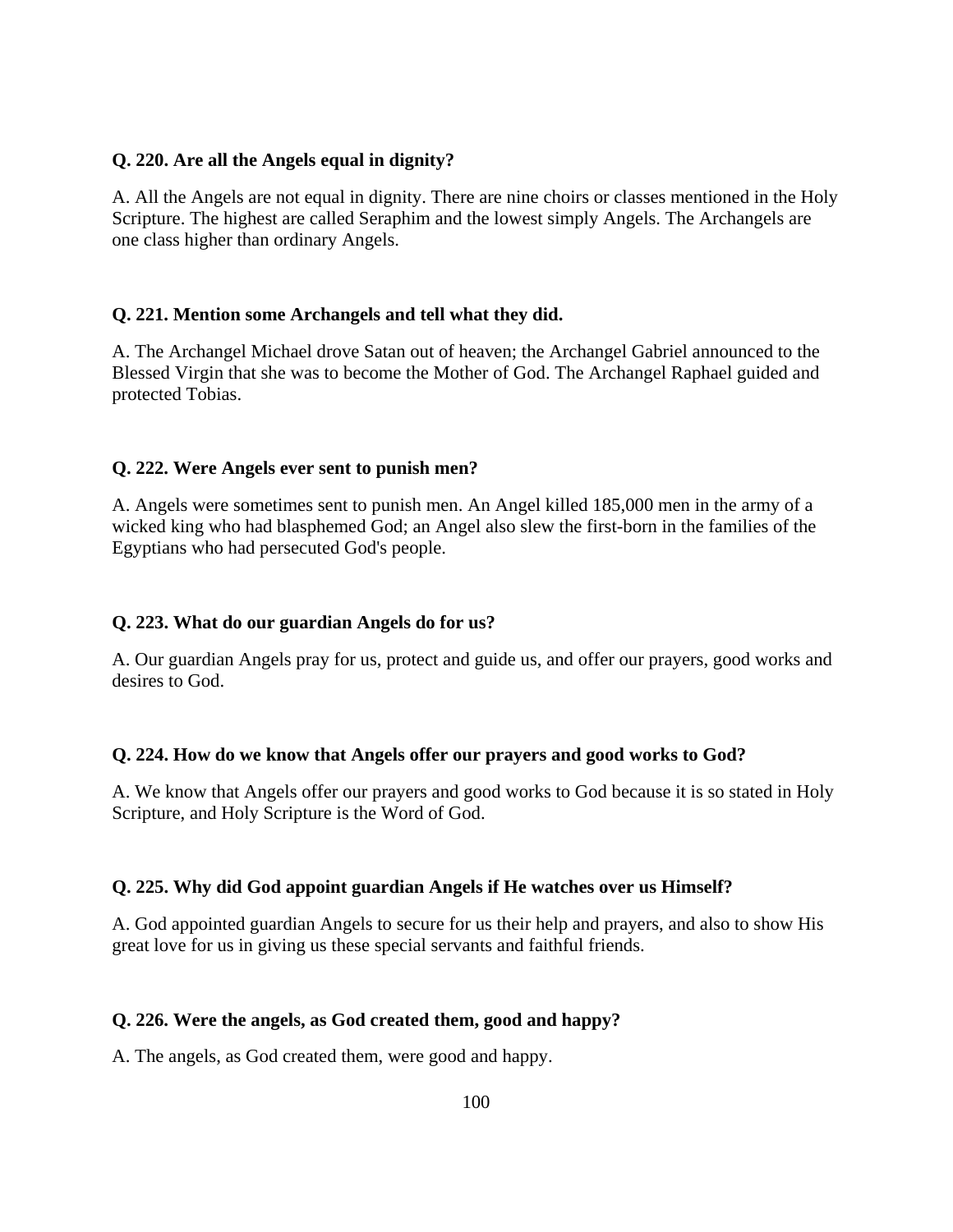# **Q. 227. Did all the angels remain good and happy?**

A. All the angels did not remain good and happy; many of them sinned and were cast into hell, and these are called devils or bad angels.

# **Q. 228. Do we know the number of good and bad Angels?**

A. We do not know the number of the good or bad Angels, but we know it is very great.

# **Q. 229. What was the devil's name before he fell, and why was he cast out of heaven?**

A. Before he fell, Satan, or the devil, was called Lucifer, or light-bearer, a name which indicates great beauty. He was cast out of heaven because through pride he rebelled against God.

# **Q. 230. How do the bad Angels act toward us?**

A. The bad Angels try by every means to lead us into sin. The efforts they make are called temptations of the devil.

# **Q. 231. Why does the devil tempt us?**

A. The devil tempts us because he hates goodness, and does not wish us to enjoy the happiness which he himself has lost.

# **Q. 232. Can we by our own power overcome the temptations of the devil?**

A. We cannot by our own power overcome the temptations of the devil, because the devil is wiser than we are; for, being an Angel, he is more intelligent, and he did not lose his intelligence by falling into sin any more than we do now. Therefore, to overcome his temptations we need the help of God.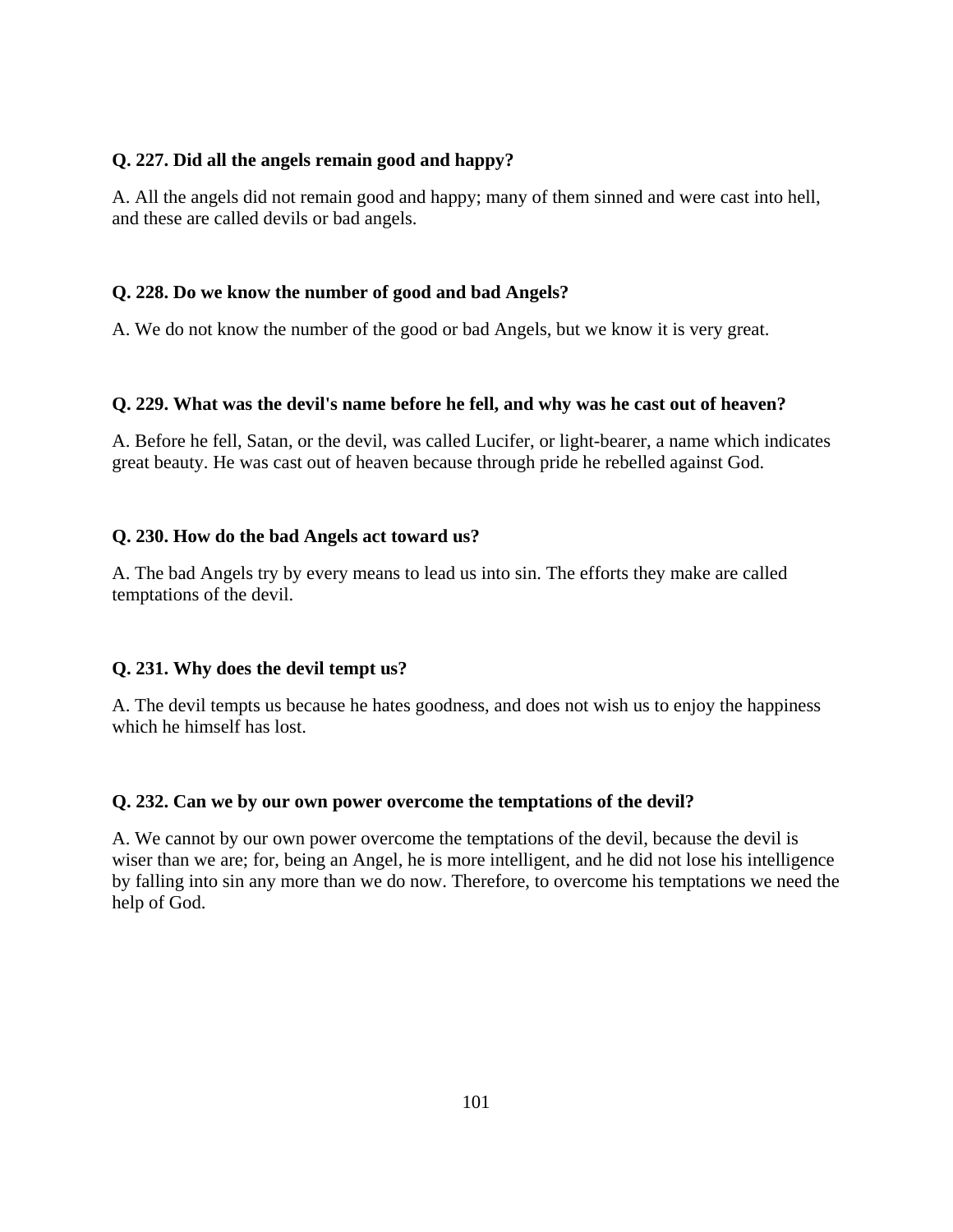# **LESSON FIFTH: On our First Parents and the Fall**

# **Q. 233. Who were the first man and woman?**

A. The first man and woman were Adam and Eve.

# **Q. 234. Are there any persons in the world who are not the descendants of Adam and Eve?**

A. There are no persons in the world now, and there never have been any, who are not the descendants of Adam and Eve, because the whole human race had but one origin.

# **Q. 235. Do not the differences in color, figure, etc., which we find in distinct races indicate a difference in first parents?**

A. The differences in color, figure, etc., which we find in distinct races do not indicate a difference in first parents, for these differences have been brought about in the lapse of time by other causes, such as climate, habits, etc.

#### **Q. 236. Were Adam and Eve innocent and holy when they came from the hand of God?**

A. Adam and Eve were innocent and holy when they came from the hand of God.

# **Q. 237. What do we mean by saying Adam and Eve "were innocent" when they came from the hand of God?**

A. When we say Adam and Eve "were innocent" when they came from the hand of God we mean they were in the state of original justice; that is, they were gifted with every virtue and free from every sin.

# **Q. 238. How was Adam's body formed?**

A. God formed Adam's body out of the clay of the earth and then breathed into it a living soul.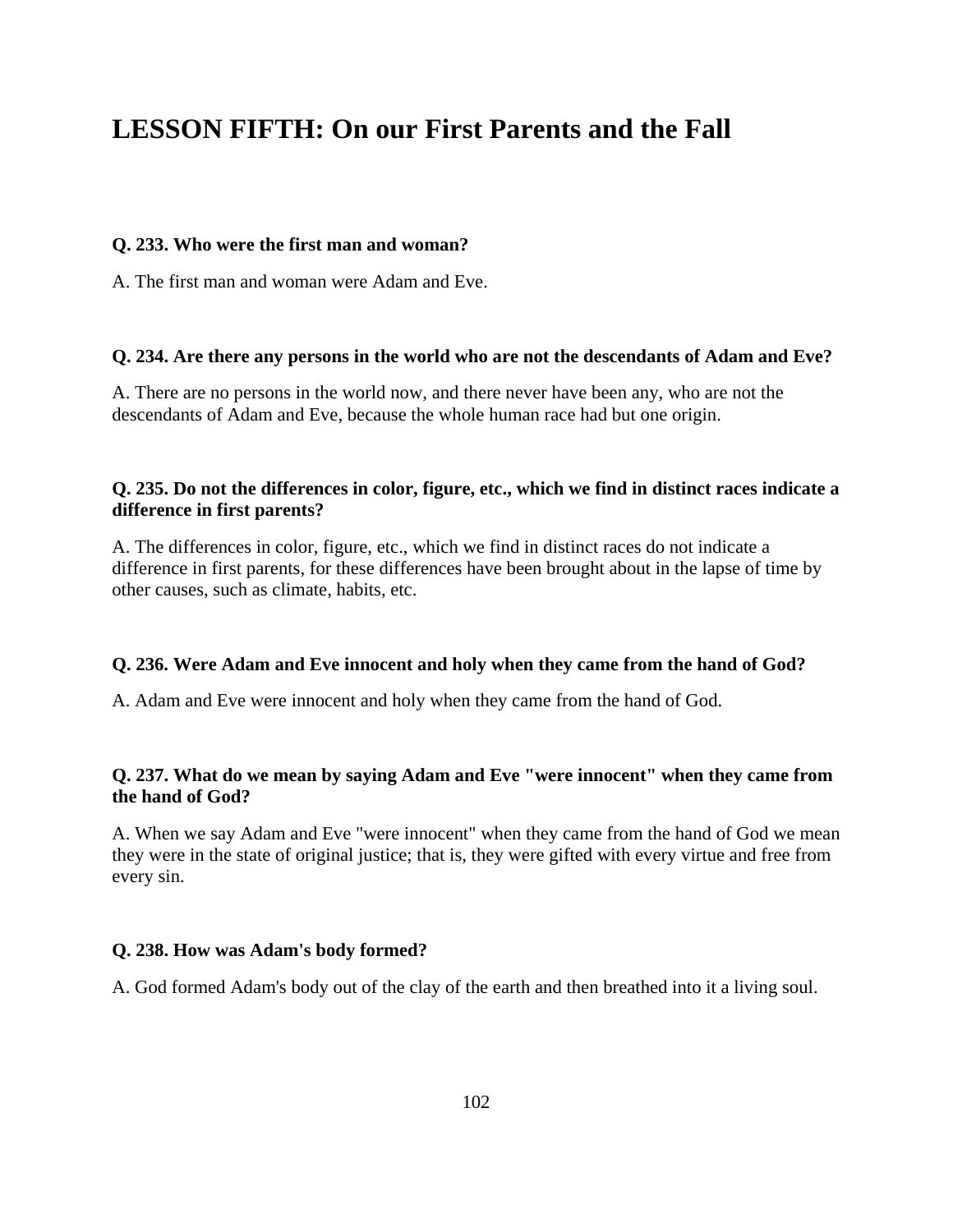# **Q. 239. How was Eve's body formed?**

A. Eve's body was formed from a rib taken from Adam's side during a deep sleep which God caused to come upon him.

# **Q. 240. Why did God make Eve from one of Adam's ribs?**

A. God made Eve from one of Adam's ribs to show the close relationship existing between husband and wife in their marriage union which God then instituted.

# **Q. 241. Could man's body be developed from the body of an inferior animal?**

A. Man's body could be developed from the body of an inferior animal if God so willed; but science does not prove that man's body was thus formed, while revelation teaches that it was formed directly by God from the clay of the earth.

# **Q. 242. Could man's soul and intelligence be formed by the development of animal life and instinct?**

A. Man's soul could not be formed by the development of animal instinct; for, being entirely spiritual, it must be created by God, and it is united to the body as soon as the body is prepared to receive it.

# **Q. 243. Did God give any command to Adam and Eve?**

A. To try their obedience, God commanded Adam and Eve not to eat of a certain fruit which grew in the garden of Paradise.

# **Q. 244. What was the Garden of Paradise?**

A. The Garden of Paradise was a large and beautiful place prepared for man's habitation upon earth. It was supplied with every species of plant and animal and with everything that could contribute to man's happiness.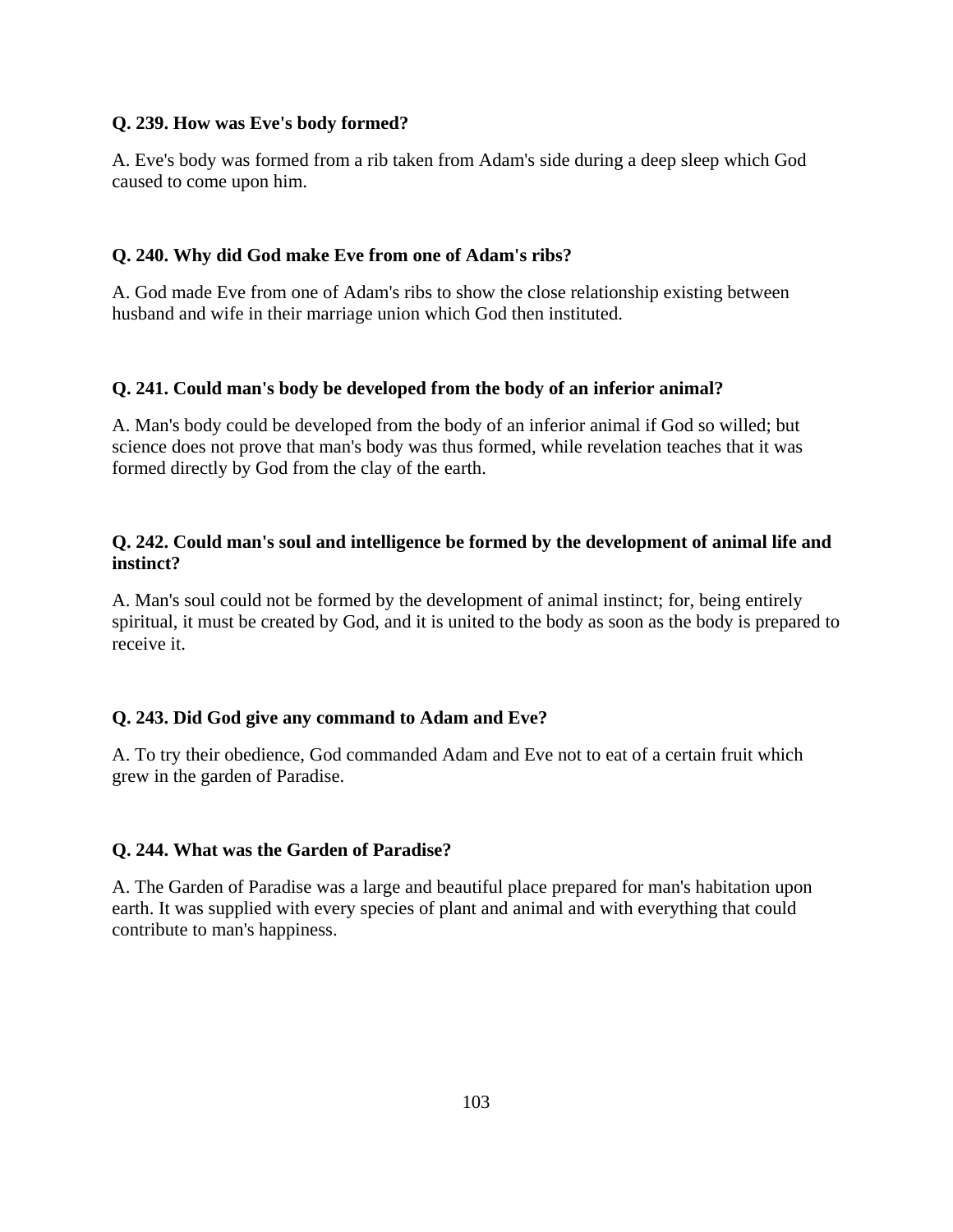#### **Q. 245. Where was the Garden of Paradise situated?**

A. The exact place in which the Garden of Paradise -- called also the Garden of Eden -- was situated is not known, for the deluge may have so changed the surface of the earth that old landmarks were wiped out. It was probably some place in Asia, not far from the river Euphrates.

# **Q. 246. What was the tree bearing the forbidden fruit called?**

A. The tree bearing the forbidden fruit was called "the tree of knowledge of good and evil."

# **Q. 247. Do we know the name of any other tree in the garden?**

A. We know the name of another tree in the Garden called the "tree of life." Its fruit kept the bodies of our first parents in a state of perfect health.

# **Q. 248. Which were the chief blessings intended for Adam and Eve had they remained faithful to God?**

A. The chief blessings intended for Adam and Eve, had they remained faithful to God, were a constant state of happiness in this life and everlasting glory in the next.

# **Q. 249. Did Adam and Eve remain faithful to God?**

A. Adam and Eve did not remain faithful to God, but broke His command by eating the forbidden fruit.

# **Q. 250. Who was the first to disobey God?**

A. Eve was the first to disobey God, and she induced Adam to do likewise.

# **Q. 251. How was Eve tempted to sin?**

A. Eve was tempted to sin by the devil, who came in the form of a serpent and persuaded her to break God's command.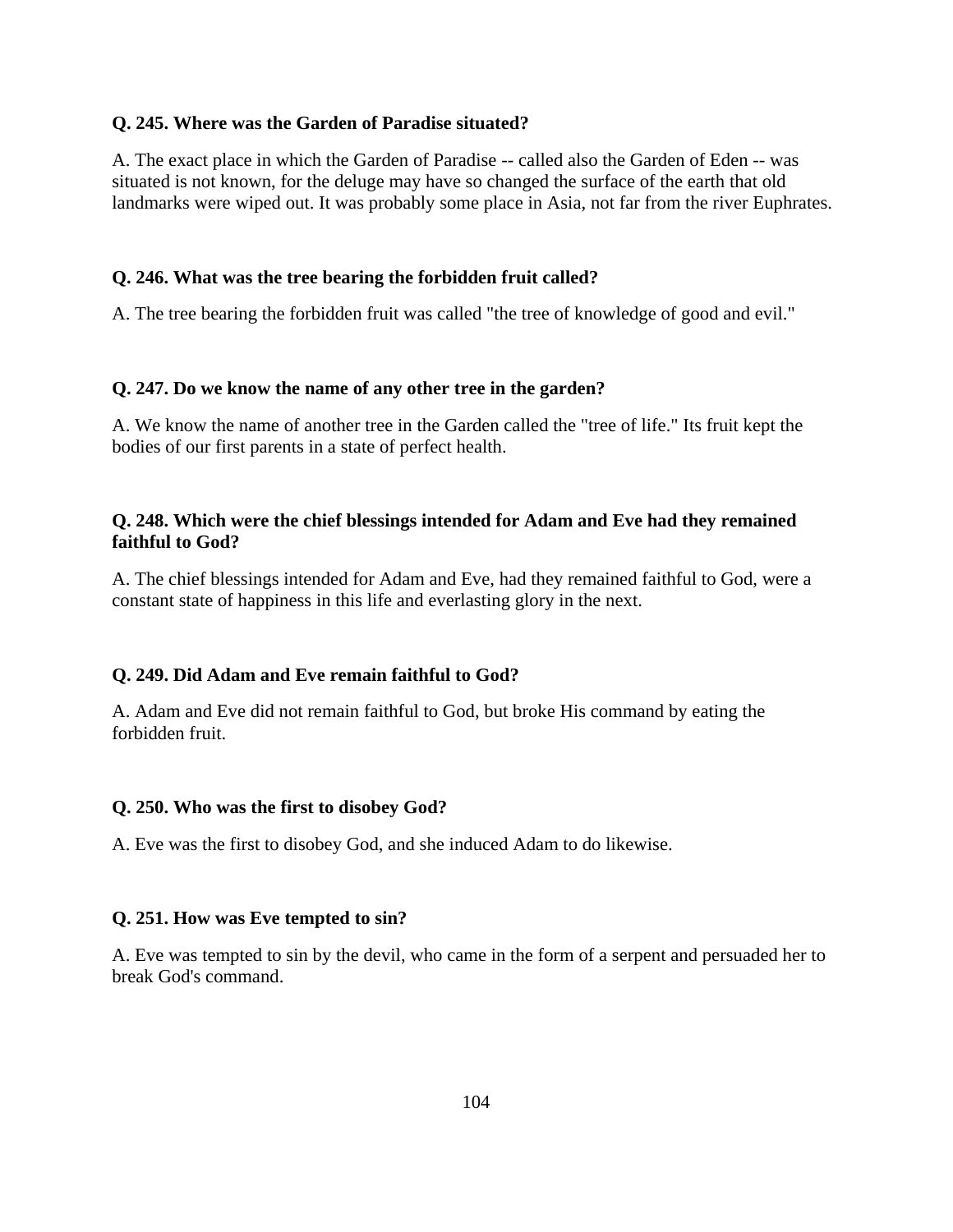# **Q. 252. Which were the chief causes that led Eve into sin?**

A. The chief causes that led Eve into sin were:

- (1) She went into the danger of sinning by admiring what was forbidden, instead of avoiding it.
- (2) She did not fly from the temptation at once, but debated about yielding to it.

Similar conduct on our part will lead us also into sin.

#### **Q. 253. What befell Adam and Eve on account of their sin?**

A. Adam and Eve, on account of their sin, lost innocence and holiness, and were doomed to sickness and death.

#### **Q. 254. What other evils befell Adam and Eve on account of their sin?**

A. Many other evils befell Adam and Eve on account of their sin. They were driven out of Paradise and condemned to toil. God also ordained that henceforth the earth should yield no crops without cultivation, and that the beasts, man's former friends, should become his savage enemies.

#### **Q. 255. Were we to remain in the Garden of Paradise forever if Adam had not sinned?**

A. We were not to remain in the Garden of Paradise forever even if Adam had not sinned, but after passing through the years of our probation or trial upon earth we were to be taken, body and soul, into heaven without suffering death.

#### **Q. 256. What evil befell us on account of the disobedience of our first parents?**

A. On account of the disobedience of our first parents, we all share in their sin and punishment, as we should have shared in their happiness if they had remained faithful.

#### **Q. 257. Is it not unjust to punish us for the sin of our first parents?**

A. It is not unjust to punish us for the sin of our first parents, because their punishment consisted in being deprived of a free gift of God; that is, of the gift of original justice to which they had no strict right and which they willfully forfeited by their act of disobedience.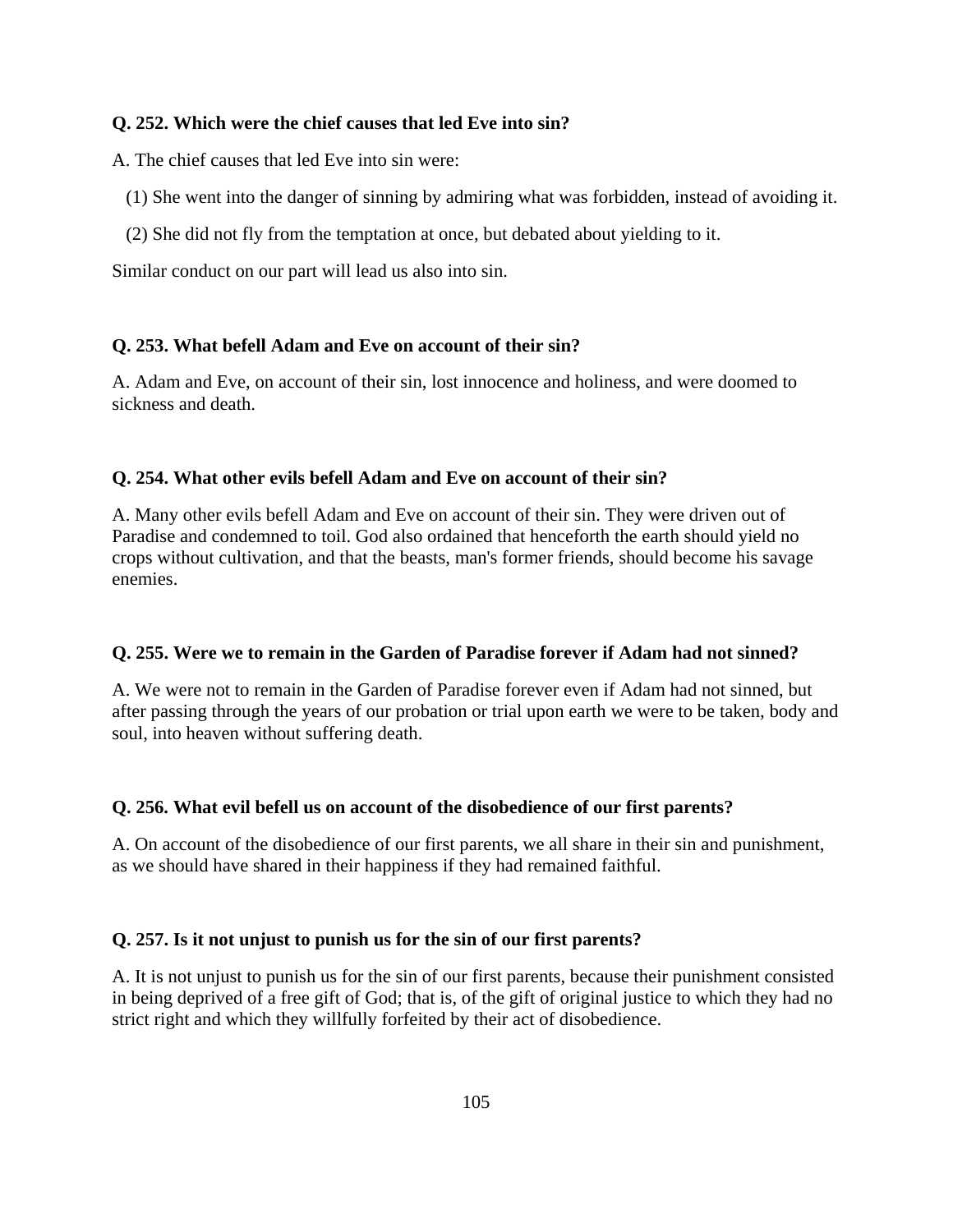# **Q. 258. But how did the loss of the gift of original justice leave our first parents and us in mortal sin?**

A. The loss of the gift of original justice left our first parents and us in mortal sin because it deprived them of the Grace of God, and to be without this gift of Grace which they should have had was to be in mortal sin. As all their children are deprived of the same gift, they, too, come into the world in a state of mortal sin.

#### **Q. 259. What other effects followed from the sin of our first parents?**

A. Our nature was corrupted by the sin of our first parents, which darkened our understanding, weakened our will, and left in us a strong inclination to evil.

#### **Q. 260. What do we mean by "our nature was corrupted"?**

A. When we say "our nature was corrupted" we mean that our whole being, body and soul, was injured in all its parts and powers.

#### **Q. 261. Why do we say our understanding was darkened?**

A. We say our understanding was darkened because even with much learning we have not the clear knowledge, quick perception and retentive memory that Adam had before his fall from grace.

#### **Q. 262. Why do we say our will was weakened?**

A. We say our will was weakened to show that our free will was not entirely taken away by Adam's sin, and that we have it still in our power to use our free will in doing good or evil.

#### **Q. 263. In what does the strong inclination to evil that is left in us consist?**

A. This strong inclination to evil that is left in us consists in the continual efforts our senses and appetites make to lead our souls into sin. The body is inclined to rebel against the soul, and the soul itself to rebel against God.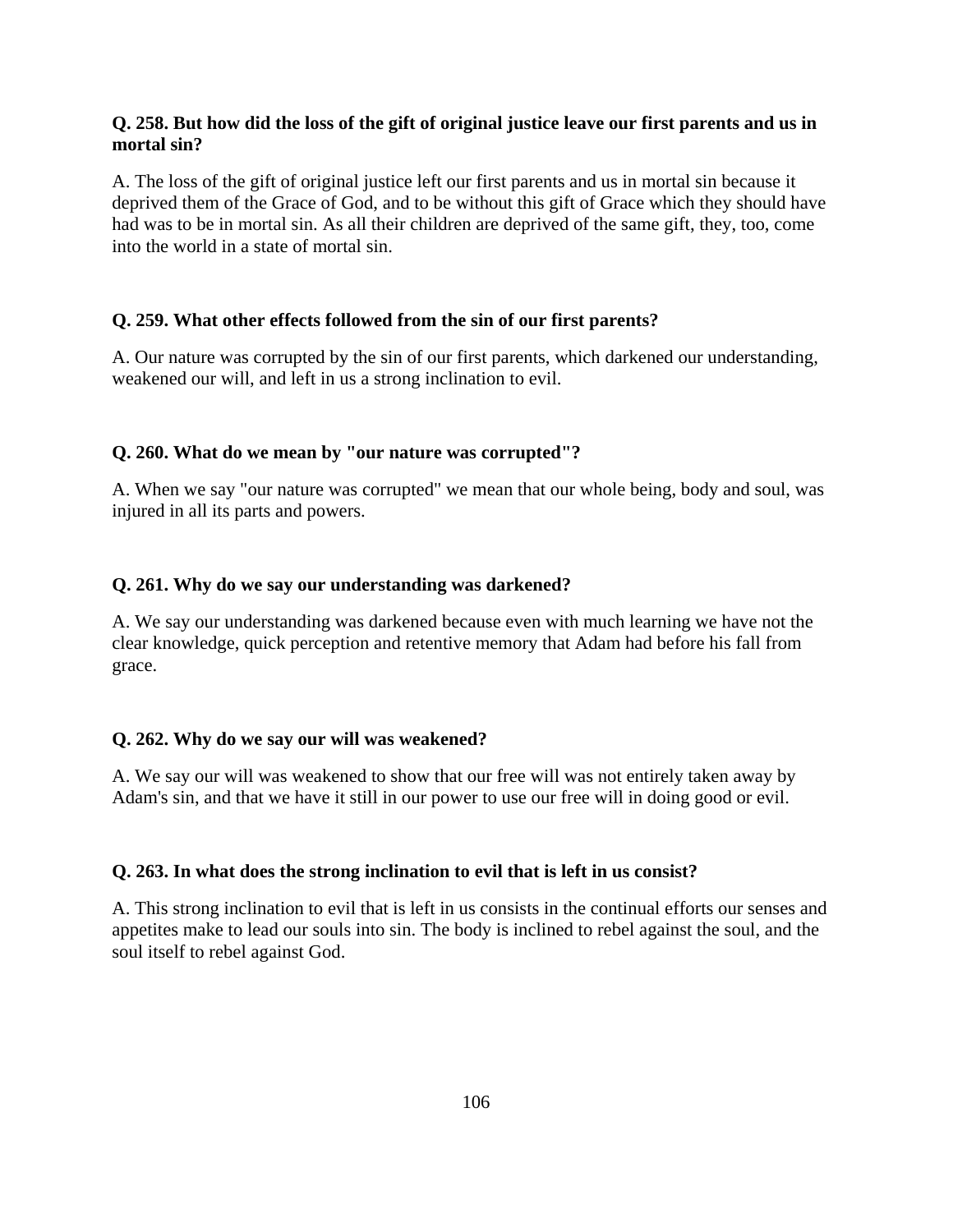# **Q. 264. What is this strong inclination to evil called, and why did God permit it to remain in us?**

A. This strong inclination to evil is called concupiscence, and God permits it to remain in us that by His grace we may resist it and thus increase our merits.

#### **Q. 265. What is the sin called which we inherit from our first parents?**

A. The sin which we inherit from our first parents is called original sin.

#### **Q. 266. Why is this sin called original?**

A. This sin is called original because it comes down to us from our first parents, and we are brought into the world with its guilt on our soul.

#### **Q. 267. Does this corruption of our nature remain in us after original sin is forgiven?**

A. This corruption of our nature and other punishments remain in us after original sin is forgiven.

#### **Q. 268. Was any one ever preserved from original sin?**

A. The Blessed Virgin Mary, through the merits of her Divine Son, was preserved free from the guilt of original sin, and this privilege is called her Immaculate Conception.

#### **Q. 269. Why was the Blessed Virgin preserved from original sin?**

A. The Blessed Virgin was preserved from original sin because it would not be consistent with the dignity of the Son of God to have His Mother, even for an instant, in the power of the devil and an enemy of God.

# **Q. 270. How could the Blessed Virgin be preserved from sin by her Divine Son, before her Son was born?**

A. The Blessed Virgin could be preserved from sin by her Divine Son before He was born as man, for He always existed as God and foresaw His own future merits and the dignity of His Mother. He therefore by His future merits provided for her privilege of exemption from original sin.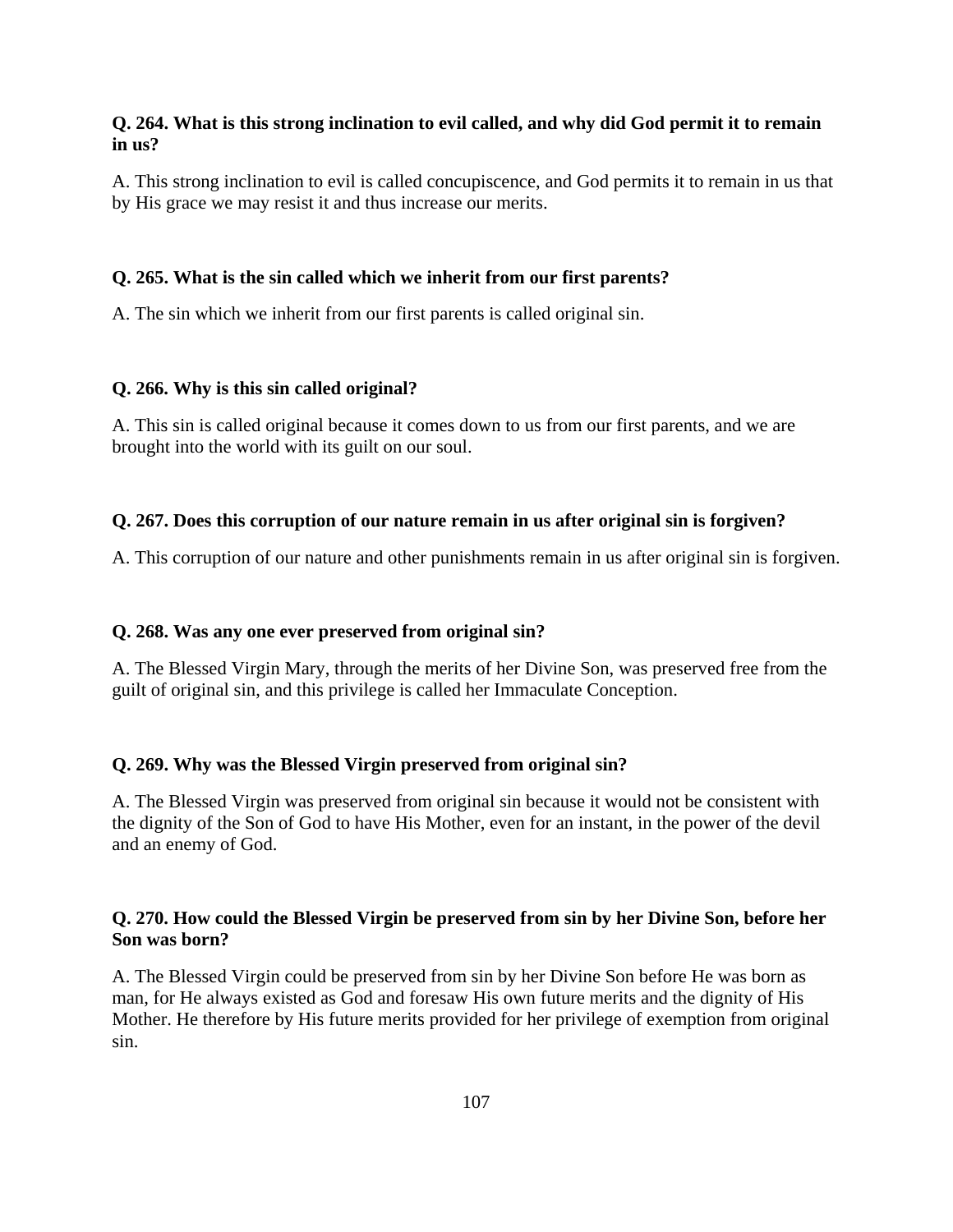### **Q. 271. What does the "Immaculate Conception" mean?**

A. The Immaculate Conception means the Blessed Virgin's own exclusive privilege of coming into existence, through the merits of Jesus Christ, without the stain of original sin. It does not mean, therefore, her sinless life, perpetual virginity or the miraculous conception of Our Divine Lord by the power of the Holy Ghost.

# **Q. 272. What has always been the belief of the Church concerning this truth?**

A. The Church has always believed in the Immaculate Conception of the Blessed Virgin and to place this truth beyond doubt has declared it an Article of Faith.

# **Q. 273. To what should the thoughts of the Immaculate Conception lead us?**

A. The thoughts of the Immaculate Conception should lead us to a great love of purity and to a desire of imitating the Blessed Virgin in the practice of that holy virtue.

# **LESSON SIXTH: On Sin and Its Kinds ON SIN AND ITS KINDS.**

#### **Q. 274. How is sin divided?**

A.

 (1) Sin is divided into the sin we inherit called original sin, and the sin we commit ourselves, called actual sin.

(2) Actual sin is sub-divided into greater sins, called mortal, and lesser sins, called venial.

# **Q. 275. In how many ways may actual sin be committed?**

A. Actual sin may be committed in two ways: namely, by willfully doing things forbidden, or by willfully neglecting things commanded.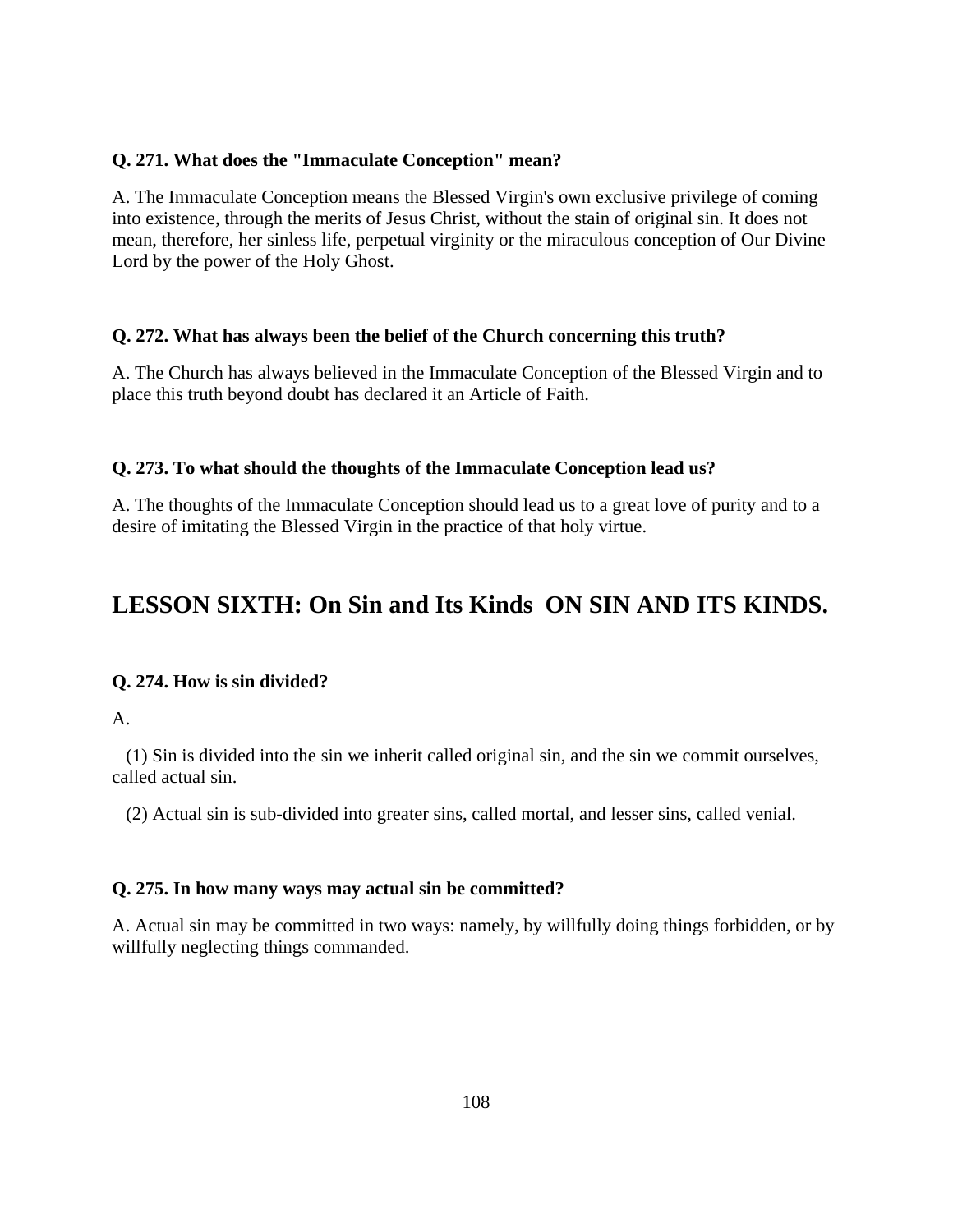## **Q. 276. What is our sin called when we neglect things commanded?**

A. When we neglect things commanded our sin is called a sin of omission. Such sins as willfully neglecting to hear Mass on Sundays, or neglecting to go to Confession at least once a year, are sins of omission.

## **Q. 277. Is original sin the only kind of sin?**

A. Original sin is not the only kind of sin; there is another kind of sin, which we commit ourselves, called actual sin.

## **Q. 278. What is actual sin?**

A. Actual sin is any willful thought, word, deed, or omission contrary to the law of God.

## **Q. 279. How many kinds of actual sin are there?**

A. There are two kinds of actual sin -- mortal and venial.

## **Q. 280. What is mortal sin?**

A. Mortal sin is a grievous offense against the law of God.

# **Q. 281. Why is this sin called mortal?**

A. This sin is called mortal because it deprives us of spiritual life, which is sanctifying grace, and brings everlasting death and damnation on the soul.

## **Q. 282. How many things are necessary to make a sin mortal?**

A. To make a sin mortal, three things are necessary: a grievous matter, sufficient reflection, and full consent of the will.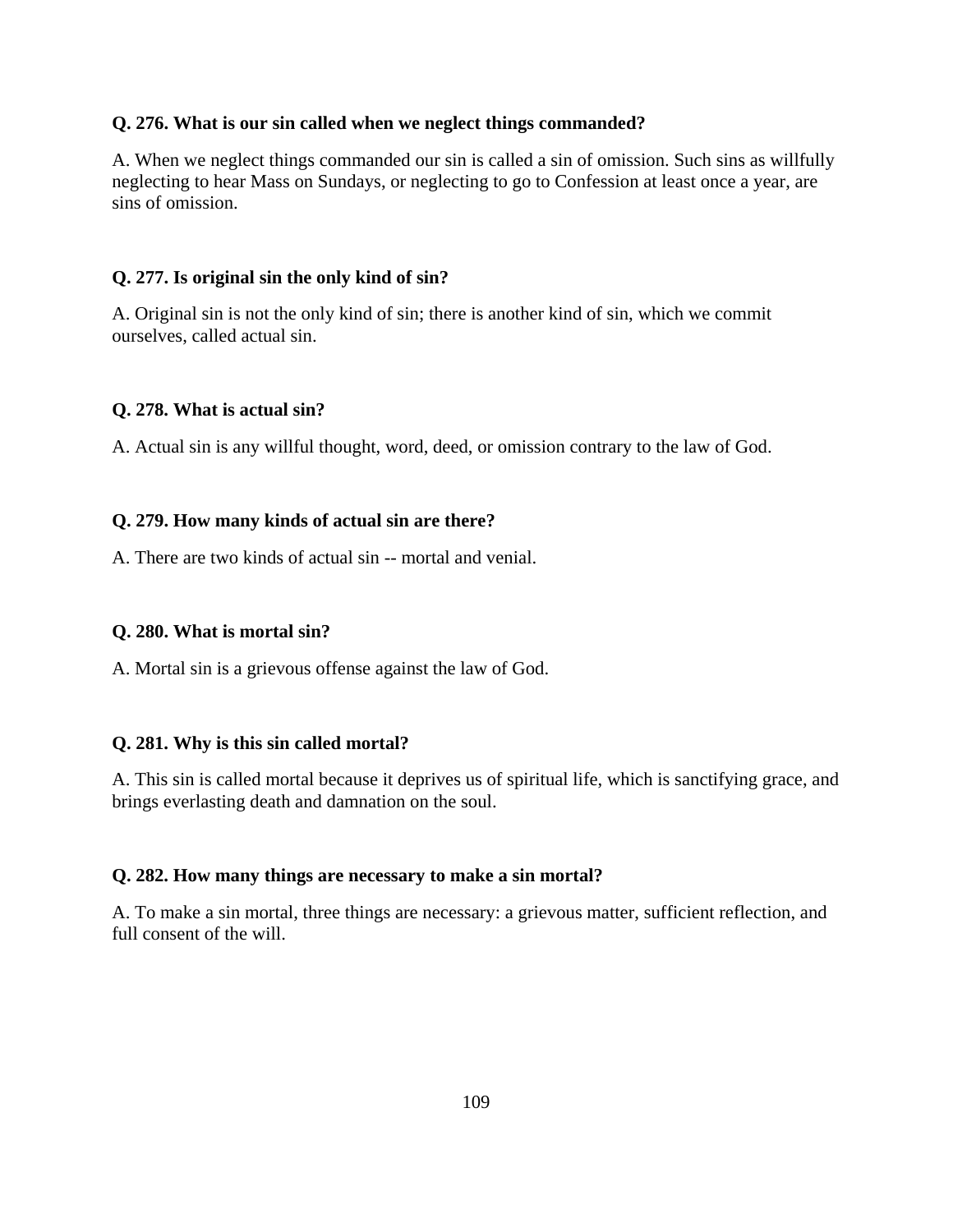# **Q. 283. What do we mean by "grievous matter" with regard to sin?**

A. By "grievous matter" with regard to sin we mean that the thought, word or deed by which mortal sin is committed must be either very bad in itself or severely prohibited, and therefore sufficient to make a mortal sin if we deliberately yield to it.

# **Q. 284. What does "sufficient reflection and full consent of the will" mean?**

A. "Sufficient reflection" means that we must know the thought, word or deed to be sinful at the time we are guilty of it; and "full consent of the will" means that we must fully and willfully yield to it.

## **Q. 285. What are sins committed without reflection or consent called?**

A. Sins committed without reflection or consent are called material sins; that is, they would be formal or real sins if we knew their sinfulness at the time we committed them. Thus to eat flesh meat on a day of abstinence without knowing it to be a day of abstinence or without thinking of the prohibition, would be a material sin.

## **Q. 286. Do past material sins become real sins as soon as we discover their sinfulness?**

A. Past material sins do not become real sins as soon as we discover their sinfulness, unless we again repeat them with full knowledge and consent.

# **Q. 287. How can we know what sins are considered mortal?**

A. We can know what sins are considered mortal from Holy Scripture; from the teaching of the Church, and from the writings of the Fathers and Doctors of the Church.

# **Q. 288. Why is it wrong to judge others guilty of sin?**

A. It is wrong to judge others guilty of sin because we cannot know for certain that their sinful act was committed with sufficient reflection and full consent of the will.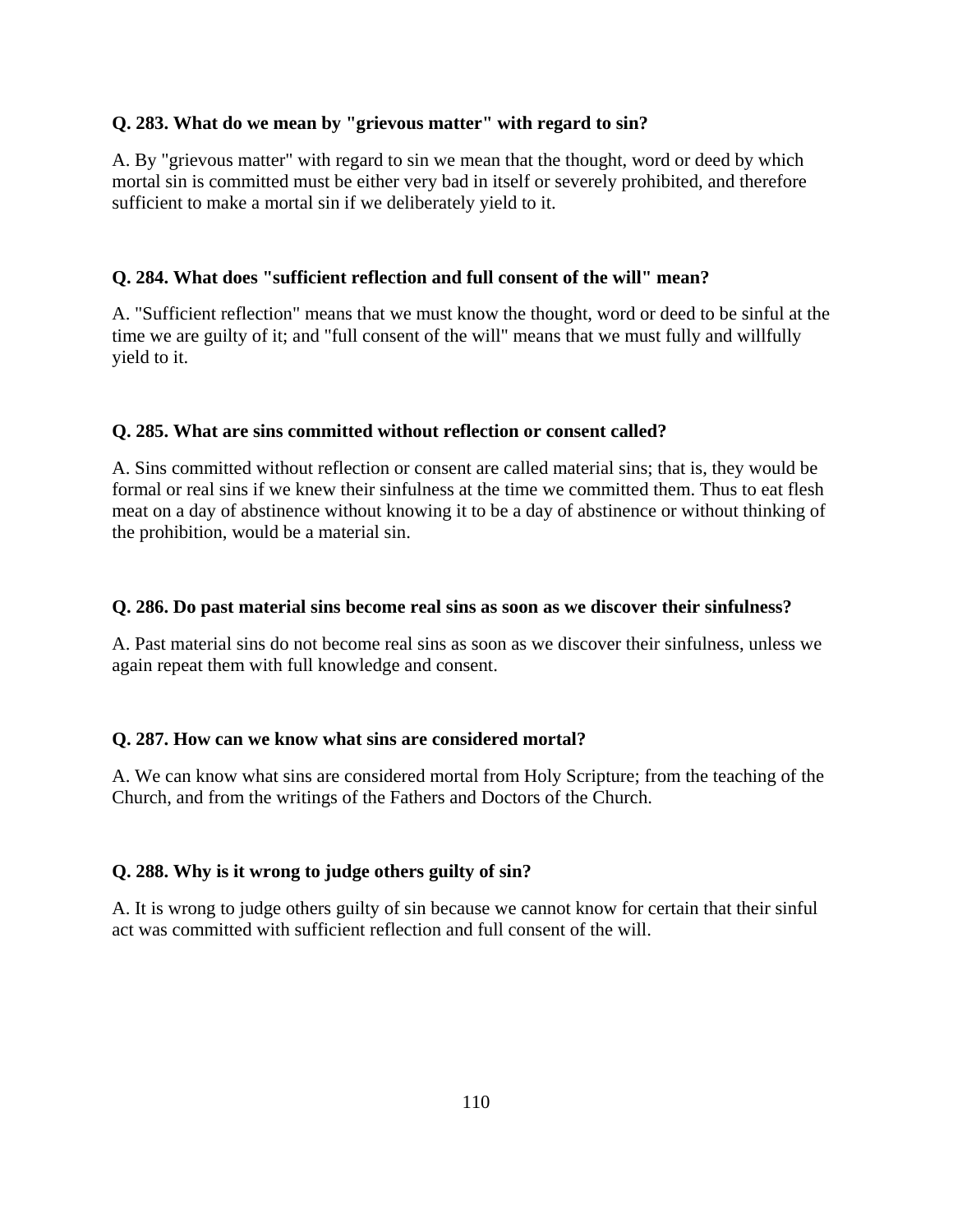## **Q. 289. What sin does he commit who without sufficient reason believes another guilty of sin?**

A. He who without sufficient reason believes another guilty of sin commits a sin of rash judgment.

## **Q. 290. What is venial sin?**

A. Venial sin is a slight offense against the law of God in matters of less importance, or in matters of great importance it is an offense committed without sufficient reflection or full consent of the will.

#### **Q. 291. Can we always distinguish venial from mortal sin?**

A. We cannot always distinguish venial from mortal sin, and in such cases we must leave the decision to our confessor.

## **Q. 292. Can slight offenses ever become mortal sins?**

A. Slight offenses can become mortal sins if we commit them through defiant contempt for God or His law; and also when they are followed by very evil consequences, which we foresee in committing them.

## **Q. 293. Which are the effects of venial sin?**

A. The effects of venial sin are the lessening of the love of God in our heart, the making us less worthy of His help, and the weakening of the power to resist mortal sin.

#### **Q. 294. How can we know a thought, word or deed to be sinful?**

A. We can know a thought, word or deed to be sinful if it, or the neglect of it, is forbidden by any law of God or of His Church, or if it is opposed to any supernatural virtue.

#### **Q. 295. Which are the chief sources of sin?**

A. The chief sources of sin are seven: Pride, Covetousness, Lust, Anger, Gluttony, Envy, and Sloth, and they are commonly called capital sins.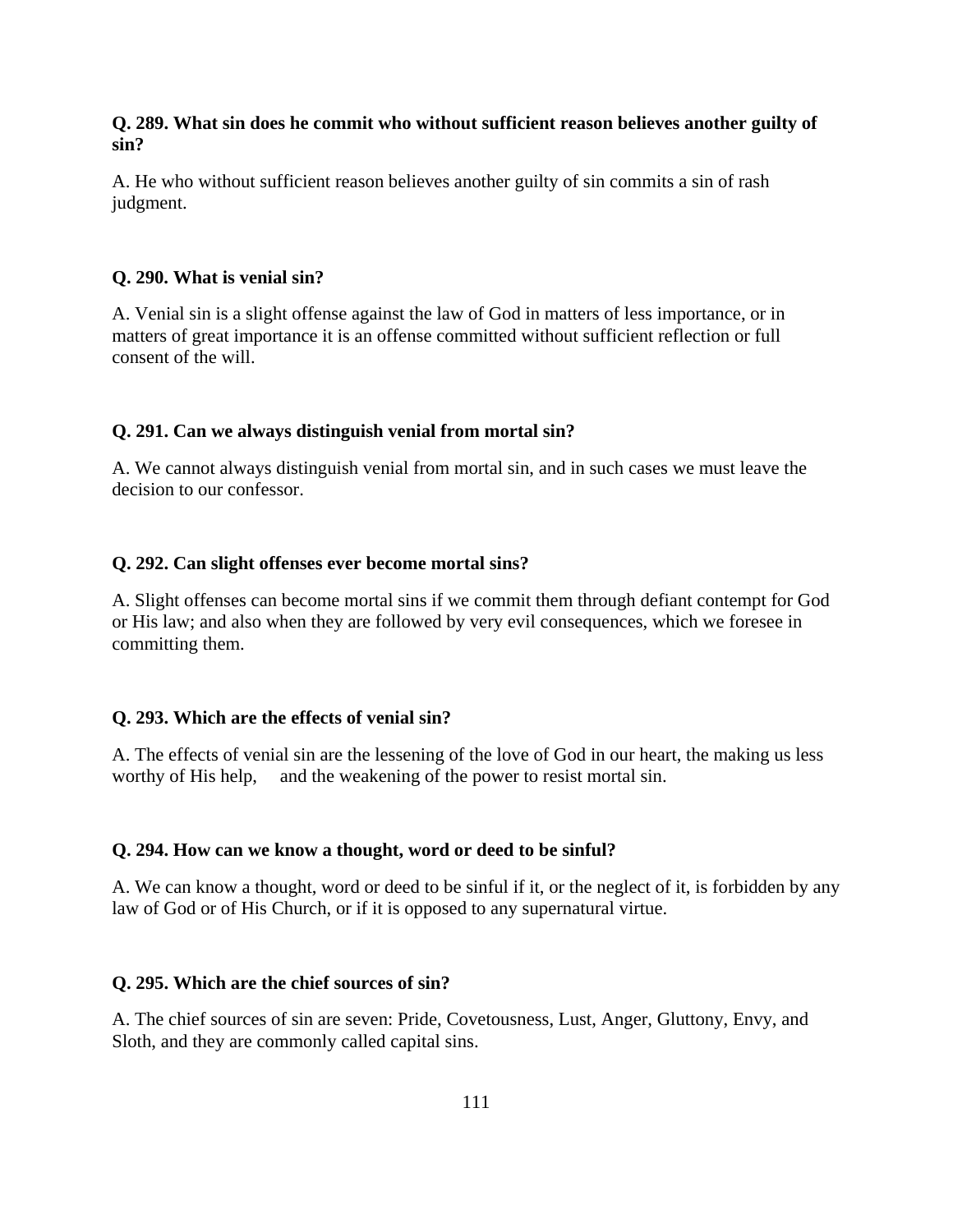# **Q. 296. What is pride?**

A. Pride is an excessive love of our own ability; so that we would rather sinfully disobey than humble ourselves.

## **Q. 297. What effect has pride on our souls?**

A. Pride begets in our souls sinful ambition, vainglory, presumption and hypocrisy.

## **Q. 298. What is covetousness?**

A. Covetousness is an excessive desire for worldly things.

## **Q. 299. What effect has covetousness on our souls?**

A. Covetousness begets in our souls unkindness, dishonesty, deceit and want of charity.

# **Q. 300. What is lust?**

A. Lust is an excessive desire for the sinful pleasures forbidden by the Sixth Commandment.

# **Q. 301. What effect has lust on our souls?**

A. Lust begets in our souls a distaste for holy things, a perverted conscience, a hatred for God, and it very frequently leads to a complete loss of faith.

# **Q. 302. What is anger?**

A. Anger is an excessive emotion of the mind excited against any person or thing, or it is an excessive desire for revenge.

## **Q. 303. What effect has anger on our soul?**

A. Anger begets in our souls impatience, hatred, irreverence, and too often the habit of cursing.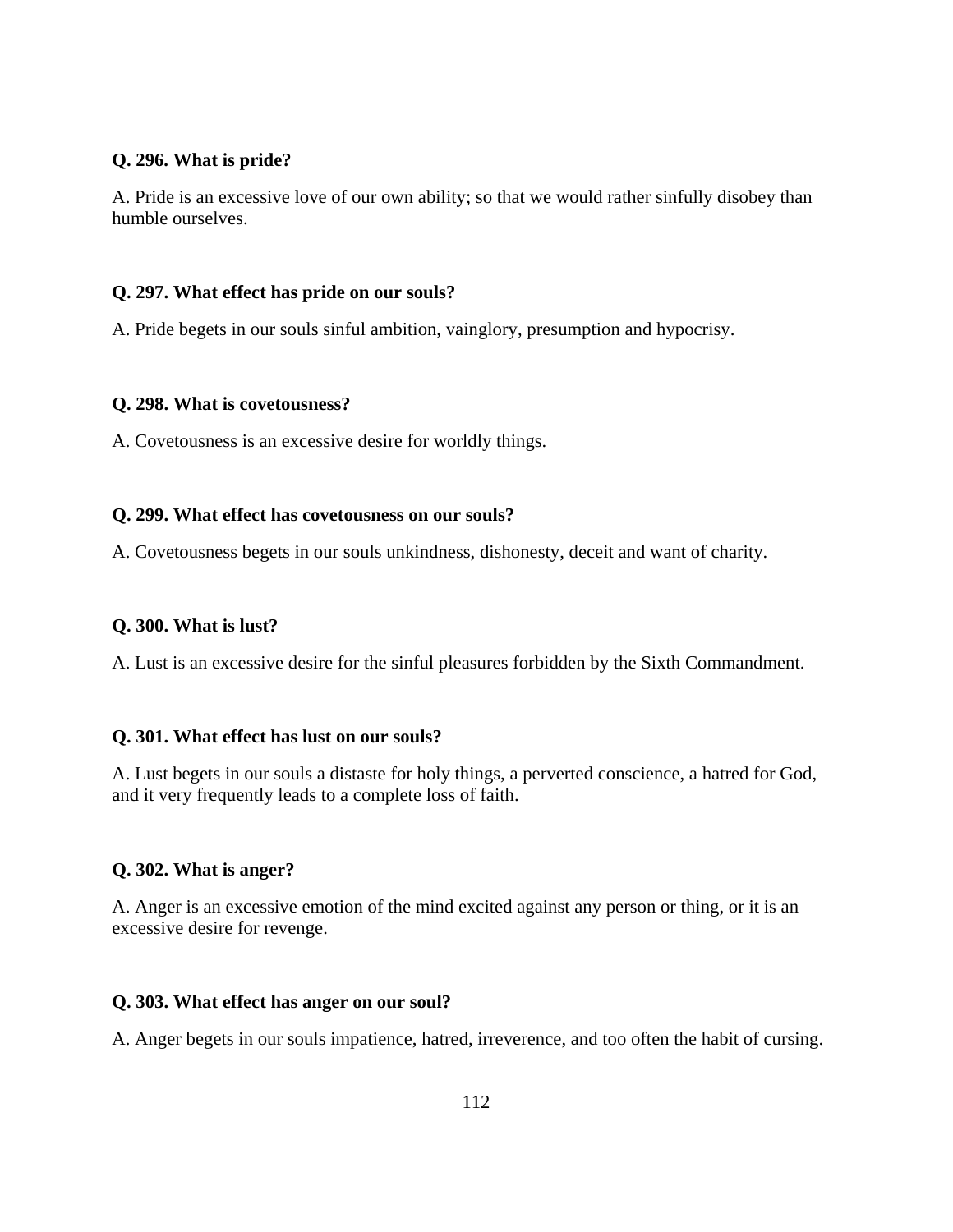# **Q. 304. What is gluttony?**

A. Gluttony is an excessive desire for food or drink.

## **Q. 305. What kind of a sin is drunkenness?**

A. Drunkenness is a sin of gluttony by which a person deprives himself of the use of his reason by the excessive taking of intoxicating drink.

## **Q. 306. Is drunkenness always a mortal sin?**

A. Deliberate drunkenness is always a mortal sin if the person be completely deprived of the use of reason by it, but drunkenness that is not intended or desired may be excused from mortal sin.

# **Q. 307. What are the chief effects of habitual drunkenness?**

A. Habitual drunkenness injures the body, weakens the mind, leads its victim into many vices and exposes him to the danger of dying in a state of mortal sin.

## **Q. 308. What three sins seem to cause most evil in the world?**

A. Drunkenness, dishonesty and impurity seem to cause most evil in the world, and they are therefore to be carefully avoided at all times.

# **Q. 309. What is envy?**

A. Envy is a feeling of sorrow at another's good fortune and joy at the evil which befalls him; as if we ourselves were injured by the good and benefited by the evil that comes to him.

## **Q. 310. What effect has envy on the soul?**

A. Envy begets in the soul a want of charity for our neighbor and produces a spirit of detraction, back-biting and slander.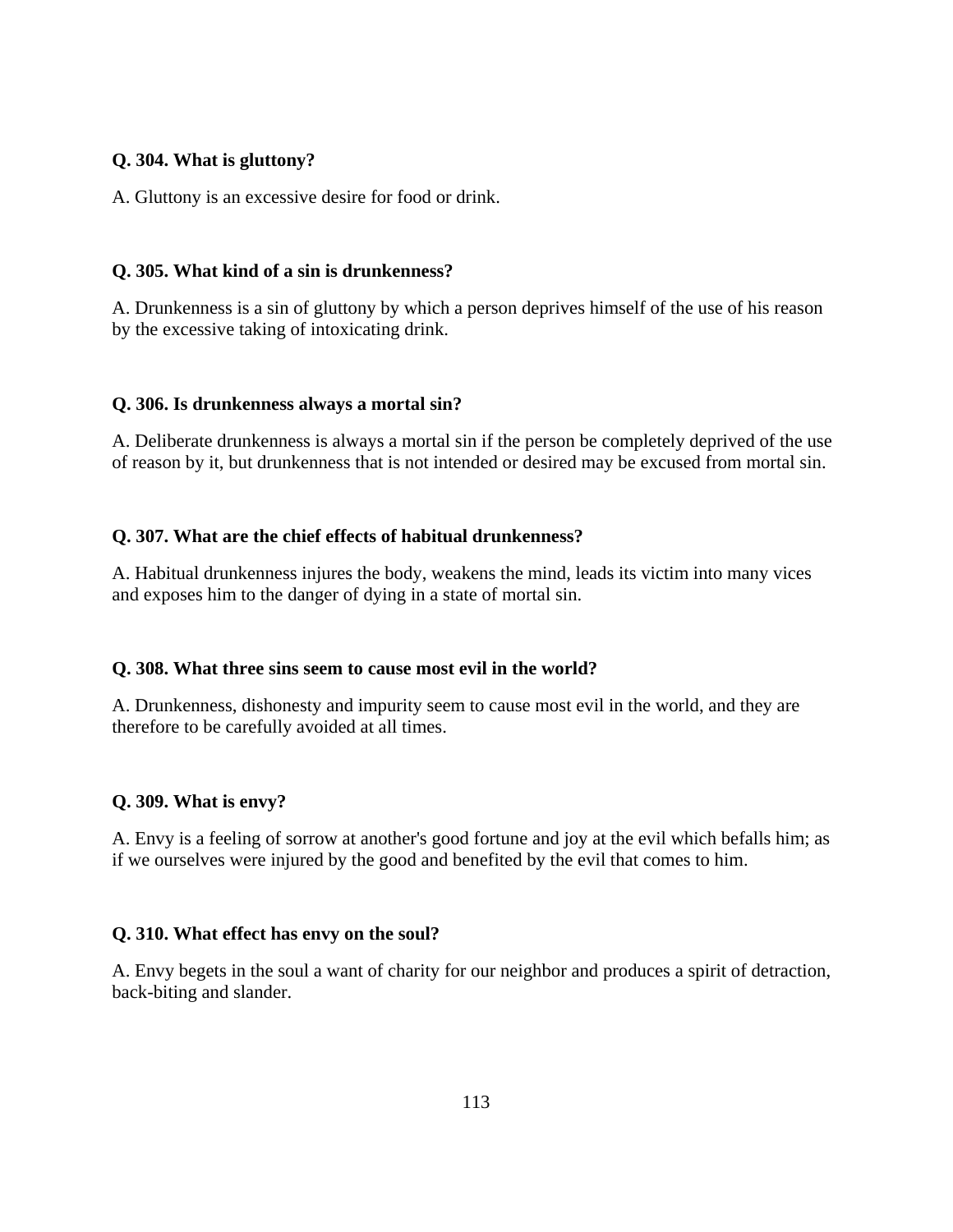## **Q. 311. What is sloth?**

A. Sloth is a laziness of the mind and body, through which we neglect our duties on account of the labor they require.

## **Q. 312. What effect has sloth upon the soul?**

A. Sloth begets in the soul a spirit of indifference in our spiritual duties and a disgust for prayer.

## **Q. 313. Why are the seven sources of sin called capital sins?**

A. The seven sources of sin are called capital sins because they rule over our other sins and are the causes of them.

## **Q. 314. What do we mean by our predominant sin or ruling passion?**

A. By our predominant sin, or ruling passion, we mean the sin into which we fall most frequently and which we find it hardest to resist.

## **Q. 315. How can we best overcome our sins?**

A. We can best overcome our sins by guarding against our predominant or ruling sin.

## **Q. 316. Should we give up trying to be good when we seem not to succeed in overcoming our faults?**

A. We should not give up trying to be good when we seem not to succeed in overcoming our faults, because our efforts to be good will keep us from becoming worse than we are.

## **Q. 317. What virtues are opposed to the seven capital sins?**

A. Humility is opposed to pride; generosity to covetousness; chastity to lust; meekness to anger; temperance to gluttony; brotherly love to envy, and diligence to sloth.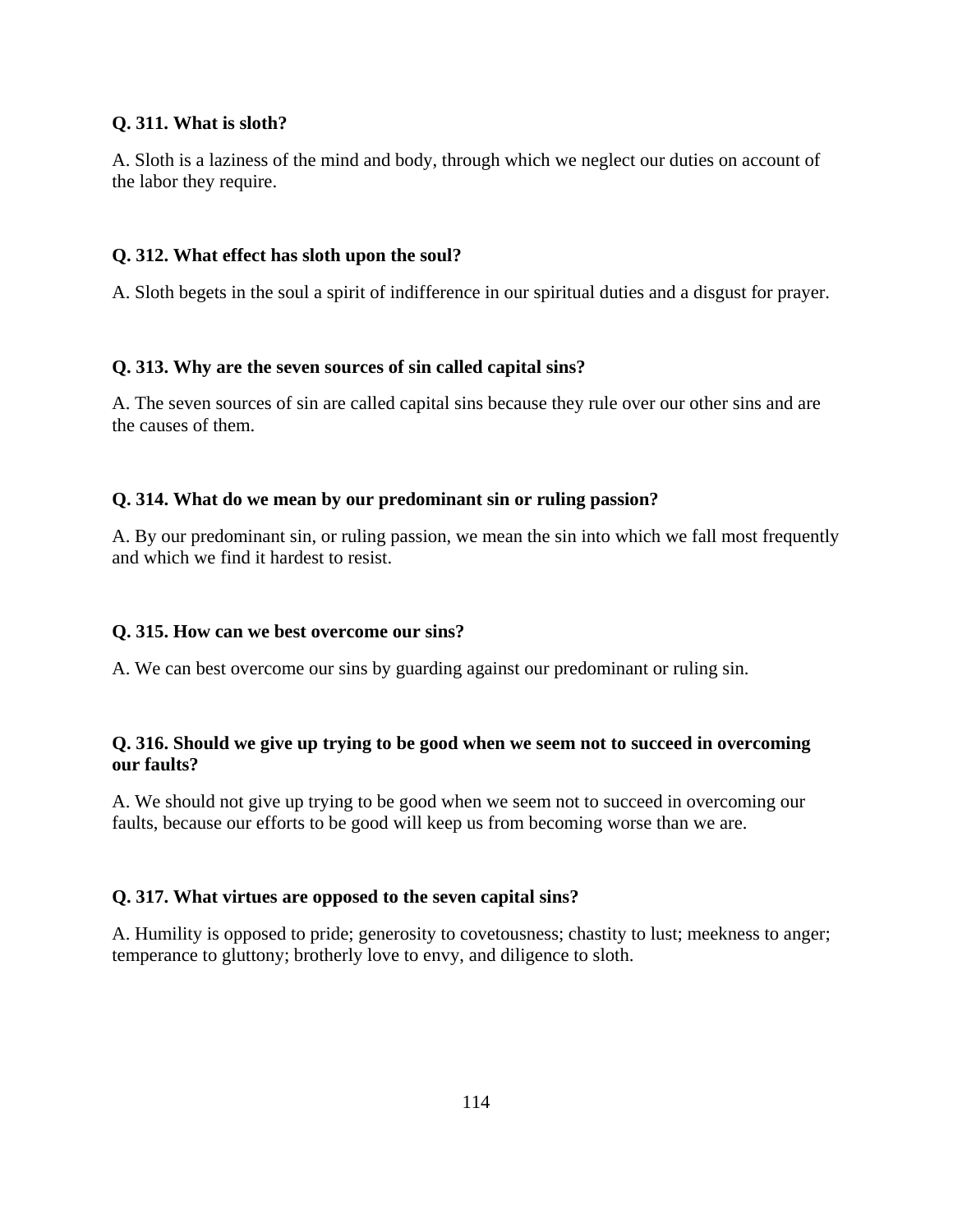# LESSON SEVENTH: On the Incarnation and Redemption

## **Q. 318. What does "incarnation" mean, and what does "redemption" mean?**

A. "Incarnation" means the act of clothing with flesh. Thus Our Lord clothed His divinity with a human body. "Redemption" means to buy back again.

#### **Q. 319. Did God abandon man after he fell into sin?**

A. God did not abandon man after he fell into sin, but promised him a Redeemer, who was to satisfy for man's sin and reopen to him the gates of heaven.

#### **Q. 320. What do we mean by the "gates of heaven"?**

A. By the "gates of heaven" we mean the divine power by which God keeps us out of heaven or admits us into it, at His pleasure.

#### **Q. 321. Who is the Redeemer?**

A. Our Blessed Lord and Saviour Jesus Christ is the Redeemer of mankind.

#### **Q. 322. What does the name "Jesus" signify and how was this name given to Our Lord?**

A. The name "Jesus" signifies Saviour or Redeemer, and this name was given to Our Lord by an Angel who appeared to Joseph and said: "Mary shall bring forth a Son; and thou shalt call His name Jesus."

#### **Q. 323. What does the name "Christ" signify?**

A. The name "Christ" means the same as Messias, and signifies Anointed; because, as in the Old Law, Prophets, High Priests and Kings were anointed with oil; so Jesus, the Great Prophet, High Priest and King of the New Law, was anointed as man with the fullness of divine power.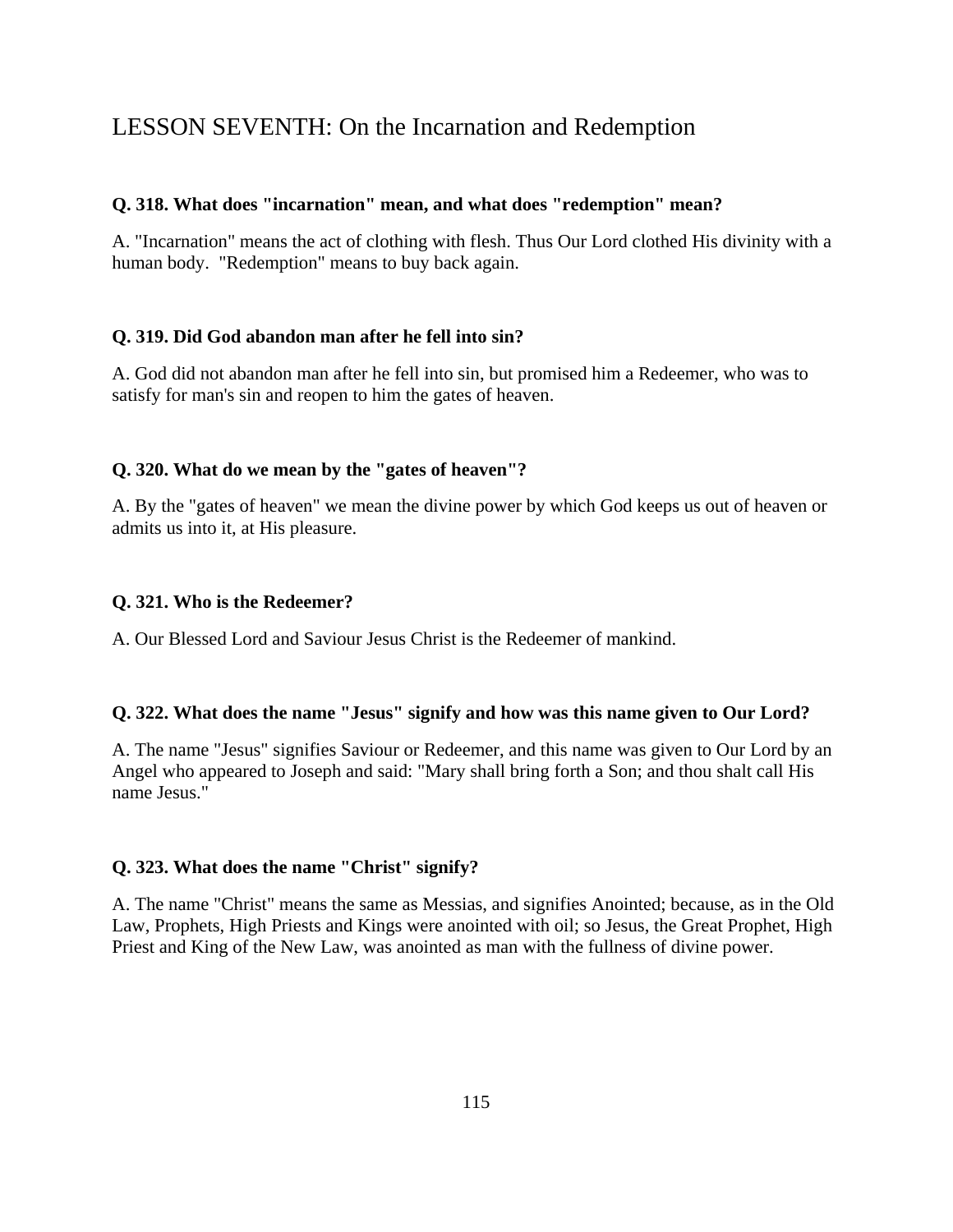## **Q. 324. How did Christ show and prove His divine power?**

A. Christ showed and proved His divine power chiefly by His miracles, which are extraordinary works that can be performed only by power received from God, and which have, therefore, His sanction and authority.

## **Q. 325. What, then, did the miracles of Jesus Christ prove?**

A. The miracles of Jesus Christ proved that whatever He said was true, and that when He declared Himself to be the Son of God He really was what He claimed to be.

## **Q. 326. Could not men have been deceived in the miracles of Christ?**

A. Men could not have been deceived in the miracles of Christ because they were performed in the most open manner and usually in the presence of great multitudes of people, among whom were many of Christ's enemies, ever ready to expose any deceit. And if Christ performed no real miracles, how, then, could He have converted the world and have persuaded sinful men to give up what they loved and do the difficult things that the Christian religion imposes?

# **Q. 327. Could not false accounts of these miracles have been written after the death of Our Lord?**

A. False accounts of these miracles could not have been written after the death of Our Lord; for then neither His friends nor His enemies would have believed them without proof. Moreover, the enemies of Christ did not deny the miracles, but tried to explain them by attributing them to the power of the devil or other causes. Again, the Apostles and the Evangelists who wrote the accounts suffered death to testify their belief in the words and works of Our Lord.

# **Q. 328. Did Jesus Christ die to redeem all men of every age and race without exception?**

A. Jesus Christ died to redeem all men of every age and race without exception; and every person born into the world should share in His merits, without which no one can be saved.

# **Q. 329. How are the merits of Jesus Christ applied to our souls?**

A. The merits of Jesus Christ are applied to our souls through the Sacraments, and especially through Baptism and Penance, which restore us to the friendship of God.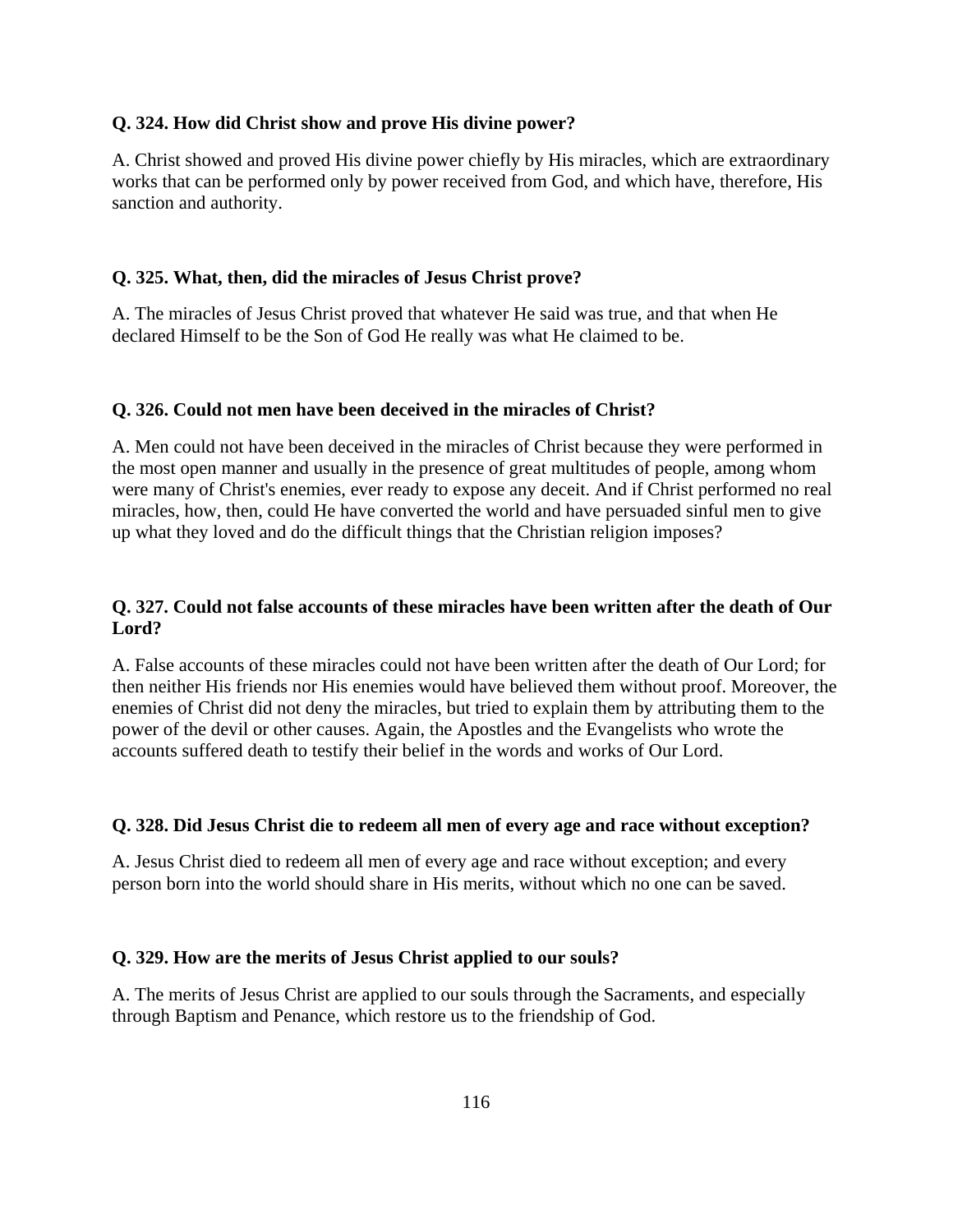## **Q. 330. What do you believe of Jesus Christ?**

A. I believe that Jesus Christ is the Son of God, the second Person of the Blessed Trinity, true God and true man.

# **Q. 331. Cannot we also be called the Children of God, and therefore His sons and daughters?**

A. We can be called the Children of God because He has adopted us by His grace or because He is the Father who has created us; but we are not, therefore, His real Children; whereas, Jesus Christ, His only real and true Son, was neither adopted nor created, but was begotten of His Father from all eternity.

# **Q. 332. Why is Jesus Christ true God?**

A. Jesus Christ is true God because He is the true and only Son of God the Father.

# **Q. 333. Why is Jesus Christ true man?**

A. Jesus Christ is true man because He is the Son of the Blessed Virgin Mary and has a body and soul like ours.

# **Q. 334. Who was the foster father or guardian of Our Lord while on earth?**

A. St. Joseph, the husband of the Blessed Virgin, was the foster-father or guardian of Our Lord while on earth.

# **Q. 335. Is Jesus Christ in heaven as God or as man?**

A. Since His Ascension Jesus Christ is in heaven both as God and as man.

# **Q. 336. How many natures are there in Jesus Christ?**

A. In Jesus Christ there are two natures, the nature of God and the nature of man.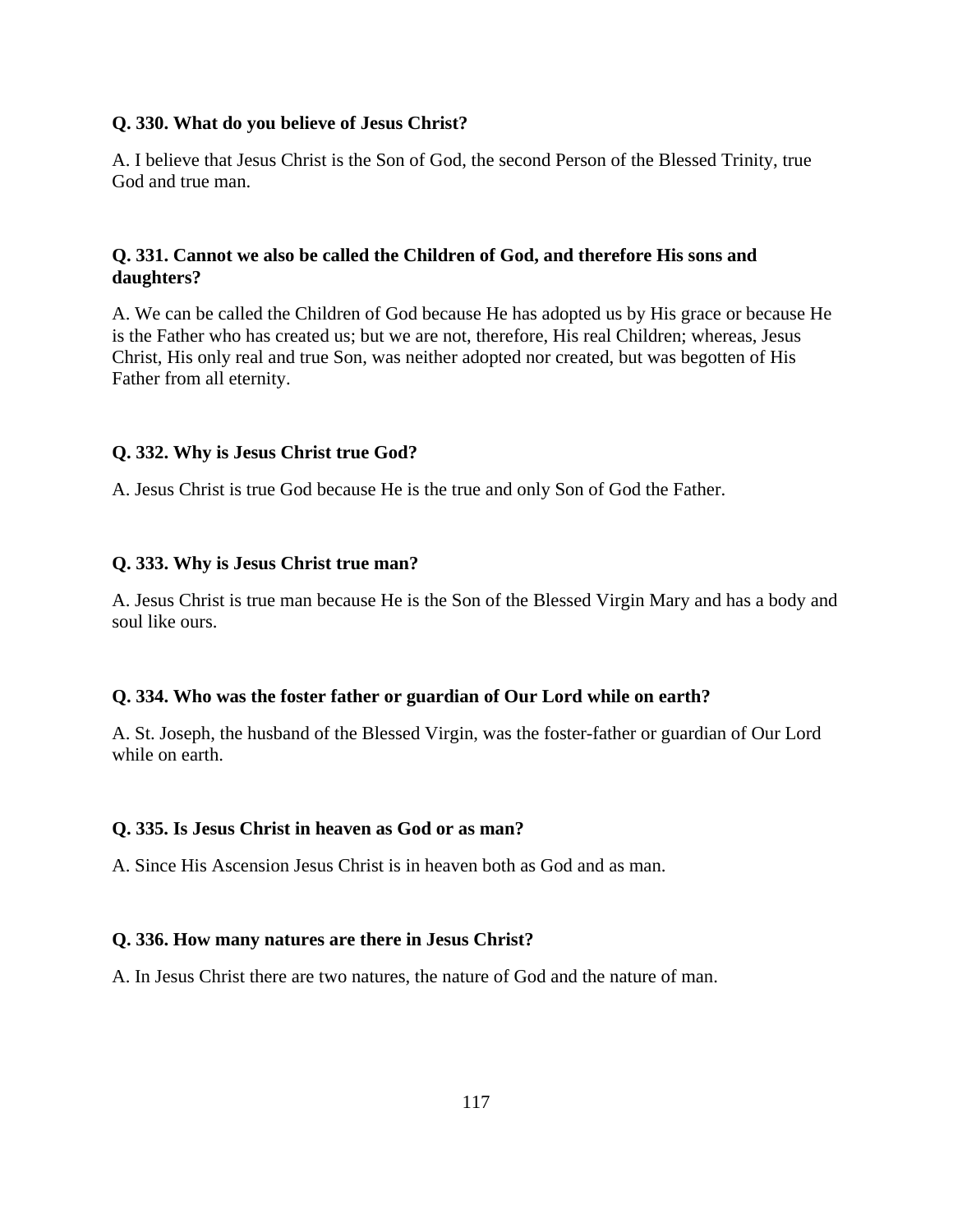## **Q. 337. Is Jesus Christ more than one person?**

A. No. Jesus Christ is but one Divine Person.

#### **Q. 338. From what do we learn that Jesus Christ is but one person?**

A. We learn that Jesus Christ is but one person from Holy Scripture and from the constant teaching of the Church, which has condemned all those who teach the contrary.

#### **Q. 339. Was Jesus Christ always God?**

A. Jesus Christ was always God, as He is the second person of the Blessed Trinity, equal to His Father from all eternity.

#### **Q. 340. Was Jesus Christ always man?**

A. Jesus Christ was not always man, but became man at the time of His Incarnation.

#### **Q. 341. What do you mean by the Incarnation?**

A. By the Incarnation I mean that the Son of God was made man.

#### **Q. 342. How was the Son of God made man?**

A. The Son of God was conceived and made man by the power of the Holy Ghost, in the womb of the Blessed Virgin Mary.

## **Q. 343. Is the Blessed Virgin Mary truly the Mother of God?**

A. The Blessed Virgin Mary is truly the Mother of God, because the same Divine Person who is the Son of God is also the Son of the Blessed Virgin Mary.

#### **Q. 344. Did the Son of God become man immediately after the sin of our first parents?**

A. The Son of God did not become man immediately after the sin of our first parents, but was promised to them as a Redeemer.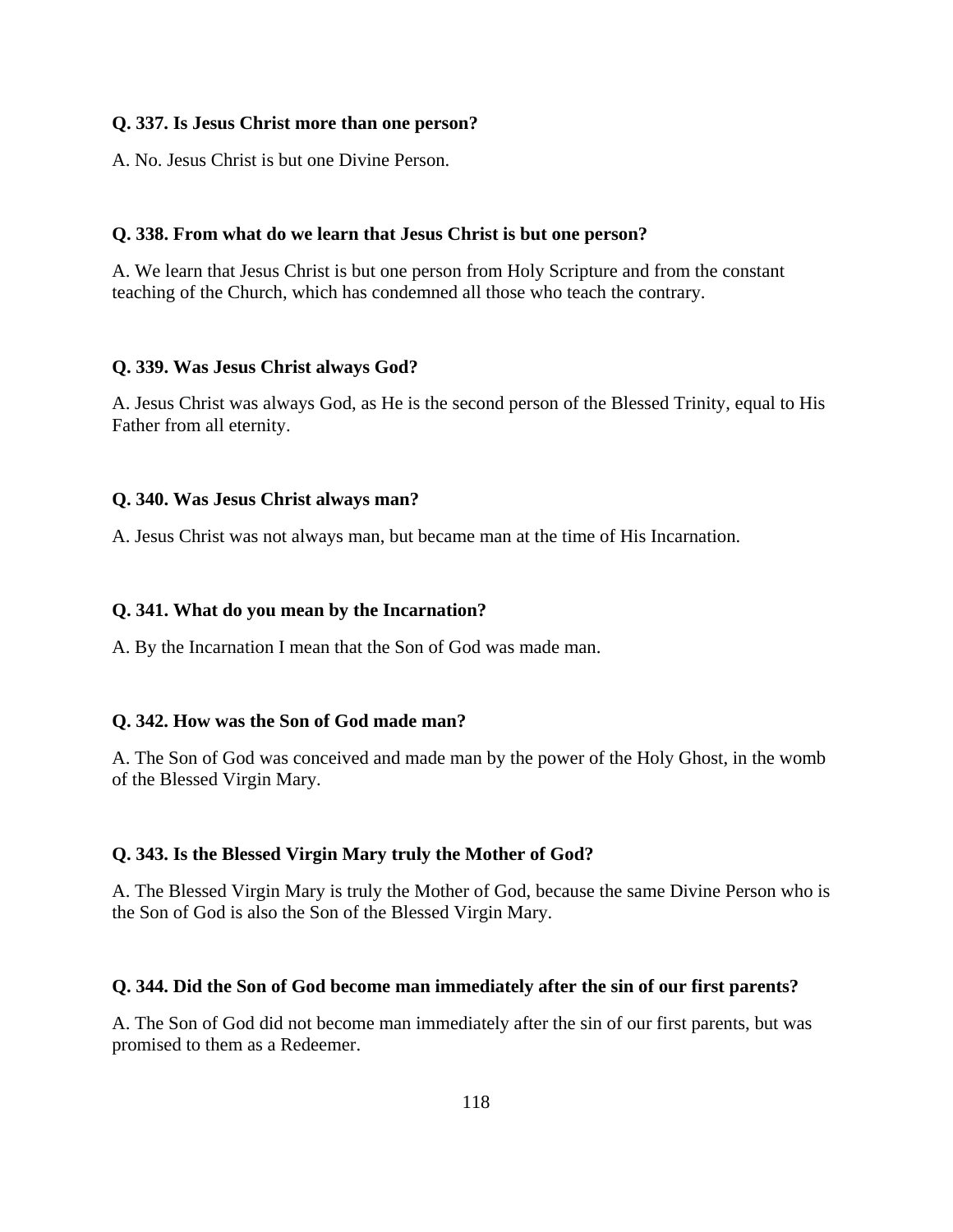## **Q. 345. How many years passed from the time Adam sinned till the time the Redeemer came?**

A. About 4,000 years passed from the time Adam sinned till the time the Redeemer came.

## **Q. 346. What was the moral condition of the world just before the coming of Our Lord?**

A. Just before the coming of Our Lord the moral condition of the world was very bad. Idolatry, injustice, cruelty, immorality and horrid vices were common almost everywhere.

## **Q. 347. Why was the coming of the Redeemer so long delayed?**

A. The coming of the Redeemer was so long delayed that the world -- suffering from every misery -- might learn the great evil of sin and know that God alone could help fallen man.

## **Q. 348. When was the Redeemer promised to mankind?**

A. The Redeemer was first promised to mankind in the Garden of Paradise, and often afterward through Abraham and his descendants, the patriarchs, and through numerous prophets.

# **Q. 349. Who were the prophets?**

A. The prophets were inspired men to whom God revealed the future, that they might with absolute certainty make it known to the people.

# **Q. 350. What did the prophets foretell concerning the Redeemer?**

A. The prophets, taken together, foretold so accurately all the circumstances of the birth, life, death, resurrection and glory of the Redeemer that no one who carefully studied their writings could fail to recognize Him when He came.

## **Q. 351. Have all these prophecies concerning the Redeemer been fulfilled?**

A. All the prophecies concerning the Redeemer have been fulfilled in every point by the circumstances of Christ's birth, life, death, resurrection and glory; and He is, therefore, the Redeemer promised to mankind from the time of Adam.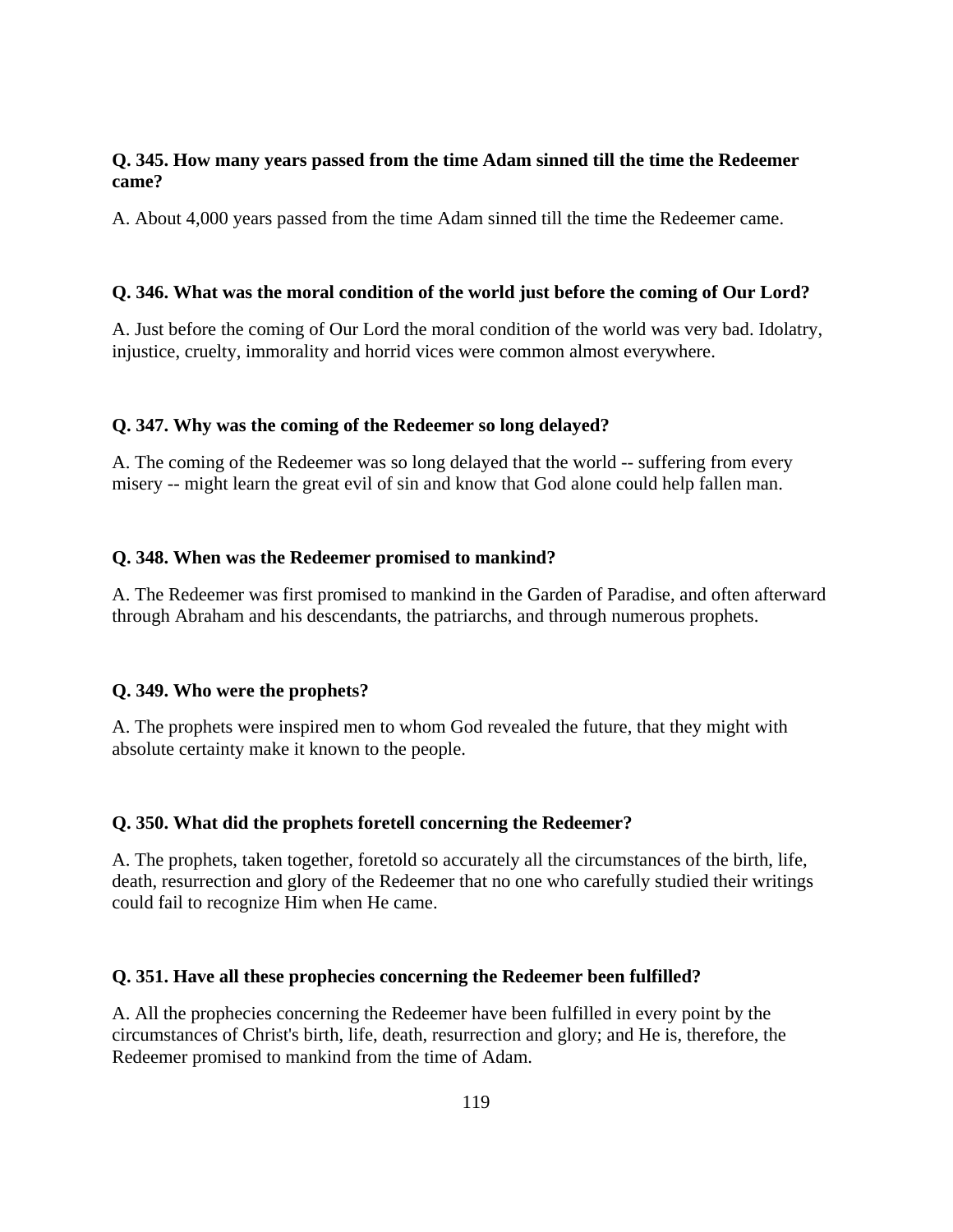# **Q. 352. Where shall we find these prophecies concerning the Redeemer?**

A. We shall find these prophecies concerning the Redeemer in the prophetic books of the Bible or Holy Scripture.

# **Q. 353. If the Redeemer's coming was so clearly foretold, why did not all recognize Him when He came?**

A. All did not recognize the Redeemer when He came, because many knew only part of the prophecies; and taking those concerning His glory and omitting those concerning His suffering, they could not understand His life.

# **Q. 354. How could they be saved who lived before the Son of God became man?**

A. They who lived before the Son of God became man could be saved by believing in a Redeemer to come, and by keeping the Commandments.

## **Q. 355. On what day was the Son of God conceived and made man?**

A. The Son of God was conceived and made man on Annunciation Day -- the day on which the Angel Gabriel announced to the Blessed Virgin Mary that she was to be the Mother of God.

# **Q. 356. On what day was Christ born?**

A. Christ was born on Christmas Day, in a stable at Bethlehem, over nineteen hundred years ago.

# **Q. 357. Why did the Blessed Virgin and St. Joseph go to Bethlehem just before the birth of Our Lord?**

A. The Blessed Virgin and St. Joseph went to Bethlehem in obedience to the Roman Emperor, who ordered all his subjects to register their names in the towns or cities of their ancestors. Bethlehem was the City of David, the royal ancestor of Mary and Joseph, hence they had to register there. All this was done by the Will of God, that the prophecies concerning the birth of His Divine Son might be fulfilled.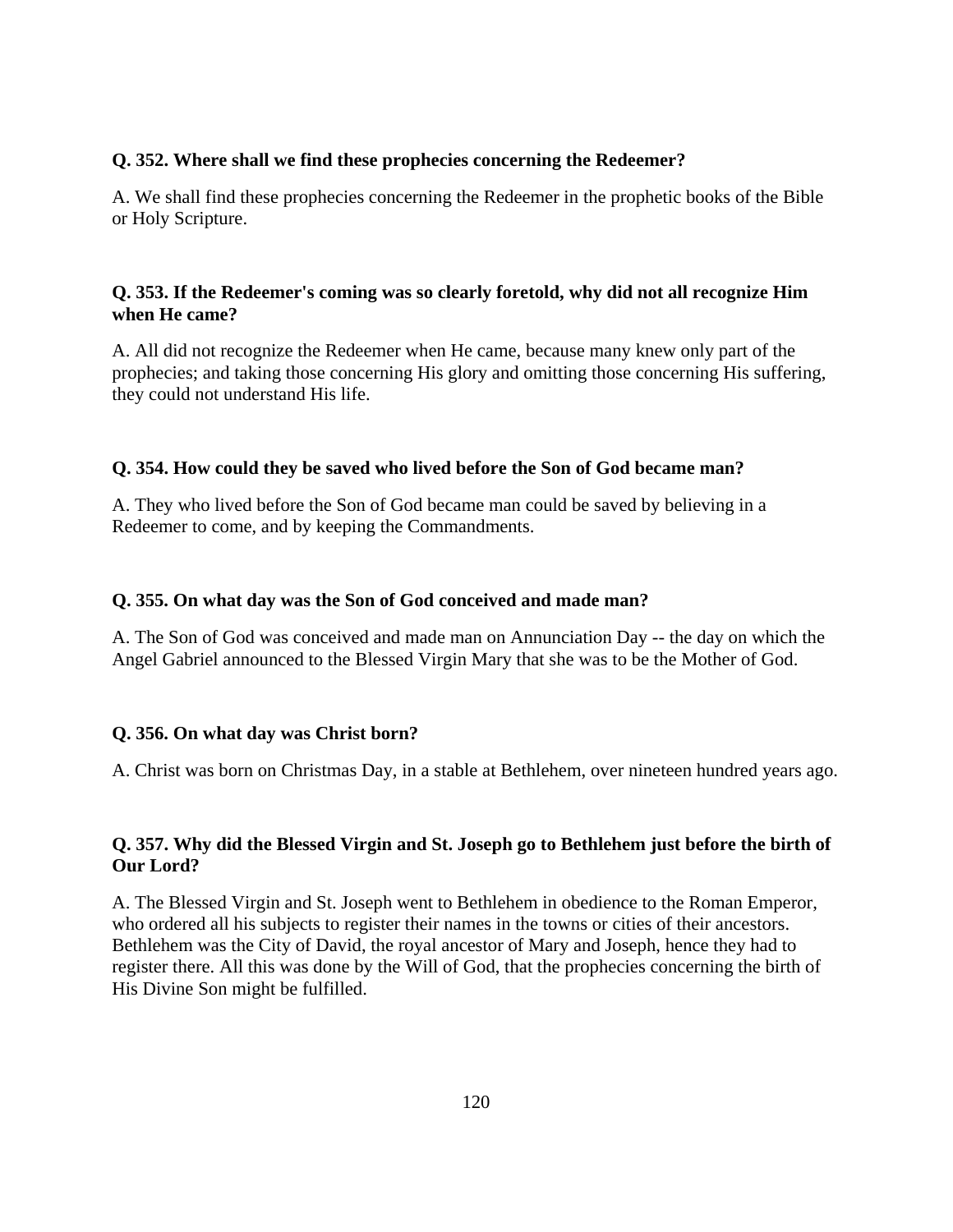#### **Q. 358. Why was Christ born in a stable?**

A. Christ was born in a stable because Joseph and Mary were poor and strangers in Bethlehem, and without money they could find no other shelter. This was permitted by Our Lord that we might learn a lesson from His great humility.

# **Q. 359. In giving the ancestors or forefathers of Our Lord, why do the Gospels give the ancestors of Joseph, who was only Christ's foster-father, and not the ancestors of Mary, who was Christ's real parent?**

A. In giving the ancestors of Our Lord, the Gospels give the ancestors of Joseph:

(1) Because the ancestors of women were not usually recorded by the Jews; and

 (2) Because Mary and Joseph were members of the same tribe, and had, therefore, the same ancestors; so that, in giving the ancestors of Joseph, the Gospels give also those of Mary; and this was understood by those for whom the Gospels were intended.

## **Q. 360. Had Our Lord any brothers or sisters ?**

A. Our Lord had no brothers or sisters. When the Gospels speak of His brethren they mean only His near relations. His Blessed Mother Mary was always a Virgin as well before and at His birth as after it.

## **Q. 361. Who were among the first to adore the Infant Jesus?**

A. The shepherds of Bethlehem, to whom His birth was announced by Angels; and the Magi or three wise men, who were guided to His crib by a miraculous star, were among the first to adore the Infant Jesus. We recall the adoration of the Magi on the feast of the Epiphany, which means appearance or manifestation, namely, of Our Saviour.

#### **Q. 362. Who sought to kill the Infant Jesus?**

A. Herod sought to kill the Infant Jesus because he thought the influence of Christ -- the newborn King – would deprive him of his throne.

#### **Q. 363. How was the Holy Infant rescued from the power of Herod?**

A. The Holy Infant was rescued from the power of Herod by the flight into Egypt, when St. Joseph -- warned by an Angel -- fled hastily into that country with Jesus and Mary.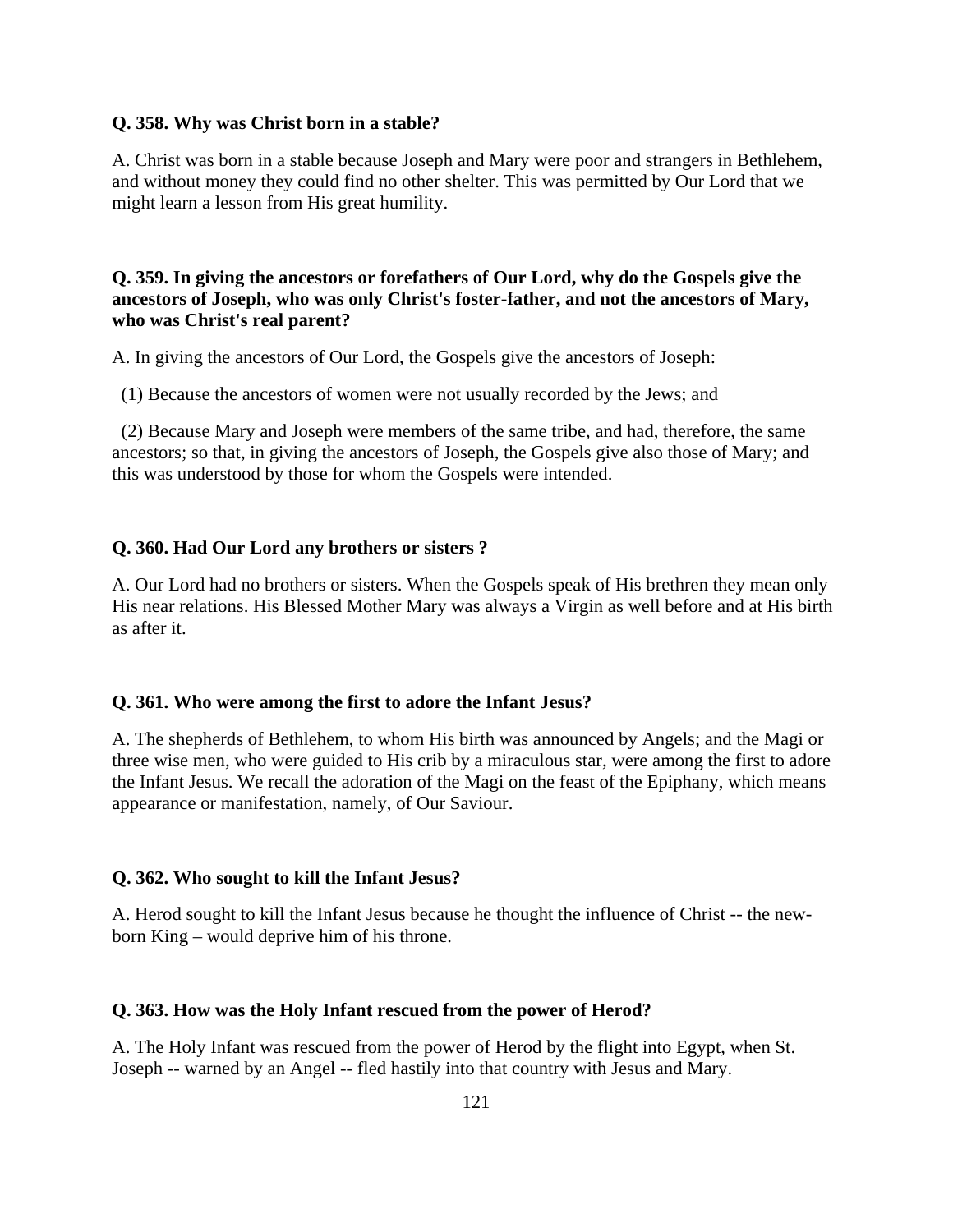## **Q. 364. How did Herod hope to accomplish his wicked designs?**

A. Herod hoped to accomplish his wicked designs by murdering all the infants in and near Bethlehem. The day on which we commemorate the death of these first little martyrs, who shed their blood for Christ's sake, is called the feast of Holy Innocents.

## **Q. 365. How may the years of Christ's life be divided?**

A. The years of Christ's life may be divided into three parts:

 (1) His childhood, extending from His birth to His twelfth year, when He went with his parents to worship in the Temple of Jerusalem.

 (2) His hidden life, which extends from His twelfth to His thirtieth year, during which time He dwelt with His parents at Nazareth.

 (3) His public life, extending from His thirtieth year -- or from His baptism by St. John the Baptist to His death; during which time He taught His doctrines and established His Church.

#### **Q. 366. Why is Christ's life thus divided?**

A. Christ's life is thus divided to show that all classes find in Him their model. In childhood He gave an example to the young; in His hidden life an example to those who consecrate themselves to the service of God in a religious state; and in His public life an example to all Christians without exception.

## **Q. 367. How long did Christ live on earth?**

A. Christ lived on earth about thirty-three years, and led a most holy life in poverty and suffering.

#### **Q. 368. Why did Christ live so long on earth?**

A. Christ lived so long on earth to show us the way to heaven by His teachings and example.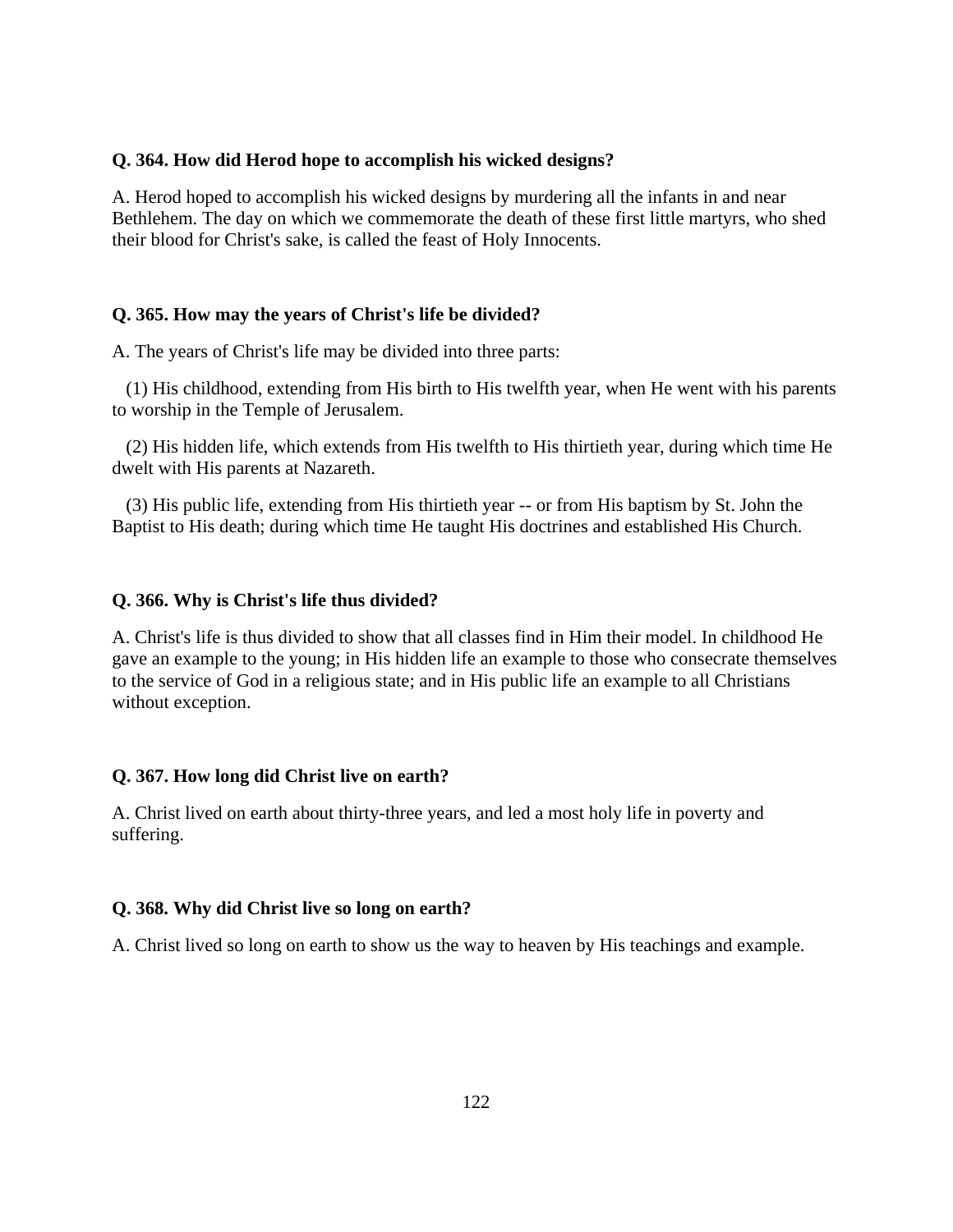# **LESSON EIGHTH: On Our Lord's Passion, Death, Resurrection, and Ascension**

## **Q. 369. What do we mean by Our Lord's Passion?**

A. By Our Lord's Passion we mean His dreadful sufferings from His agony in the garden till the moment of His death.

## **Q. 370. What did Jesus Christ suffer?**

A. Jesus Christ suffered a bloody sweat, a cruel scourging, was crowned with thorns, and was crucified.

# **Q. 371. When did Our Lord suffer the "bloody sweat"?**

A. Our Lord suffered the "bloody sweat" while drops of blood came forth from every pore of His body, during His agony in the Garden of Olives, near Jerusalem, where He went to pray on the night His Passion began.

# **Q. 372. Who accompanied Our Lord to the Garden of Olives on the night of His Agony?**

A. The Apostles Peter, James and John, the same who had witnessed His transfiguration on the mount, accompanied Our Lord to the Garden of Olives, to watch and pray with Him on the night of His agony.

# **Q. 373. What do we mean by the transfiguration of Our Lord?**

A. By the transfiguration of Our Lord we mean the supernatural change in His appearance when He showed Himself to His Apostles in great glory and brilliancy in which "His face did shine as the sun and His garments became white as snow."

## **Q. 374. Who were present at the transfiguration?**

A. There were present at the transfiguration -- besides the Apostles Peter, James and John, who witnessed it --the two great and holy men of the Old Law, Moses and Elias, talking with Our Lord.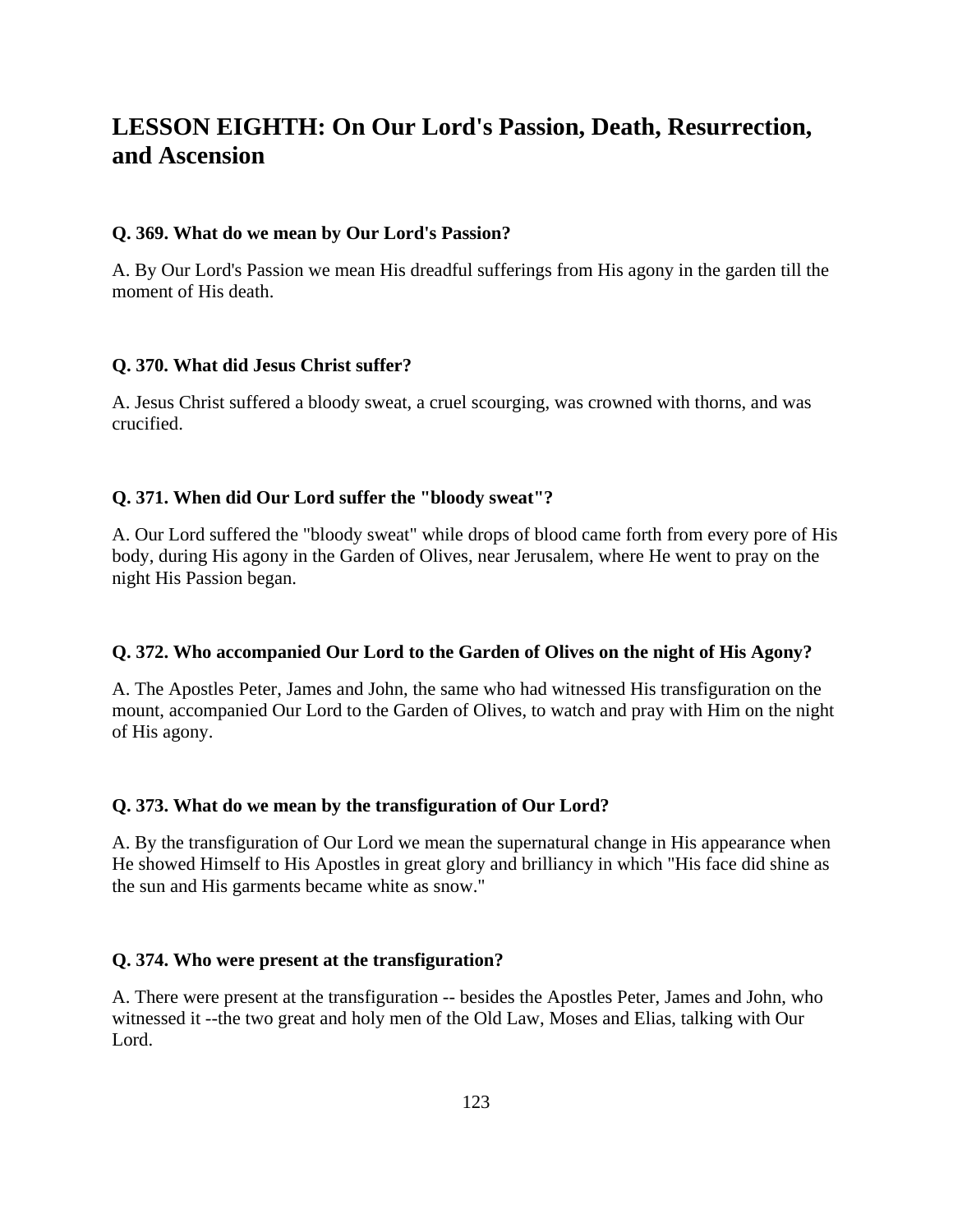## **Q. 375. What caused Our Lord's agony in the garden?**

A It is believed Our Lord's agony in the garden was caused:

(1) By his clear knowledge of all He was soon to endure;

 (2) By the sight of the many offenses committed against His Father by the sins of the whole world;

(3) By His knowledge of men's ingratitude for the blessings of redemption.

## **Q. 376. Why was Christ cruelly scourged?**

A. Christ was cruelly scourged by Pilate's orders, that the sight of His bleeding body might move His enemies to spare His life.

## **Q. 377. Why was Christ crowned with thorns?**

A. Christ was crowned with thorns in mockery because He had said He was a King.

## **Q. 378. Could Christ, if He pleased, have escaped the tortures of His Passion?**

A. Christ could, if He pleased, have escaped the tortures of His Passion, because He foresaw them and had it in His power to overcome His enemies.

#### **Q. 379. Was it necessary for Christ to suffer so much in order to redeem us?**

A. It was not necessary for Christ to suffer so much in order to redeem us, for the least of His sufferings was more than sufficient to atone for all the sins of mankind. By suffering so much He showed His great love for us.

#### **Q. 380. Who betrayed Our Lord?**

A. Judas, one of His Apostles, betrayed Our Lord, and from His sin we may learn that even the good may become very wicked by the abuse of their free will.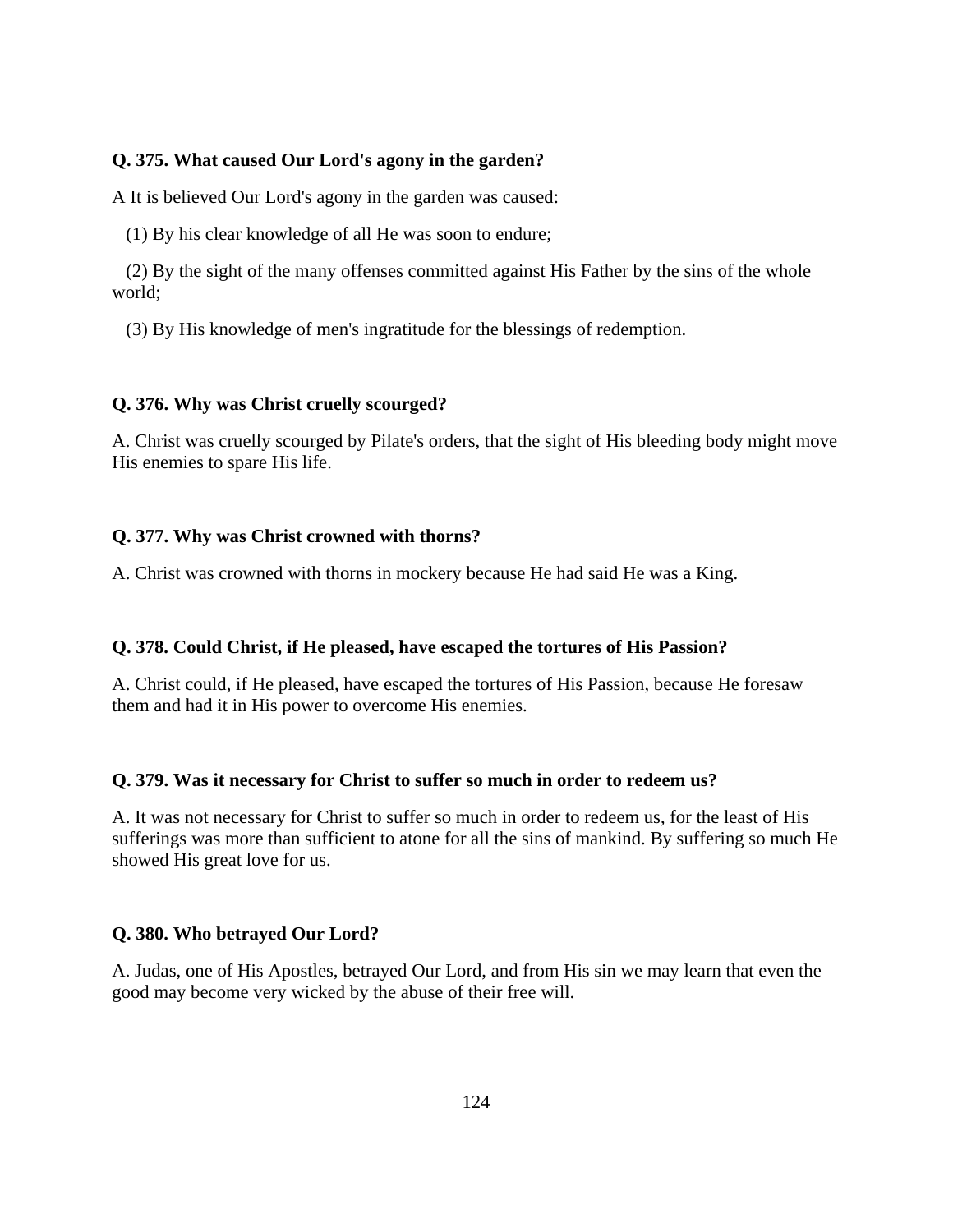## **Q. 381. How was Christ condemned to death?**

A. Through the influence of those who hated Him, Christ was condemned to death, after an unjust trial, at which false witnesses were induced to testify against Him.

#### **Q. 382. On what day did Christ die?**

A. Christ died on Good Friday.

#### **Q. 383. Why do you call that day "good" on which Christ died so sorrowful a death?**

A. We call that day good on which Christ died because by His death He showed His great love for man, and purchased for him every blessing.

#### **Q. 384. How long was Our Lord hanging on the cross before He died?**

A. Our Lord was hanging on the Cross about three hours before He died. While thus suffering, His enemies stood around blaspheming and mocking Him. By His death He proved Himself a real mortal man, for He could not die in His divine nature.

#### **Q. 385. What do we call the words Christ spoke while hanging on the Cross?**

A. We call the words Christ spoke while hanging on the Cross "the seven last words of Jesus on the Cross." They teach us the dispositions we should have at the hour of death.

#### **Q. 386. Repeat the seven last words or sayings of Jesus on the Cross.**

A. The seven last words or sayings of Jesus on the Cross are:

 (1) "Father, forgive them, for they know not what they do," in which He forgives and prays for His enemies.

 (2) "Amen, I say to thee, this day thou shalt be with Me in Paradise," in which He pardons the penitent sinner.

(3) "Woman, behold thy Son" -- "Behold thy Mother," in which He gave up what was dearest to Him on earth, and gave us Mary for our Mother.

(4) "My God, my God, why hast Thou forsaken Me?" from which we learn the suffering of His mind.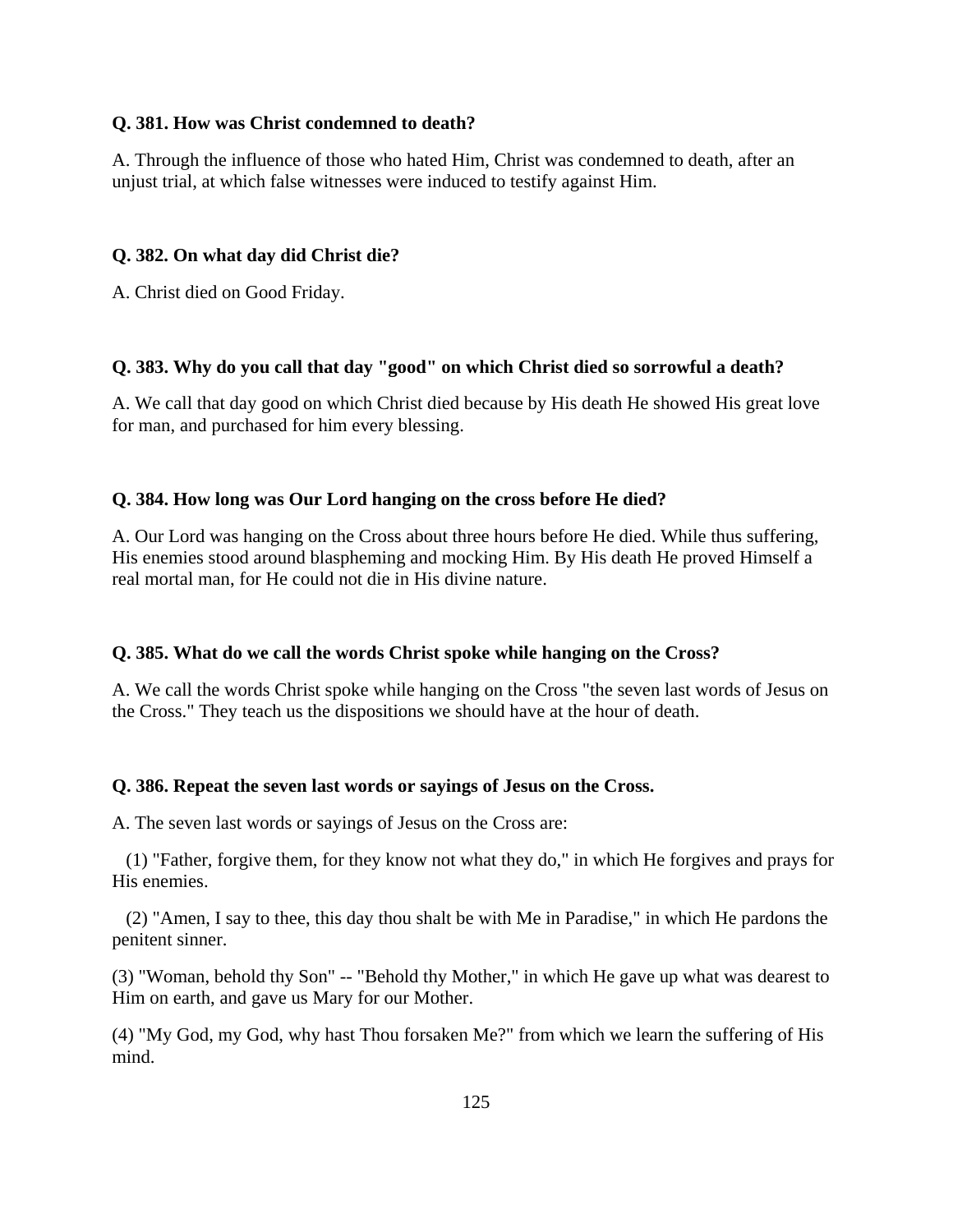(5) "I thirst," from which we learn the suffering of His body.

(6) "All is consummated," by which He showed the fulfillment of all the prophecies concerning Him and the completion of the work of our redemption.

(7) "Father, into Thy hands I commend my spirit," by which He showed His perfect resignation to the Will of His Eternal Father.

## **Q. 387. What happened at the death of Our Lord?**

A. At the death of Our Lord there were darkness and earthquake; many holy dead came forth from their graves, and the veil concealing the Holy of Holies, in the Temple of Jerusalem, was torn asunder.

## **Q. 388. What was the Holy of Holies in the temple?**

A. The Holy of Holies was the sacred part of the Temple, in which the Ark of the Covenant was kept, and where the high priest consulted the Will of God.

## **Q. 389. What was the "Ark of the Covenant"?**

A. The Ark of the Covenant was a precious box in which were kept the tablets of stone bearing the written Commandments of God, the rod which Aaron changed into a serpent before King Pharao, and a portion of the manna with which the Israelites were miraculously fed in the desert. The Ark of the Covenant was a figure of the Tabernacle in which we keep the Holy Eucharist.

## **Q. 390. Why was the veil of the Temple torn asunder at the death of Christ?**

A. The veil of the Temple was torn asunder at the death of Christ because at His death the Jewish religion ceased to be the true religion, and God no longer manifested His presence in the Temple.

# **Q. 391. Why did the Jewish religion, which up to the death of Christ had been the true religion, cease at that time to be the true religion?**

A. The Jewish religion, which, up to the death of Christ, had been the true religion, ceased at that time to be the true religion, because it was only a promise of the redemption and figure of the Christian religion, and when the redemption was accomplished and the Christian religion established by the death of Christ, the promise and the figure were no longer necessary.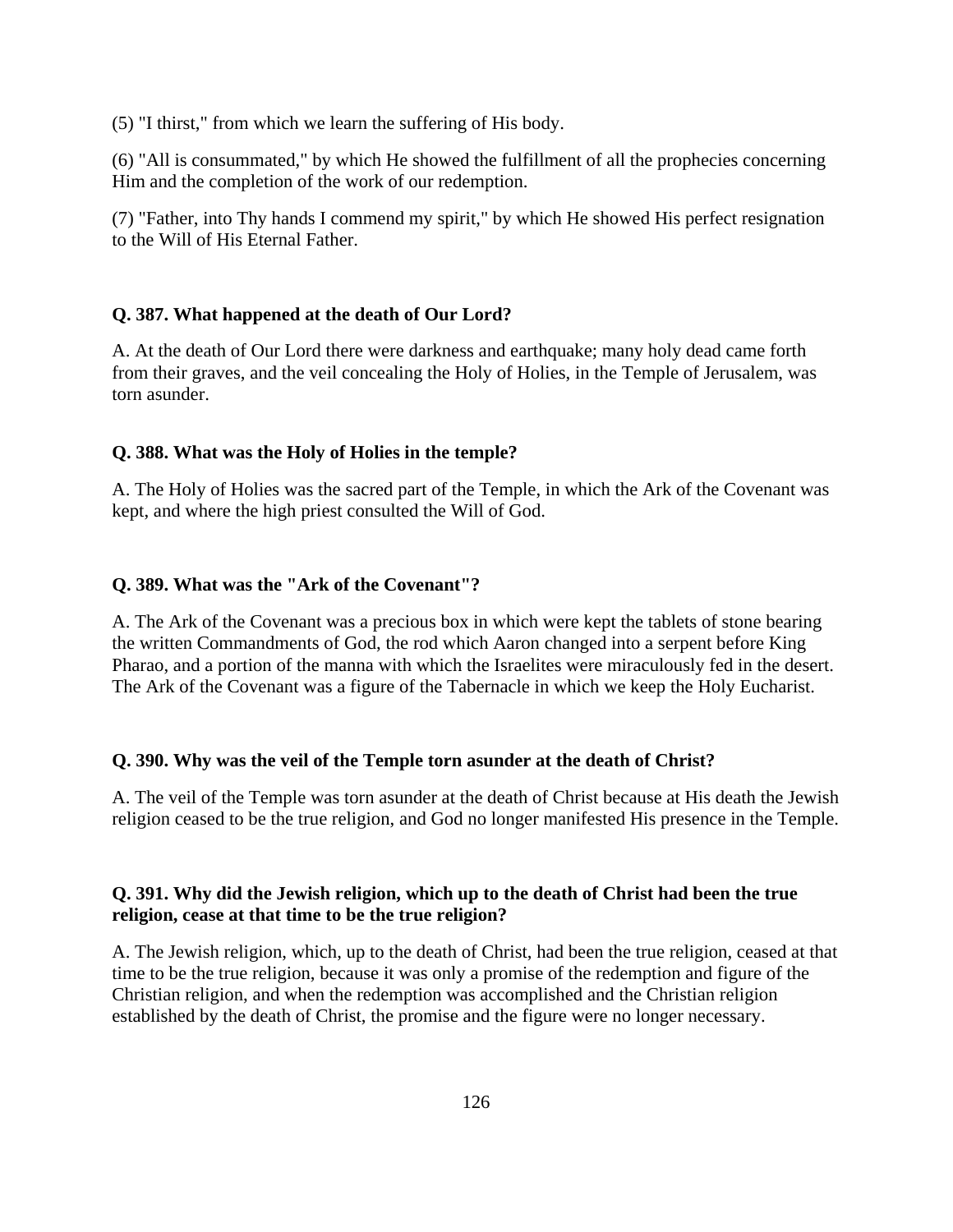# **Q. 392. Were all the laws of the Jewish religion abolished by the establishment of Christianity?**

A. The moral laws of the Jewish religion were not abolished by the establishment of Christianity, for Christ came not to destroy these laws, but to make them more perfect. Its ceremonial laws were abolished when the Temple of Jerusalem ceased to be the House of God.

# **Q. 393. What do we mean by moral and ceremonial laws?**

A. By "moral" laws we mean laws regarding good and evil. By "ceremonial" laws we mean laws regulating the manner of worshipping God in Temple or Church.

# **Q. 394. Where did Christ die?**

A. Christ died on Mount Calvary.

# **Q. 395. Where was Mount Calvary, and what does the name signify?**

A. Mount Calvary was the place of execution, not far from Jerusalem; and the name signifies the "place of skulls."

# **Q. 396. How did Christ die?**

A. Christ was nailed to the Cross, and died on it between two thieves.

# **Q. 397. Why was Our Lord crucified between thieves?**

A. Our Lord was crucified between thieves that His enemies might thus add to His disgrace by making Him equal to the worst criminals.

# **Q. 398. Why did Christ suffer and die?**

A. Christ suffered and died for our sins.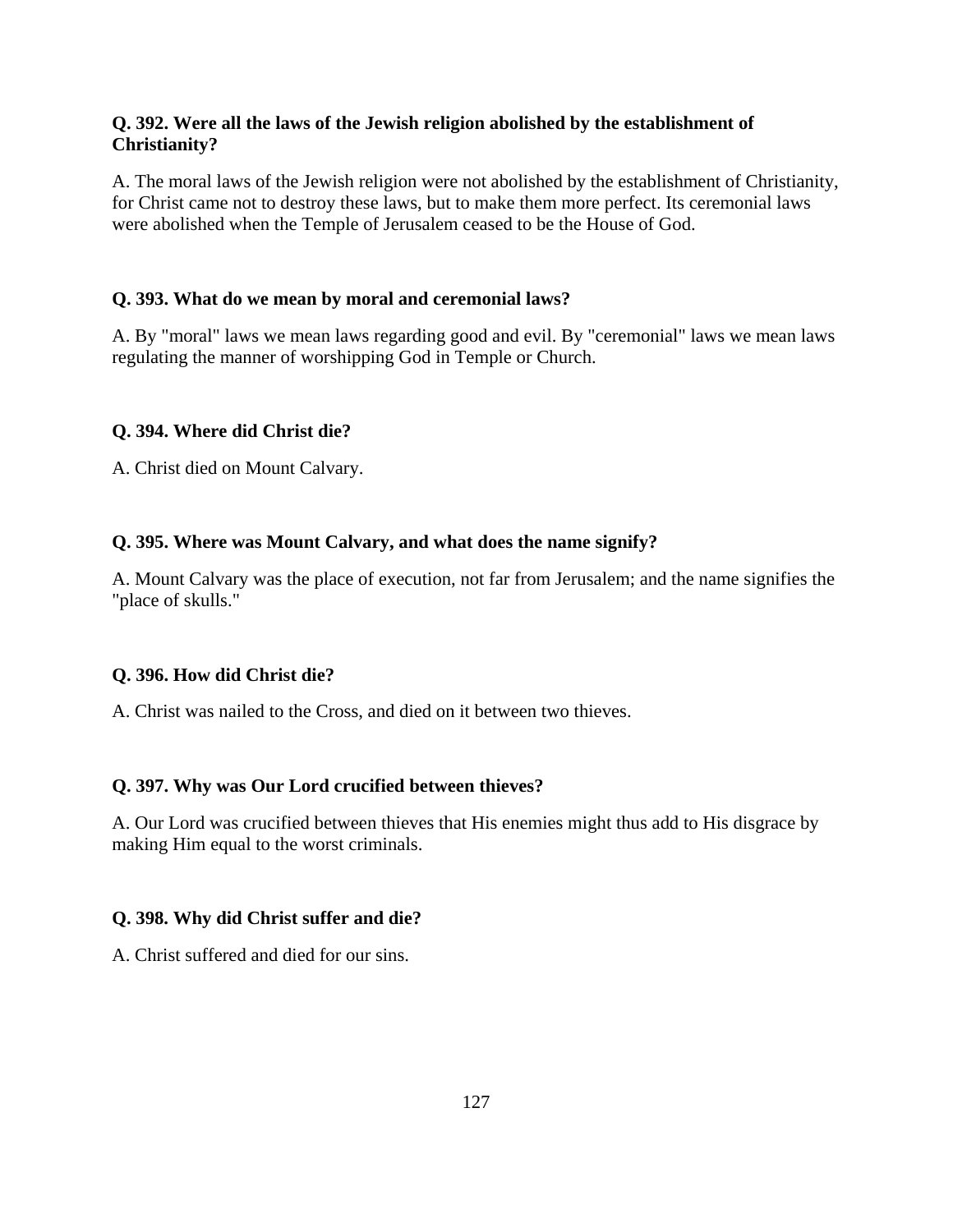## **Q. 399. How was Our Lord's body buried?**

A. Our Lord's body was wrapped in a clean linen cloth and laid in a new sepulchre or tomb cut in a rock, by Joseph of Arimathea and other pious persons who believed in Our Divine Lord.

# **Q. 400. What lessons do we learn from the sufferings and death of Christ?**

A. From the sufferings and death of Christ we learn the great evil of sin, the hatred God bears to it, and the necessity of satisfying for it.

# **Q. 401. Whither did Christ's soul go after His death?**

A. After Christ's death His soul descended into hell.

## **Q. 402. Did Christ's soul descend into the hell of the damned?**

A. The hell into which Christ's soul descended was not the hell of the dammed, but a place or state of rest called Limbo, where the souls of the just were waiting for Him.

## **Q. 403. Why did Christ descend into Limbo?**

A. Christ descended into Limbo to preach to the souls who were in prison -- that is, to announce to them the joyful tidings of their redemption.

## **Q. 404. Where was Christ's body while His soul was in Limbo?**

A. While Christ's soul was in Limbo His body was in the holy sepulchre.

## **Q. 405. On what day did Christ rise from the dead?**

A. Christ rose from the dead, glorious and immortal, on Easter Sunday, the third day after His death.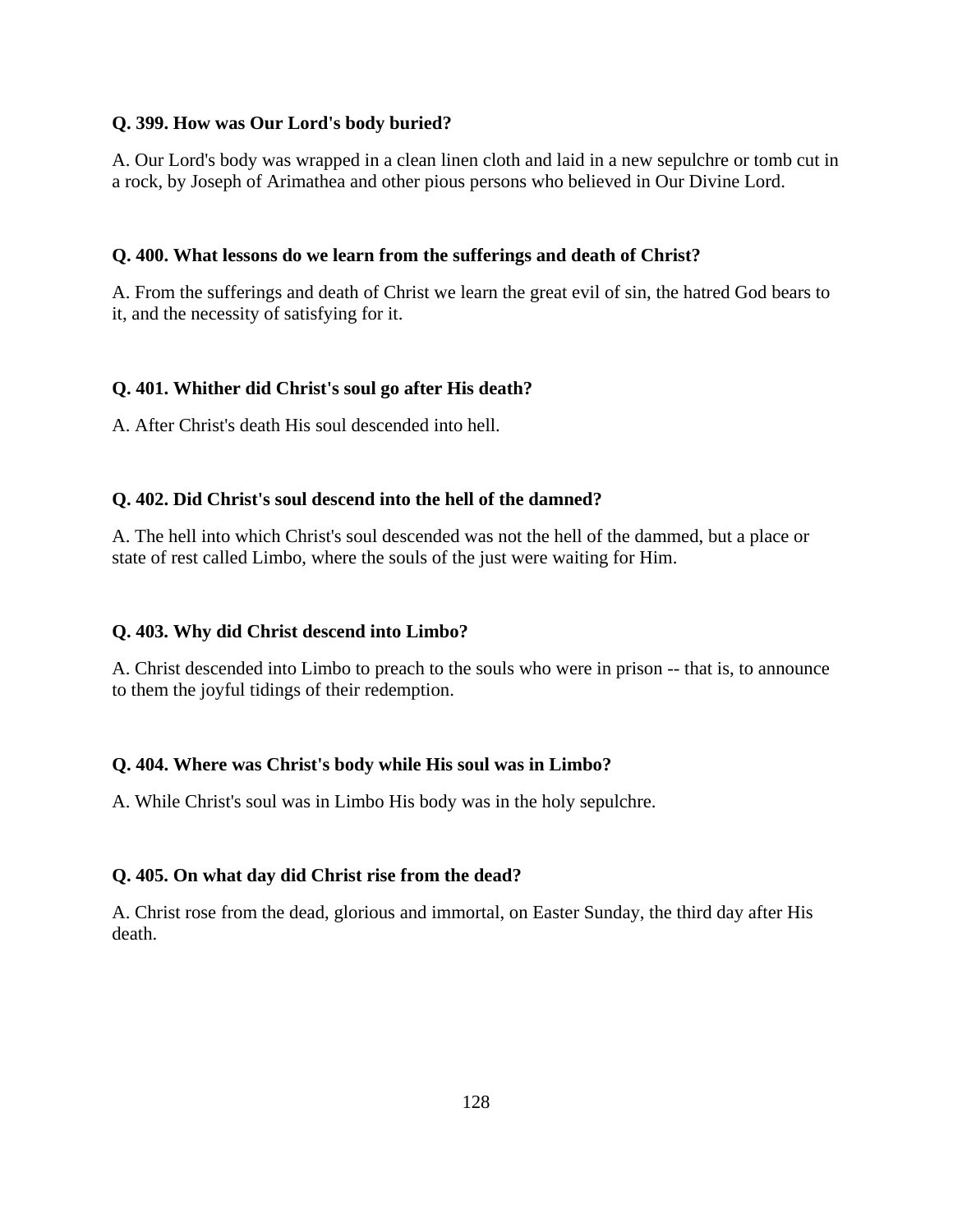## **Q. 406. Why is the Resurrection the greatest of Christ's miracles?**

A. The Resurrection is the greatest of Christ's miracles because all He taught and did is confirmed by it and depends upon it. He promised to rise from the dead and without the fulfillment of that promise we could not believe in Him.

## **Q. 407. Has any one ever tried to disprove the miracle of the resurrection?**

A. Unbelievers in Christ have tried to disprove the miracle of the resurrection as they have tried to disprove all His other miracles; but the explanations they give to prove Christ's miracles false are far more unlikely and harder to believe than the miracles themselves.

## **Q. 408. What do we mean when we say Christ rose "glorious" from the dead?**

A. When we say Christ rose "glorious" from the dead we mean that His body was in a glorified state; that is, gifted with the qualities of a glorified body.

# **Q. 409. What are the qualities of a glorified body?**

A. The qualities of a glorified body are:

- (1) Brilliancy, by which it gives forth light;
- (2) Agility, by which it moves from place to place as rapidly as an angel;
- (3) Subtility, by which material things cannot shut it out;
- (4) Impassibility, by which it is made incapable of suffering.

## **Q. 410. Was Christ three full days in the tomb?**

A. Christ was not three full days, but only parts of three days in the tomb.

## **Q. 411. How long did Christ stay on earth after His resurrection?**

A. Christ stayed on earth forty days after His resurrection, to show that He was truly risen from the dead, and to instruct His apostles.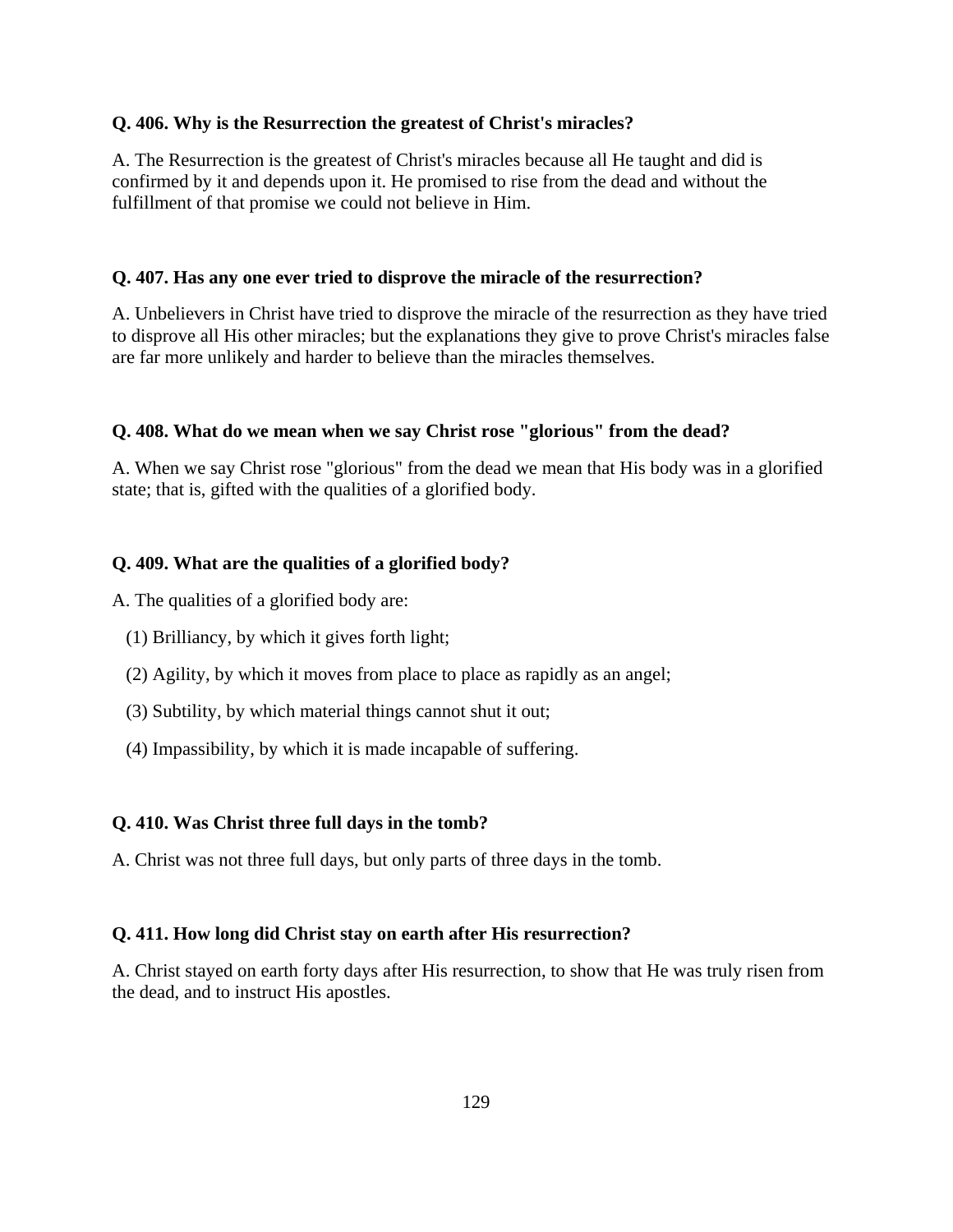# **Q. 412. Was Christ visible to all and at all times during the forty days He remained on earth after His resurrection?**

A. Christ was not visible to all nor at all times during the forty days He remained on earth after His resurrection. We know that He appeared to His apostles and others at least nine times, though He may have appeared oftener.

## **Q. 413. How did Christ show that He was truly risen from the dead?**

A. Christ showed that He was truly risen from the dead by eating and conversing with His Apostles and others to whom He appeared. He showed the wounds in His hands, feet and side, and it was after His resurrection that He gave to His Apostles the power to forgive sins.

## **Q. 414. After Christ had remained forty days on earth, whither did He go?**

A. After forty days Christ ascended into heaven, and the day on which be ascended into heaven is called Ascension Day.

## **Q. 415. Where did the ascension of Our Lord take place?**

A. Christ ascended into heaven from Mount Olivet, the place made sacred by His agony on the night before His death.

## **Q. 416. Who were present at the ascension and who ascended with Christ?**

A. From various parts of Scripture we may conclude there were about 125 persons -- though traditions tell us there was a greater number -- present at the Ascension. They were the Apostles, the Disciples, the pious women and others who had followed Our Blessed Lord. The souls of the just who were waiting in Limbo for the redemption ascended with Christ.

# **Q. 417. Why is the paschal candle which is lighted on Easter morning extinguished at the Mass on Ascension Day?**

A. The paschal candle which is lighted on Easter morning signifies Christ's visible presence on earth, and it is extinguished on Ascension Day to show that He, having fulfilled all the prophecies concerning Himself and having accomplished the work of redemption, has transferred the visible care of His Church to His Apostles and returned in His body to heaven.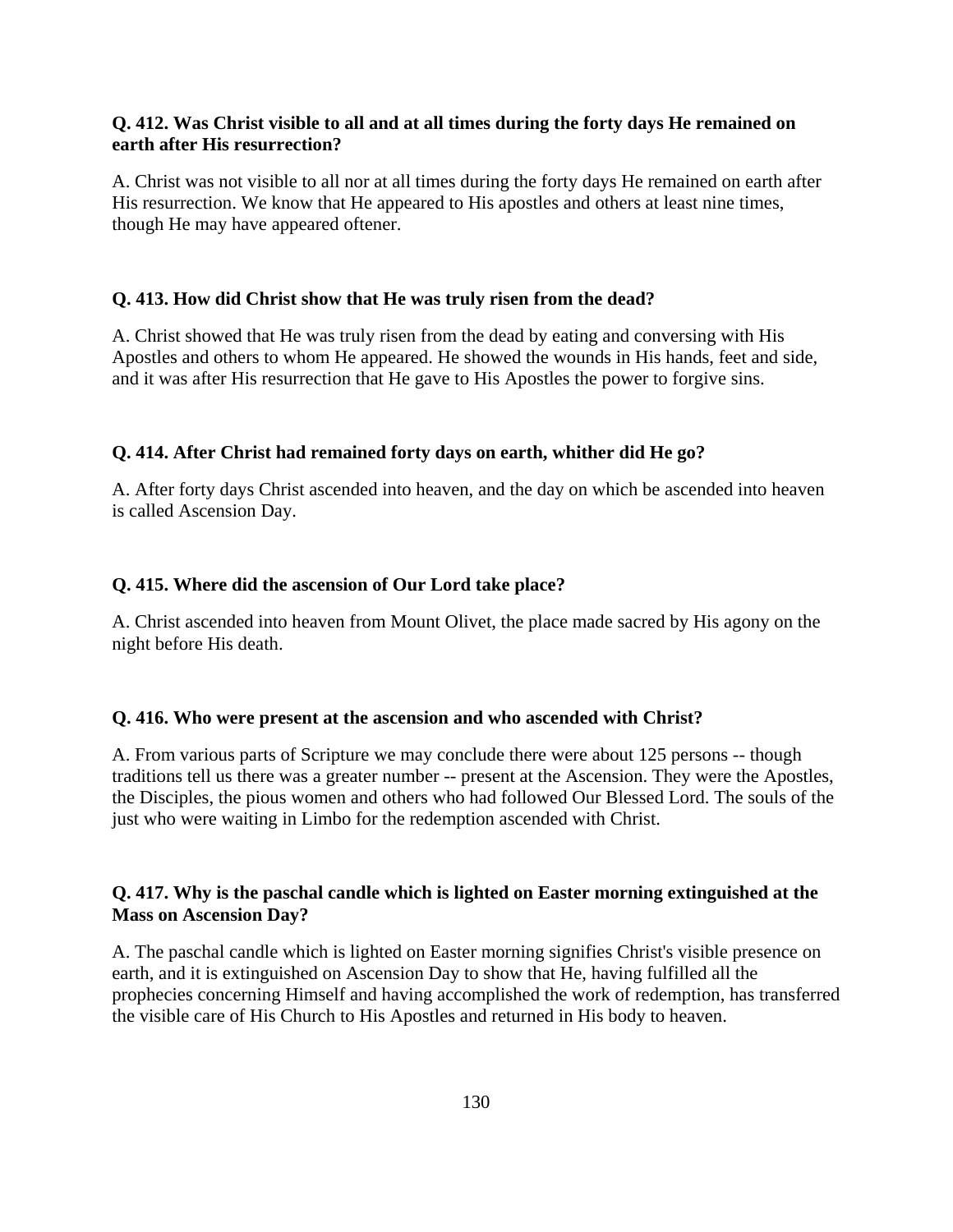## **Q. 418. Where is Christ in heaven?**

A. In heaven Christ sits at the right hand of God the Father Almighty.

#### **Q. 419. What do you mean by saying that Christ sits at the right hand of God?**

A. When I say that Christ sits at the right hand of God I mean that Christ as God is equal to His Father in all things, and that as man He is in the highest place in heaven next to God.

# **LESSON NINTH: On the Holy Ghost and His Descent upon the Apostles**

#### **Q. 420. Who is the Holy Ghost?**

A. The Holy Ghost is the third Person of the Blessed Trinity.

## **Q. 421. Did the Holy Ghost ever appear?**

A. The Holy Ghost appeared at times under the form of a dove, and again under the form of tongues of fire; for, being a pure spirit without a body, He can take any form.

#### **Q. 422. Is the Holy Ghost called by other names?**

A. The Holy Ghost is called also the Holy Spirit, the Paraclete, the Spirit of Truth and other names given in Holy Scripture.

#### **Q. 423. From whom does the Holy Ghost proceed?**

A. The Holy Ghost proceeds from the Father and the Son.

#### **Q. 424. Is the Holy Ghost equal to the Father and the Son?**

A. The Holy Ghost is equal to the Father and the Son, being the same Lord and God as they are.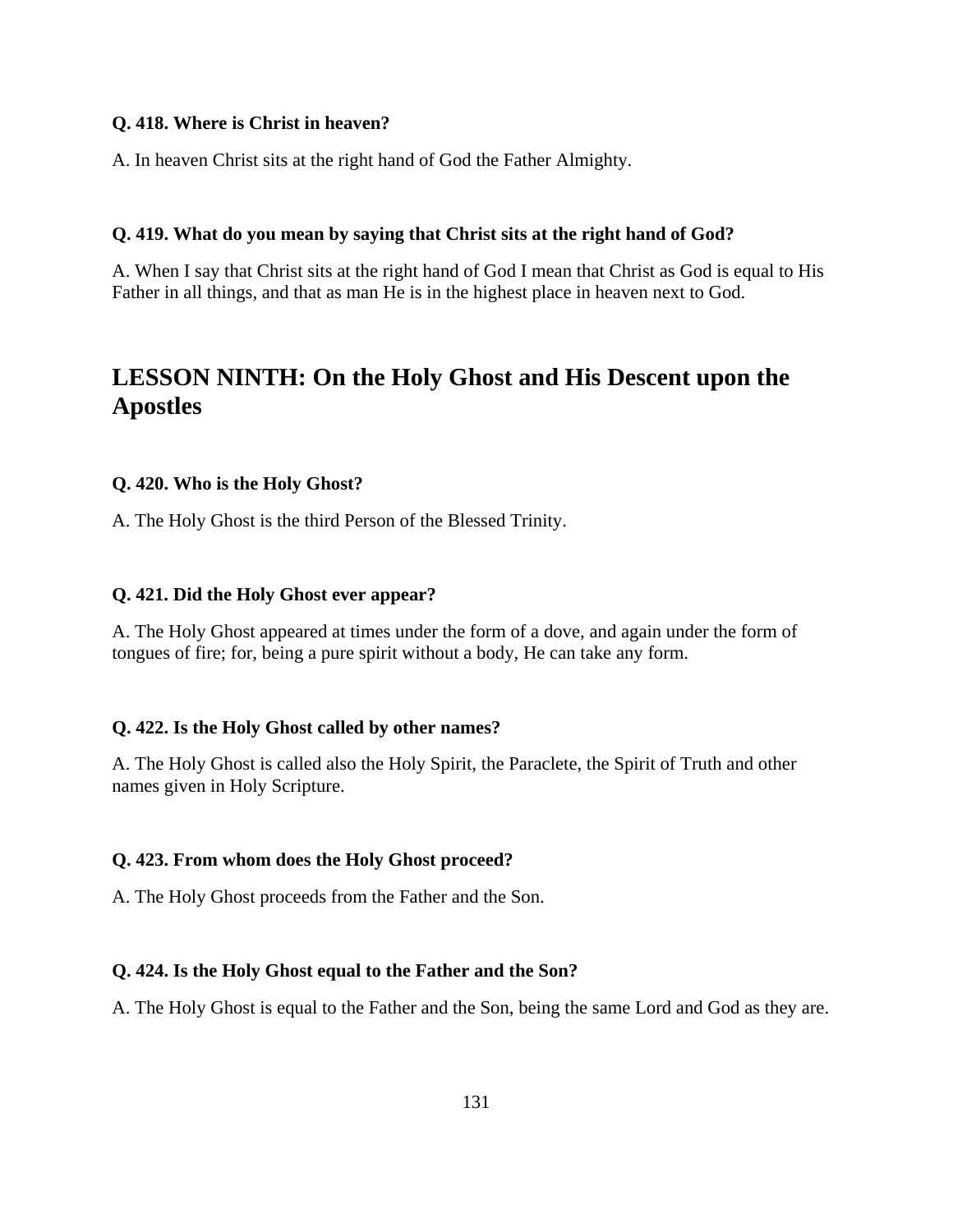#### **Q. 425. On what day did the Holy Ghost come down upon the Apostles?**

A. The Holy Ghost came down upon the Apostles ten days after the Ascension of our Lord; and the day on which He came down upon the Apostles is called Whitsunday, or Pentecost.

## **Q. 426. Why is the day on which the Holy Ghost came down upon the Apostles called Whitsunday?**

A. The day on which the Holy Ghost came down upon the Apostles is called Whitsunday or White Sunday, probably because the Christians who were baptized on the eve of Pentecost wore white garments for some time afterward, as a mark of the purity bestowed upon their souls by the Sacrament of Baptism.

#### **Q. 427. Why is this feast called also Pentecost?**

A. This feast is called also Pentecost because Pentecost means the fiftieth; and the Holy Ghost came down upon the Apostles fifty days after the resurrection of Our Lord.

#### **Q. 428. How did the Holy Ghost come down upon the Apostles?**

A. The Holy Ghost came down upon the Apostles in the form of tongues of fire.

## **Q. 429. What did the form of tongues of fire denote?**

A. The form of tongues of fire denoted the sacred character and divine authority of the preaching and teaching of the Apostles, by whose words and fervor all men were to be converted to the love of God.

#### **Q. 430. Who sent the Holy Ghost upon the Apostles?**

A. Our Lord Jesus Christ sent the Holy Ghost upon the Apostles.

#### **Q. 431. Did the Apostles know that the Holy Ghost would come down upon them?**

A. The Apostles knew that the Holy Ghost would come down upon them; for Christ promised His Apostles that after His Ascension He would send the Holy Ghost, the Spirit of Truth, to teach them all truths and to abide with them forever.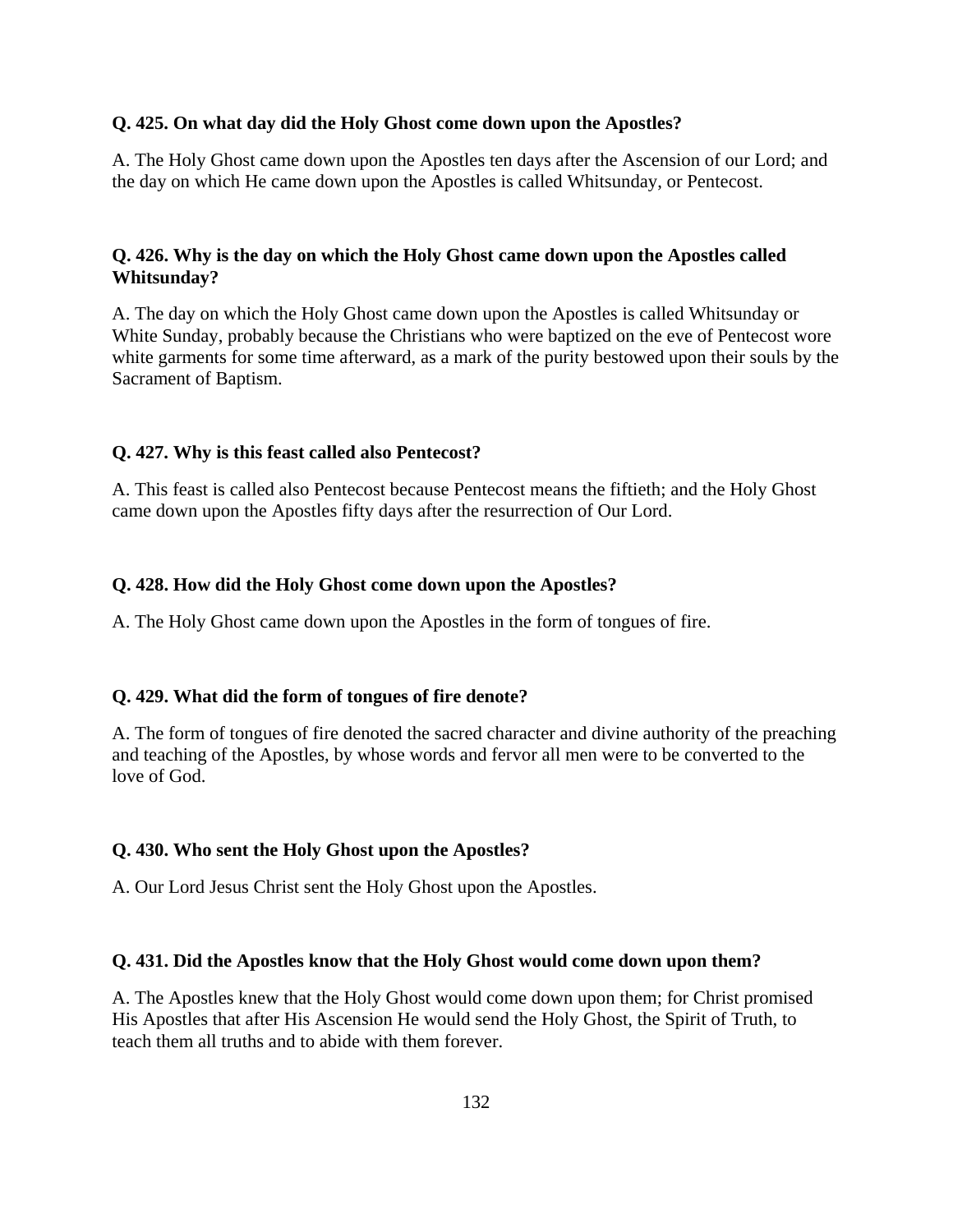## **Q. 432. Has any one ever denied the existence of the Holy Ghost?**

A. Some persons have denied the existence of the Holy Ghost; others have denied that He is a real person equal to the Father and the Son; but all these assertions are shown to be false by the words of Holy Scripture and the infallible teaching of the Church.

# **Q. 433. What are the sins against the Holy Ghost which Our Lord said will not be forgiven either in this world or in the next?**

A. The sins against the Holy Ghost which Our Lord said will not be forgiven either in this world or in the next, are sins committed out of pure malice, and greatly opposed to the mercy of God, and are, therefore, seldom forgiven.

# **Q. 434. Why did Christ send the Holy Ghost?**

A. Christ sent the Holy Ghost to sanctify His Church, to enlighten and strengthen the Apostles, and to enable them to preach the Gospel.

# **Q. 435. How was the Church sanctified through the coming of the Holy Ghost?**

A. The Church was sanctified through the coming of the Holy Ghost by receiving those graces which Christ had merited for His ministers, the bishops and priests, and for the souls of all those committed to their care.

# **Q. 436. How were the Apostles enlightened through the coming of the Holy Ghost?**

A. The Apostles were enlightened through the coming of the Holy Ghost by receiving the grace to remember and understand in its true meaning all that Christ had said and done in their presence.

# **Q. 437. How were the Apostles strengthened through the coming of the Holy Ghost?**

A. The Apostles were strengthened through the coming of the Holy Ghost by receiving the grace to brave every danger, even death itself, in the performance of their sacred duties.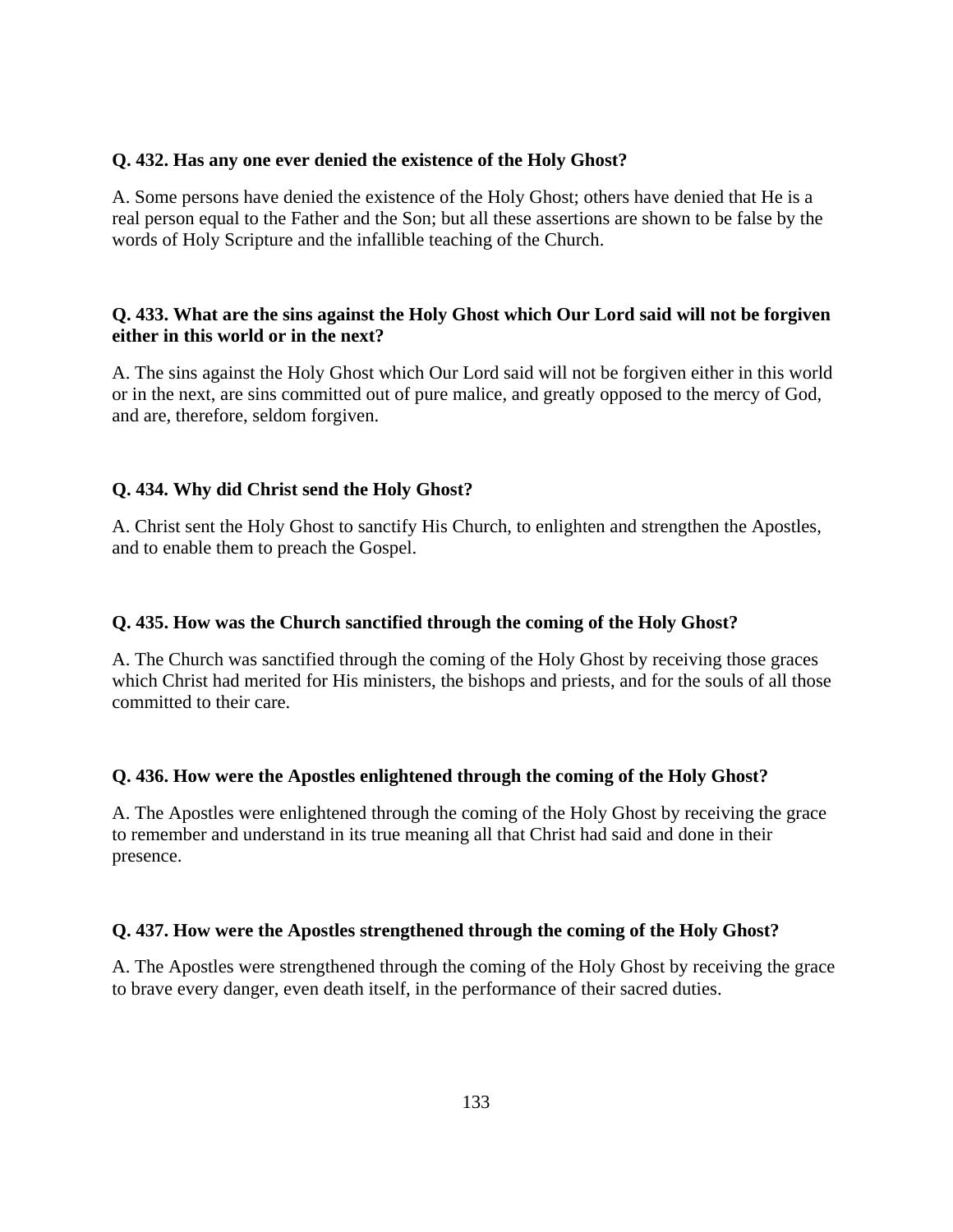## **Q. 438. What does "Apostle," and what does "Gospel" mean?**

A. "Apostle" means a person sent, and "Gospel" means good tidings or news. Hence the name "Gospel" is given to the inspired history of Our Lord's life and works upon earth.

#### **Q. 439. Name the Apostles.**

A. The Apostles were: Peter, Andrew, James, John, Philip, Bartholomew, Thomas, Matthew, James, Thaddeus, Simon, and Judas Iscariot, in whose place Mathias was chosen.

## **Q. 440. Was St. Paul an Apostle?**

A. St. Paul was an Apostle, but as he was not called till after the Ascension of Our Lord he is not numbered among the twelve. He is called the Apostle of the Gentiles; that is, of all those who were not of the Jewish religion or members of the Church of the Old Law.

#### **Q. 441. How did St. Paul become an Apostle?**

A. While on his way to persecute the Christians St. Paul was miraculously converted and called to be an Apostle by Our Lord Himself, who spoke to him. St. Paul was called Saul before his conversion.

#### **Q. 442. Who were the Evangelists?**

A. St. Matthew, St. Mark, St. Luke and St. John are called Evangelists, because they wrote the four Gospels bearing their names, and Evangelia is the Latin name for Gospels. St. Mark and St. Luke were not Apostles, but St. Matthew and St. John were both Apostles and Evangelists.

#### **Q. 443. Why did not the Apostles fully understand when Christ Himself taught them?**

A. The Apostles did not fully understand when Christ Himself taught them because during His stay with them on earth they were only preparing to become Apostles; and their minds were yet filled with many worldly thoughts and desires that were to be removed at the coming of the Holy Ghost.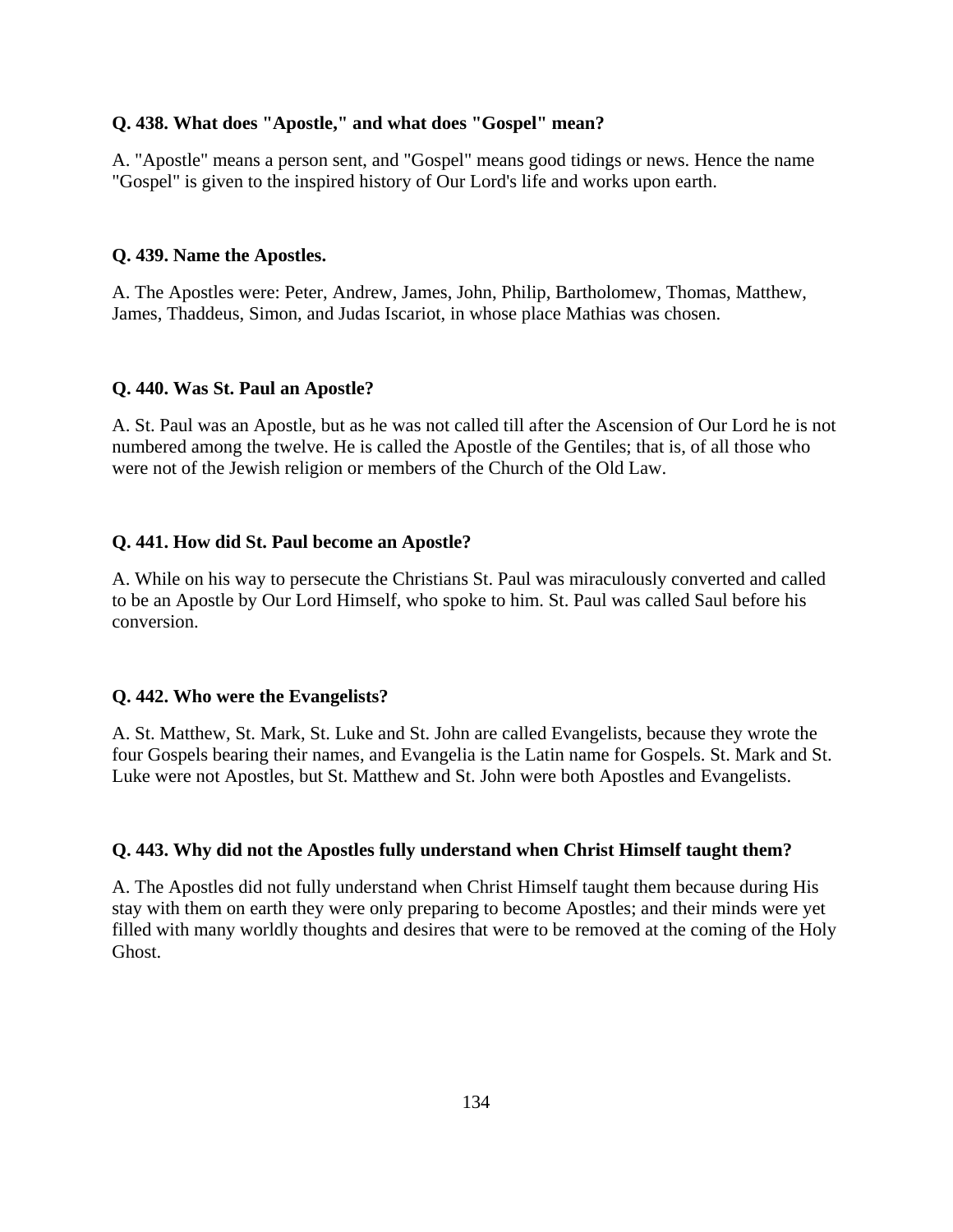## **Q. 444. Will the Holy Ghost abide with the Church forever?**

A. The Holy Ghost will abide with the Church forever, and guide it in the way of holiness and truth.

# **Q. 445. What benefit do we derive from the knowledge that the Holy Ghost will abide with the Church forever?**

A. From the knowledge that the Holy Ghost will abide with the Church forever we are made certain that the Church can never teach us falsehood, and can never be destroyed by the enemies of Our Faith.

# **Q. 446. What visible power was given to the Apostles through the coming of the Holy Ghost?**

A. Through the coming of the Holy Ghost the Apostles received the "gift of tongues," by which they could be understood in every language, though they preached in only one.

# **Q. 447. Why did such wonderful gifts accompany confirmation, or the coming of the Holy Ghost, in the first ages of the Church?**

A. Such wonderful gifts accompanied Confirmation in the first ages of the Church to prove the power, truth and divine character of Christianity to those who otherwise might not believe, and to draw the attention of all to the establishment of the Christian Church.

# **Q. 448. Why are these signs not continued everywhere at the present time?**

A. These signs are not continued everywhere at the present time, because now that the Church is fully established and its divine character and power proved in other ways, such signs are no longer necessary.

# **Q. 449. Were such powers as the "gift of tongues" a part of the Sacrament of Confirmation?**

A. Such powers as the "gift of tongues" were not a part of the Sacrament of Confirmation, but they were added to it by the Holy Ghost when necessary for the good of the Church.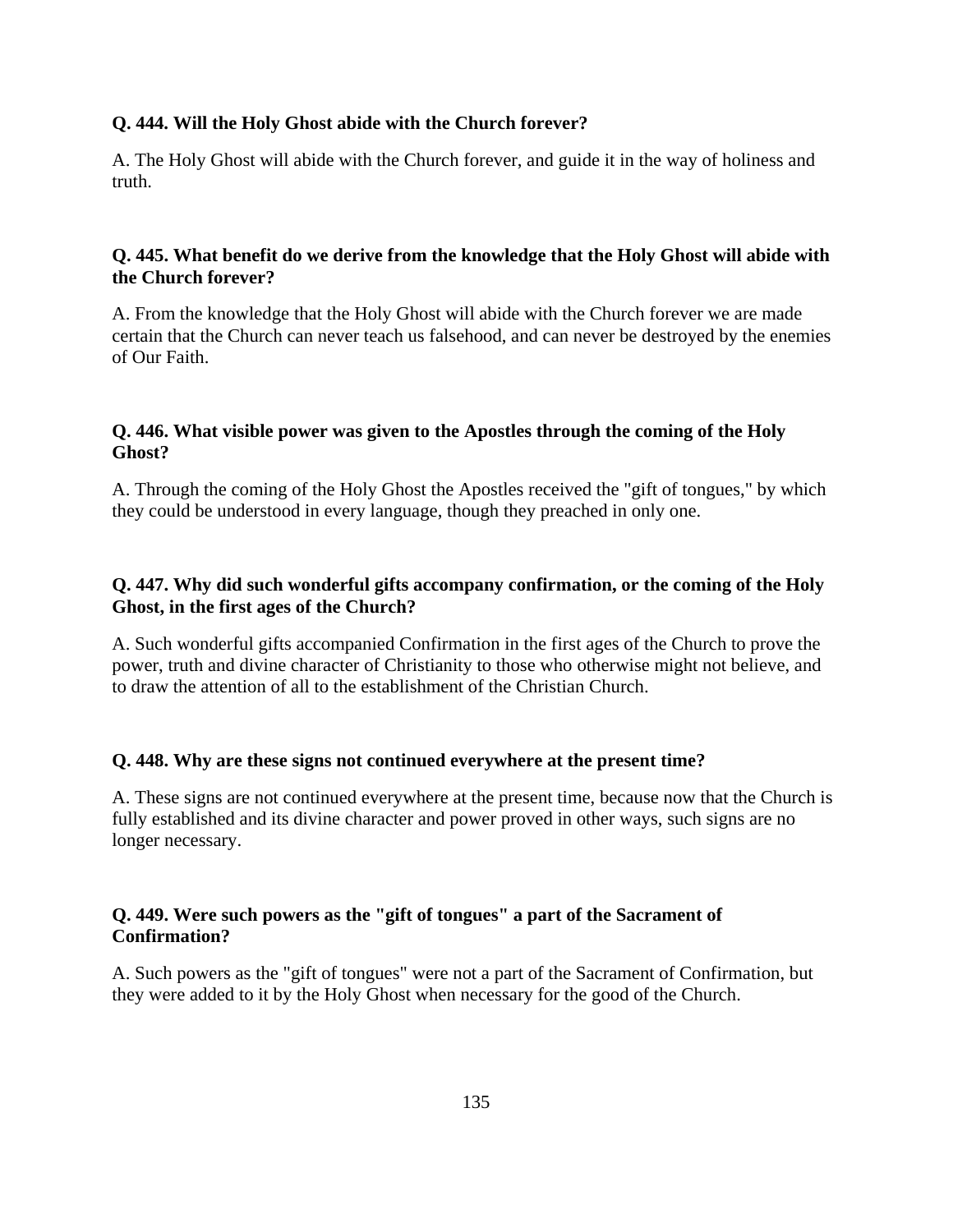# LESSON TENTH: On the Effects of the Redemption

# **Q. 450. What is an effect?**

A. An effect is that which is caused by something else, as smoke, for example, is an effect of fire.

# **Q. 451. What does redemption mean?**

A. Redemption means the buying back of a thing that was given away or sold.

# **Q. 452. What did Adam give away by his sin, and what did Our Lord buy back for him and us?**

A. By his sin Adam gave away all right to God's promised gifts of grace in this world and of glory in the next, and Our Lord bought back the right that Adam threw away.

# **Q. 453. Which are the chief effects of the Redemption?**

A. The chief effects of the Redemption are two: The satisfaction of God's justice by Christ's sufferings and death, and the gaining of grace for men.

# **Q. 454. Why do we say "chief effects"?**

A. We say "chief effects" to show that these are the most important but not the only effects of the Redemption -- for all the benefits of our holy religion and of its influence upon the world are the effects of the redemption.

# **Q. 455. Why did God's justice require satisfaction?**

A. God's justice required satisfaction because it is infinite and demands reparation for every fault. Man in his state of sin could not make the necessary reparation, so Christ became man and made it for him.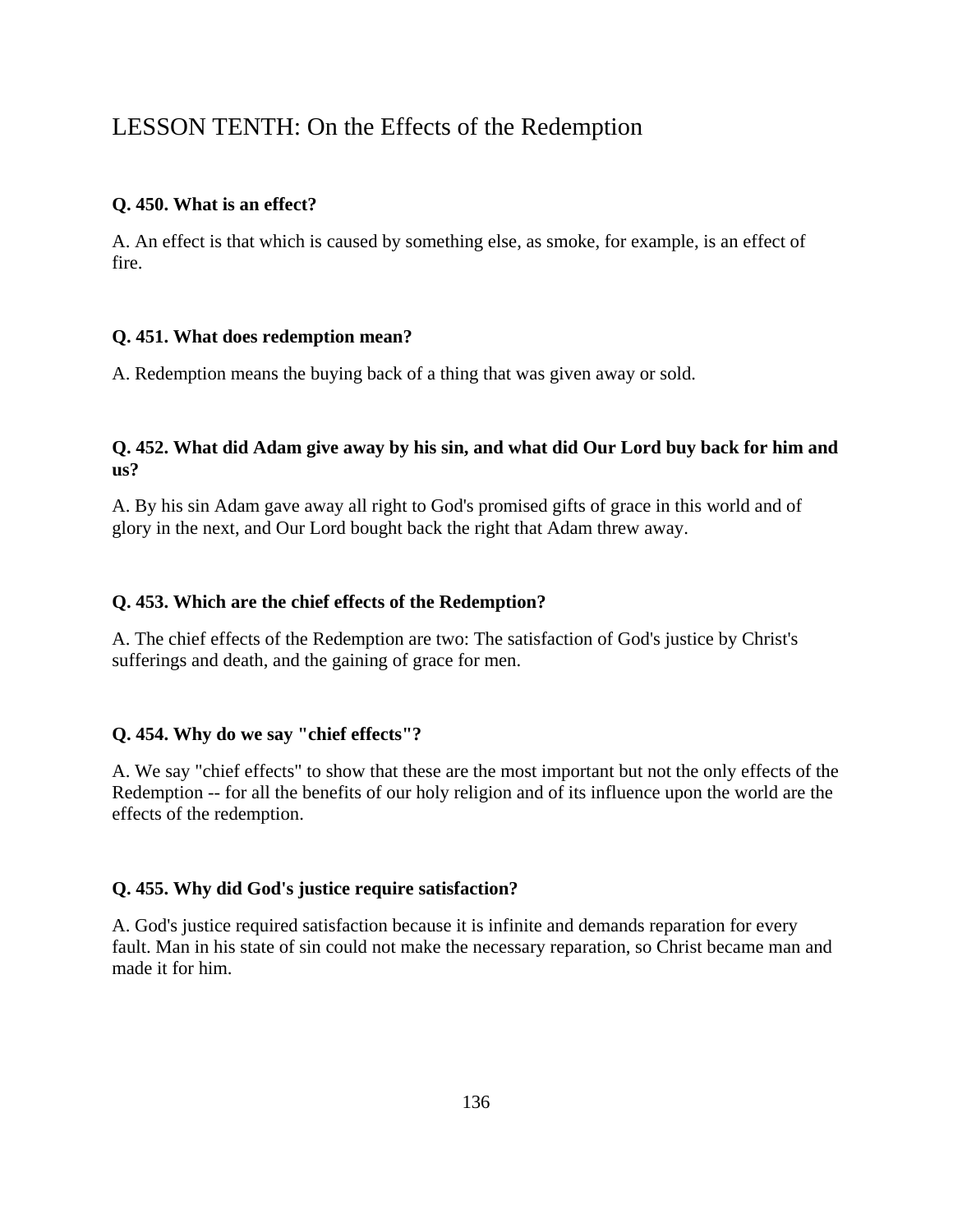## **Q. 456. What do you mean by grace?**

A. By grace I mean a supernatural gift of God bestowed on us, through the merits of Jesus Christ, for our salvation.

## **Q. 457. What does "supernatural" mean?**

A. Supernatural means above or greater than nature. All gifts such as health, learning or the comforts of life, that affect our happiness chiefly in this world, are called natural gifts, and all gifts such as blessings that affect our happiness chiefly in the next world are called supernatural or spiritual gifts.

#### **Q. 458. What do you mean by "merit"?**

A. Merit means the quality of deserving well or ill for our actions. In the question above it means a right to reward for good deeds done.

## **Q. 459. How many kinds of grace are there?**

A. There are two kinds of grace, sanctifying grace and actual grace.

#### **Q. 460. What is the difference between sanctifying grace and actual grace?**

A. Sanctifying grace remains with us as long as we are not guilty of mortal sin; and hence, it is often called habitual grace; but actual grace comes to us only when we need its help in doing or avoiding an action, and it remains with us only while we are doing or avoiding the action.

#### **Q. 461. What is sanctifying grace?**

A. Sanctifying grace is that grace which makes the soul holy and pleasing to God.

## **Q. 462. What do you call those graces or gifts of God by which we believe in Him, hope in Him, and love Him?**

A. Those graces or gifts of God by which we believe in Him, and hope in Him, and love Him, are called the Divine virtues of Faith, Hope, and Charity.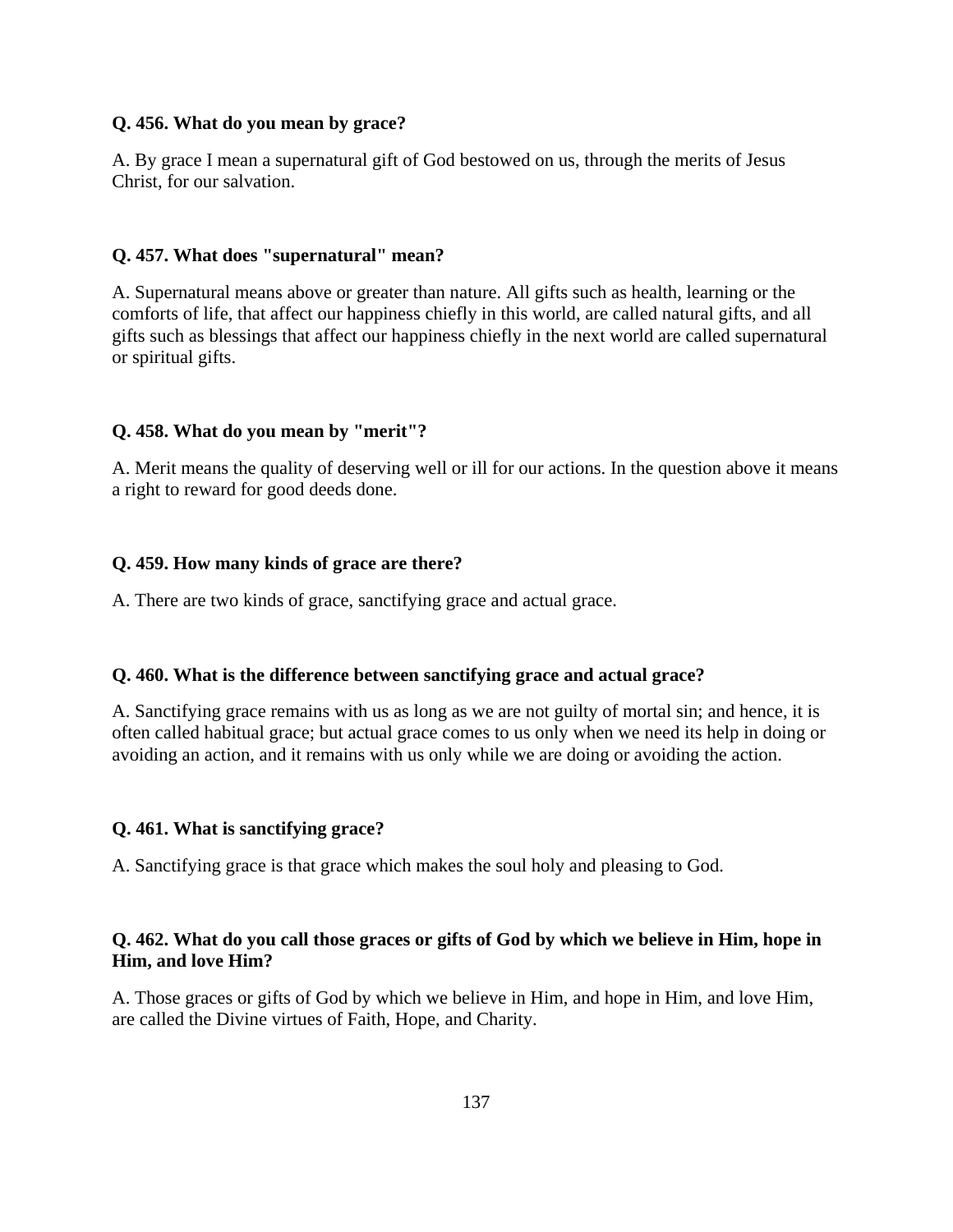## **Q. 463. What do you mean by virtue and vice?**

A. Virtue is the habit of doing good, and vice is the habit of doing evil. An act, good or bad, does not form a habit; and hence, a virtue or a vice is the result of repeated acts of the same kind.

#### **Q. 464. Does habit excuse us from the sins committed through it?**

A. Habit does not excuse us from the sins committed through it, but rather makes us more guilty by showing how often we must have committed the sin to acquire the habit. If, however, we are seriously trying to overcome a bad habit, and through forgetfulness yield to it, the habit may sometimes excuse us from the sin.

#### **Q. 465. What is Faith?**

A. Faith is a Divine virtue by which we firmly believe the truths which God has revealed.

## **Q. 466. What is Hope?**

A. Hope is a Divine virtue by which we firmly trust that God will give us eternal life and the means to obtain it.

#### **Q. 467. What is Charity?**

A. Charity is a Divine virtue by which we love God above all things for His own sake, and our neighbor as ourselves for the love of God.

#### **Q. 468. Why are Faith, Hope and Charity called virtues?**

A. Faith, Hope and Charity are called virtues because they are not mere acts, but habits by which we always and in all things believe God, hope in Him, and love Him.

#### **Q. 469. What kind of virtues are Faith, Hope and Charity?**

A. Faith, Hope and Charity are called infused theological virtues to distinguish them from the four moral virtues -- Prudence, Justice, Fortitude and Temperance.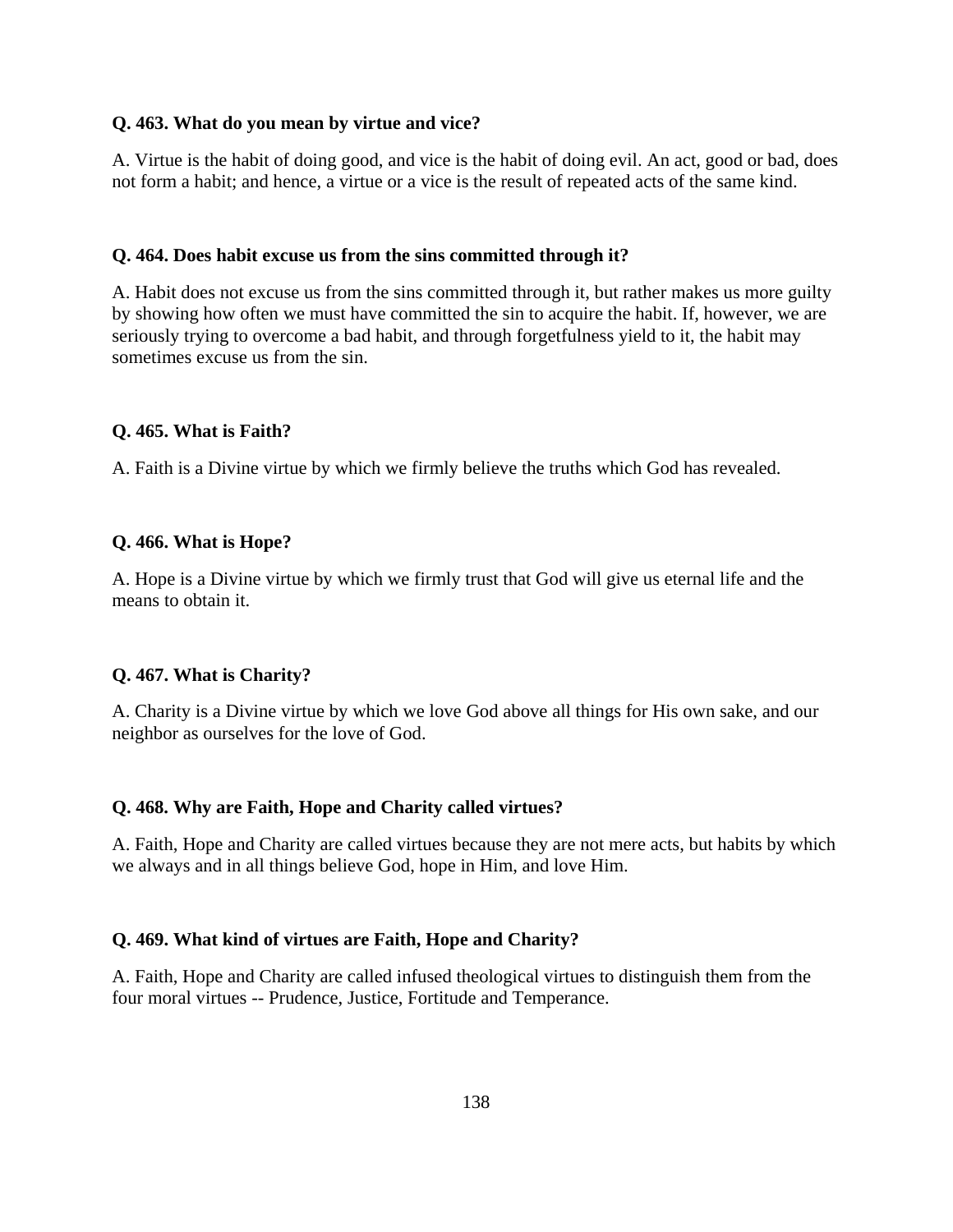# **Q. 470. Why do we say the three theological virtues are infused and the four moral virtues acquired?**

A. We say the three theological virtues are infused; that is, poured into our souls, because they are strictly gifts of God and do not depend upon our efforts to obtain them, while the four moral virtues -- Prudence, Justice, Fortitude and Temperance -- though also gifts of God, may, as natural virtues, be acquired by our own efforts.

## **Q. 471. Why do we believe God, hope in Him, and love Him?**

A. We believe God and hope in Him because He is infinitely true and cannot deceive us. We love Him because He is infinitely good and beautiful and worthy of all love.

#### **Q. 472. What mortal sins are opposed to Faith?**

A. Atheism, which is a denial of all revealed truths, and heresy, which is a denial of some revealed truths, and superstition, which is a misuse of religion, are opposed to Faith.

#### **Q. 473. Who is our neighbor?**

A. Every human being capable of salvation of every age, country, race or condition, especially if he needs our help, is our neighbor in the sense of the Catechism.

## **Q. 474. Why should we love our neighbor?**

A. We should love our neighbor because he is a child of God, redeemed by Jesus Christ, and because he is our brother created to dwell in heaven with us.

#### **Q. 475. What is actual grace?**

A. Actual grace is that help of God which enlightens our mind and moves our will to shun evil and do good.

#### **Q. 476. Is grace necessary to salvation?**

A. Grace is necessary to salvation, because without grace we can do nothing to merit heaven.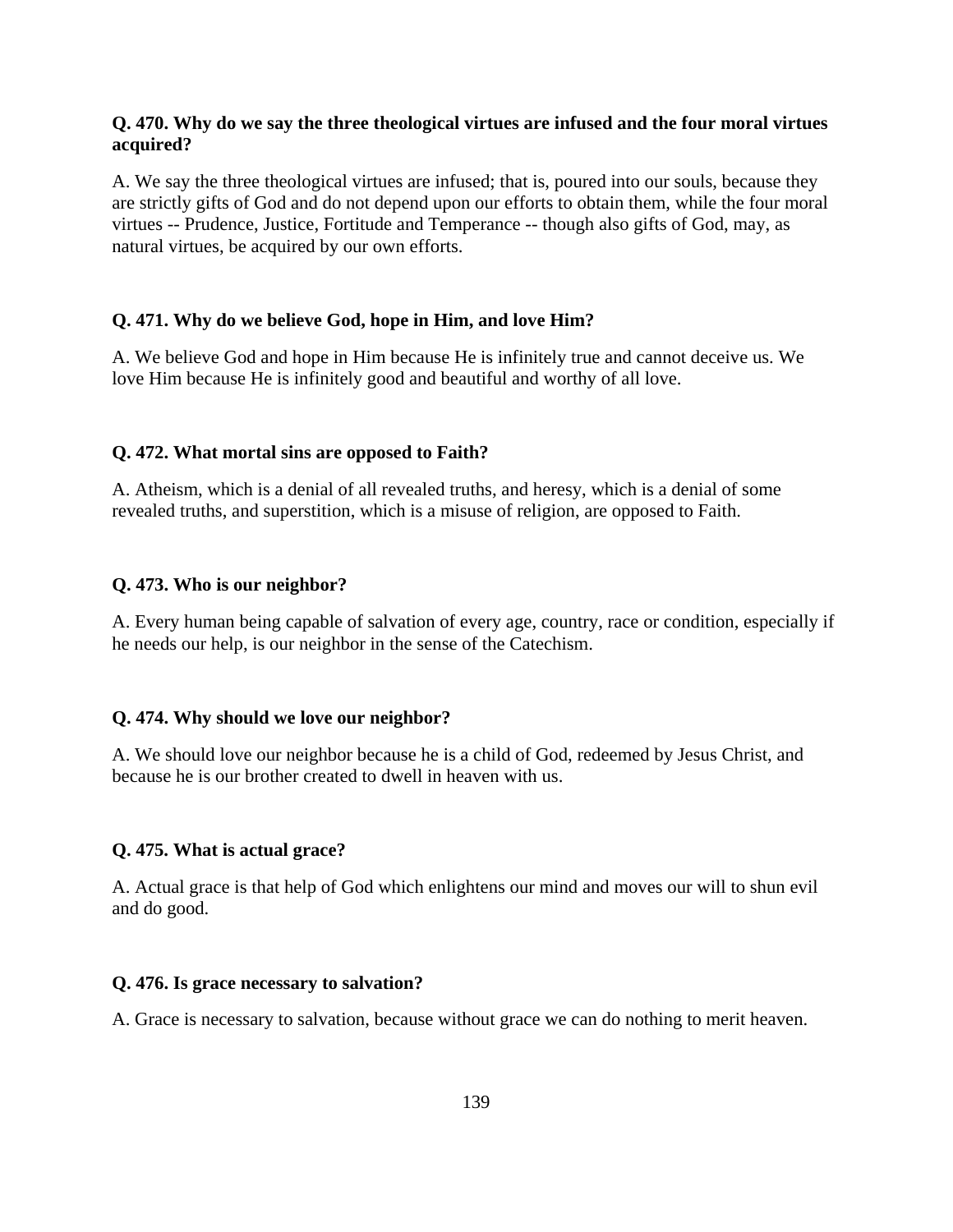## **Q. 477. Can we resist the grace of God?**

A. We can, and unfortunately often do, resist the grace of God.

## **Q. 478. Is it a sin knowingly to resist the grace of God?**

A. It is a sin, knowingly, to resist the grace of God, because we thereby insult Him and reject His gifts without which we cannot be saved.

## **Q. 479. Does God give His grace to every one?**

A. God gives to everyone He creates sufficient grace to save his soul; and if persons do not save their souls, it is because they have not used the grace given.

## **Q. 480. What is the grace of perseverance?**

A. The grace of perseverance is a particular gift of God which enables us to continue in the state of grace till death.

## **Q. 481. Can we merit the grace of final perseverance or know when we possess it?**

A. We cannot merit the grace of final perseverance, or know when we possess it, because it depends entirely upon God's mercy and not upon our actions. To imagine we possess it would lead us into the sin of presumption.

# **Q. 482. Can a person merit any supernatural reward for good deeds performed while he is in mortal sin?**

A. A person cannot merit any supernatural reward for good deeds performed while he is in mortal sin; nevertheless, God rewards such good deeds by giving the grace of repentance; and, therefore, all persons, even those in mortal sin, should ever strive to do good.

# **Q. 483. Does God reward anything but our good works?**

A. God rewards our good intention and desire to serve Him, even when our works are not successful. We should make this good intention often during the day, and especially in the morning.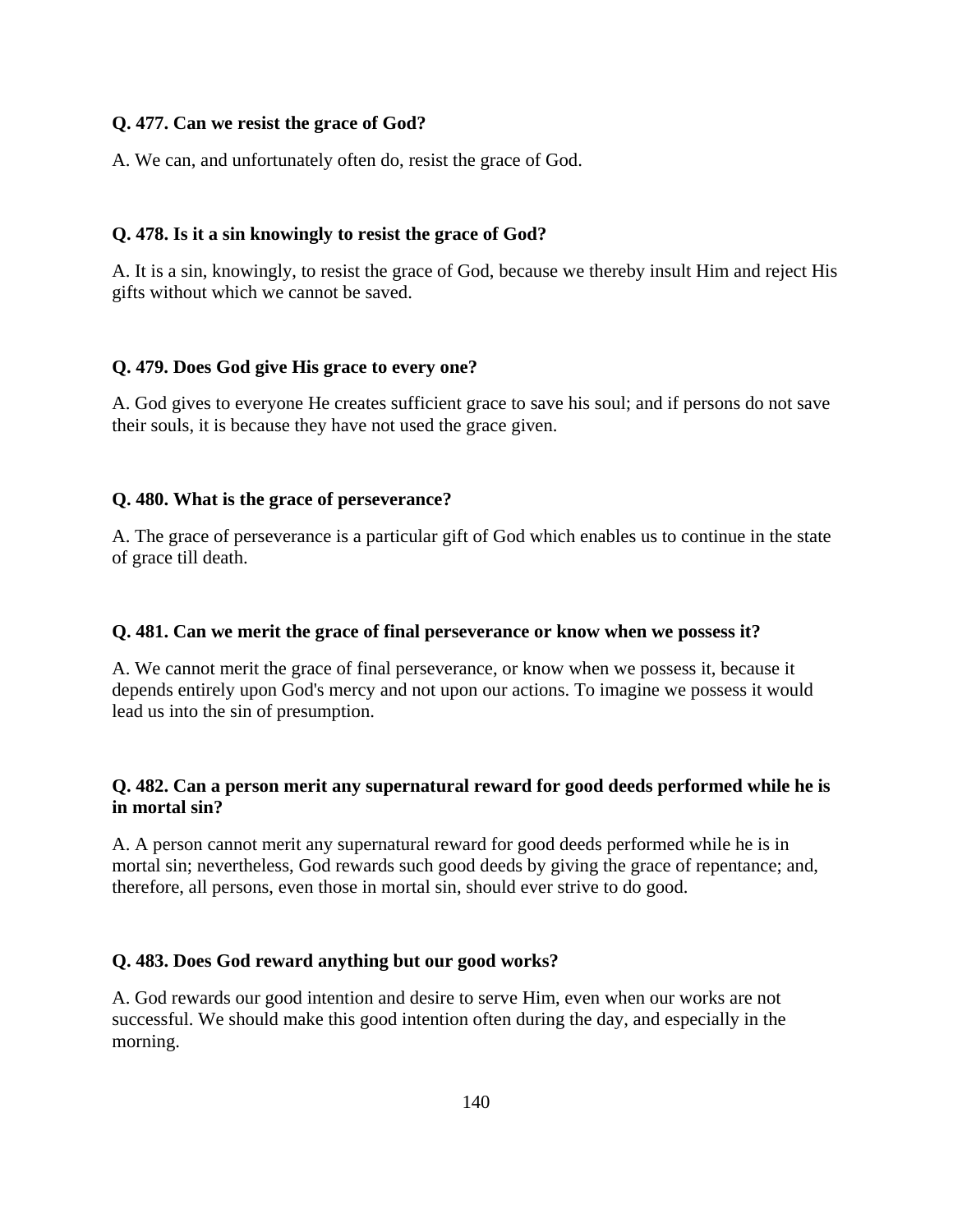# **LESSON ELEVENTH: On the Church**

# **Q. 484. How was the true religion preserved from Adam till the coming of Christ?**

A. The true religion was preserved from Adam till the coming of Christ by the patriarchs, prophets and other holy men whom God appointed and inspired to teach His Will and Revelations to the people, and to remind them of the promised Redeemer.

## **Q. 485. Who were the prophets, and what was their chief duty?**

A. The prophets were men to whom God gave a knowledge of future events connected with religion, that they might foretell them to His people and thus give proof that the message came from God. Their chief duty was to foretell the time, place and circumstances of Our Saviour's coming into the world, that men might know when and where to look for Him, and might recognize Him when He came.

#### **Q. 486. How could they be saved who lived before Christ became man?**

A. They who lived before Christ became man could be saved by belief in the Redeemer to come and by keeping the Commandments of God.

## **Q. 487. Was the true religion universal before the coming of Christ?**

A. The true religion was not universal before the coming of Christ. It was confined to one people – the descendants of Abraham. All other nations worshipped false gods.

# **Q. 488. Which are the means instituted by Our Lord to enable men at all times to share in the fruits of the Redemption?**

A. The means instituted by Our Lord to enable men at all times to share in the fruits of His Redemption are the Church and the Sacraments.

#### **Q. 489. What is the Church?**

A. The Church is the congregation of all those who profess the faith of Christ, partake of the same Sacraments, and are governed by their lawful pastors under one visible Head.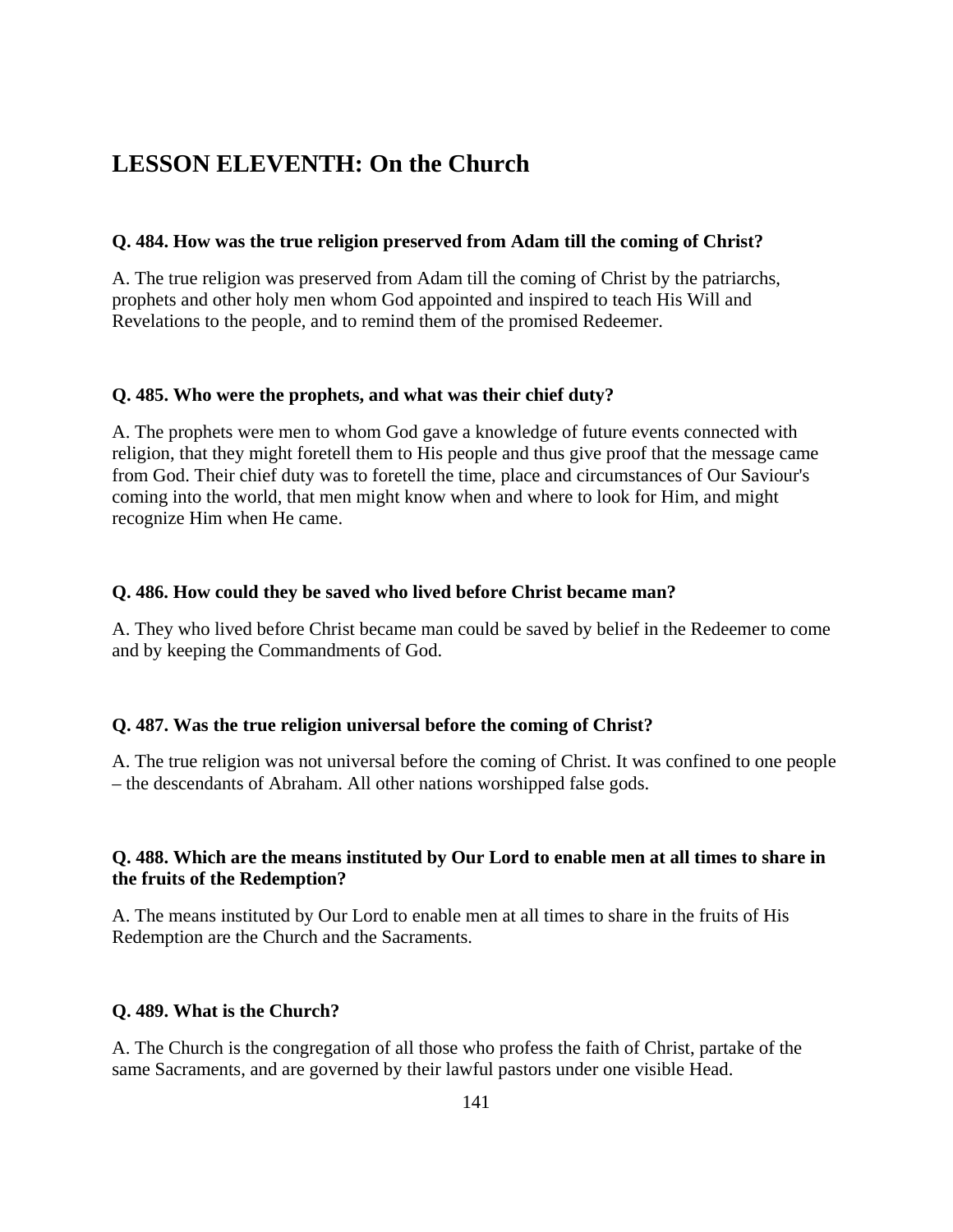## **Q. 490. How may the members of the Church on earth be divided?**

A. The members of the Church on earth may be divided into those who teach and those who are taught. Those who teach, namely, the Pope, bishops and priests, are called the Teaching Church, or simply the Church. Those who are taught are called the Believing Church, or simply the faithful.

## **Q. 491. What is the duty of the Teaching Church?**

A. The duty of the Teaching Church is to continue the work Our Lord began upon earth, namely, to teach revealed truth, to administer the Sacraments and to labor for the salvation of souls.

## **Q. 492. What is the duty of the faithful?**

A. The duty of the faithful is to learn the revealed truths taught; to receive the Sacraments, and to aid in saving souls by their prayers, good works and alms.

## **Q. 493. What do you mean by "profess the faith of Christ"?**

A. By "profess the faith of Christ" we mean, believe all the truths and practice the religion He has taught.

## **Q. 494. What do we mean by "lawful pastors"?**

A. By "lawful pastors" we mean those in the Church who have been appointed by lawful authority and who have, therefore, a right to rule us. The lawful pastors in the Church are: Every priest in his own parish; every bishop in his own diocese, and the Pope in the whole Church.

## **Q. 495. Who is the invisible Head of the Church?**

A. Jesus Christ is the invisible Head of the Church.

## **Q. 496. Who is the visible Head of the Church?**

A. Our Holy Father the Pope, the Bishop of Rome, is the Vicar of Christ on earth and the visible Head of the Church.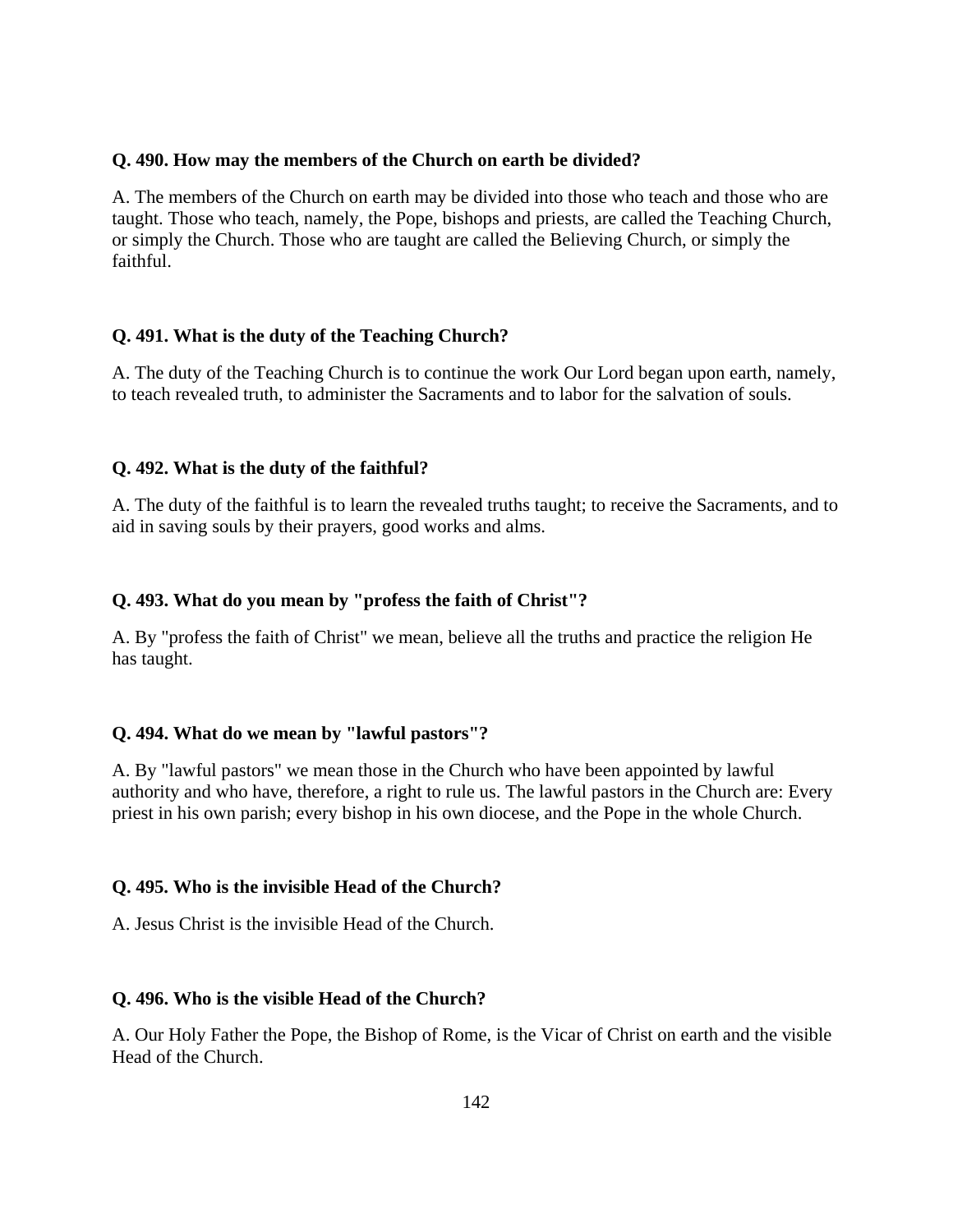## **Q. 497. What does "vicar" mean?**

A. Vicar is a name used in the Church to designate a person who acts in the name and authority of another. Thus a Vicar Apostolic is one who acts in the name of the Pope, and a Vicar General is one who acts in the name of the bishop.

## **Q. 498. Could any one be Pope without being Bishop of Rome?**

A. One could not be Pope without being Bishop of Rome, and whoever is elected Pope must give up his title to any other diocese and take the title of Bishop of Rome.

# **Q. 499. Why is the Pope, the Bishop of Rome, the visible Head of the Church?**

A. The Pope, the Bishop of Rome, is the visible Head of the Church because he is the successor of St. Peter, whom Christ made the chief of the Apostles and the visible Head of the Church.

## **Q. 500. Why are Catholics called "Roman"?**

A. Catholics are called Roman to show that they are in union with the true Church founded by Christ and governed by the Apostles under the direction of St. Peter, by divine appointment the Chief of the Apostles, who founded the Church of Rome and was its first bishop.

## **Q. 501. By what name is a bishop's diocese sometimes called?**

A. A bishop's diocese is sometimes called his see. The diocese of Rome, on account of its authority and dignity, is called the Holy See, and its bishop is called the Holy Father or Pope. Pope means father.

# **Q. 502. What do we call the right by which St. Peter or his successor has always been the head of the Church and of all its bishops?**

A. We call the right by which St. Peter or his successor has always been the head of the Church, and of all its bishops, the Primacy of St. Peter or of the Pope. Primacy means holding first place.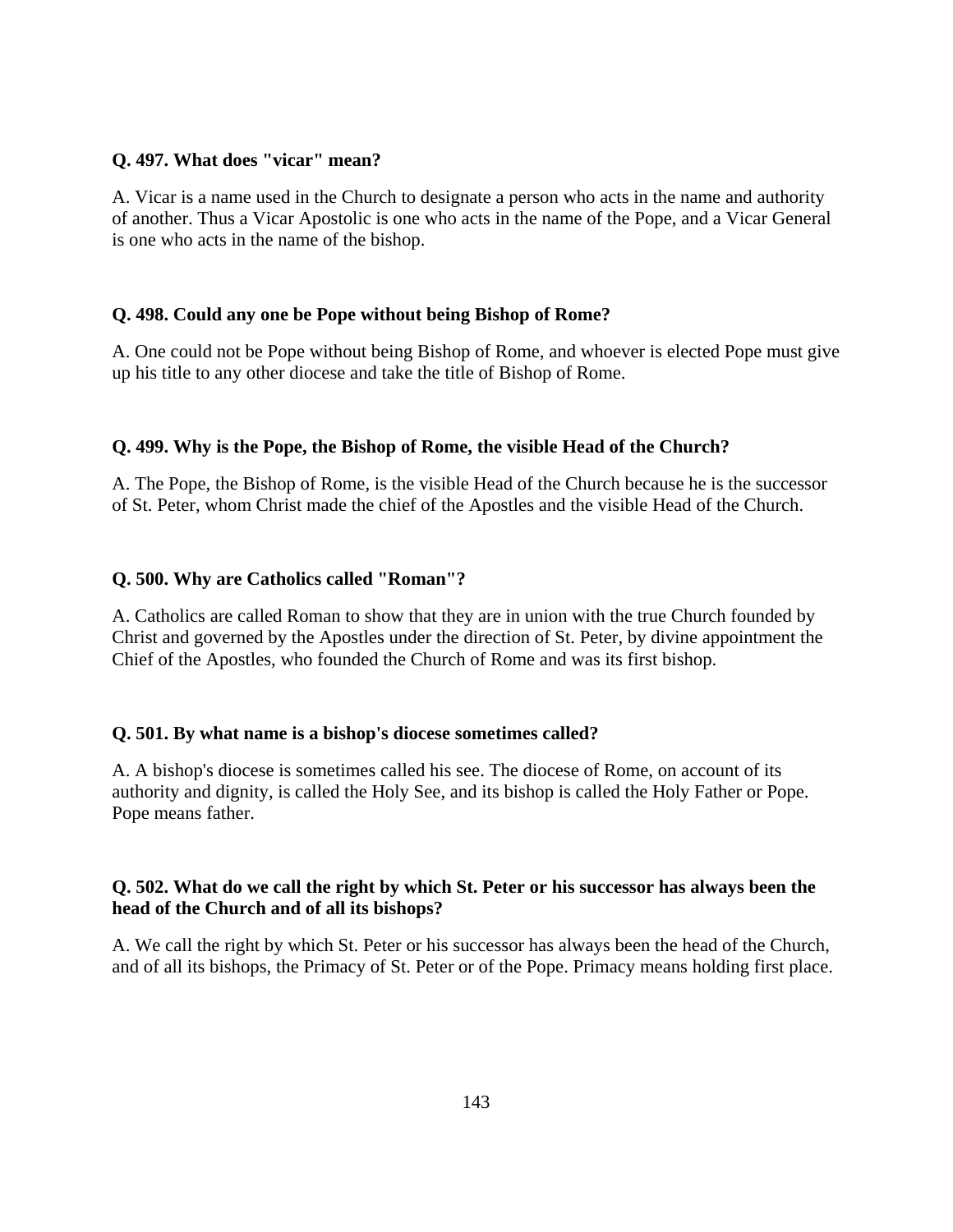## **Q. 503. How is it shown that St. Peter or his successor has always been the head of the Church?**

A. It is shown that St. Peter or his successor has always been the head of the Church:

 (1) From the words of Holy Scripture, which tell how Christ appointed Peter Chief of the Apostles and head of the Church.

 (2) From the history of the Church, which shows that Peter and his successors have always acted and have always been recognized as the head of the Church.

## **Q. 504. How do we know that the rights and privileges bestowed on St. Peter were given also to his successors -- the Popes?**

A. We know that the rights and privileges bestowed on St. Peter were given also to his successors, the Popes, because the promises made to St. Peter by Our Lord were to be fulfilled in the Church till the end of time, and as Peter was not to live till the end of time, they are fulfilled in his successors.

#### **Q. 505. Did St. Peter establish any Church before he came to Rome?**

A. Before he came to Rome, St. Peter established a Church at Antioch and ruled over it for several years.

#### **Q. 506. Who are the successors of the other Apostles?**

A. The successors of the other Apostles are the Bishops of the Holy Catholic Church.

#### **Q. 507. How do we know that the bishops of the Church are the successors of the Apostles?**

A. We know that the bishops of the Church are the successors of the Apostles because they continue the work of the Apostles and give proof of the same authority. They have always exercised the rights and powers that belonged to the Apostles in making laws for the Church, in consecrating bishops and ordaining priests.

#### **Q. 508. Why did Christ found the Church?**

A. Christ founded the Church to teach, govern, sanctify, and save all men.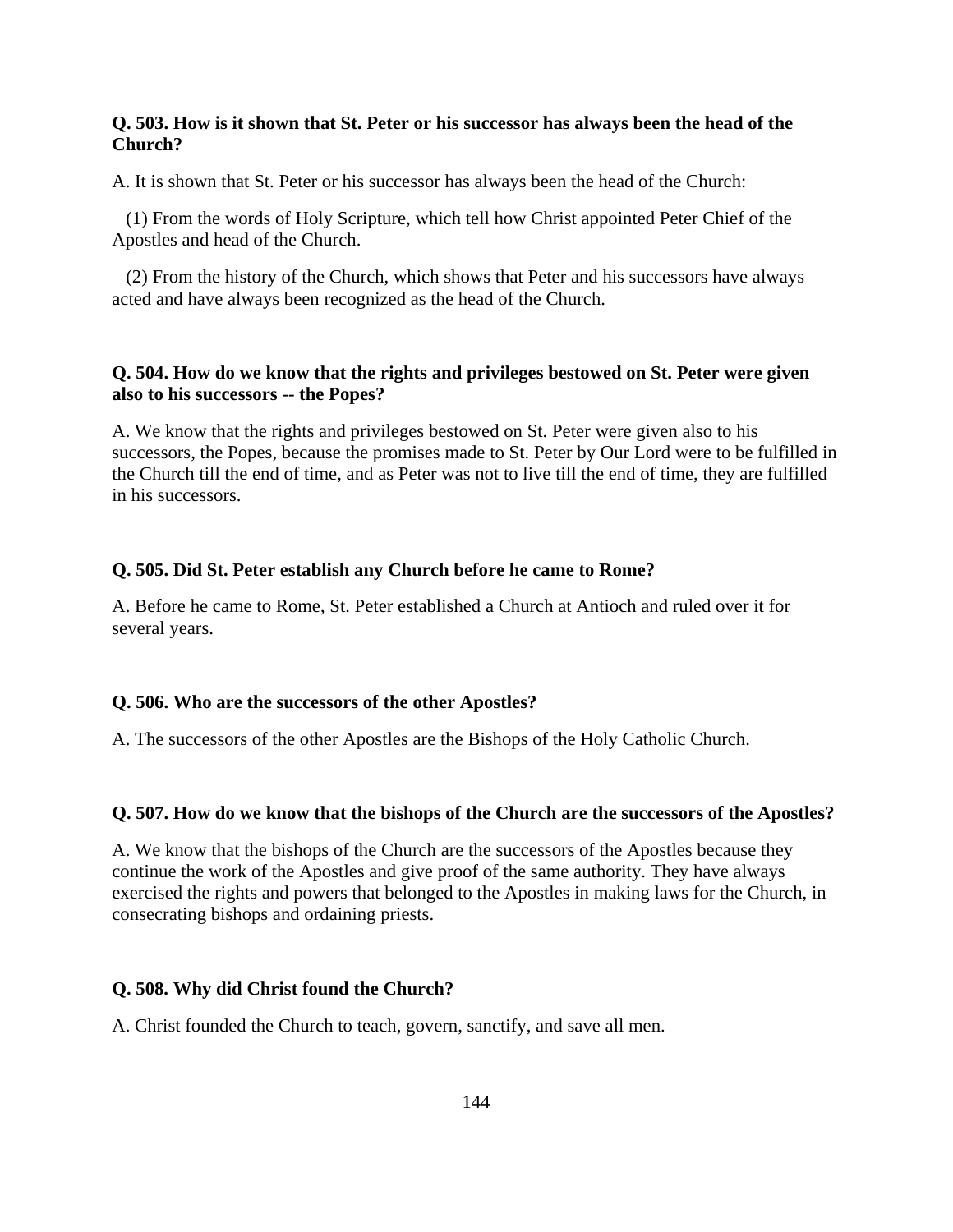## **Q. 509. Are all bound to belong to the Church?**

A. All are bound to belong to the Church, and he who knows the Church to be the true Church and remains out of it cannot be saved.

# **Q. 510. Is it ever possible for one to be saved who does not know the Catholic Church to be the true Church?**

A. It is possible for one to be saved who does not know the Catholic Church to be the true Church, provided that person:

- (1) Has been validly baptized;
- (2) Firmly believes the religion he professes and practices to be the true religion, and
- (3) Dies without the guilt of mortal sin on his soul.

## **Q. 511. Why do we say it is only possible for a person to be saved who does not know the Catholic Church to be the true Church?**

A. We say it is only possible for a person to be saved who does not know the Catholic Church to be the true Church, because the necessary conditions are not often found, especially that of dying in a state of grace without making use of the Sacrament of Penance.

## **Q. 512. How are such persons said to belong to the Church?**

A. Such persons are said to belong to the "soul of the church"; that is, they are really members of the Church without knowing it. Those who share in its Sacraments and worship are said to belong to the body or visible part of the Church.

## **Q. 513. Why must the true Church be visible?**

A. The true Church must be visible because its founder, Jesus Christ, commanded us under pain of condemnation to hear the Church; and He could not in justice command us to hear a Church that could not be seen and known.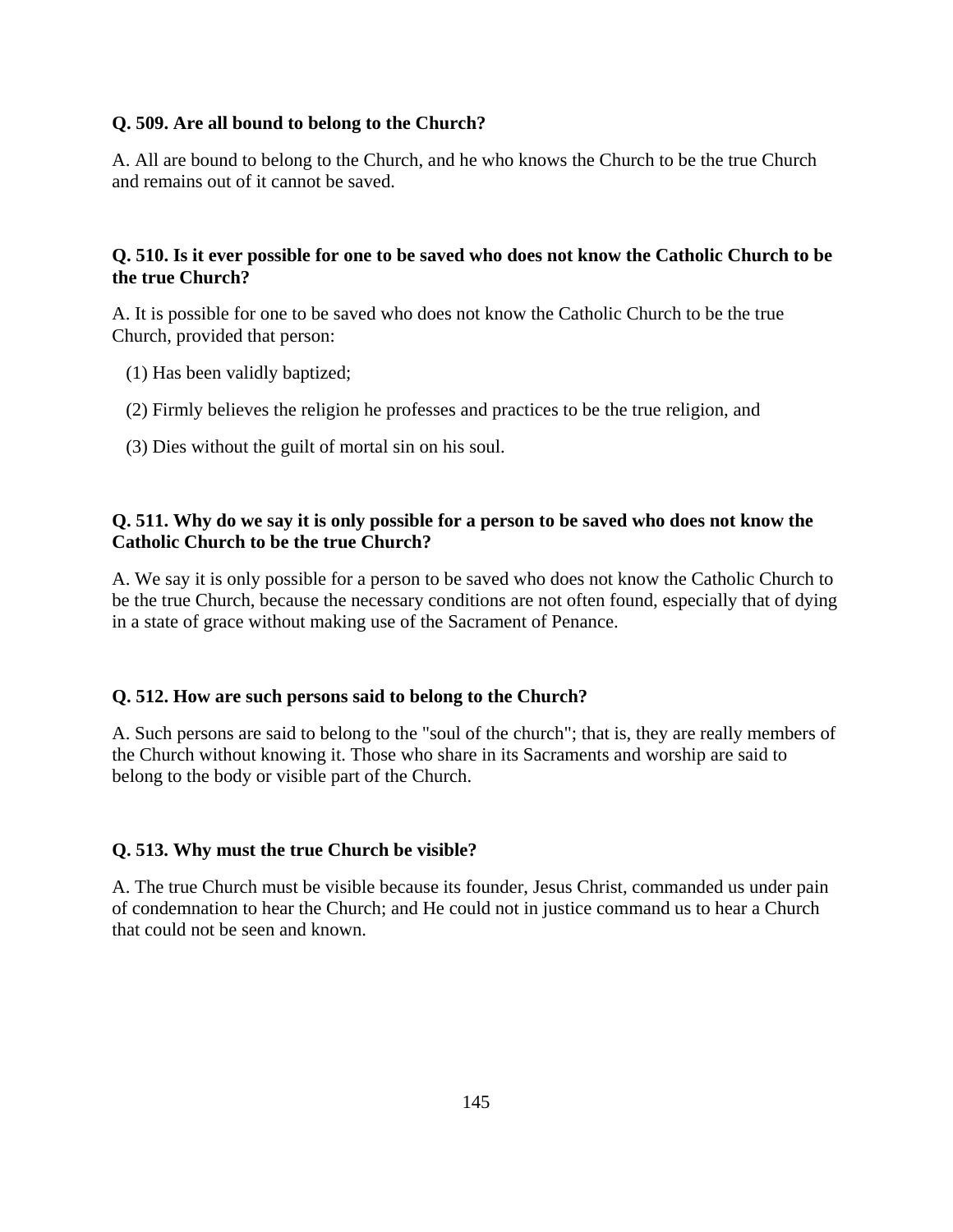#### **Q. 514. What excuses do some give for not becoming members of the true Church?**

A. The excuses some give for not becoming members of the true church are:

(1) They do not wish to leave the religion in which they were born.

(2) There are too many poor and ignorant people in the Catholic Church.

 (3) One religion is as good as another if we try to serve God in it, and be upright and honest in our lives.

#### **Q. 515. How do you answer such excuses?**

A.

 (1) To say that we should remain in a false religion because we were born in it is as untrue as to say we should not heal our bodily diseases because we were born with them.

 (2) To say there are too many poor and ignorant in the Catholic Church is to declare that it is Christ's Church; for He always taught the poor and ignorant and instructed His Church to continue the work.

 (3) To say that one religion is as good as another is to assert that Christ labored uselessly and taught falsely; for He came to abolish the old religion and found the new in which alone we can be saved as He Himself declared.

#### **Q. 516. Why can there be only one true religion?**

A. There can be only one true religion, because a thing cannot be false and true at the same time, and, therefore, all religions that contradict the teaching of the true Church must teach falsehood. If all religions in which men seek to serve God are equally good and true, why did Christ disturb the Jewish religion and the Apostles condemn heretics?

# **LESSON TWELFTH: On the Attributes and Marks of the Church**

#### **Q. 517. What is an attribute?**

A. An attribute is any characteristic or quality that a person or thing may be said to have. All perfections or imperfections are attributes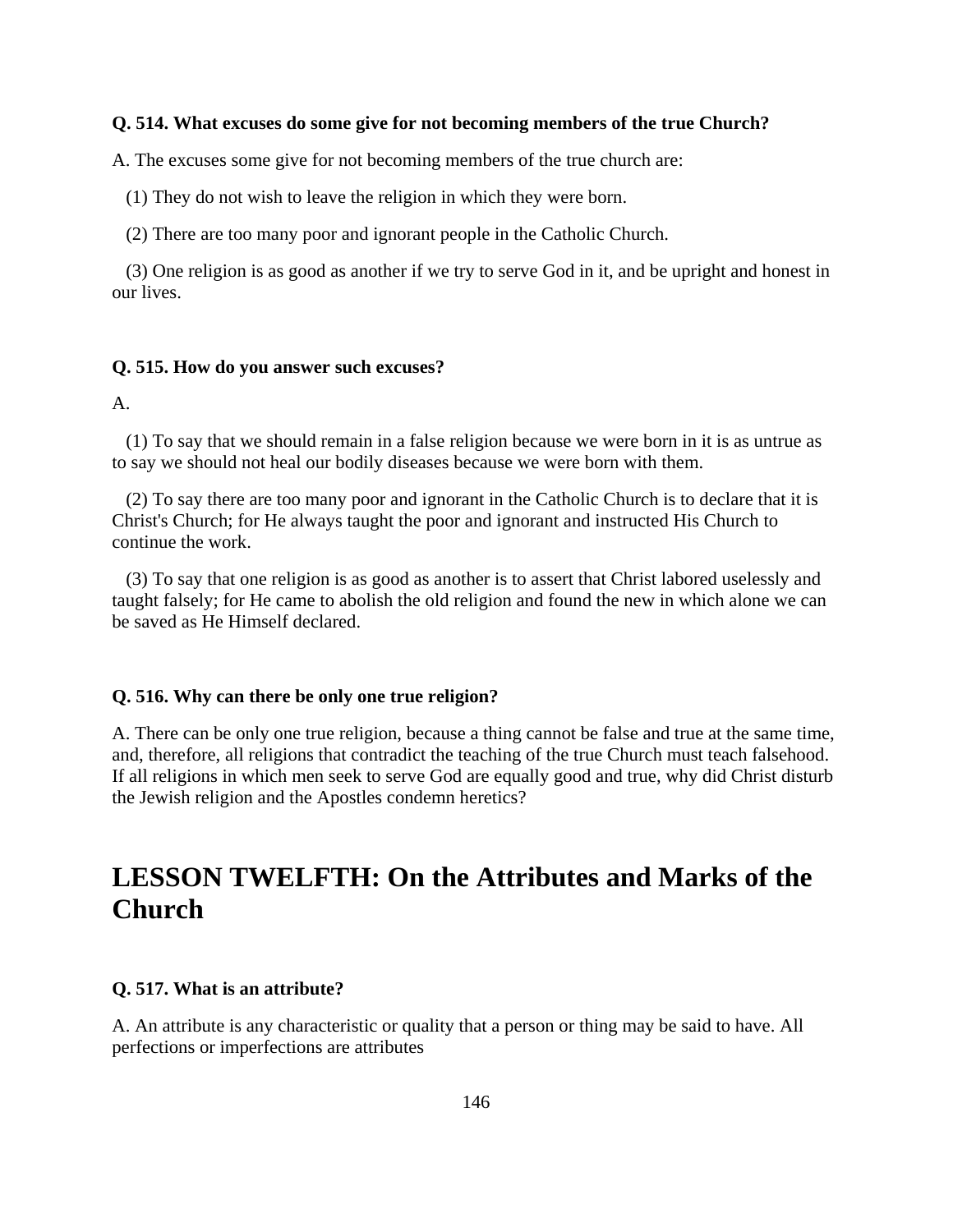# **Q. 518. What is a mark?**

.

A. A mark is a given and known sign by which a thing can be distinguished from all others of its kind. Thus a trademark is used to distinguish the article bearing it from all imitations of the same article.

# **Q. 519. How do we know that the Church must have the four marks and three attributes usually ascribed or given to it?**

A. We know that the Church must have the four marks and three attributes usually ascribed or given to it from the words of Christ given in the Holy Scripture and in the teaching of the Church from its beginning.

# **Q. 520. Can the Church have the four marks without the three attributes?**

A. The Church cannot have the four marks without the three attributes, because the three attributes necessarily come with the marks and without them the marks could not exist.

# **Q. 521. Why are both marks and attributes necessary in the Church?**

A. Both marks and attributes are necessary in the Church, for the marks teach us its external or visible qualities, while the attributes teach us its internal or invisible qualities. It is easier to discover the marks than the attributes; for it is easier to see that the Church is one than that it is infallible.

# **Q. 522. Which are the attributes of the Church?**

A. The attributes of the Church are three: authority, infallibility, and indefectibility.

# **Q. 523. What is authority?**

A. Authority is the power which one person has over another so as to be able to justly exact obedience. Rulers have authority over their subjects, parents over their children, and teachers over their scholars.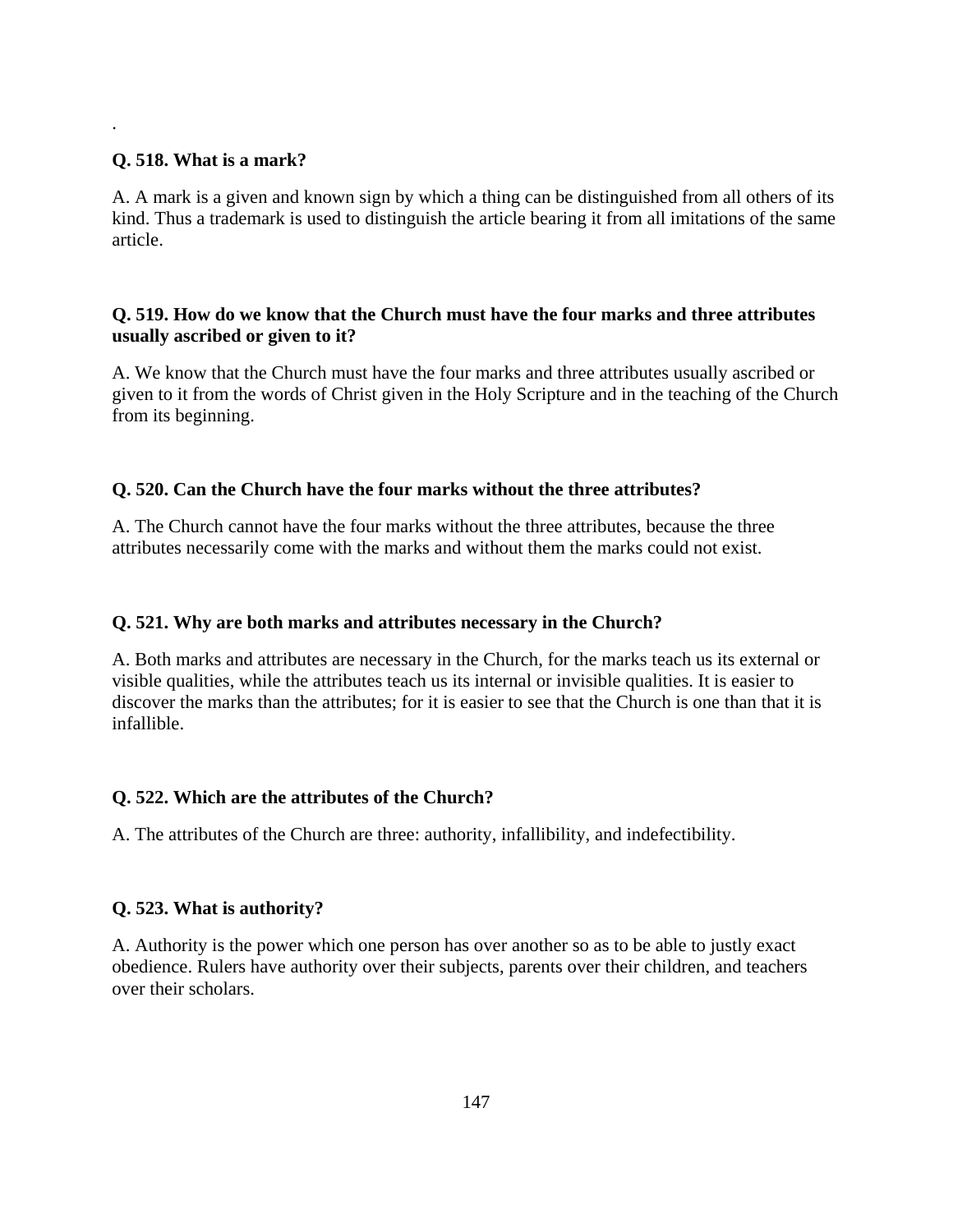#### **Q. 524. From whom must all persons derive whatever lawful authority they possess?**

A. All persons must derive whatever lawful authority they possess from God Himself, from whom they receive it directly or indirectly. Therefore, to disobey our lawful superiors is to disobey God Himself, and hence such disobedience is always sinful.

# **Q. 525. What do you mean by the authority of the Church?**

A. By the authority of the Church I mean the right and power which the Pope and the Bishops, as the successors of the Apostles, have to teach and to govern the faithful.

# **Q. 526. What do you mean by the infallibility of the Church?**

A. By the infallibility of the Church I mean that the Church can not err when it teaches a doctrine of faith or morals.

# **Q. 527. What do we mean by a "doctrine of faith or morals"?**

A. By a doctrine of faith or morals we mean the revealed teaching that refers to whatever we must believe and do in order to be saved.

# **Q. 528. How do you know that the Church can not err?**

A. I know that the Church can not err because Christ promised that the Holy Ghost would remain with it forever and save it from error. If, therefore, the Church has erred, the Holy Ghost must have abandoned it and Christ has failed to keep His promise, which is a thing impossible.

# **Q. 529. Since the Church can not err, could it ever be reformed in its teaching of faith or morals?**

A. Since the Church can not err, it could never be reformed in its teaching of faith or morals. Those who say the Church needed reformation in faith or morals accuse Our Lord of falsehood and deception.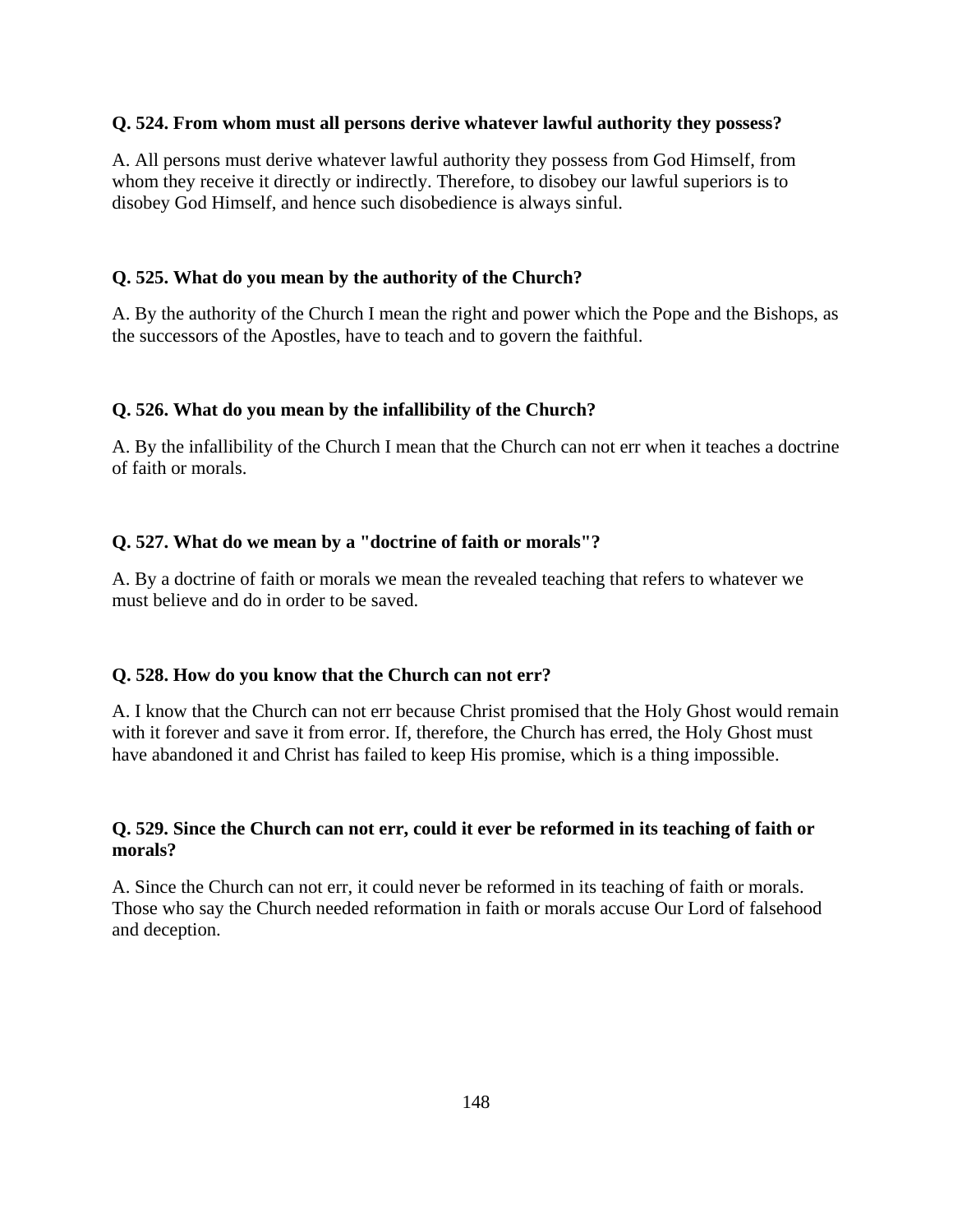#### **Q. 530. When does the Church teach infallibly?**

A. The Church teaches infallibly when it speaks through the Pope and Bishops united in general council, or through the Pope alone when he proclaims to all the faithful a doctrine of faith or morals.

#### **Q. 531. What is necessary that the Pope may speak infallibly or ex-cathedra?**

A. That the Pope may speak infallibly, or ex-cathedra:

- (1) He must speak on a subject of faith or morals;
- (2) He must speak as the Vicar of Christ and to the whole Church;

 (3) He must indicate by certain words, such as, we define, we proclaim, etc., that he intends to speak infallibly.

## **Q. 532. Is the Pope infallible in everything he says and does?**

A. The Pope is not infallible in everything he says and does, because the Holy Ghost was not promised to make him infallible in everything, but only in matters of faith and morals for the whole Church. Nevertheless, the Pope's opinion on any subject deserves our greatest respect on account of his learning, experience and dignity.

#### **Q. 533. Can the Pope commit sin?**

A. The Pope can commit sin and he must seek forgiveness in the Sacrament of Penance as others do. Infallibility does not prevent him from sinning, but from teaching falsehood when he speaks ex-cathedra.

#### **Q. 534. What does ex-cathedra mean?**

A. "Cathedra" means a seat, and "ex" means out of. Therefore, ex-cathedra means speaking from the seat or official place held by St. Peter and his successors as the head of the whole Church.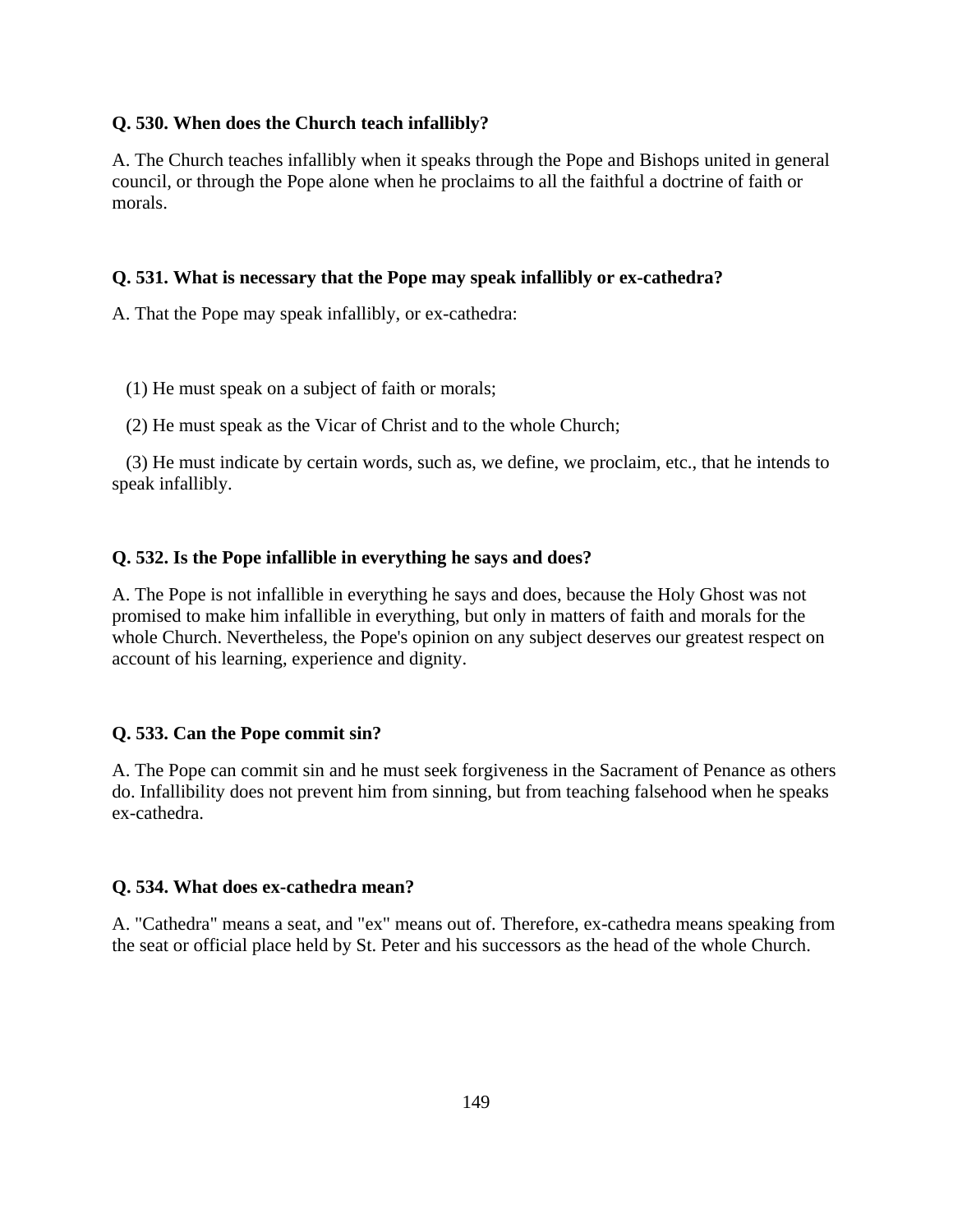#### **Q. 535. Why is the chief Church in a diocese called a Cathedral?**

A. The chief Church in a diocese is called a Cathedral because the bishop's cathedra, that is, his seat or throne, is erected in it, and because he celebrates all important feasts and performs all his special duties in it.

## **Q. 536. How many Popes have governed the Church from St. Peter to Pius XI.?**

A. From St. Peter to Pius XI., 261 Popes have governed the Church; and many of them have been remarkable for their zeal, prudence, learning and sanctity.

#### **Q. 537. What does anti-pope mean, and who were the anti-popes?**

A. Anti-pope means a pretended pope. The anti-popes were men who by the aid of faithless Christians or others unlawfully seized and claimed the papal power while the lawful pope was in prison or exile.

#### **Q. 538. Why must the Pope sometimes warn us on political and other matters?**

A. The Pope must sometimes warn us on political and other matters, because whatever nations or men do is either good or bad, just or unjust, and wherever the Pope discovers falsehood, wickedness or injustice he must speak against it and defend the truths of faith and morals. He must protect also the temporal rights and property of the Church committed to his care.

## **Q. 539. What do we mean by the "temporal power" of the Pope?**

A. By the temporal power of the Pope we mean the right which the Pope has as a temporal or ordinary ruler to govern the states and manage the properties that have rightfully come into the possession of the Church.

#### **Q. 540. How did the Pope acquire and how was he deprived of the temporal power?**

A. The Pope acquired the temporal power in a just manner by the consent of those who had a right to bestow it. He was deprived of it in an unjust manner by political changes.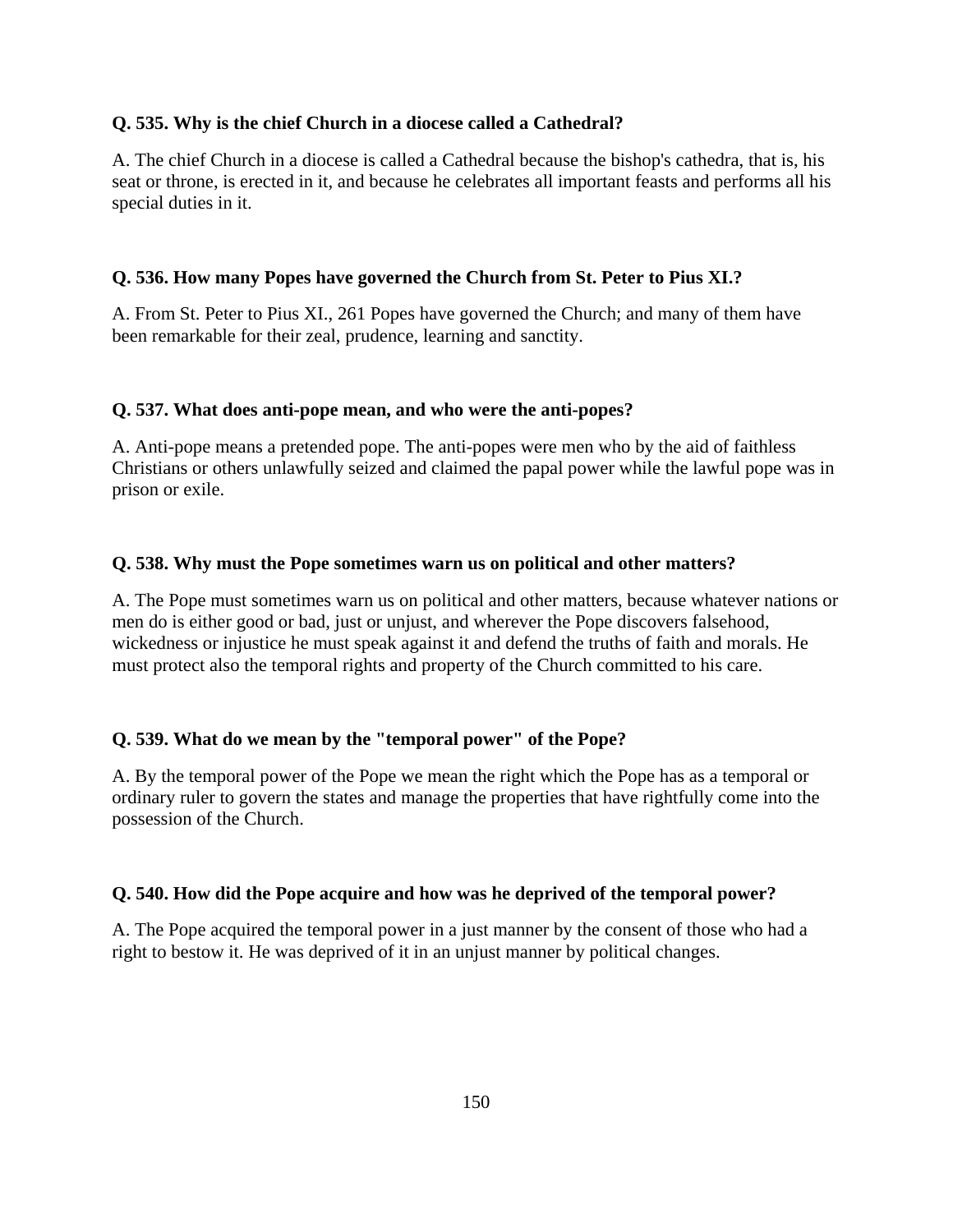#### **Q. 541. How was the temporal power useful to the Church?**

A. The temporal power was useful to the Church:

 (1) Because it gave the Pope the complete independence necessary for the government of the Church and for the defense of truth and virtue.

 (2) It enabled him to do much for the spread of the true religion by giving alms for the establishment and support of Churches and schools in poor or pagan countries.

## **Q. 542. What name do we give to the offerings made yearly by the faithful for the support of the Pope and the government of the Church?**

A. We call the offerings made yearly by the faithful for the support of the Pope and government of the Church "Peter's pence." It derives its name from the early custom of sending yearly a penny from every house to the successor of St. Peter, as a mark of respect or as an alms for some charity.

#### **Q. 543. What do you mean by the indefectibility of the Church?**

A. By the indefectibility of the Church I mean that the Church, as Christ founded it, will last till the end of time.

#### **Q. 544. What is the difference between the infallibility and indefectibility of the Church?**

A. When we say the Church is infallible we mean that it can never teach error while it lasts; but when we say the Church is indefectible, we mean that it will last forever and be infallible forever; that it will always remain as Our Lord founded it and never change the doctrines He taught.

#### **Q. 545. Did Our Lord Himself make all the laws of the Church?**

A. Our Lord Himself did not make all the laws of the Church. He gave the Church also power to make laws to suit the needs of the times, places or persons as it judged necessary.

#### **Q. 546. Can the Church change its laws?**

A. The Church can, when necessary, change the laws it has itself made, but it cannot change the laws that Christ has made. Neither can the Church change any doctrine of faith or morals.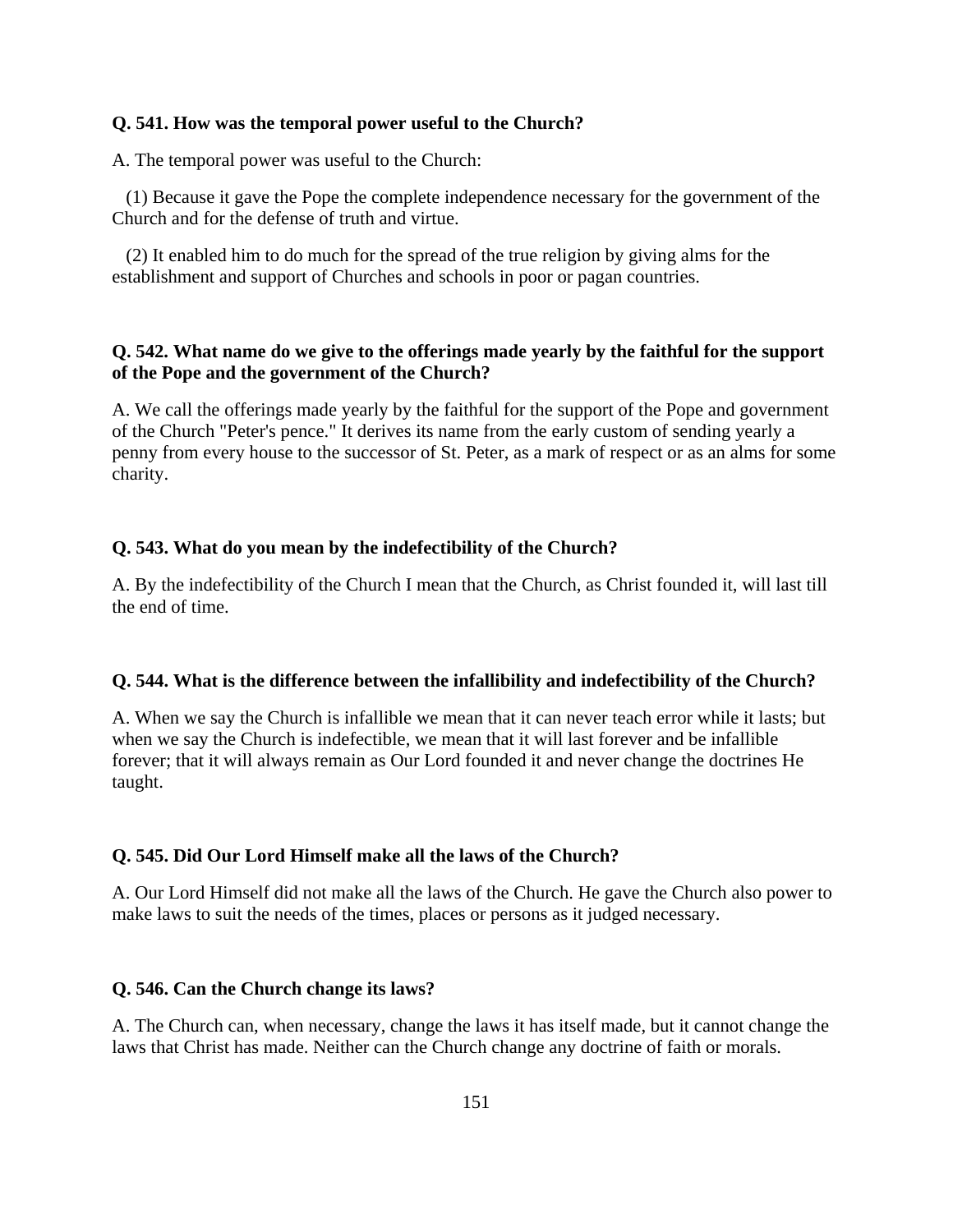#### **Q. 547. In whom are these attributes found in their fullness?**

A. These attributes are found in their fullness in the Pope, the visible Head of the Church, whose infallible authority to teach bishops, priests, and people in matters of faith or morals will last to the end of the world.

## **Q. 548. Has the Church any marks by which it may be known?**

A. The Church has four marks by which it may be known: it is One; it is Holy; it is Catholic; it is Apostolic.

#### **Q. 549. How is the Church One?**

A. The Church is One because all its members agree in one faith, are all in one communion, and are all under one head.

#### **Q. 550. How is it evident that the Church is one in government?**

A. It is evident that the Church is one in government, for the faithful in a parish are subject to their pastors, the pastors are subject to the bishops of their dioceses, and the bishops of the world are subject to the Pope.

## **Q. 551. What is meant by the Hierarchy of the Church?**

A. By the Hierarchy of the Church is meant the sacred body of clerical rules who govern the Church.

## **Q. 552. How is it evident that the Church is one in worship?**

A. It is evident that the Church is one in worship because all its members make use of the same sacrifice and receive the same Sacraments.

#### **Q. 553. How is it evident that the Church is one in faith?**

A. It is evident the Church is one in faith because all Catholics throughout the world believe each and every article of faith proposed by the Church.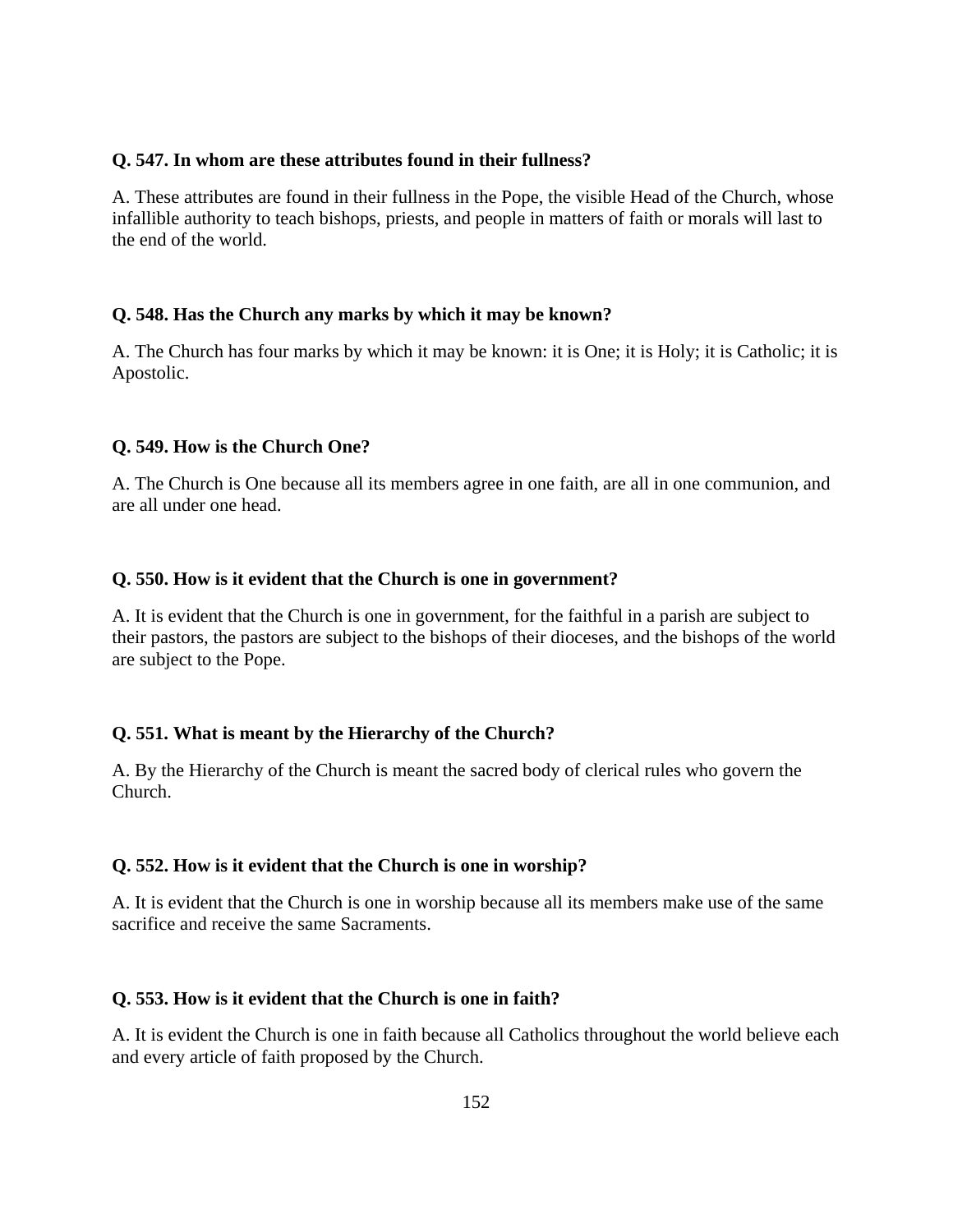## **Q. 554. Could a person who denies only one article of our faith be a Catholic?**

A. A person who denies even one article of our faith could not be a Catholic; for truth is one and we must accept it whole and entire or not at all.

# **Q. 555. Are there any pious beliefs and practices in the Church that are not articles of faith?**

A. There are many pious beliefs and practices in the Church that are not articles of faith; that is, we are not bound under pain of sin to believe in them; yet we will often find them useful aids to holiness, and hence they are recommended by our pastors.

# **Q. 556. Of what sin are persons guilty who put firm belief in religious or other practices that are either forbidden or useless?**

A. Persons who put a firm belief in religious or other practices that are forbidden or useless are guilty of the sin of superstition.

# **Q. 557. Where does the Church find the revealed truths it is bound to teach?**

A. The Church finds the revealed truths it is bound to teach in the Holy Scripture and revealed traditions.

## **Q. 558. What is the Holy Scripture or Bible?**

A. The Holy Scripture or Bible is the collection of sacred, inspired writings through which God has made known to us many revealed truths. Some call them letters from Heaven to earth, that is, from God to man.

# **Q. 559. What is meant by the Canon of the Sacred Scriptures?**

A. The Canon of Sacred Scriptures means the list the Church has prepared to teach us what sacred writings are Holy Scripture and contain the inspired word of God.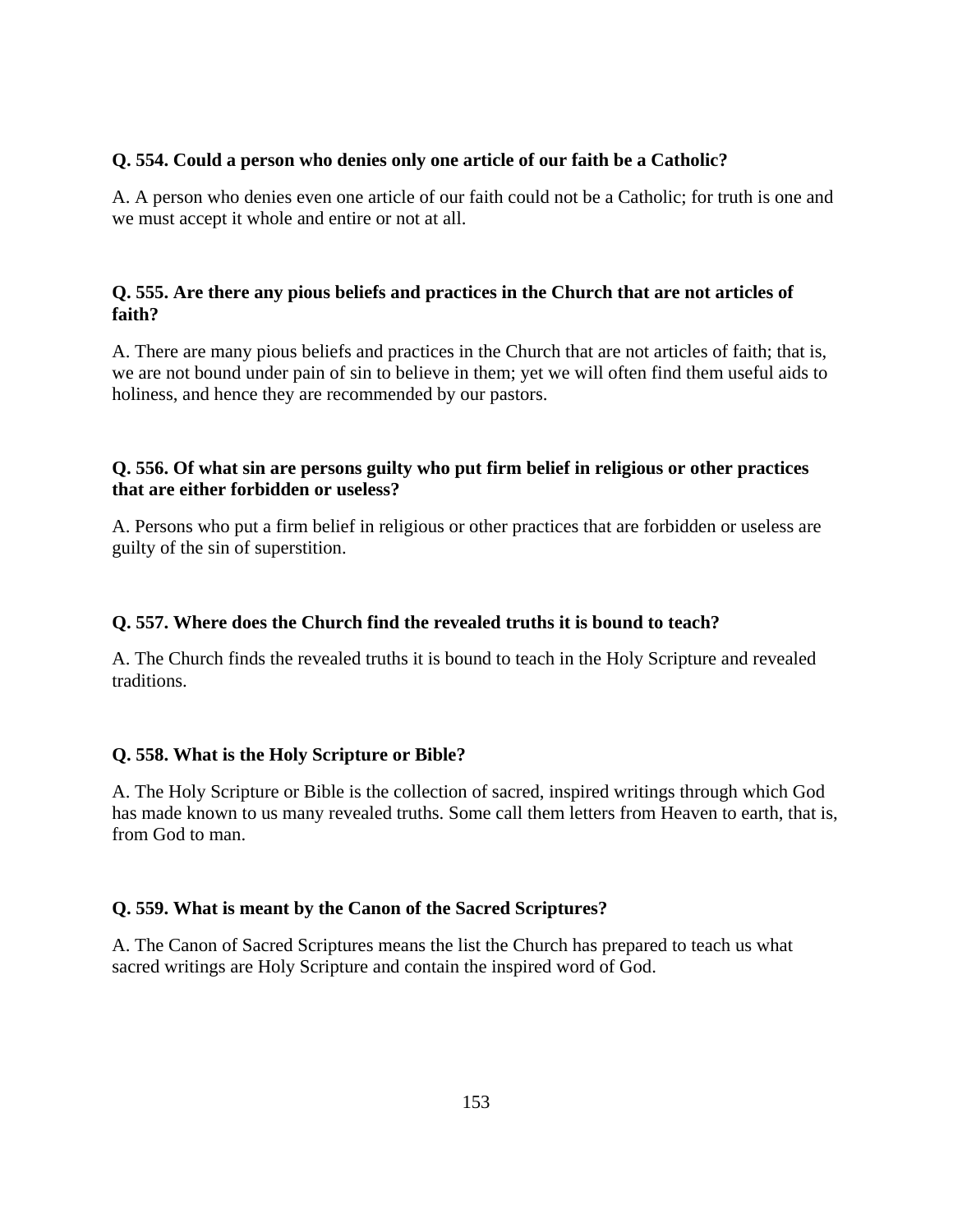#### **Q. 560. Where does the Church find the revealed traditions?**

A. The Church finds the revealed traditions in the decrees of its councils; in its books of worship; in its paintings and inscriptions on tombs and monuments; in the lives of its Saints; the writings of its Fathers, and in its own history.

#### **Q. 561. Must we ourselves seek in the Scriptures and traditions for what we are to believe?**

A. We ourselves need not seek in the Scriptures and traditions for what we are to believe. God has appointed the Church to be our guide to salvation and we must accept its teaching us our infallible rule of faith.

#### **Q. 562. How do we show that the Holy Scriptures alone could not be our guide to salvation and infallible rule of faith?**

A. We show that the Holy Scripture alone could not be our guide to salvation and infallible rule of faith:

 (1) Because all men cannot examine or understand the Holy Scripture; but all can listen to the teaching of the Church;

 (2) Because the New Testament or Christian part of the Scripture was not written at the beginning of the Church's existence, and, therefore, could not have been used as the rule of faith by the first Christians;

 (3) Because there are many things in the Holy Scripture that cannot be understood without the explanation given by tradition, and hence those who take the Scripture alone for their rule of faith are constantly disputing about its meaning and what they are to believe.

#### **Q. 563. How is the Church Holy?**

A. The Church is Holy because its founder, Jesus Christ, is holy; because it teaches a holy doctrine; invites all to a holy life; and because of the eminent holiness of so many thousands of its children.

#### **Q. 564. How is the Church Catholic or universal?**

A. The Church is Catholic or universal because it subsists in all ages, teaches all nations, and maintains all truth.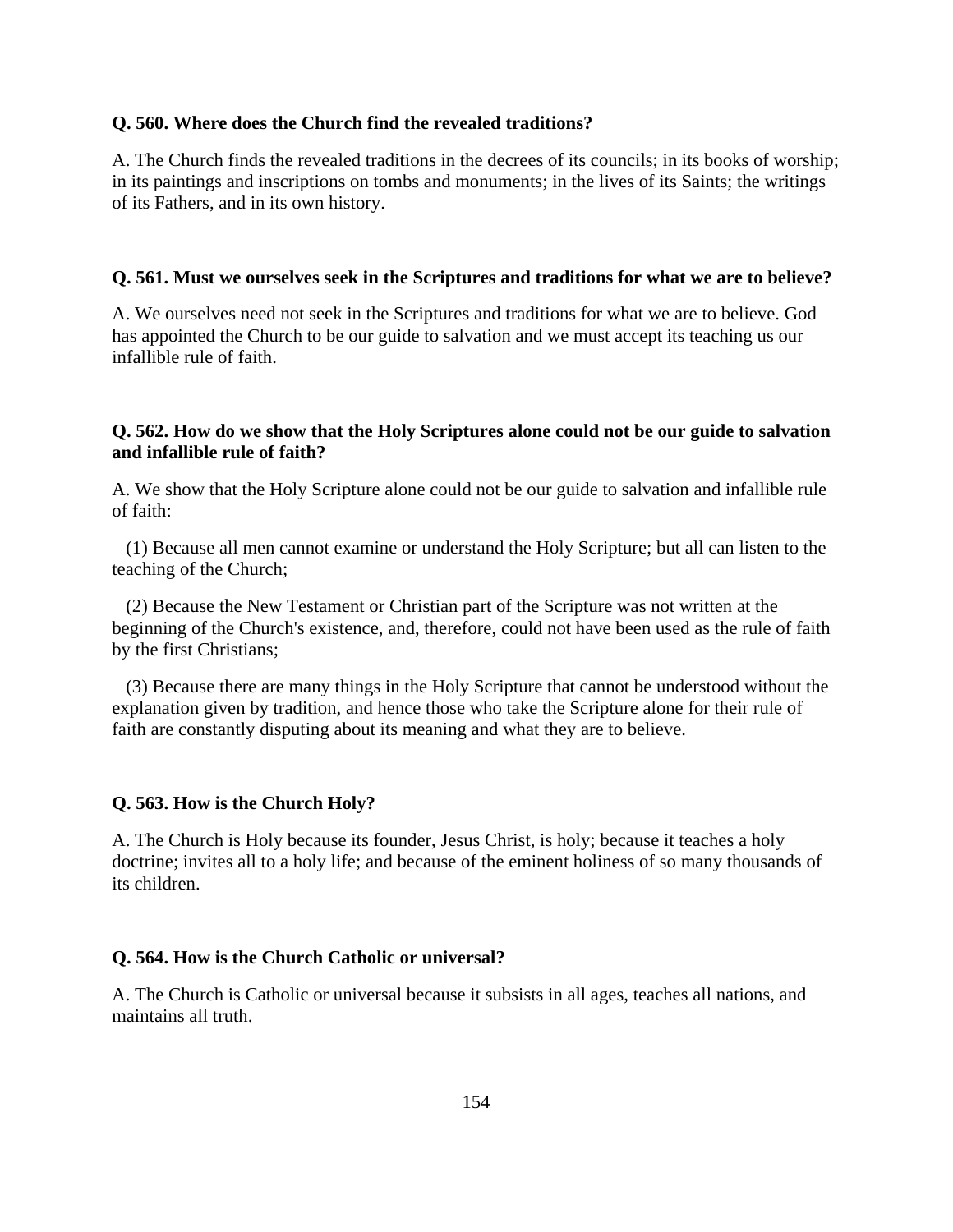# **Q. 565. How do you show that the Catholic Church is universal in time, in place, and in doctrine?**

A.

 (1) The Catholic Church is universal in time, for from the time of the Apostles to the present it has existed, taught and labored in every age;

(2) It is universal in place, for it has taught throughout the whole world;

 (3) It is universal in doctrine, for it teaches the same everywhere, and its doctrines are suited to all classes of persons. It has converted all the pagan nations that have ever been converted.

# **Q. 566. Why does the Church use the Latin language instead of the national language of its children?**

A. The Church uses the Latin language instead of the national language of its children:

(1) To avoid the danger of changing any part of its teaching in using different languages;

(2) That all its rulers may be perfectly united and understood in their communications;

 (3) To show that the Church is not an institute of any particular nation, but the guide of all nations.

# **Q. 567. How is the Church Apostolic?**

A. The Church is Apostolic because it was founded by Christ on His Apostles, and is governed by their lawful successors, and because it has never ceased, and never will cease, to teach their doctrine.

# **Q. 568. Does the Church, by defining certain truths, thereby make new doctrines?**

A. The Church, by defining, that is, by proclaiming certain truths, articles of faith, does not make new doctrines, but simply teaches more clearly and with greater effort truths that have always been believed and held by the Church.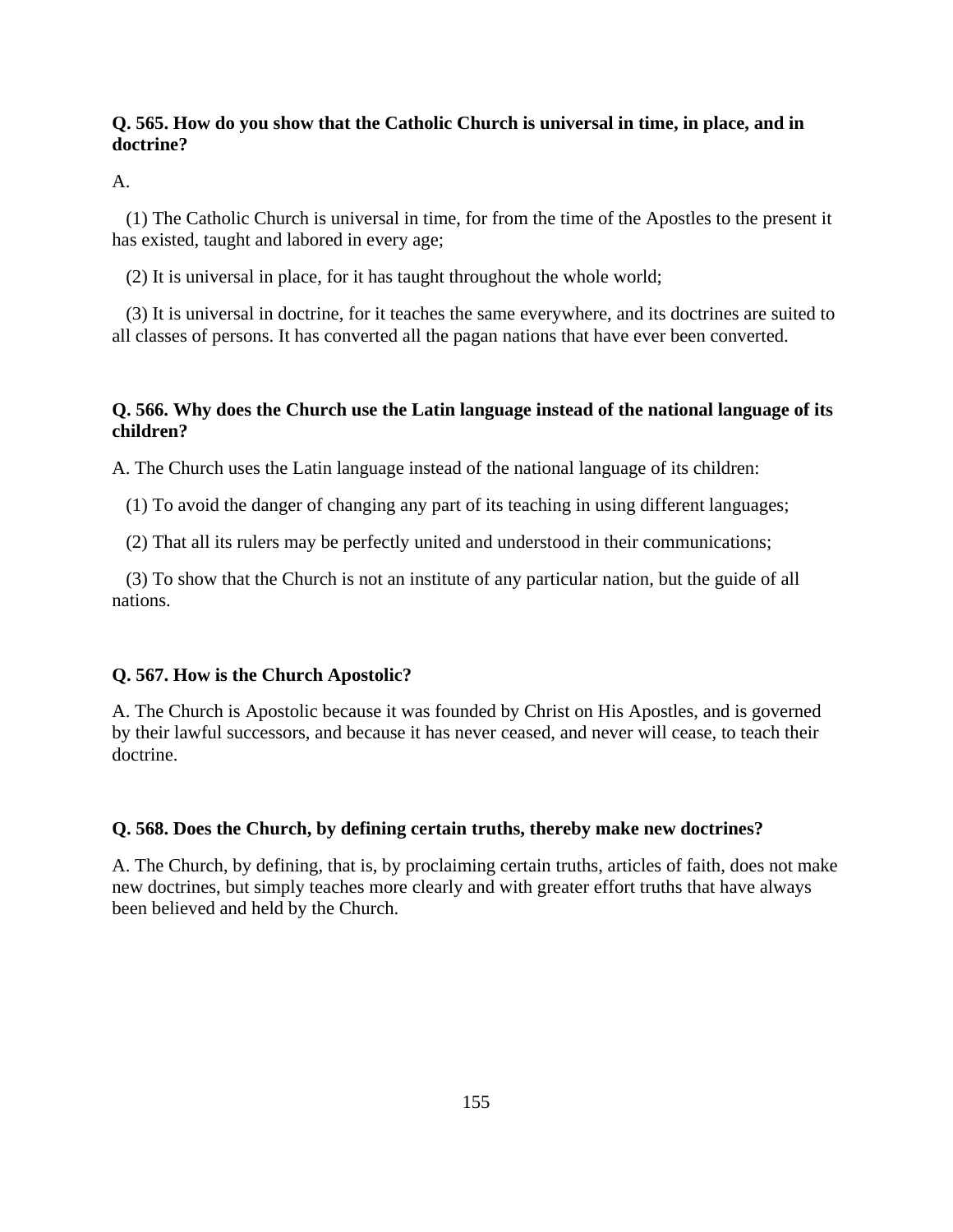#### **Q. 569. What, then, is the use of defining or declaring a truth an article of faith if it has always been believed?**

A. The use of defining or declaring a truth an article of faith, even when it has always been believed, is:

(1) To clearly contradict those who deny it and show their teaching false;

 (2) To remove all doubt about the exact teaching of the Church, and to put an end to all discussion about the truth defined.

#### **Q. 570. In which Church are these attributes and marks found?**

A. These attributes and marks are found in the Holy Roman Catholic Church alone.

#### **Q. 571. How do you show that Protestant Churches have not the marks of the true Church?**

A. Protestant Churches have not the marks of the true Church, because:

 (1) They are not one either in government or faith; for they have no chief head, and they profess different beliefs;

 (2) They are not holy, because their doctrines are founded on error and lead to evil consequences;

 (3) They are not catholic or universal in time, place or doctrine. They have not existed in all ages nor in all places, and their doctrines do not suit all classes;

 (4) They are not apostolic, for they were not established for hundreds of years after the Apostles, and they do not teach the doctrines of the Apostles.

#### **Q. 572. From whom does the Church derive its undying life and infallible authority?**

A. The Church derives its undying life and infallible authority from the Holy Ghost, the spirit of truth, who abides with it forever.

#### **Q. 573. By whom is the Church made and kept One, Holy, and Catholic?**

A. The Church is made and kept One, Holy, and Catholic by the Holy Ghost, the spirit of love and holiness, who unites and sanctifies its members throughout the world.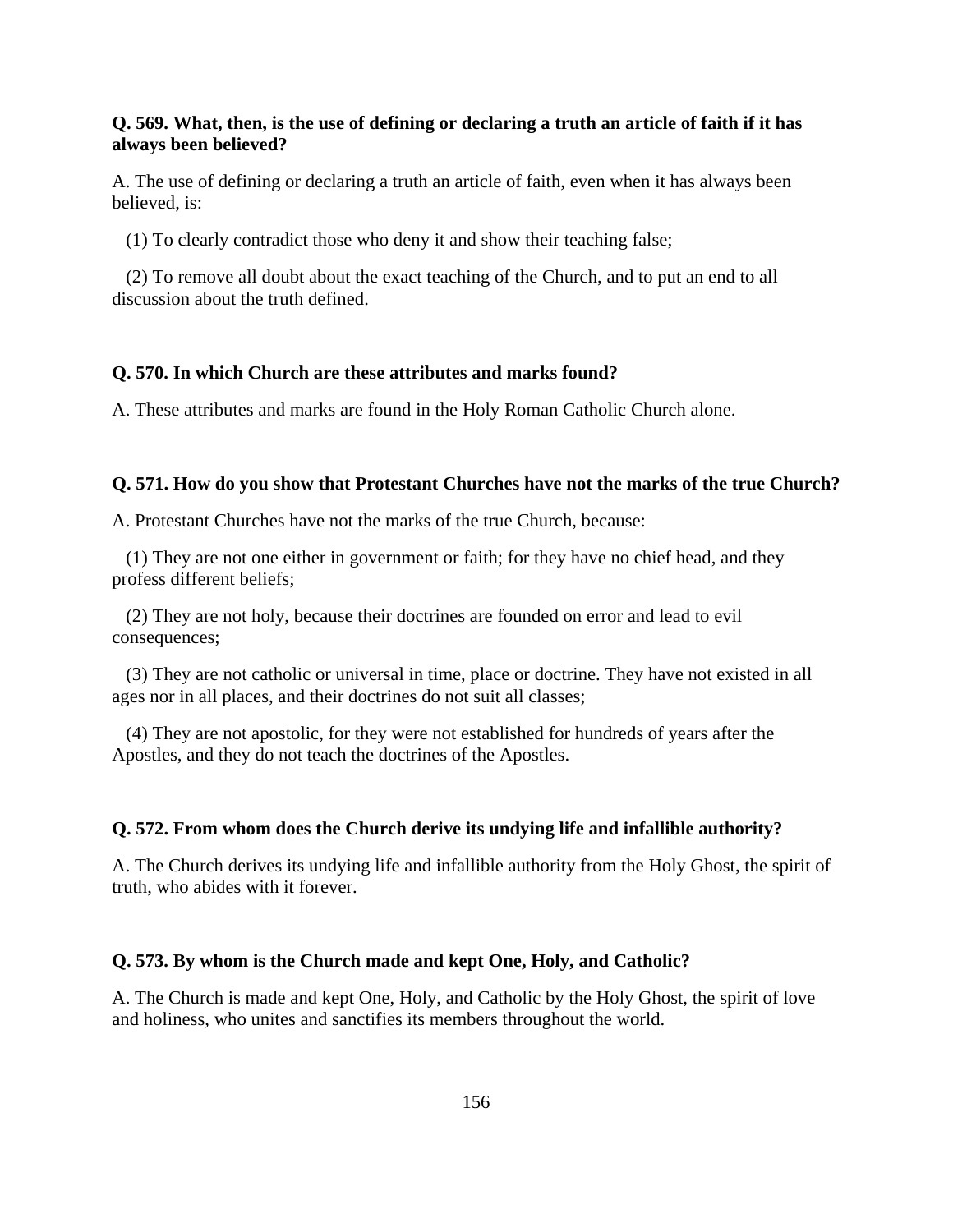# **LESSON THIRTEENTH: On the Sacraments in General**

#### **Q. 574. What is a Sacrament?**

A. A Sacrament is an outward sign instituted by Christ to give grace.

# **Q. 575. Are these three things, namely: An outward or visible sign, the institution of that sign by Christ, and the giving of grace through the use of that sign, always necessary for the existence of a Sacrament?**

A. These three things, namely: An outward or visible sign, the institution of that sign by Christ, and the giving of grace through the use of that sign, are always necessary for the existence of a Sacrament, and if any of the three be wanting there can be no Sacrament.

#### **Q. 576. Why does the Church use numerous ceremonies or actions in applying the outward signs of the Sacraments?**

A. The Church uses numerous ceremonies or actions in applying the outward signs of the Sacraments to increase our reverence and devotion for the Sacraments, and to explain their meaning and effects.

#### **Q. 577. How many Sacraments are there?**

A. There are seven Sacraments: Baptism, Confirmation, Holy Eucharist, Penance, Extreme Unction, Holy Orders, and Matrimony.

## **Q. 578. Were all the Sacraments instituted by Our Lord?**

A. All the Sacraments were instituted by Our Lord, for God alone has power to attach the gift of grace to the use of an outward or visible sign. The Church, however, can institute the ceremonies to be used in administering or giving the Sacraments.

#### **Q. 579. How do we know there are seven Sacraments and no more or less?**

A. We know there are seven Sacraments and no more or less because the Church always taught that truth. The number of the Sacraments is a matter of faith, and the Church cannot be mistaken in matters of faith.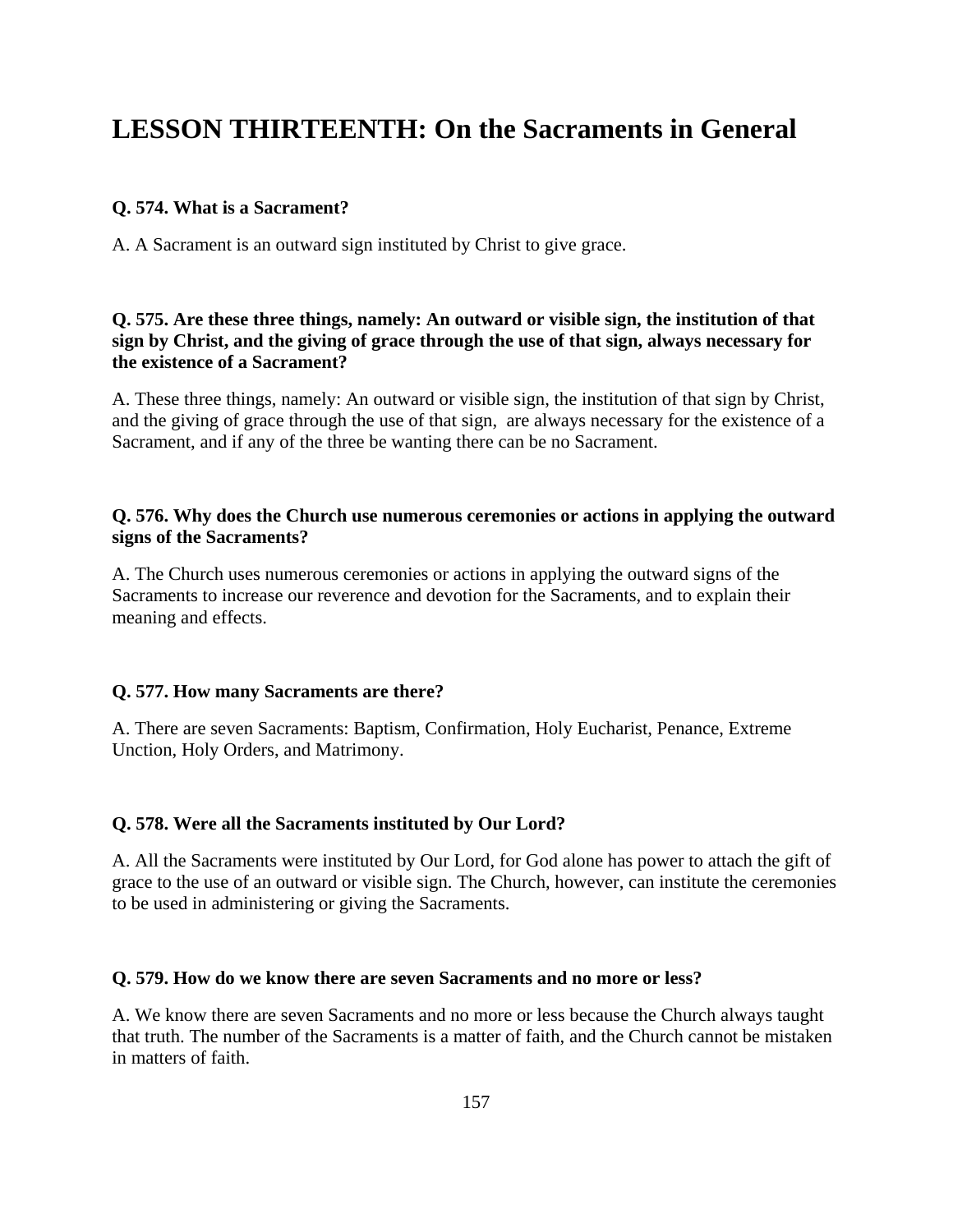#### **Q. 580. Why have the Sacraments been instituted?**

A. The Sacraments have been instituted as a special means through which we are to receive the grace merited for us by Christ. As Christ is the giver of the grace, He has the right to determine the manner in which it shall be given, and one who refuses to make use of the Sacraments will not receive God's grace.

# **Q. 581. Do the Sacraments recall in any way the means by which Our Lord merited the graces we receive through them?**

A. The Sacraments recall in many ways the means by which Our Lord merited the graces we receive through them. Baptism recalls His profound humility; Confirmation His ceaseless prayer; Holy Eucharist His care of the needy; Penance His mortified life; Extreme Unction His model death; Holy Orders His establishment of the priesthood, and Matrimony His close union with the Church.

## **Q. 582. Give, for example, the outward sign in Baptism and Confirmation.**

A. The outward sign in Baptism is the pouring of the water and the saying of the words of Baptism. The outward sign in Confirmation is the anointing with oil, the saying of the words of Confirmation and the placing of the bishop's hands over the person he confirms.

## **Q. 583. What is the use of the outward signs in the Sacraments?**

A. Without the outward signs in the Sacraments we could not know when or with what effect the grace of the Sacraments enters into our souls.

## **Q. 584. Does the outward sign merely indicate that grace has been given, or does the use of the outward sign with the proper intention also give the grace of the Sacrament?**

A. The outward sign is not used merely to indicate that grace has been given, for the use of the outward sign with the proper intention also gives the grace of the Sacrament. Hence the right application of the outward sign is always followed by the gift of internal grace if the Sacrament be administered with the right intention and received with the right dispositions.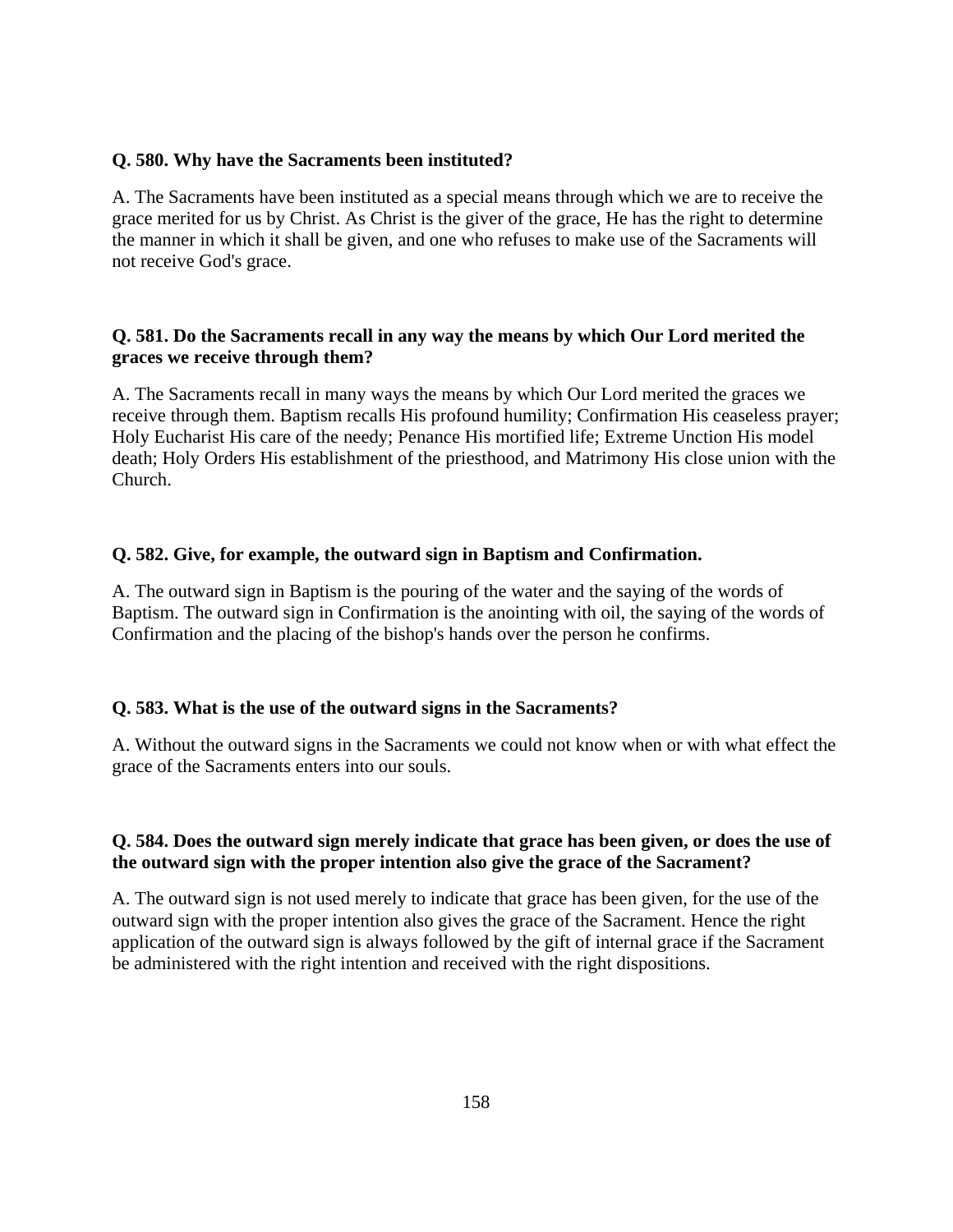# **Q. 585. What do we mean by the "right intention" for the administration of the Sacraments?**

A. By the right intention for the administration of the Sacraments we mean that whoever administers a Sacrament must have the intention of doing what Christ intended when He instituted the Sacrament and what the Church intends when it administers the Sacrament.

# **Q. 586. Is there any likeness between the thing used in the outward sign and the grace given in each Sacrament?**

A. There is a great likeness between the thing used in the outward sign and the grace given in each Sacrament; thus water is used for cleansing; Baptism cleanses the soul; Oil gives strength and light; Confirmation strengthens and enlightens the soul; Bread and wine nourish; the Holy Eucharist nourishes the soul.

# **Q. 587. What do we mean by the "matter and form" of the Sacraments?**

A. By the "matter" of the Sacraments we mean the visible things, such as water, oil, bread, wine, etc., used for the Sacraments. By the "form" we mean the words, such as "I baptize thee," "I confirm thee," etc., used in giving or administering the Sacraments.

## **Q. 588. Do the needs of the soul resemble the needs of the body?**

A. The needs of the soul do resemble the needs of the body; for the body must be born, strengthened, nourished, healed in affliction, helped at the hour of death, guided by authority, and given a place in which to dwell. The soul is brought into spiritual life by Baptism; it is strengthened by Confirmation; nourished by the Holy Eucharist; healed by Penance; helped at the hour of our death by Extreme Unction; guided by God's ministers through the Sacrament of Holy Orders, and it is given a body in which to dwell by the Sacrament of Matrimony.

## **Q. 589. Whence have the Sacraments the power of giving grace?**

A. The Sacraments have the power of giving grace from the merits of Jesus Christ.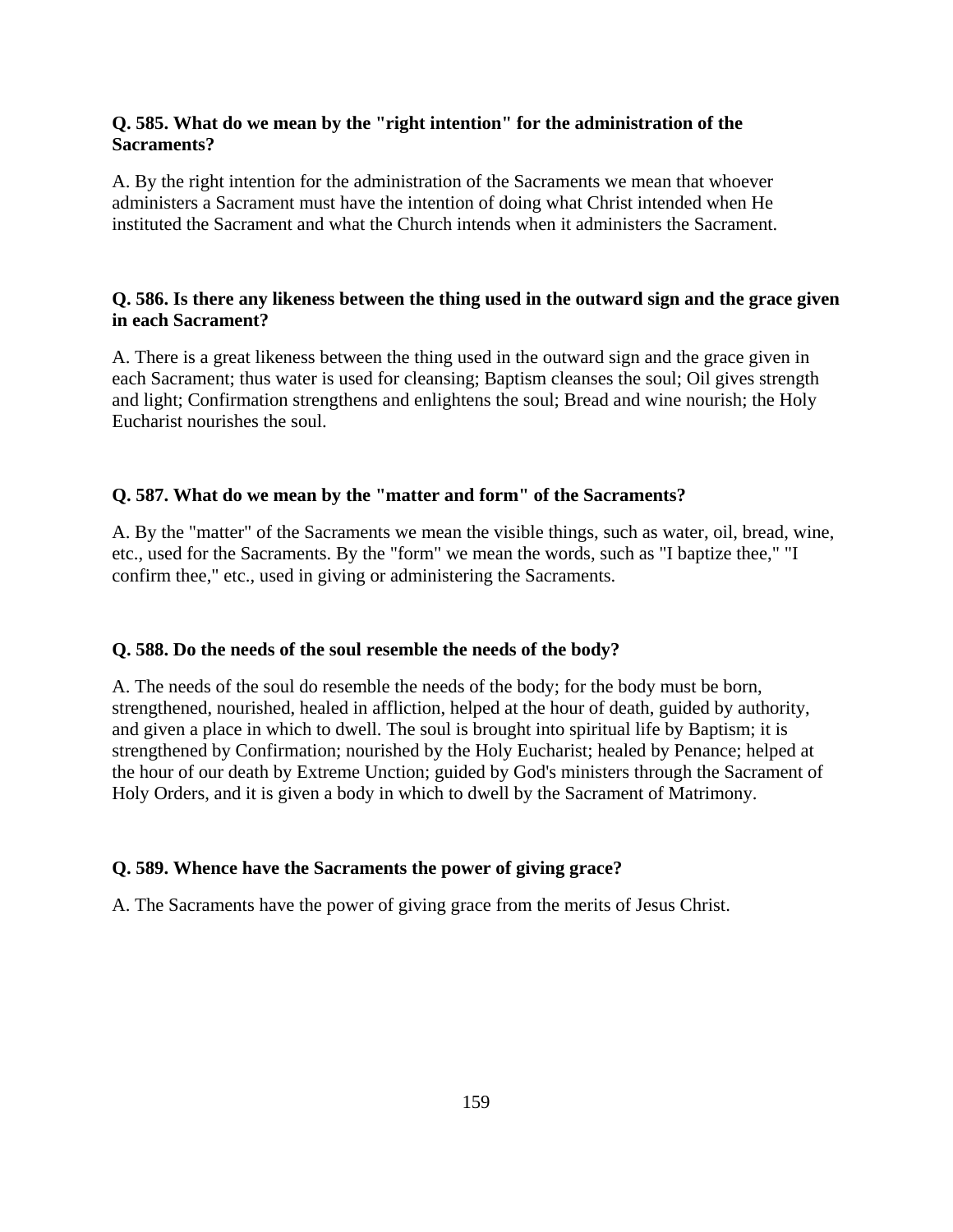## **Q. 590. Does the effect of the Sacraments depend on the worthiness or unworthiness of the one who administers them?**

A. The effect of the Sacraments does not depend on the worthiness or unworthiness of the one who administers them, but on the merits of Jesus Christ, who instituted them, and on the worthy dispositions of those who receive them.

#### **Q. 591. What grace do the Sacraments give?**

A. Some of the Sacraments give sanctifying grace, and others increase it in our souls.

### **Q. 592. When is a Sacrament said to give, and when is it said to increase, grace in our souls?**

A. A Sacrament is said to give grace when there is no grace whatever in the soul, or in other words, when the soul is in mortal sin. A Sacrament is said to increase grace when there is already grace in the soul, to which more is added by the Sacrament received.

#### **Q. 593. Which are the Sacraments that give sanctifying grace?**

A. The Sacraments that give sanctifying grace are Baptism and Penance; and they are called Sacraments of the dead.

#### **Q. 594. Why are Baptism and Penance called Sacraments of the dead?**

A. Baptism and Penance are called Sacraments of the dead because they take away sin, which is the death of the soul, and give grace, which is its life.

#### **Q. 595. May not the Sacrament of Penance be received by one who is in a state of grace?**

A. The Sacrament of Penance may be and very often is received by one who is in a state of grace, and when thus received it increases -- as the Sacraments of the living do -- the grace already in the soul.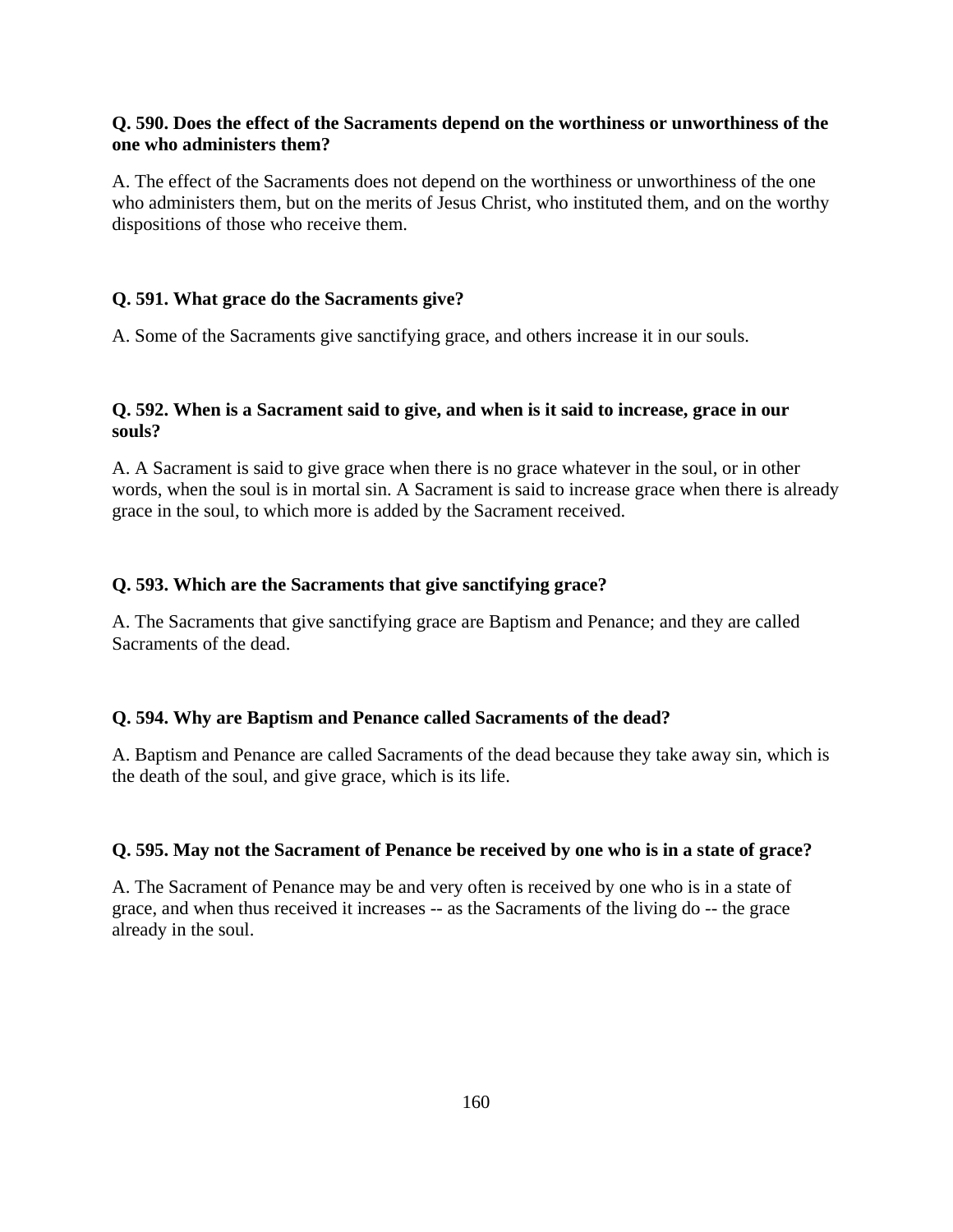#### **Q. 596. Which are the Sacraments that increase sanctifying grace in our soul?**

A. The Sacraments that increase sanctifying grace in our souls are: Confirmation, Holy Eucharist, Extreme Unction, Holy Orders, and Matrimony; and they are called Sacraments of the living.

#### **Q. 597. What do we mean by Sacraments of the dead and Sacraments of the living?**

A. By the Sacraments of the dead we mean those Sacraments that may be lawfully received while the soul is in a state of mortal sin. By the Sacraments of the living we mean those Sacraments that can be lawfully received only while the soul is in a state of grace -- i.e., free from mortal sin. Living and dead do not refer here to the persons, but to the condition of the souls; for none of the Sacraments can be given to a dead person.

# **Q. 598. Why are Confirmation, Holy Eucharist, Extreme Unction, Holy Orders, and Matrimony called Sacraments of the living?**

A. Confirmation, Holy Eucharist, Extreme Unction, Holy Orders, and Matrimony are called Sacraments of the living because those who receive them worthily are already living the life of grace.

## **Q. 599. What sin does he commit who receives the Sacraments of the living in mortal sin?**

A. He who receives the Sacraments of the living in mortal sin commits a sacrilege, which is a great sin, because it is an abuse of a sacred thing.

## **Q. 600. In what other ways besides the unworthy reception of the Sacraments may persons commit sacrilege?**

A. Besides the unworthy reception of the Sacraments, persons may commit sacrilege by the abuse of a sacred person, place or thing; for example, by willfully wounding a person consecrated to God; by robbing or destroying a Church; by using the sacred vessels of the Altar for unlawful purposes, etc.

## **Q. 601. Besides sanctifying grace do the Sacraments give any other grace?**

A. Besides sanctifying grace the Sacraments give another grace, called sacramental grace.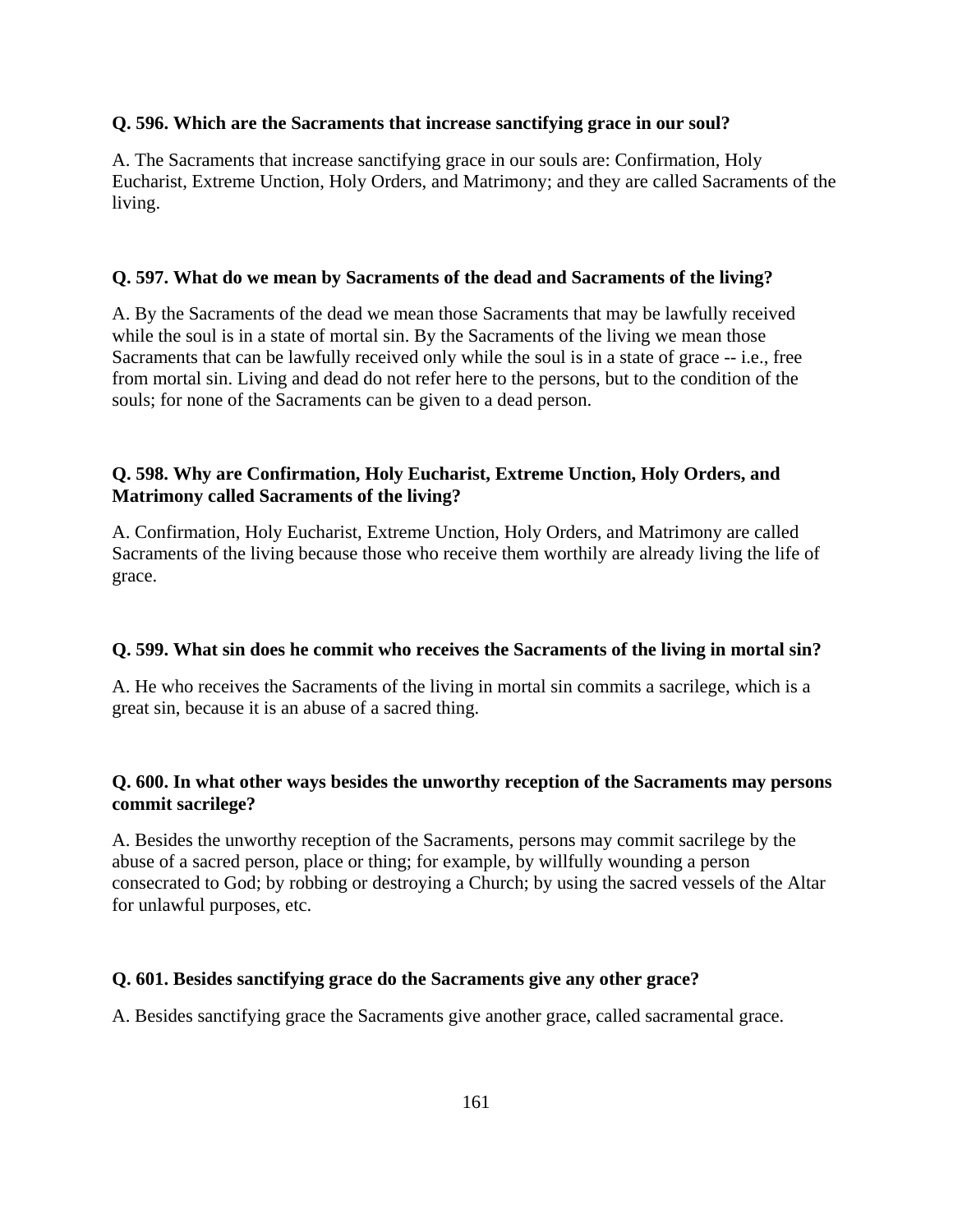## **Q. 602. What is sacramental grace?**

A. Sacramental grace is a special help which God gives, to attain the end for which He instituted each Sacrament.

# **Q. 603. Is the Sacramental grace independent of the sanctifying grace given in the Sacraments?**

A. The Sacramental grace is not independent of the sanctifying grace given in the Sacraments; for it is the sanctifying grace that gives us a certain right to special helps -- called Sacramental grace -- in ach Sacrament, as often as we have to fulfill the end of the Sacrament or are tempted against it.

# **Q. 604. Give an example of how the Sacramental grace aids us, for instance, in Confirmation and Penance.**

A. The end of Confirmation is to strengthen us in our faith. When we are tempted to deny our religion by word or deed, the Sacramental Grace of Confirmation is given to us and helps us to cling to our faith and firmly profess it. The end of Penance is to destroy actual sin. When we are tempted to sin, the Sacramental Grace of Penance is given to us and helps us to overcome the temptation and persevere in a state of grace. The sacramental grace in each of the other Sacraments is given in the same manner, and aids us in attaining the end for which each Sacrament was instituted and for which we receive it.

## **Q. 605. Do the Sacraments always give grace?**

A. The Sacraments always give grace, if we receive them with the right dispositions.

## **Q. 606. What do we mean by the "right dispositions" for the reception of the Sacraments?**

A. By the right dispositions for the reception of the Sacraments we mean the proper motives and the fulfillment of all the conditions required by God and the Church for the worthy reception of the Sacraments.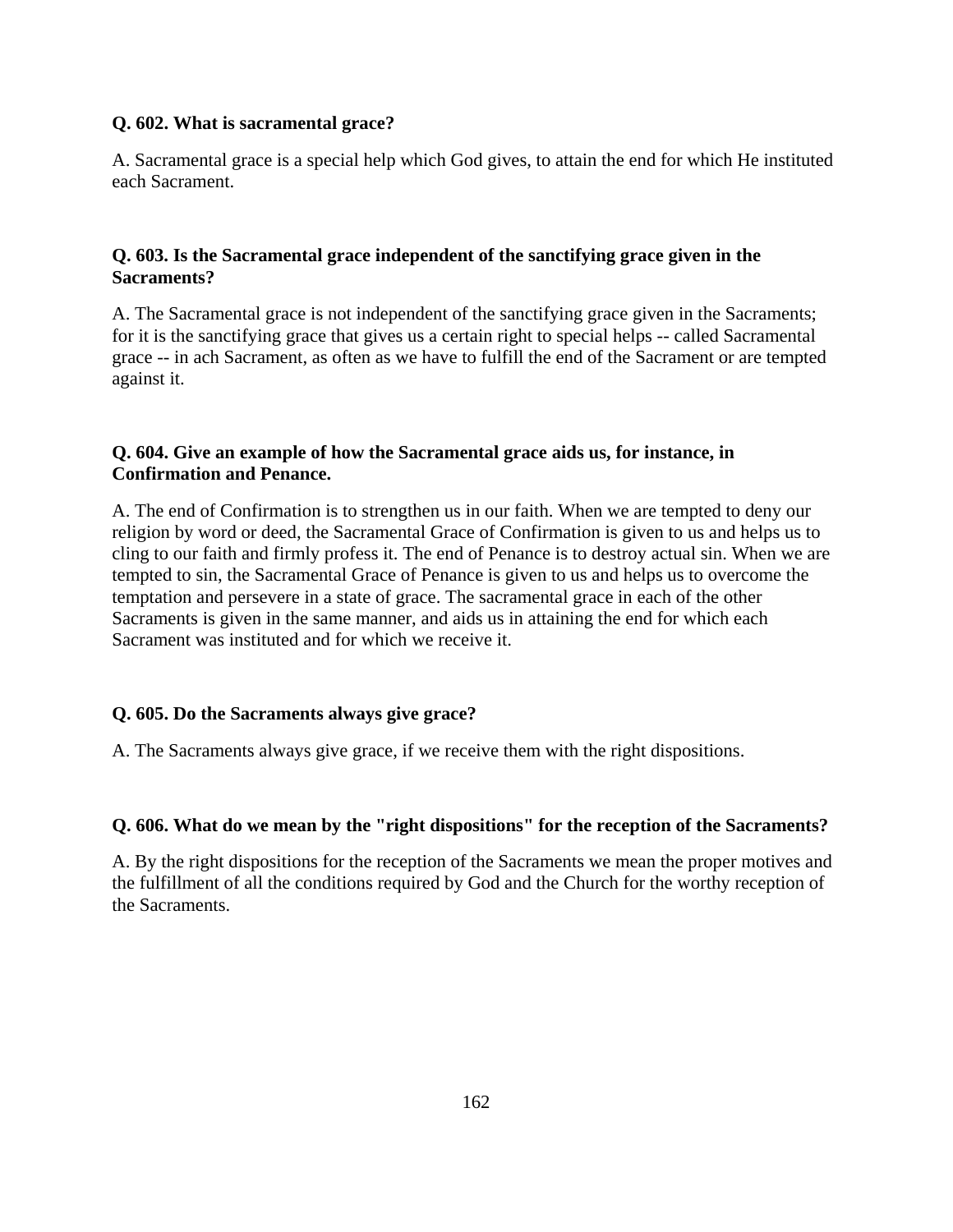# **Q. 607. Give an example of the "right dispositions" for Penance and for the Holy Eucharist.**

- A. The right dispositions for Penance are:
	- (1)To confess all our mortal sins as we know them;
	- (2) To be sorry for them, and
	- (3) To have the determination never to commit them or others again.

The right dispositions for the Holy Eucharist are:

- (1) To know what the Holy Eucharist is;
- (2) To be in a state of grace, and
- (3) -- except in special cases of sickness -- to be fasting from midnight.

#### **Q. 608. Can we receive the Sacraments more than once?**

A. We can receive the Sacraments more than once, except Baptism, Confirmation, and Holy Orders.

## **Q. 609. Why can we not receive Baptism, Confirmation, and Holy Orders more than once?**

A. We cannot receive Baptism, Confirmation, and Holy Orders more than once, because they imprint a character in the soul.

## **Q. 610. What is the character which these Sacraments imprint in the soul?**

A. The character which these Sacraments imprint in the soul is a spiritual mark which remains forever.

## **Q. 611. Does this character remain in the soul even after death?**

A. This character remains in the soul even after death; for the honor and glory of those who are saved; for the shame and punishment of those who are lost.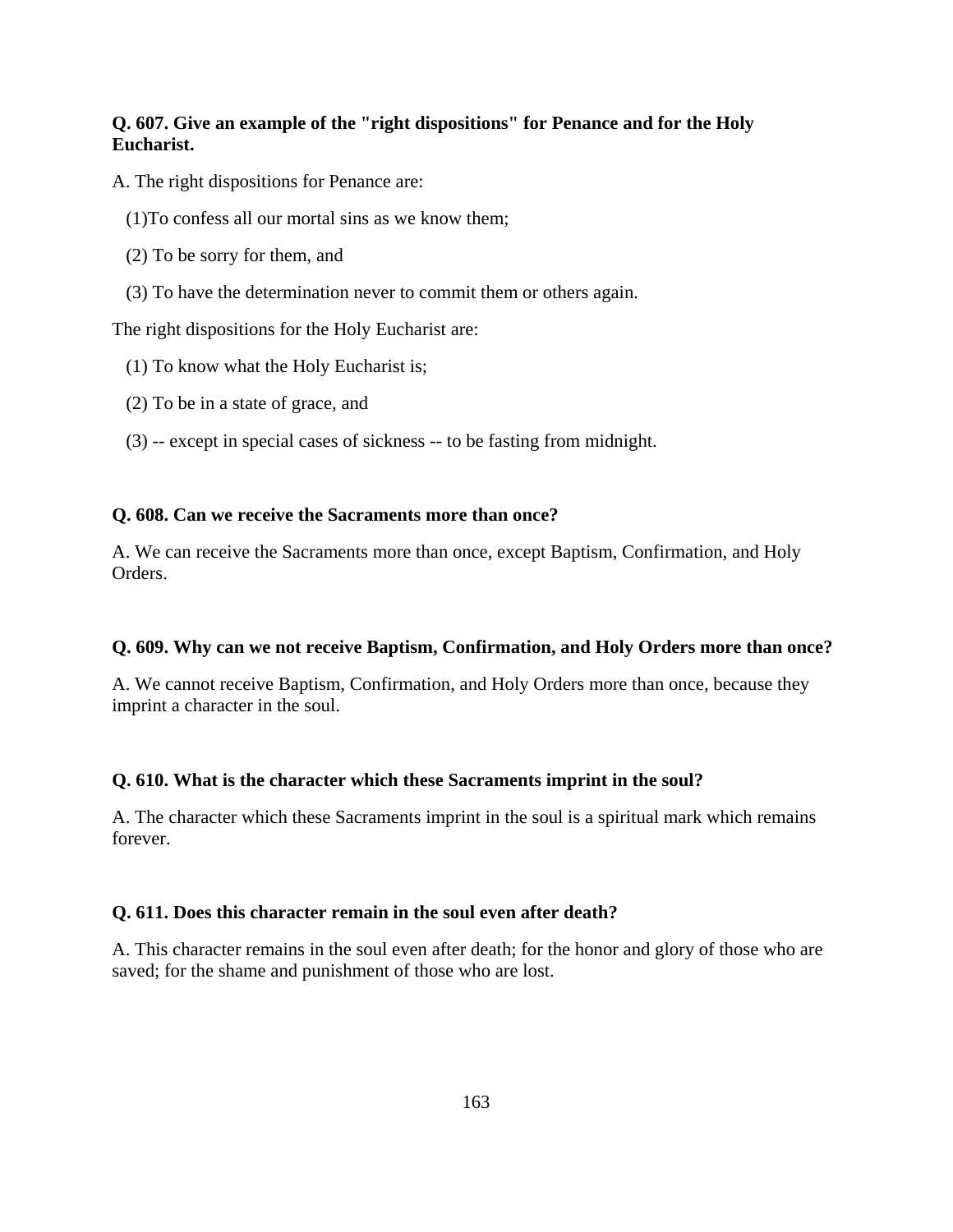#### **Q. 612. Can the Sacraments be given conditionally?**

A. The Sacraments can be given conditionally as often as we doubt whether they were properly given before, or whether they can be validly given now.

#### **Q. 613. What do we mean by giving a Sacrament conditionally?**

A. By giving a Sacrament conditionally we mean that the person administering the Sacrament intends to give it only in case it has not been given already or in case the person has the right dispositions for receiving it, though the dispositions cannot be discovered.

#### **Q. 614. Give an example of how a Sacrament is given conditionally.**

A. In giving Baptism, for instance, conditionally -- or what we call conditional Baptism -- the priest, instead of saying absolutely, as he does in ordinary Baptism: "I baptize thee," etc., says: "If you are not already baptized, or if you are capable of being baptized, I baptize thee," etc., thus stating the sole condition on which he intends to administer the Sacrament.

#### **Q. 615. Which of the Sacraments are most frequently given conditionally?**

A. The Sacraments most frequently given conditionally are Baptism, Penance and Extreme Unction; because in some cases it is difficult to ascertain whether these Sacraments have been given before or whether they have been validly given, or whether the person about to receive them has the right dispositions for them.

## **Q. 616. Name some of the more common circumstances in which a priest is obliged to administer the Sacraments conditionally.**

A. Some of the more common circumstances in which a priest is obliged to administer the Sacraments conditionally are:

 (1) When he receives converts into the Church and is not certain of their previous baptism, he must baptize them conditionally.

 (2) When he is called -- as in cases of accident or sudden illness -- and doubts whether the person be alive or dead, or whether he should be given the Sacraments, he must give absolution and administer Extreme Unction conditionally.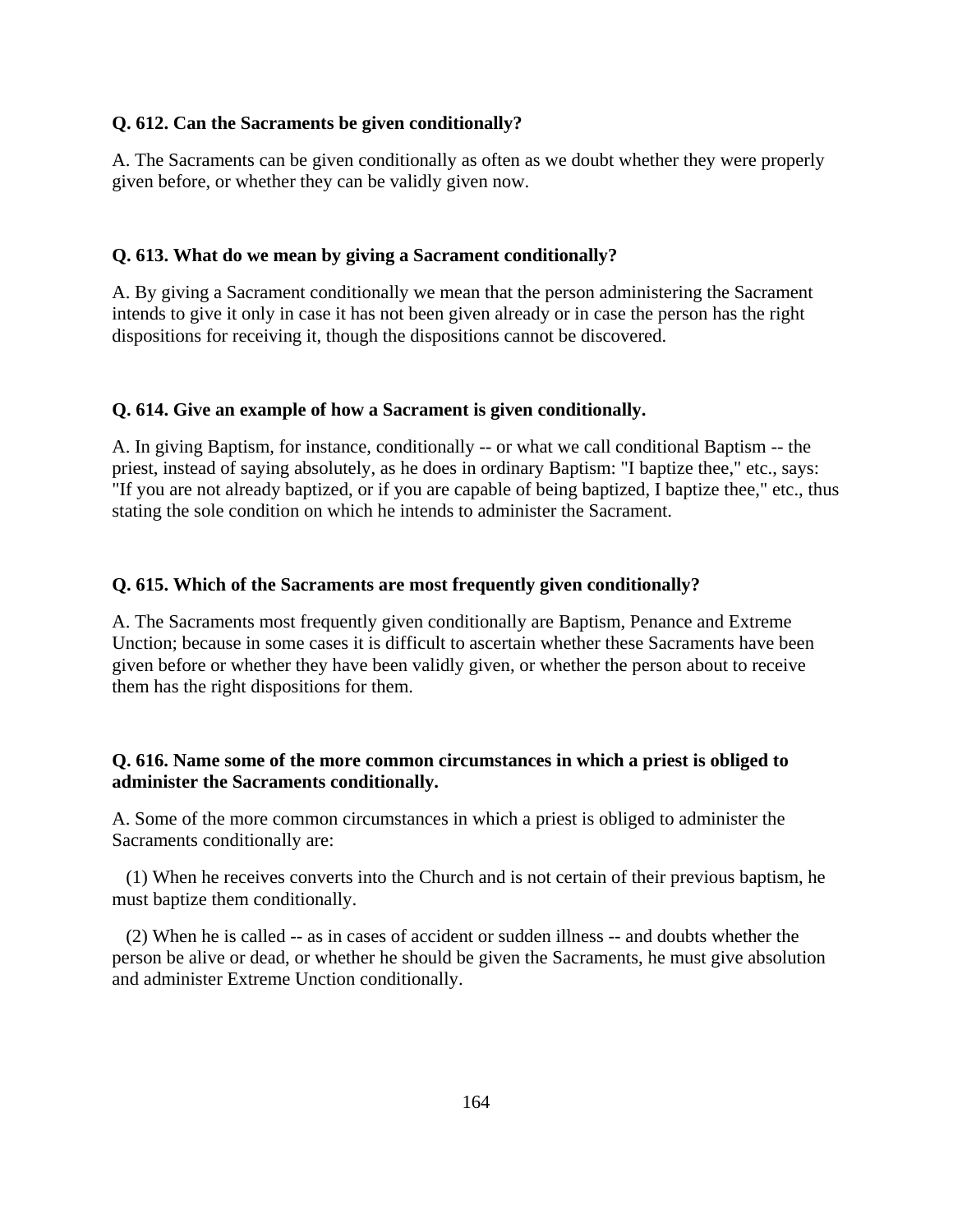#### **Q. 617. What is the use and effect of giving the Sacraments conditionally?**

A. The use of giving the Sacraments conditionally is that there may be no irreverence to the Sacraments in giving them to persons incapable or unworthy of receiving them; and yet that no one who is capable or worthy may be deprived of them. The effect is to supply the Sacrament where it is needed or can be given, and to withhold it where it is not needed or cannot be given.

#### **Q. 618. What is the difference between the powers of a bishop and of a priest with regard to the administration of the Sacraments?**

A. The difference between the powers of a bishop and of a priest with regard to the administration of the Sacraments is that a bishop can give all the Sacraments, while a priest cannot give Confirmation or Holy Orders.

#### **Q. 619. Can a person receive all the Sacraments?**

A. A person cannot, as a rule, receive all the Sacraments; for a woman cannot receive Holy Orders, and a man who receives priesthood is forbidden to receive the Sacrament of Matrimony.

# **LESSON FOURTEENTH: On Baptism**

#### **Q. 620. When was baptism instituted?**

A. Baptism was instituted, very probably, about the time Our Lord was baptized by St. John, and its reception was commanded when after His resurrection Our Lord said to His Apostles: "All power is given to Me in heaven and in earth. Going, therefore, teach all nations, baptizing them in the name of the Father, and of the Son, and of the Holy Ghost."

#### **Q. 621. What is Baptism?**

A. Baptism is a Sacrament which cleanses us from original sin, makes us Christians, children of God, and heirs of heaven.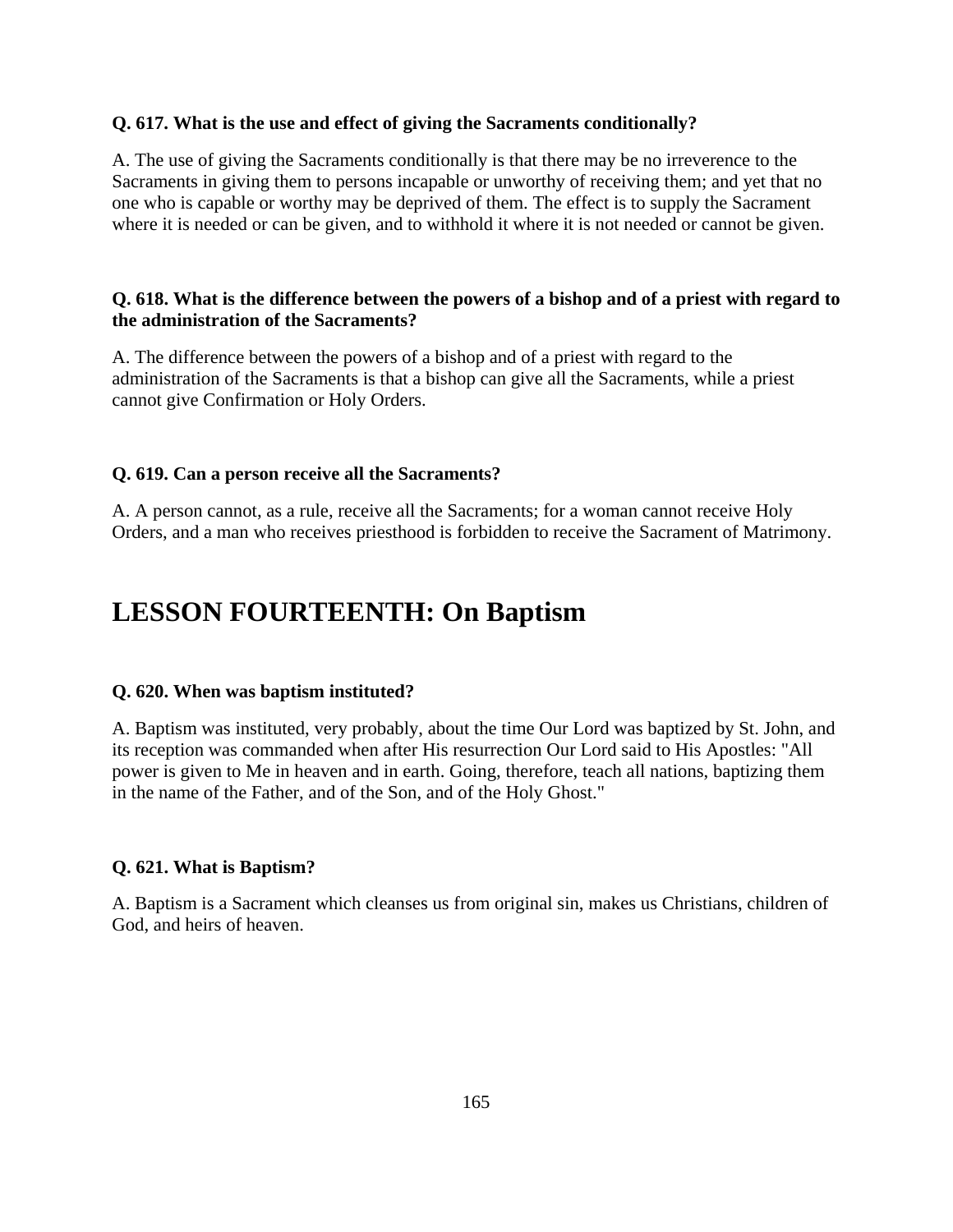# **Q. 622. What were persons called in the first ages of the Church who were being instructed and prepared for baptism?**

A. Persons who were being instructed and prepared for baptism, in the first ages of the Church, were called catechumens, and they are frequently mentioned in Church history.

## **Q. 623. What persons are called heirs?**

A. All persons who inherit or come lawfully into the possession of property or goods at the death of another, are called heirs.

# **Q. 624. Why, then, are we the heirs of Christ?**

A. We are the heirs of Christ because at His death we came into the possession of God's friendship, of grace, and of the right to enter heaven, provided we comply with the conditions Our Lord has laid down for the gaining of this inheritance.

# **Q. 625. What conditions has Our Lord laid down for the gaining of this inheritance?**

A. The conditions Our Lord has laid down for the gaining of this inheritance are:

(1) That we receive, when possible, the Sacraments He has instituted; and

(2) That we believe and practice all He has taught.

## **Q. 626. Did not St. John the Baptist institute the Sacrament of Baptism?**

A. St. John the Baptist did not institute the Sacrament of Baptism, for Christ alone could institute a Sacrament. The baptism given by St. John had the effect of a Sacramental; that is, it did not of itself give grace, but prepared the way for it.

# **Q. 627. Are actual sins ever remitted by Baptism?**

A. Actual sins and all the punishment due to them are remitted by Baptism, if the person baptized be guilty of any.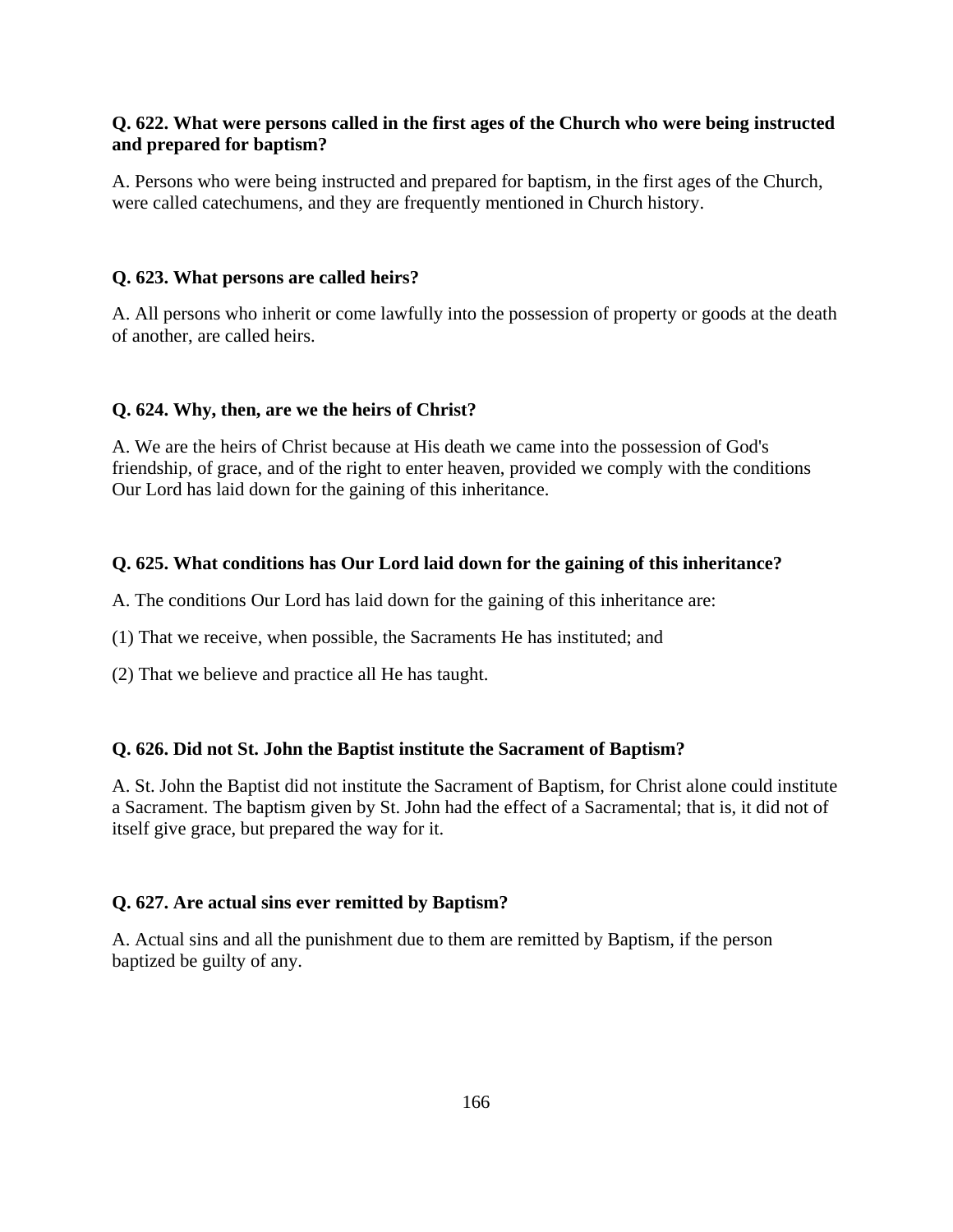## **Q. 628. That actual sins may be remitted by baptism, is it necessary to be sorry for them?**

A. That actual sins may be remitted by baptism it is necessary to be sorry for them, just as we must be when they are remitted by the Sacrament of Penance.

#### **Q. 629. What punishments are due to actual sins?**

A. Two punishments are due to actual sins: one, called the eternal, is inflicted in hell; and the other, called the temporal, is inflicted in this world or in purgatory. The Sacrament of Penance remits or frees us from the eternal punishment and generally only from part of the temporal. Prayer, good works and indulgences in this world and the sufferings of purgatory in the next remit the remainder of the temporal punishment.

#### **Q. 630. Why is there a double punishment attached to actual sins?**

 A. There is a double punishment attached to actual sins, because in their commission there is a double guilt:

- (1) Of insulting God and of turning away from Him;
- (2) Of depriving Him of the honor we owe Him, and of turning to His enemies.

## **Q. 631. Is Baptism necessary to salvation?**

A. Baptism is necessary to salvation, because without it we cannot enter into the kingdom of heaven.

# **Q. 632. Where will persons go who -- such as infants -- have not committed actual sin and who, through no fault of theirs, die without baptism?**

A. Persons, such as infants, who have not committed actual sin and who, through no fault of theirs, die without baptism, cannot enter heaven; but it is the common belief they will go to some place similar to Limbo, where they will be free from suffering, though deprived of the happiness of heaven.

#### **Q. 633. Who can administer Baptism?**

A. A priest is the ordinary minister of baptism; but in case of necessity anyone who has the use of reason may baptize.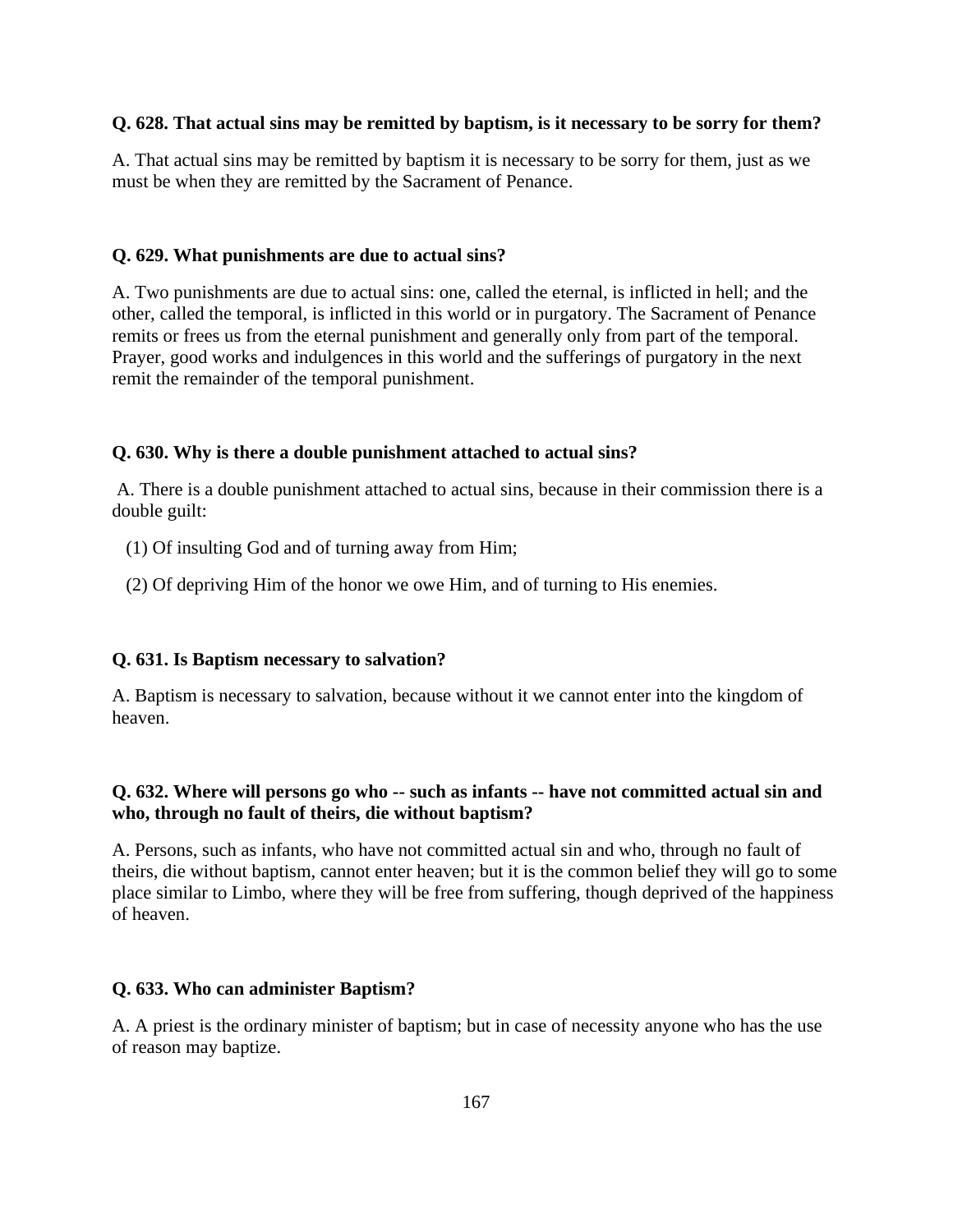#### **Q. 634. What do we mean by the "ordinary minister" of a Sacrament?**

A. By the "ordinary minister" of a Sacrament we mean the one who usually does administer the Sacrament, and who has always the right to do so.

## **Q. 635. Can a person who has not himself been baptized, and who does not even believe in the Sacrament of baptism, give it validly to another in case of necessity?**

A. A person who has not himself been baptized, and who does not even believe in the Sacrament of baptism, can give it validly to another in case of necessity, provided:

(1) He has the use of reason;

(2) Knows how to give baptism, and

 (3) Intends to do what the Church intends in the giving of the Sacrament. Baptism is so necessary that God affords every opportunity for its reception.

# **Q. 636. Why do the consequences of original sin, such as suffering, temptation, sickness, and death, remain after the sin has been forgiven in baptism?**

A. The consequences of original sin, such as suffering, temptation, sickness and death, remain after the sin has been forgiven in baptism:

- (1) To remind us of the misery that always follows sin; and
- (2) To afford us an opportunity of increasing our merit by bearing these hardships patiently.

## **Q. 637. Can a person ever receive any of the other Sacraments without first receiving baptism?**

A. A person can never receive any of the other Sacraments without first receiving baptism, because baptism makes us members of Christ's Church, and unless we are members of His Church we cannot receive His Sacraments.

## **Q. 638. How is Baptism given?**

A. Whoever baptizes should pour water on the head of the person to be baptized, and say, while pouring the water: "I baptize thee in the name of the Father, and of the Son, and of the Holy Ghost."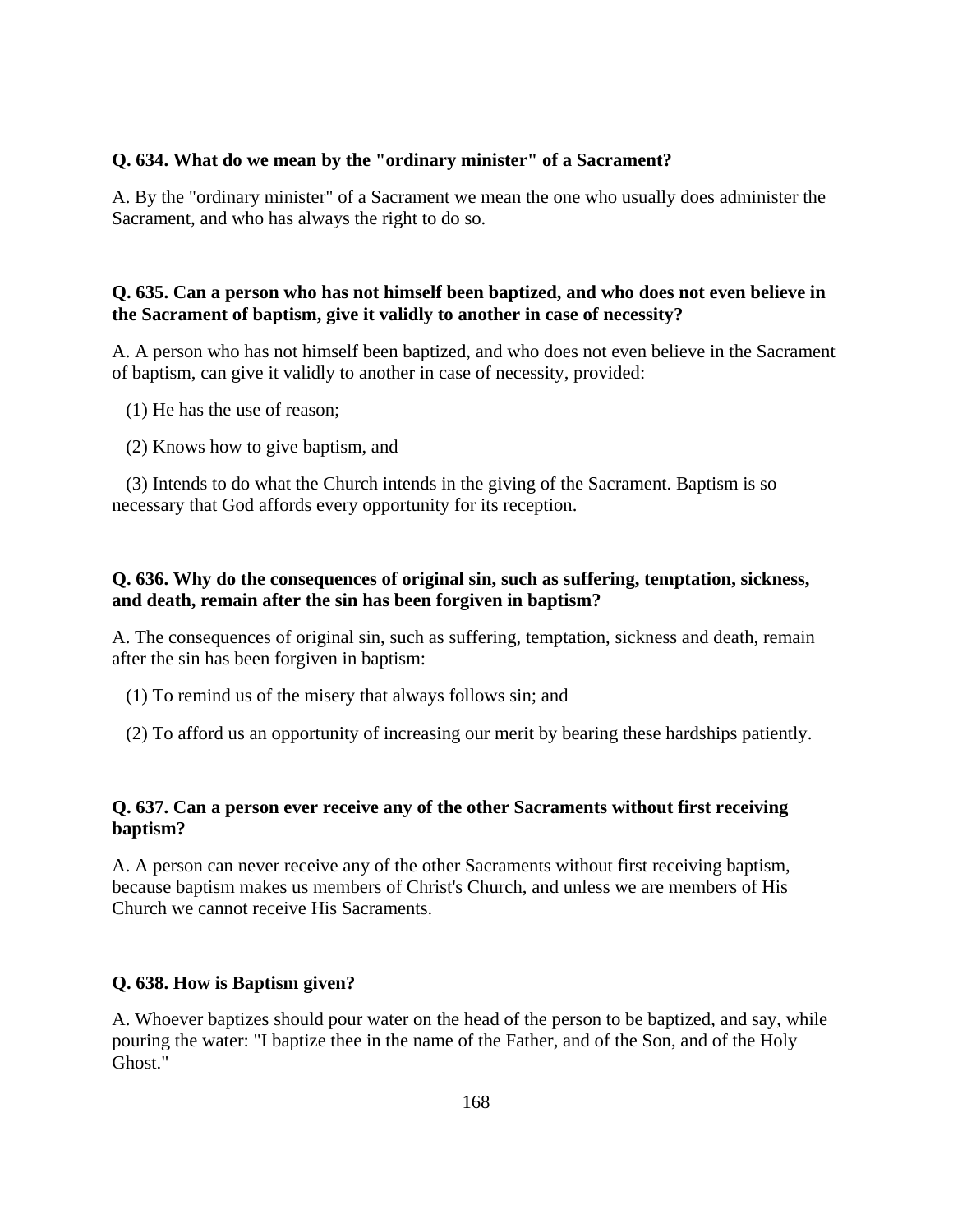### **Q. 639. If water cannot be had, in case of necessity, may any other liquid be used for baptism?**

A. If water cannot be had, in case of necessity or in any case, no other liquid can be used, and the baptism cannot be given.

# **Q. 640. If it is impossible, in case of necessity, to reach the head, may the water be poured on any other part of the body?**

A. If it is impossible, in case of necessity, to reach the head, the water should be poured on whatever part of the body can be reached; but then the baptism must be given conditionally; that is, before pronouncing the words of baptism, you must say: "If I can baptize thee in this way, I baptize thee in the name of the Father," etc. If the head can afterward be reached, the water must be poured on the head and the baptism repeated conditionally by saying: "If you are not already baptized, I baptize thee in the name," etc.

# **Q. 641. Is the baptism valid if we say: "I baptize thee in the name of the Holy Trinity," without naming the Persons of the Trinity?**

A. The baptism is not valid if we say: "I baptize thee in the name of the Holy Trinity," without naming the Persons of the Trinity; for we must use the exact words instituted by Christ.

## **Q. 642. Is it wrong to defer the baptism of an infant?**

A. It is wrong to defer the baptism of an infant, because we thereby expose the child to the danger of dying without the Sacrament.

#### **Q. 643. Can we baptize a child against the wishes of its parents?**

A. We cannot baptize a child against the wishes of its parents; and if the parents are not Catholics, they must not only consent to the baptism, but also agree to bring the child up in the Catholic religion. But if a child is surely dying, we may baptize it without either the consent or permission of its parents.

#### **Q. 644. How many kinds of Baptism are there?**

A. There are three kinds of Baptism: Baptism of water, of desire, and of blood.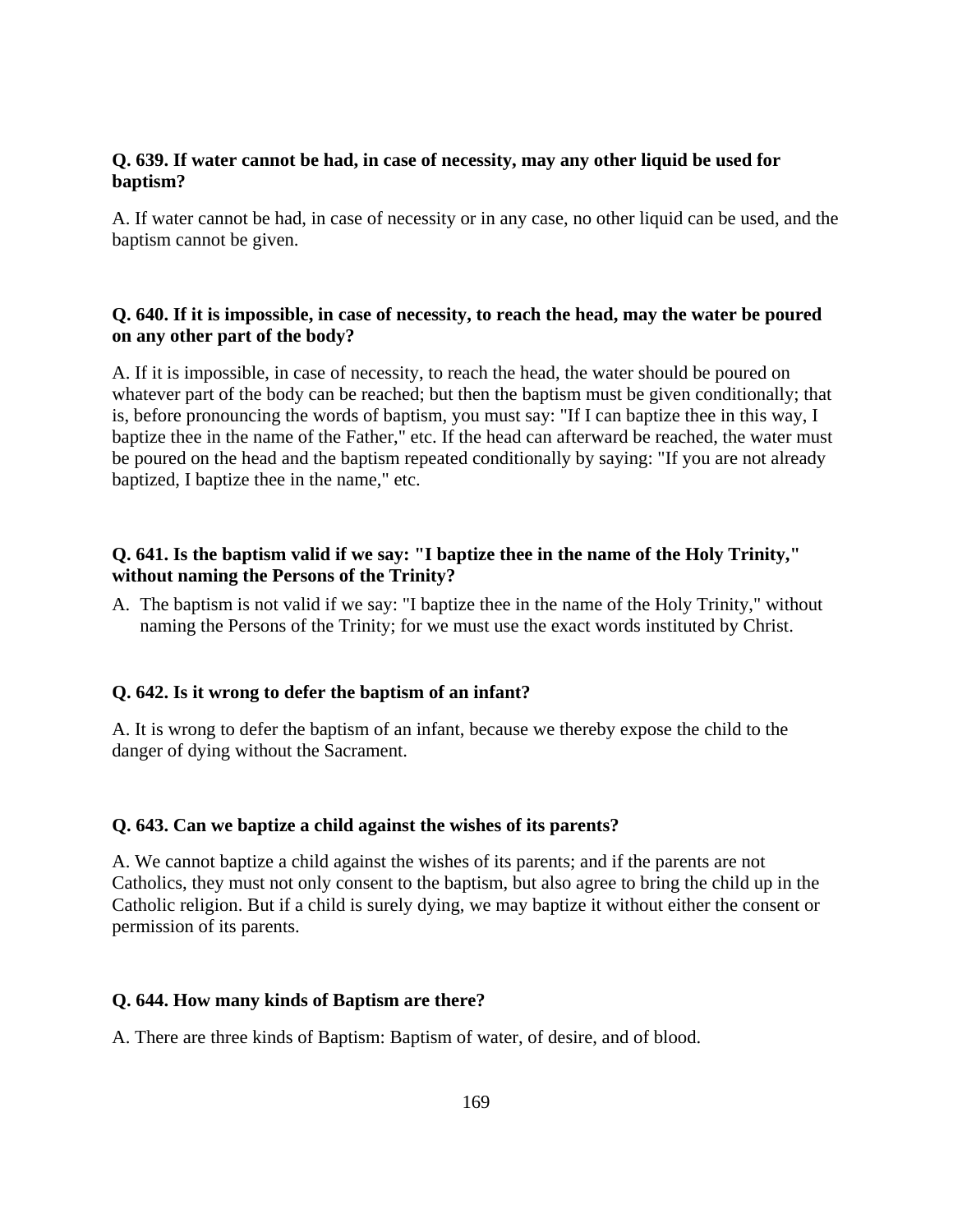# **Q. 645. What is Baptism of water?**

A. Baptism of water is that which is given by pouring water on the head of the person to be baptized, and saying at the same time, "I baptize thee in the name of the Father, and of the Son, and of the Holy Ghost."

# **Q. 646. In how many ways was the baptism of water given in the first ages of the Church?**

A. In the first ages of the Church, baptism of water was given in three ways, namely, by immersion or dipping, by aspersion or sprinkling, and by infusion or pouring. Although any of these methods would be valid, only the method of infusion or pouring is now allowed in the Church.

# **Q. 647. What are the chief ceremonies used in solemn baptism, and what do they signify?**

A. The chief ceremonies used in solemn baptism are:

(1) A profession of faith and renouncement of the devil to signify our worthiness;

- (2) The placing of salt in the mouth to signify the wisdom imparted by faith;
- (3) The holding of the priest's stole to signify our reception into the Church;
- (4) The anointing to signify the strength given by the Sacrament;
- (5) The giving of the white garment or cloth to signify our sinless state after baptism; and

 (6) The giving of the lighted candle to signify the light of faith and fire of love that should dwell in our souls.

# **Q. 648. Should one who, in case of necessity, has been baptized with private baptism, be afterwards brought to the Church to have the ceremonies of solemn baptism completed?**

A. One who, in case of necessity, has been baptized with private baptism should afterwards be brought to the Church to have the ceremonies of solemn baptism completed, because these ceremonies are commanded by the Church and bring down blessings upon us.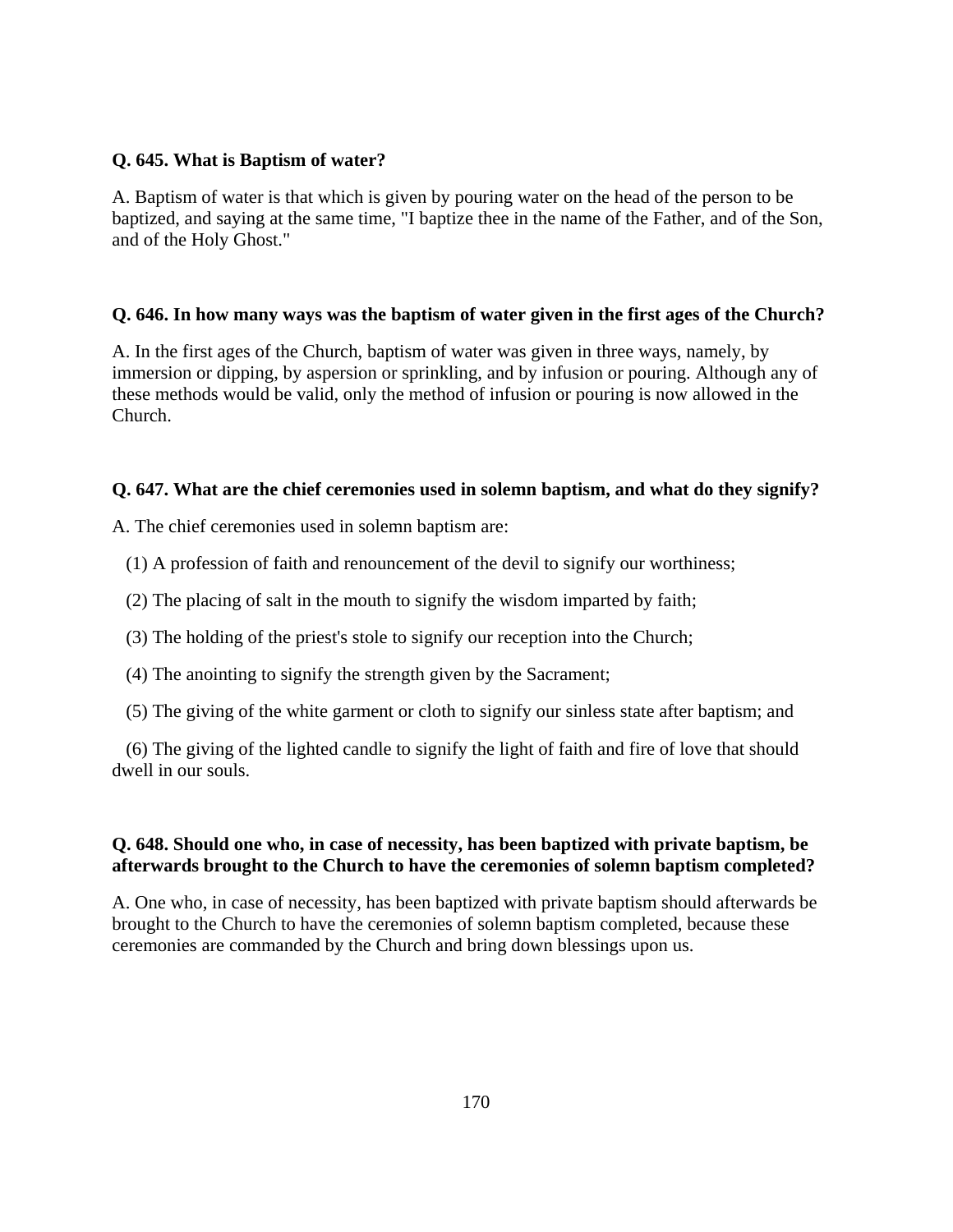#### **Q. 649. Is solemn baptism given with any special kind of water?**

A. Solemn baptism is given with consecrated water; that is, water mixed with holy oil and blessed for baptism on Holy Saturday and on the Saturday before Pentecost. It is always kept in the baptismal font in the baptistry – a place near the door of the Church set apart for baptism.

#### **Q. 650. What is Baptism of desire?**

A. Baptism of desire is an ardent wish to receive Baptism, and to do all that God has ordained for our salvation.

#### **Q. 651. What is Baptism of blood?**

A. Baptism of blood is the shedding of one's blood for the faith of Christ.

#### **Q. 652. What is the baptism of blood most commonly called?**

A. The baptism of blood is most commonly called martyrdom, and those who receive it are called martyrs. It is the death one patiently suffers from the enemies of our religion, rather than give up Catholic faith or virtue. We must not seek martyrdom, though we must endure it when it comes.

#### **Q. 653. Is Baptism of desire or of blood sufficient to produce the effects of Baptism of water?**

A. Baptism of desire or of blood is sufficient to produce the effects of the Baptism of water, if it is impossible to receive the Baptism of water.

## **Q. 654. How do we know that the baptism of desire or of blood will save us when it is impossible to receive the baptism of water?**

A. We know that baptism of desire or of blood will save us when it is impossible to receive the baptism of water, from Holy Scripture, which teaches that love of God and perfect contrition can secure the remission of sins ; and also that Our Lord promises salvation to those who lay down their life for His sake or for His teaching.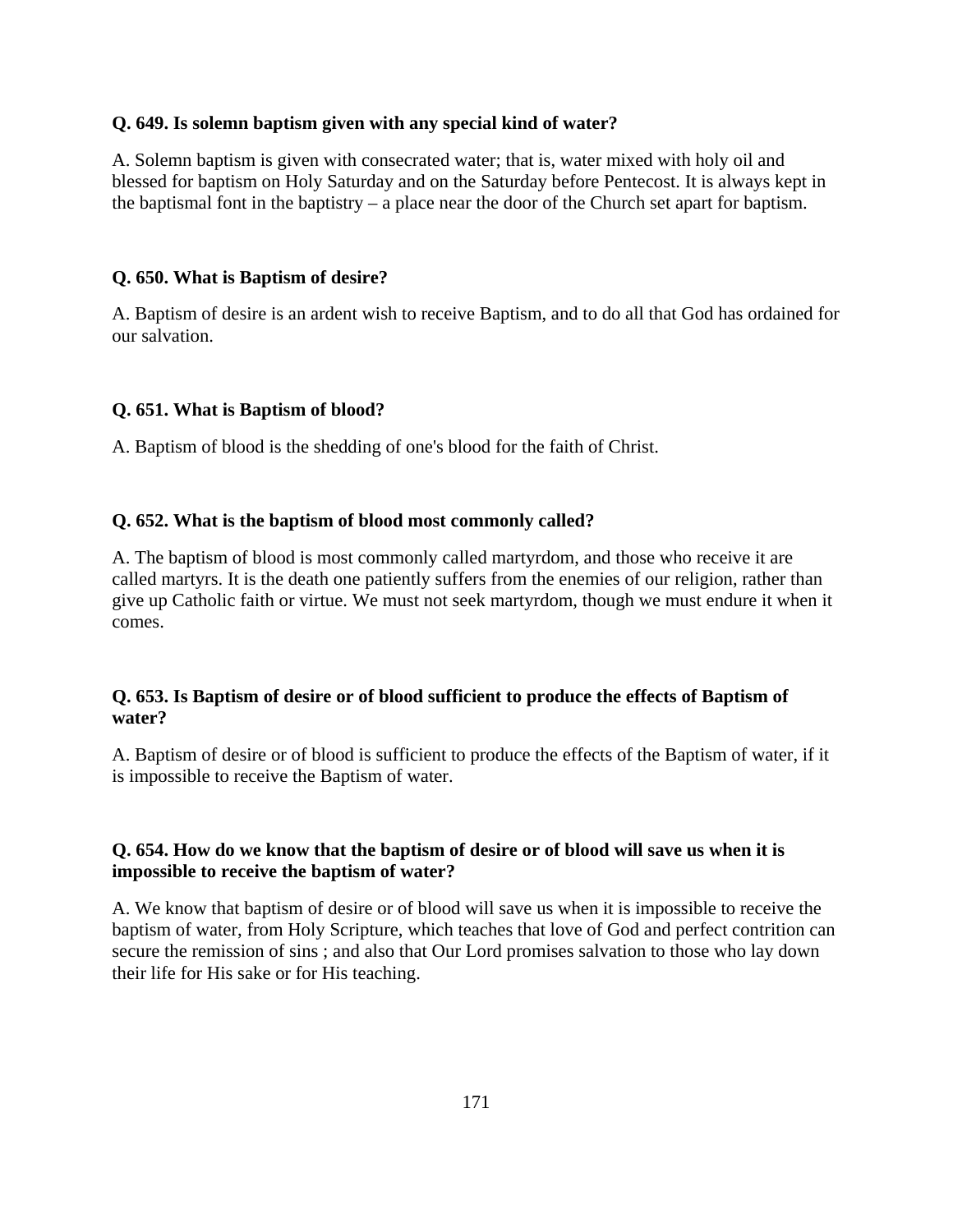### **Q. 655. What do we promise in Baptism?**

A. In Baptism we promise to renounce the devil, with all his works and pomps.

#### **Q. 656. What do we mean by the "pomps" of the devil?**

A. By the pomps of the devil we mean all worldly pride, vanities and vain shows by which people are enticed into sin, and all foolish or sinful display of ourselves or of what we possess.

#### **Q. 657. Why is the name of a saint given in Baptism?**

A. The name of a saint is given in Baptism in order that the person baptized may imitate his virtues and have him for a protector.

#### **Q. 658. What is the Saint whose name we bear called?**

A. The saint whose name we bear is called our patron saint -- to whom we should have great devotion.

#### **Q. 659. What names should never be given in baptism?**

A. These and similar names should never be given in baptism:

- (1) The names of noted unbelievers, heretics or enemies of religion and virtue;
- (2) The names of heathen gods, and
- (3) Nick-names.

#### **Q. 660. Why are godfathers and godmothers given in Baptism?**

A. Godfathers and godmothers are given in Baptism in order that they may promise, in the name of the child, what the child itself would promise if it had the use of reason.

#### **Q. 661. By what other name are godfathers and godmothers called?**

A. Godfathers and godmothers are usually called sponsors. Sponsors are not necessary at private baptism.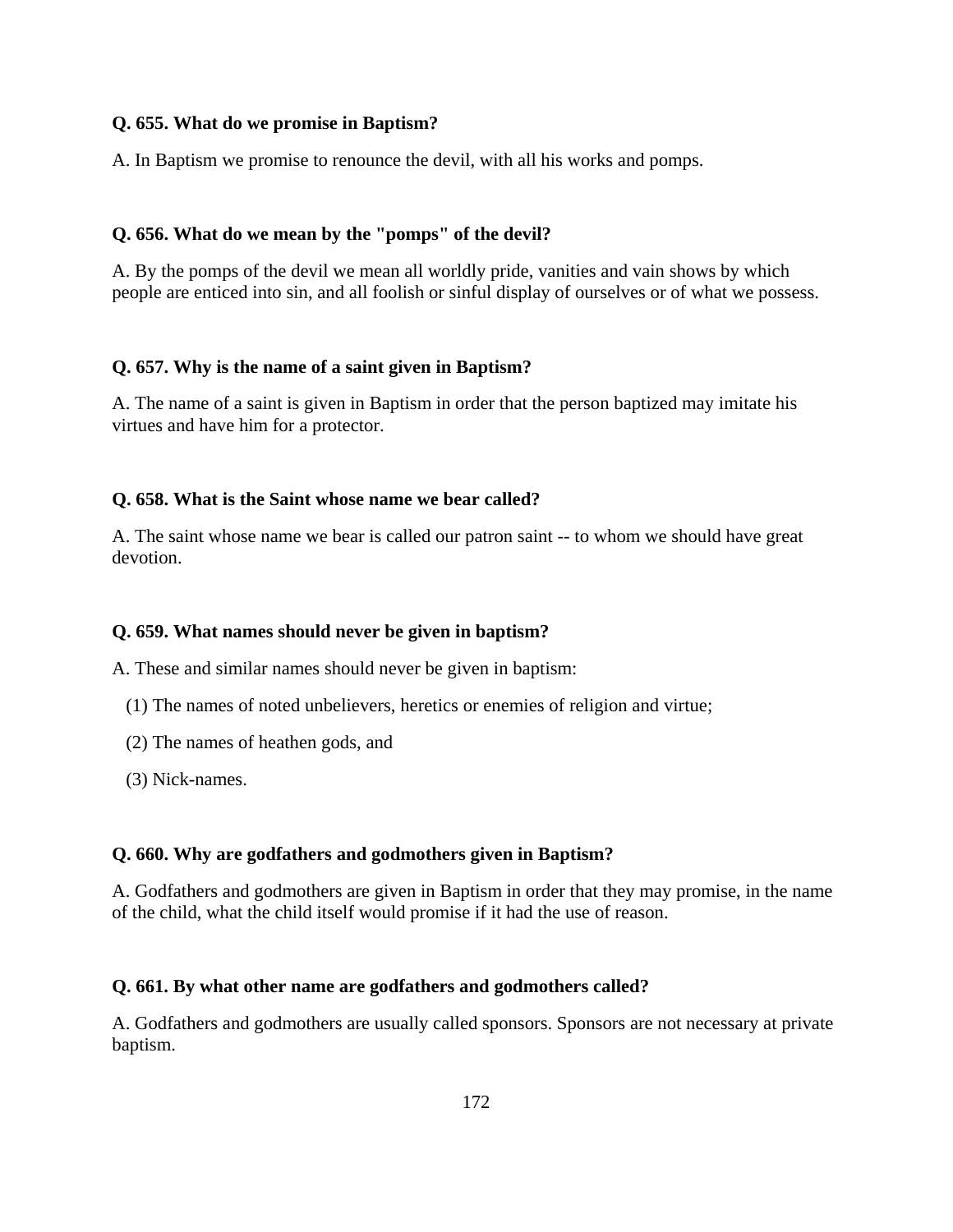# **Q. 662. Can a person ever be sponsor when absent from the baptism?**

A. A person can be sponsor even when absent from the baptism, provided he has been asked and has consented to be sponsor, and provided also some one answers the questions and touches the person to be baptized in his name. The absent godfather or godmother is then said to be sponsor by proxy and becomes the real godparent of the one baptized.

# **Q. 663. With whom do godparents, as well as the one baptizing, contract a relationship?**

A. Godparents, as well as the one baptizing, contract a spiritual relationship with the person baptized (not with his parents), and this relationship is an impediment to marriage that must be made known to the priest in case of their future marriage with one another. The godfather and godmother contract no relationship with each other.

# **Q. 664. What questions should persons who bring a child for baptism be able to answer?**

A. Persons who bring a child for baptism should be able to tell:

(1) The exact place where the child lives;

 (2) The full name of its parents, and, in particular, the maiden name, or name before her marriage, of its mother;

- (3) The exact day of the month on which it was born;
- (4) Whether or not it has received private baptism, and
- (5) Whether its parents be Catholics.

Sponsors must know also the chief truths of our religion.

# **Q. 665. What is the obligation of a godfather and a godmother?**

A. The obligation of a godfather and a godmother is to instruct the child in its religious duties, if the parents neglect to do so or die.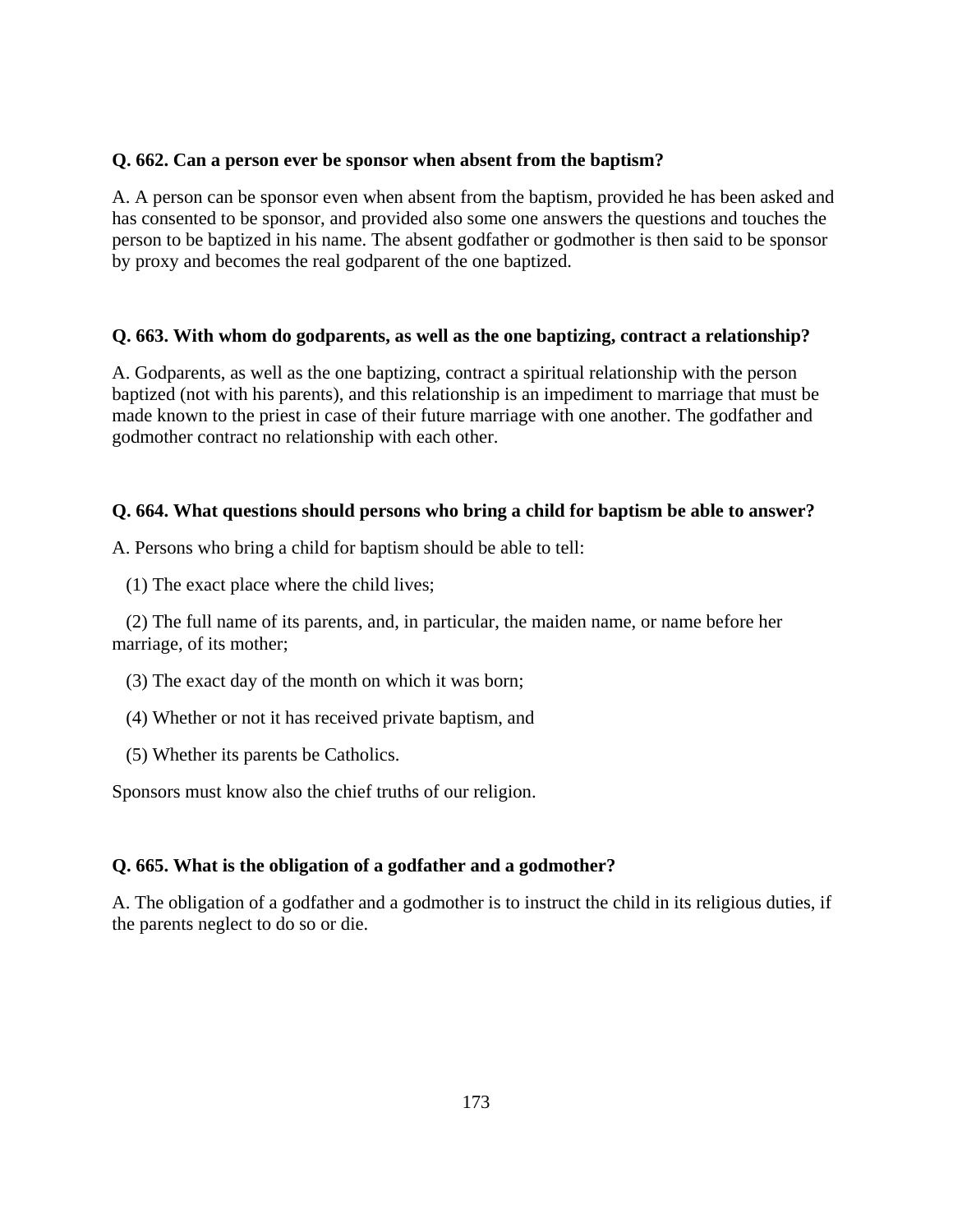#### **Q. 666. Can persons who are not Catholics be sponsors for Catholic children?**

A. Persons who are not Catholics cannot be sponsors for Catholic children, because they cannot perform the duties of sponsors; for if they do not know and profess the Catholic religion themselves, how can they teach it to their godchildren? Moreover, they must answer the questions asked at baptism and declare that they believe in the Holy Catholic Church and in all it teaches; which would be a falsehood on their part.

## **Q. 667. What should parents chiefly consider in the selection of sponsors for their children?**

A. In the selection of sponsors for their children parents should chiefly consider the good character and virtue of the sponsors, selecting model Catholics to whom they would be willing at the hour of death to entrust the care and training of their children.

# **Q. 668. What dispositions must adults or grown persons, have that they may worthily receive baptism?**

A. That adults may worthily receive baptism:

- (1) They must be willing to receive it;
- (2) They must have faith in Christ;
- (3) They must have true sorrow for their sins, and
- (4) They must solemnly renounce the devil and all his works; that is, all sin.

#### **Q. 669. What is the ceremony of churching?**

A. The ceremony of churching is a particular blessing which a mother receives at the Altar, as soon as she is able to present herself in the Church after the birth of her child. In this ceremony the priest invokes God's blessing on the mother and child, while she on her part returns thanks to God.

# **LESSON FIFTEENTH: On Confirmation**

## **Q. 670. What is Confirmation?**

A. Confirmation is a Sacrament through which we receive the Holy Ghost to make us strong and perfect Christians and soldiers of Jesus Christ.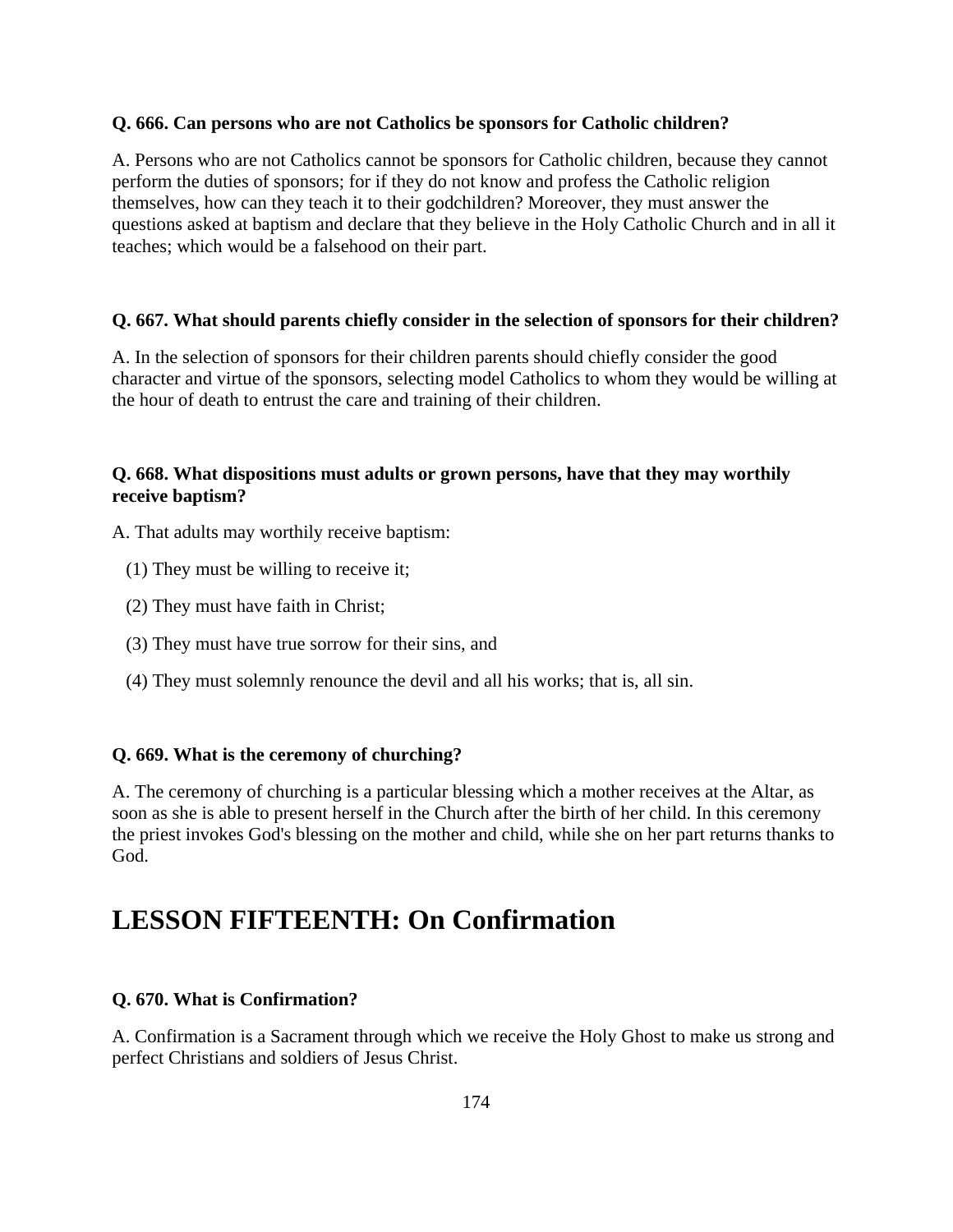#### **Q. 671. When was Confirmation instituted?**

A. The exact time at which Confirmation was instituted is not known. But as this Sacrament was administered by the Apostles and numbered with the other Sacraments instituted by Our Lord, it is certain that He instituted this Sacrament also and instructed His Apostles in its use, at some time before His ascension into heaven.

#### **Q. 672. Why is Confirmation so called?**

A. Confirmation is so called from its chief effect, which is to strengthen or render us more firm in whatever belongs to our faith and religious duties.

## **Q. 673. Why are we called soldiers of Jesus Christ?**

A. We are called soldiers of Jesus Christ to indicate how we must resist the attacks of our spiritual enemies and secure our victory over them by following and obeying Our Lord.

#### **Q. 674. May one add a new name to his own at Confirmation?**

A. One may and should add a new name to his own at Confirmation, especially when the name of a saint has not been given in Baptism.

## **Q. 675. Who administers Confirmation?**

A. The bishop is the ordinary minister of Confirmation.

## **Q. 676. Why do we say the bishop is the "ordinary minister" of Confirmation?**

A. We say the bishop is the ordinary minister of Confirmation because in some foreign missions, where bishops have not yet been appointed, the Holy Father permits one of the priests to administer Confirmation with the Holy Oil blessed by the bishop.

#### **Q. 677. How does the bishop give Confirmation?**

A. The bishop extends his hands over those who are to be confirmed, prays that they may receive the Holy Ghost, and anoints the forehead of each with holy chrism in the form of a cross.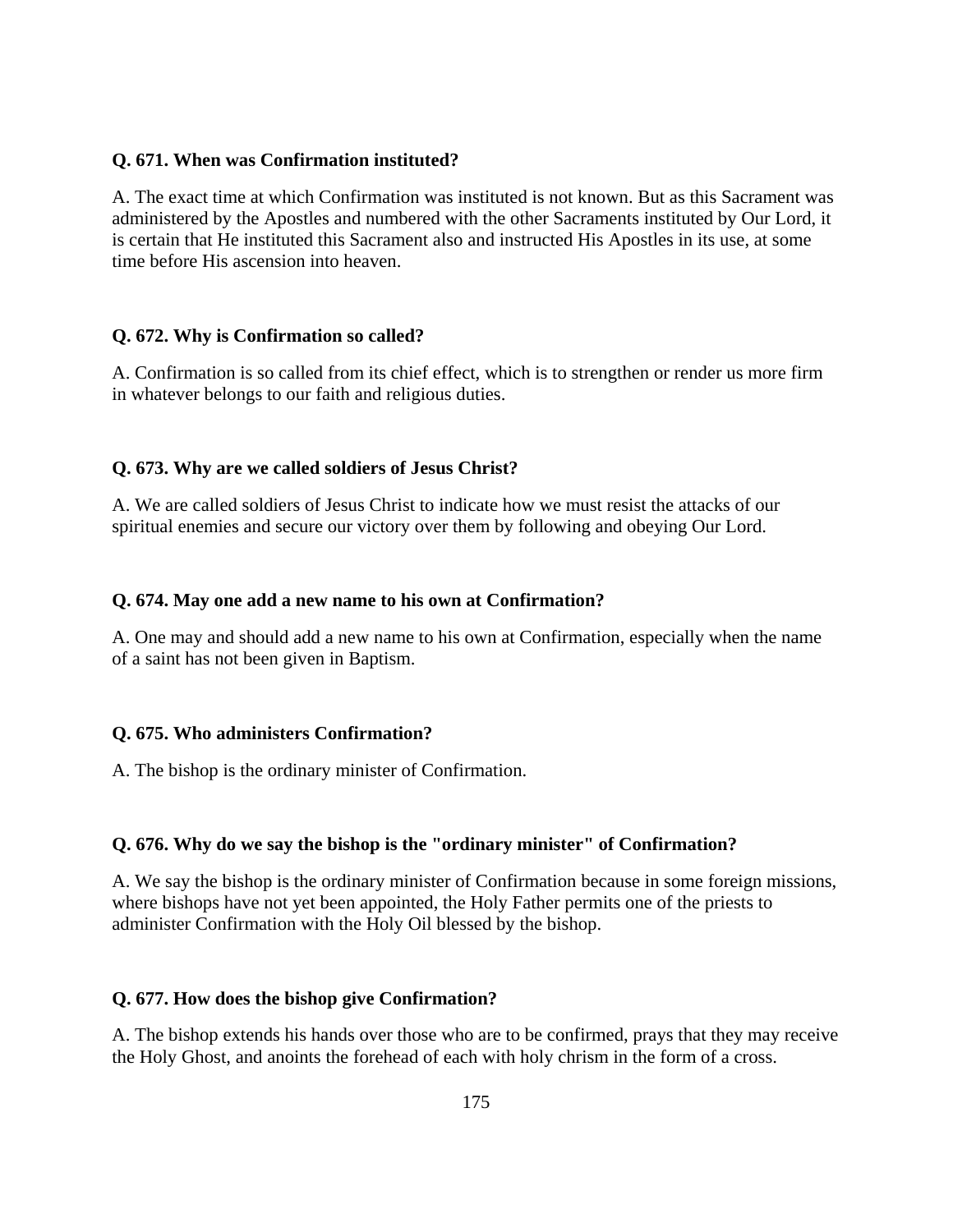#### **Q. 678. In Confirmation, what does the extending of the bishop's hands over us signify?**

A. In Confirmation, the extending of the bishop's hands over us signifies the descent of the Holy Ghost upon us and the special protection of God through the grace of Confirmation.

## **Q. 679. What is holy chrism?**

A. Holy chrism is a mixture of olive-oil and balm, consecrated by the bishop.

#### **Q. 680. What do the oil and balm in Holy Chrism signify?**

A. In Holy Chrism, the oil signifies strength, and the balm signifies the freedom from corruption and the sweetness which virtue must give to our lives.

## **Q. 681. How many holy oils are used in the Church?**

A. Three holy oils are used in the Church, namely, the oil of the sick, the oil of catechumens, and holy chrism.

## **Q. 682. What constitutes the difference between these oils?**

A. The form of prayer or blessing alone constitutes the difference between these oils; for they are all olive oil, but in the Holy Chrism, balm is mixed with the oil.

## **Q. 683. When and by whom are the holy oils blessed?**

A. The holy oils are blessed at the Mass on Holy Thursday by the bishop, who alone has the right to bless them. After the blessing they are distributed to the priests of the diocese, who must then burn what remains of the old oils and use the newly blessed oils for the coming year.

#### **Q. 684. For what are the holy oils used?**

A. The holy oils are used as follows: The oil of the sick is used for Extreme Unction and for some blessings; the oil of catechumens is used for Baptism and Holy Orders. Holy Chrism is used at Baptism and for the blessing of some sacred things, such as altars, chalices, church-bells, etc., which are usually blessed by a bishop.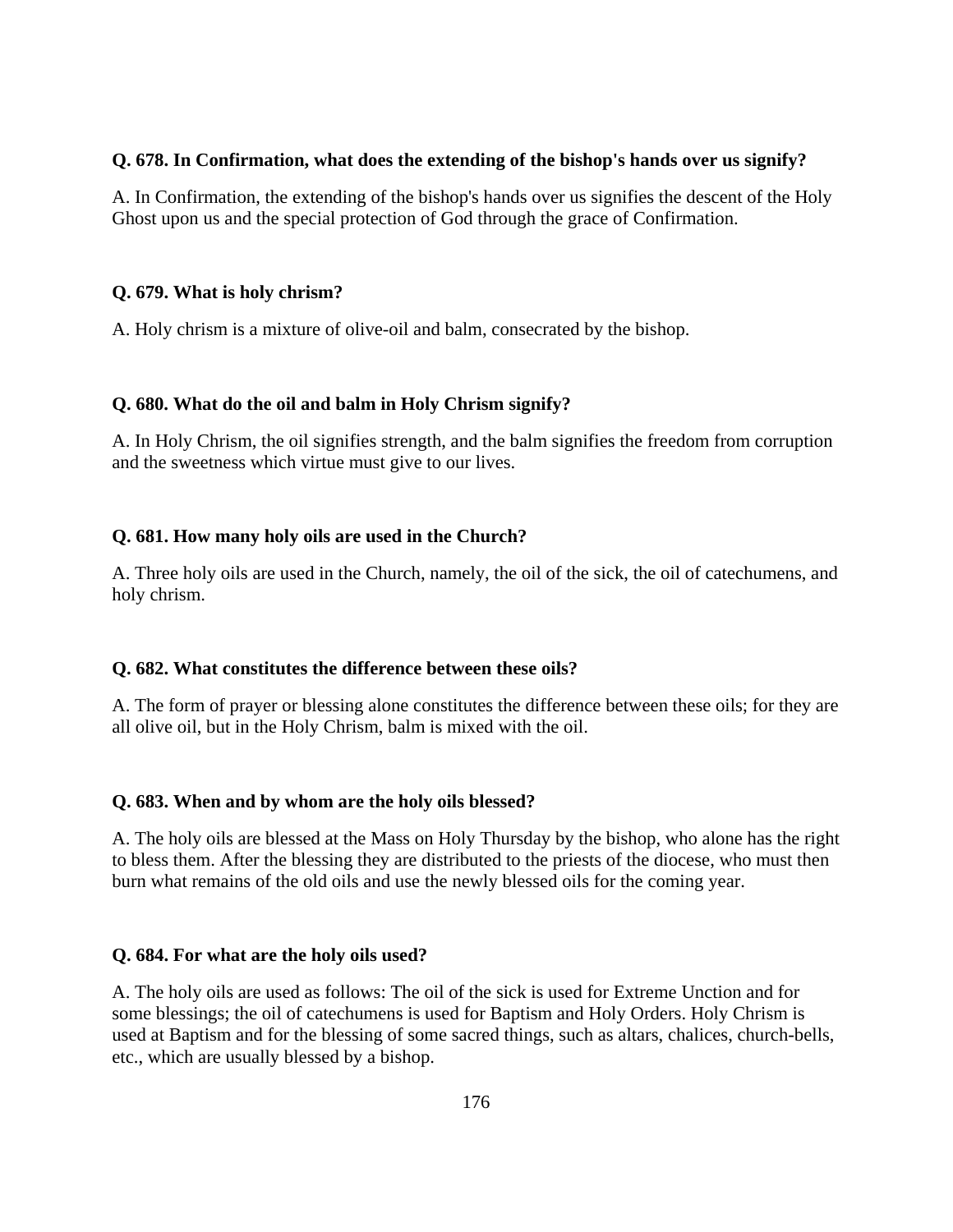### **Q. 685. What does the bishop say in anointing the person he confirms?**

A. In anointing the person he confirms the bishop says: "I sign thee with the sign of the cross, and I confirm thee with the chrism of salvation, in the name of the Father, and of the Son, and of the Holy Ghost."

#### **Q. 686. What is meant by anointing the forehead with chrism in the form of a cross?**

A. By anointing the forehead with chrism in the form of a cross is meant that the Christian who is confirmed must openly profess and practice his faith, never be ashamed of it; and rather die than deny it.

## **Q. 687. When must we openly profess and practice our religion?**

A. We must openly profess and practice our religion as often as we cannot do otherwise without violating some law of God or of His Church.

## **Q. 688. Why have we good reason never to be ashamed of the Catholic faith?**

A. We have good reason never to be ashamed of the Catholic Faith because it is the Old Faith established by Christ and taught by His Apostles; it is the Faith for which countless Holy Martyrs suffered and died; it is the Faith that has brought true civilization, with all its benefits, into the world, and it is the only Faith that can truly reform and preserve public and private morals.

## **Q. 689. Why does the bishop give the person he confirms a slight blow on the cheek?**

A. The bishop gives the person he confirms a slight blow on the cheek, to put him in mind that he must be ready to suffer everything, even death, for the sake of Christ.

## **Q. 690. Is it right to test ourselves through our imagination of what we would be willing to suffer for the sake of Christ?**

A. It is not right to test ourselves through our imagination of what we would be willing to suffer for the sake of Christ, for such tests may lead us into sin. When a real test comes we are assured God will give to us, as He did to the Holy Martyrs, sufficient grace to endure it.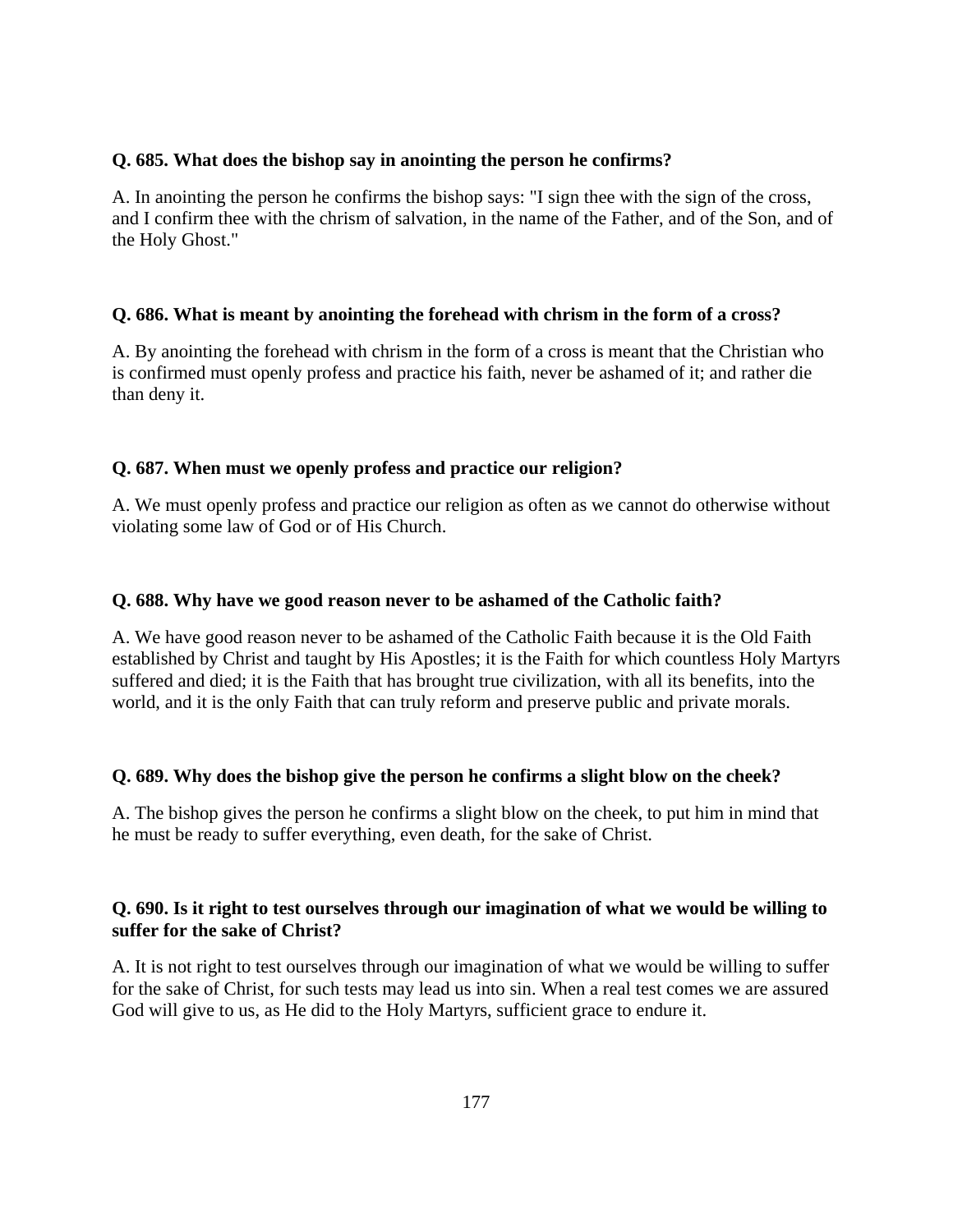## **Q. 691. To receive Confirmation worthily is it necessary to be in the state of grace?**

A. To receive Confirmation worthily it is necessary to be in the state of grace.

#### **Q. 692. What special preparation should be made to receive Confirmation?**

A. Persons of an age to learn should know the chief mysteries of faith and the duties of a Christian, and be instructed in the nature and effects of this Sacrament.

## **Q. 693. Why should we know the chief mysteries of faith and the duties of a Christian before receiving Confirmation?**

A. We should know the Chief Mysteries of Faith and the duties of a Christian before receiving Confirmation because as one cannot be a good soldier without knowing the rules of the army to which he belongs and understanding the commands of his leader, so one cannot be a good Christian without knowing the laws of the Church and understanding the commands of Christ.

#### **Q. 694. Is it a sin to neglect Confirmation?**

A. It is a sin to neglect Confirmation, especially in these evil days when faith and morals are exposed to so many and such violent temptations.

#### **Q. 695. What do we mean by "these evil days"?**

A. By "these evil days" we mean the present age or century in which we are living, surrounded on all sides by unbelief, false doctrines, bad books, bad example and temptation in every form.

#### **Q. 696. Is Confirmation necessary for salvation?**

A. Confirmation is not so necessary for salvation that we could not be saved without it, for it is not given to infants even in danger of death; nevertheless, there is a divine command obliging all to receive it, if possible. Persons who have not been confirmed in youth should make every effort to be confirmed later in life.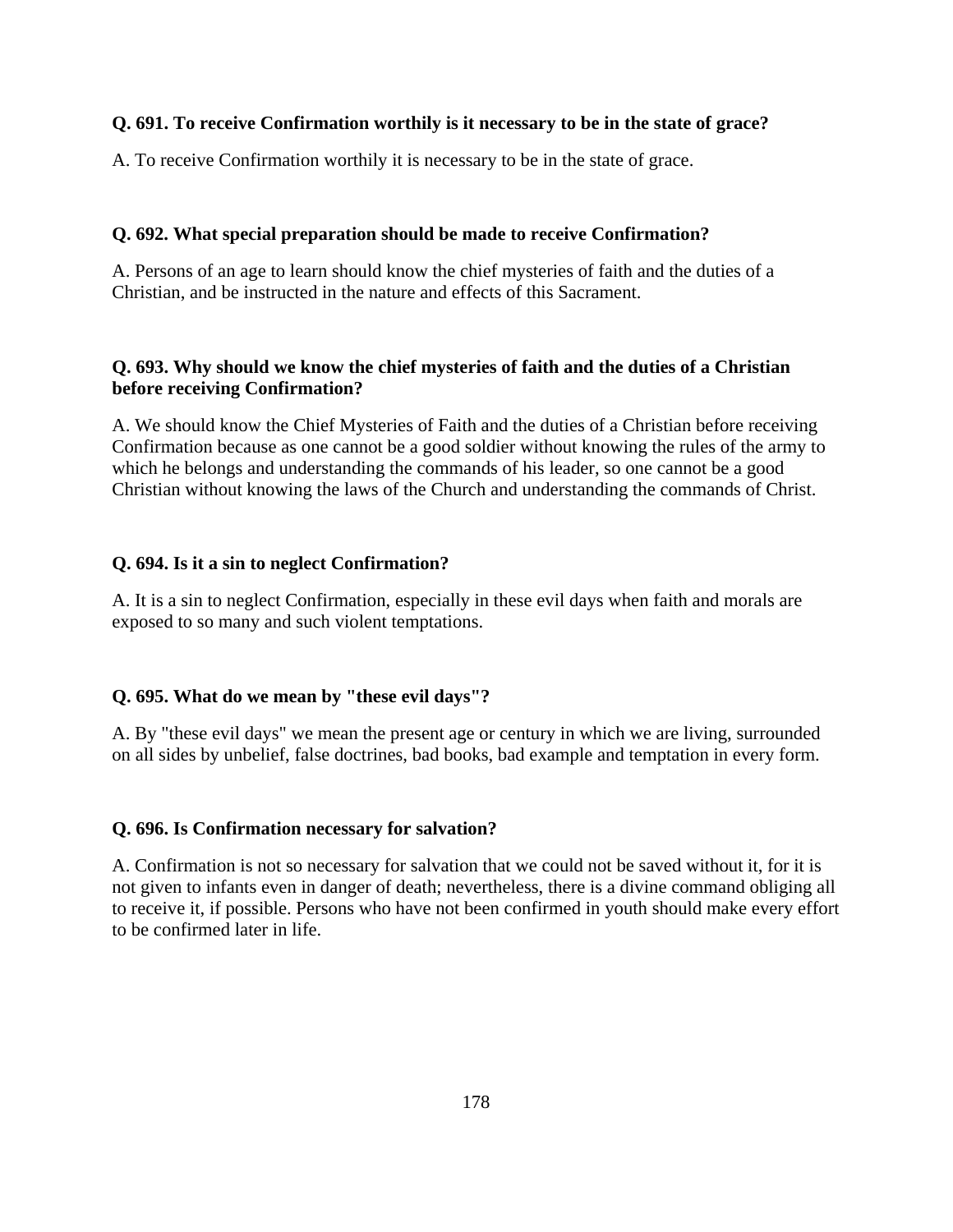#### **Q. 697. Are sponsors necessary in Confirmation?**

A. Sponsors are necessary in Confirmation, and they must be of the same good character as those required at Baptism, for they take upon themselves the same duties and responsibilities. They also contract a spiritual relationship, which, however, unlike that in Baptism, is not an impediment to marriage.

#### **Q. 698. Which are the effects of Confirmation?**

A. The effects of Confirmation are an increase of sanctifying grace, the strengthening of our faith, and the gifts of the Holy Ghost.

## **Q. 699. Which are the gifts of the Holy Ghost?**

A. The gifts of the Holy Ghost are Wisdom, Understanding, Counsel, Fortitude, Knowledge, Piety, and Fear of the Lord.

#### **Q. 700. Why do we receive the gift of Fear of the Lord?**

A. We receive the gift of Fear of the Lord to fill us with a dread of sin.

#### **Q. 701. Why do we receive the gift of Piety?**

A. We receive the gift of Piety to make us love God as a Father, and obey Him because we love Him.

#### **Q. 702. Why do we receive the gift of Knowledge?**

A. We receive the gift of Knowledge to enable us to discover the will of God in all things.

#### **Q. 703. Why do we receive the gift of Fortitude?**

A. We receive the gift of Fortitude to strengthen us to do the will of God in all things.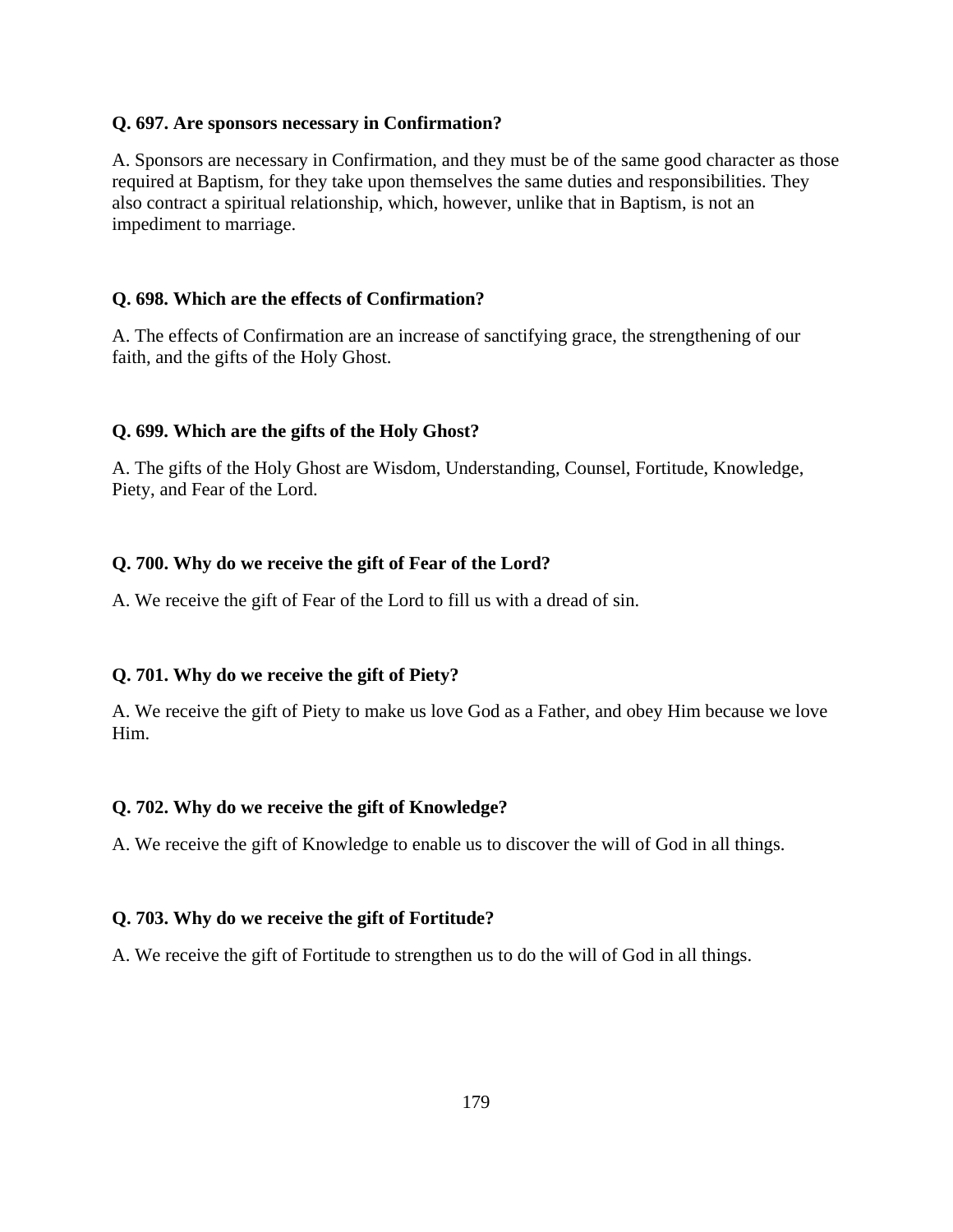#### **Q. 704. Why do we receive the gift of Counsel?**

A. We receive the gift of Counsel to warn us of the deceits of the devil, and of the dangers to salvation.

# **Q. 705. How is it clear that the devil could easily deceive us if the Holy Ghost did not aid us?**

A. It is clear that the devil could easily deceive us if the Holy Ghost did not aid us, for just as our sins do not deprive us of our knowledge, so the devil's sin did not deprive him of the great intelligence and power which he possessed as an angel. Moreover, his experience in the world extends over all ages and places, while ours is confined to a few years and to a limited number of places.

## **Q. 706. Why do we receive the gift of Understanding?**

A. We receive the gift of Understanding to enable us to know more clearly the mysteries of faith.

## **Q. 707. Why do we receive the gift of Wisdom?**

A. We receive the gift of Wisdom to give us a relish for the things of God, and to direct our whole life and all our actions to His honor and glory.

## **Q. 708. Which are the Beatitudes?**

A. The Beatitudes are:

- 1. Blessed are the poor in spirit, for theirs is the kingdom of heaven.
- 2. Blessed are the meek, for they shall possess the land.
- 3. Blessed are they that mourn, for they shall be comforted.
- 4. Blessed are they that hunger and thirst after justice, for they shall be filled.
- 5. Blessed are the merciful, for they shall obtain mercy.
- 6. Blessed are the clean of heart, for they shall see God.
- 7. Blessed are the peacemakers, for they shall be called the children of God.
- 8. Blessed are they that suffer persecution for justice' sake, for theirs is the kingdom of heaven.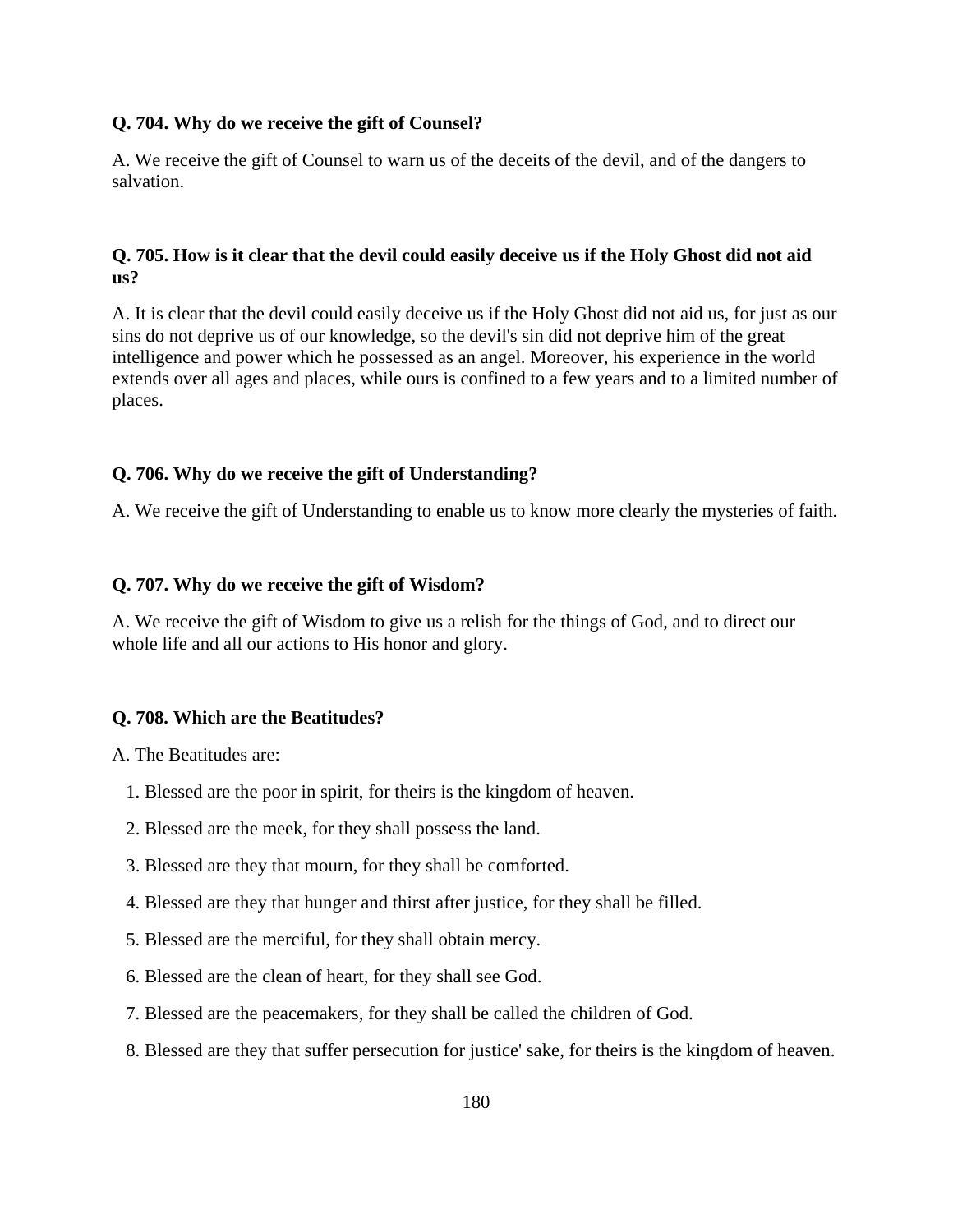## **Q. 709. What are the Beatitudes and why are they so called?**

A. The Beatitudes are a portion of Our Lord's Sermon on the Mount, and they are so called because each of them holds out a promised reward to those who practice the virtues they recommend.

# **Q. 710. Where did Our Lord usually preach?**

A. Our Lord usually preached wherever an opportunity of doing good by His Words presented itself. He preached at times in the synagogues or meeting-houses but more frequently in the open air -- by the seashore or on the mountain, and often by the wayside.

## **Q. 711. What is the meaning and use of the Beatitudes in general?**

A.

 (1) In general the Beatitudes embrace whatever pertains to the perfection of Christian life, and they invite us to the practice of the highest Christian virtues.

 (2) In different forms they all promise the same reward, namely, sanctifying grace in this life and eternal glory in the next.

(3) They offer us encouragement and consolation for every trial and affliction.

# **Q. 712. What does the first Beatitude mean by the "poor in spirit"?**

A. The first Beatitude means by the "poor in spirit" all persons, rich or poor, who would not offend God to possess or retain anything that this world can give; and who, when necessity or charity requires it, give willingly for the glory of God. It includes also those who humbly submit to their condition in life when it cannot be improved by lawful means.

# **Q. 713. Who are the mourners who deserve the consolation promised in the third Beatitude?**

A. The mourners who deserve the consolation promised in the third Beatitude are they who, out of love for God, bewail their own sins and those of the world; and they who patiently endure all trials that come from God or for His sake.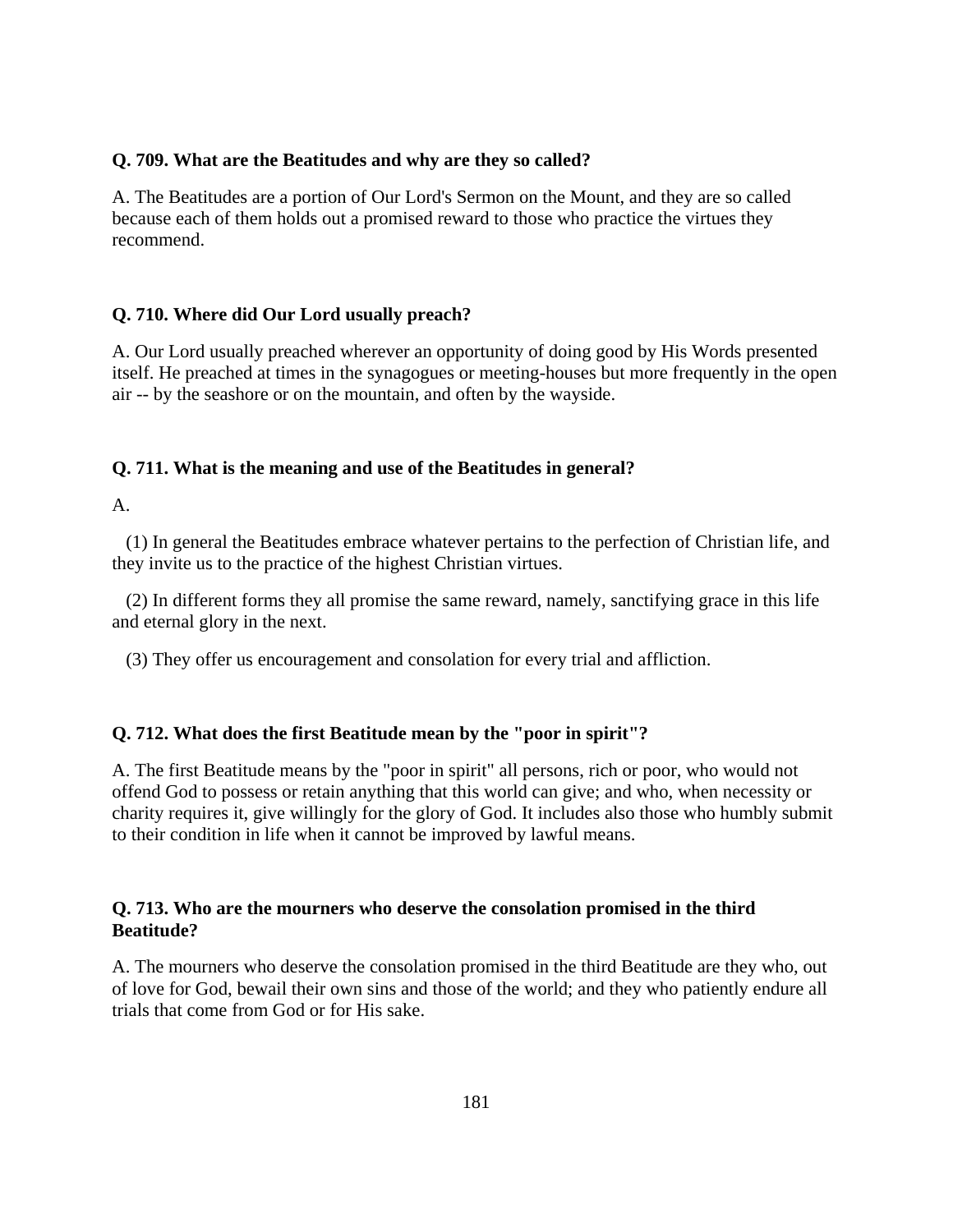#### **Q. 714. What lessons do the other Beatitudes convey?**

A. The other Beatitudes convey these lessons: The meek suppress all feelings of anger and humbly submit to whatever befalls them by the Will of God; and they never desire to do evil for evil. The justice after which we should seek is every Christian virtue included under that name, and we are told that if we earnestly desire and seek it we shall obtain it. The persecuted for justice' sake are they who will not abandon their faith or virtue for any cause.

#### **Q. 715. Who may be rightly called merciful?**

A. The merciful are they who practice the corporal and spiritual works of mercy, and who aid by word or deed those who need their help for soul or body.

#### **Q. 716. Why are the clean of heart promised so great a reward?**

A. The clean of heart, that is, the truly virtuous, whose thoughts, desires, words and works are pure and modest, are promised so great a reward because the chaste and sinless have always been the most intimate friends of God.

#### **Q. 717. What is the duty of a peacemaker?**

A. It is the duty of a peacemaker to avoid and prevent quarrels, reconcile enemies, and to put an end to all evil reports of others or evil speaking against them. As peacemakers are called the children of God, disturbers of peace should be called the children of the devil.

# **Q. 718. Why does Our Lord speak in particular of poverty, meekness, sorrow, desire for virtue, mercy, purity, peace and suffering?**

A. Our Lord speaks in particular of poverty, meekness, sorrow, desire for virtue, mercy, purity, peace and suffering because these are the chief features in His own earthly life; poverty in His birth, life and death; meekness in His teaching; sorrow at all times. He eagerly sought to do good, showed mercy to all, recommended chastity, brought peace, and patiently endured suffering.

#### **Q. 719. Which are the twelve fruits of the Holy Ghost?**

A. The twelve fruits of the Holy Ghost are Charity, Joy, Peace, Patience, Benignity, Goodness, Long-suffering, Mildness, Faith, Modesty, Continency, and Chastity.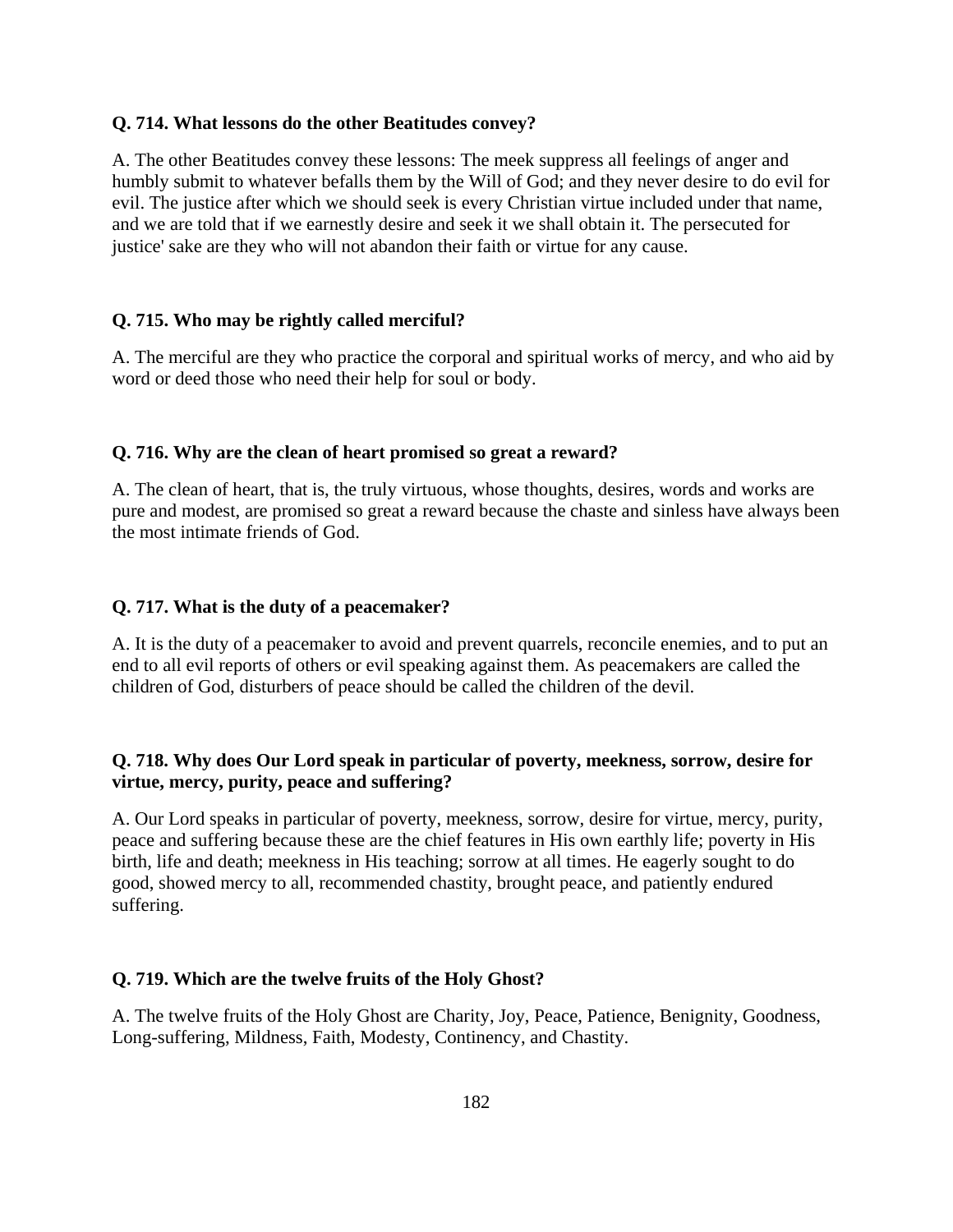#### **Q. 720. Why are charity, joy, peace, etc., called fruits of the Holy Ghost?**

A. Charity, joy, peace, etc., are called fruits of the Holy Ghost because they grow in our souls out of the seven gifts of the Holy Ghost.

# **LESSON SEVENTEENTH: On the Sacrament of Penance**

#### **Q. 721. What is the Sacrament of Penance?**

A. Penance is a Sacrament in which the sins committed after Baptism are forgiven.

#### **Q 722. Has the word Penance any other meaning?**

A. The word Penance has other meanings. It means also those punishments we inflict upon ourselves as a means of atoning for our past sins; it means likewise that disposition of the heart in which we detest and bewail our sins because they were offensive to God.

## **Q. 723. How does the institution of the Sacrament of Penance show the goodness of Our Lord?**

A. The institution of the Sacrament of Penance shows the goodness of Our Lord, because having once saved us through Baptism, He might have left us to perish if we again committed sin.

#### **Q. 724. What are the natural benefits of the Sacrament of Penance?**

A. The natural benefits of the Sacrament of Penance are: It gives us in our confessor a true friend, to whom we can go in all our trials and to whom we can confide our secrets with the hope of obtaining advice and relief.

#### **Q. 725. How does the Sacrament of Penance remit sin, and restore to the soul the friendship of God?**

A. The Sacrament of Penance remits sin and restores the friendship of God to the soul by means of the absolution of the priest.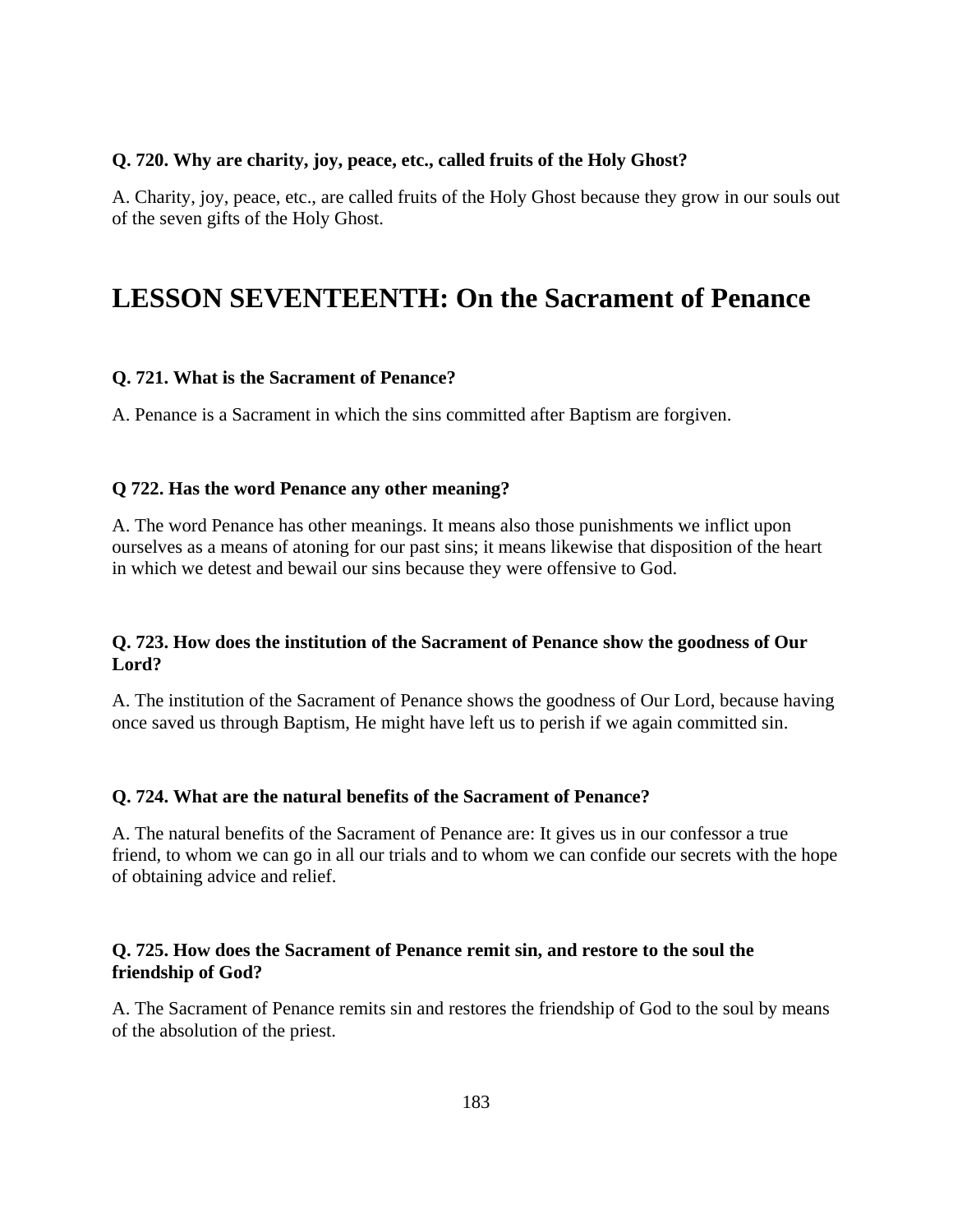## **Q. 726. What is Absolution?**

A. Absolution is the form of prayer or words the priest pronounces over us with uplifted hand when he forgives the sins we have confessed. It is given while we are saying the Act of Contrition after receiving our Penance.

## **Q. 727. Does the priest ever refuse absolution to a penitent?**

A. The priest must and does refuse absolution to a penitent when he thinks the penitent is not rightly disposed for the Sacrament. He sometimes postpones the absolution till the next confession, either for the good of the penitent or for the sake of better preparation -- especially when the person has been a long time from confession.

# **Q. 728. What should a person do when the priest has refused or postponed absolution?**

A. When the priest has refused or postponed absolution, the penitent should humbly submit to his decision, follow his instructions, and endeavor to remove whatever prevented the giving of the absolution and return to the same confessor with the necessary dispositions and resolution of amendment.

# **Q. 729. Can the priest forgive all sins in the Sacrament of Penance?**

A. The priest has the power to forgive all sins in the Sacrament of Penance, but he may not have the authority to forgive all. To forgive sins validly in the Sacrament of Penance, two things are required:

(1) The power to forgive sins which every priest receives at his ordination, and

 (2) The right to use that power which must be given by the bishop, who authorizes the priest to hear confessions and pass judgment on the sins.

# **Q. 730. What are the sins called which the priest has no authority to absolve?**

A. The sins which the priest has no authority to absolve are called reserved sins. Absolution from these sins can be obtained only from the bishop, and sometimes only from the Pope, or by his special permission. Persons having a reserved sin to confess cannot be absolved from any of their sins till the priest receives faculties or authority to absolve the reserved sin also.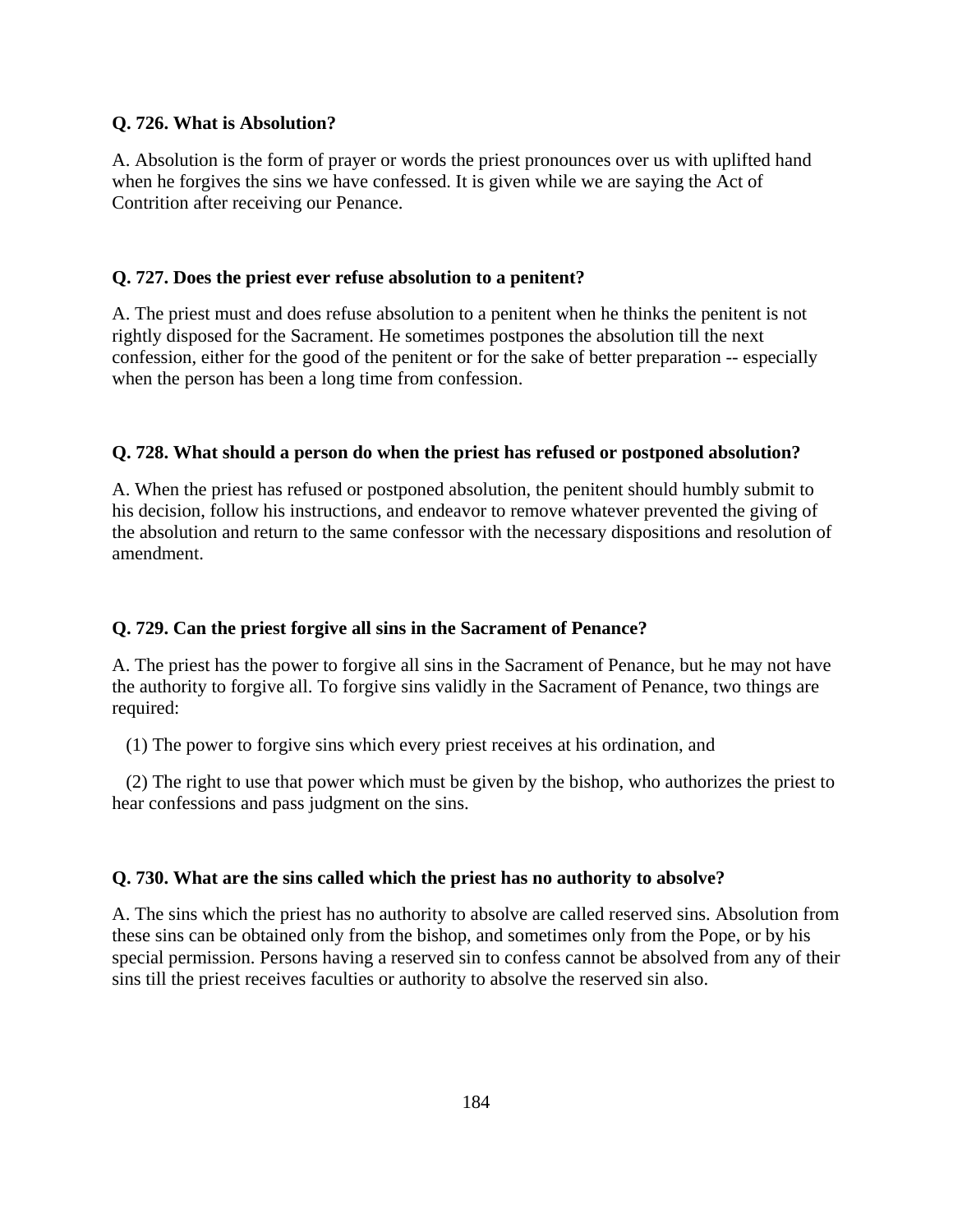#### **Q. 731. Why is the absolution from some sins reserved to the Pope or bishop?**

A. The absolution from some sins is reserved to the Pope or bishop to deter or prevent, by this special restriction, persons from committing them, either on account of the greatness of the sin itself or on account of its evil consequences.

# **Q. 732. Can any priest absolve a person in danger of death from reserved sins without the permission of the bishop?**

A. Any priest can absolve a person in danger of death from reserved sins without the permission of the bishop, because at the hour of death the Church removes these restrictions in order to save, if possible, the soul of the dying.

# **Q. 733. How do you know that the priest has the power of absolving from the sins committed after Baptism?**

A. I know that the priest has the power of absolving from the sins committed after Baptism, because Jesus Christ granted that power to the priests of His Church when He said: "Receive ye the Holy Ghost. Whose sins you shall forgive, they are forgiven them; whose sins you shall retain, they are retained."

#### **Q. 734. How do we know that Our Lord, while on earth, had the power to forgive sins?**

A. We know that Our Lord, while on earth, had the power to forgive sins:

- (1) Because He was always God, and;
- (2) Because He frequently did forgive sins and proved their forgiveness by miracles.

Since He had the power Himself, He could give it to His Apostles.

#### **Q. 735. Was the power to forgive sins given to the apostles alone?**

A. The power to forgive sins was not given to the apostles alone, because it was not given for the benefit merely of those who lived at the time of the apostles, but for all who, having grievously sinned, after Baptism, should need forgiveness. Since, therefore, Baptism will be given till the end of time, and since the danger of sinning after it always remains the power to absolve from such sins must also remain in the Church till the end of time.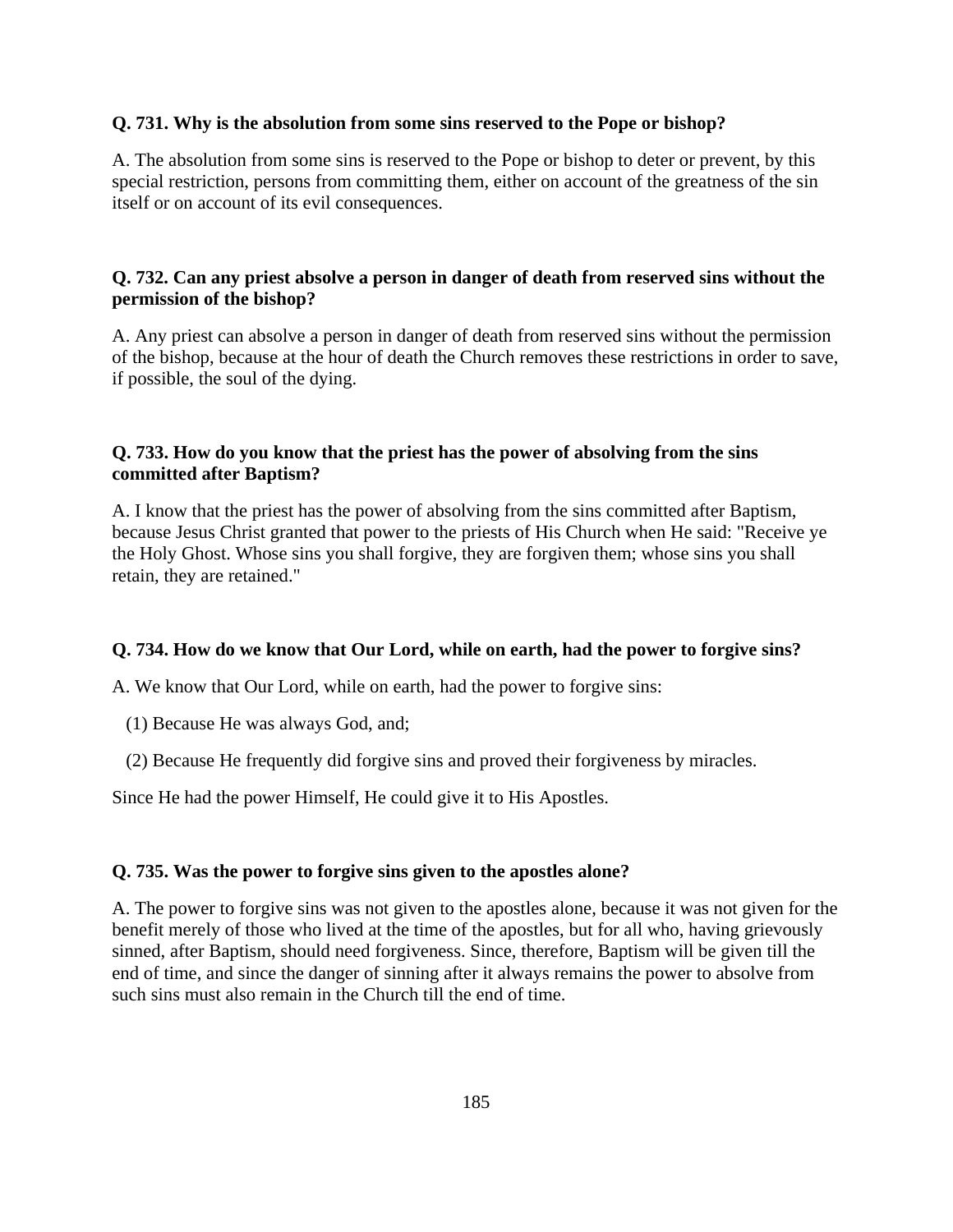## **Q. 736. When was the Sacrament of Penance instituted?**

A. The Sacrament of Penance was instituted after the resurrection of Our Lord, when He gave to His apostles the power to forgive sins, which He had promised to them before His death.

## **Q. 737. Are the enemies of our religion right when they say man cannot forgive sins?**

A. The enemies of our religion are right when they say man cannot forgive sins if they mean that he cannot forgive them by his own power, but they are certainly wrong if they mean that he cannot forgive them even by the power of God, for man can do anything if God gives him the power. The priest does not forgive sins by his own power as man, but by the authority he receives as the minister of God.

# **Q. 738. How do the priests of the Church exercise the power of forgiving sins?**

A. The priests of the Church exercise the power of forgiving sins by hearing the confession of sins, and granting pardon for them as ministers of God and in His name.

## **Q. 739. How does the power to forgive sins imply the obligation of going to confession?**

A. The power to forgive sins implies the obligation of going to confession because as sins are usually committed secretly, the priest could never know what sins to forgive and what not to forgive, unless the sins committed were made known to him by the persons guilty of them.

# **Q. 740. Could God not forgive our sins if we confessed them to Himself in secret?**

A. Certainly, God could forgive our sins if we confessed them to Himself in secret, but He has not promised to do so; whereas He has promised to pardon them if we confess them to His priests. Since He is free to pardon or not to pardon, He has the right to establish a Sacrament through which alone He will pardon.

#### **Q. 741. What must we do to receive the Sacrament of Penance worthily?**

A. To receive the Sacrament of Penance worthily we must do five things:

- 1. We must examine our conscience.
- 2. We must have sorrow for our sins.
- 3. We must make a firm resolution never more to offend God.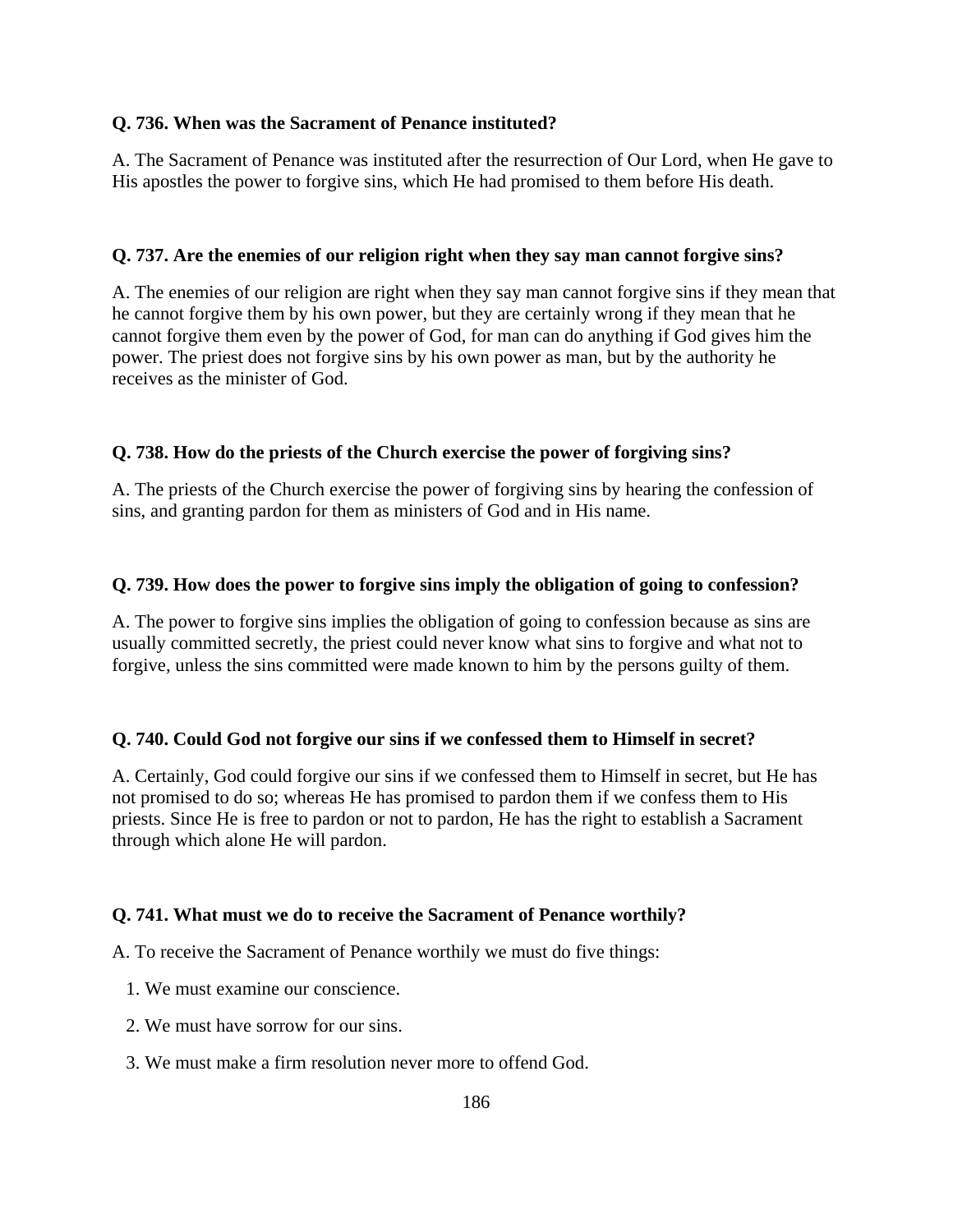- 4. We must confess our sins to the priest.
- 5. We must accept the penance which the priest gives us.

# **Q. 742. What should we pray for in preparing for confession?**

A. In preparing for confession we should pray to the Holy Ghost to give us light to know our sins and to understand their guilt; for grace to detest them; for courage to confess them and for strength to keep our resolutions.

## **Q. 743. What faults do many commit in preparing for confession?**

A. In preparing for confession many commit the faults:

 (1) Of giving too much time to the examination of conscience and little or none in exciting themselves to true sorrow for the sins discovered;

 (2) Of trying to recall every trifling circumstance, instead of thinking of the means by which they will avoid their sins for the future.

#### **Q. 744. What, then, is the most important part of the preparation for confession?**

A. The most important part of the preparation for confession is sincere sorrow for the sins committed and the firm determination to avoid them for the future.

# **Q. 745. What is the chief reason that our confessions do not always amend our way of living?**

A. The chief reason that our confessions do not always amend our way of living is our want of real earnest preparation for them and the fact that we have not truly convinced ourselves of the need of amendment. We often confess our sins more from habit, necessity or fear than from a real desire of receiving grace and of being restored to the friendship of God.

# **Q. 746. What faults are to be avoided in making our confession?**

A. In making our confession we are to avoid:

- (1) Telling useless details, the sins of others, or the name of any person;
- (2) Confessing sins we are not sure of having committed; exaggerating our sins or their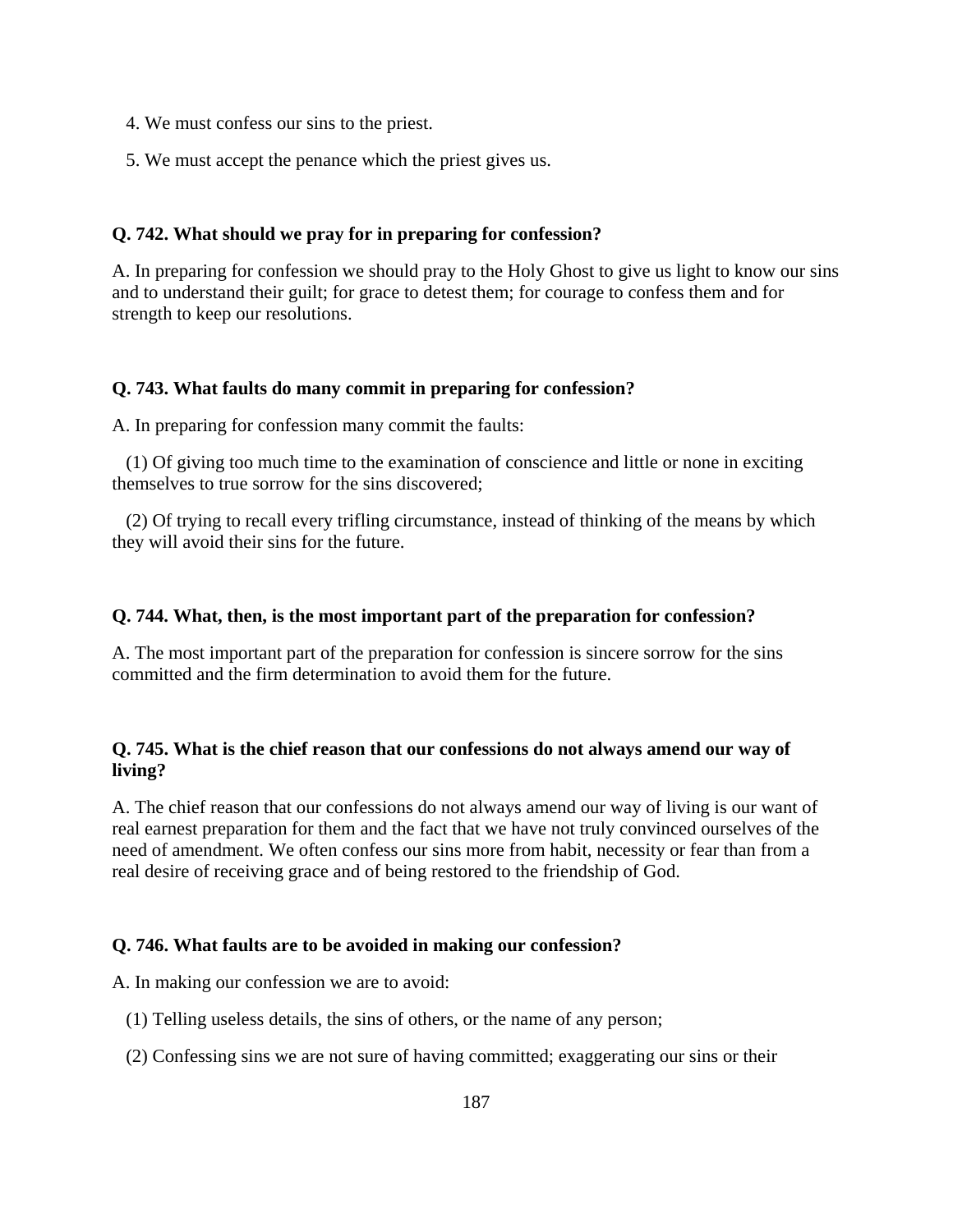number; multiplying the number of times a day by the number of days to get the exact number of habitual sins;

 (3) Giving a vague answer, such as "sometimes," when asked how often; waiting after each sin to be asked for the next;

 (4) Hesitating over sins through pretented modesty and thus delaying the priests and others; telling the exact words in each when we have committed several sins of the same kind, cursing, for example; and, lastly, leaving the confessional before the priest gives us a sign to go.

#### **Q. 747. Is it wrong to go to confession out of your turn against the will of others waiting with you?**

A. It is wrong to go to confession out of our turn against the will of others waiting with us, because:

- (1) It causes disorder, quarreling and scandalous conduct in the Church;
- (2) It is unjust, makes others angry and lessens their good dispositions for confession;
- (3) It annoys and distracts the priest by the confusion and disorder it creates.

It is better to wait than go to confession in an excited and disorderly manner.

#### **Q. 748. What should a penitent do who knows he cannot perform the penance given?**

A. A penitent who knows he cannot perform the penance given should ask the priest for one that he can perform. When we forget the penance given we must ask for it again, for we cannot fulfill our duty by giving ourselves a penance. The penance must be performed at the time and in the manner the confessor directs.

#### **Q. 749. What is the examination of conscience?**

A. The examination of conscience is an earnest effort to recall to mind all the sins we have committed since our last worthy confession.

#### **Q. 750. When is our confession worthy?**

A. Our confession is worthy when we have done all that is required for a good confession, and when, through the absolution, our sins are really forgiven.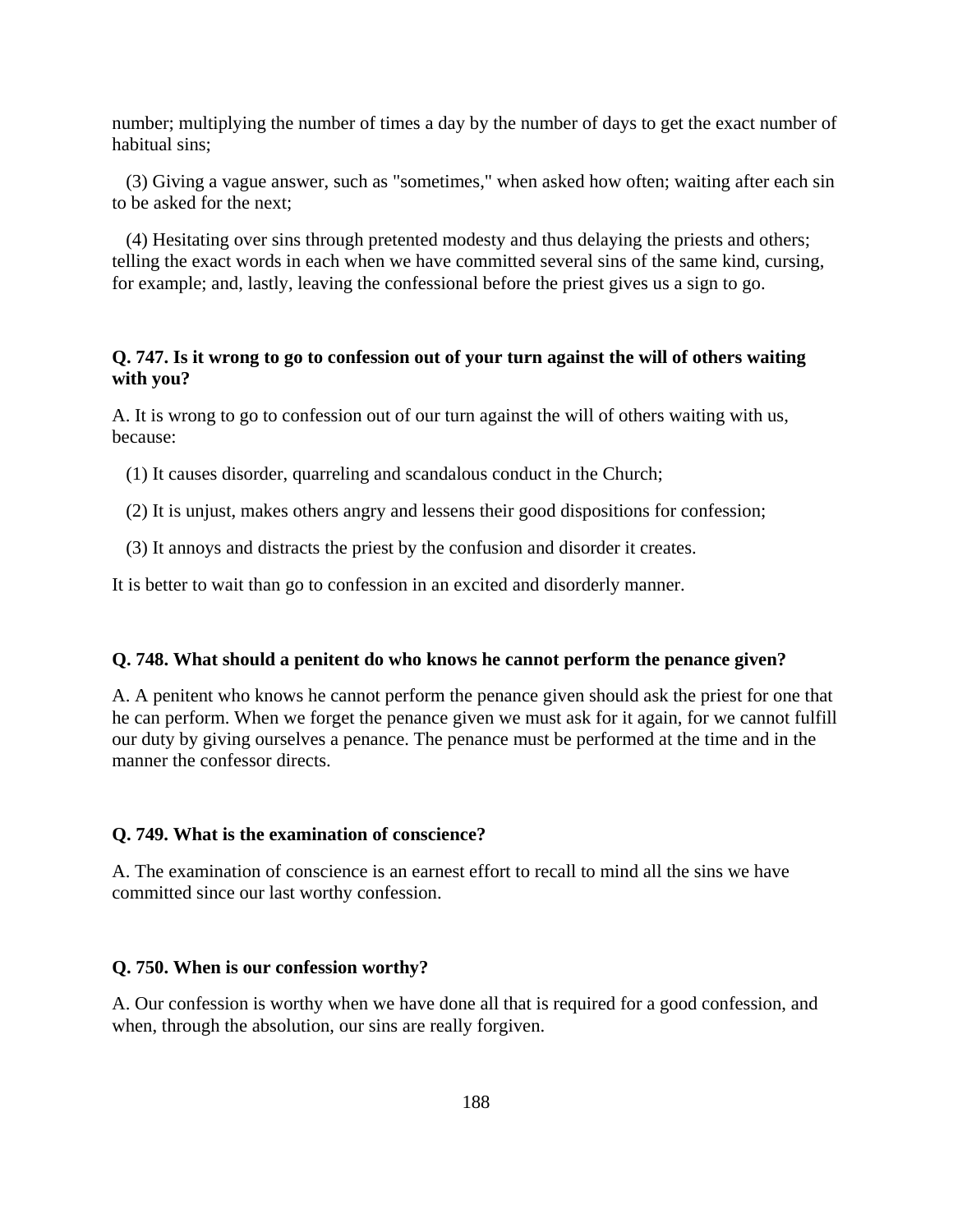#### **Q. 751. How can we make a good examination of conscience?**

A. We can make a good examination of conscience by calling to memory the commandments of God, the precepts of the Church, the seven capital sins, and the particular duties of our state in life, to find out the sins we have committed.

#### **Q. 752. What should we do before beginning the examination of conscience?**

A. Before beginning the examination of conscience we should pray to God to give us light to know our sins and grace to detest them.

# **LESSON EIGHTEENTH: On Contrition**

#### **Q. 753. What is contrition, or sorrow for sin?**

A. Contrition, or sorrow for sin, is a hatred of sin and a true grief of the soul for having offended God, with a firm purpose of sinning no more.

#### **Q. 754. Give an example of how we should hate and avoid sin.**

A. We should hate and avoid sin as one hates and avoids a poison that almost caused his death. We may not grieve over the death of our soul as we do over the death of a friend, and yet our sorrow may be true; because the sorrow for sin comes more from our reason than from our feelings.

#### **Q. 755. What kind of sorrow should we have for our sins?**

A. The sorrow we should have for our sins should be interior, supernatural, universal, and sovereign.

#### **Q. 756. What do you mean by saying that our sorrow should be interior?**

A. When I say that our sorrow should be interior, I mean that it should come from the heart, and not merely from the lips.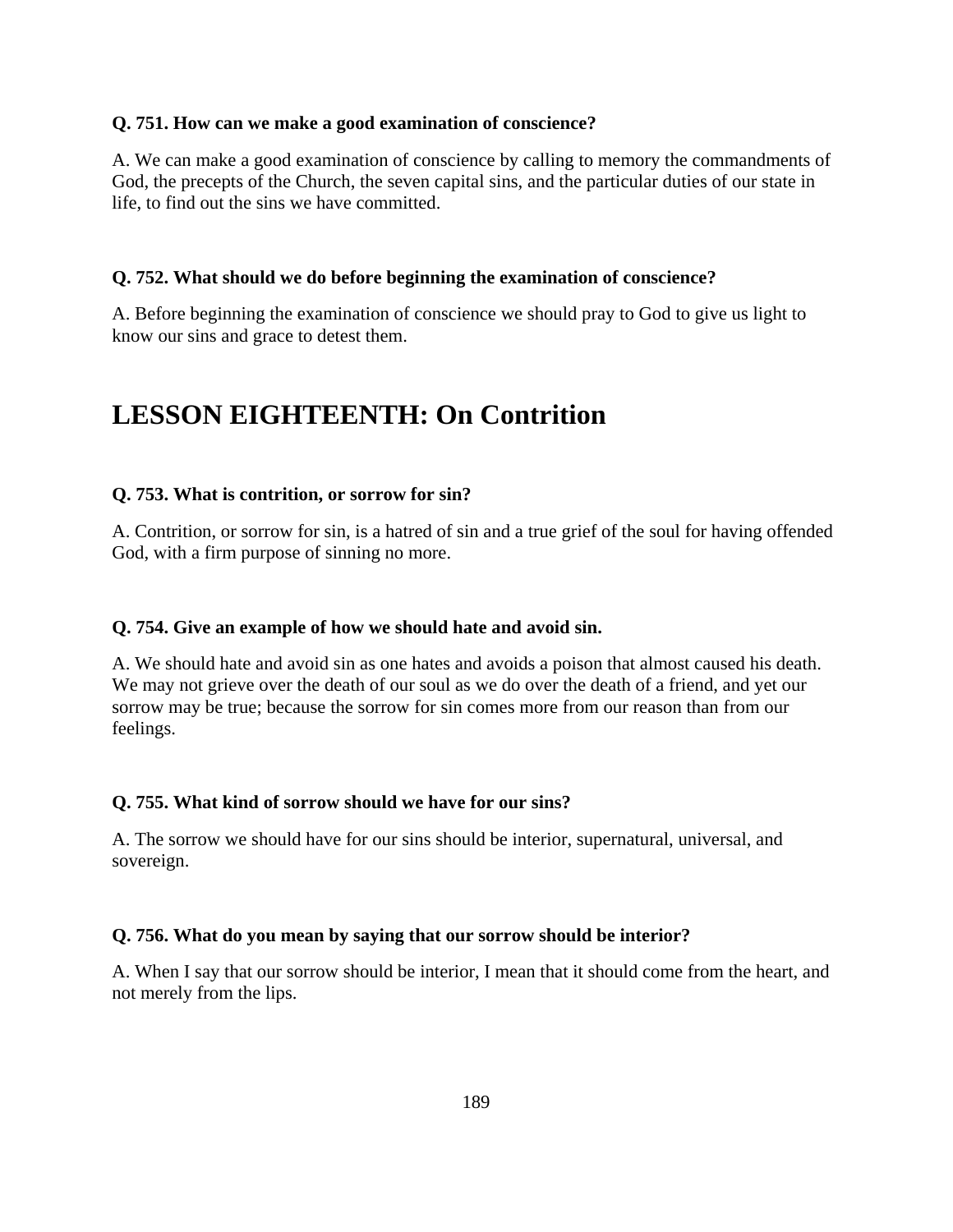## **Q. 757. What do you mean by saying that our sorrow should be supernatural?**

A. When I say that our sorrow should be supernatural, I mean that it should be prompted by the grace of God, and excited by motives which spring from faith, and not by merely natural motives.

# **Q. 758. What do we mean by "motives that spring from faith" and by "merely natural motives" with regard to sorrow for sin?**

A. By sorrow for sin from "motives that spring from faith," we mean sorrow for reasons that God has made known to us, such as the loss of heaven, the fear of hell or purgatory, or the dread of afflictions that come from God in punishment for sin. By "merely natural motives" we mean sorrow for reasons made known to us by our own experience or by the experience of others, such as loss of character, goods or health. A motive is whatever moves our will to do or avoid anything.

# **Q. 759. What do you mean by saying that our sorrow should be universal?**

A. When I say that our sorrow should be universal, I mean that we should be sorry for all our mortal sins without exception.

# **Q. 760. Why cannot some of our mortal sins be forgiven while the rest remain on our souls?**

A. It is impossible for any of our mortal sins to be forgiven unless they are all forgiven, because as light and darkness cannot be together in the same place, so sanctifying grace and mortal sin cannot dwell together. If there be grace in the soul, there can be no mortal sin, and if there be mortal sin, there can be no grace, for one mortal sin expels all grace.

# **Q. 761. What do you mean when you say that our sorrow should be sovereign?**

A. When I say that our sorrow should be sovereign, I mean that we should grieve more for having offended God than for any other evil that can befall us.

# **Q. 762. Why should we be sorry for our sins?**

A. We should be sorry for our sins because sin is the greatest of evils and an offense against God our Creator, Preserver, and Redeemer, and because it shuts us out of heaven and condemns us to the eternal pains of hell.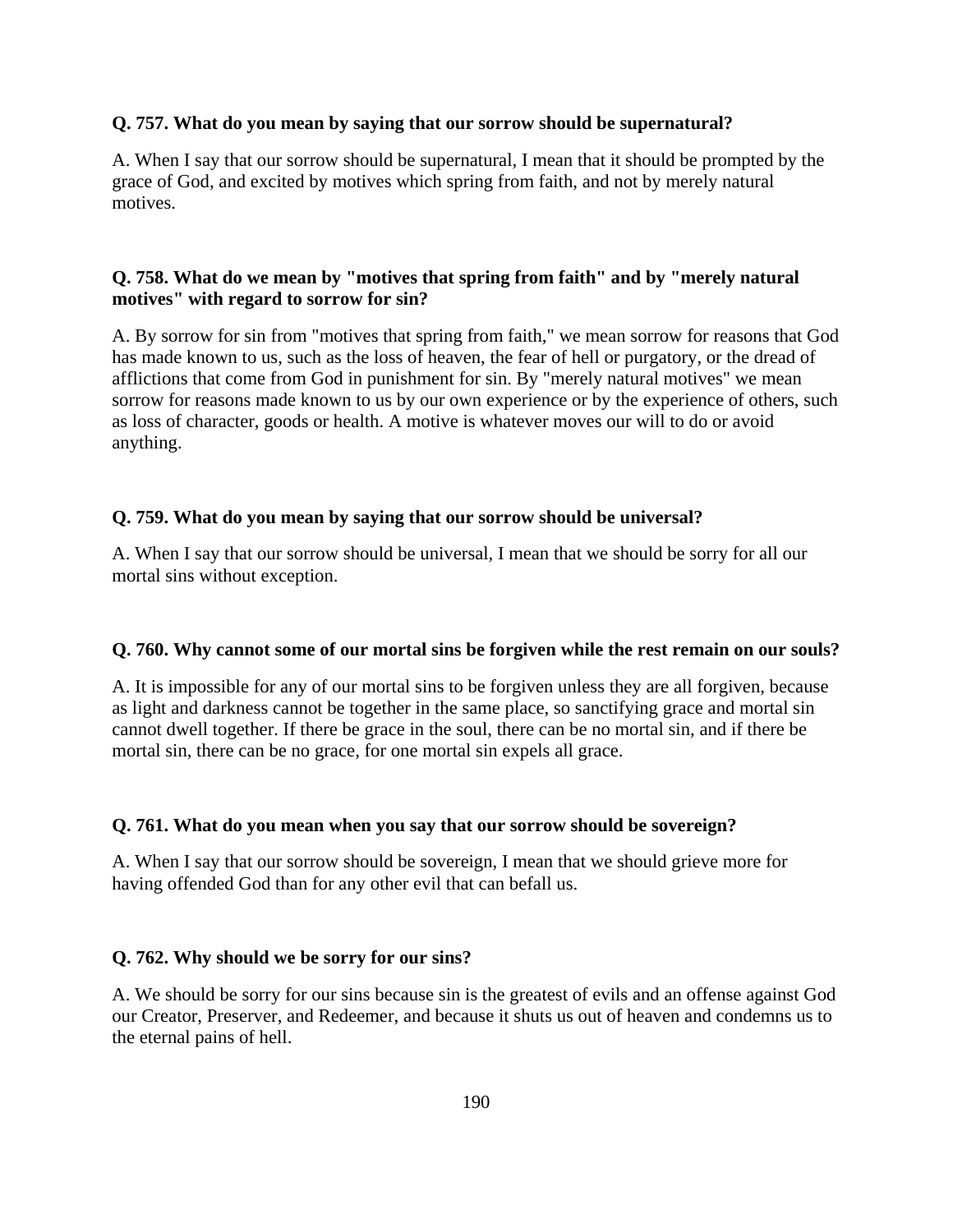# **Q. 763. How do we show that sin is the greatest of all evils?**

A. We show that sin is the greatest of evils because its effects last the longest and have the most terrible consequences. All the misfortunes of this world can last only for a time, and we escape them at death, whereas the evils caused by sin keep with us for all eternity and are only increased at death.

## **Q. 764. How many kinds of contrition are there?**

A. There are two kinds of contrition; perfect contrition and imperfect contrition.

# **Q. 765. What is perfect contrition?**

A. Perfect contrition is that which fills us with sorrow and hatred for sin, because it offends God, who is infinitely good in Himself and worthy of all love.

# **Q. 766. When will perfect contrition obtain pardon for mortal sin without the Sacrament of Penance?**

A. Perfect contrition will obtain pardon for mortal sin without the Sacrament of Penance when we cannot go to confession, but with the perfect contrition we must have the intention of going to confession as soon as possible, if we again have the opportunity.

#### **Q. 767. What is imperfect contrition?**

A. Imperfect contrition is that by which we hate what offends God because by it we lose heaven and deserve hell; or because sin is so hateful in itself.

#### **Q. 768. What other name is given to imperfect contrition and why is it called imperfect?**

A. Imperfect contrition is called attrition. It is called imperfect only because it is less perfect than the highest grade of contrition by which we are sorry for sin out of pure love of God's own goodness and without any consideration of what befalls ourselves.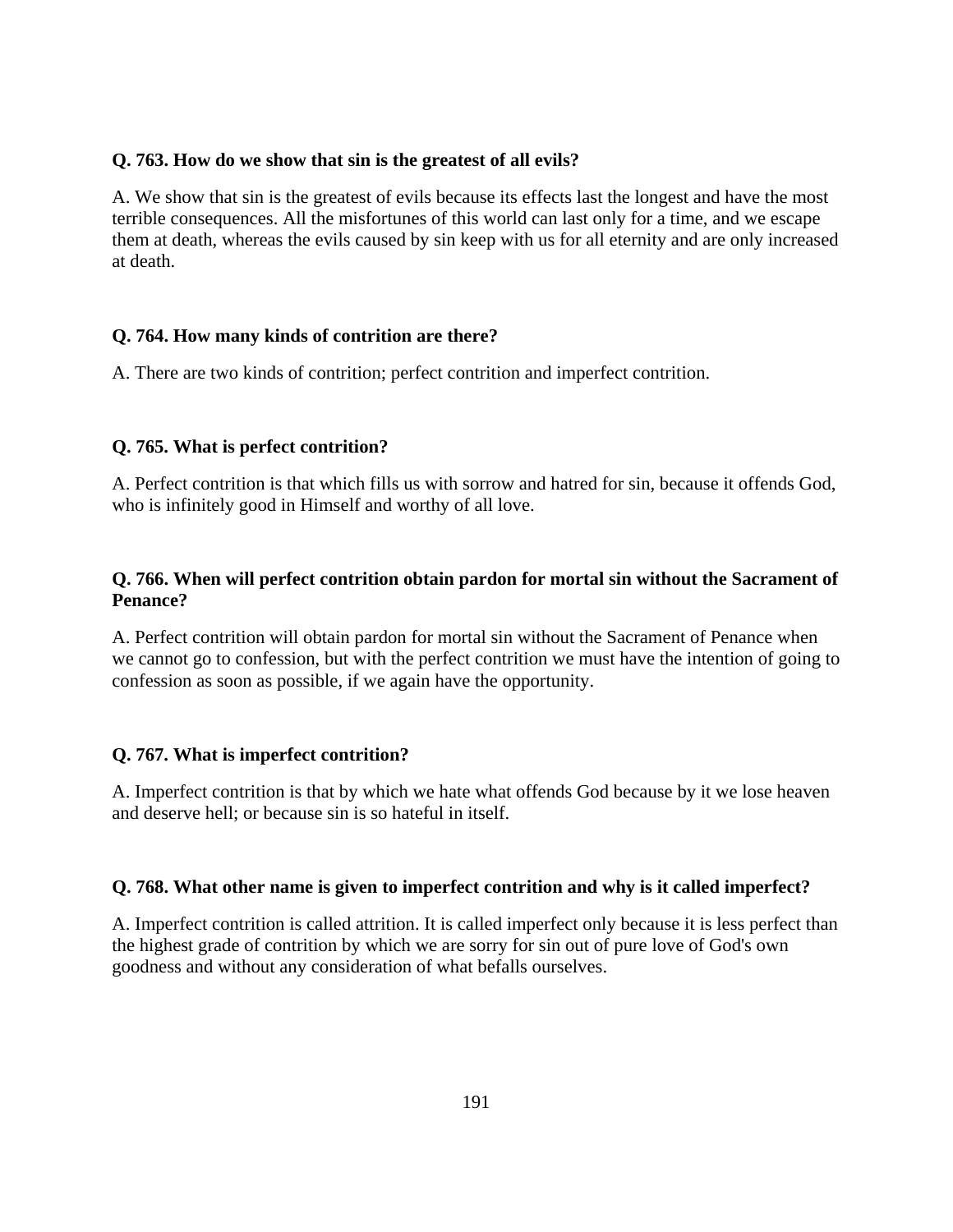## **Q. 769. Is imperfect contrition sufficient for a worthy confession?**

A. Imperfect contrition is sufficient for a worthy confession, but we should endeavor to have perfect contrition.

# **Q. 770. What do you mean by a firm purpose of sinning no more?**

A. By a firm purpose of sinning no more I mean a fixed resolve not only to avoid all mortal sin, but also its near occasions.

## **Q. 771. What do you mean by the near occasions of sin?**

A. By the near occasions of sin I mean all the persons, places and things that may easily lead us into sin.

## **Q. 772. Why are we bound to avoid occasions of sin?**

A. We are bound to avoid occasions of sin because Our Lord has said: "He who loves the danger will perish in it"; and as we are bound to avoid the loss of our souls, so we are bound to avoid the danger of their loss. The occasion is the cause of sin, and you cannot take away the evil without removing its cause.

# **Q. 773. Is a person who is determined to avoid the sin, but who is unwilling to give up its near occasion when it is possible to do so, rightly disposed for confession?**

A. A person who is determined to avoid the sin, but who is unwilling to give up its near occasion when it is possible to do so, is not rightly disposed for confession, and he will not be absolved if he makes known to the priest the true state of his conscience.

#### **Q. 774. How many kinds of occasions of sin are there?**

A. There are four kinds of occasions of sin:

- (1) Near occasions, through which we always fall;
- (2) Remote occasions, through which we sometimes fall;
- (3) Voluntary occasions or those we can avoid; and
- (4) Involuntary occasions or those we cannot avoid.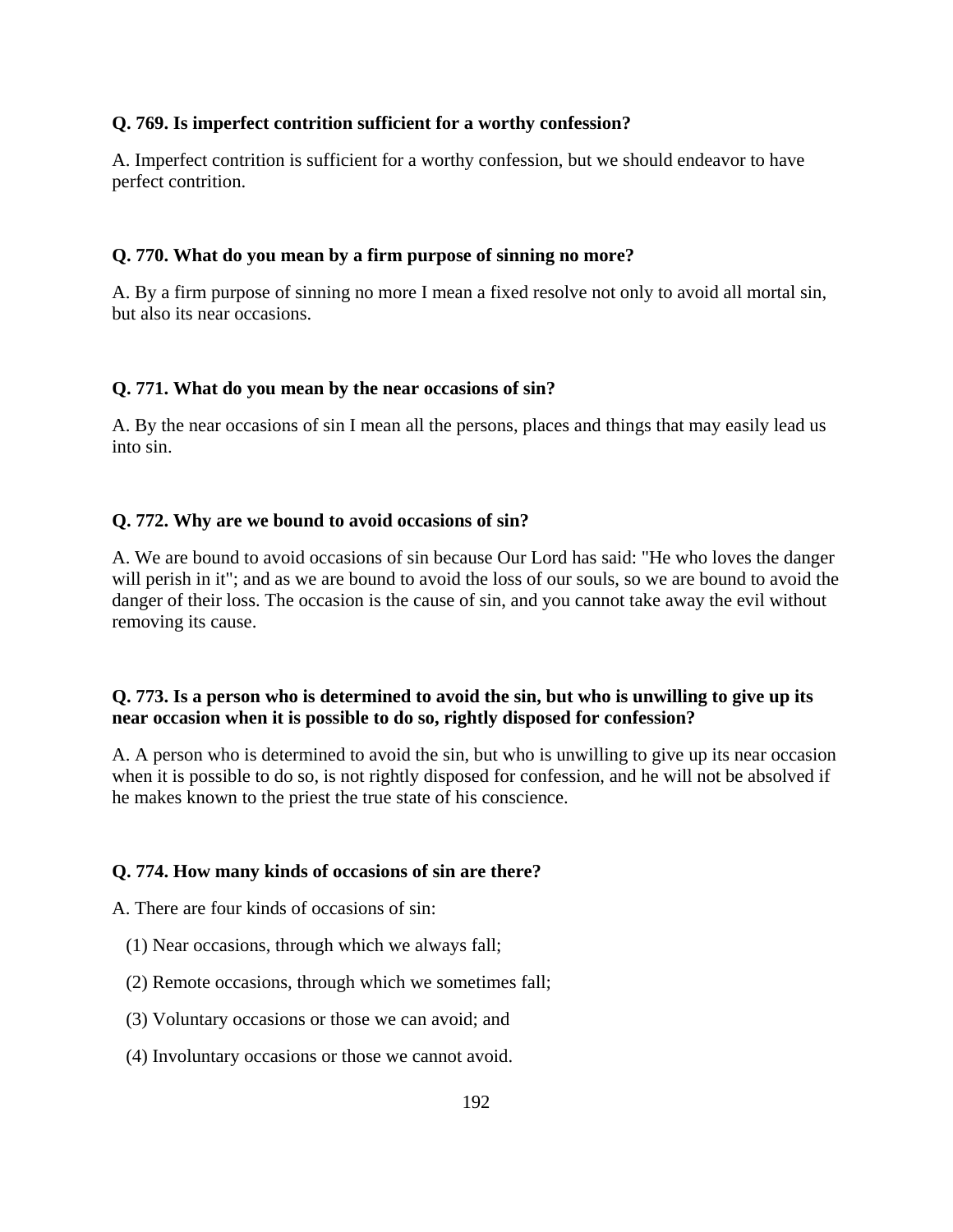A person who lives in a near and voluntary occasion of sin need not expect forgiveness while he continues in that state.

#### **Q. 775. What persons, places and things are usually occasions of sin?**

A.

 (1) The persons who are occasions of sin are all those in whose company we sin, whether they be bad of themselves or bad only while in our company, in which case we also become occasions of sin for them;

 (2) The places are usually liquor saloons, low theaters, indecent dances, entertainments, amusements, exhibitions, and all immoral resorts of any kind, whether we sin in them or not;

 (3) The things are all bad books, indecent pictures, songs, jokes and the like, even when they are tolerated by public opinion and found in public places.

# **LESSON NINETEENTH: On Confession**

#### **Q. 776. What is Confession?**

A. Confession is the telling of our sins to a duly authorized priest, for the purpose of obtaining forgiveness.

#### **Q. 777. Who is a duly authorized priest?**

A. A duly authorized priest is one sent to hear confessions by the lawful bishop of the diocese in which we are at the time of our confession.

# **Q. 778. Is it ever allowed to write our sins and read them to the priest in the confessional or give them to him to read?**

A. It is allowed, when necessary, to write our sins and read them to the priest, as persons do who have almost entirely lost their memory. It is also allowed to give the paper to the priest, as persons do who have lost the use of their speech. In such cases the paper must, after the confession, be carefully destroyed either by the priest or the penitent.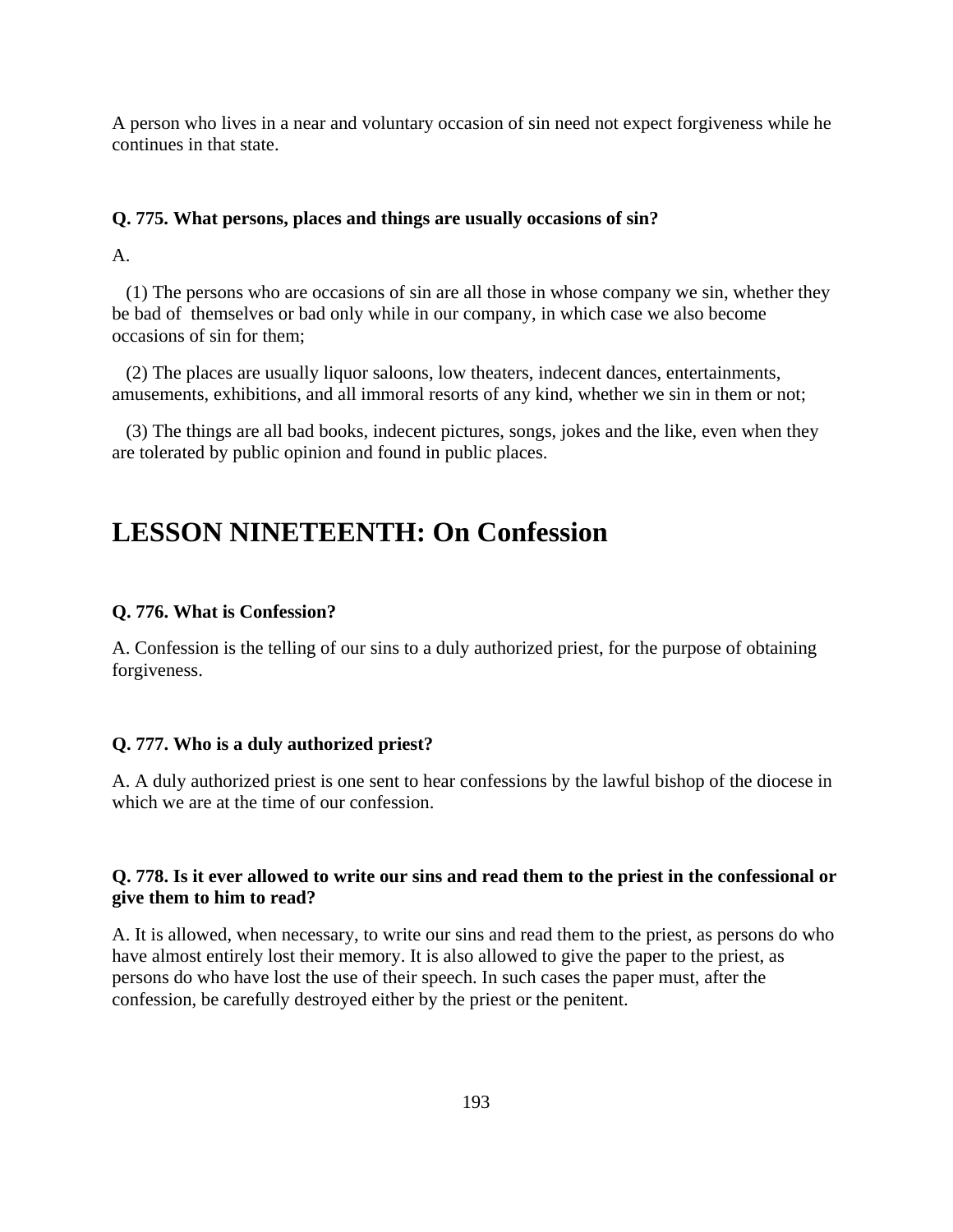# **Q. 779. What is to be done when persons must make their confession and cannot find a priest who understands their language?**

A. Persons who must make their confession and who cannot find a priest who understands their language, must confess as best they can by some signs, showing what sins they wish to confess and how they are sorry for them.

# **Q. 780. What sins are we bound to confess?**

A. We are bound to confess all our mortal sins, but it is well also to confess our venial sins.

# **Q. 781. Why is it well to confess also the venial sins we remember?**

A. It is well to confess also the venial sins we remember:

- (1) Because it shows our hatred of all sin, and
- (2) Because it is sometimes difficult to determine just when a sin is venial and when mortal.

## **Q. 782. What should one do who has only venial sins to confess?**

A. One who has only venial sins to confess should tell also some sin already confessed in his past life for which he knows he is truly sorry; because it is not easy to be truly sorry for slight sins and imperfections, and yet we must be sorry for the sins confessed that our confession may be valid -- hence we add some past sin for which we are truly sorry to those for which we may not be sufficiently sorry.

#### **Q. 783. Should a person stay from confession because he thinks he has no sin to confess ?**

A. A person should not stay from confession because he thinks he has no sin to confess, for the Sacrament of Penance, besides forgiving sin, gives an increase of sanctifying grace, and of this we have always need, especially to resist temptation. The Saints, who were almost without imperfection, went to confession frequently.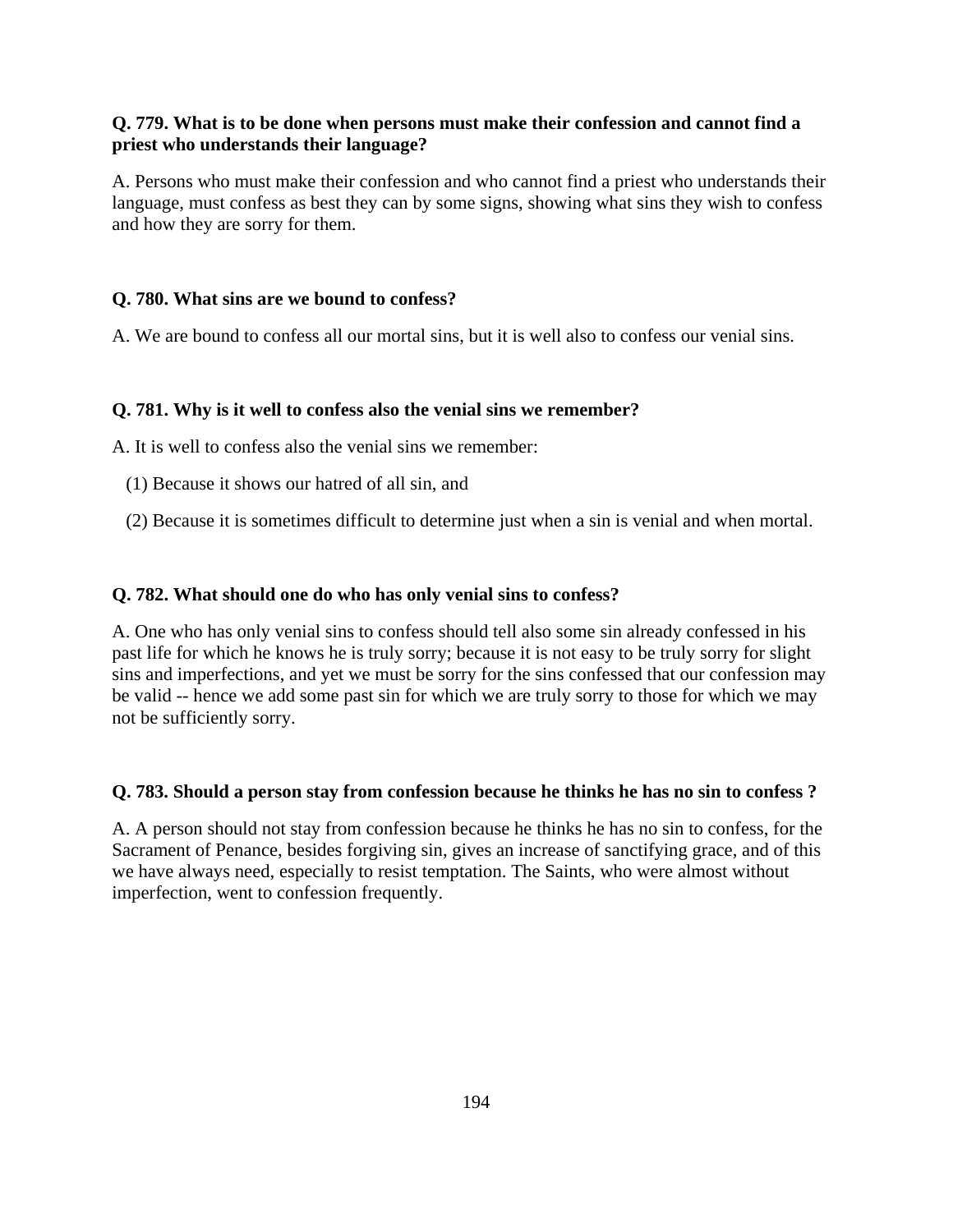## **Q. 784. Should a person go to Communion after confession even when the confessor does not bid him go?**

A. A person should go to Communion after confession even when the confessor does not bid him go, because the confessor so intends unless he positively forbids his penitent to receive Communion. However, one who has not yet received his first Communion should not go to Communion after confession, even if the confessor by mistake should bid him go.

#### **Q. 785. Which are the chief qualities of a good Confession?**

A. The chief qualities of a good Confession are three: it must be humble, sincere, and entire.

#### **Q. 786. When is our Confession humble?**

A. Our Confession is humble when we accuse ourselves of our sins, with a deep sense of shame and sorrow for having offended God.

#### **Q. 787. When is our Confession sincere?**

A. Our Confession is sincere when we tell our sins honestly and truthfully, neither exaggerating nor excusing them.

#### **Q. 788. Why is it wrong to accuse ourselves of sins we have not committed?**

A. It is wrong to accuse ourselves of sins we have not committed, because, by our so doing, the priest cannot know the true state of our souls, as he must do before giving us absolution.

#### **Q. 789. When is our Confession entire?**

A. Our Confession is entire when we tell the number and kinds of our sins and the circumstances which change their nature.

#### **Q. 790. What do you mean by the "kinds of sin?"**

A. By the "kinds of sin," we mean the particular division or class to which the sins belong; that is, whether they be sins of blasphemy, disobedience, anger, impurity, dishonesty, etc. We can determine the kind of sin by discovering the commandment or precept of the Church we have broken or the virtue against which we have acted.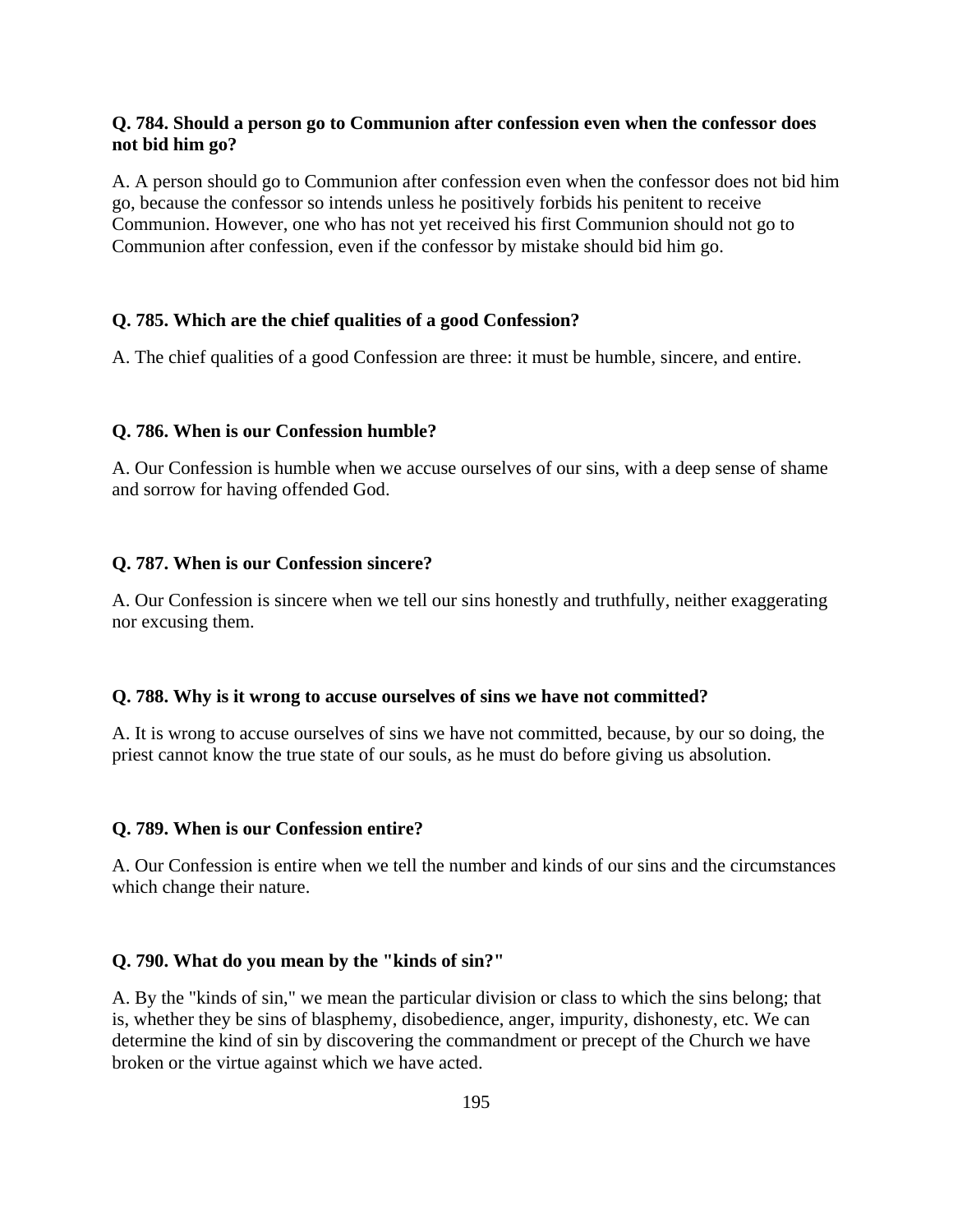## **Q. 791. What do we mean by "circumstances which change the nature of sins?"**

A. By "circumstances which change the nature of sins" we mean anything that makes it another kind of sin. Thus to steal is a sin, but to steal from the Church makes our theft sacrilegious. Again, impure actions are sins, but a person must say whether they were committed alone or with others, with relatives or strangers, with persons married or single, etc., because these circumstances change them from one kind of impurity to another.

# **Q. 792. What should we do if we cannot remember the number of our sins?**

A. If we cannot remember the number of our sins, we should tell the number as nearly as possible, and say how often we may have sinned in a day, a week, or a month, and how long the habit or practice has lasted.

# **Q. 793. Is our Confession worthy if, without our fault, we forget to confess a mortal sin?**

A. If without our fault we forget to confess a mortal sin, our Confession is worthy, and the sin is forgiven; but it must be told in Confession if it again comes to our mind.

# **Q. 794. May a person who has forgotten to tell a mortal sin in confession go to Holy Communion before going again to confession?**

A. A person who has forgotten to tell a mortal sin in confession may go to communion before again going to confession, because the forgotten sin was forgiven with those confessed, and the confession was good and worthy.

# **Q. 795. Is it a grievous offense willfully to conceal a mortal sin in Confession?**

A. It is a grievous offense willfully to conceal a mortal sin in Confession, because we thereby tell a lie to the Holy Ghost, and make our Confession worthless.

#### **Q. 796. How is concealing a sin telling a lie to the Holy Ghost?**

A. Concealing a sin is telling a lie to the Holy Ghost, because he who conceals the sin declares in confession to God and the priest that he committed no sins but what he has confessed, while the Holy Ghost, the Spirit of Truth, saw him committing the sin he now conceals and still sees it in his soul while he denies it.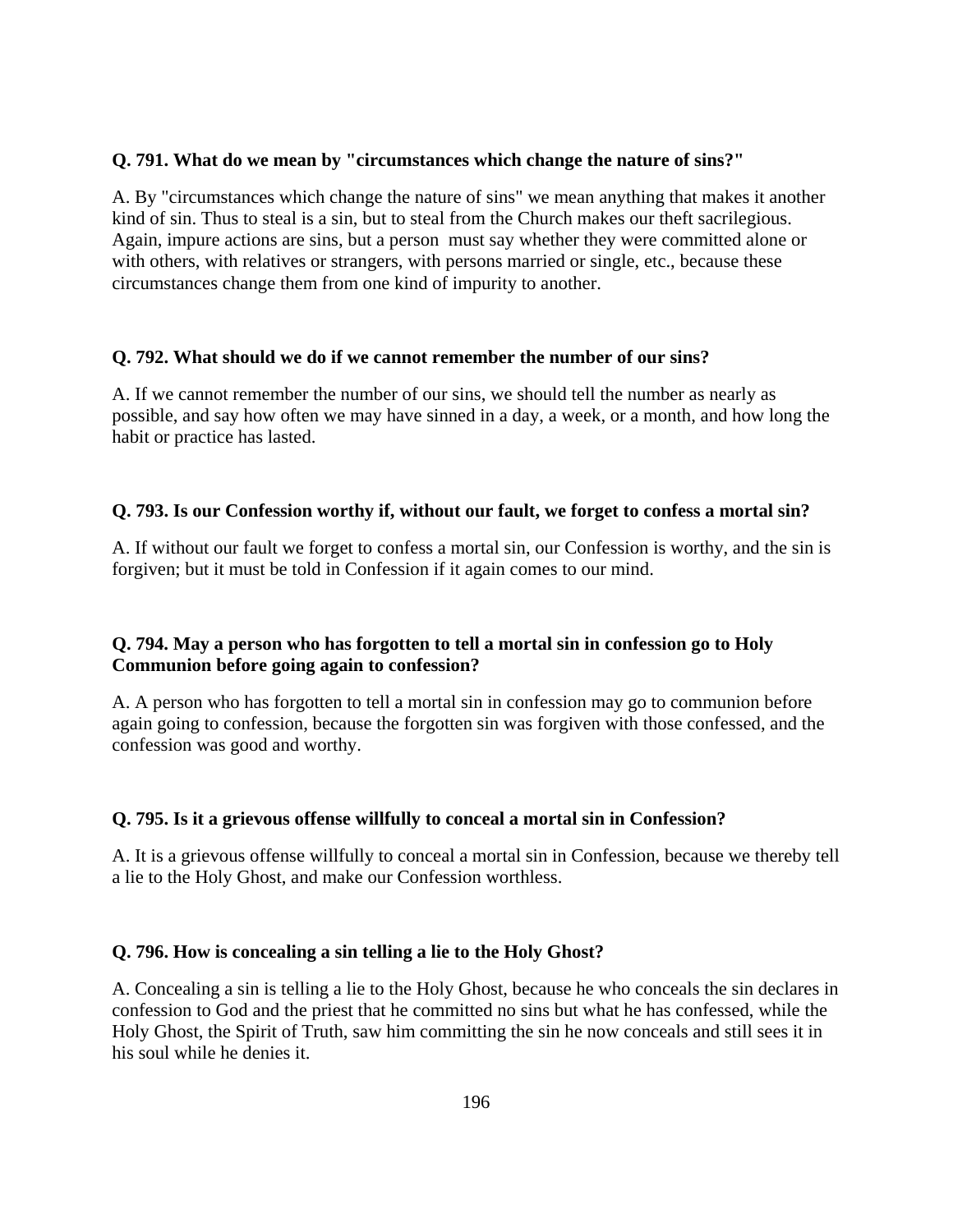# **Q. 797. Why is it foolish to conceal sins in confession?**

A. It is foolish to conceal sins in confession:

(1) Because we thereby make our spiritual condition worse;

(2) We must tell the sin sometime if we ever hope to be saved;

 (3) It will be made known on the day of judgment, before the world, whether we conceal it now or confess it.

# **Q. 798. What must he do who has willfully concealed a mortal sin in Confession?**

A. He who has willfully concealed a mortal sin in Confession must not only confess it, but must also repeat all the sins he has committed since his last worthy Confession.

# **Q. 799. Must one who has willfully concealed a mortal sin in confession do more than repeat the sins committed since his last worthy confession?**

A. One who has willfully concealed a mortal sin in confession must, besides repeating all the sins he has committed since his last worthy confession, tell also how often he has unworthily received absolution and Holy Communion during the same time.

# **Q. 800. Why does the priest give us a penance after Confession?**

A. The priest gives us a penance after Confession, that we may satisfy God for the temporal punishment due to our sins.

# **Q. 801. Why should we have to satisfy for our sins if Christ has fully satisfied for them?**

A. Christ has fully satisfied for our sins and after our baptism we were free from all guilt and had no satisfaction to make. But when we willfully sinned after baptism, it is but just that we should be obliged to make some satisfaction.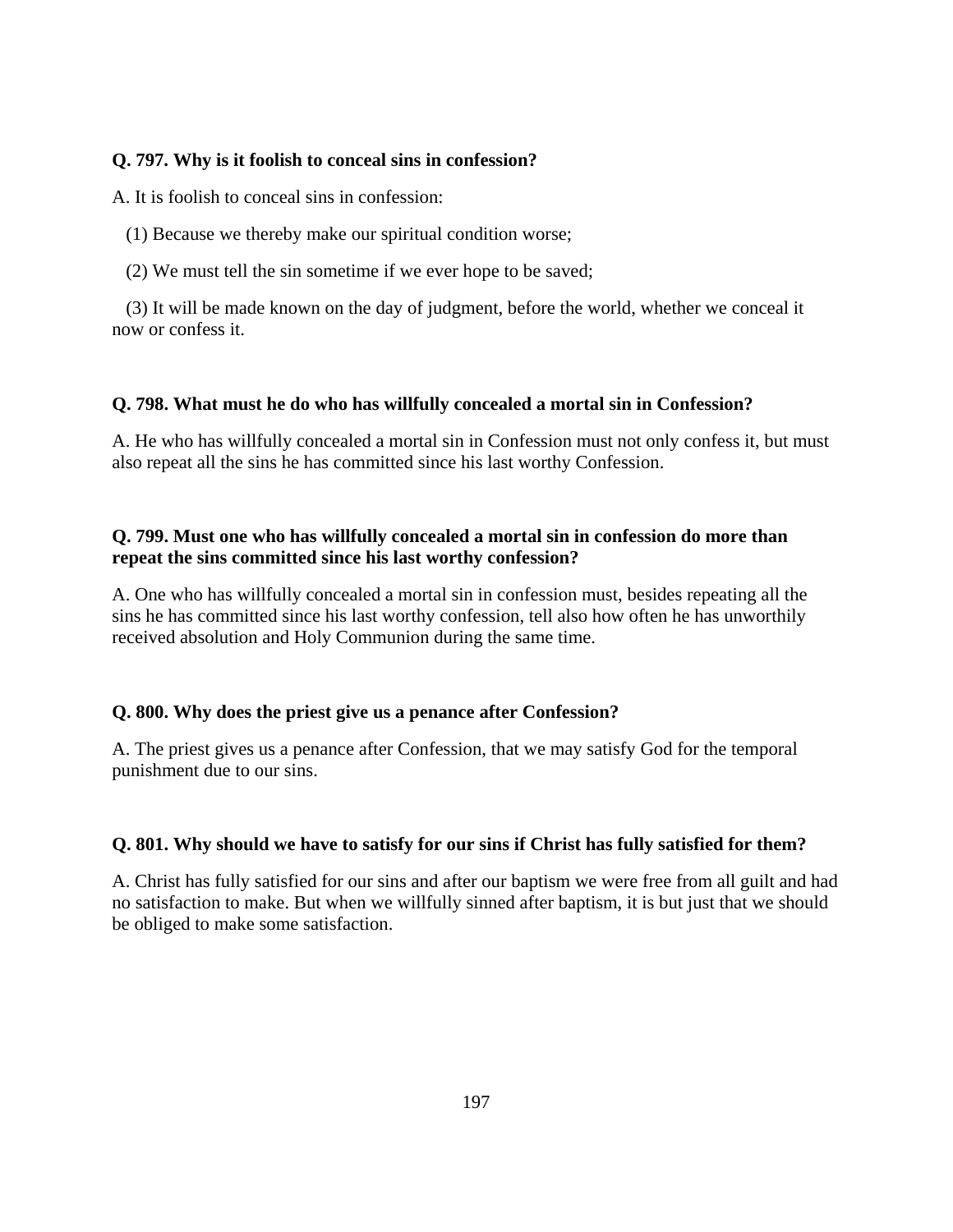# **Q. 802. Is the slight penance the priest gives us sufficient to satisfy for all the sins confessed?**

A. The slight penance the priest gives us is not sufficient to satisfy for all the sins confessed:

 (1) Because there is no real equality between the slight penance given and the punishment deserved for sin;

 (2) Because we are all obliged to do penance for sins committed, and this would not be necessary if the penance given in confession satisfied for all.

The penance is given and accepted in confession chiefly to show our willingness to do penance and make amends for our sins.

# **Q. 803. Does not the Sacrament of Penance remit all punishment due to sin?**

A. The Sacrament of Penance remits the eternal punishment due to sin, but it does not always remit the temporal punishment which God requires as satisfaction for our sins.

# **Q. 804. Why does God require a temporal punishment as a satisfaction for sin?**

A. God requires a temporal punishment as a satisfaction for sin to teach us the great evil of sin and to prevent us from falling again.

# **Q. 805. Which are the chief means by which we satisfy God for the temporal punishment due to sin?**

A. The chief means by which we satisfy God for the temporal punishment due to sin are: Prayer, Fasting, Almsgiving; all spiritual and corporal works of mercy, and the patient suffering of the ills of life.

# **Q. 806. What fasting has the greatest merit?**

A. The fasting imposed by the Church on certain days of the year, and particularly during Lent, has the greatest merit.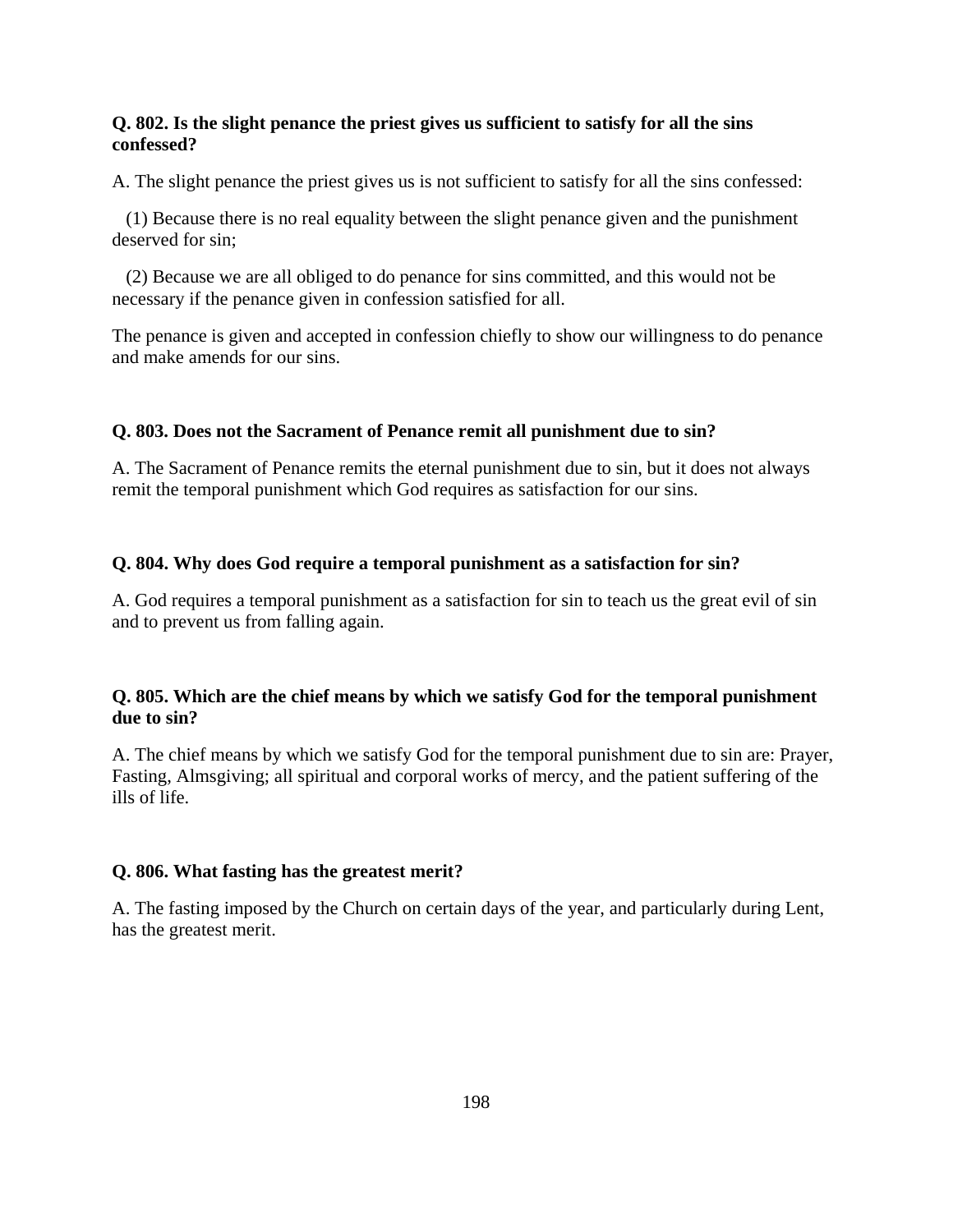#### **Q. 807. What is Lent?**

A. Lent is the forty days before Easter Sunday, during which we do penance, fast and pray to prepare ourselves for the resurrection of Our Lord; and also to remind us of His own fast of forty days before His Passion.

## **Q. 808. What do we mean by "almsgiving"?**

A. By almsgiving we mean money, goods, or assistance given to the poor or to charitable purposes. The law of God requires all persons to give alms in proportion to their means.

#### **Q. 809. What "ills of life" help to satisfy God for sin?**

A. The ills of life that help to satisfy God for sin are sickness, poverty, misfortune, trial, affliction, etc., especially, when we have not brought them upon ourselves by sin.

#### **Q. 810. How did the Christians in the first ages of the Church do Penance?**

A. The Christians in the first ages of the Church did public penance, especially for the sins of which they were publicly known to be guilty. Penitents were excluded for a certain time from Mass or the Sacrament, and some were obliged to stand at the door of the Church begging the prayers of those who entered.

#### **Q. 811. What were these severe Penances of the First Ages of the Church called?**

A. These severe penances of the first ages of the Church were called canonical penances, because their kind and duration were regulated by the Canons or laws of the Church.

#### **Q. 812. How can we know spiritual from corporal works of mercy?**

A. We can know spiritual from corporal works of mercy, for whatever we do for the soul is a spiritual work, and whatever we do for the body is a corporal work.

#### **Q. 813. Which are the chief spiritual works of mercy?**

A. The chief spiritual works of mercy are seven: To admonish the sinner, to instruct the ignorant, to counsel the doubtful, to comfort the sorrowful, to bear wrongs patiently, to forgive all injuries, and to pray for the living and the dead.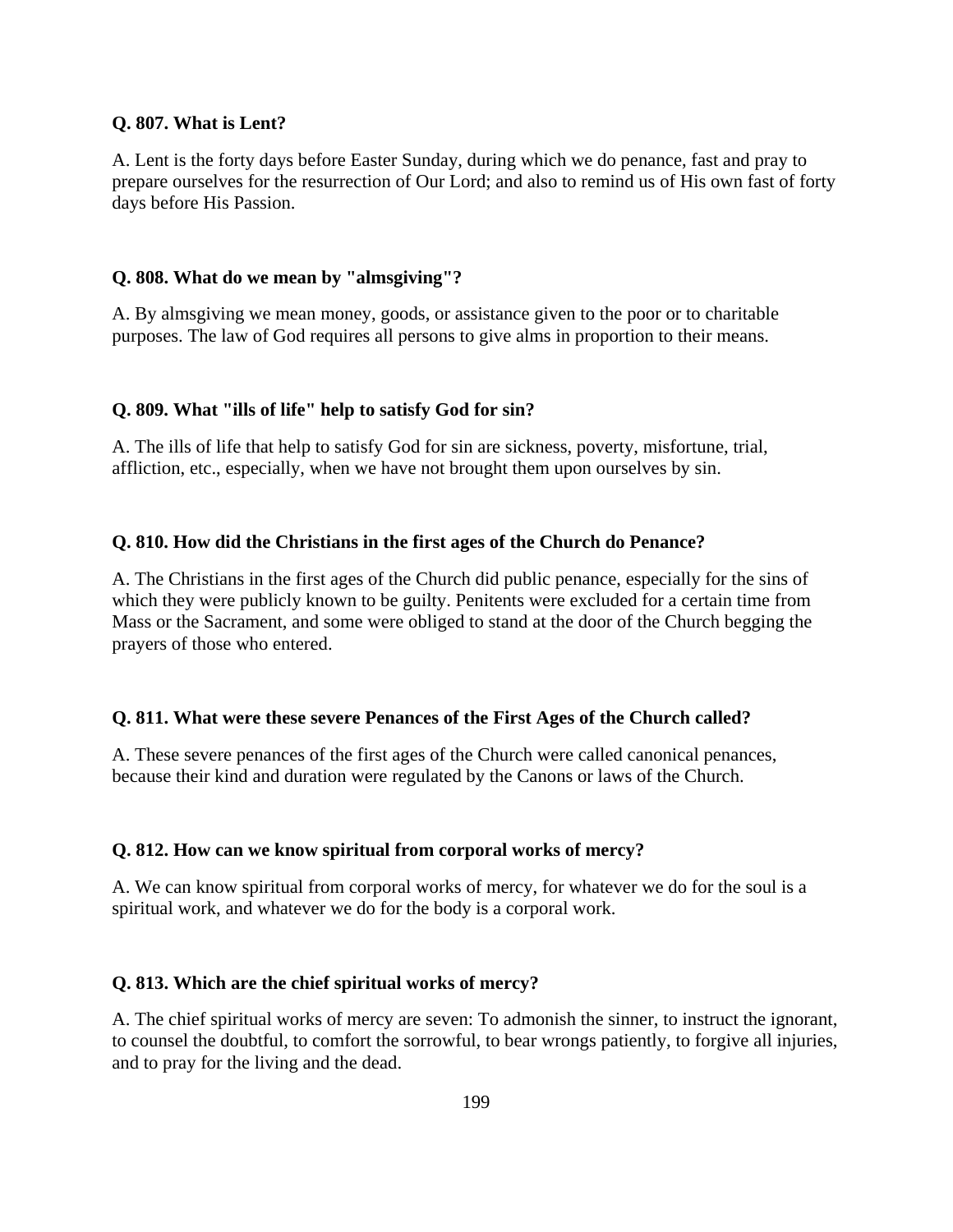## **Q. 814. When are we bound to admonish the sinner?**

A. We are bound to admonish the sinner when the following conditions are fulfilled:

- (1) When his fault is a mortal sin;
- (2) When we have authority or influence over him, and
- (3) When there is reason to believe that our warning will not make him worse instead of better.

# **Q. 815. Who are meant by the "ignorant" we are to instruct, and the "doubtful" we are to counsel?**

A. By the ignorant we are to instruct and the doubtful we are to counsel, are meant those particularly who are ignorant of the truths of religion and those who are in doubt about matters of faith. We must aid such persons as far as we can to know and believe the truths necessary for salvation.

## **Q. 816. Why are we advised to bear wrong patiently and to forgive all injuries?**

A. We are advised to bear wrongs patiently and to forgive all injuries, because, being Christians, we should imitate the example of Our Divine Lord, who endured wrongs patiently and who not only pardoned but prayed for those who injured Him.

# **Q. 817. If, then, it be a Christian virtue to forgive all injuries, why do Christians establish courts and prisons to punish wrongdoers?**

A. Christians establish courts and prisons to punish wrongdoers, because the preservation of lawful authority, good order in society, the protection of others, and sometimes even the good of the guilty one himself, require that crimes be justly punished. As God Himself punishes crime and as lawful authority comes from Him, such authority has the right to punish, though individuals should forgive the injuries done to themselves personally.

# **Q. 818. Why is it a work of mercy to pray for the living and the dead?**

A. It is a work of mercy to aid those who are unable to aid themselves. The living are exposed to temptations, and while in mortal sin they are deprived of the merit of their good works and need our prayers. The dead can in no way help themselves and depend on us for assistance.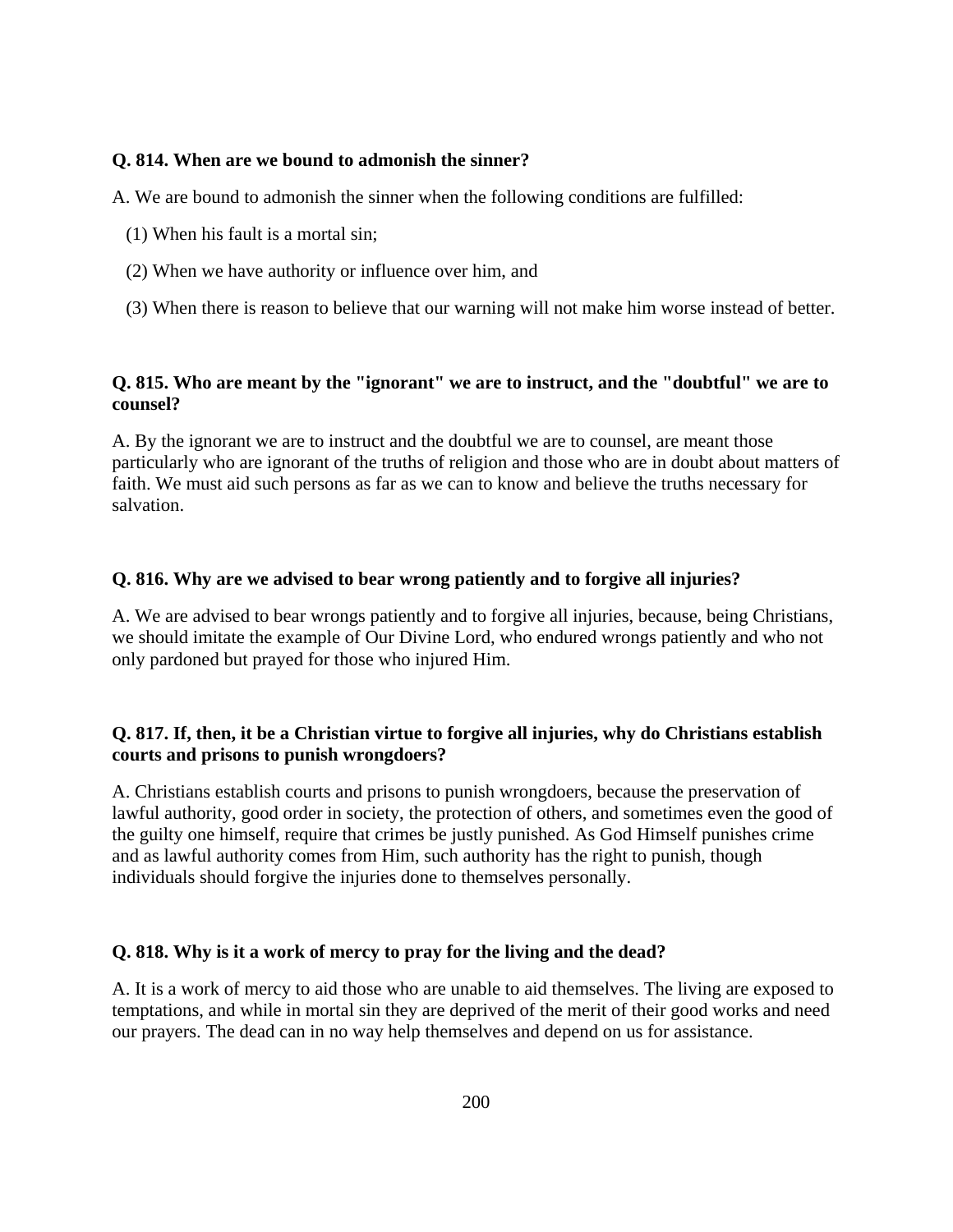## **Q. 819. Which are the chief corporal works of mercy?**

A. The chief corporal works of mercy are seven: to feed the hungry, to give drink to the thirsty, to clothe the naked, to ransom the captive, to harbor the harborless, to visit the sick, and to bury the dead.

## **Q. 820. How may we briefly state the corporal works of mercy?**

A. We may briefly state the corporal works of mercy by saying that we are obliged to help the poor in all their forms of want.

## **Q. 821. How are Christians aided in the performance of works of mercy?**

A. Christians are aided in the performance of works of mercy through the establishment of charitable institutions where religious communities of holy men or women perform these duties for us, provided we supply the necessary means by our almsgiving and good works.

## **Q. 822. Who are religious?**

A. Religious are self-sacrificing men and women who, wishing to follow more closely the teachings of Our Lord, dedicate their lives to the service of God and religion. They live together in societies approved by the Church, under a rule and guidance of a superior. They keep the vows of chastity, poverty and obedience, and divide their time between prayer and good works. The houses in which they dwell are called convents or monasteries, and the societies in which they live are called religious orders, communities or congregations.

# **Q. 823. Are there any religious communities of priests?**

A. There are many religious communities of priests, who, besides living according to the general laws of the Church, as all priests do, follow certain rules laid down for their community. Such priests are called the regular clergy, because living by rules to distinguish them from the secular clergy who live in their parishes under no special rule. The chief work of the regular clergy is to teach in colleges and give missions and retreats.

#### **Q. 824. Why are there so many different religious communities?**

A. There are many different religious communities:

(1) Because all religious are not fitted for the same work, and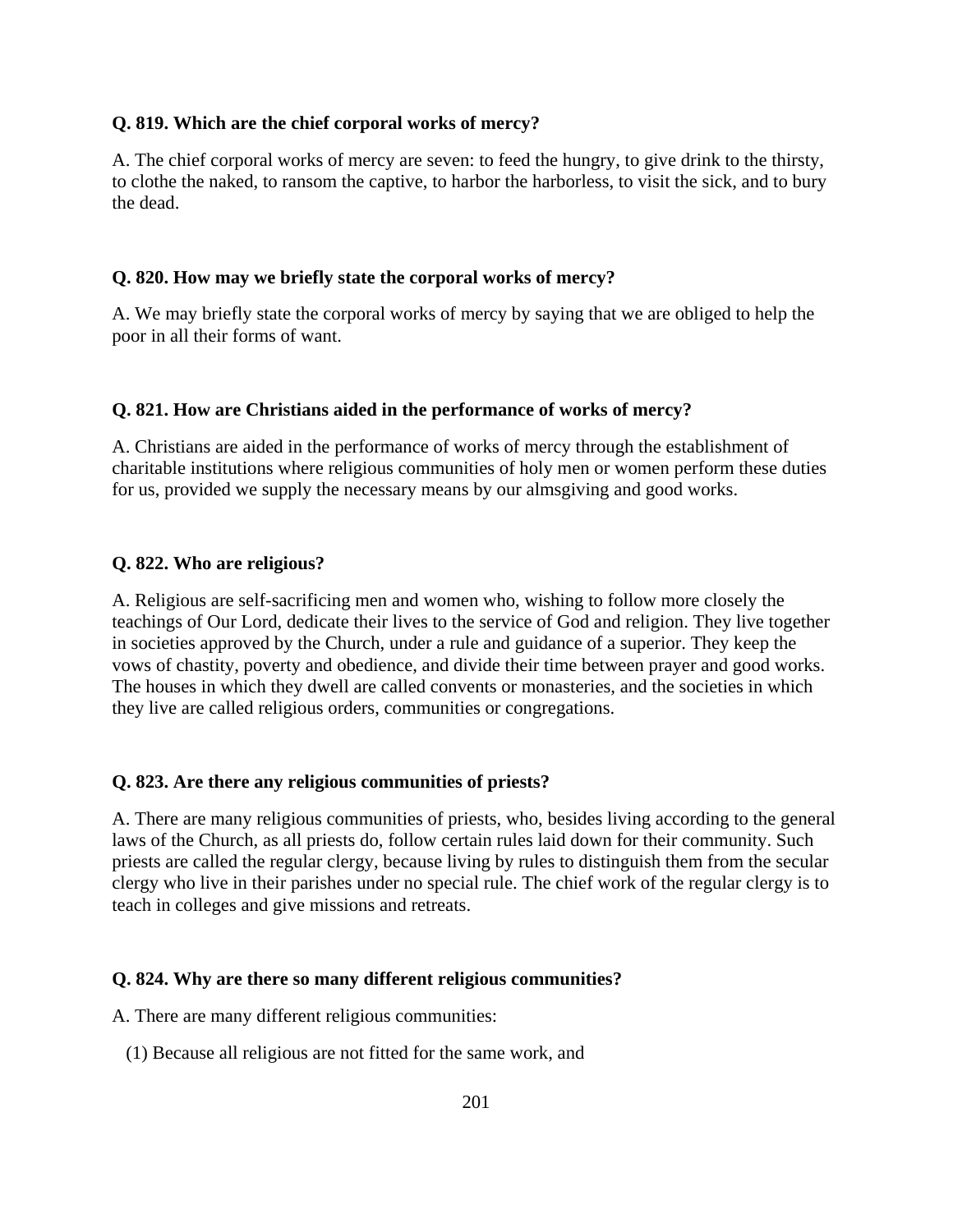(2) Because they desire to imitate Our Lord's life on earth as perfectly as possible; and when each community takes one of Christ's works and seeks to become perfect in it, the union of all their works continues as perfectly as we can the works He began upon earth.

# LESSON TWENTIETH: On the Manner of Making a Good **Confession**

#### **Q. 825. What should we do on entering the confessional?**

A. On entering the confessional we should kneel, make the sign of the Cross, and say to the priest, "Bless me, father"; then add, "I confess to Almighty God and to you, father, that I have sinned."

#### **Q. 826. Which are the first things we should tell the priest in Confession?**

A. The first things we should tell the priest in Confession are the time of our last Confession, and whether we said the penance and went to Holy Communion.

#### **Q. 827. Should we tell anything else in connection with our last confession?**

A. In connection with our last confession we should tell also what restrictions -- if any -- were placed upon us with regard to our occasions of sin, and what obligations with regard to the payment of debts, restitution, injuries done to others and the like, we were commanded to fulfill.

#### **Q. 828. After telling the time of our last Confession and Communion what should we do?**

A. After telling the time of our last Confession and Communion we should confess all the mortal sins we have since committed, and all the venial sins we may wish to mention.

#### **Q. 829. What is a general confession?**

A. A general confession is the telling of the sins of our whole life or a great part of it. It is made in the same manner as an ordinary confession, except that it requires more time and longer preparation.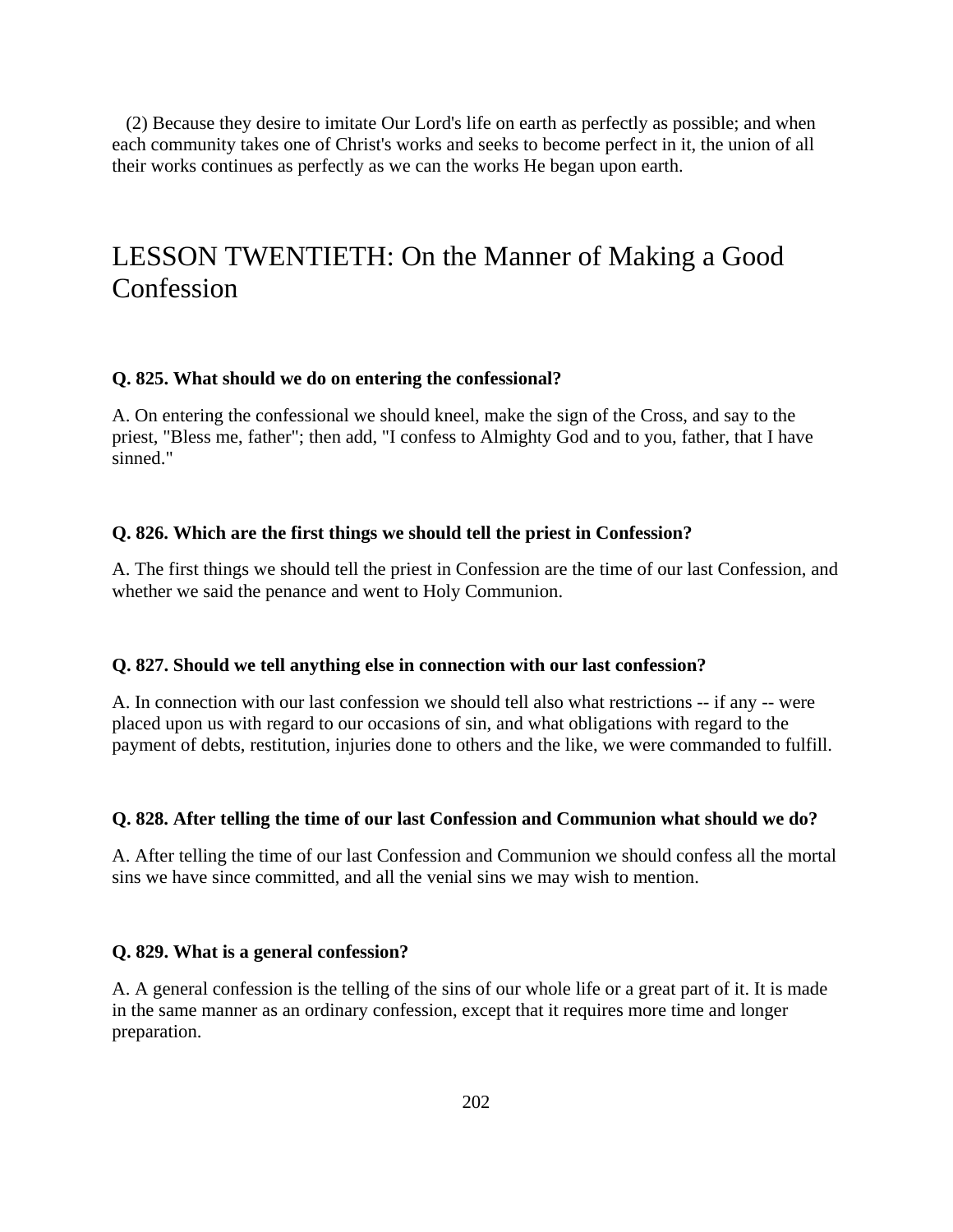#### **Q. 830. When should a General Confession be made?**

A. A general confession:

(1) Is necessary when we are certain that our past confessions were bad;

 (2) It is useful on special occasions in our lives when some change in our way of living is about to take place;

(3) It is hurtful and must not be made when persons are scrupulous.

## **Q. 831. What are the signs of scruples and the remedy against them?**

A. The signs of scruples are chiefly:

(1) To be always dissatisfied with our confessions;

(2) To be self-willed in deciding what is sinful and what is not.

The chief remedy against them is to follow exactly the advice of the confessor without questioning the reason or utility of his advice.

#### **Q. 832. What must we do when the confessor asks us questions?**

A. When the confessor asks us questions we must answer them truthfully and clearly.

#### **Q. 833. What should we do after telling our sins?**

A. After telling our sins we should listen with attention to the advice which the confessor may think proper to give.

#### **Q. 834. What duties does the priest perform in the confessional?**

A. In the confessional the priest performs the duties:

 (1) Of a judge, by listening to our self-accusations and passing sentence upon our guilt or innocence;

- (2) Of a father, by the good advice and encouragement he gives us;
- (3) Of a teacher, by his instructions, and
- (4) Of a physician, by discovering the afflictions of our soul and giving us the remedies to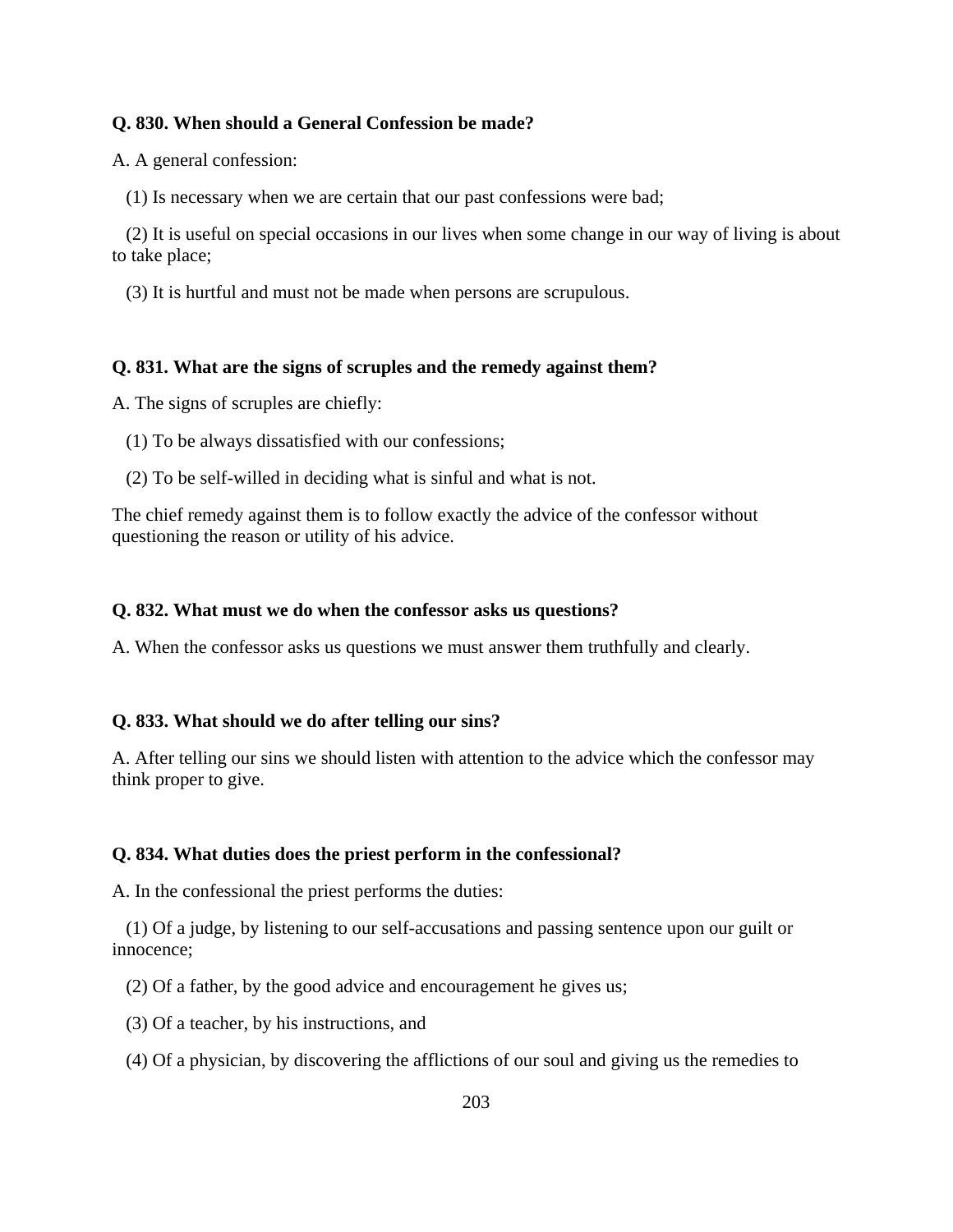restore it to spiritual health.

## **Q. 835. Why is it beneficial to go always if possible to the same confessor?**

A. It is beneficial to go always, if possible, to the same confessor, because our continued confessions enable him to see more clearly the true state of our soul and to understand better our occasions of sin.

# **Q. 836. Should we remain away from confession because we cannot go to our usual confessor?**

A. We should not remain away from confession because we cannot go to our usual confessor, for though it is well to confess to the same priest, it is not necessary to do so. One should never become so attached to a confessor that his absence or the great inconvenience of going to him would become an excuse for neglecting the Sacraments.

## **Q. 837. How should we end our Confession?**

A. We should end our Confession by saying, "I also accuse myself of all the sins of my past life," telling, if we choose, one or several of our past sins.

#### **Q. 838. What should we do while the priest is giving us absolution?**

A. While the priest is giving us absolution we should from our heart renew the Act of Contrition.

# **LESSON TWENTY-FIRST: On Indulgences**

#### **Q. 839. What is an Indulgence?**

A. An Indulgence is the remission in whole or in part of the temporal punishment due to sin.

#### **Q. 840. What does the word "indulgence" mean?**

A. The word indulgence means a favor or concession. An indulgence obtains by a very slight penance the remission of penalties that would otherwise be severe.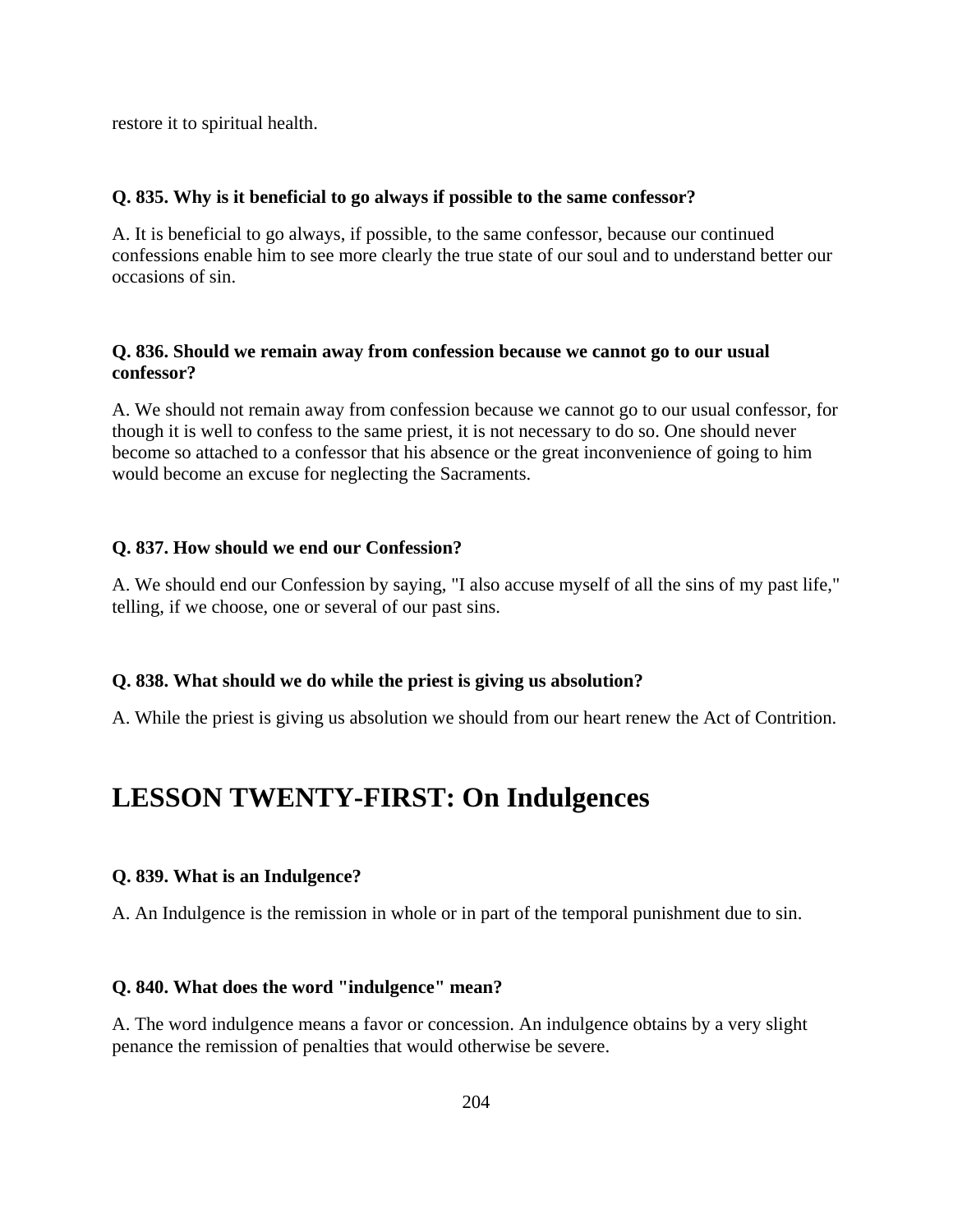## **Q. 841. Is an Indulgence a pardon of sin, or a license to commit sin?**

A. An Indulgence is not a pardon of sin, nor a license to commit sin, and one who is in a state of mortal sin cannot gain an Indulgence.

# **Q. 842. How do good works done in mortal sin profit us?**

A. Good works done in mortal sin profit us by obtaining for us the grace to repent and sometimes temporal blessings. Mortal sin deprives us of all our merit, nevertheless God will bestow gifts for every good deed as He will punish every evil deed.

# **Q. 843. How many kinds of Indulgences are there?**

A. There are two kinds of Indulgences -- Plenary and Partial.

# **Q. 844. What is Plenary Indulgence?**

A. A Plenary Indulgence is the full remission of the temporal punishment due to sin.

#### **Q. 845. Is it easy to gain a Plenary Indulgence?**

A. It is not easy to gain a Plenary Indulgence, as we may understand from its great privilege. To gain a Plenary Indulgence, we must hate sin, be heartily sorry for even our venial sins, and have no desire for even the slightest sin. Though we may not gain entirely each Plenary Indulgence we seek, we always gain a part of each; that is, a partial indulgence, greater or less in proportion to our good dispositions.

# **Q. 846. Which are the most important Plenary Indulgences granted by the Church?**

A. The most important Plenary Indulgences granted by the Church are:

 (1) The Indulgences of a jubilee which the Pope grants every twenty-five years or on great occasions by which he gives special faculties to confessors for the absolution of reserved sins;

(2) The Indulgence granted to the dying in their last agony.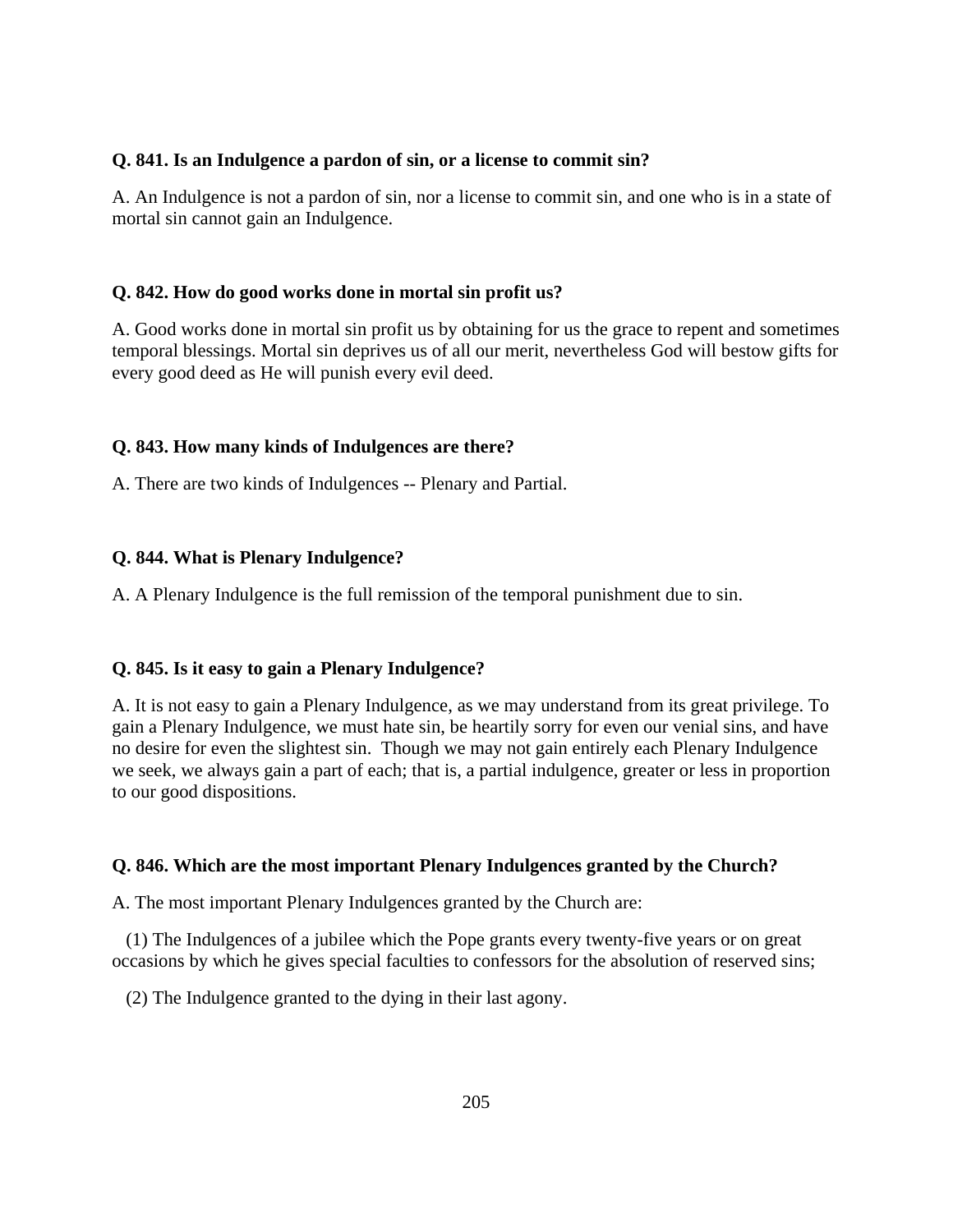# **Q. 847. What is a Partial Indulgence?**

A. A Partial Indulgence is the remission of part of the temporal punishment due to sin.

# **Q. 848. How long has the practice of granting Indulgences been in use in the Church, and what was its origin?**

A. The practice of granting Indulgences has been in use in the Church since the time of the apostles. It had its origin in the earnest prayers of holy persons, and especially of the martyrs begging the Church for their sake to shorten the severe penances of sinners, or to change them into lighter penances. The request was frequently granted and the penance remitted, shortened or changed, and with the penance remitted the temporal punishment corresponding to it was blotted out.

# **Q. 849. How do we show that the Church has the power to grant Indulgences?**

A. We show that the Church has the power to grant Indulgences, because Christ has given it power to remit all guilt without restriction, and if the Church has power, in the Sacrament of penance, to remit the eternal punishment -- which is the greatest -- it must have power to remit the temporal or lesser punishment, even outside the Sacrament of Penance.

# **Q. 850. How do we know that these Indulgences have their effect?**

A. We know that these Indulgences have their effect, because the Church, through her councils, declares Indulgences useful, and if they have no effect they would be useless, and the Church would teach error in spite of Christ's promise to guide it.

# **Q. 851. Have there ever existed abuses among the faithful in the manner of using Indulgences?**

A. There have existed, in past ages, some abuses among the faithful in the manner of using Indulgences, and the Church has always labored to correct such abuses as soon as possible. In the use of pious practices we must be always guided by our lawful superiors.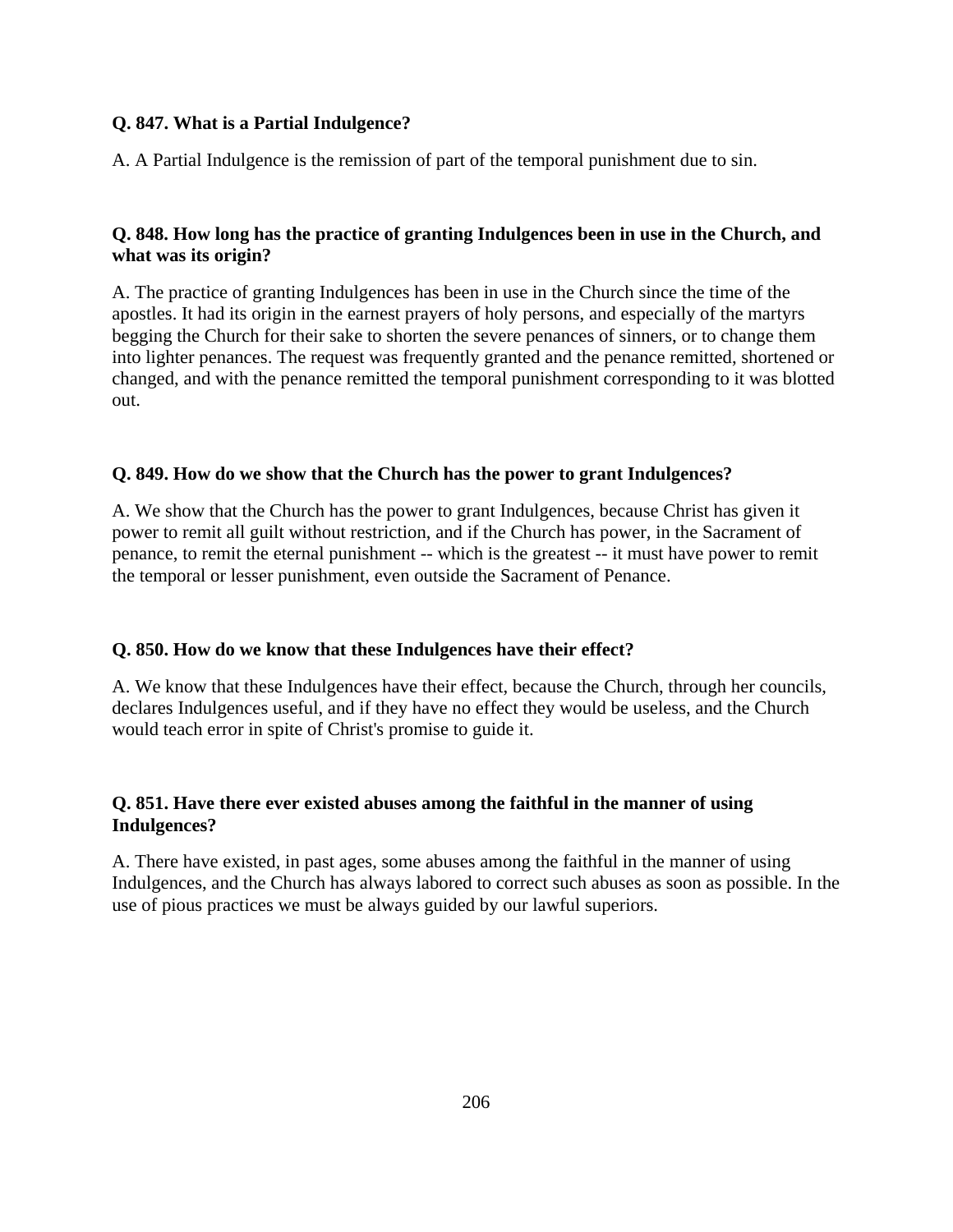#### **Q. 852. How have the enemies of the Church made use of the abuse of Indulgences?**

A. The enemies of the Church have made use of the abuse of Indulgences to deny the doctrine of Indulgences, and to break down the teaching and limit the power of the Church. Not to be deceived in matters of faith, we must always distinguish very carefully between the abuses to which a devotion may lead and the truths upon which the devotion rests.

# **Q. 853. How does the Church by means of Indulgences remit the temporal punishment due to sin?**

A. The Church, by means of Indulgences, remits the temporal punishment due to sin by applying to us the merits of Jesus Christ, and the superabundant satisfactions of the Blessed Virgin Mary and of the saints; which merits and satisfactions are its spiritual treasury.

# **Q. 854. What do we mean by the "superabundant satisfaction of the Blessed Virgin and the Saints"?**

A. By the superabundant satisfaction of the Blessed Virgin and the saints, we mean all the satisfaction over and above what was necessary to satisfy for their own sins. As their good works were many and their sins few – the Blessed Virgin being sinless -- the satisfaction not needed for themselves is kept by the Church in a spiritual treasury to be used for our benefit.

# **Q. 855. Does the Church, by granting Indulgences, free us from doing Penance?**

A. The Church, by granting Indulgences, does not free us from doing penance, but simply makes our penance lighter that we may more easily satisfy for our sins and escape the punishments they deserve.

# **Q. 856. Who has the power to grant Indulgences?**

A. The Pope alone has the power to grant Indulgences for the whole Church; but the bishops have power to grant partial Indulgences in their own diocese. Cardinals and some others, by the special permission of the Pope, have the right to grant certain Indulgences.

#### **Q. 857. Where shall we find the Indulgences granted by the Church?**

A. We shall find the Indulgences granted by the Church in the declarations of the Pope and of the Sacred Congregation of Cardinals. These declarations are usually put into prayer books and books of devotion or instruction.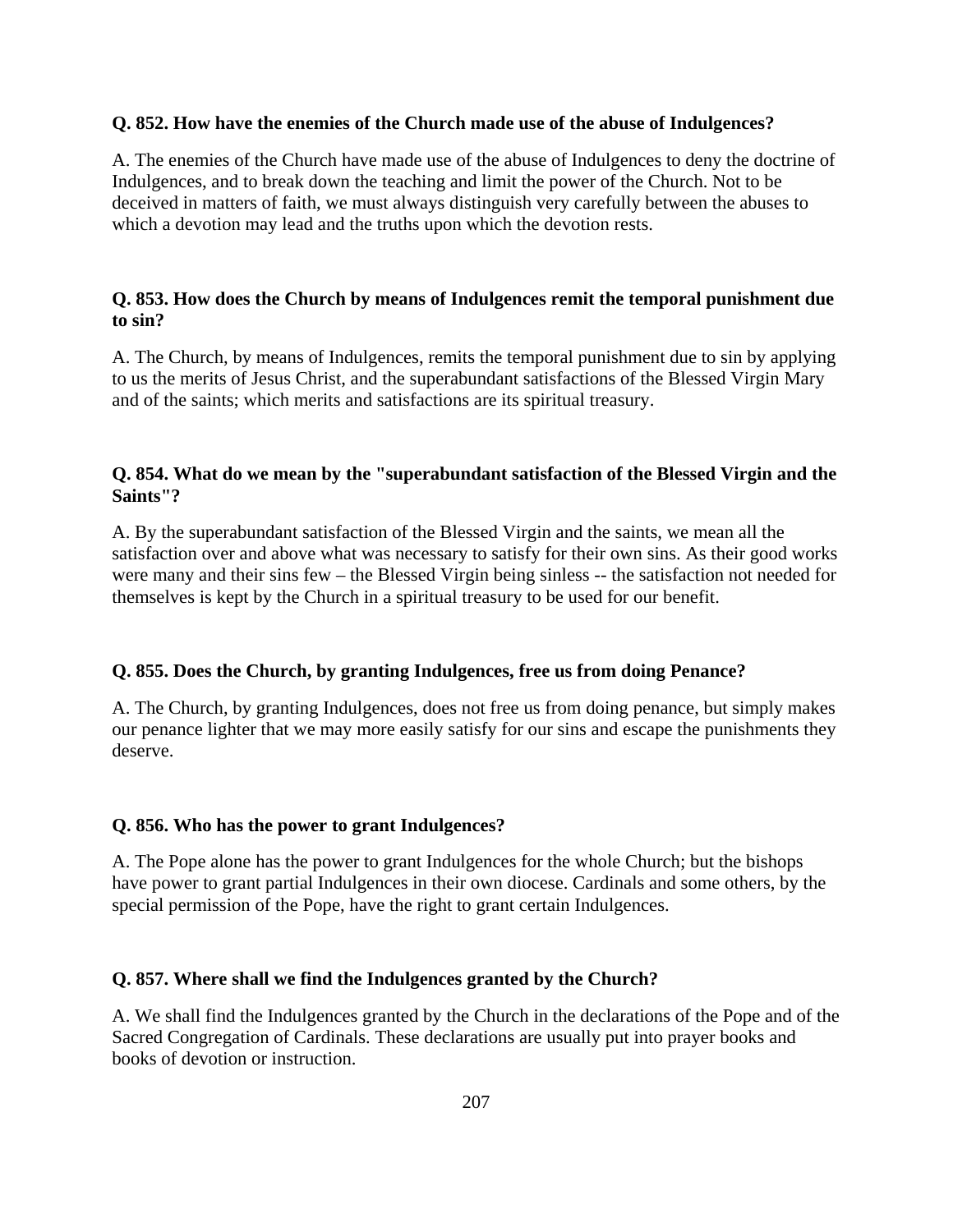## **Q. 858. What must we do to gain an Indulgence?**

A. To gain an Indulgence we must be in the state of grace and perform the works enjoined.

# **Q. 859. Besides being in a state of grace and performing the works enjoined, what else is necessary for the gaining of an Indulgence?**

A. Besides being in a state of grace and performing the works enjoined, it is necessary for the gaining of an Indulgence to have at least the general intention of gaining it.

## **Q. 860. How and why should we make a general intention to gain all possible Indulgences each day?**

A. We should make a general intention at our morning prayers to gain all possible Indulgences each day, because several of the prayers we say and good works we perform may have Indulgences attached to them, though we are not aware of it.

## **Q. 861. What works are generally enjoined for the gaining of Indulgences?**

A. The works generally enjoined for the gaining of Indulgences are: The saying of certain prayers, fasting, and the use of certain articles of devotion; visits to Churches or altars, and the giving of alms. For the gaining of Plenary Indulgences it is generally required to go to confession and Holy Communion and pray for the intention of the Pope.

# **Q. 862. What does praying for a person's intention mean?**

A. Praying for a person's intention means praying for whatever he prays for or desires to obtain through prayer -- some spiritual or temporal favors.

#### **Q. 863. What does an Indulgence of forty days mean?**

A. An Indulgence of forty days means that for the prayer or work to which an Indulgence of forty days is attached, God remits as much of our temporal punishment as He remitted for forty days' canonical penance. We do not know just how much temporal punishment God remitted for forty days' public penance, but whatever it was, He remits the same now when we gain an Indulgence of forty days. The same rule applies to Indulgences of a year or any length of time.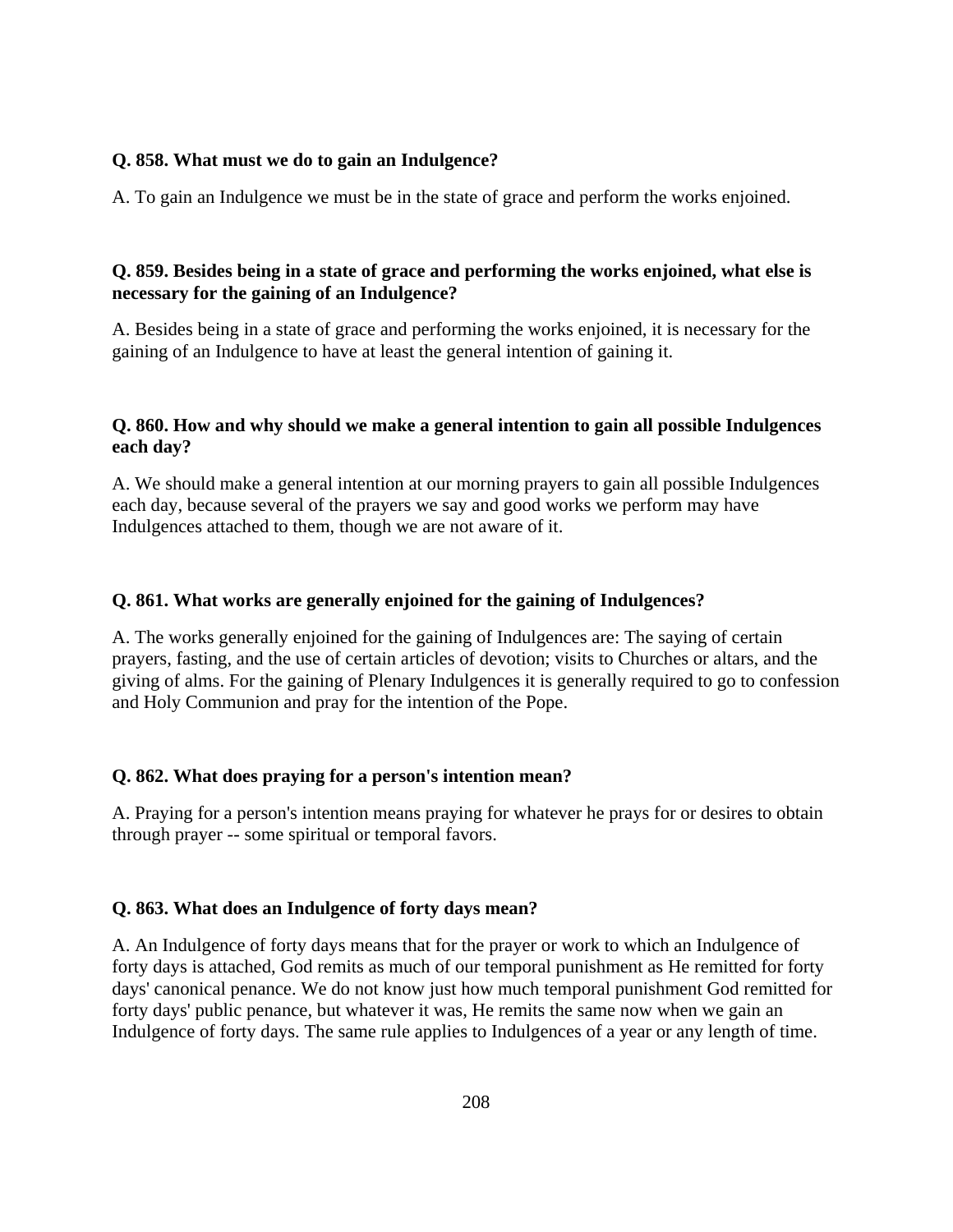#### **Q. 864. Why did the Church moderate its severe penances?**

A. The Church moderated its severe penances, because when Christians -- terrified by persecution – grew weaker in their faith, there was danger of some abandoning their religion rather than submit to the penances imposed. The Church, therefore, wishing to save as many as possible, made the sinner's penance as light as possible.

# **Q. 865. To what things may Indulgences be attached?**

A. Plenary or Partial Indulgences may be attached to prayers and solid articles of devotion; to places such as churches, altars, shrines, etc., to be visited; and by a special privilege they are sometimes attached to the good works of certain persons.

# **Q. 866. When do things lose the Indulgences attached to them?**

A. Things lose the Indulgences attached to them:

- (1) When they are so changed at once as to be no longer what they were;
- (2) When they are sold.

Rosaries and other indulgenced articles do not lose their indulgences, when they are loaned or given away, for the indulgence is not personal but attached to the article itself.

# **Q. 867. Will a weekly Confession suffice to gain during the week all Indulgences to which Confession is enjoined as one of the works?**

A Weekly confession will suffice to gain during the week all Indulgences to which confession is enjoined as one of the works, provided we continue in a state of grace, perform the other works enjoined and have the intention of gaining these Indulgences.

# **Q. 868. How and when may we apply Indulgences for the benefit of the souls in Purgatory?**

A. We may apply Indulgences for the benefit of the souls in Purgatory by way of intercession; whenever this application is mentioned and permitted by the Church in granting the Indulgence; that is, when the Church declares that the Indulgence granted is applicable to the souls of the living or the souls in Purgatory; so that we may gain it for the benefit of either.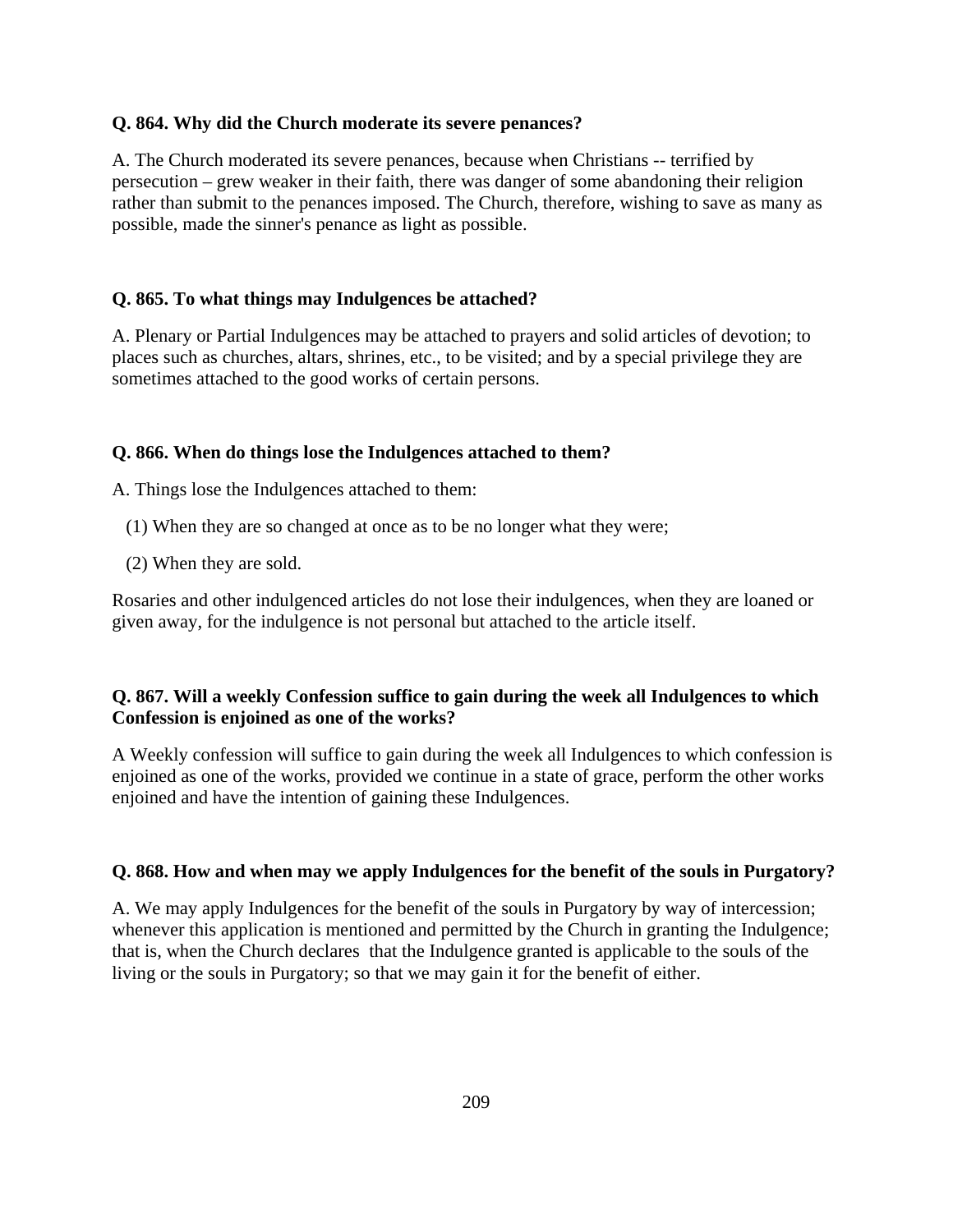# **LESSON TWENTY-SECOND: On the Holy Eucharist**

#### **Q. 869. What does the word Eucharist strictly mean?**

A. The word Eucharist strictly means pleasing, and this Sacrament is so called because it renders us most pleasing to God by the grace it imparts, and it gives us the best means of thanking Him for all His blessings.

## **Q. 870. What is the Holy Eucharist?**

A. The Holy Eucharist is the Sacrament which contains the body and blood, soul and divinity, of our Lord Jesus Christ under the appearances of bread and wine.

## **Q. 871. What do we mean when we say the Sacrament which contains the Body and Blood?**

A. When we say the Sacrament which contains the Body and Blood, we mean the Sacrament which is the Body and Blood, for after the Consecration there is no other substance present in the Eucharist.

#### **Q. 872. When is the Holy Eucharist a Sacrament, and when is it a sacrifice?**

A. The Holy Eucharist is a Sacrament when we receive it in Holy Communion and when it remains in the Tabernacle of the Altar. It is a sacrifice when it is offered up at Mass by the separate Consecration of the bread and wine, which signifies the separation of Our Lord's blood from His body when He died on the Cross.

# **Q. 873. When did Christ institute the Holy Eucharist?**

A. Christ instituted the Holy Eucharist at the Last Supper, the night before He died.

#### **Q. 874. Who were present when our Lord instituted the Holy Eucharist?**

A. When Our Lord instituted the Holy Eucharist, the twelve Apostles were present.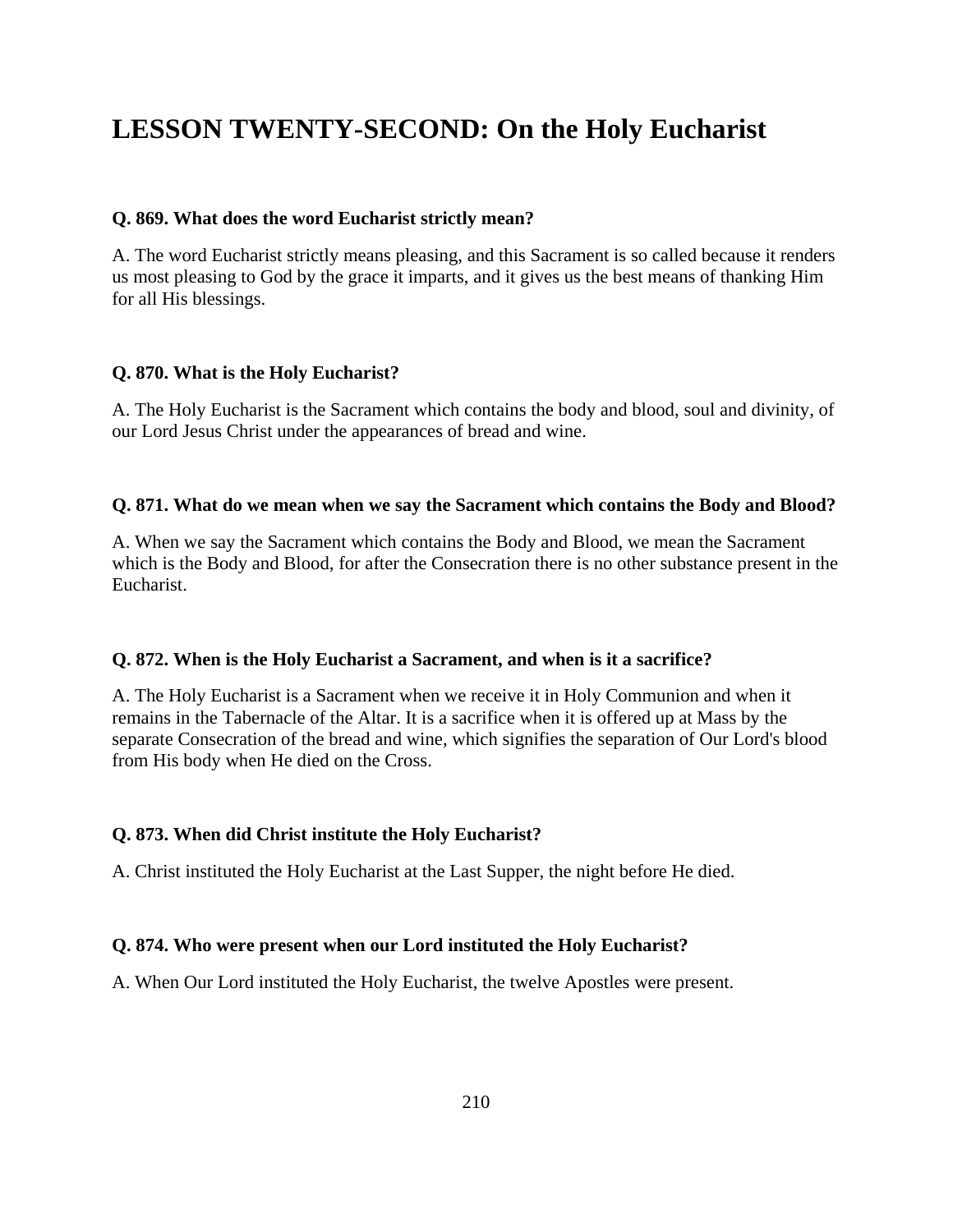## **Q. 875. How did our Lord institute the Holy Eucharist?**

A. Our Lord instituted the Holy Eucharist by taking bread, blessing, breaking, and giving to His Apostles, saying: "Take ye and eat. This is my body"; and then, by taking the cup of wine, blessing and giving it, saying to them: "Drink ye all of this. This is my blood which shall be shed for the remission of sins. Do this for a commemoration of me."

# **Q. 876. What happened when our Lord said, "This is my body; this is my blood"?**

A. When Our Lord said, "This is my body," the substance of the bread was changed into the substance of His body; when He said, "This is my blood," the substance of the wine was changed into the substance of His blood.

# **Q. 877. How do we prove the Real Presence, that is, that Our Lord is really and truly present in the Holy Eucharist?**

A. We prove the Real Presence -- that is, that Our Lord is really and truly present in the Holy Eucharist:

(1) By showing that it is possible to change one substance into another;

 (2) By showing that Christ did change the substance of bread and wine into the substance of His body and blood;

(3) By showing that He gave this power also to His Apostles and to the priests of His Church.

#### **Q. 878. How do we know that it is possible to change one substance into another?**

A. We know that it is possible to change one substance into another, because:

(1) God changed water into blood during the plagues of Egypt.

(2) Christ changed water into wine at the marriage of Cana.

 (3) Our own food is daily changed into the substance of our flesh and blood; and what God does gradually, He can also do instantly by an act of His will.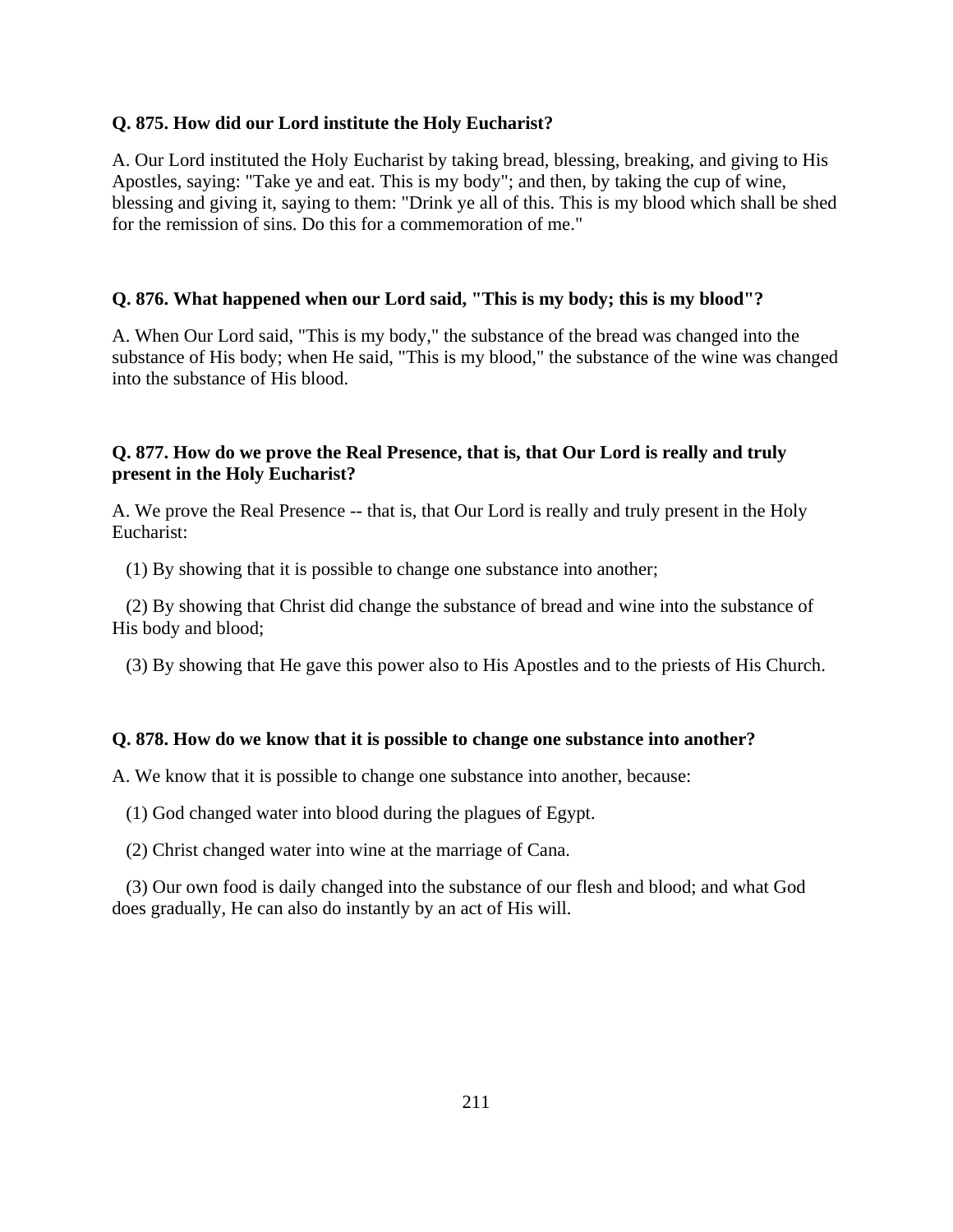## **Q. 879. Are these changes exactly the same as the changes that take place in the Holy Eucharist?**

A. These changes are not exactly the same as the changes that take place in the Holy Eucharist, for in these changes the appearance also is changed, but in the Holy Eucharist only the substance is changed while the appearance remains the same.

# **Q. 880. How do we show that Christ did change bread and wine into the substance of His body and blood?**

A. We show that Christ did change bread and wine into the substance of His body and blood:

- (1) From the words by which He promised the Holy Eucharist;
- (2) From the words by which He instituted the Holy Eucharist;

(3) From the constant use of the Holy Eucharist in the Church since the time of the Apostles;

 (4) From the impossibility of denying the Real Presence in the Holy Eucharist, without likewise denying all that Christ has taught and done; for we have stronger proofs for the Holy Eucharist than for any other Christian truth.

## **Q. 881. Is Jesus Christ whole and entire both under the form of bread and under the form of wine?**

A. Jesus Christ is whole and entire both under the form of bread and under the form of wine.

# **Q. 882. How do we know that under the appearance of bread we receive also Christ's blood; and under the appearance of wine we receive also Christ's body?**

A. We know that under the appearance of bread we receive also Christ's blood, and under the appearance of wine we receive also Christ's body; because in the Holy Eucharist we receive the living body of Our Lord, and a living body cannot exist without blood, nor can living blood exist without a body.

## **Q. 883. Is Jesus Christ present whole and entire in the smallest portion of the Holy Eucharist, under the form of either bread or wine?**

A. Jesus Christ is present whole and entire in the smallest portion of the Holy Eucharist under the form of either bread or wine; for His body in the Eucharist is in a glorified state, and as it partakes of the character of a spiritual substance, it requires no definite size or shape.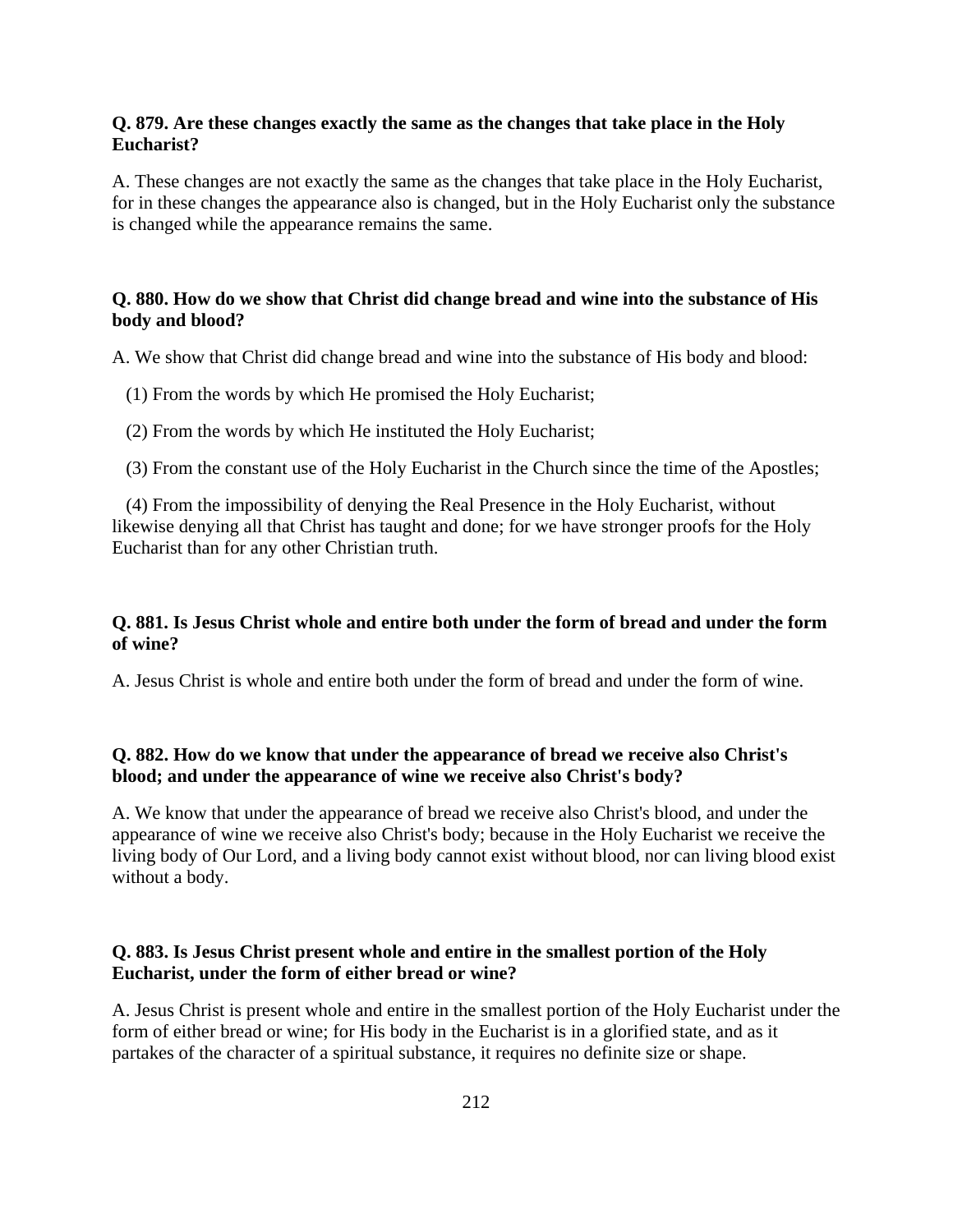# **Q. 884. Did anything remain of the bread and wine after their substance had been changed into the substance of the body and blood of our Lord?**

A. After the substance of the bread and wine had been changed into the substance of the body and blood of Our Lord, there remained only the appearances of bread and wine.

## **Q. 885. What do you mean by the appearances of bread and wine?**

A. By the appearances of bread and wine I mean the figure, the color, the taste, and whatever appears to the senses.

# **Q. 886. What is this change of the bread and wine into the body and blood of our Lord called?**

A. This change of the bread and wine into the body and blood of Our Lord is called Transubstantiation.

#### **Q. 887. What is the second great miracle in the Holy Eucharist?**

A. The second great miracle in the Holy Eucharist is the multiplication of the presence of Our Lord's body in so many places at the same time, while the body itself is not multiplied -- for there is but one body of Christ.

# **Q. 888. Are there not, then, as many bodies of Christ as there are tabernacles in the world, or as there are Masses being said at the same time?**

A. There are not as many bodies of Christ as there are tabernacles in the world, or as there are Masses being said at the same time; but only one body of Christ, which is everywhere present whole and entire in the Holy Eucharist, as God is everywhere present, while He is but one God.

# **Q. 889. How was the substance of the bread and wine changed into the substance of the body and blood of Christ?**

A. The substance of the bread and wine was changed into the substance of the body and blood of Christ by His almighty power.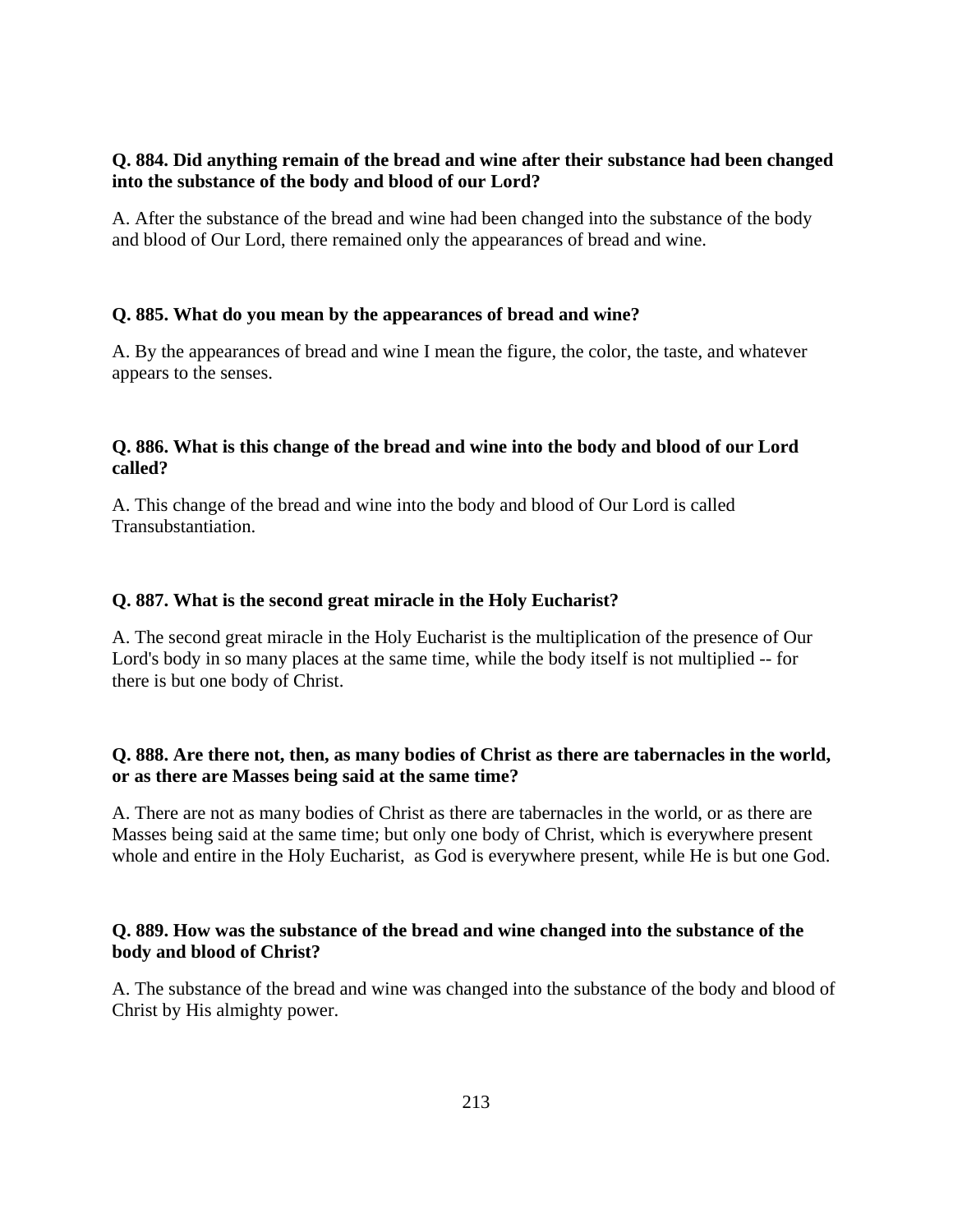# **Q. 890. Does this change of bread and wine into the body and blood of Christ continue to be made in the Church?**

A. This change of bread and wine into the body and blood of Christ continues to be made in the Church by Jesus Christ through the ministry of His priests.

# **Q. 891. When did Christ give His priests the power to change bread and wine into His body and blood?**

A. Christ gave His priests the power to change bread and wine into His body and blood when He said to the Apostles, "Do this in commemoration of Me."

## **Q. 892. What do the words "Do this in commemoration of Me" mean?**

A. The words "Do this in commemoration of Me" mean: Do what I, Christ, am doing at My last supper, namely, changing the substance of bread and wine into the substance of My body and blood; and do it in remembrance of Me.

# **Q. 893. How do the priests exercise this power of changing bread and wine into the body and blood of Christ?**

A. The priests exercise this power of changing bread and wine into the body and blood of Christ through the words of consecration in the Mass, which are words of Christ: "This is my body; this is my blood."

#### **Q. 894. At what part of the Mass does the Consecration take place?**

A. The Consecration in the Mass takes place immediately before the elevation of the Host and Chalice, which are raised above the head of the priest that the people may adore Our Lord who has just come to the altar at the words of Consecration.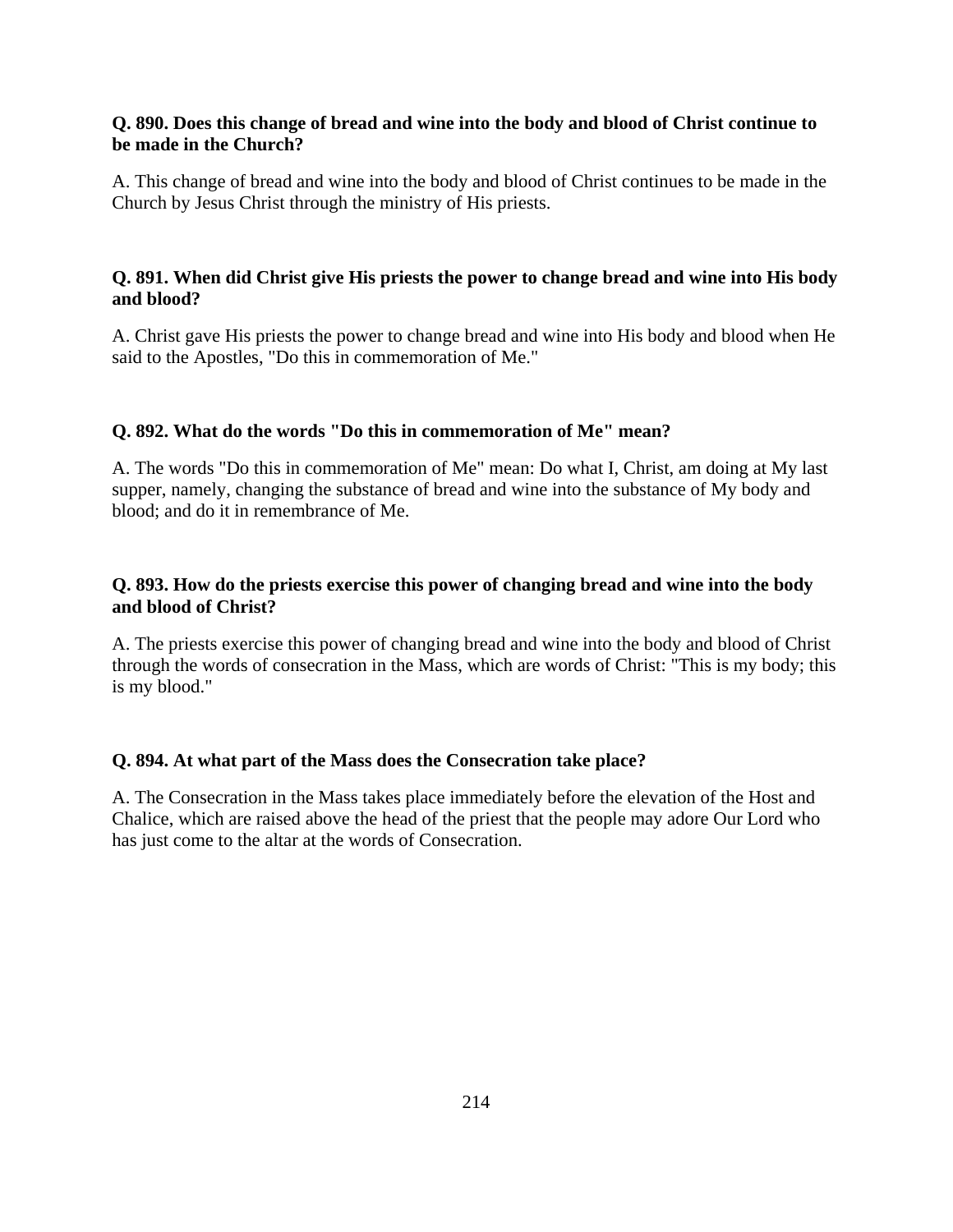# **LESSON TWENTY-THIRD: On the Ends for Which the Holy Eucharist Was Instituted**

#### **Q. 895. Why did Christ institute the Holy Eucharist?**

A. Christ instituted the Holy Eucharist:

- (1) To unite us to Himself and to nourish our soul with His divine life.
- (2) To increase sanctifying grace and all virtues in our soul.
- (3) To lessen our evil inclinations.
- (4) To be a pledge of everlasting life.
- (5) To fit our bodies for a glorious resurrection.
- (6) To continue the sacrifice of the Cross in His Church.

#### **Q. 896. Has the Holy Eucharist any other effect?**

A. The Holy Eucharist remits venial sins by disposing us to perform acts of love and contrition. It preserves us from mortal sin by exciting us to greater fervor and strengthening us against temptation.

#### **Q. 897. How are we united to Jesus Christ in the Holy Eucharist?**

A. We are united to Jesus Christ in the Holy Eucharist by means of Holy Communion.

#### **Q. 898. What is Holy Communion?**

A. Holy Communion is the receiving of the body and blood of Christ.

# **Q. 899. Is it not beneath the dignity of Our Lord to enter our bodies under the appearance of ordinary food?**

A. It is not beneath the dignity of Our Lord to enter our bodies under the appearance of ordinary food any more than it was beneath His dignity to enter the body of His Blessed Mother and remain there as an ordinary child for nine months. Christ's dignity, being infinite, can never be diminished by any act on His own or on our part.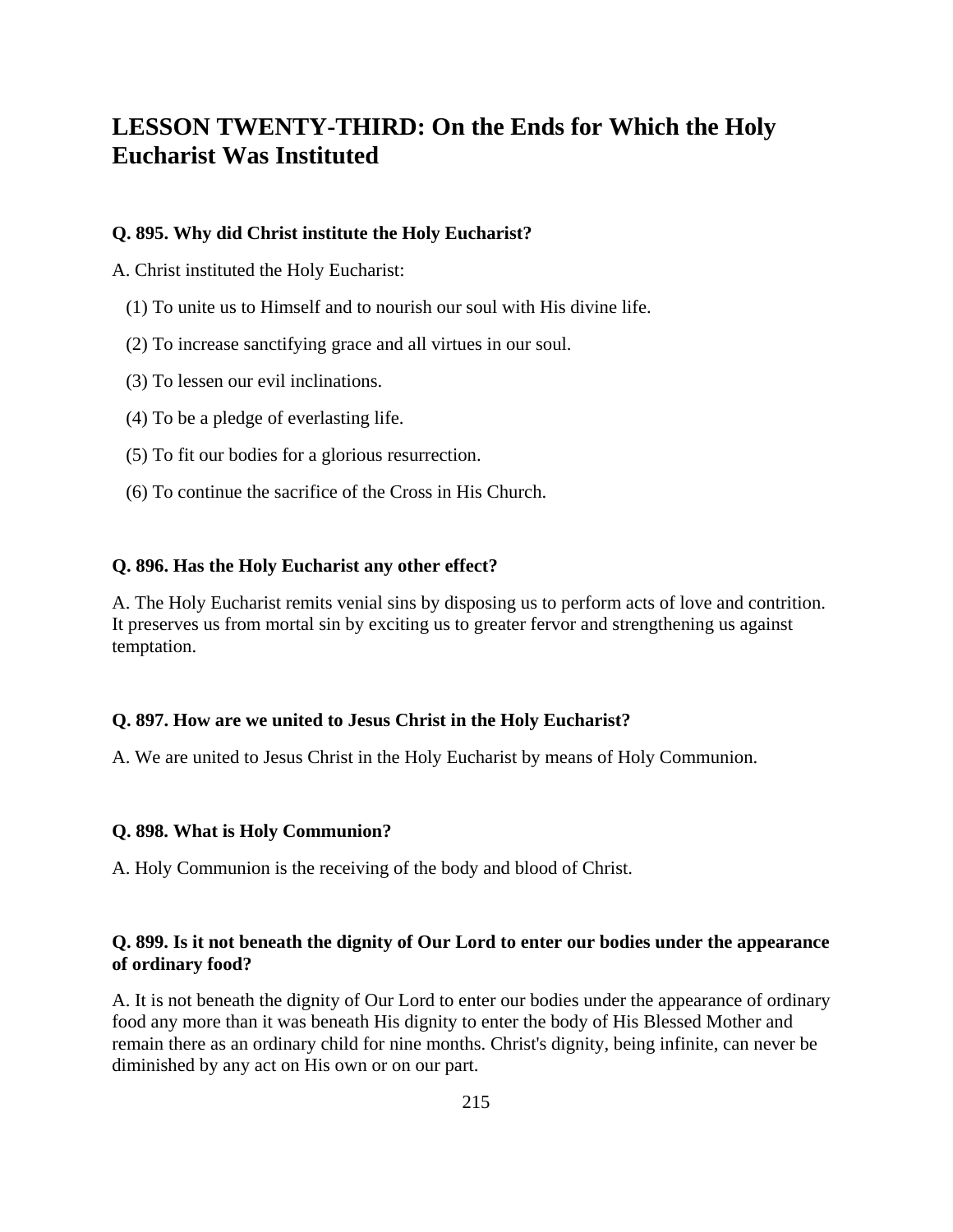# **Q. 900. Why does not the Church give Holy Communion to the people as it does to the priest under the appearance of wine also?**

A. The Church does not give Holy Communion to the people as it does to the priest under the appearance of wine also, to avoid the danger of spilling the Precious Blood; to prevent the irreverence some might show if compelled to drink out of a chalice used by all, and lastly, to refute those who denied that Our Lord's blood is present under the appearance of bread also.

# **Q. 901. What is necessary to make a good Communion?**

A. To make a good Communion it is necessary to be in the state of sanctifying grace and to fast according to the laws of the Church.

## **Q. 902. What should a person do who, through forgetfulness or any other cause, has broken the fast necessary for Holy Communion?**

A. A person who through forgetfulness or any other cause has broken the fast necessary for Holy Communion, should again fast and receive Holy Communion the following morning if possible, without returning to confession. It is not a sin to break one's fast, but it would be a mortal sin to receive Holy Communion after knowingly breaking the fast necessary for it.

# **Q. 903. Does he who receives Communion in mortal sin receive the body and blood of Christ?**

A. He who receives Communion in mortal sin receives the body and blood of Christ, but does not receive His grace, and he commits a great sacrilege.

# **Q. 904. Is it enough to be free from mortal sin to receive plentifully the graces of Holy Communion?**

A. To receive plentifully the graces of Holy Communion it is not enough to be free from mortal sin, but we should be free from all affection to venial sin, and should make acts of lively faith, of firm hope, and ardent love.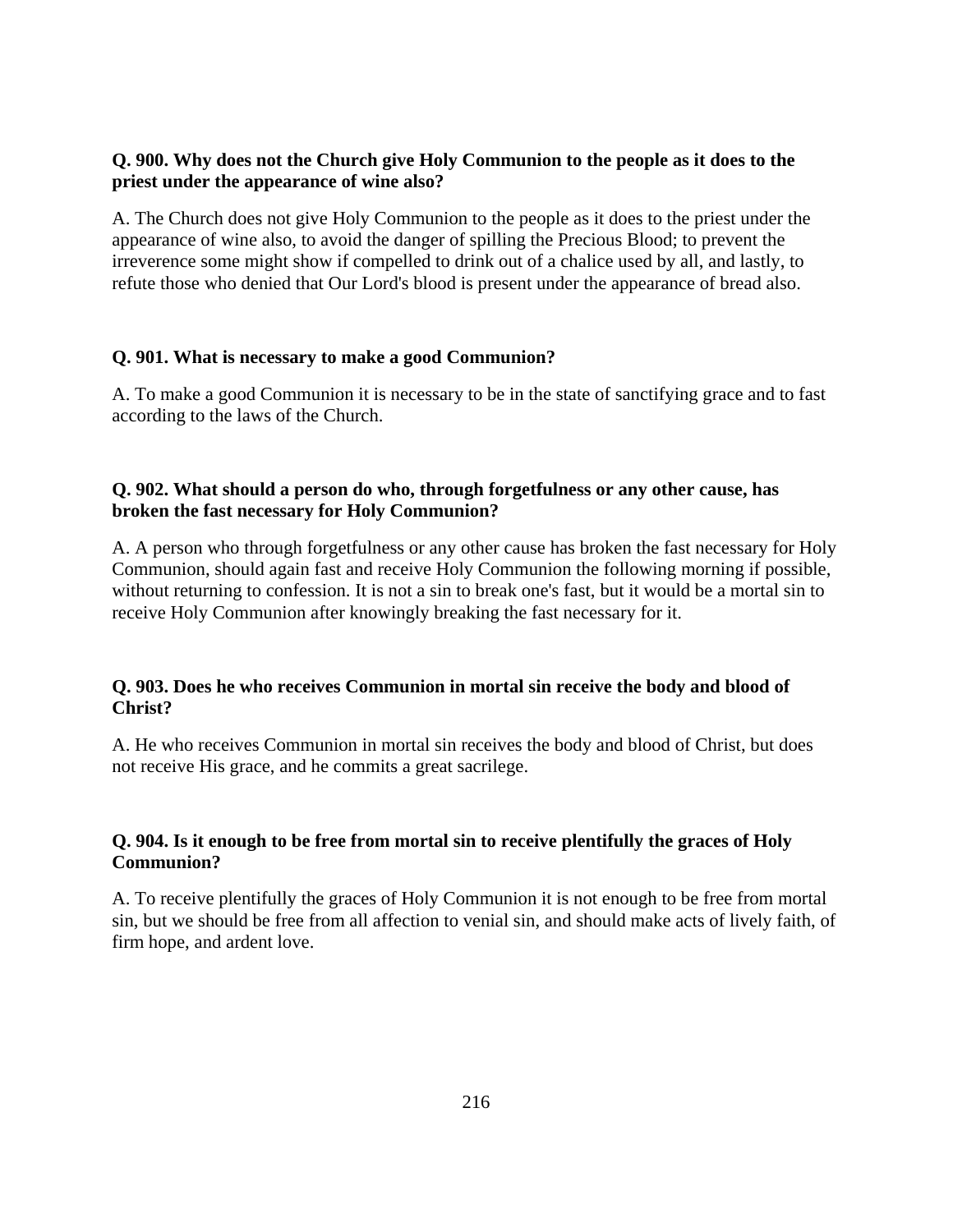### **Q. 905. What is the fast necessary for Holy Communion?**

A. The fast necessary for Holy Communion is the abstaining from food, alcoholic drinks and non-alcoholic drinks for one hour before Holy Communion. Water does not break the fast.

# **Q. 906. Does medicine taken by necessity or food taken by accident break the fast for Holy Communion?**

A. Medicine does not break the fast; food taken by accident within one hour before Communion breaks the fast.

### **Q. 907. Is any one ever allowed to receive Holy Communion when not fasting?**

A. To protect the Blessed Sacrament from insult or injury, or when in danger of death, Holy Communion may be received without fasting.

# **Q. 908. Is the Holy Communion called by any other name when given to one in danger of death?**

A. When the Holy Communion is given to one in danger of death, it is called Viaticum, and is given with its own form of prayer. In giving Holy Communion the priest says: "May the body of Our Lord Jesus Christ guard your soul to eternal life." In giving Holy Viaticum he says: "Receive, brother (or sister), the Viaticum of the body of Our Lord Jesus Christ, which will guard you from the wicked enemy and lead you into eternal life."

# **Q. 909. When are we bound to receive Holy Communion?**

A. We are bound to receive Holy Communion, under pain of mortal sin, during the Easter time and when in danger of death.

# **Q. 910. Is it well to receive Holy Communion often?**

A. It is well to receive Holy Communion often, as nothing is a greater aid to a holy life than often to receive the Author of all grace and the Source of all good.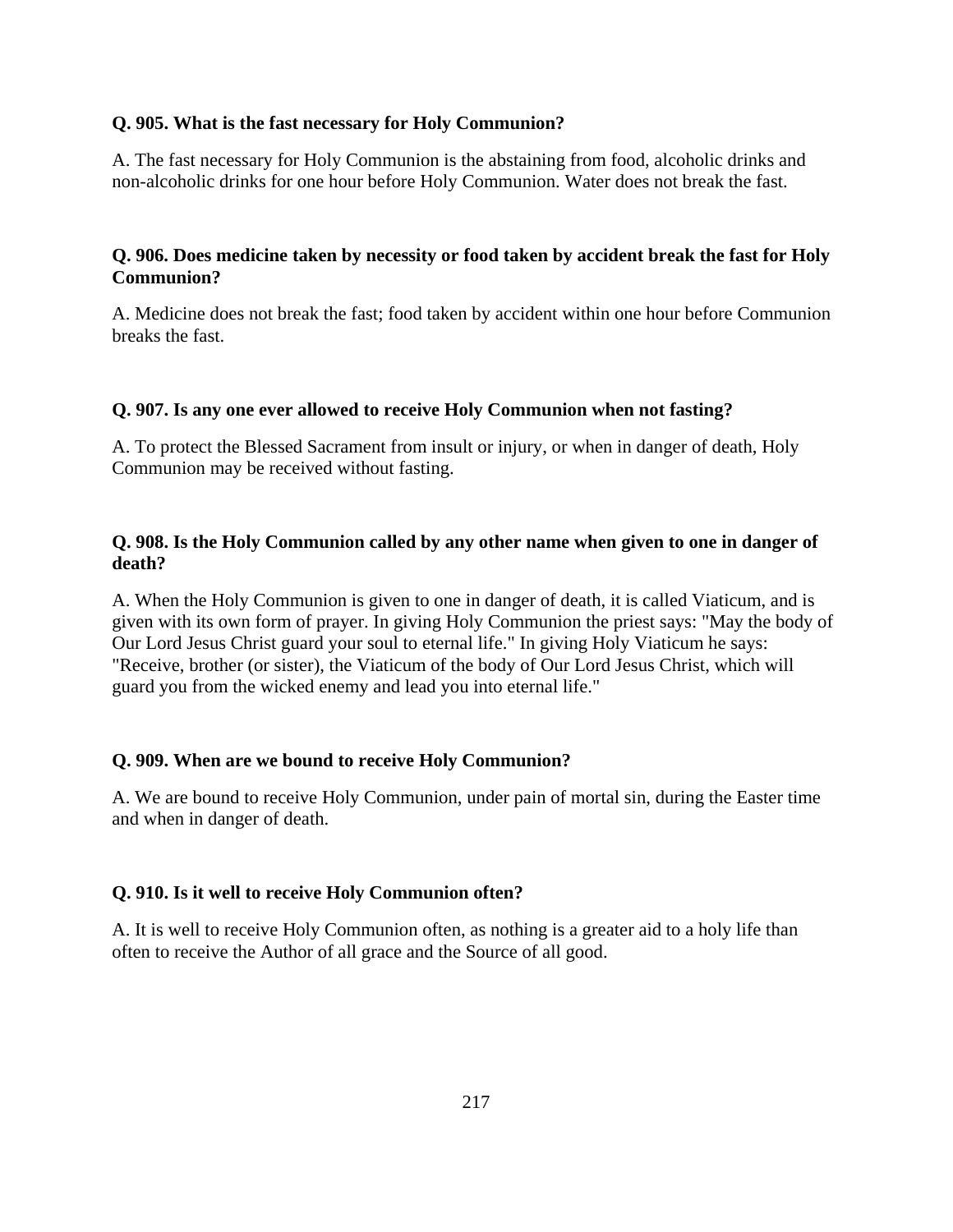### **Q. 911. How shall we know how often we should receive Holy Communion?**

A. We shall know how often we shall receive Holy Communion only from the advice of our confessor, by whom we must be guided, and whom we must strictly obey in this as well as in all matters concerning the state of our soul.

#### **Q. 912. What is a spiritual Communion?**

A. A spiritual communion is an earnest desire to receive Communion in reality, by which desire we make all preparations and thanksgivings that we would make in case we really received the Holy Eucharist. Spiritual Communion is an act of devotion that must be pleasing to God and bring us blessings from Him.

### **Q. 913. What should we do after Holy Communion?**

A. After Holy Communion we should spend some time in adoring Our Lord, in thanking Him for the grace we have received, and in asking Him for the blessings we need.

#### **Q. 914. What length of time should we spend in thanksgiving after Holy Communion?**

A. We should spend sufficient time in Thanksgiving after Holy Communion to show due reverence to the Blessed Sacrament; for Our Lord is personally with us as long as the appearance of bread and wine remains.

### **Q. 915. What should we be particular about when receiving Holy Communion?**

A. When receiving Holy Communion we should be particular:

(1) About the respectful manner in which we approach and return from the altar;

(2) About our personal appearance, especially neatness and cleanliness;

 (3) About raising our head, opening our mouth and putting forth the tongue in the proper manner;

(4) About swallowing the Sacred Host;

 (5) About removing it carefully with the tongue, in case it should stick to the mouth, but never with the finger under any circumstances.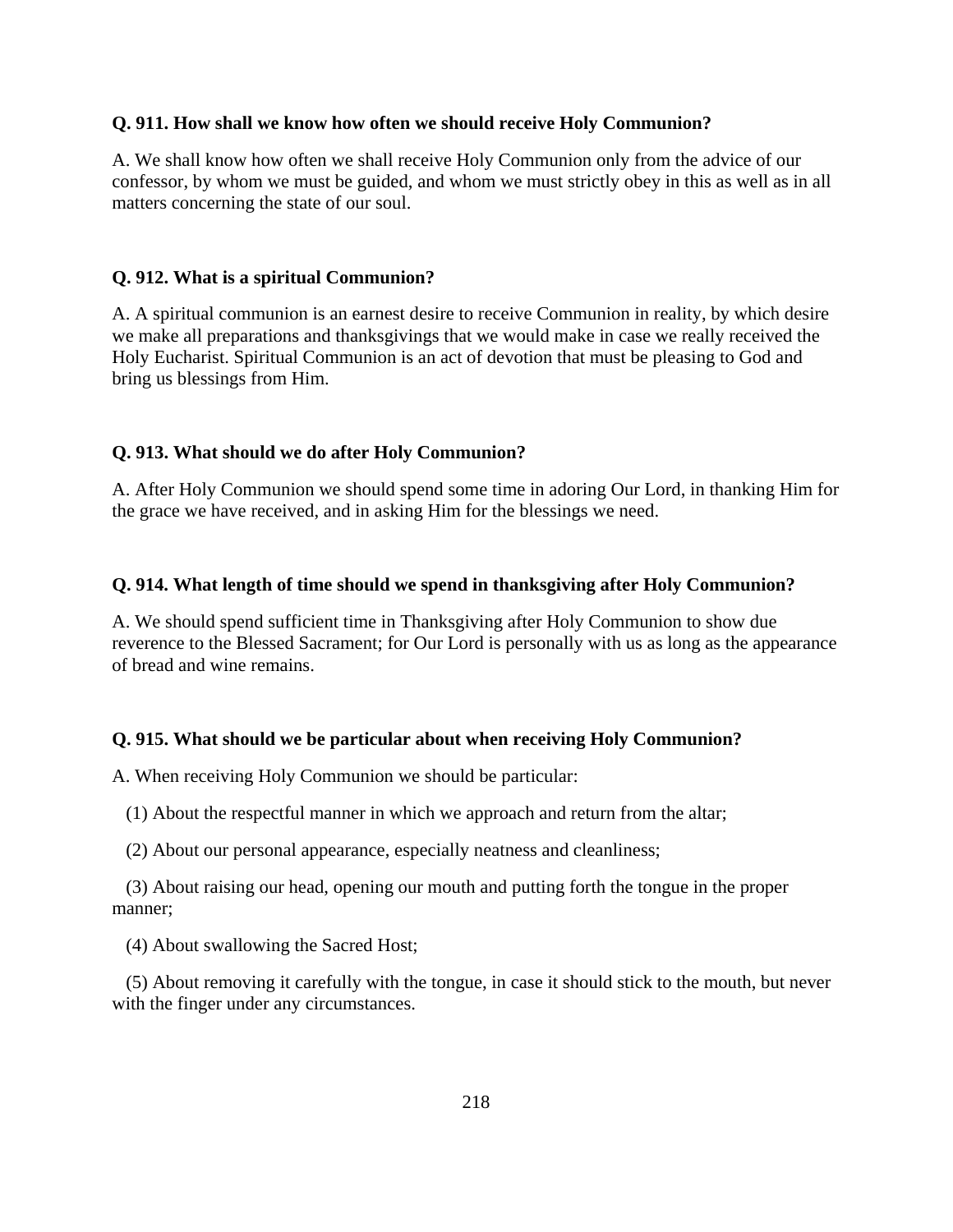# **LESSON TWENTY-FOURTH: On the Sacrifice of the Mass**

### **Q. 916. When and where are the bread and wine changed into the body and blood of Christ?**

A. The bread and wine are changed into the body and blood of Christ at the Consecration in the Mass.

### **Q. 917. What is the Mass?**

A. The Mass is the unbloody sacrifice of the body and blood of Christ.

### **Q. 918. Why is this Sacrifice called the Mass?**

A. This Sacrifice is called the "Mass" very probably from the words "Ite Missa est," used by the priest as he tells the people to depart when the Holy Sacrifice is ended.

#### **Q. 919. What is a sacrifice?**

A. A sacrifice is the offering of an object by a priest to God alone, and the consuming of it to acknowledge that He is the Creator and Lord of all things.

#### **Q. 920. Is the Mass the same sacrifice as that of the Cross?**

A. The Mass is the same sacrifice as that of the Cross.

#### **Q. 921. How is the Mass the same sacrifice as that of the Cross?**

A. The Mass is the same sacrifice as that of the Cross because the offering and the priest are the same – Christ our Blessed Lord; and the ends for which the sacrifice of the Mass is offered are the same as those of the sacrifice of the Cross.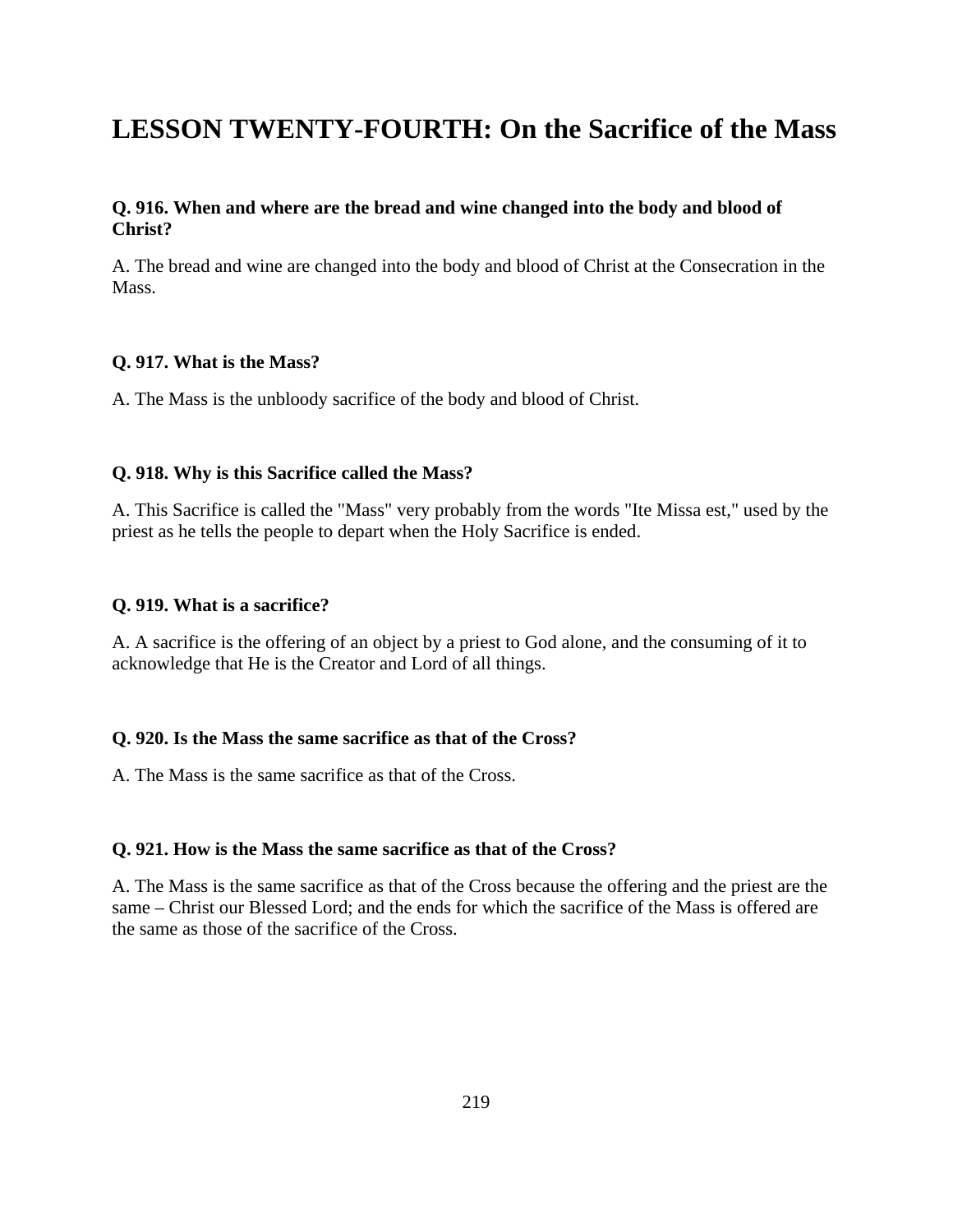### **Q. 922. What were the ends for which the sacrifice of the Cross was offered?**

A. The ends for which the sacrifice of the Cross was offered were:

- (1) 1st. To honor and glorify God;
- (2) 2nd. To thank Him for all the graces bestowed on the whole world;
- (3) 3rd. To satisfy God's justice for the sins of men;
- (4) 4th. To obtain all graces and blessings.

#### **Q. 923. How are the fruits of the Mass distributed?**

A. The fruits of the Mass are distributed thus:

(1) The first benefit is bestowed on the priest who says the Mass;

 (2) The second on the person for whom the Mass is said, or for the intention for which it is said;

(3) The third on those who are present at the Mass, and particularly on those who serve it, and

(4) The fourth on all the faithful who are in communion with the Church.

#### **Q. 924. Are all Masses of equal value in themselves or do they differ in worth?**

A. All Masses are equal in value in themselves and do not differ in worth, but only in the solemnity with which they are celebrated or in the end for which they are offered.

#### **Q. 925. How are Masses distinguished?**

A. Masses are distinguished thus:

 (1) When the Mass is sung by a bishop, assisted by a deacon and sub-deacon, it is called a Pontifical Mass;

 (2) When it is sung by a priest, assisted by a deacon and sub-deacon, it is called a Solemn Mass:

 (3) When sung by a priest without deacon and sub-deacon, it is called a Missa Cantata or High Mass;

(4) When the Mass is only read in a low tone it is called a low or private Mass.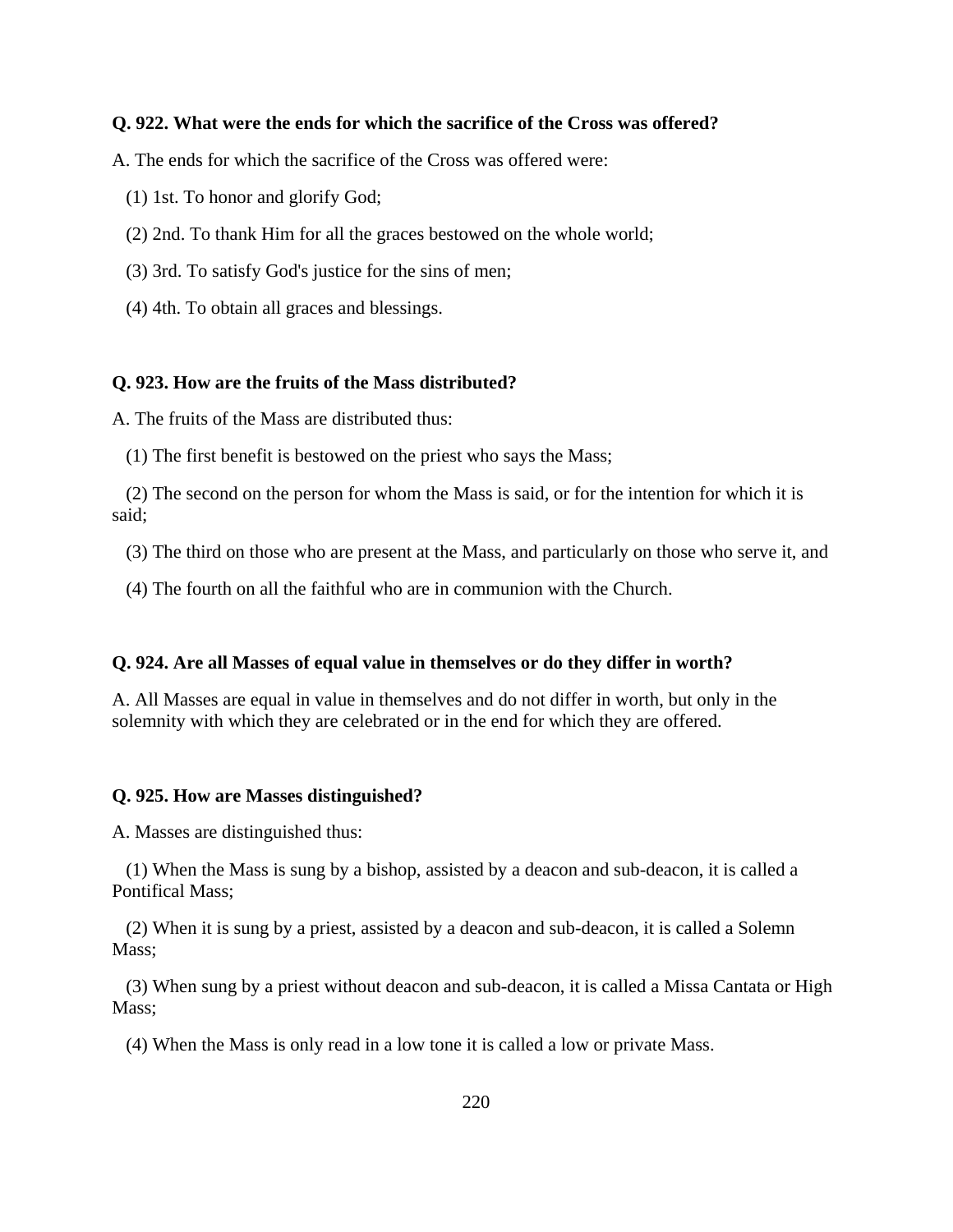### **Q. 926. For what end or intention may Mass be offered?**

A. Mass may be offered for any end or intention that tends to the honor and glory of God, to the good of the Church or the welfare of man; but never for any object that is bad in itself, or in its aims; neither can it be offered publicly for persons who are not members of the true Church.

### **Q. 927. Explain what is meant by Requiem, Nuptial and Votive Masses.**

A. A Requiem Mass is one said in black vestments and with special prayers for the dead. A Nuptial Mass is one said at the marriage of two Catholics, and it has special prayers for their benefit. A Votive Mass is one said in honor of some particular mystery or saint, on a day not set apart by the Church for the honor of that mystery or saint.

### **Q. 928. From what may we learn that we are to offer up the Holy Sacrifice with the priest?**

A. We may learn that we are to offer up the Holy Sacrifice with the priest from the words used in the Mass itself; for the priest, after offering up the bread and wine for the Sacrifice, turns to the people and says: "Orate Fratres," etc., which means: "Pray, brethren, that my sacrifice and yours may be acceptable to God the Father Almighty," and the server answers in our name: "May the Lord receive the sacrifice from thy hands to the praise and glory of His own name, and to our benefit and that of all His Holy Church."

# **Q. 929. From what did the custom of making an offering to the priest for saying Mass arise?**

A. The custom of making an offering to the priest for saying Mass arose from the old custom of bringing to the priest the bread and wine necessary for the celebration of Mass.

# **Q. 930. Is it not simony, or the buying of a sacred thing, to offer the priest money for saying Mass for your intention?**

A. It is not simony, or the buying of a sacred thing, to offer the priest money for saying Mass for our intention, because the priest does not take the money for the Mass itself, but for the purpose of supplying the things necessary for Mass and for his own support.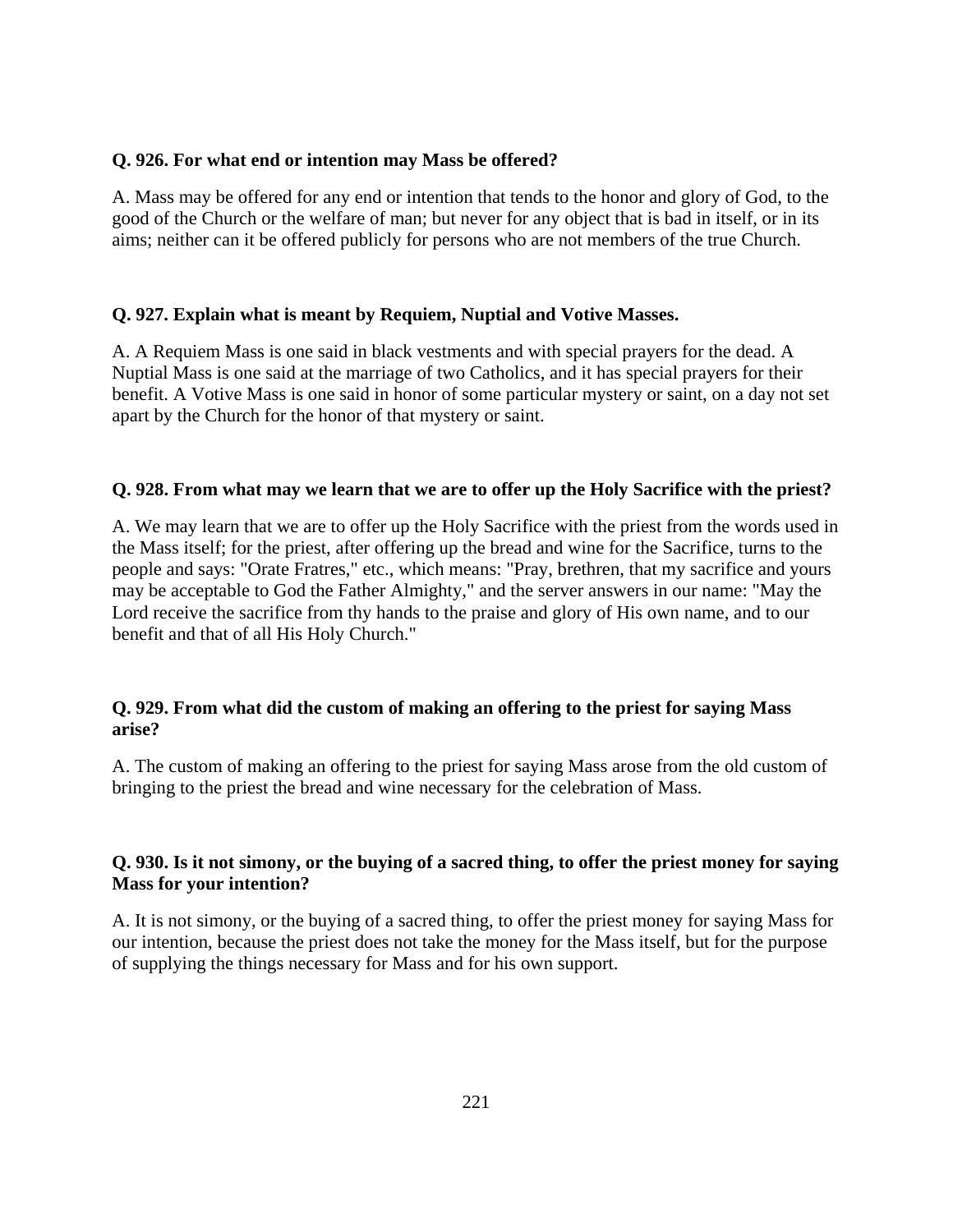### **Q. 931. Is there any difference between the sacrifice of the Cross and the sacrifice of the Mass?**

A. Yes; the manner in which the sacrifice is offered is different. On the Cross Christ really shed His blood and was really slain; in the Mass there is no real shedding of blood nor real death, because Christ can die no more; but the sacrifice of the Mass, through the separate consecration of the bread and the wine, represents His death on the Cross.

### **Q. 932. What are the chief parts of the Mass?**

A. The chief parts of the Mass are:

 (1) The Offertory, at which the priests offers to God the bread and wine to be changed at the Consecration;

 (2) The Consecration, at which the substance of the bread and wine are changed into the substance of Christ's body and blood;

 (3) The Communion, at which the priest receives into his own body the Holy Eucharist under the appearance of both bread and wine.

### **Q. 933. At what part of the Mass does the Offertory take place, and what parts of the Mass are said before it?**

A. The Offertory takes place immediately after the uncovering of the chalice. The parts of the Mass said before it are: The Introit, Kyrie, Gloria, Prayers, Epistle, Gospel and Creed. The Introit, Prayers, Epistle and Gospel change in each Mass to correspond with the feast celebrated.

### **Q. 934. What is the part of the Mass called in which the Words of Consecration are found?**

A. The part of the Mass in which the words of Consecration are found is called the Canon. This is the most solemn part of the Mass, and is rarely and but slightly changed in any Mass.

### **Q. 935. What follows the Communion of the Mass?**

A. Following the Communion of Mass, there are prayers of thanksgiving, the blessing of the people, and the saying of the last Gospel.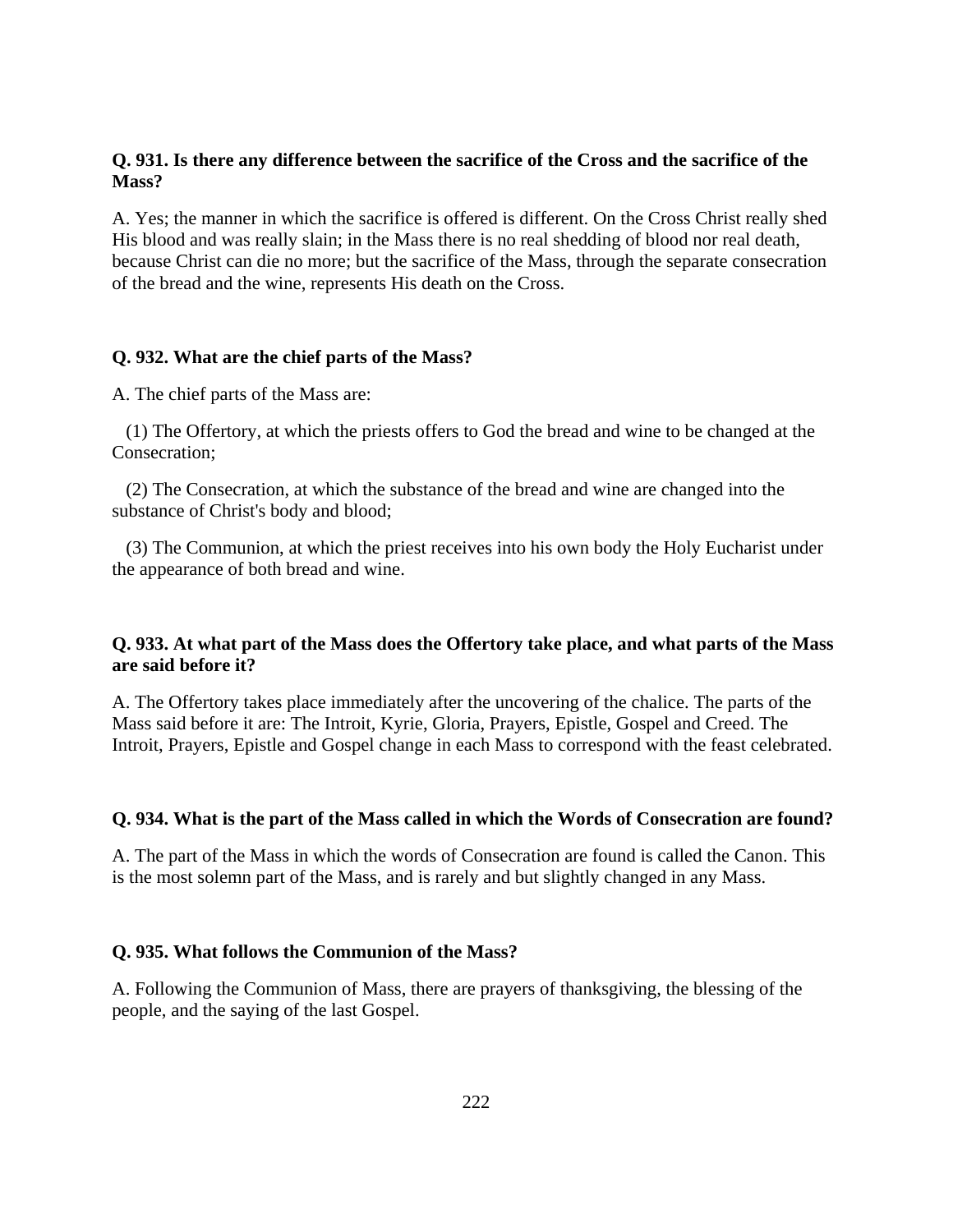# **Q. 936. What things are necessary for Mass?**

A. The things necessary for Mass are:

(1) An altar with linen covers, candles, crucifix, altar stone and Mass book;

 (2) A Chalice with all needed in its use, and bread of flour from wheat and wine from the grape;

- (3) Vestments for the priest, and
- (4) An acolyte or server.

# **Q. 937. What is the altar stone, and of what does it remind us?**

A. The altar stone is that part of the altar upon which the priest rests the Chalice during Mass. This stone contains some holy relics sealed up in it by the bishop, and if the altar is of wood this stone is inserted just in front of the Tabernacle. The altar stone reminds us of the early history of the Church, when the martyrs' tombs were used for altars by the persecuted Christians.

# **Q. 938. What lesson do we learn from the practice of using martyrs' tombs for altars?**

A. From the practice of using martyrs' tombs for altars we learn the inconvenience, sufferings and dangers the early Christians willingly underwent for the sake of hearing Mass. Since the Mass is the same now as it was then, we should suffer every inconvenience rather than be absent from Mass on Sundays or holy days.

# **Q. 939. What things are used with the chalice during Mass?**

A. The things used with the chalice during Mass are:

- (1) The purificator or cloth for wiping the inside;
- (2) The paten or small silver plate used in handling the host;
- (3) The pall or white card used for covering the chalice at Mass;
- (4) The corporal or linen cloth on which the chalice and host rest.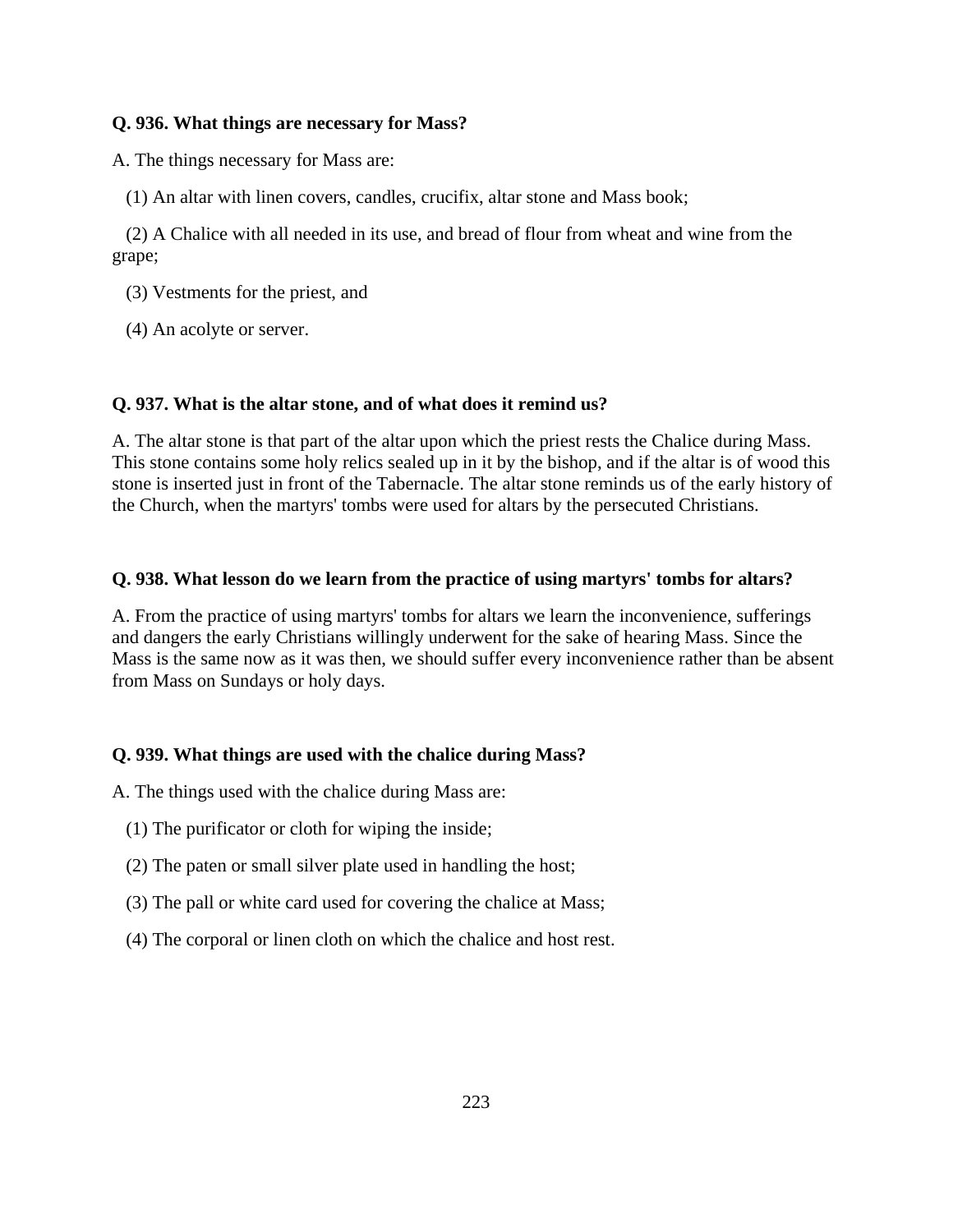#### **Q. 940. What is the host?**

A. The host is the name given to the thin wafer of bread used at Mass. This name is generally applied before and after Consecration to the large particle of bread used by the priest, though the small particles given to the people are also called by the same name.

### **Q. 941. Are large and small hosts consecrated at every Mass?**

A. A large host is consecrated at every Mass, but small hosts are consecrated only at some Masses at which they are to be given to the people or placed in the Tabernacle for the Holy Communion of the faithful.

#### **Q. 942. What vestments does the priest use at Mass and what do they signify?**

A. The vestments used by the priest at Mass are:

(1) The Amice, a white cloth around the shoulders to signify resistance to temptation;

(2) The Alb, a long white garment to signify innocence;

(3) The Cincture, a cord about the waist, to signify chastity;

(4) The Maniple or hanging vestment on the left arm, to signify penance;

(5) The Stole or long vestment about the neck, to signify immortality;

 (6) The Chasuble or long vestment over all, to signify love and remind the priest, by its cross on front and back, of the Passion of Our Lord.

### **Q. 943. How many colors of vestments are used, and what do the colors signify?**

A. Five colors of vestments are used, namely, white, red, green, violet or purple, and black. White signifies innocence and is used on the feasts of Our Blessed Lord, of the Blessed Virgin, and of some saints. Red signifies love, and is used on the feasts of the Holy Ghost, and of martyrs. Green signifies hope, and is generally used on Sundays from Epiphany to Pentecost. Violet signifies penance, and is used in Lent and Advent. Black signifies sorrow, and is used on Good Friday and at Masses for the dead. Gold is often used for white on great feasts.

### **Q. 944. What is the Tabernacle and what is the Ciborium?**

A. The Tabernacle is the house-shaped part of the altar where the sacred vessels containing the Blessed Sacrament are kept. The Ciborium is the large silver or gold vessel which contains the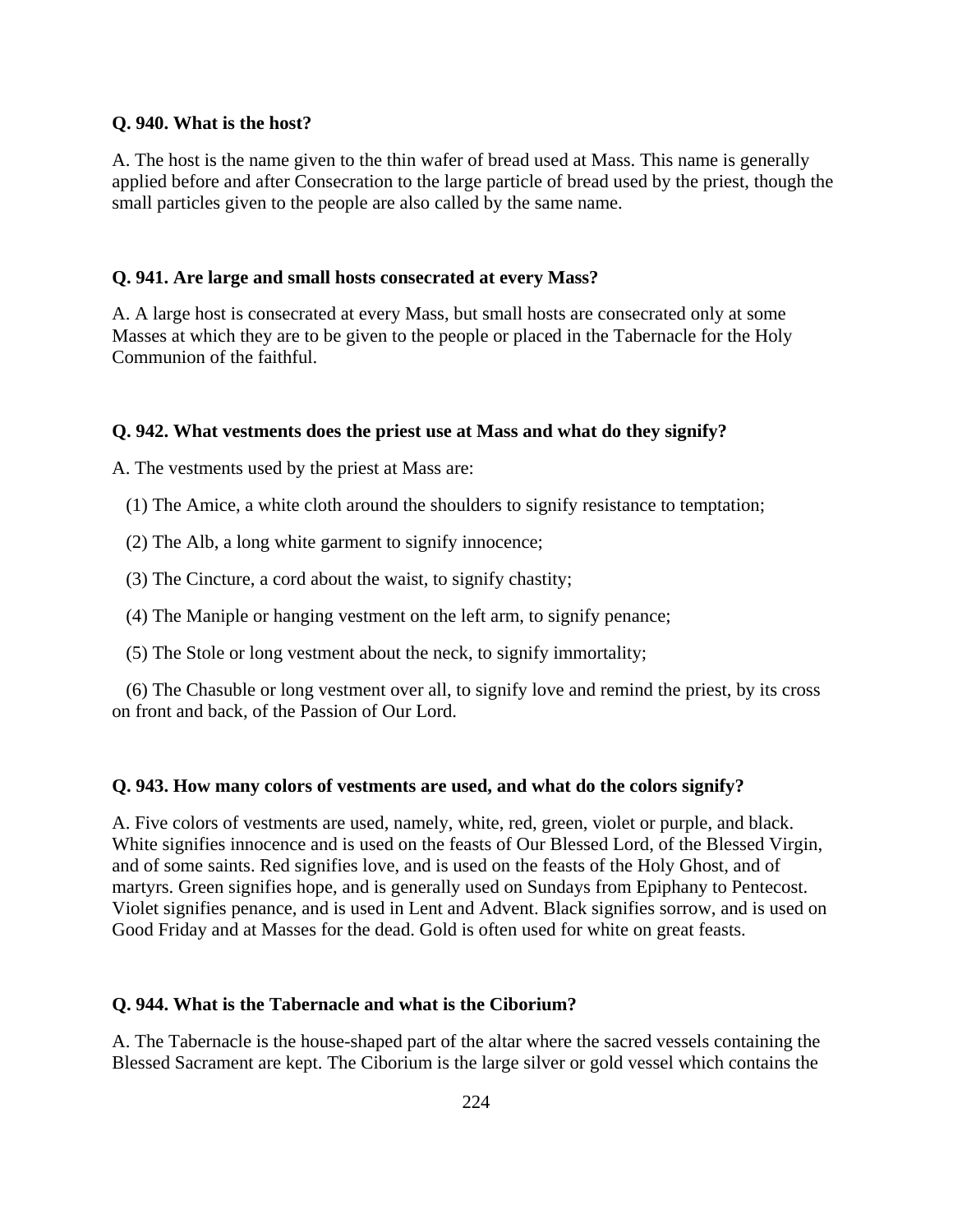Blessed Sacrament while in the Tabernacle, and from which the priest gives Holy Communion to the people.

# **Q. 945. What is the Ostensorium or Monstrance?**

A. The Ostensorium or Monstrance is the beautiful wheel-like vessel in which the Blessed Sacrament is exposed and kept during the Benediction.

# **Q. 946. How should we assist at Mass?**

A. We should assist at Mass with great interior recollection and piety and with every outward mark of respect and devotion.

# **Q. 947. Which is the best manner of hearing Mass?**

A. The best manner of hearing Mass is to offer it to God with the priest for the same purpose for which it is said, to meditate on Christ's sufferings and death, and to go to Holy Communion.

# **Q. 948. What is important for the proper and respectful hearing of Mass?**

A. For the proper and respectful hearing of Mass it is important to be in our place before the priest comes to the altar and not to leave it before the priest leaves the altar. Thus we prevent the confusion and distraction caused by late coming and too early leaving. Standing in the doorways, blocking up passages and disputing about places should, out of respect for the Holy Sacrifice, be most carefully avoided.

# **Q. 949. What is Benediction of the Blessed Sacrament, and what vestments are used at it?**

A. Benediction of the Blessed Sacrament is an act of divine worship in which the Blessed Sacrament, placed in the ostensorium, is exposed for the adoration of the people and is lifted up to bless them. The vestments used at Benediction are: A cope or large silk cloak and a humeral or shoulder veil.

# **Q. 950. Why does the priest wear special vestments and use certain ceremonies while performing his sacred duties?**

A. The priest wears special vestments and uses certain ceremonies while performing his sacred duties: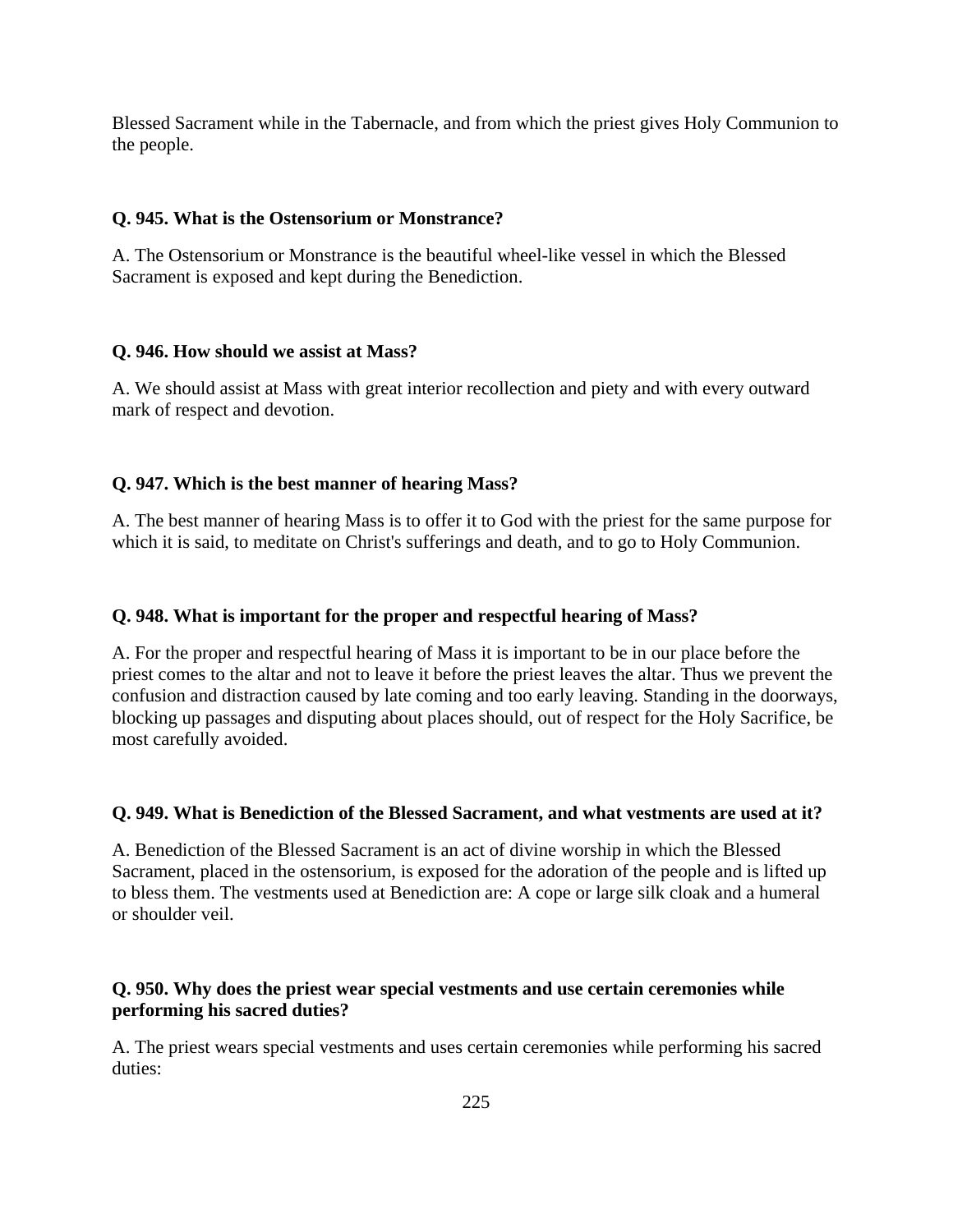(1) To give greater solemnity and to command more attention and respect at divine worship;

(2) To instruct the people in the things that these vestments and ceremonies signify;

 (3) To remind the priest himself of the importance and sacred character of the work in which he is the representative of Our Lord Himself.

Hence we should learn the meaning of the ceremonies of the Church.

# **Q. 951. How do we show that the ceremonies of the Church are reasonable and proper?**

A. We show that the ceremonies of the Church are reasonable and proper from the fact that all persons in authority, rulers, judges and masters, require certain acts of respect from their subjects, and as we know Our Lord is present on the altar, the Church requires definite acts of reverence and respect at the services held in His honor and in His presence.

# **Q. 952. Are there other reasons for the use of ceremonies?**

A. There are other reasons for the use of ceremonies:

- (1) God commanded ceremonies to be used in the old law, and
- (2) Our Blessed Lord Himself made use of ceremonies in performing some of His miracles.

# **Q. 953. How are the persons who take part in a Solemn Mass or Vespers named?**

A. The persons who take part in a Solemn Mass or Vespers are named as follows: The priest who says or celebrates the Mass is called the celebrant; those who assist him as deacon and subdeacon are called the ministers; those who serve are called acolytes, and the one who directs the ceremonies is called the master of ceremonies. If the celebrant be a bishop, the Mass or Vespers is called Pontifical Mass or Pontifical Vespers.

# **Q. 954. What is Vespers?**

A. Vespers is a portion of the divine office or daily prayer of the Church. It is sung in Churches generally on Sunday afternoon or evening, and is usually followed by Benediction of the Blessed Sacrament.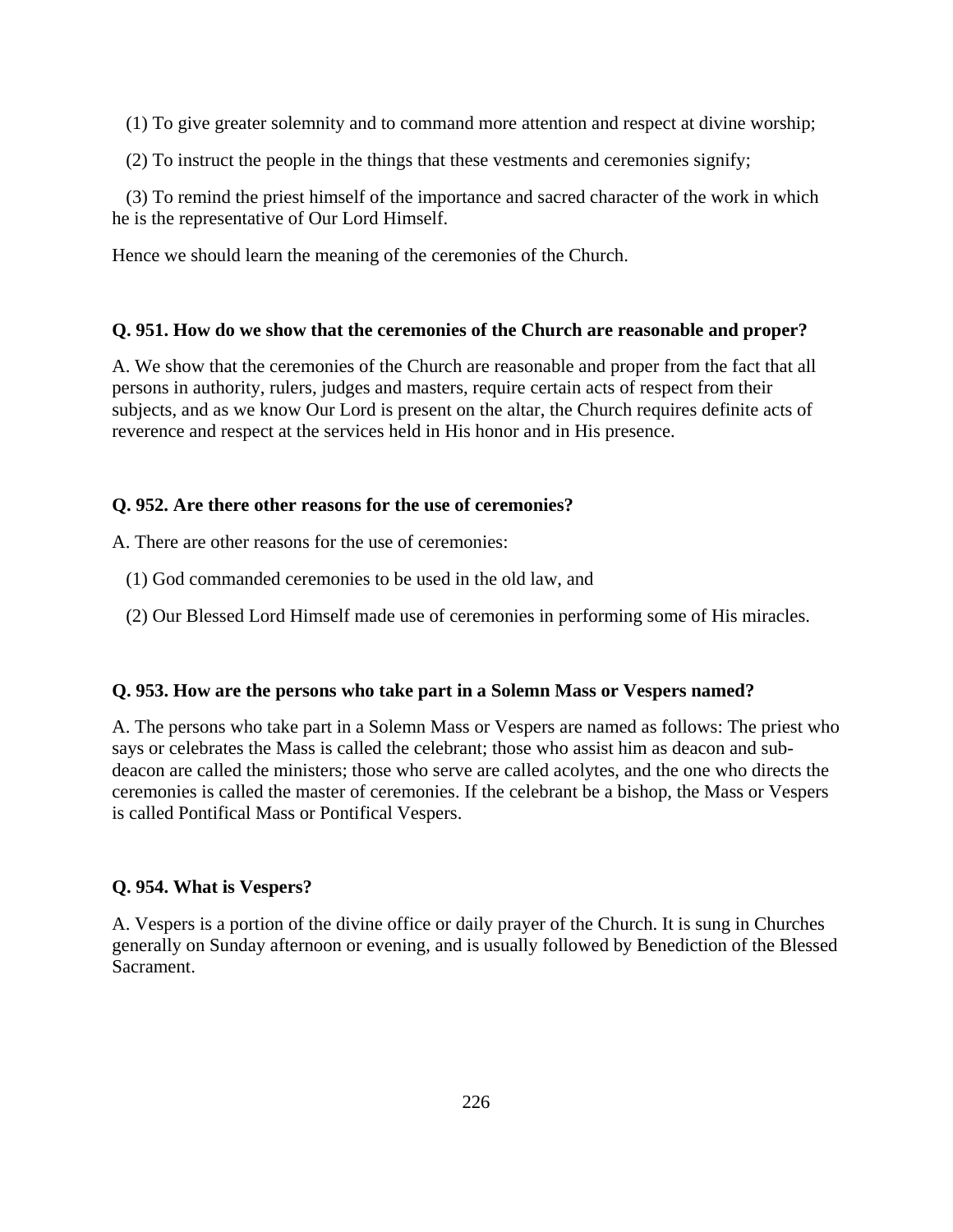### **Q. 955. Can one satisfy for neglecting Mass on Sunday by hearing Vespers on the same day?**

A. One cannot satisfy for neglecting Mass on Sunday by hearing Vespers on the same day, because there is no law of the Church obliging us under pain of sin to attend Vespers, while there is a law obliging us under pain of mortal sin to hear Mass.

# **LESSON TWENTY-FIFTH: On Extreme Unction and Holy Orders**

### **Q. 956. What is the Sacrament of Extreme Unction?**

A. Extreme Unction is the Sacrament which, through the anointing and prayer of the priest, gives health and strength to the soul, and sometimes to the body, when we are in danger of death from sickness.

### **Q. 957. Why is this Sacrament called Extreme Unction?**

A. Extreme means last, and Unction means an anointing or rubbing with oil, and because Catholics are anointed with oil at Baptism, Confirmation and Holy Orders, the last Sacrament in which oil is used is called Extreme Unction, or the last Unction or anointing.

### **Q. 958. Is this Sacrament called Extreme Unction if the person recovers after receiving it?**

A. This Sacrament is always called Extreme Unction, even if it must be given several times to the same person, for Extreme Unction is the proper name of the Sacrament, and it may be given as often as a person recovering from one attack of sickness is in danger of death by another. In a lingering illness it may be repeated after a month or six weeks, if the person slightly recovers and again relapses into a dangerous condition.

### **Q. 959. To whom may Extreme Unction be given?**

A. Extreme Unction may be given to all Christians dangerously ill, who have ever been capable of committing sin after baptism and who have the right dispositions for the Sacrament. Hence it is never given to children who have not reached the use of reason, nor to persons who have always been insane.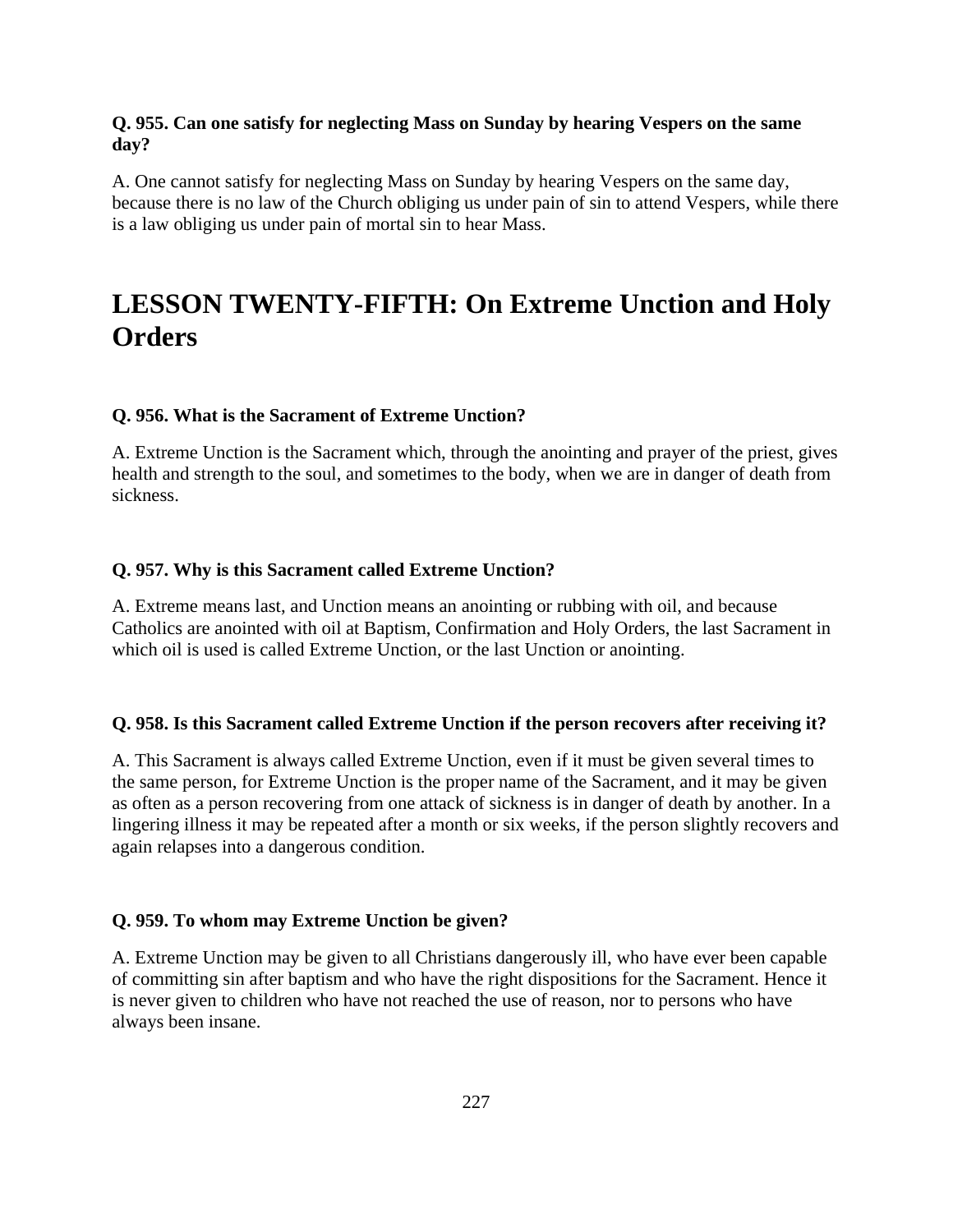### **Q. 960. What are the right dispositions for Extreme Unction?**

A. The right dispositions for Extreme Unction are:

- (1) Resignation to the Will of God with regard to our recovery;
- (2) A state of grace or at least contrition for sins committed, and
- (3) A general intention or desire to receive the Sacrament.

This Sacrament is never given to heretics in danger of death, because they cannot be supposed to have the intention necessary for receiving it, nor the desire to make use of the Sacrament of Penance in putting themselves in a state of grace.

#### **Q. 961. When and by whom was Extreme Unction instituted?**

A. Extreme Unction was instituted at the time of the apostles, for James the Apostle exhorts the sick to receive it. It was instituted by Our Lord Himself -- though we do not know at what particular time -- for He alone can make a visible act a means of grace, and the apostles and their successors could never have believed Extreme Unction a Sacrament and used it as such unless they had Our Lord's authority for so doing.

#### **Q. 962. When should we receive Extreme Unction?**

A. We should receive Extreme Unction when we are in danger of death from sickness, or from a wound or accident.

#### **Q. 963. What parts of the body are anointed in Extreme Unction?**

A. The parts of the body anointed in Extreme Unction are: The eyes, the ears, the nose or nostrils, the lips, the hands and the feet, because these represent our senses of sight, hearing, smell, taste and touch, which are the means through which we have committed most of our sins.

### **Q. 964. What things should be prepared in the sick-room when the priest is coming to give the last Sacraments?**

A. When the priest is coming to give the last Sacraments, the following things should be prepared:

 A table covered with a white cloth; a crucifix; two lighted candles in candlesticks; holy water in a small vessel, with a small piece of palm for a sprinkler; a glass of clean water; a tablespoon and a napkin or cloth, to be placed under the chin of the one receiving the Viaticum.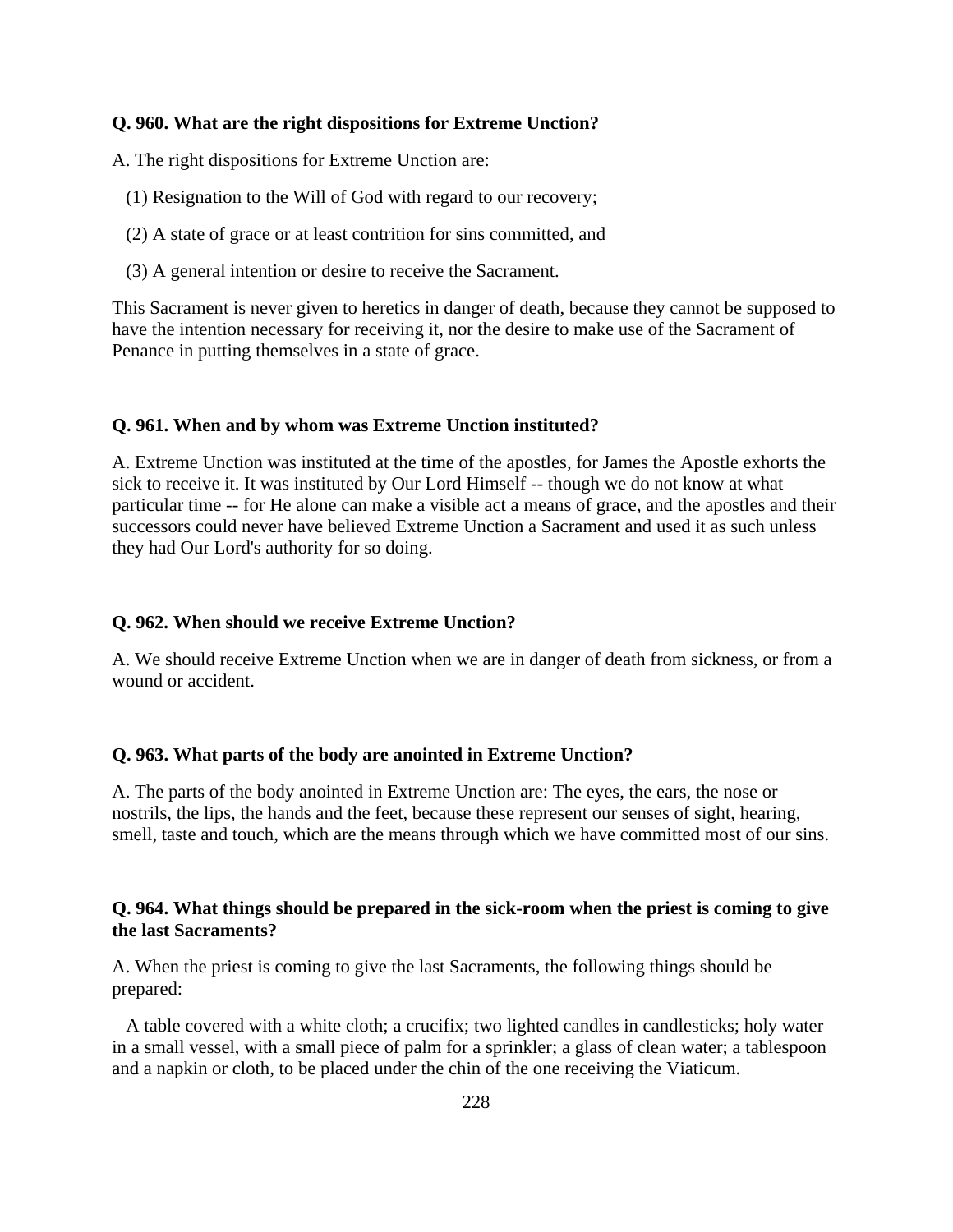Besides these, if Extreme Unction also is to be given, there should be some cotton and a small piece of bread or lemon to purify the priest's fingers.

# **Q. 965. What seems most proper with regard to the things necessary for the last Sacraments?**

A. It seems most proper that the things necessary for the last Sacraments should be carefully kept in every Catholic family, and should never, if possible, be used for any other purpose.

# **Q. 966. What else is to be observed about the preparation for the administration of the last Sacraments?**

A. The further preparation for the administration of the last Sacraments requires that out of respect for the Sacraments, and in particular for the presence of Our Lord, everything about the sick-room, the sick person and even the attendants, should be made as neat and clean as possible. Especially should the face, hands and feet of the one to be anointed be thoroughly clean.

# **Q. 967. Should we wait until we are in extreme danger before we receive Extreme Unction?**

A. We should not wait until we are in extreme danger before we receive Extreme Unction, but if possible we should receive it whilst we have the use of our senses.

# **Q. 968. What should we do in case of serious illness if the sick person will not consent or is afraid to receive the Sacraments, or, at least, wishes to put off their reception?**

A. In case of serious illness, if the sick person will not consent, or is afraid to receive the Sacraments, or, at least, wishes to put off their reception, we should send for the priest at once and let him do what he thinks best in the case, and thus we will free ourselves from the responsibility of letting a Catholic die without the last Sacraments.

# **Q. 969. Which are the effects of the Sacrament of Extreme Unction?**

A. The effects of Extreme Unction are:

- (1) 1st. To comfort us in the pains of sickness and to strengthen us against temptations;
- (2) 2nd. To remit venial sins and to cleanse our soul from the remains of sin;
- (3) 3rd. To restore us to health, when God sees fit.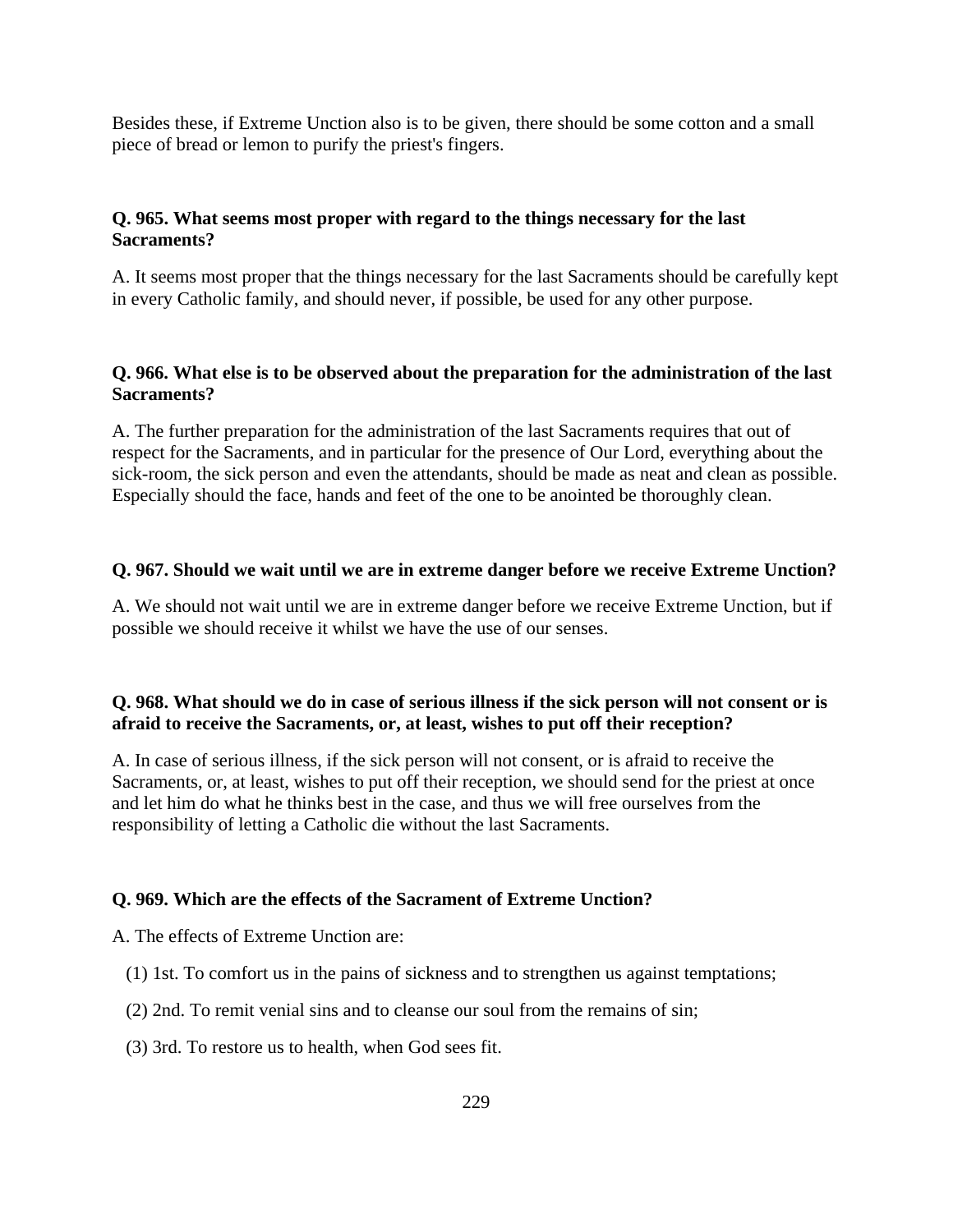# **Q. 970. Will Extreme Unction take away mortal sin if the dying person is no longer able to confess?**

A. Extreme Unction will take away mortal sin if the dying person is no longer able to confess, provided he has the sorrow for his sins that would bee necessary for the worthy reception of the Sacrament of Penance.

# **Q. 971. How do we know that this Sacrament, more than any other, was instituted to benefit the body?**

A. We know that this Sacrament more than any other was instituted to benefit the body:

(1) From the words of St. James exhorting us to receive it;

(2) It is given when the soul is already purified by the graces of Penance and Holy Viaticum;

 (3) One of its chief objects is to restore us to health if it be for our spiritual good, as most of the prayers said in giving this Sacrament indicate.

# **Q. 972. Since Extreme Unction may restore us to health, should we not be glad to receive it?**

A. Since Extreme Unction may restore us to health we should be glad to receive it, and we should not delay its reception till we are so near death that God could restore us only by a miracle. Again, this Sacrament, like the others, gives sanctifying and sacramental grace, which we should be eager to obtain as soon as our sickness is sufficient to give us the privilege of receiving the last Sacraments.

# **Q. 973. What do you mean by the remains of sin?**

A. By the remains of sin I mean the inclination to evil and the weakness of the will which are the result of our sins, and which remain after our sins have been forgiven.

### **Q. 974. How should we receive the Sacrament of Extreme Unction?**

A. We should receive the Sacrament of Extreme Unction in the state of grace, and with lively faith and resignation to the will of God.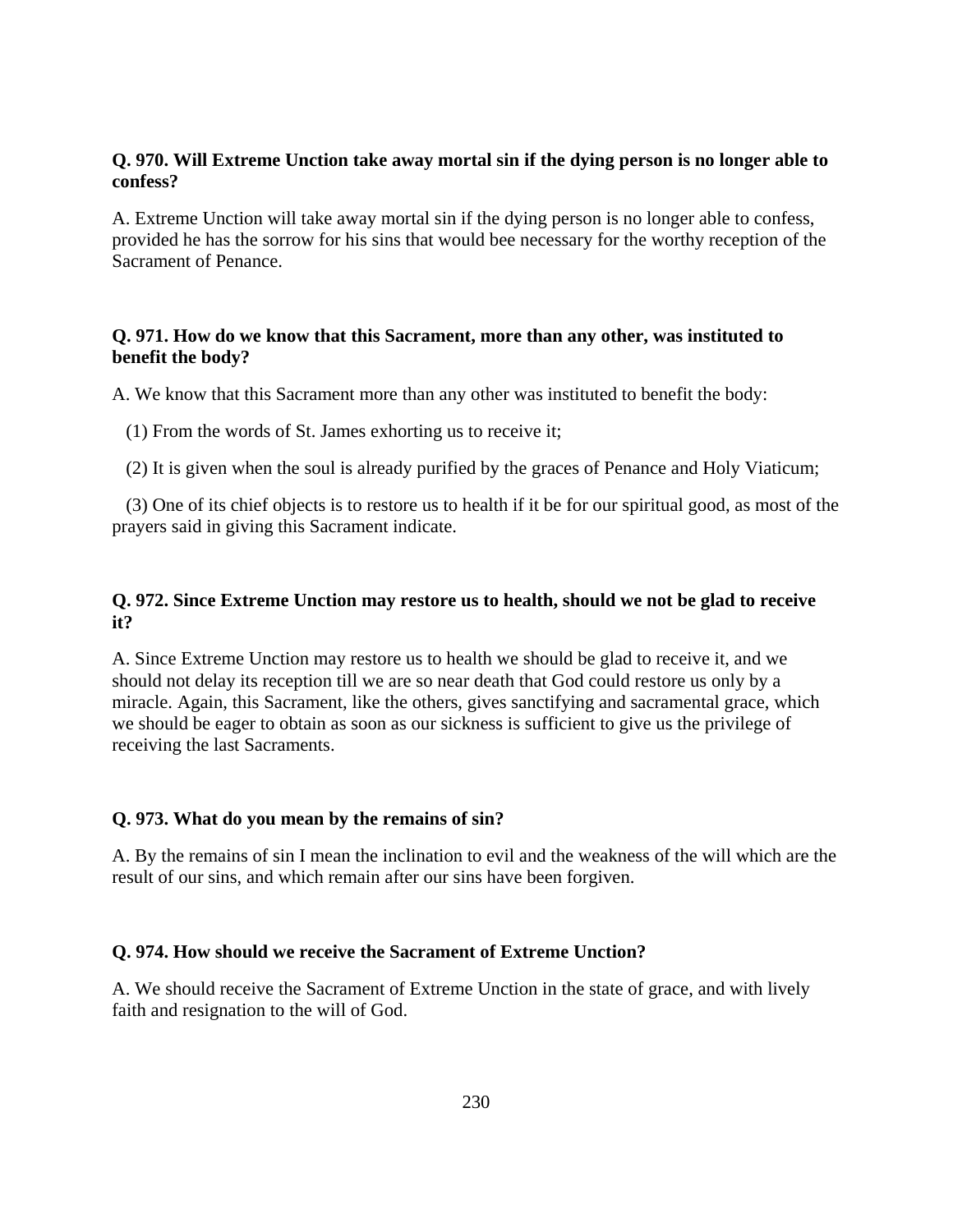### **Q. 975. Who is the minister of the Sacrament of Extreme Unction?**

A. The priest is the minister of the Sacrament of Extreme Unction.

# **Q. 976. What is the final preparation we should make for the reception of the last Sacraments?**

A. The final preparation we should make for the reception of the last Sacraments consists in an earnest effort to be resigned to God's Holy Will, to excite ourselves to true sorrow for our sins, to profit by the graces given us, to keep worldly thoughts from the mind, and to dispose ourselves as best we can for the worthy reception of the Sacraments and the blessings of a good death.

# **Q. 977. At what time should persons dangerously ill attend to the final arrangement of their temporal or worldly affairs?**

A. Persons dangerously ill should attend to the final arrangement of their temporal or worldly affairs at the very beginning of their illness, that these things may not distract them at the hour of death, and that they may give the last hours of their life entirely to the care of their soul.

### **Q. 978. What is the Sacrament of Holy Orders?**

A. Holy Orders is a Sacrament by which bishops, priests, and other ministers of the Church are ordained and receive the power and grace to perform their sacred duties.

### **Q. 979. Besides bishops and priests, who are the other ministers of the Church?**

A. Besides bishops and priests, the other ministers of the Church are deacons and subdeacons, who, while preparing for the priesthood, have received some of the Holy Orders, but who have not been ordained to the full powers of the priest.

# **Q. 980. Why is this Sacrament called Holy Orders?**

A. This Sacrament is called Holy Orders because it is conferred by seven different grades or steps following one another in fixed order by which the sacred powers of the priesthood are gradually given to the one admitted to that holy state.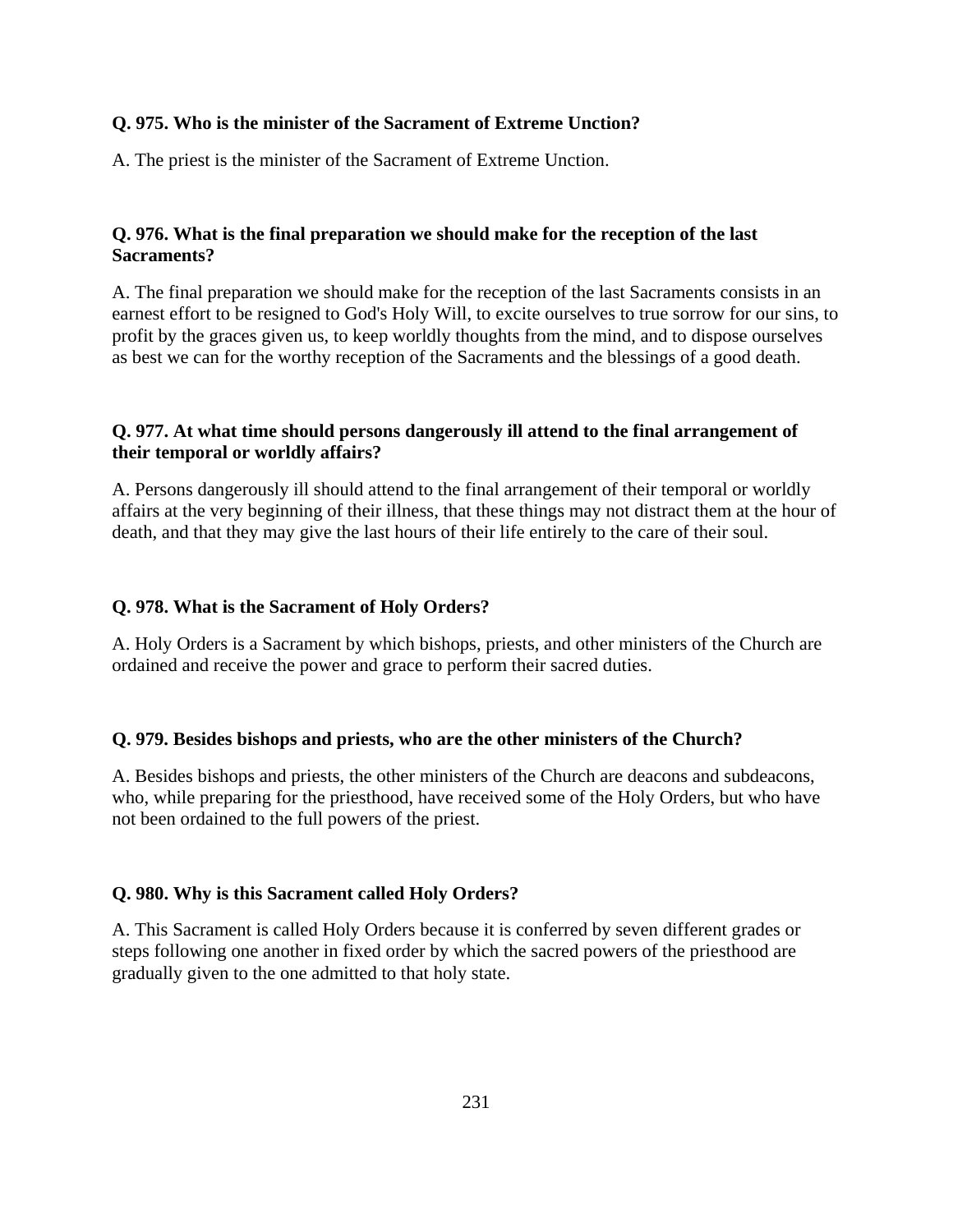### **Q. 981. What are the grades by which one ascends to the priesthood?**

A. The grades by which one ascends to the priesthood are:

 (1) Tonsure, or the clipping of the hair by the bishop, by which the candidate for priesthood dedicates himself to the service of the altar;

 (2) The four minor orders, Porter, Reader, Exorcist, and Acolyte, by which he is permitted to perform certain duties that laymen should not perform;

 (3) Sub-deaconship, by which he takes upon himself the obligation of leading a life of perpetual chastity and of saying daily the divine office;

(4) Deaconship, by which be receives power to preach, baptize, and give Holy Communion.

The next step, priesthood, gives him power to offer the Holy Sacrifice of the Mass and forgive sins. These orders are not all given at once, but at times fixed by the laws of the Church.

### **Q. 982. Are not the different orders separate Sacraments?**

A. These different orders are not separate Sacraments. Taken all together, some are a preparation for the Sacrament and the rest are but the one Sacrament of Holy Orders; as the roots, trunk and branches form but one tree.

### **Q. 983. What name is given to sub-deaconship, deaconship and priesthood?**

A. Sub-deaconship, deaconship and priesthood are called major or greater orders, because those who receive them are bound for life to the service of the altar and they cannot return to the service of the world to live as ordinary laymen.

### **Q. 984. What double power does the Church possess and confer on her pastors?**

A. The Church possesses and confers on her pastor, the power of orders and the power of jurisdiction; that is, the power to administer the Sacraments and sanctify the faithful, and the power to teach and make laws that direct the faithful to their spiritual good. A bishop has the full power of orders and the Pope alone has the full power of jurisdiction.

#### **Q. 985. How do the pastors of the Church rank according to authority?**

A. The pastors of the Church rank according to authority as follows:

(1) Priests, who govern parishes or congregations in the name of their bishop;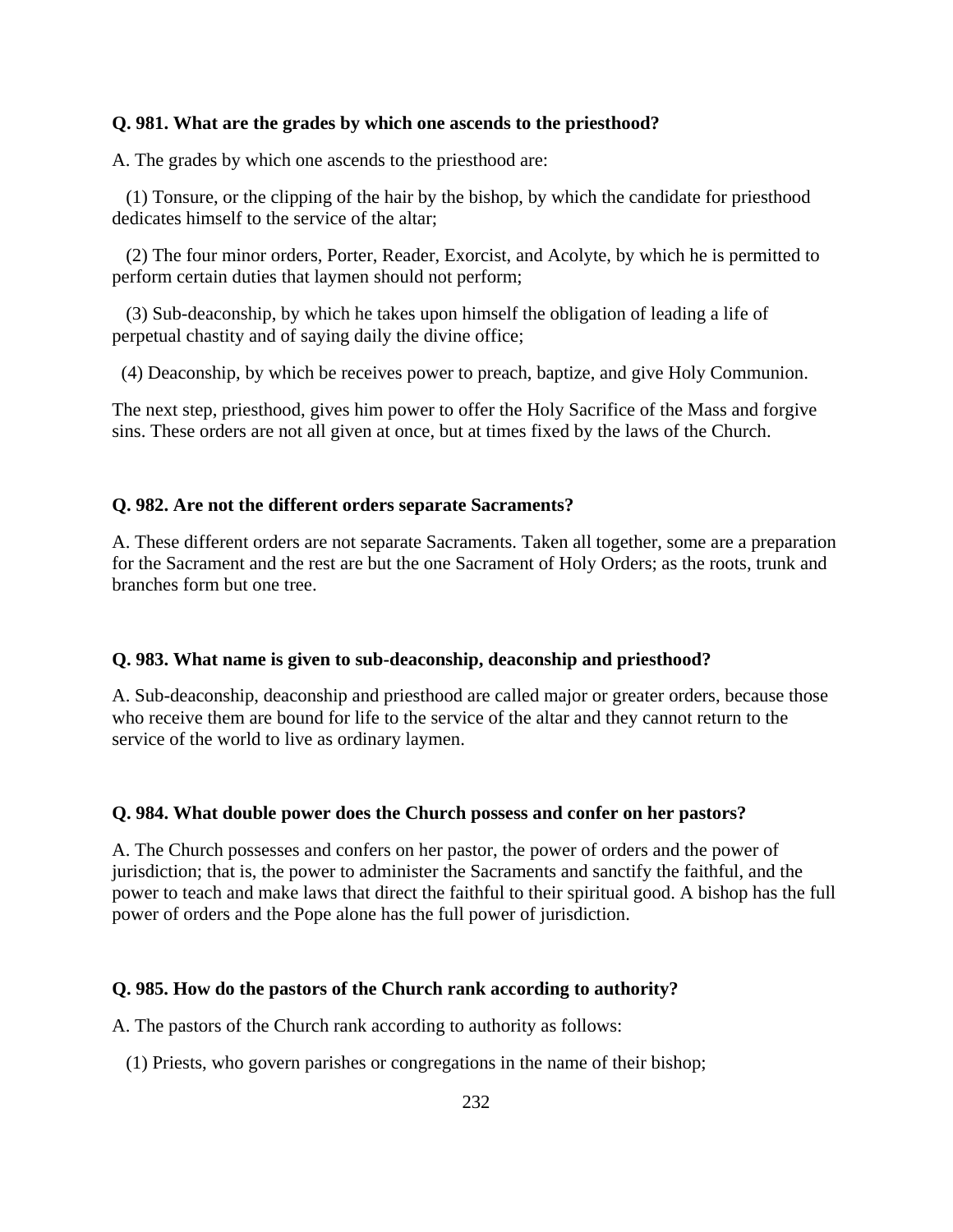- (2) Bishops, who rule over a number of parishes or a diocese;
- (3) Archbishops, who have authority over a number of dioceses or a province;
- (4) Primates, who have authority over the ecclesiastical or Church provinces of a nation;
- (5) Patriarchs, who have authority over a whole country;
- (6) and last and highest, the Pope, who rules the Church throughout the world.

# **Q. 986. How do the prelates or higher officers of the Church rank in dignity?**

A. The prelates or higher officers of the Church rank in dignity as they rank in authority, except that in dignity Cardinals are next to the Pope, and Vicars Apostolic, Monsignori, and others having titles follow bishops. Papal delegates and those specially appointed by the Pope rank according to the powers he has given them.

# **Q. 987. Who are Cardinals, what are their duties and how are they divided?**

A. Cardinals are the members of the Supreme Council or Senate of the Church. Their duties are to advise and aid the Pope in the government of the Church, and to elect a new Pope when the reigning Pope dies. They are divided into committees called sacred congregations, each having, its special work to perform. All these congregations taken together are called the Sacred College of Cardinals, of which the whole number is seventy.

# **Q. 988. Who is a Monsignor?**

A. A Monsignor is a worthy priest upon whom the Pope confers this title as a mark of esteem. It gives certain privileges and the right to wear purple like a bishop.

# **Q. 989. Who is a Vicar-General?**

A. A Vicar-General is one who is appointed by the bishop to aid him in the government of his diocese. He shares the bishop's power and in the bishop's absence he acts for the bishop and with his authority.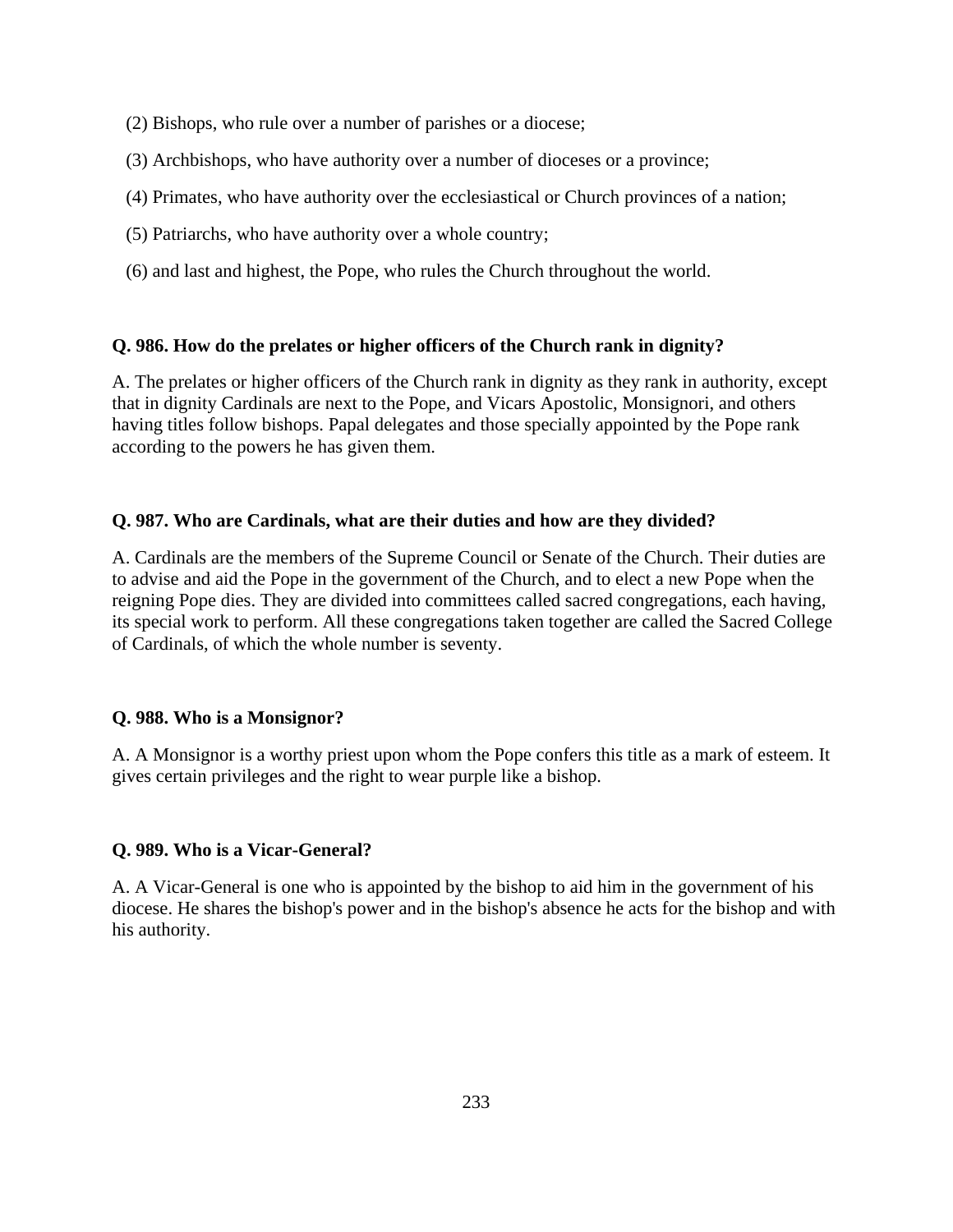### **Q. 990. Who is an Abbot?**

A. An Abbot is one who exercises over a religious community of men authority similar in many things to that exercised by a bishop over his diocese. He has also certain privileges usually granted to bishops.

### **Q. 991. What is the pallium?**

A. The pallium is a white woolen vestment worn by the Pope and sent by him to patriarchs, primates and archbishops. It is the symbol of the fullness of pastoral power, and reminds the wearer of the Good Shepherd, whose example he must follow.

### **Q. 992. What is necessary to receive Holy Orders worthily?**

A. To receive Holy Orders worthily it is necessary to be in the state of grace, to have the necessary knowledge and a divine call to this sacred office.

### **Q. 993. What name is given to this divine call and how can we discover this call?**

A. This divine call is named a vocation to the priestly or religious life. We can discover it in our constant inclination to such a life from the pure and holy motive of serving God better in it, together with our fitness for it, or, at least, our ability to prepare for it, also in our true piety and mastery over our sinful passions and unlawful desires.

#### **Q. 994. How should we finally determine our vocation?**

A. We should finally determine our vocation:

- (1) By leading a holy life that we may be more worthy of it;
- (2) By praying to the Holy Ghost for light on the subject;
- (3) By seeking the advice of holy and prudent persons and above all of our confessor.

# **Q. 995. What should parents and guardians bear in mind with regard to their children's vocations?**

A. Parents and guardians should bear in mind with regard to their children's vocations:

(1)That it is their duty to aid their children to discover their vocation;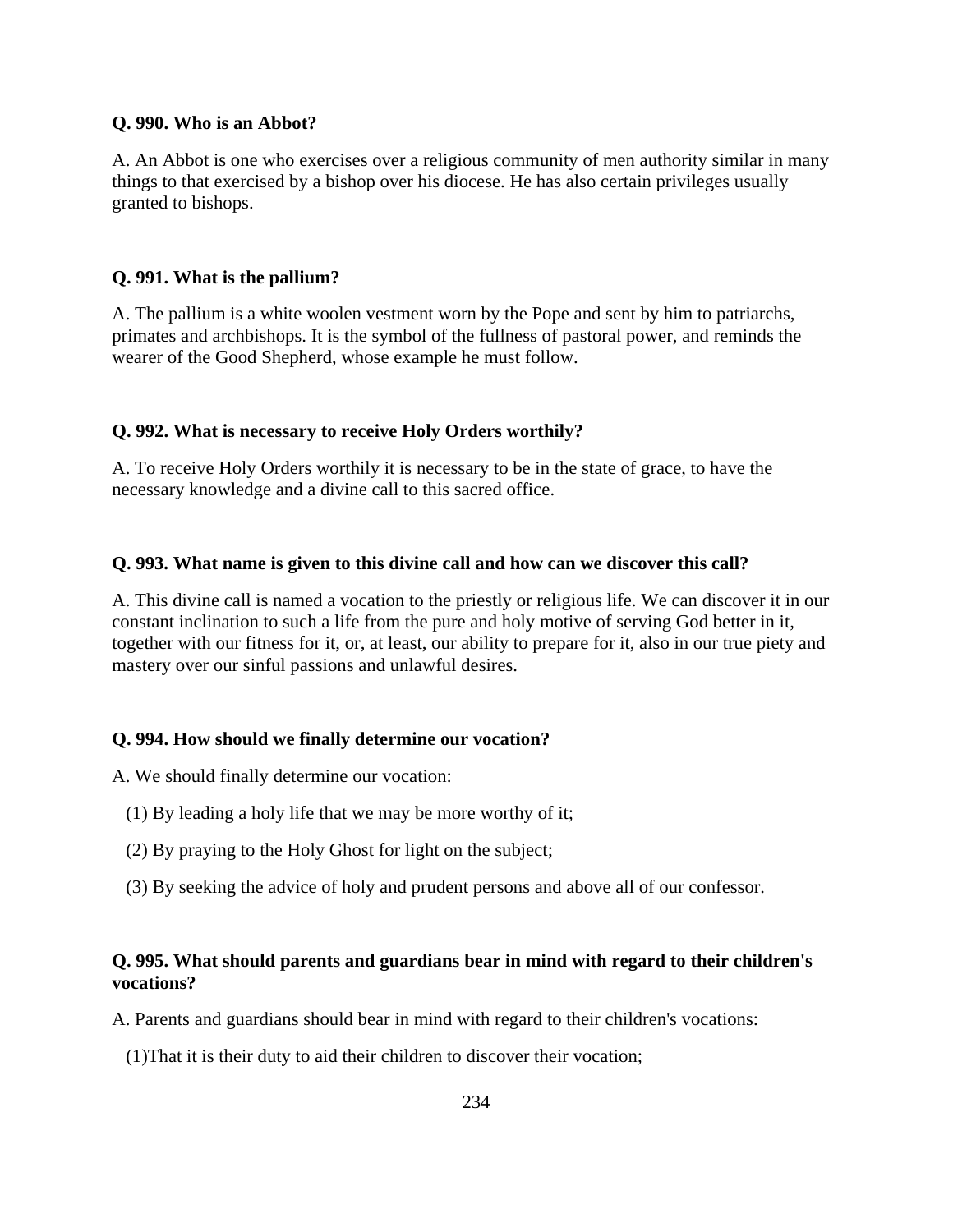(2) That it is sinful for them to resist the Will of God by endeavoring to turn their children from their true vocation or to prevent them from following it by placing obstacles in their way, and, worst of all, to urge them to enter a state of life to which they have not been divinely called;

 (3) That in giving their advice they should be guided only by the future good and happiness of their children and not by any selfish or worldly motive which may lead to the loss of souls.

### **Q. 996. How should Christians look upon the priests of the Church?**

A. Christians should look upon the priests of the Church as the messengers of God and the dispensers of His mysteries.

### **Q. 997. How do we know that the priests of the Church are the messengers of God?**

A. We know that the priests of the Church are the messengers of God, because Christ said to His apostles, and through them to their successors: "As the Father hath sent Me, I also send you"; that is to say, to preach the true religion, to administer the Sacraments, to offer Sacrifice, and to do all manner of good for the salvation of souls.

### **Q. 998. When did the priests of the Church receive this threefold power to preach, to forgive sins and to consecrate bread and wine?**

A. The priests of the Church received this three-fold power to preach, to forgive sins and to consecrate bread and wine, when Christ said to them, through the apostles: "Go teach all nations"; "Whose sins you shall forgive they are forgiven," and "Do this for a commemoration of Me."

#### **Q. 999. Why should we show great respect to the priests and bishops of the Church?**

A. We should show great respect to the priests and bishops of the Church:

- (1) Because they are the representatives of Christ upon earth, and
- (2) Because they administer the Sacraments without which we cannot be saved.

Therefore, we should be most careful in what we do, say or think concerning God's ministers. To show our respect in proportion to their dignity, we address the priest as Reverend, the bishop as Right Reverend, the archbishop as Most Reverend, and the Pope as Holy Father.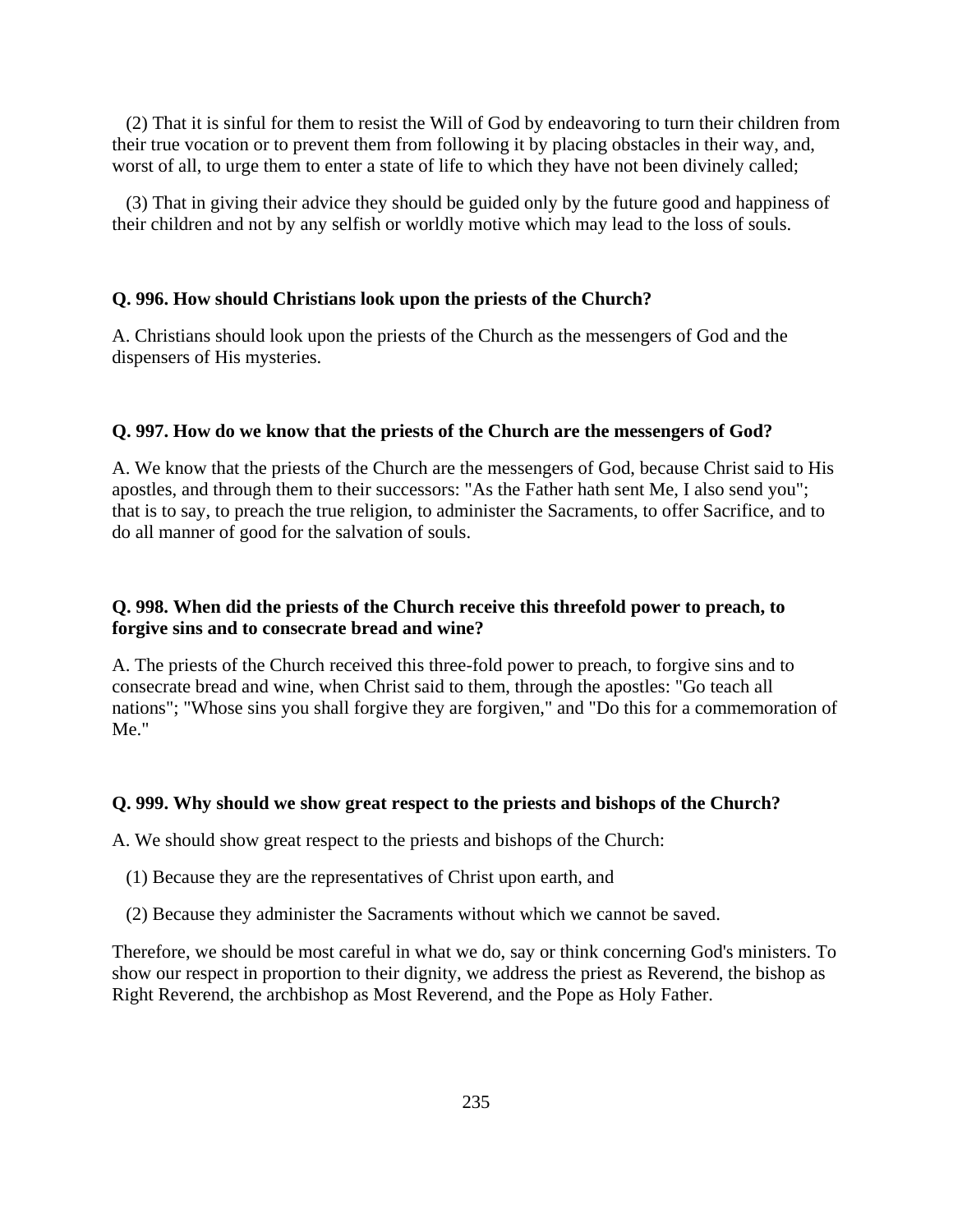#### **Q. 1000. Should we do more than merely respect the ministers of God?**

A. We should do more than merely respect the ministers of God. We should earnestly and frequently pray for them, that they may be enabled to perform the difficult and important duties of their holy state in a manner pleasing to God.

### **Q. 1001. Who can confer the Sacrament of Holy Orders?**

A. Bishops can confer the Sacrament of Holy Orders.

#### **Q. 1002. How do we know that there is a true priesthood in the Church?**

A. We know that there is a true priesthood in the Church:

 (1) Because in the Jewish religion, which was only a figure of the Christian religion, there was a true priesthood established by God;

 (2) Because Christ conferred on His apostles and not on all the faithful the power to offer Sacrifice, distribute the Holy Eucharist and forgive sins.

#### **Q. 1003. But is there need of a special Sacrament of Holy Orders to confer these powers?**

A. There is need of a special Sacrament of Holy Orders to confer these powers:

 (1) Because the priesthood which is to continue the work of the apostles must be visible in the Church, and it must therefore be conferred by some visible ceremony or outward sign;

 (2) Because this outward sign called Holy Orders gives not only power but grace and was instituted by Christ, Holy Orders must be a Sacrament.

### **Q. 1004. Can bishops, priests and other ministers of the Church always exercise the power they have received in Holy Orders?**

A. Bishops, priests and other ministers of the Church cannot exercise the power they have received in Holy Orders unless authorized and sent to do so by their lawful superiors. The power can never be taken from them, but the right to use it may be withdrawn for causes laid down in the laws of the Church, or for reasons that seem good to those in authority over them. Any use of sacred power without authority is sinful, and all who take part in such ceremonies are guilty of sin.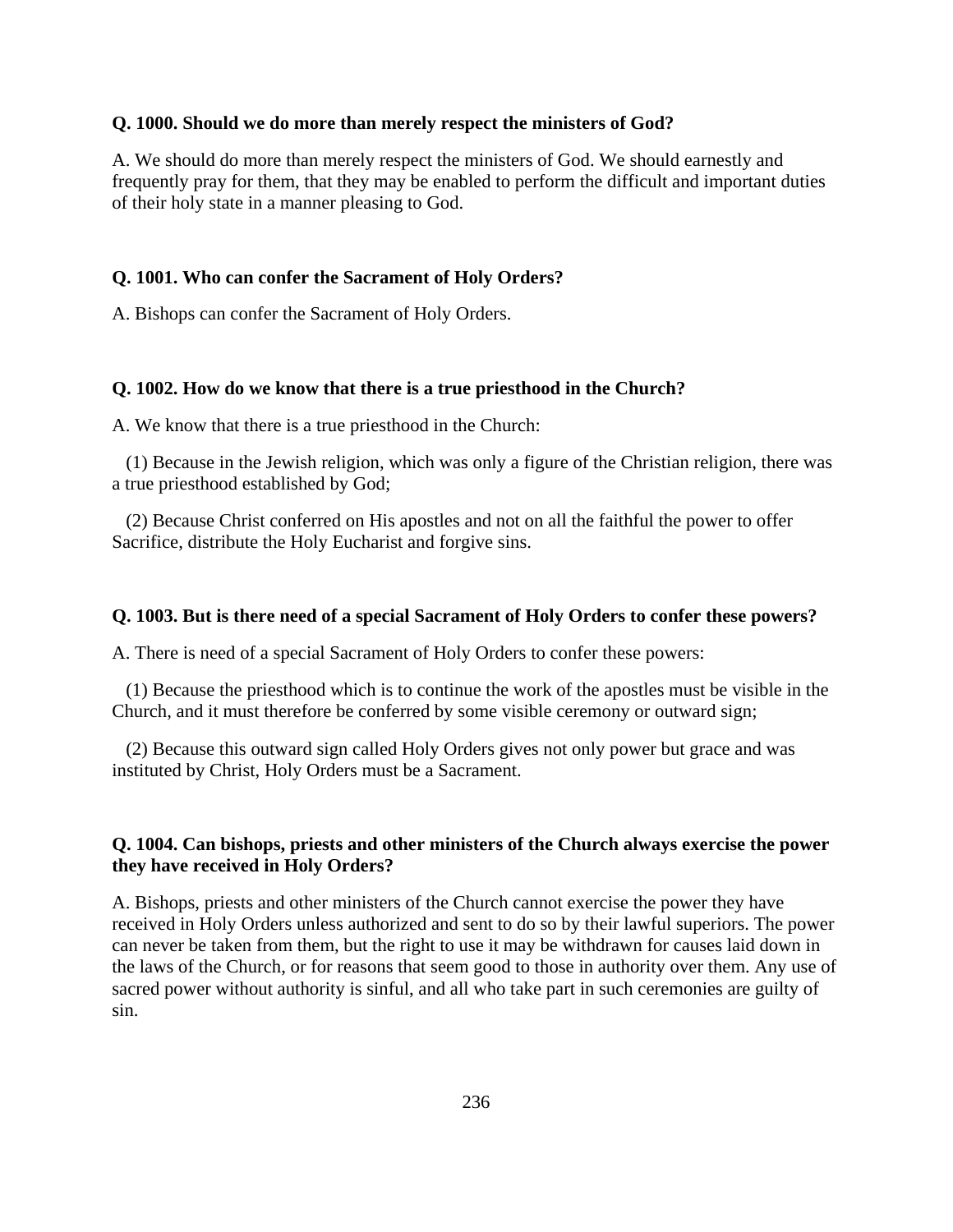# **LESSON TWENTY-SIXTH: On Matrimony**

### **Q. 1005. What is the Sacrament of Matrimony?**

A. The Sacrament of Matrimony is the Sacrament which unites a Christian man and woman in lawful marriage.

# **Q. 1006. When are persons lawfully married?**

A. Persons are lawfully married when they comply with all the laws of God and of the Church relating to marriage. To marry unlawfully is a mortal sin, and it deprives the souls of the grace of the Sacrament.

# **Q. 1007. When was marriage first instituted?**

A. Marriage was first instituted in the Garden of Eden, when God created Adam and Eve and made them husband and wife, but it was not then a Sacrament, for their union did not confer any special grace.

# **Q. 1008. When was the contract of marriage raised to the dignity of a Sacrament?**

A. The exact time at which the contract of marriages was raised to the dignity of a Sacrament is not known, but the fact that it was thus raised is certain from passages in the New Testament and from the constant teaching of the Church ever since the time of the apostles. Our Lord did not merely add grace to the contract, but He made the very contract a Sacrament, so that Christians cannot make this contract without receiving the Sacrament.

### **Q. 1009. What is the outward sign in the Sacrament of Matrimony, and in what does the whole essence of the marriage contract consist?**

A. The outward sign in the Sacrament of matrimony is the mutual consent of the persons, expressed by words or signs in accordance with the laws of the Church. The whole essence of the marriage contract consists in the surrender by the persons of their bodies to each other and in declaring by word or sign that they make this surrender and take each other for husband and wife now and for life.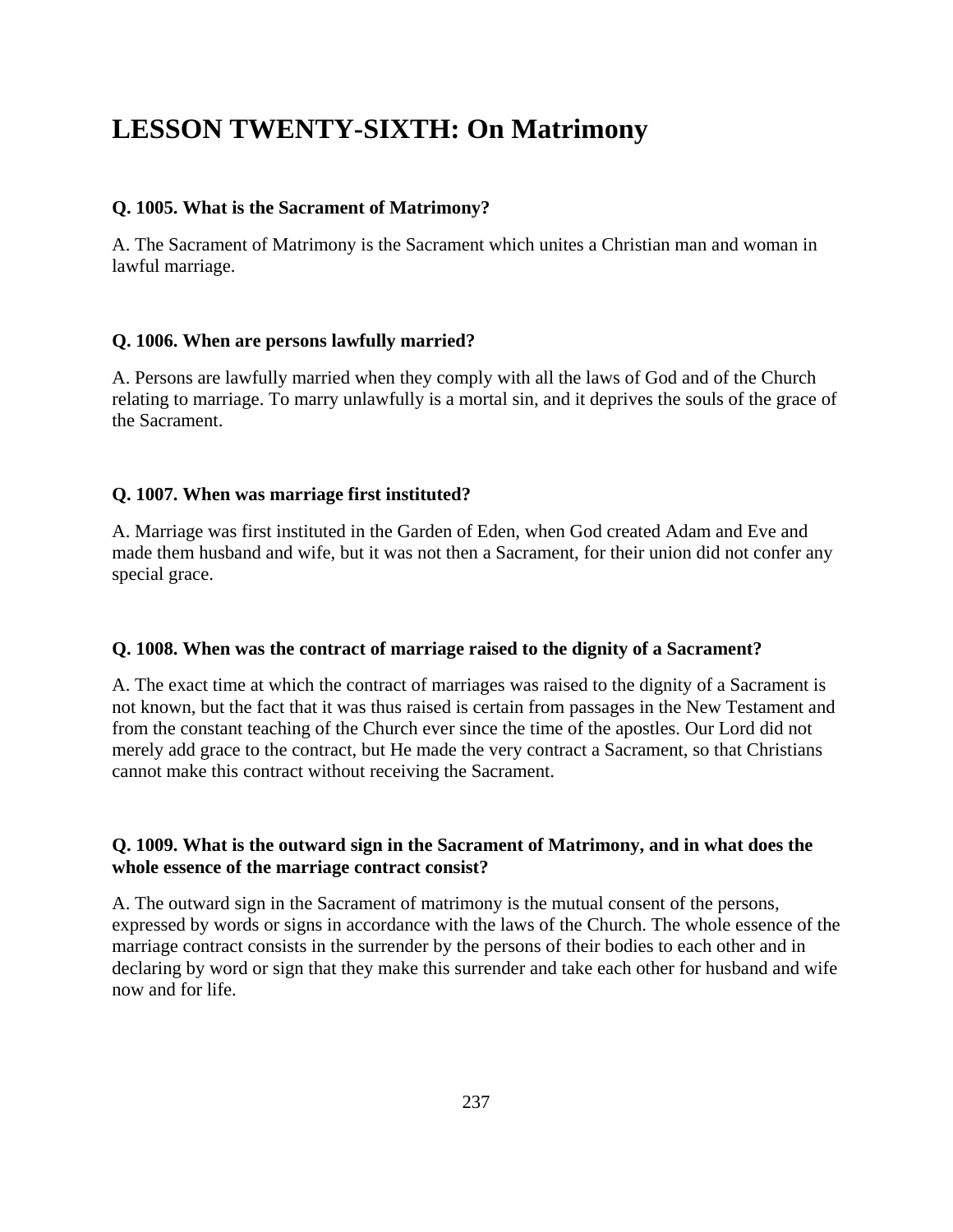### **Q. 1010. What are the chief ends of the Sacrament of Matrimony?**

A. The chief ends of the Sacrament of matrimony are:

(1) To enable the husband and wife to aid each other in securing the salvation of their souls;

(2) To propagate or keep up the existence of the human race by bringing children into the world to serve God;

(3) To prevent sins against the holy virtue of purity by faithfully obeying the laws of the marriage state.

# **Q. 1011. Can a Christian man and woman be united in lawful marriage in any other way than by the Sacrament of Matrimony?**

A. A Christian man and woman cannot be united in lawful marriage in any other way than by the Sacrament of Matrimony, because Christ raised marriage to the dignity of a sacrament.

# **Q. 1012. Were, then, all marriages before the coming of Christ unlawful and invalid?**

A. All marriages before the coming of Christ were not unlawful and invalid. They were both lawful and valid when the persons contracting them followed the dictates of their conscience and the laws of God as they knew them; but such marriages were only contracts. Through their evil inclinations many forgot or neglected the true character of marriage till Our Lord restored it to its former unity and purity.

# **Q. 1013. What do we mean by impediments to marriage?**

A. By impediments to marriage we mean certain restrictions, imposed by the law of God or of the Church, that render the marriage invalid or unlawful when they are violated in entering into it. These restrictions regard age, health, relationship, intention, religion and other matters affecting the good of the Sacrament.

# **Q. 1014. Can the Church dispense from or remove these impediments to marriage?**

A. The Church can dispense from or remove the impediments to marriage that arise from its own laws; but it cannot dispense from impediments that arise from the laws of God and nature. Every lawmaker can change or excuse from the laws made by himself or his equals, but he cannot, of his own authority, change or excuse from laws made by a higher power.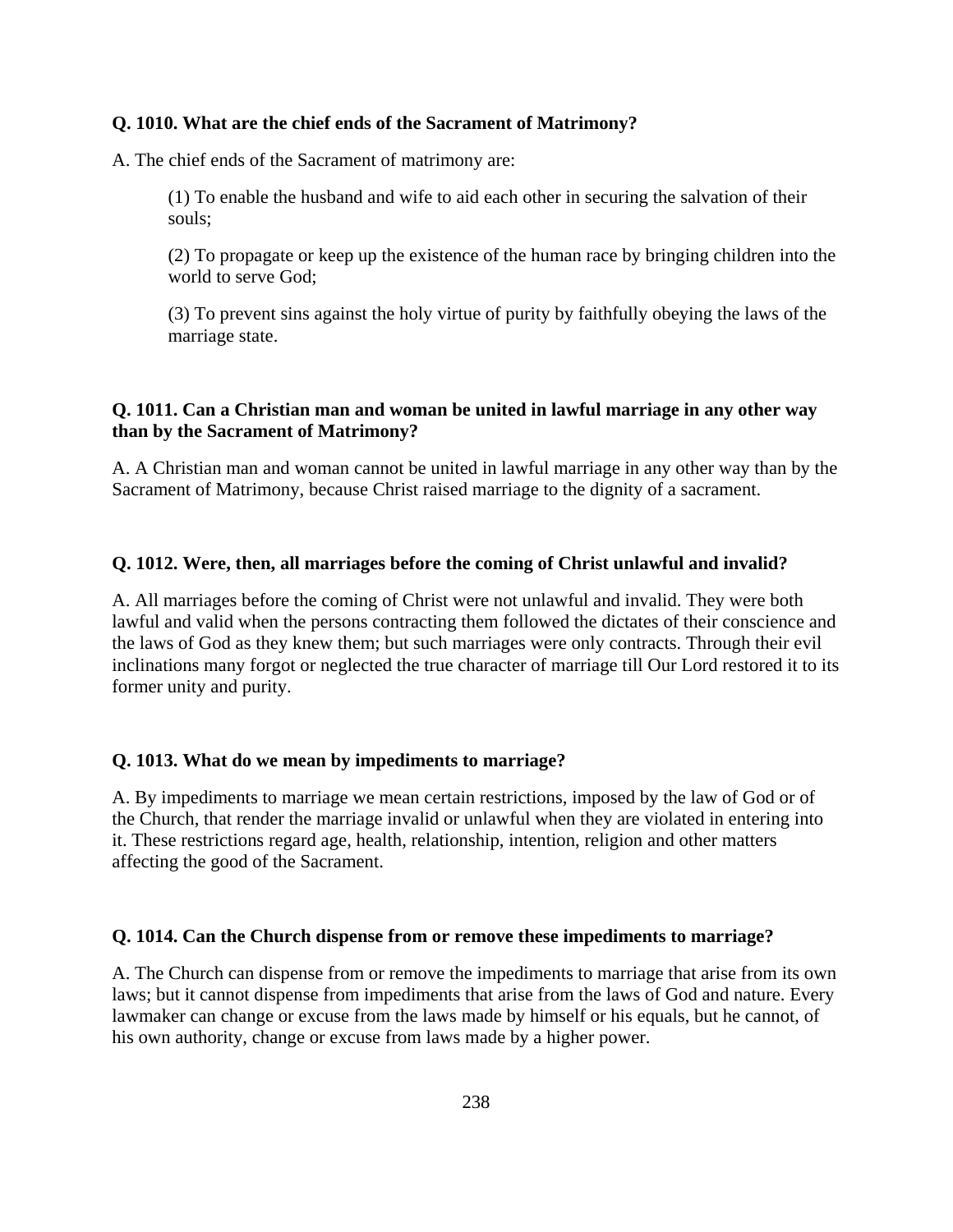### **Q. 1015. What is required that the Church may grant, when it is able, dispensations from the impediments to marriage or from other laws?**

A. That the Church may grant dispensations from the impediments to marriage or from other laws, there must be a good and urgent reason for granting such dispensations. The Church does not grant dispensations without cause and merely to satisfy the wishes of those who ask for them.

# **Q. 1016. Why does the Church sometimes require the persons to whom dispensations are granted to pay a tax or fee for the privilege?**

A. The Church sometimes requires the persons to whom dispensations are granted to pay a tax or fee for the privilege:

(1) That persons on account of this tax be restrained from asking for dispensations and may comply with the general laws;

(2) That the Church may not have to bear the expense of supporting an office for granting privileges to a few.

### **Q. 1017. What should persons who are about to get married do?**

A. Persons who are about to get married should give their pastor timely notice of their intention, make known to him privately whatever they suspect might be an impediment to the marriage, and make sure of all arrangements before inviting their friends.

# **Q. 1018. What timely notice of marriage should be given to the priest, and why?**

A. At least three weeks notice of marriage should be given to the priest, because, according to the laws of the Church, the names of the persons about to get married must be announced and their intended marriage published at the principal Mass in their parish for three successive Sundays.

# **Q. 1019. Why are the banns of matrimony published in the Church?**

A. The banns of matrimony are published in the Church that any person who might know of any impediment to the marriage may have an opportunity to declare it privately to the priest before the marriage takes place and thus prevent an invalid or unlawful marriage. Persons who know of such impediments and fail to declare them in due time are guilty of sin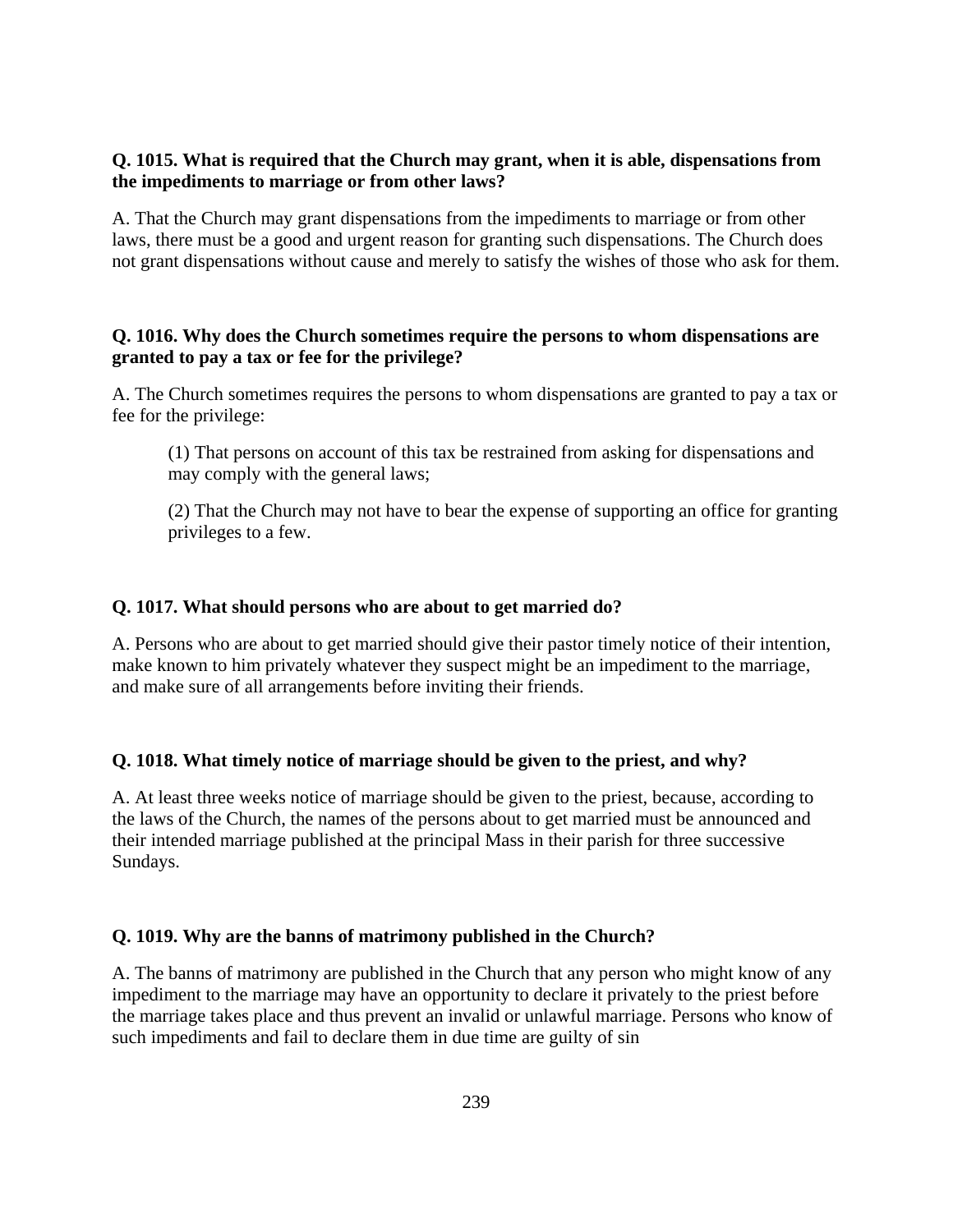# **Q. 1020. What things in particular should persons arranging for their marriage make known to the priest?**

A. Persons arranging for their marriage should make known to the priest whether both are Christians and Catholics; whether either has been solemnly engaged to another person; whether they have ever made any vow to God with regard to chastity or the like; whether they are related and in what degree; whether either was ever married to any member of the other's family and whether either was ever godparent in baptism for the other.

### **Q. 1021. What else must they make known?**

A. They must also make known whether either was married before and what proof can be given of the death of the former husband or wife; whether they really intend to get married, and do so of their own will; whether they are of lawful age; whether they are sound in body or suffering from any deformity that might prevent their marriage, and lastly, whether they live in the parish in which they ask to be married, and if so, how long they have lived in it.

# **Q. 1022. What is particularly necessary that persons may do their duty in the marriage state?**

A. That persons may do their duty in the marriage state, it is particularly necessary that they should be well instructed, before entering it, in the truths and duties of their religion for how will they teach their children these things if they are ignorant of them themselves?

# **Q. 1023. Can the bond of Christian marriage be dissolved by any human power?**

A. The bond of Christian marriage cannot be dissolved by any human power.

### **Q. 1024. Does not a divorce granted by courts of justice break the bond of marriage?**

A. Divorce granted by courts of justice or by any human power does not break the bond of marriage, and one who makes use of such a divorce to marry again while the former husband or wife lives commits a sacrilege and lives in the sin of adultery. A civil divorce may give a sufficient reason for the persons to live apart and it may determine their rights with regard to support, the control of the children and other temporal things, but it has no effect whatever upon the bond and spiritual nature of the Sacrament.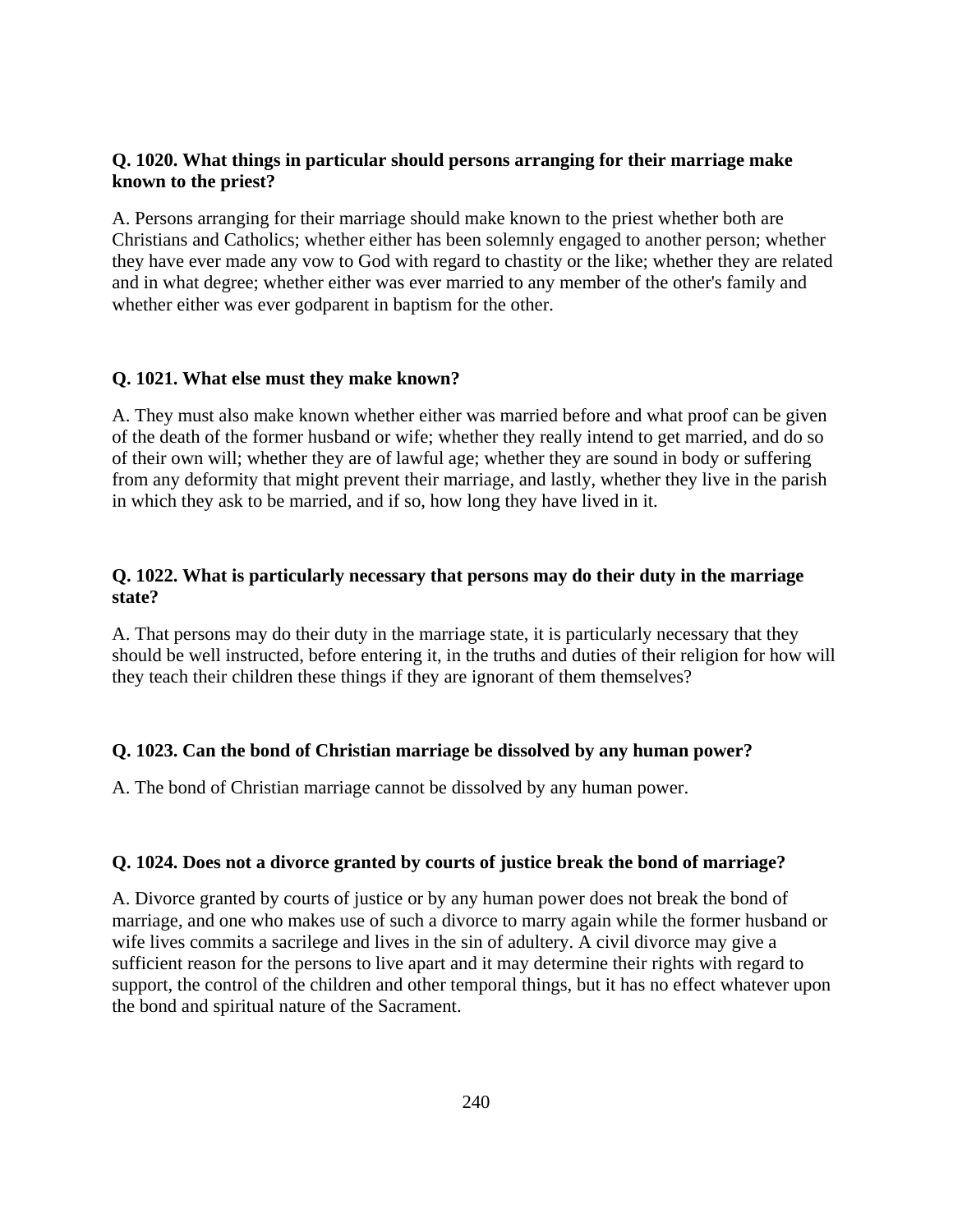# **Q. 1025. Does not the Church sometimes allow husband and wife to separate and live apart?**

A. The Church sometimes, for very good reasons, does allow husband and wife to separate and live apart; but that is not dissolving the bond of marriage, or divorce as it is called, for though separated they are still husband and wife, and neither can marry again till the other dies.

# **Q. 1026. Has not the Church sometimes allowed Catholics once married to separate and marry again?**

A. The Church has never allowed Catholics once really married to separate and marry again, but it has sometimes declared persons apparently married free to marry again, because their first marriage was null; that is, no marriage on account of some impediment not discovered till after the ceremony.

# **Q. 1027. What evils follow divorce so commonly claimed by those outside the true Church and granted by civil authority?**

A. The evils that follow divorce so commonly claimed by those outside the true Church and granted by civil authority are very many; but chiefly:

(1) A disregard for the sacred character of the Sacrament and for the spiritual welfare of the children;

(2) The loss of the true idea of home and family followed by bad morals and sinful living.

# **Q. 1028. Which are the effects of the Sacrament of Matrimony?**

A. The effects of the Sacrament of Matrimony are:

- (1) 1st. To sanctify the love of husband and wife;
- (2) 2nd. To give them grace to bear with each other's weaknesses;
- (3) 3rd. To enable them to bring up their children in the fear and love of God.

# **Q. 1029. What do we mean by bearing with each other's weaknesses?**

A. By bearing with each other's weaknesses we mean that the husband and wife must be patient with each other's faults, bad habits or dispositions, pardon them easily, and aid each other in overcoming them.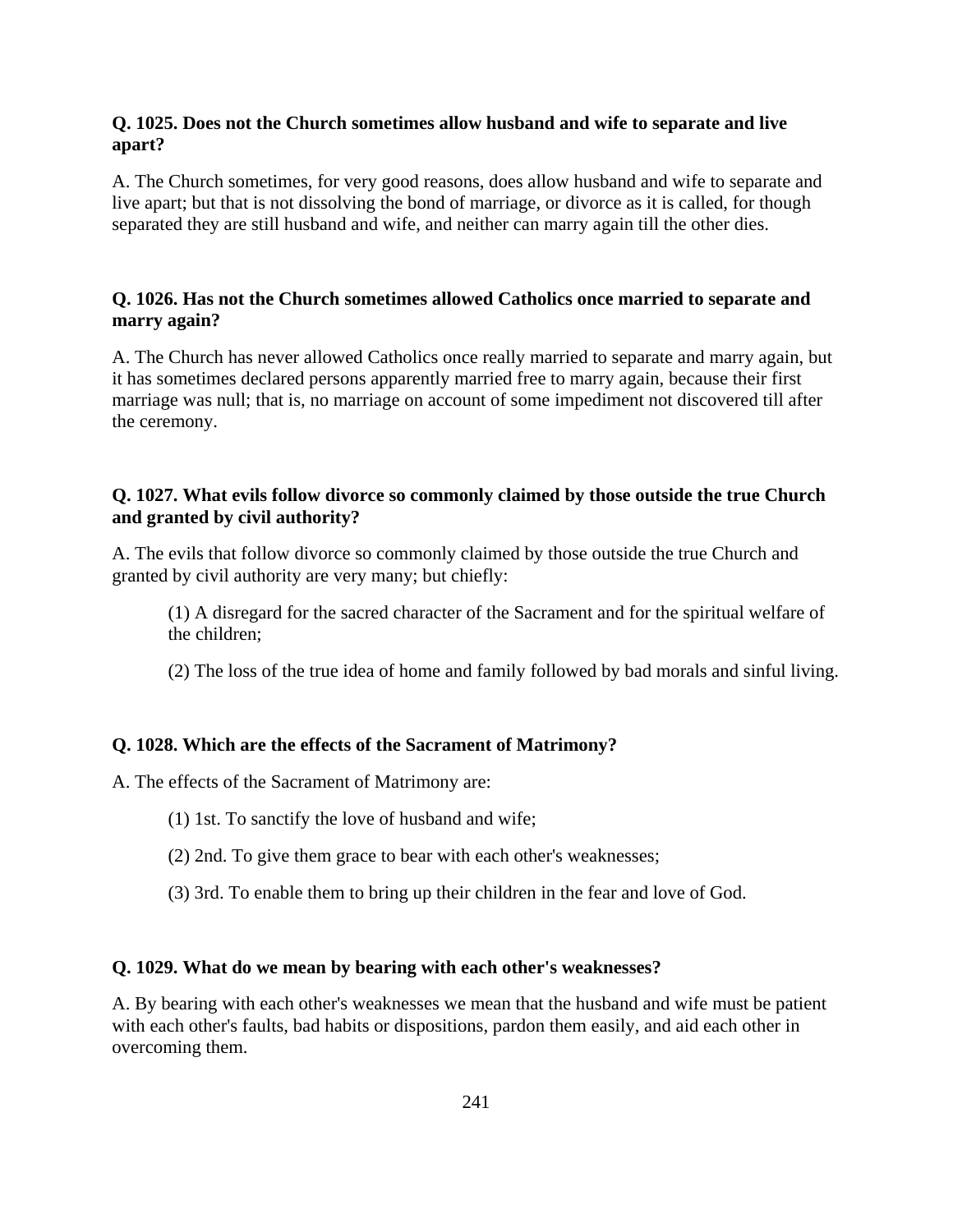# **Q. 1030. How are parents specially fitted to bring up their children in the fear and love of God?**

A. Parents are specially fitted to bring up their children in the fear and love of God:

(1) By the special grace they receive to advise and direct their children and to warn them against evil;

(2) By the experience they have acquired in passing through life from childhood to the position of parents.

Children should, therefore, conscientiously seek and accept the direction of good parents.

# **Q. 1031. To receive the Sacrament of Matrimony worthily is it necessary to be in the state of grace?**

A. To receive the Sacrament of Matrimony worthily it is necessary to be in the state of grace, and it is necessary also to comply with the laws of the Church.

# **Q. 1032. With what laws of the Church are we bound to comply in receiving the Sacrament of Matrimony?**

A. In receiving the Sacrament of matrimony we are bound to comply with whatever laws of the Church concern Matrimony; such as laws forbidding solemn marriage in Lent and Advent; or marriage with relatives or with persons of a different religion, and in general all laws that refer to any impediment to marriage.

# **Q. 1033. In how many ways may persons be related?**

A. Persons may be related in four ways. When they are related by blood their relationship is called consanguinity; when they are related by marriage it is called affinity; when they are related by being god-parents in Baptism or Confirmation, it is called spiritual affinity; when they are related by adoption, it is called legal affinity.

### **Q. 1034. Who has the right to make laws concerning the Sacrament of marriage?**

A. The Church alone has the right to make laws concerning the Sacrament of marriage, though the state also has the right to make laws concerning the civil effects of the marriage contract.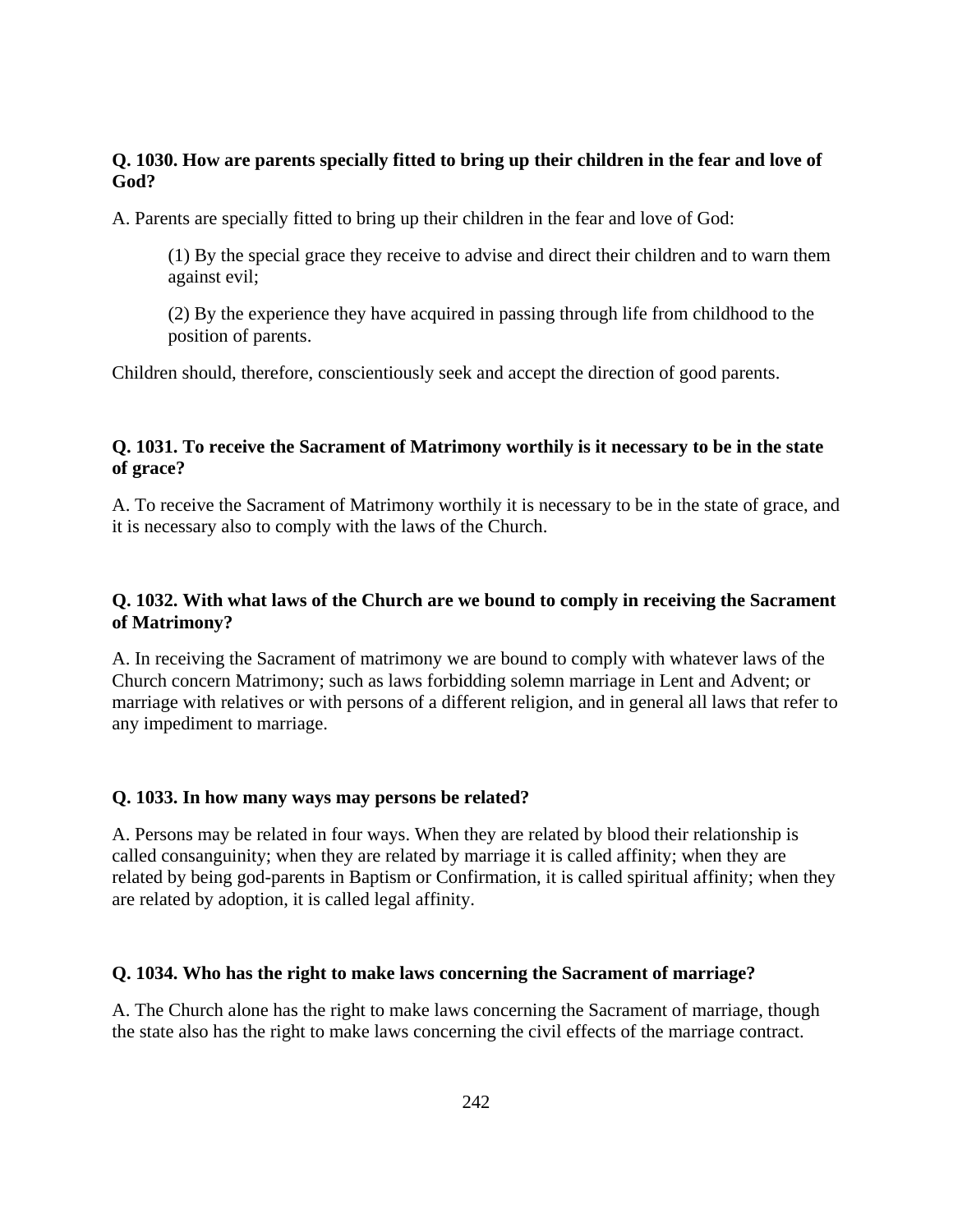### **Q. 1035. What do we mean by laws concerning the civil effects of the marriage contract?**

A. By laws concerning the civil effects of the marriage contract we mean laws with regard to the property or debts of the husband and wife, the inheritance of their children, or whatever pertains to their temporal affairs. All persons are bound to obey the laws of their country when these laws are not opposed to the laws of God.

# **Q. 1036. Does the Church forbid the marriage of Catholics with persons who have a different religion or no religion at all?**

A. The Church does forbid the marriage of Catholics with persons who have a different religion or no religion at all.

# **Q. 1037. Why does the Church forbid the marriage of Catholics with persons who have a different religion or no religion at all?**

A. The Church forbids the marriage of Catholics with persons who have a different religion, or no religion at all, because such marriages generally lead to indifference, loss of faith, and to the neglect of the religious education of the children.

# **Q. 1038. What are the marriages of Catholics with persons of a different religion called, and when does the Church permit them by dispensation?**

A. The marriages of Catholics with persons of a different religion are called mixed marriages. The Church permits them by dispensation only under certain conditions and for urgent reasons; chiefly to prevent a greater evil.

# **Q. 1039. What are the conditions upon which the Church will permit a Catholic to marry one who is not a Catholic?**

A. The conditions upon which the Church will permit a Catholic to marry one who is not a Catholic are:

(1) That the Catholic be allowed the free exercise of his or her religion ;

(2) That the Catholic shall try by teaching and good example to lead the one who is not a Catholic to embrace the true faith;

(3) That all the children born of the marriage shall be brought up in the Catholic religion.

The marriage ceremony must not be repeated before a heretical minister. Without these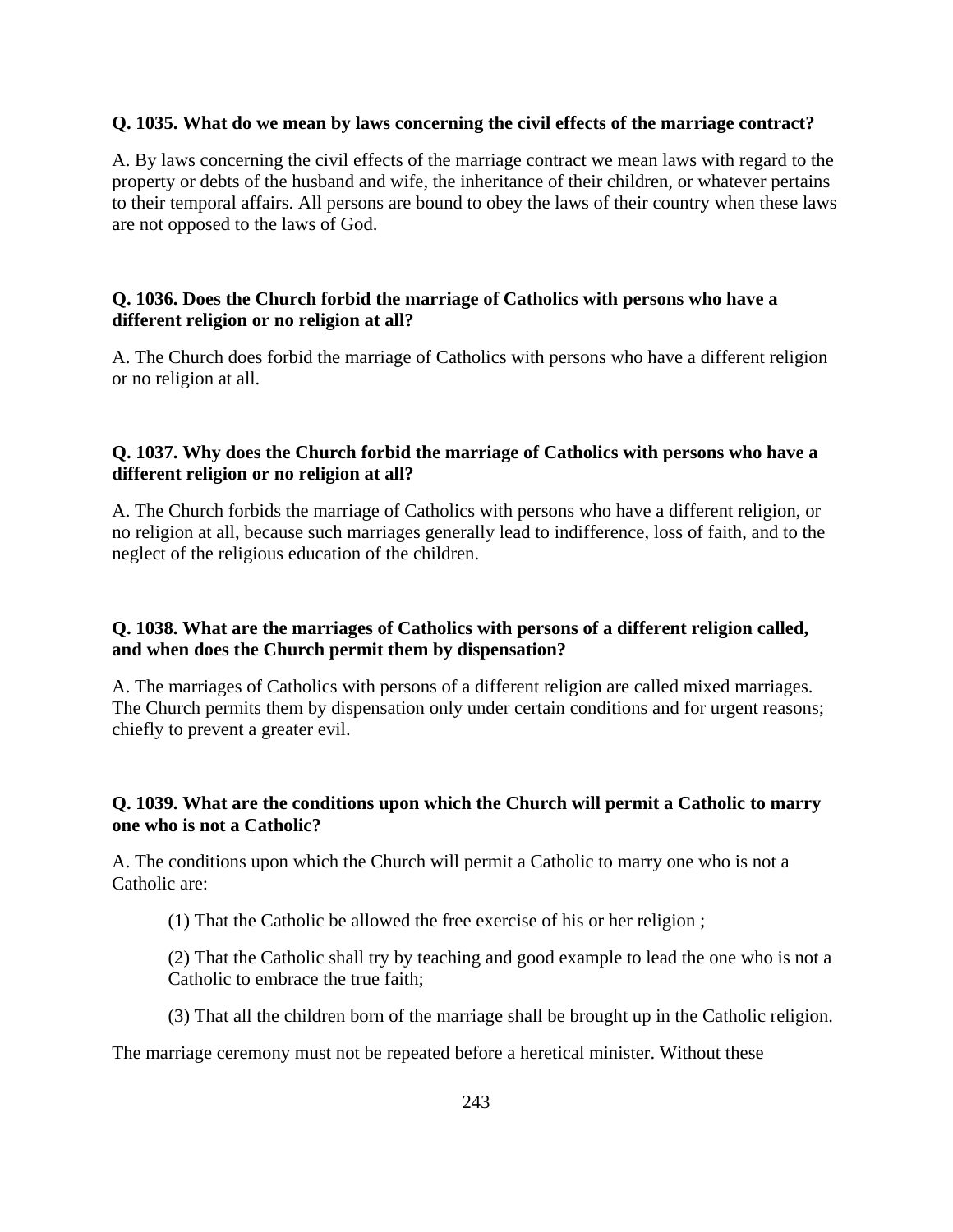promises, the Church will not consent to a mixed marriage, and if the Church does not consent the marriage is unlawful.

### **Q. 1040. What penalty does the Church impose on Catholics who marry before a Protestant minister?**

A. Catholics who marry before a Protestant minister incur excommunication; that is, a censure of the Church or spiritual penalty which prevents them from receiving the Sacrament of Penance till the priest who hears their confession gets special faculties or permission from the bishop; because by such a marriage they make profession of a false religion in acknowledging as a priest one who has neither sacred power nor authority.

#### **Q. 1041. How does the Church show its displeasure at mixed marriages?**

A. The Church shows its displeasure at mixed marriages by the coldness with which it sanctions them, prohibiting all religious ceremony at them by forbidding the priest to use any sacred vestments, holy water or blessing of the ring at such marriages; by prohibiting them also from taking place in the Church or even in the sacristy. On the other hand, the Church shows its joy and approval at a true Catholic marriage by the Nuptial Mass and solemn ceremonies.

#### **Q. 1042. Why should Catholics avoid mixed marriages?**

A. Catholics should avoid mixed marriages:

(1) Because they are displeasing to the Church and cannot bring with them the full measure of God's grace and blessing;

(2) Because the children should have the good example of both parents in the practice of their religion;

(3) Because such marriages give rise to frequent disputes on religious questions between husband and wife and between their relatives;

(4) Because the one not a Catholic, disregarding the sacred character of the Sacrament, may claim a divorce and marry again, leaving the Catholic married and abandoned.

### **Q. 1043. Does the Church seek to make converts by its laws concerning mixed marriages?**

A. The Church does not seek to make converts by its laws concerning mixed marriages, but seeks only to keep its children from losing their faith and becoming perverts by constant company with persons not Catholics. The Church does not wish persons to become Catholics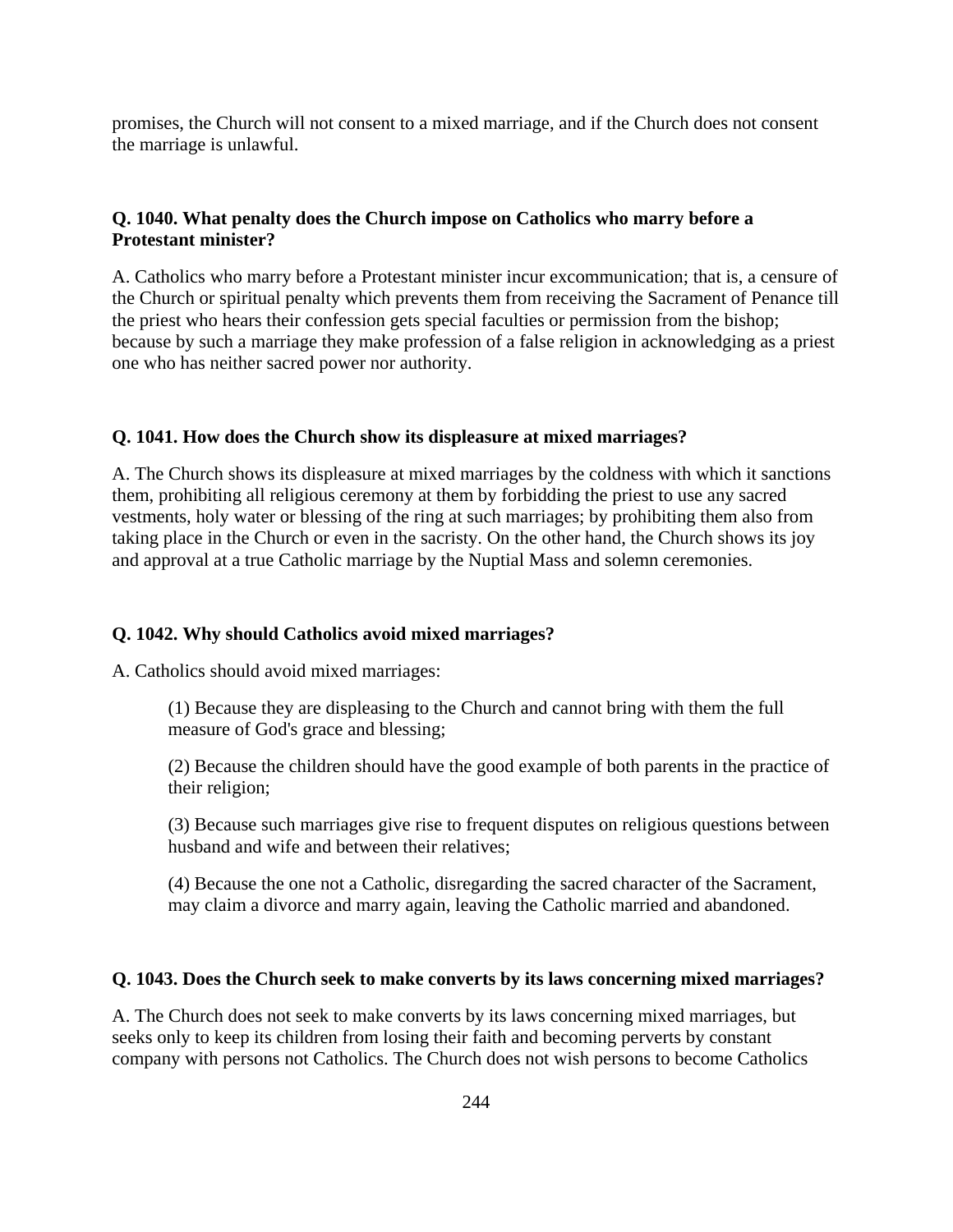merely for the sake of marrying Catholics. Such conversions are, as a rule, not sincere, do no good, but rather make such converts hypocrites and guilty of greater sins, especially sins of sacrilege.

### **Q. 1044. Why do many marriages prove unhappy?**

A. Many marriages prove unhappy because they are entered into hastily and without worthy motives.

### **Q. 1045. When are marriages entered into hastily?**

A. Marriages are entered into hastily when persons do not sufficiently consider and investigate the character, habits and dispositions of the one they intend to marry. It is wise to look for lasting qualities and solid virtues in a life-long companion and not to be carried away with characteristics that please only for a time.

### **Q. 1046. When are motives for marriage worthy?**

A. Motives for marriage are worthy when persons enter it for the sake of doing God's will and fulfilling the end for which He instituted the Sacrament. Whatever is opposed to the true object of the Sacrament and the sanctification of the husband and wife must be an unworthy motive.

# **Q. 1047. How should Christians prepare for a holy and happy marriage?**

A. Christians should prepare for a holy and happy marriage by receiving the Sacraments of Penance and Holy Eucharist; by begging God to grant them a pure intention and to direct their choice; and by seeking the advice of their parents and the blessing of their pastors.

### **Q. 1048. How may parents be guilty of great injustice to their children in case of marriage?**

A. Parents may be guilty of great injustice to their children in case of marriage by seeking the gratification of their own aims and desires, rather than the good of their children, and thus for selfish and unreasonable motives forcing their children to marry persons they dislike or preventing them from marrying the persons chosen by the dictates of their conscience, or compelling them to marry when they have no vocation for such a life or no true knowledge of its obligations.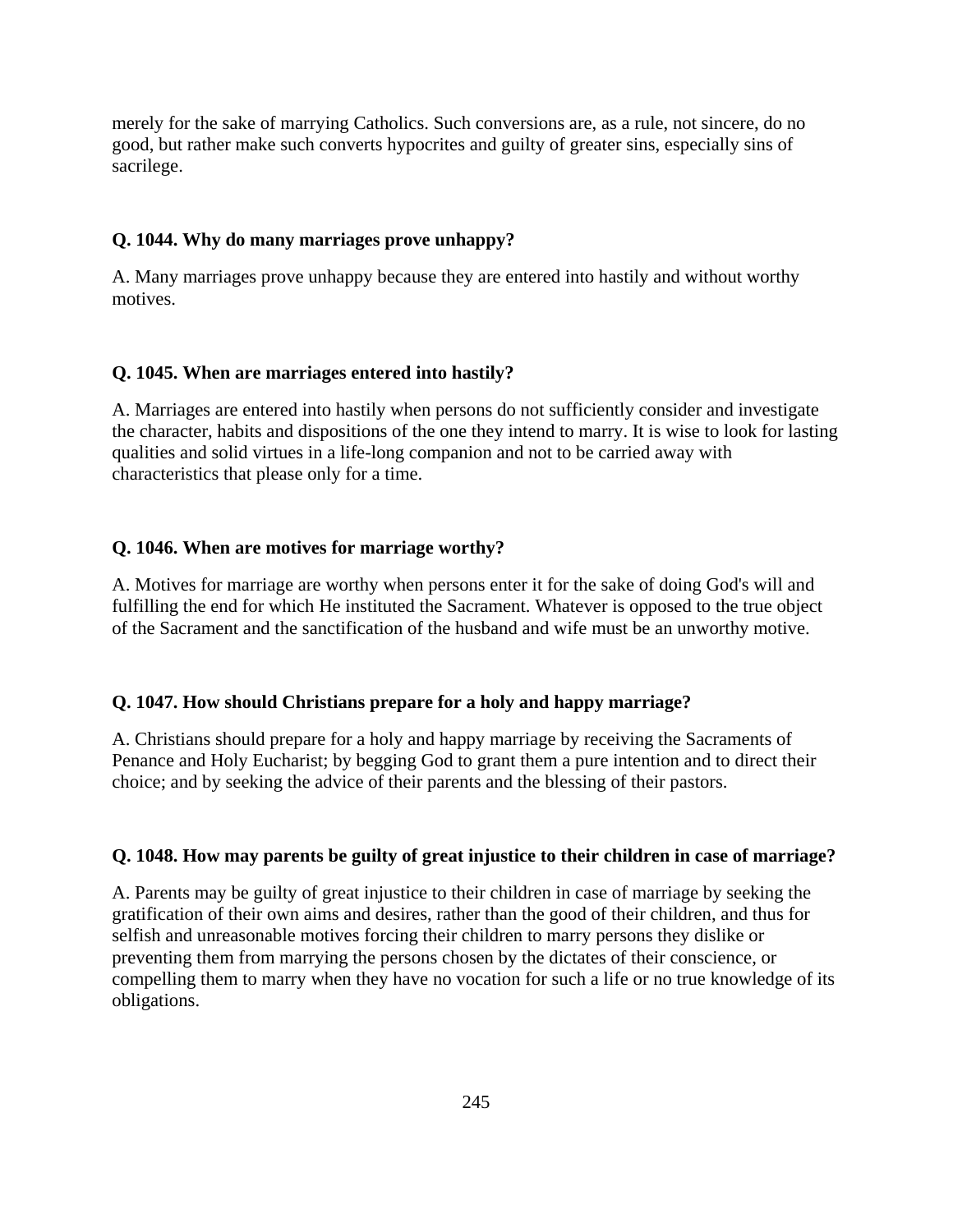# **Q. 1049. May persons receive the Sacrament of Matrimony more than once?**

A. Persons may receive the sacrament of Matrimony more than once, provided they are certain of the death of the former husband or wife and comply with the laws of the Church.

# **Q. 1050. Where and at what time of the day should Catholics be married?**

A. Catholics should be married before the altar in the Church. They should be married in the morning, and with a Nuptial Mass if possible.

# **Q. 1051. What must never be forgotten by those who attend a marriage ceremony in the Church?**

A. They who attend a marriage ceremony in the Church must never forget the presence of the Blessed Sacrament, and that all laughing, talking, or irreverence is forbidden then as at other times. Women must never enter into the presence of the Blessed Sacrament with uncovered heads, and their dress must be in keeping with the strict modesty that Our Lord's presence demands, no matter what worldly vanity or social manners may require.

# **LESSON TWENTY-SEVENTH: On the Sacramentals**

# **Q. 1052. What is a sacramental?**

A. A sacramental is anything set apart or blessed by the Church to excite good thoughts and to increase devotion, and through these movements of the heart to remit venial sin.

# **Q. 1053. How do the Sacramentals excite good thoughts and increase devotion?**

A. The Sacramentals excite good thoughts by recalling to our minds some special reason for doing good and avoiding evil; especially by reminding us of some holy person, event or thing through which blessings have come to us. They increase devotion by fixing our minds on particular virtues and by helping us to understand and desire them.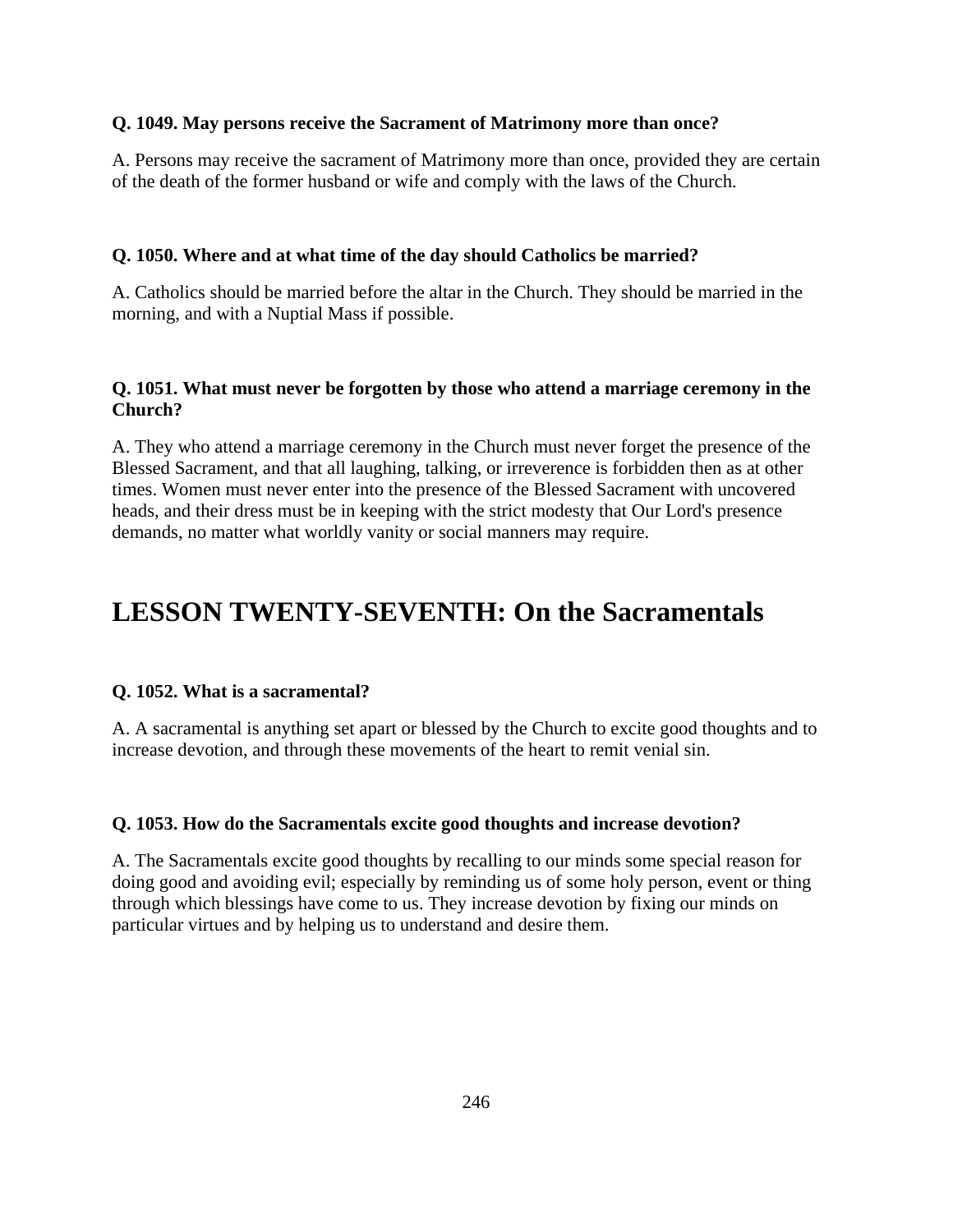### **Q. 1054. Do the Sacramentals of themselves remit venial sins?**

A. The Sacramentals of themselves do not remit venial sins, but they move us to truer devotion, to greater love for God and greater sorrow for our sins, and this devotion, love and sorrow bring us grace, and the grace remits venial sins.

### **Q. 1055. Why does the Church use Sacramentals?**

A. The Church uses Sacramentals to teach the faithful of every class the truths of religion, which they may learn as well by their sight as by their hearing; for God wishes us to learn His laws by every possible means, by every power of soul and body.

# **Q. 1056. Show by an example how Sacramentals aid the ignorant in learning the truths of faith.**

A. Sacramentals aid the ignorant in learning the truths of faith as children learn from pictures before they are able to read. Thus one who cannot read the account of Our Lord's passion may learn it from the Stations of the Cross, and one who kneels before a crucifix and looks on the bleeding head, pierced hands and wounded side, is better able to understand Christ's sufferings than one without a crucifix before him.

# **Q. 1057. What are the Stations or Way of the Cross?**

A. The Stations or Way of the Cross is a devotion instituted by the Church to aid us in meditating on Christ's passion and death. Fourteen crosses or stations, each with a picture of some scene in the passion, are arranged at distances apart. By passing from one station to another and praying before each while we meditate upon the scene it represents, we make the Way of the Cross in memory of Christ's painful journey during His passion, and we gain the indulgence granted for this pious exercise.

# **Q. 1058. Are prayers and ceremonies of the Church also Sacramentals?**

A. Prayers and ceremonies of the Church are also Sacramentals because they excite good thoughts and increase devotion. Whatever the Church dedicates to a pious use or devotes to the worship of God may be called a Sacramental.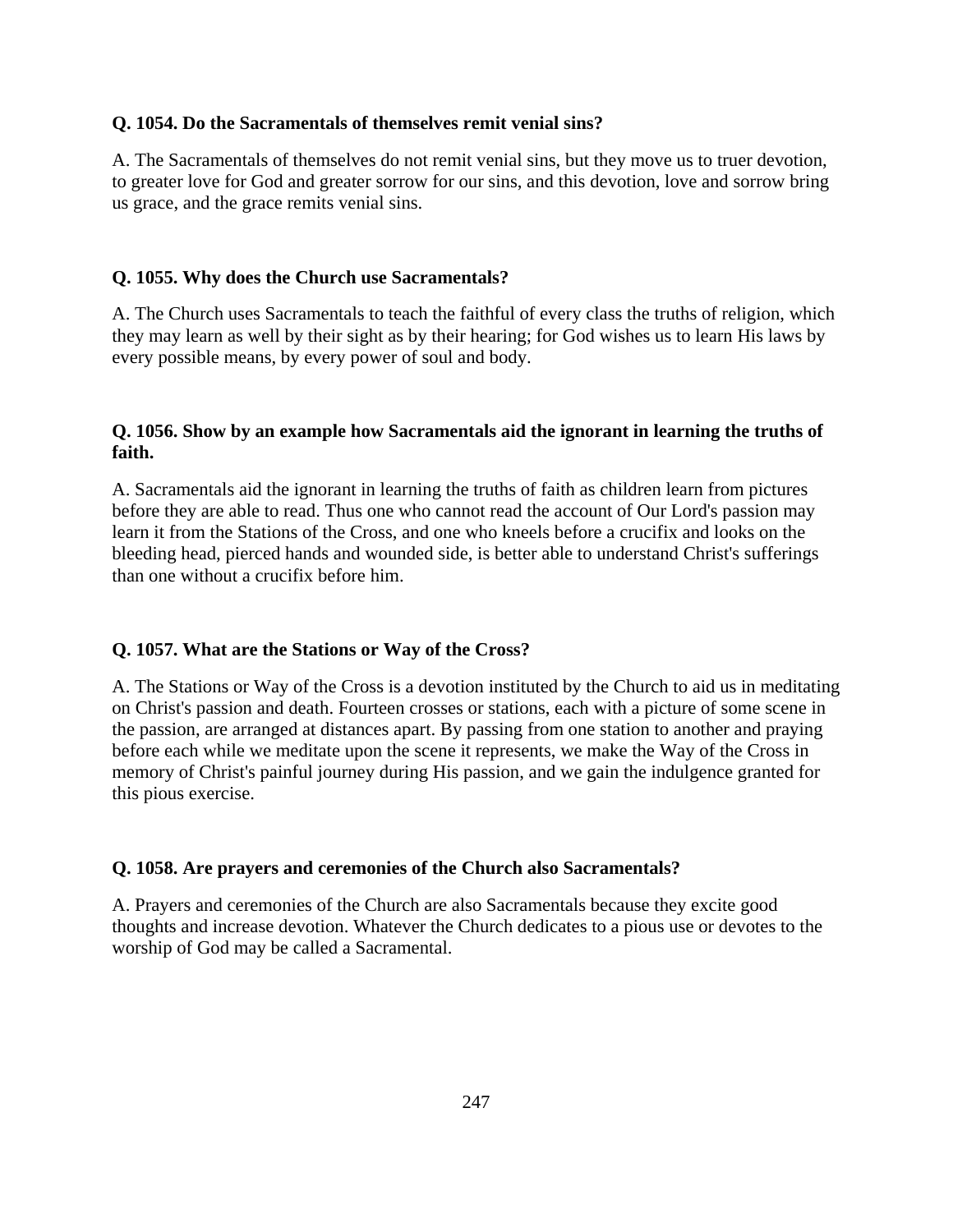### **Q. 1059. On what ground does the Church make use of ceremonies?**

A. The Church makes use of ceremonies:

(1) After the example of the Old Law, in which God described and commanded ceremonies;

(2) After the example of Our Lord, who rubbed clay on the eyes of the blind to whom He wished to restore sight, though He might have performed the miracle without any external act;

(3) On the authority of the Church itself, to whom Christ gave power to do whatever was necessary for the instruction of all men;

(4) To add solemnity to religious acts.

#### **Q. 1060. How may persons sin in using Sacramentals?**

A. Persons may sin in using Sacramentals by using them in a way or for a purpose prohibited by the Church; also by believing that the use of Sacramentals will save us in spite of our sinful lives. We must remember that Sacramentals can aid us only through the blessing the Church gives them and through the good dispositions they excite in us. They have, therefore, no power in themselves, and to put too much confidence in their use leads to superstition.

#### **Q. 1061. What is the difference between the Sacraments and the sacramentals?**

A. The difference between the Sacraments and the sacramentals is:

(1) 1st. The Sacraments were instituted by Jesus Christ and the sacramentals were instituted by the Church;

(2) 2nd. The Sacraments give grace of themselves when we place no obstacle in the way;

(3) 3rd. The sacramentals excite in us pious dispositions, by means of which we may obtain grace.

### **Q. 1062. May the Church increase or diminish the number of Sacraments and Sacramentals?**

A. The Church can never increase nor diminish the number of Sacraments, for as Christ Himself instituted them, He alone has power to change their number; but the Church may increase or diminish the number of the Sacramentals as the devotion of its people or the circumstances of the time and place require, for since the Church instituted them they must depend entirely upon its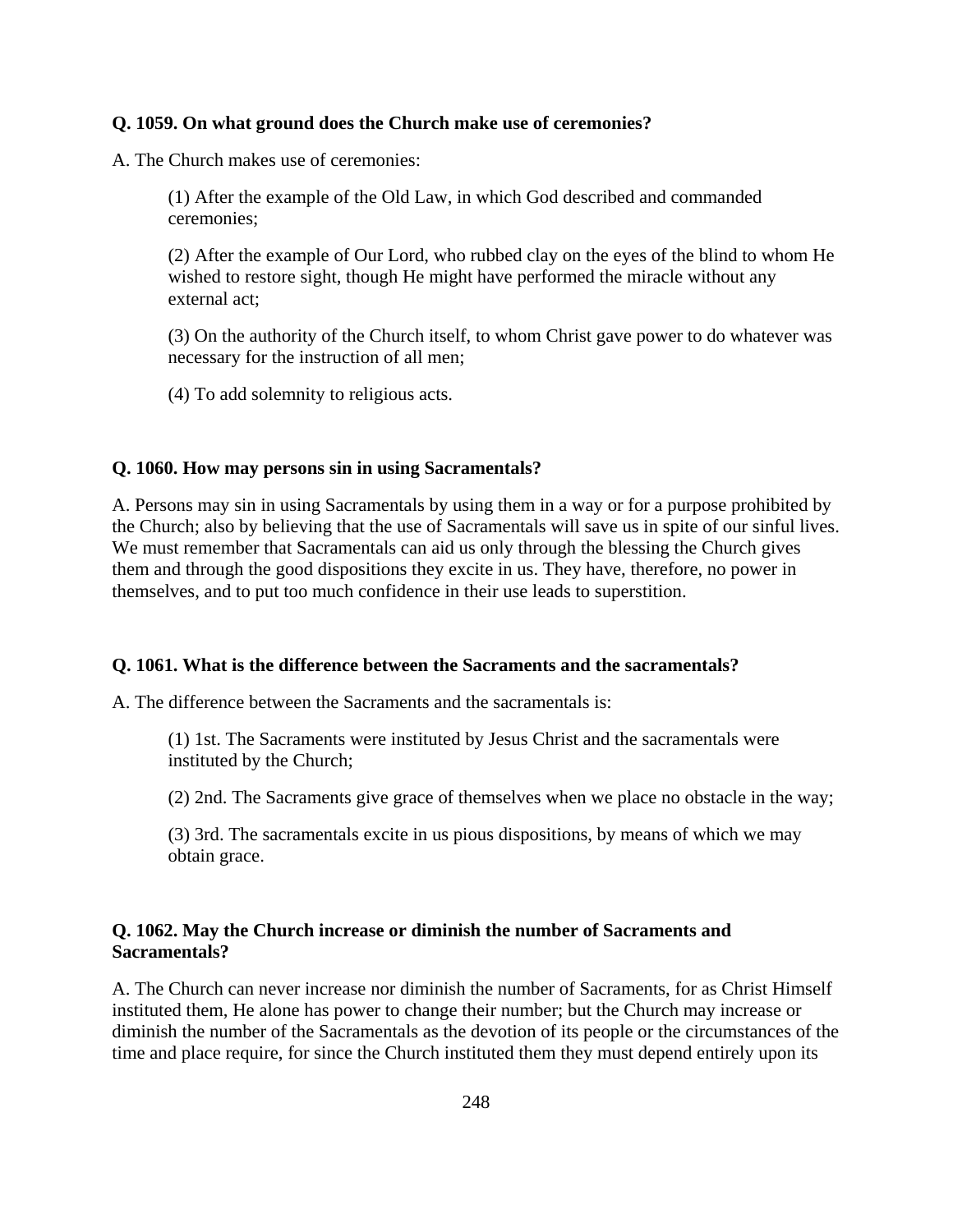laws.

# **Q. 1063. Which is the chief sacramental used in the Church?**

A. The chief sacramental used in the Church is the sign of the cross.

### **Q. 1064. How do we make the sign of the cross?**

A. We make the sign of the cross by putting the right hand to the forehead, then on the breast, and then to the left and right shoulders, saying, "In the name of the Father, and of the Son, and of the Holy Ghost, Amen."

### **Q. 1065. What is a common fault with many in blessing themselves?**

A. A common fault with many in blessing themselves is to make a hurried motion with the hand which is in no way a sign of the cross. They perform this act of devotion without thought or intention, forgetting that the Church grants an indulgence to all who bless themselves properly while they have sorrow for their sins.

### **Q. 1066. Why do we make the sign of the cross?**

A. We make the sign of the cross to show that we are Christians and to profess our belief in the chief mysteries of our religion.

# **Q. 1067. How is the sign of the cross a profession of faith in the chief mysteries of our religion?**

A. The sign of the cross is a profession of faith in the chief mysteries of our religion because it expresses the mysteries of the Unity and Trinity of God and of the Incarnation and death of our Lord.

# **Q. 1068. How does the sign of the cross express the mystery of the Unity and Trinity of God?**

A. The words, "In the name," express the Unity of God; the words that follow, "of the Father, and of the Son, and of the Holy Ghost," express the mystery of the Trinity.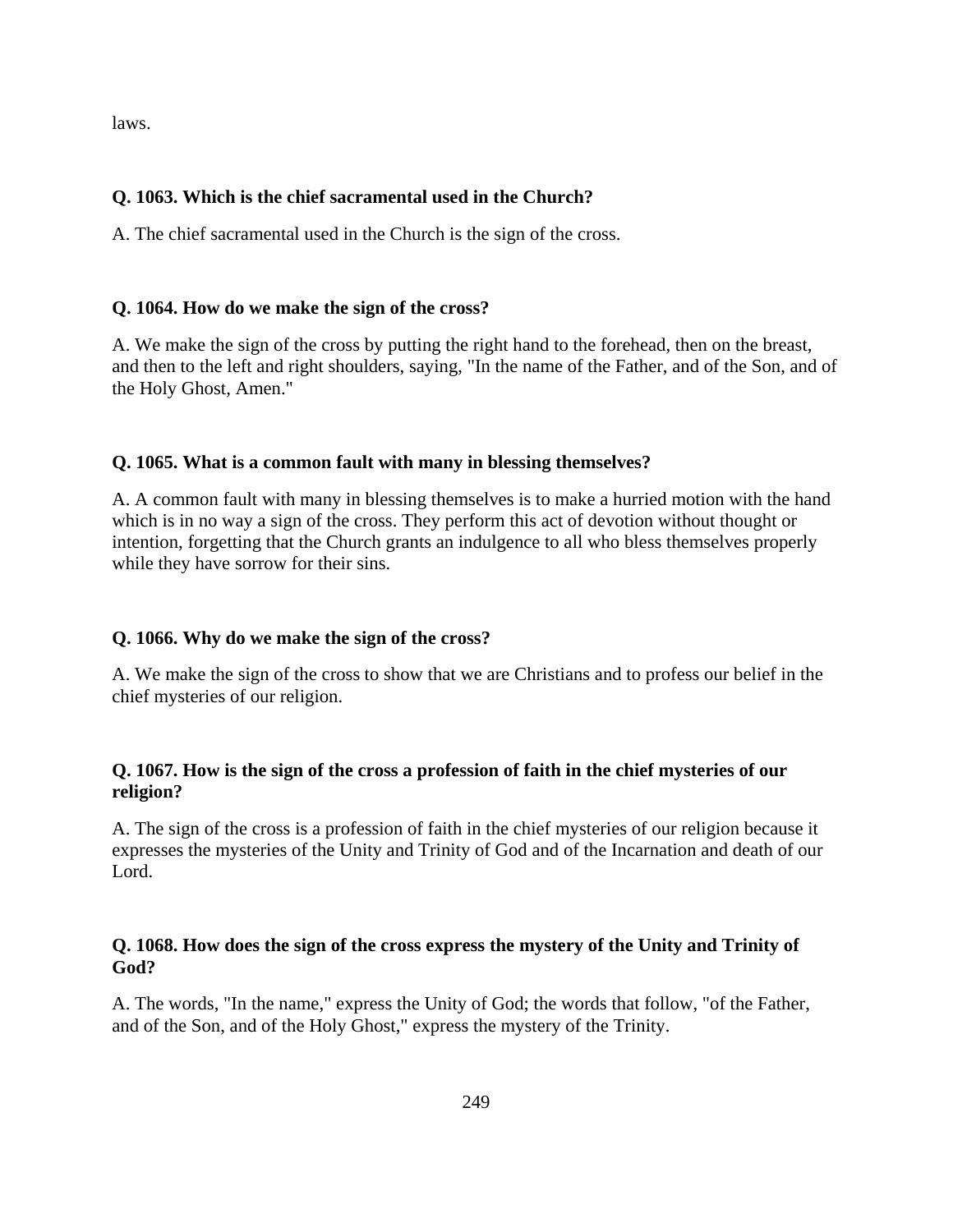# **Q. 1069. How does the sign of the cross express the mystery of the Incarnation and death of our Lord?**

A. The sign of the cross expresses the mystery of the Incarnation by reminding us that the Son of God, having become man, suffered death on the cross.

### **Q. 1070. What other sacramental is in very frequent use?**

A. Another sacramental in very frequent use is holy water.

### **Q. 1071. What is holy water?**

A. Holy water is water blessed by the priest with solemn prayer to beg God's blessing on those who use it, and protection from the powers of darkness.

# **Q. 1072. How does the water blessed on Holy Saturday, or Easter Water, as it is called, differ from the holy water blessed at other times?**

A. The water blessed on Holy Saturday, or Easter Water, as it is called, differs from the holy water blessed at other times in this, that the Easter water is blessed with greater solemnity, the paschal candle, which represents Our Lord risen from the dead, having been dipped into it with a special prayer.

### **Q. 1073. Is water ever blessed in honor of certain saints?**

A. Water is sometimes blessed in honor of certain saints and for special purposes. The form of prayer to be used in such blessings is found in the Roman Ritual -- the book containing prayers and ceremonies for the administration of the Sacraments and of blessings authorized by the Church.

#### **Q. 1074. Are there other sacramentals besides the sign of the cross and holy water?**

A. Beside the sign of the cross and holy water there are many other sacramentals, such as blessed candles, ashes, palms, crucifixes, images of the Blessed Virgin and of the saints, rosaries, and scapulars.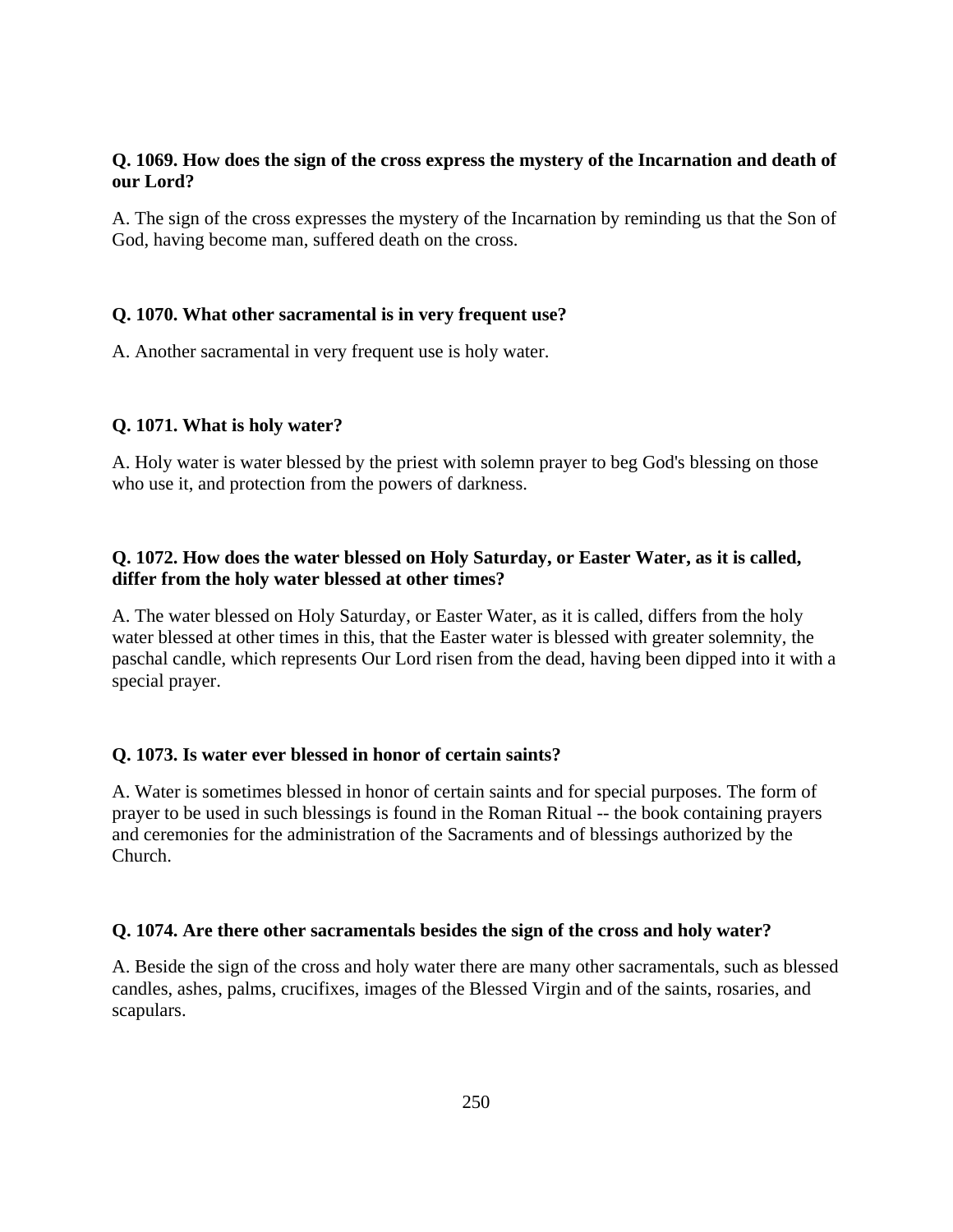### **Q. 1075. When are candles blessed in the Church and why are they used?**

A. Candles are blessed in the Church on the feast of the Purification of the Blessed Virgin -- February 2nd. They are used chiefly to illuminate and ornament our altars, as a mark of reverence for the presence of Our Lord and of joy at His coming.

#### **Q. 1076. What praiseworthy custom is now in use in many places?**

A. A praiseworthy custom now in use in many places is the offering by the faithful on the feast of the Purification of candles for the use of the altar during the year. It is pleasing to think we have candles burning in our name on the altar of God, and if the Jewish people yearly made offerings to their temple, faithful Christians should not neglect their altars and churches where God Himself dwells.

#### **Q. 1077. When are ashes blessed in the Church and why are they used?**

A. Ashes are blessed in the Church on Ash Wednesday. They are used to keep us in mind of our humble origin, and of how the body of Adam, our forefather, was formed out of the slime or clay of the earth; also to remind us of death, when our bodies will return to dust, and of the necessity of doing penance for our sins. These ashes are obtained by burning the blessed palms of the previous year.

#### **Q. 1078. When are palms blessed and of what do they remind us?**

A. Palms are blessed on Palm Sunday. They remind us of Our Lord's triumphal entry into Jerusalem, when the people, wishing to honor Him and make Him king, strewed palm branches and even their own garments in His path, singing: Hosanna to the Son of David.

#### **Q. 1079. What is the difference between a cross and a crucifix?**

A. A cross has no figure on it and a crucifix has a figure of Our Lord. The word crucifix means fixed or nailed to the cross.

### **Q. 1080. What is the Rosary?**

A. The Rosary is a form of prayer in which we say a certain number of Our Fathers and Hail Marys, meditating or thinking for a short time before each decade; that is, before each Our Father and ten Hail Marys, on some particular event in the life of Our Lord. These events are called mysteries of the Rosary. The string of beads on which these prayers are said is also called a Rosary. The ordinary beads are of five decades, or one-third of the whole Rosary.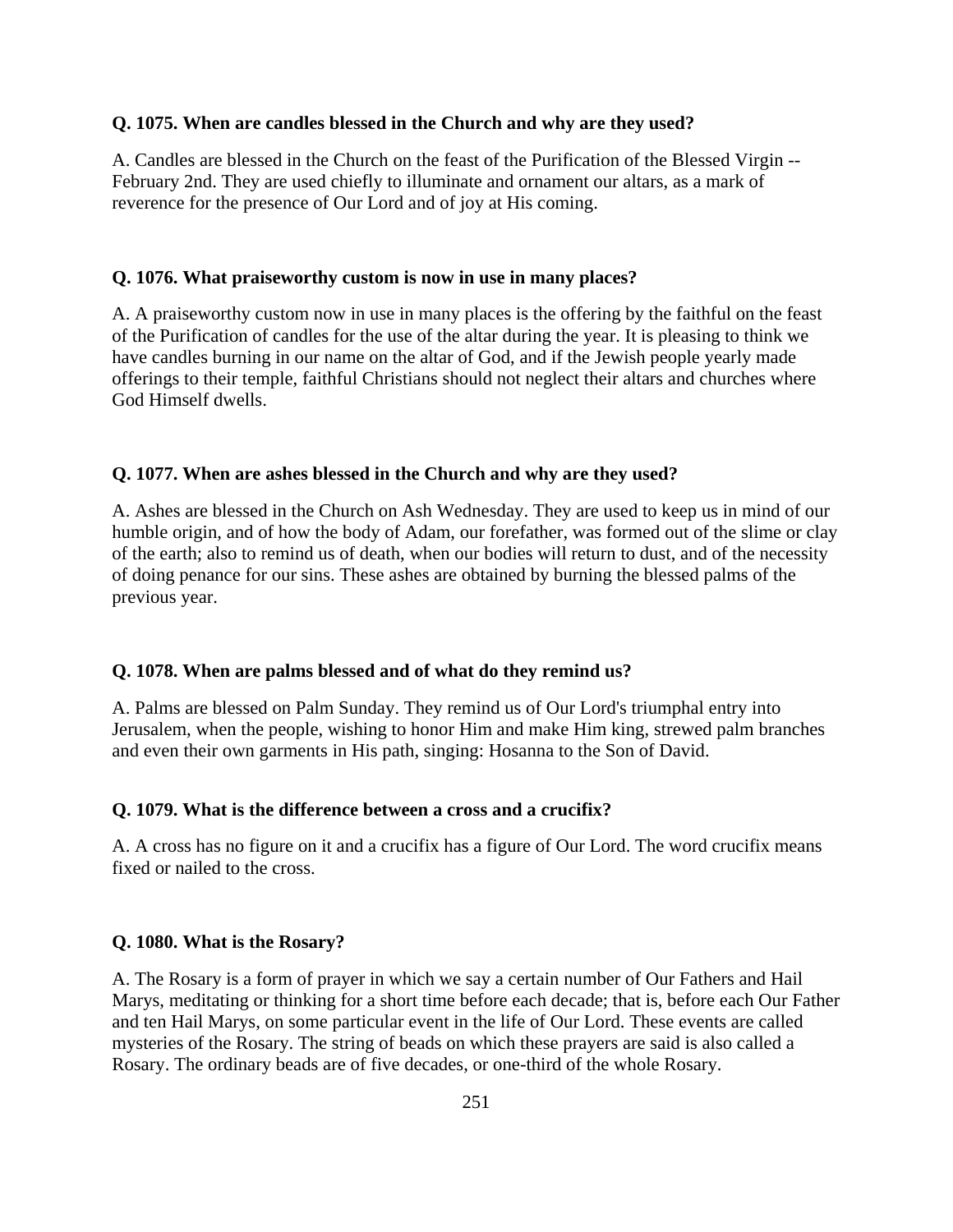### **Q. 1081. Who taught the use of the Rosary in its present form?**

A. St. Dominic taught the use of the Rosary in its present form. By it he instructed his hearers in the chief truths of our holy religion and converted many to the true faith.

### **Q. 1082. How do we say the Rosary, or beads?**

A. To say the Rosary or beads we bless ourselves with the cross, then say the Apostles' Creed and the Our Father on the first large bead, then the Hail Mary on each of the three small beads, and then Glory be to the Father, etc. Then we mention or think of the first mystery we wish to honor, and say an Our Father on the large bead and a Hail Mary on each small bead of the ten that follow. At the end of every decade, or ten Hail Marys, we say "Glory be to the Father;" etc. Then we mention the next mystery and do as before, and so on to the end.

### **Q. 1083. How many mysteries of the Rosary are there?**

A. There are fifteen mysteries of the Rosary arranged in the order in which these events occurred in the life of Our Lord, and divided into five joyful, five sorrowful, and five glorious mysteries.

**[N.B. Five luminous mysteries were added to the Rosary by Pope John Paul II in the Apostolic Letter Rosarium Virginis Mariae dated October 16, 2002. These mysteries include: "1) his Baptism in the Jordan, (2) his self-manifestation at the wedding of Cana, (3) his proclamation of the Kingdom of God, with his call to conversion, (4) his Transfiguration, and finally, (5) his institution of the Eucharist, as the sacramental expression of the Paschal Mystery."]** 

# **Q. 1084. Say the five joyful mysteries of the Rosary.**

A. The five joyful mysteries of the Rosary are:

(1) The Annunciation -- the Angel Gabriel telling the Blessed Virgin that she is to be the Mother of God;

(2) The Visitation -- the Blessed Virgin goes to visit her cousin, St. Elizabeth, the mother of St. John the Baptist;

(3) The Nativity, or birth, of Our Lord;

(4) The Presentation of the Child Jesus in the temple -- His parents offered Him to God;

(5) The finding of the Child Jesus in the temple -- His parents had lost Him in Jerusalem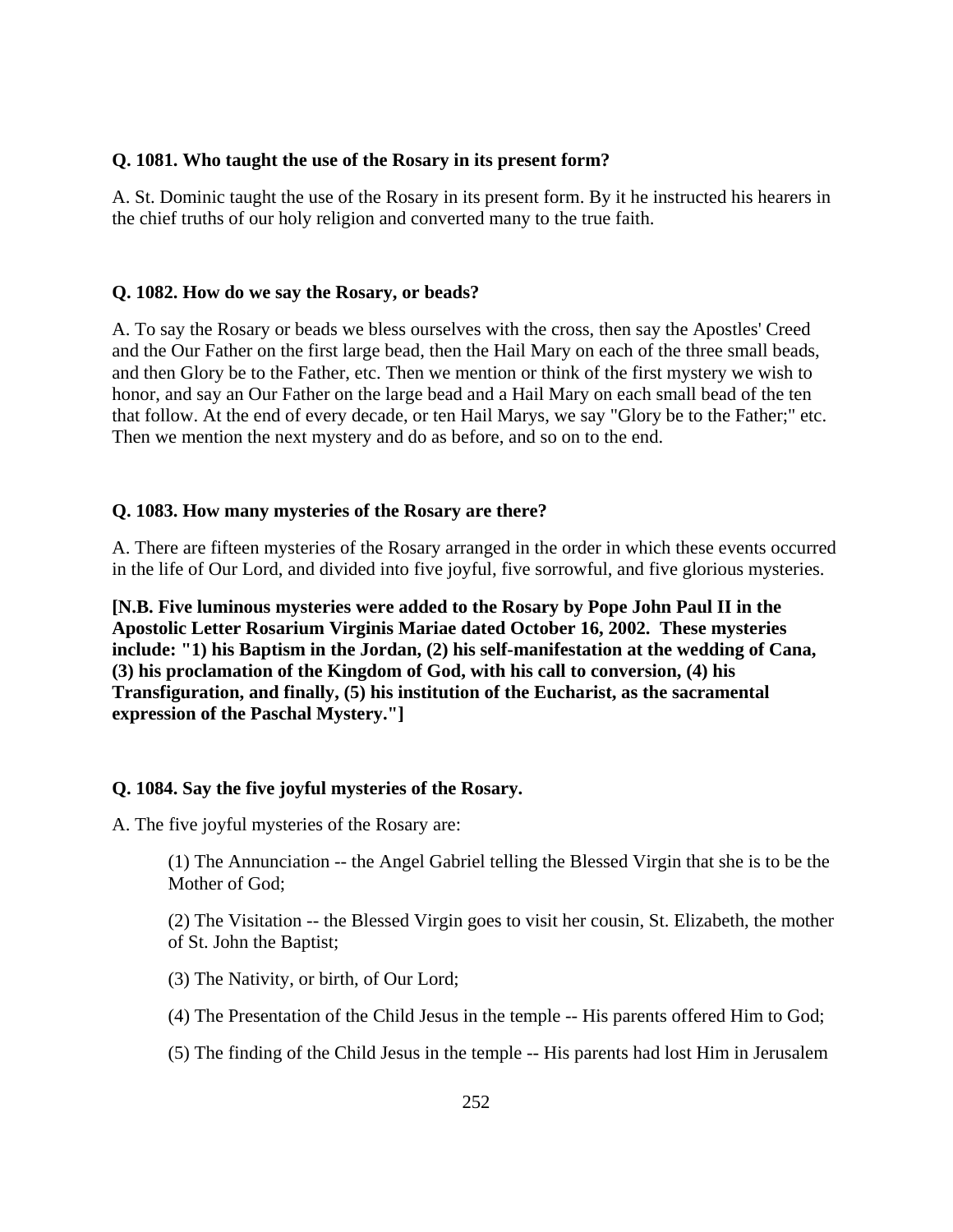for three days.

#### **Q. 1085. Say the five sorrowful mysteries of the Rosary.**

A. The five sorrowful mysteries of the Rosary are:

(1) The Agony in the Garden -- Our Lord was in dreadful anguish and bathed in a bloody sweat;

(2) The Scourging at the Pillar -- Christ was stripped of His garments and lashed in a cruel manner;

(3) The Crowning with Thorns -- He was mocked as a king by heartless men;

(4) The Carriage of the Cross -- from the place He was condemned to Calvary, the place of Crucifixion;

(5) The Crucifixion -- He was nailed to the cross amid the jeers and blasphemies of His enemies.

#### **Q. 1086. Say the five glorious mysteries of the Rosary.**

A. The five glorious mysteries of the Rosary are:

(1) The Resurrection of Our Lord;

(2) The Ascension of Our Lord;

(3) The Coming of the Holy Ghost upon the Apostles;

(4) The Assumption of the Blessed Virgin -- after death she was taken body and soul into heaven;

(5) The Coronation of the Blessed Virgin -- on entering heaven she was made queen of all the Angels and Saints and placed in dignity next to her Divine Son, Our Blessed Lord.

## **Q. 1087. On what days, according to the pious custom of the faithful, are the different mysteries of the Rosary usually said?**

A. According to the pious custom of the faithful, the different mysteries of the Rosary are usually said on the following days, namely: the joyful on Mondays and Thursdays, the sorrowful on Tuesdays and Fridays, and the glorious on Sundays, Wednesdays and Saturdays.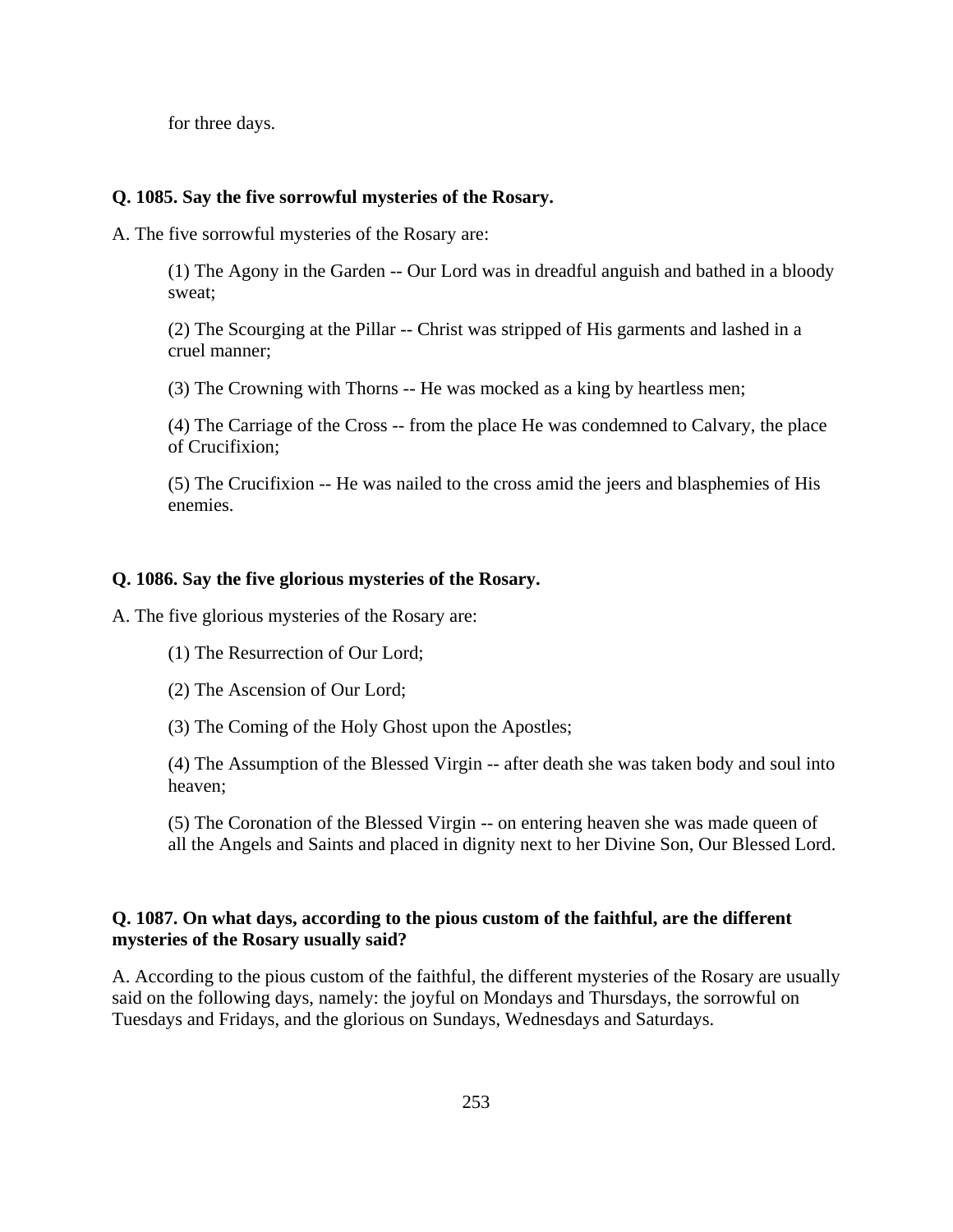**[N.B. From Pope John Paul II's Apostolic Letter Rosarium Virginis Mariae: "According to current practice, Monday and Thursday are dedicated to the "joyful mysteries", Tuesday and Friday to the "sorrowful mysteries", and Wednesday, Saturday and Sunday to the "glorious mysteries". Where might the "mysteries of light" be inserted? If we consider that the "glorious mysteries" are said on both Saturday and Sunday, and that Saturday has always had a special Marian flavour, the second weekly meditation on the "joyful mysteries", mysteries in which Mary's presence is especially pronounced, could be moved to Saturday. Thursday would then be free for meditating on the "mysteries of light"."]** 

### **Q. 1088. What do the letters I. N. R. I. over the crucifix mean?**

A. The letters I. N. R. I. over the crucifix are the first letters of four Latin words that mean Jesus of Nazareth, King of the Jews. Our Lord did say He was king of the Jews, but He also said that He was not their temporal or earthly king, but their spiritual and heavenly king.

#### **Q. 1089. To what may we attribute the desire of the Jews to put Christ to death?**

A. We may attribute the desire of the Jews to put Christ to death to the jealously, hatred and illwill of their priests and the Pharisees, whose faults He rebuked and whose hypocrisy He exposed. By their slanders and lies they induced the people to follow them in demanding Our Lord's crucifixion.

#### **Q. 1090. With whom did the Blessed Virgin live after the death of Our Lord?**

A. After the death of Our Lord the Blessed Virgin lived for about eleven years with the Apostle St. John the Evangelist, called also the Beloved Disciple. He wrote one of the four Gospels, three Epistles, and the Apocalypse, or Book of Revelations -- the last book of the Bible. He lived to the age of a hundred years or more and died last of all the apostles.

# **Q. 1091. What do we mean by the Assumption of the Blessed Virgin, and why do we believe in it?**

A. By the Assumption of the Blessed Virgin we mean that her body was taken up into heaven after her death. We believe in it:

(1) Because the Church cannot teach error, and yet from an early age the Church has celebrated the Feast of the Assumption;

(2) Because no one ever claimed to have a relic of our Blessed Mother's body, and surely the apostles, who knew and loved her, would have secured some relic had her body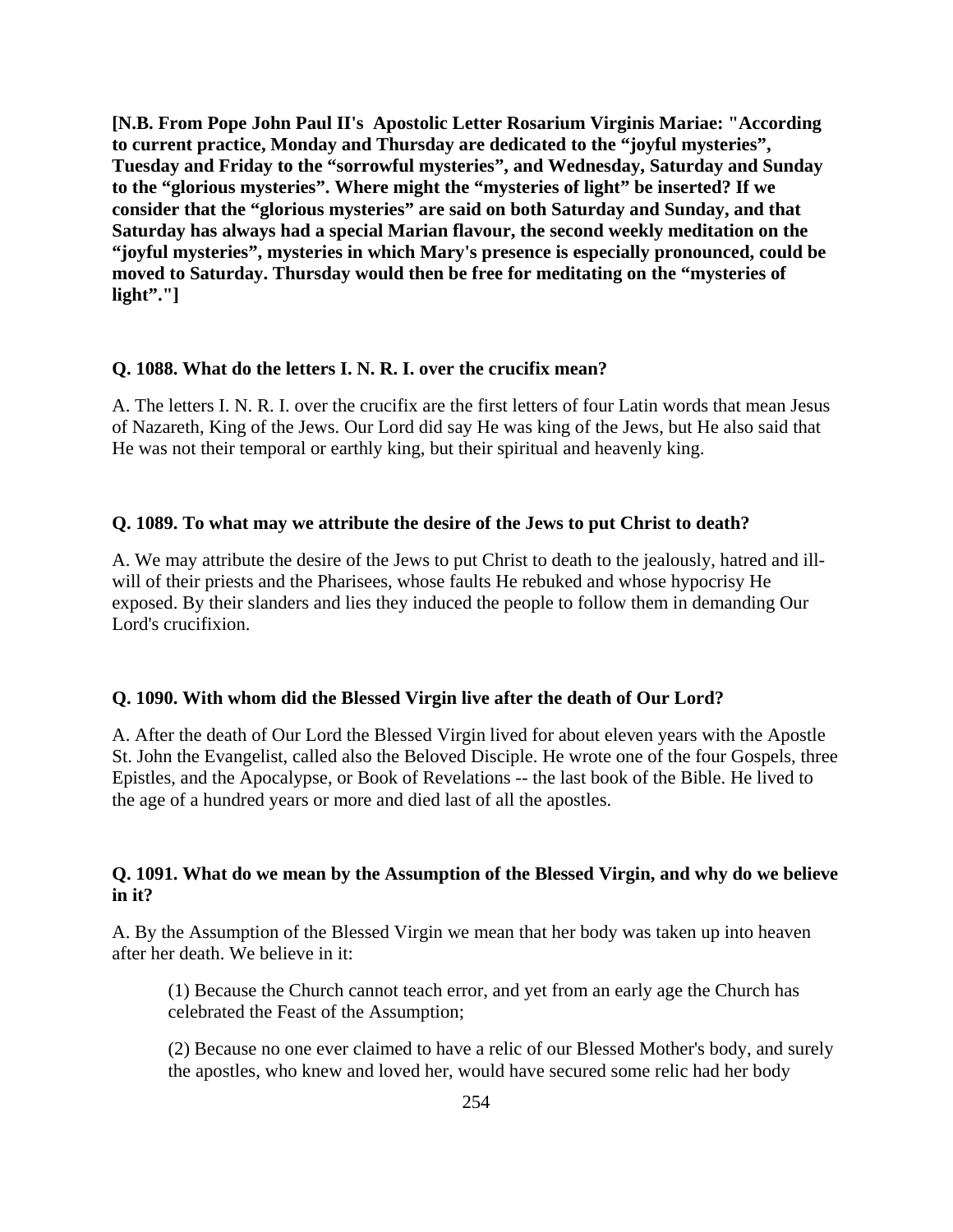remained upon earth.

## **Q. 1092. What do the letters I. H. S. on an altar or sacred things mean?**

A. The letters I. H. S. on an altar or sacred things means the name Jesus; for it is in that way the Holy Name is written in the Greek language when some of the letters are left out.

# **Q. 1093. What is the scapular, and why is it worn?**

A. The scapular is a long, broad piece of woolen cloth forming a part of the religious dress of monks, priests and sisters of some religious orders. It is worn over the shoulders and extends from the shoulders to the feet. The small scapular made in imitation of it, and consisting of two small pieces of cloth fastened together by strings, is worn by the faithful as a promise or proof of their willingness to practice some particular devotion, indicated by the kind of scapular they wear.

## **Q. 1094. How many kinds of scapulars are there in use among the faithful?**

A. Among the faithful there are many kinds of scapulars in use, such as the brown scapular or scapular of Mount Carmel worn in honor of Our Lord's passion; the white, in honor of the Holy Trinity; the blue, in honor of the Immaculate Conception; and the black, in honor of the seven dolors of the Blessed Virgin. When these are joined together and worn as one they are called the five scapulars. The brown scapular is best known and entitles its wearer to the greatest privileges and indulgences.

#### **Q. 1095. What are the seven dolors of the Blessed Virgin?**

A. The seven dolors of the Blessed Virgin are the chief sorrowful events in the life of Our Blessed Lady. They are:

(1) The circumcision of our Lord -- when she saw his blood shed for the first time;

(2) Her flight into Egypt -- to save the life of the Infant Jesus, when Herod sought to kill Him;

- (3) The three days she lost her Son in Jerusalem;
- (4) When she saw him carrying the cross;
- (5) When she saw him die;
- (6) When His dead body was taken down from the cross;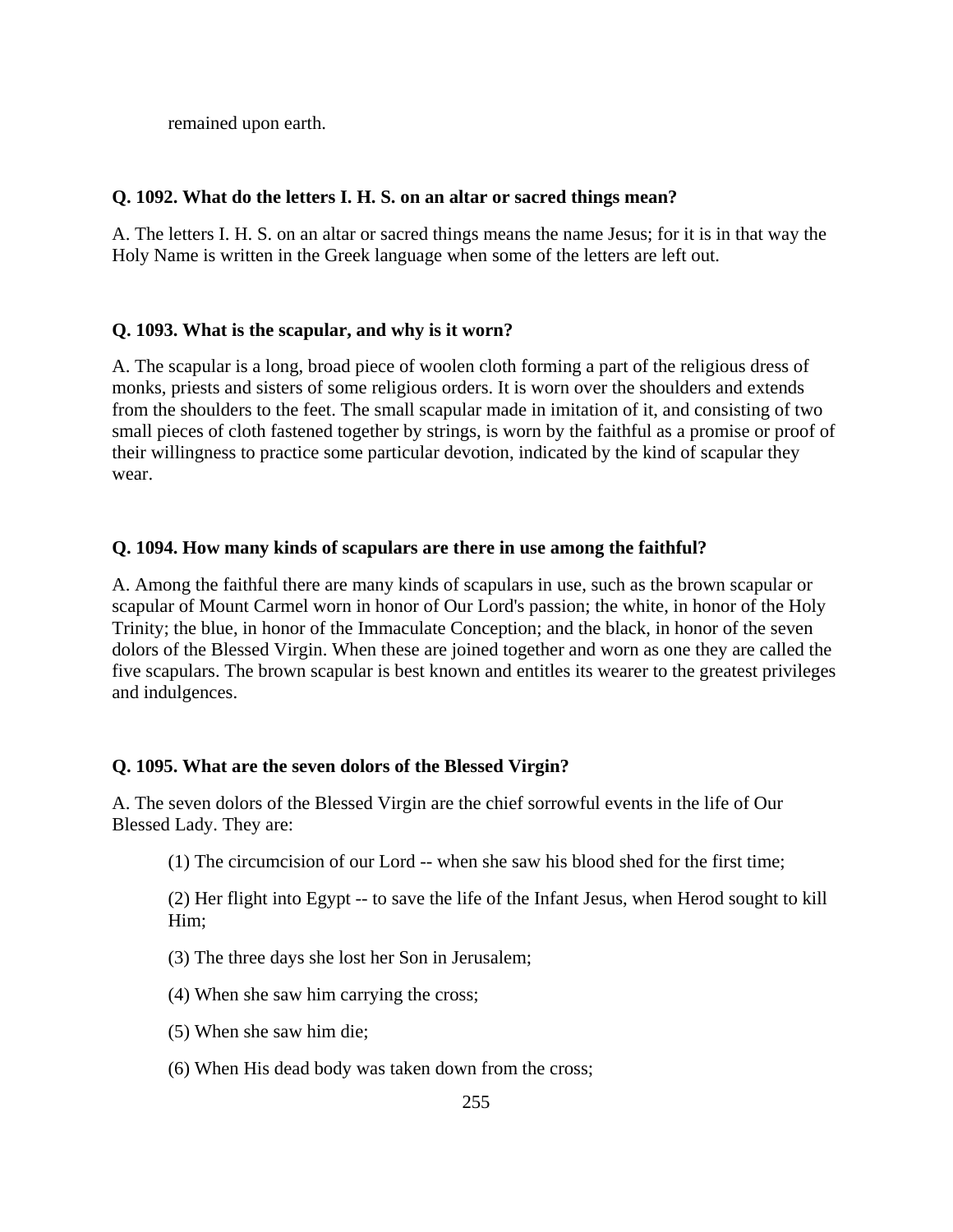(7) When it was laid in the sepulchre or tomb.

## **Q. 1096. What are the seven dolor beads, and how do we say them?**

A. Seven dolor beads are beads constructed with seven medals, each bearing a representation of one of the seven dolors, and seven beads between each medal and the next. At each medal we meditate on the proper dolor and the say a Hail Mary on each of the bead following it.

# **Q. 1097. What is an Agnus Dei?**

A. An Agnus Dei is a small piece of beeswax stamped with the image of a lamb and cross. It is solemnly blessed by the Pope with special prayers for those who carry it about their person in honor of Our Blessed Redeemer, whom we call the Lamb of God, Who taketh away the sins of the world. The wax is usually covered with silk or some fine material.

# **LESSON TWENTY-EIGHTH: [Text Missing]**

# **LESSON TWENTY-NINTH: On the Commandments of God**

# **Q. 1125. Is it enough to belong to God's Church in order to be saved?**

A. It is not enough to belong to the Church in order to be saved, but we must also keep the Commandments of God and of the Church.

#### **Q. 1126. Are not the commandments of the Church also commandments of God?**

A. The commandments of the Church are also commandments of God, for they are made by His authority and under the guidance of the Holy Ghost; nevertheless, the Church can change or abolish its own commandments, while it cannot change or abolish the commandments given directly by God Himself.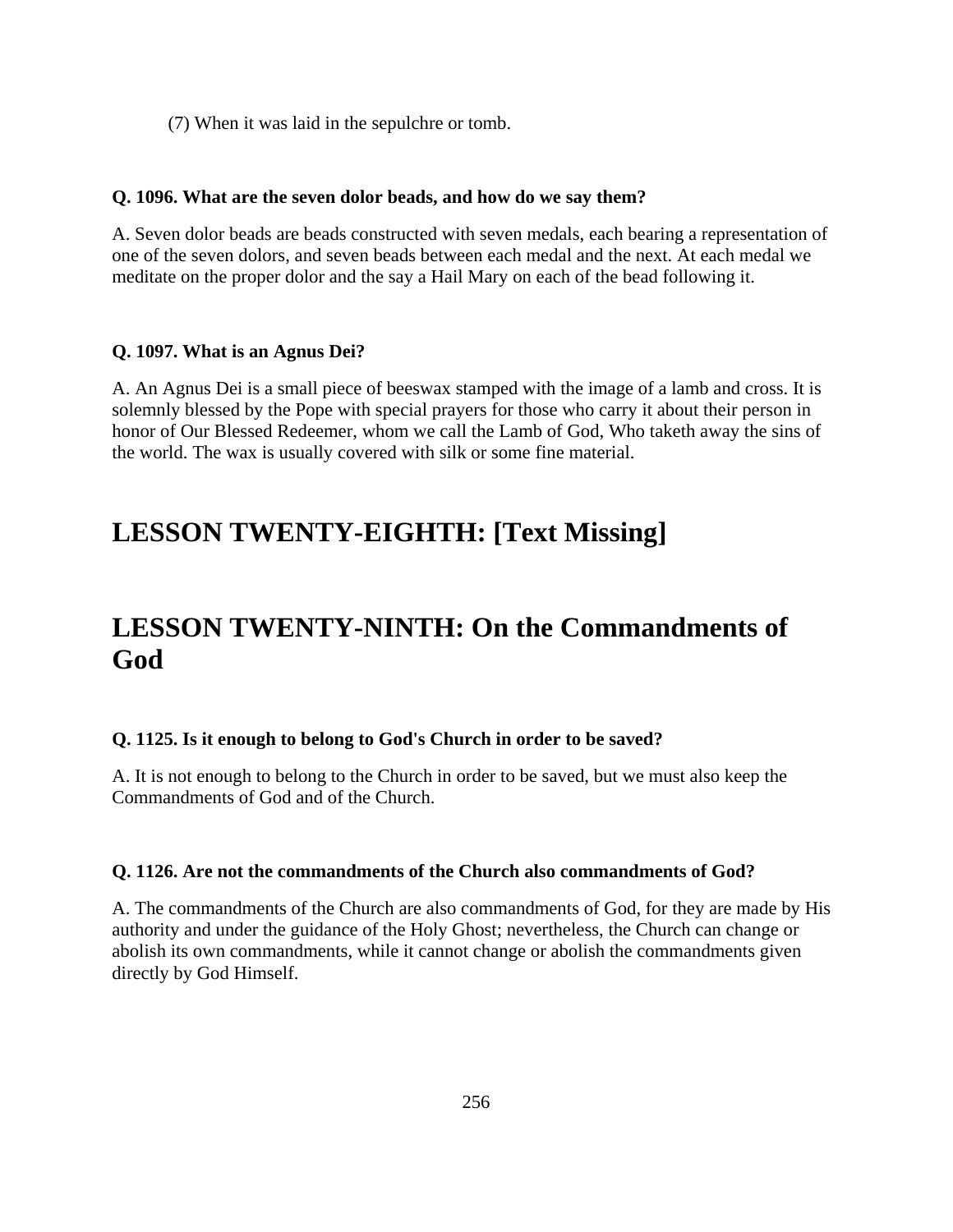## **Q. 1127. Which are the Commandments that contain the whole law of God?**

A. The Commandments which contain the whole law of God are these two:

- (1) 1st. Thou shalt love the Lord thy God with thy whole heart, with thy whole soul, with thy whole strength, and with thy whole mind;
- (2) 2nd. Thou shalt love thy neighbor as thyself.

# **Q. 1128. Why do these two Commandments of the love of God and of our neighbor contain the whole law of God?**

A. These two Commandments of the love of God and of our neighbor contain the whole law of God because all the other Commandments are given either to help us to keep these two, or to direct us how to shun what is opposed to them.

# **Q. 1129. Explain further how the two commandments of the love of God and of our neighbor contain the teaching of the whole ten commandments.**

A. The two commandments of the love of God and of our neighbor contain the teaching of the whole ten commandments because the first three of the ten commandments refer to God and oblige us to worship Him alone, respect His name and serve Him as He wills, and these things we will do if we love Him; secondly, the last seven of the ten commandments refer to our neighbor and forbid us to injure him in body, soul, goods or reputation, and if we love him we will do him no injury in any of these, but, on the contrary, aid him as far as we can.

# **Q. 1130. Which are the Commandments of God?**

A. The Commandments of God are these ten:

(1) I am the Lord thy God, who brought thee out of the land of Egypt, out of the house of bondage. Thou shalt not have strange gods before me. Thou shalt not make to thyself a graven thing, nor the likeness of any thing that is in heaven above, or in the earth beneath, nor of those things that are in the waters under the earth. Thou shalt not adore them, nor serve them.

- (2) Thou shalt not take the name of the Lord thy God in vain.
- (3) Remember thou keep holy the Sabbath day.
- (4) Honor thy father and thy mother.
- (5) Thou shalt not kill.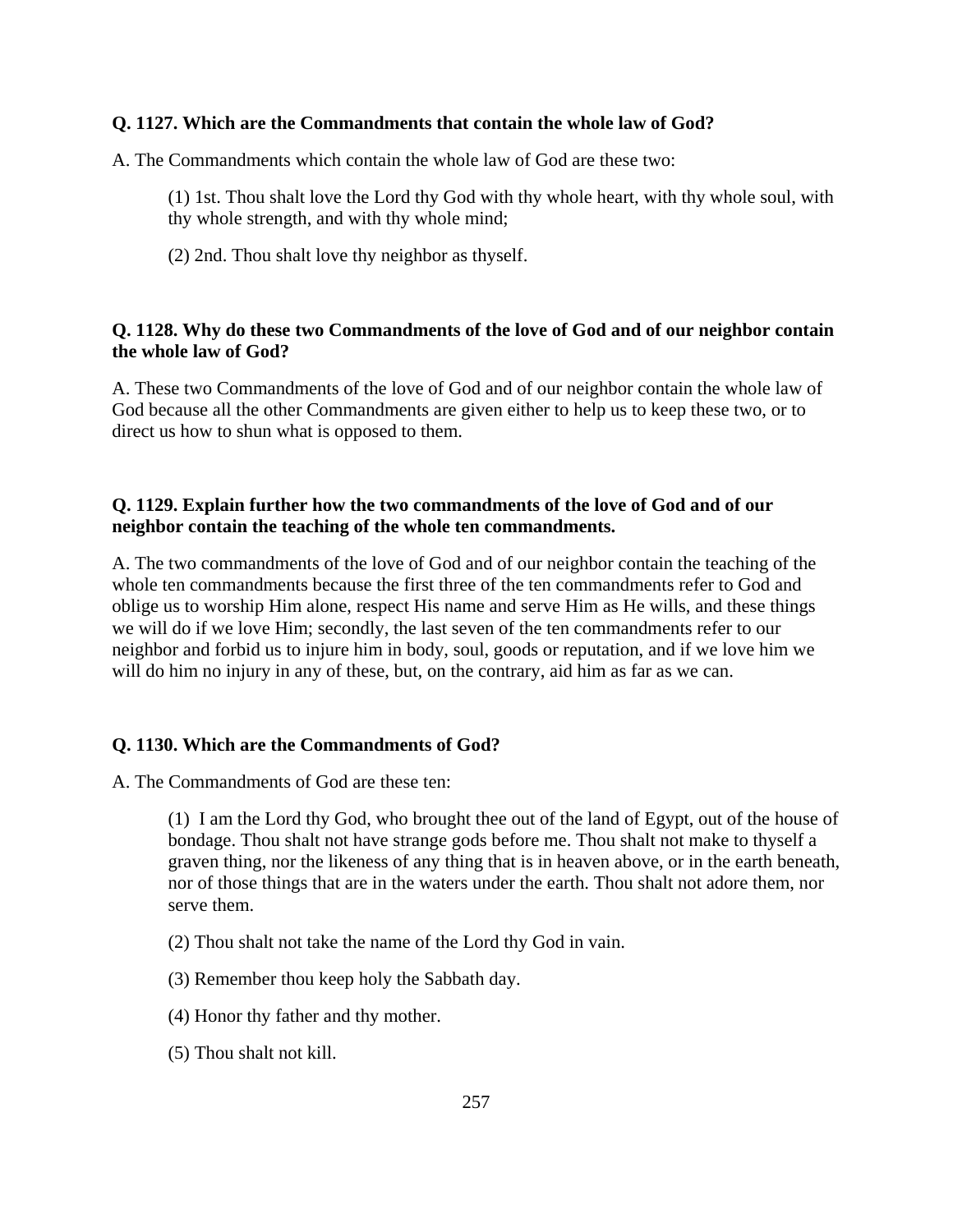- (6) Thou shalt not commit adultery.
- (7) Thou shalt not steal.
- (8) Thou shalt not bear false witness against thy neighbor.
- (9) Thou shalt not covet thy neighbor's wife.
- (10) Thou shalt not covet thy neighbor's goods.

# **Q. 1131. What does the first commandment mean by a "graven thing" or "the likeness of anything" in heaven, in the earth or in the waters?**

A. The first commandment means by a "graven thing" or "the likeness of anything" in heaven, in the earth or in the waters, the statue, picture or image of any creature in heaven or of any animal on land or in water intended for an idol and to be worshipped as a god.

#### **Q. 1132. Who gave the Ten Commandments?**

A. God Himself gave the Ten Commandments to Moses on Mount Sinai, and Christ our Lord confirmed them.

#### **Q. 1133. How and when were the Commandments give to Moses?**

A. The Commandments, written on two tables of stone, were given to Moses in the midst of fire and smoke, thunder and lightning, from which God spoke to him on the mountain, about fifty days after the Israelites were delivered from the bondage of Egypt and while they were on their journey through the desert to the Promised Land.

#### **Q. 1134. What do we mean when we say Christ confirmed the Commandments?**

A. When we say Christ confirmed the Commandments we mean that He strongly approved them, and gave us by His teaching a fuller and clearer knowledge of their meaning and importance.

#### **Q. 1135. Was anyone obliged to keep the Commandments before they were given to Moses?**

A. All persons, from the beginning of the world, were obliged to keep the Commandments, for it was always sinful to blaspheme God, murder, steal or violate any of the Commandments, though they were not written till the time of Moses.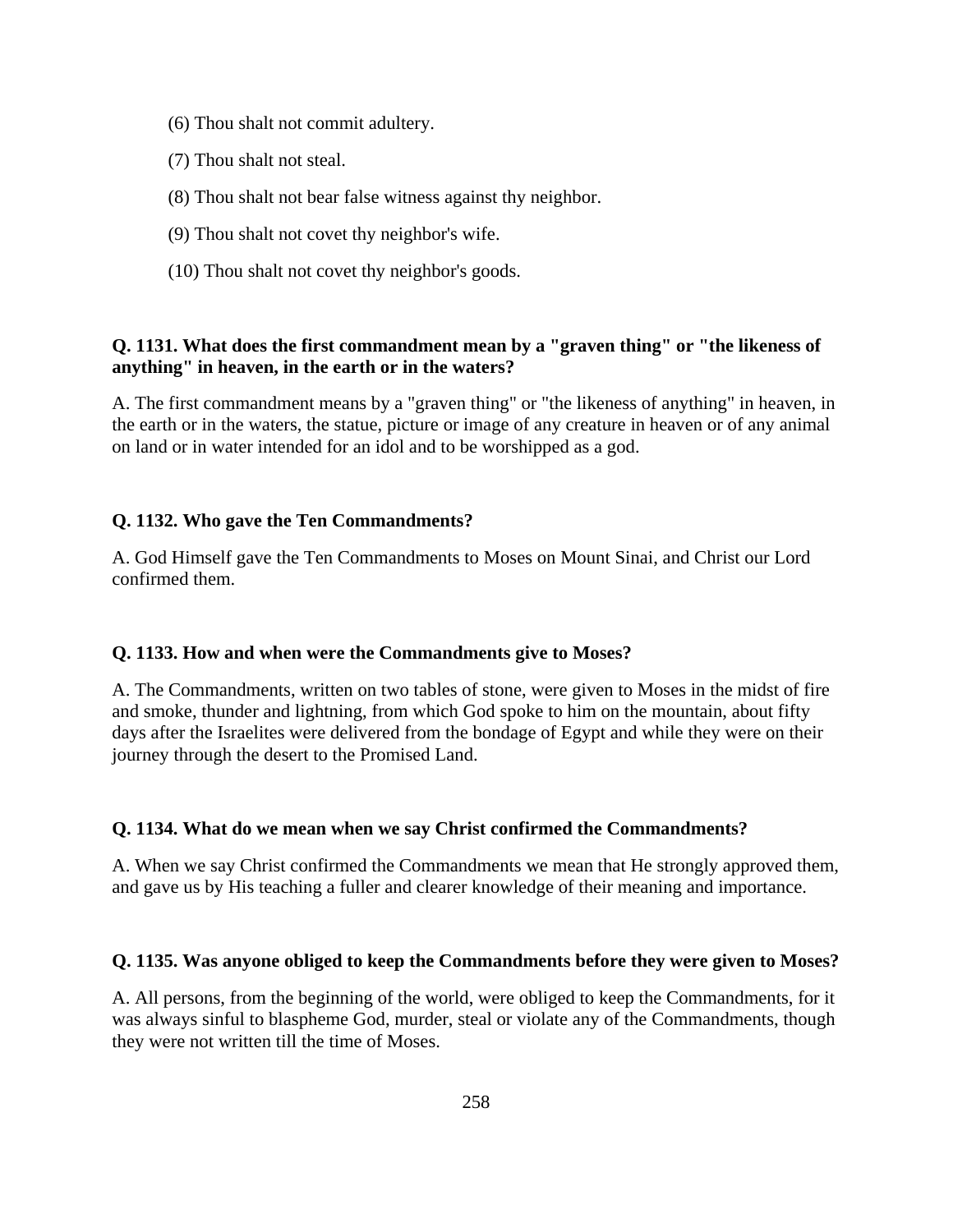## **Q. 1136. How many kinds of laws had the Jews before the coming of Our Lord?**

A. Before the coming of Our Lord the Jews had three kinds of laws:

- (1) Civil laws, regulating the affairs of their nation;
- (2) Ceremonial laws, governing their worship in the temple;
- (3) Moral laws, guiding their religious belief and actions.

## **Q. 1137. To which of these laws did the Ten Commandments belong?**

A. The Ten Commandments belong to the moral law, because they are a compendium or short account of what we must do in order to save our souls; just as the Apostles' Creed is a compendium of what we must believe.

# **Q. 1138. When did the civil and ceremonial laws of the Jews cease to exist?**

A. The civil laws of the Jews ceased to exist when the

# **Q. 1139. Why were not also the moral laws of the Jews abolished when the Christian religion was established?**

A. The moral laws of the Jews could not be abolished by the establishment of the Christian religion because they regard truth and virtue and have been revealed by God, and whatever God has revealed as true must be always true, and whatever He has condemned as bad in itself must be always bad.

# **LESSON THIRTIETH: On the First Commandment**

# **Q. 1140. What is the first Commandment?**

A. The first Commandment is: I am the Lord thy God: thou shalt not have strange gods before me.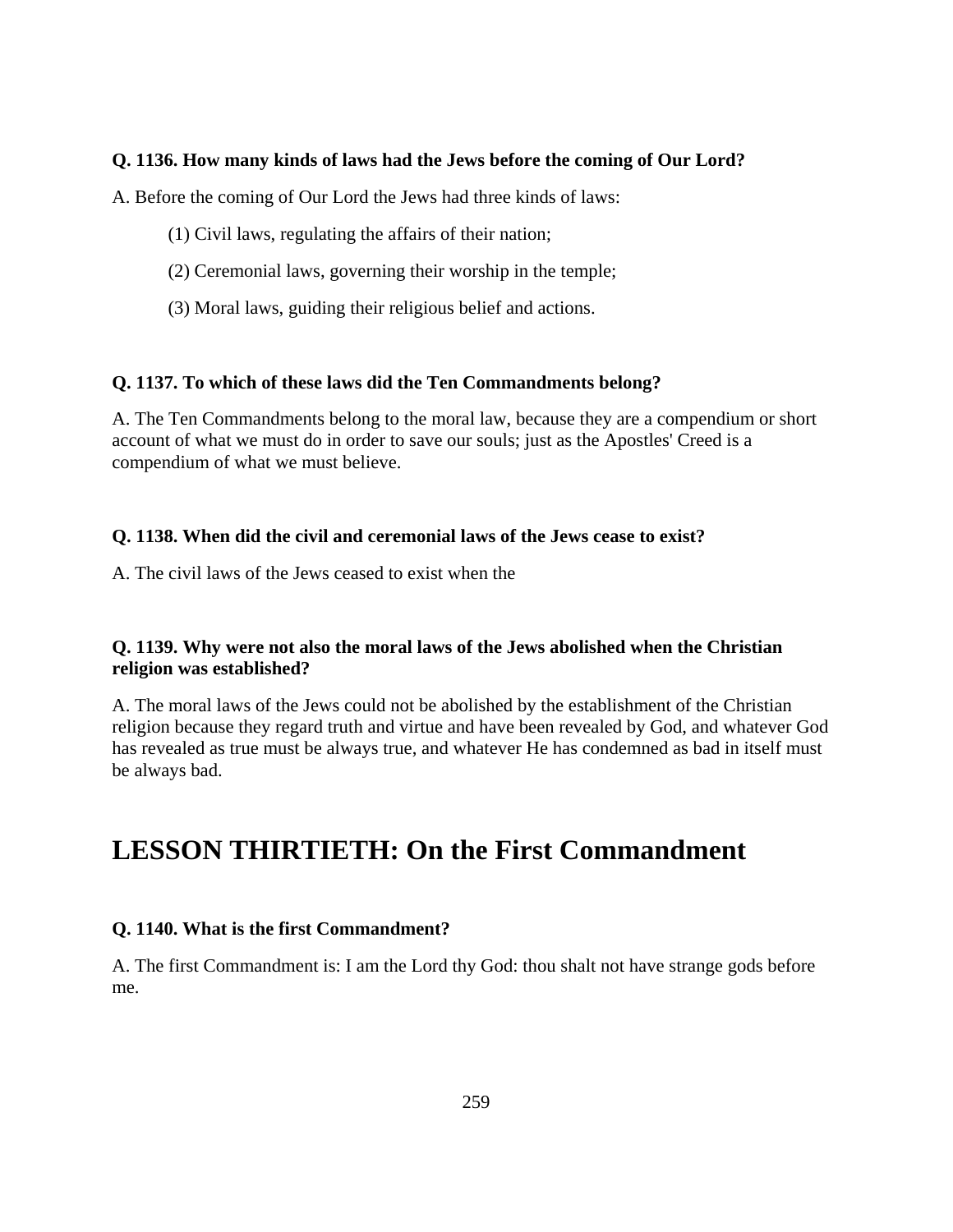#### **Q. 1141. What does the commandment mean by "strange gods"?**

A. By strange gods the commandment means idols or false gods, which the Israelites frequently worshipped when, through their sins, they had abandoned the true God.

#### **Q. 1142. How may we, in a sense, worship strange gods?**

A. We, in a sense, may worship strange gods by giving up the salvation of our souls for wealth, honors, society, worldly pleasures, etc., so that we would offend God, renounce our faith or give up the practice of our religion for their sake.

# **Q. 1143. How does the first Commandment help us to keep the great Commandment of the love of God?**

A. The first Commandment helps us to keep the great Commandment of the love of God because it commands us to adore God alone.

#### **Q. 1144. How do we adore God?**

A. We adore God by faith, hope, and charity, by prayer and sacrifice.

### **Q. 1145. By what prayers do we adore God?**

A. We adore God by all our prayers, but in particular by the public prayers of the Church, and, above all, by the Holy Sacrifice of the Mass.

#### **Q. 1146. How may the first Commandment be broken?**

A. The first Commandment make be broken by giving to a creature the honor which belongs to God alone; by false worship; and by attributing to a creature a perfection which belongs to God alone.

#### **Q. 1147. What is the honor which belongs to God alone?**

A. The honor which belongs to God alone is a divine honor, in which we offer Him sacrifice, incense or prayer, solely for His own sake and for His own glory. To give such honor to any creature, however holy, would be idolatry.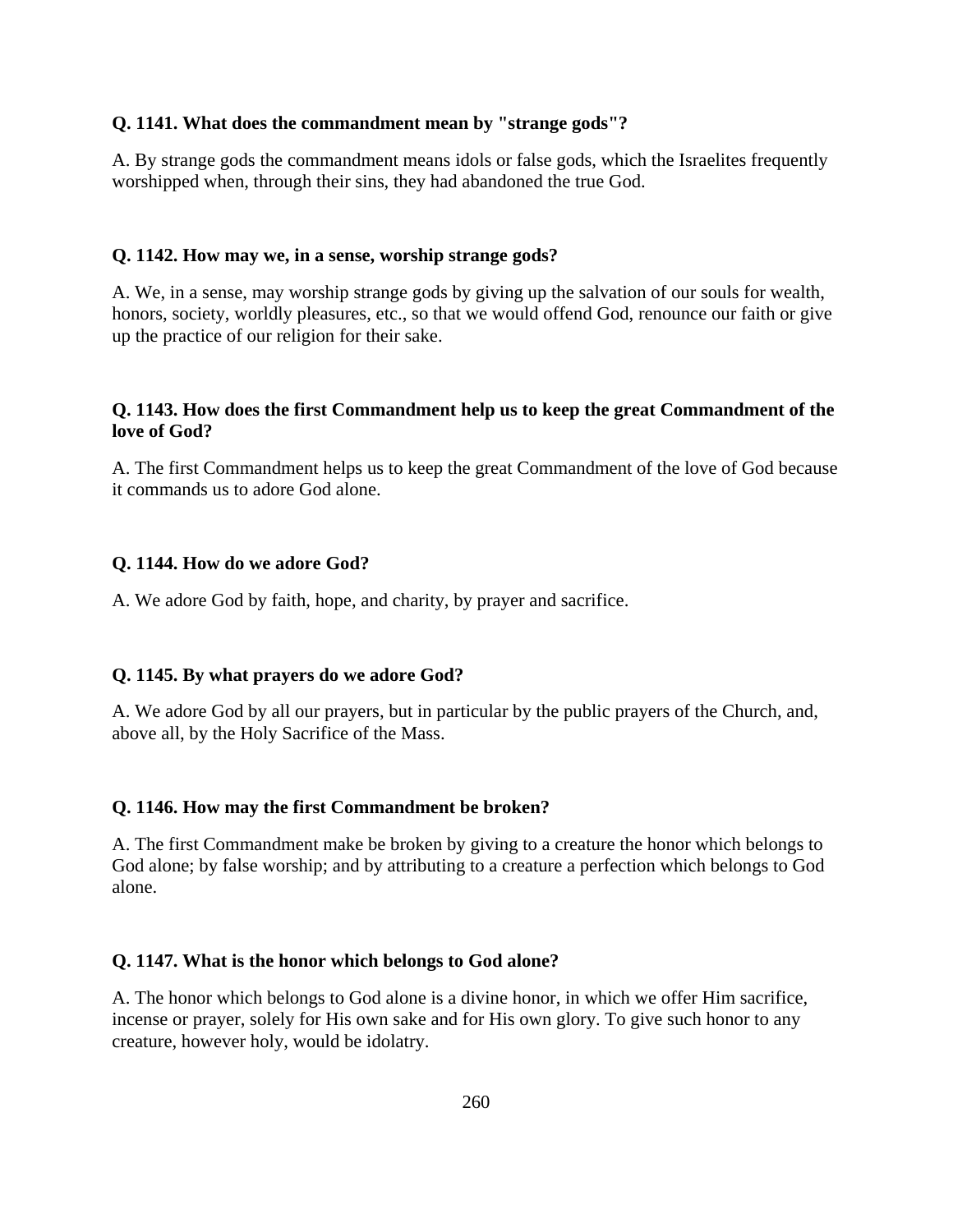### **Q. 1148. How do we offer God false worship?**

A. We offer God false worship by rejecting the religion He has instituted and following one pleasing to ourselves, with a form of worship He has never authorized, approved or sanctioned.

## **Q. 1149. Why must we serve God in the form of religion He has instituted and in no other?**

A. We must serve God in the form of religion He has instituted and in no other, because heaven is not a right, but a promised reward, a free gift of God, which we must merit in the manner He directs and pleases.

## **Q. 1150. When do we attribute to a creature a perfection which belongs to God alone?**

A. We attribute to a creature a perfection which belongs to God alone when we believe it possesses knowledge or power independently of God, so that it may, without His aid, make known the future or perform miracles.

# **Q. 1151. Do those who make use of spells and charms, or who believe in dreams, in mediums, spiritists, fortune-tellers, and the like, sin against the first Commandment?**

A. Those who make use of spells and charms, or who believe in dreams, in mediums, spiritists, fortune-tellers, and the like, sin against the first Commandment, because they attribute to creatures perfections which belong to God alone.

# **Q. 1152. What are spells and charms?**

A. Spells and charms are certain words, by the saying of which superstitious persons believe they can avert evil, bring good fortune or produce some supernatural or wonderful effect. They may be also objects or articles worn about the body for the same purpose.

## **Q. 1153. Are not Agnus Deis, medals, scapulars, etc., which we wear about our bodies also charms?**

A. Agnus Deis, medals, scapulars, etc., which we wear about our bodies, are not charms, for we do not expect any help from these things themselves, but, through the blessing they have received from the Church, we expect help from God, the Blessed Mother, or the Saint in whose honor we wear them. On the contrary, they who wear charms expect help from the charms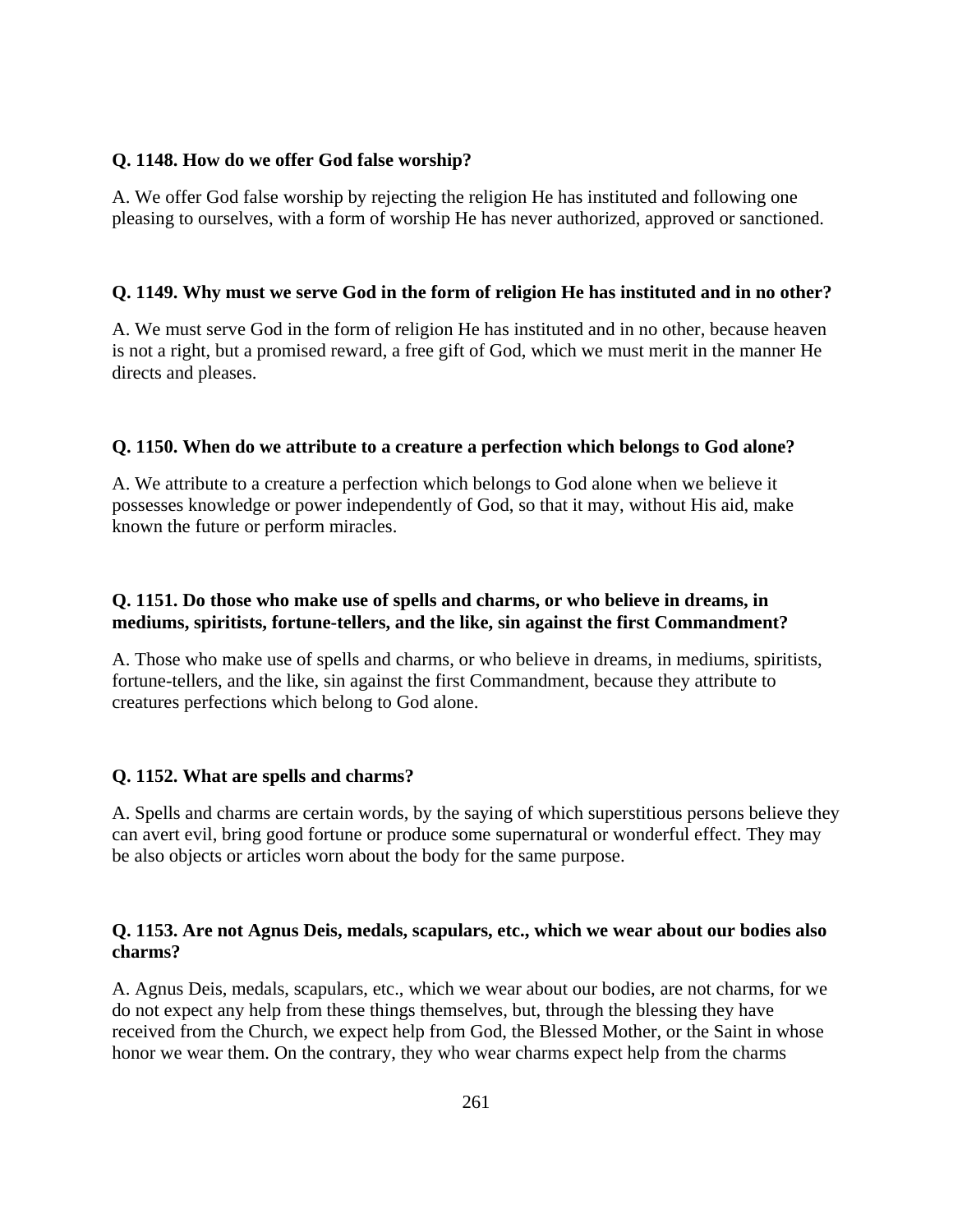themselves, or from some evil spirit.

# **Q. 1154. What must we carefully guard against in all our devotions and religious practices?**

A. In all our devotions and religious practices we must carefully guard against expecting God to perform miracles when natural causes may bring about what we hope for. God will sometimes miraculously help us, but, as a rule, only when all natural means have failed.

# **Q. 1155. What are dreams and why is it forbidden to believe in them?**

A. Dreams are the thoughts we have in sleep, when our will is unable to guide them. It is forbidden to believe in them, because they are often ridiculous, unreasonable, or wicked, and are not governed by either reason or faith.

# **Q. 1156. Are bad dreams sinful in themselves?**

A. Bad dreams are not sinful in themselves, because we cannot prevent them, but we may make them sinful:

- (1) By taking pleasure in them when we awake, and
- (2) By bad reading or immodest looks, thoughts, word or actions before going to sleep; for by any of these things we may make ourselves responsible for the bad dreams.

# **Q. 1157. Did not God frequently in the Old Law make use of dreams as a means of making known His will?**

A. God did frequently in the Old Law make use of dreams as a means of making known His Will; but on such occasions He always gave proof that what He made known was not a mere dream, but rather a revelation or inspiration. He no longer makes use of such means, for He now makes known His will through the inspiration of His Church.

# **Q. 1158. What are mediums and spiritists?**

A. Mediums and spiritists are persons who pretend to converse with the dead or with spirits of the other world. They pretend also to give this power to others, that they may know what is going on in heaven, purgatory or hell.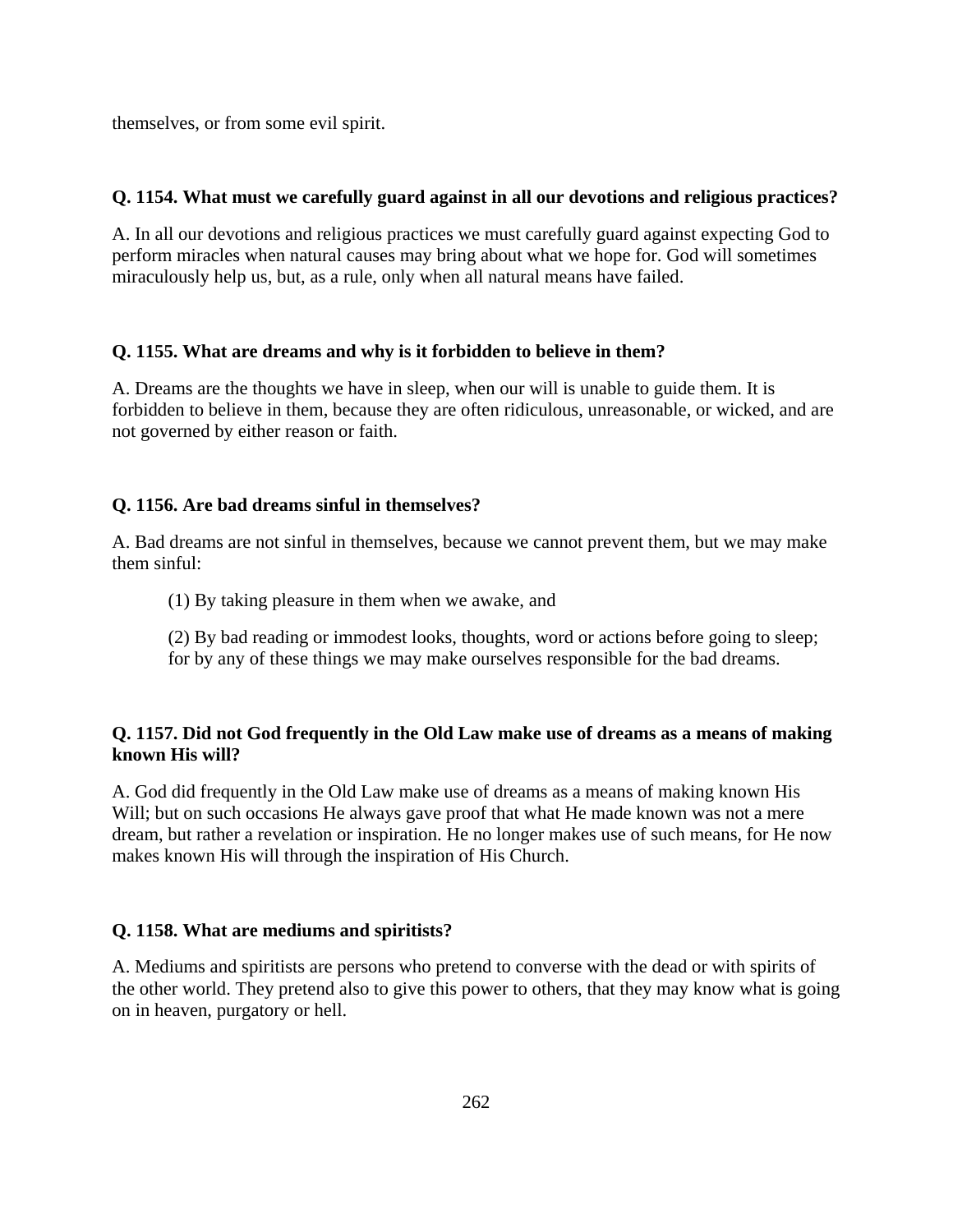#### **Q. 1159. What other practice is very dangerous to faith and morals?**

A. Another practice very dangerous to faith and morals is the use of mesmerism or hypnotism, because it is liable to sinful abuses, for it deprives a person for a time of the control of his reason and will and places his body and mind entirely in the power of another.

#### **Q. 1160. What are fortune tellers?**

A. Fortune tellers are imposters who, learning the past, or guessing at it, pretend to know also the future and to be able to reveal it to anyone who pays for the knowledge. They pretend also to know whatever concerns things lost or stolen, and the secret thoughts, actions or intentions of others.

# **Q. 1161. How do we, by believing in spells, charms, mediums, spiritists and fortune tellers, attribute to creatures the perfections of God?**

A. By believing in spells, charms, mediums, spiritists and fortune tellers we attribute to creatures the perfections of God because we expect these creatures to perform miracles, reveal the hidden judgments of God, and make known His designs for the future with regard to His creatures, things that only God Himself may do.

# **Q. 1162. Is it sinful to consult mediums, spiritists, fortune tellers and the like when we do not believe in them, but through mere curiosity to hear what they may say?**

A. It is sinful to consult mediums, spiritists, fortune tellers and the like even when we do not believe in them, but through mere curiosity, to hear what they may say:

(1) Because it is wrong to expose ourselves to the danger of sinning even though we do not sin;

(2) Because we may give scandal to others who are not certain that we go through mere curiosity;

(3) Because by our pretended belief we encourage these impostors to continue their wicked practices.

#### **Q. 1163. Are sins against faith, hope, and charity also sins against the first Commandment?**

A. Sins against faith, hope and charity are also sins against the first Commandment.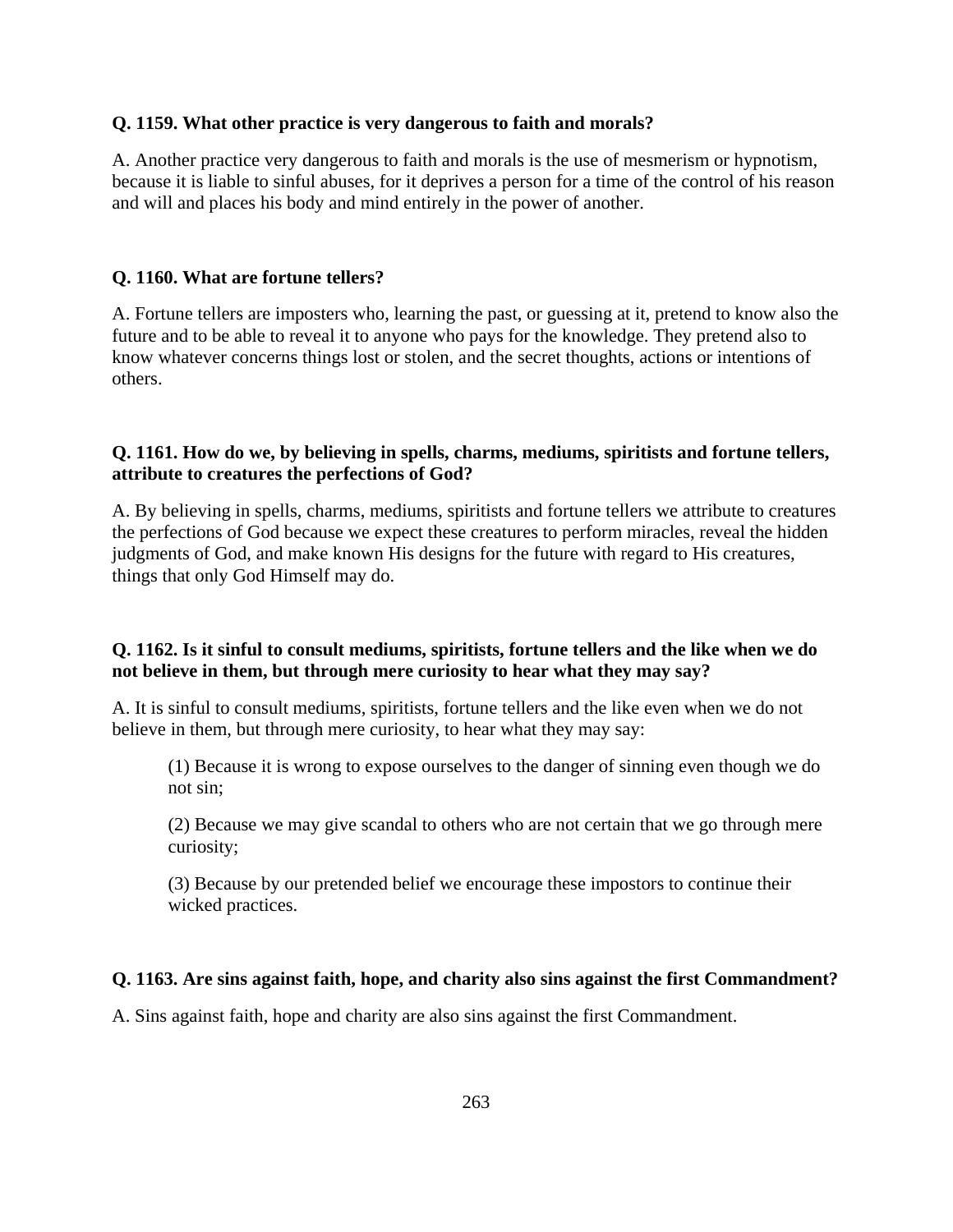### **Q. 1164. How does a person sin against faith?**

A. A person sins against faith:

- (1) 1st. By not trying to know what God has taught;
- (2) 2nd. By refusing to believe all that God has taught;
- (3) 3rd. By neglecting to profess his belief in what God has taught.

## **Q. 1165. How do we fail to try to know what God has taught?**

A. We fail to try to know what God has taught by neglecting to learn the Christian doctrine.

## **Q. 1166. What means have we of learning the Christian doctrine?**

A. We have many means of learning the Christian doctrine: In youth we have Catechism and special instructions suited to our age; later we have sermons, missions, retreats, religious sodalities and societies through which we may learn. At all times, we have books of instruction, and, above all, the priests of the Church, ever ready to teach us. God will not excuse our ignorance if we neglect to learn our religion when He has given us the means.

#### **Q. 1167. Should we learn the Christian doctrine merely for our own sake?**

A. We should learn the Christian doctrine not merely for our own sake, but for the sake also of others who may sincerely wish to learn from us the truths of our holy faith.

#### **Q. 1168. How should such instruction be given to those who ask it of us?**

A. Such instruction should be given to those who ask it of us in a kind and Christian spirit, without dispute or bitterness. We should never attempt to explain the truths of our religion unless we are certain of what we say. When we are unable to answer what is asked we should send those who inquire to the priest or to others better instructed than ourselves.

# **Q. 1169. Who are they who do not believe all that God has taught?**

A. They who do not believe all that God has taught are the heretics and infidels.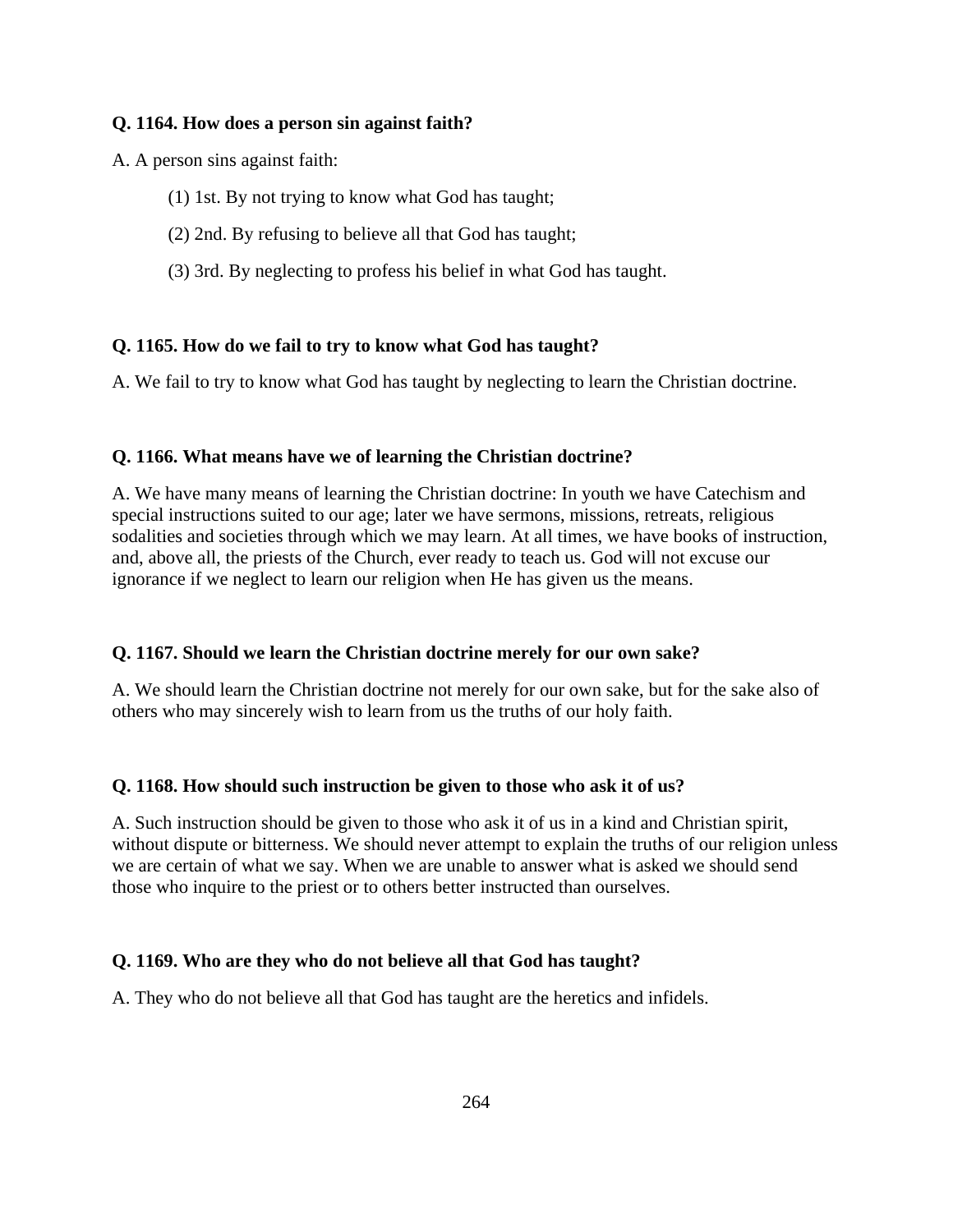# **Q. 1170. Name the different classes of unbelievers and tell what they are.**

A. The different classes of unbelievers are:

(1) Atheists, who deny there is a God;

(2) Deists, who admit there is a God, but deny that He revealed a religion;

(3) Agnostics, who will neither admit nor deny the existence of God;

(4) Infidels, who have never been baptized, and who, through want of faith, refuse to be baptized;

(5) Heretics, who have been baptized Christians, but do not believe all the articles of faith;

(6) Schismatics, who have been baptized and believe all the articles of faith, but do not submit to the authority of the Pope;

(7) Apostates, who have rejected the true religion, in which they formerly believed, to join a false religion;

(8) Rationalists and Materialists, who believe only in material things.

### **Q. 1171. Will the denial of only one article of faith make a person a heretic?**

A. The denial of only one article of faith will make a person a heretic and guilty of mortal sin, because the Holy Scripture says: "Whosoever shall keep the whole law but offend in one point is become guilty of all."

# **Q. 1172. What is an article of faith?**

A. An article of faith is a revealed truth so important and so certain that no one can deny or doubt it without rejecting the testimony of God. The Church very clearly points out what truths are articles of faith that we may distinguish them from pious beliefs and traditions, so that no one can be guilty of the sin of heresy without knowing it.

# **Q. 1173. Who are they who neglect to profess their belief in what God has taught?**

A. They who neglect to profess their belief in what God has taught are all those who fail to acknowledge the true Church in which they really believe.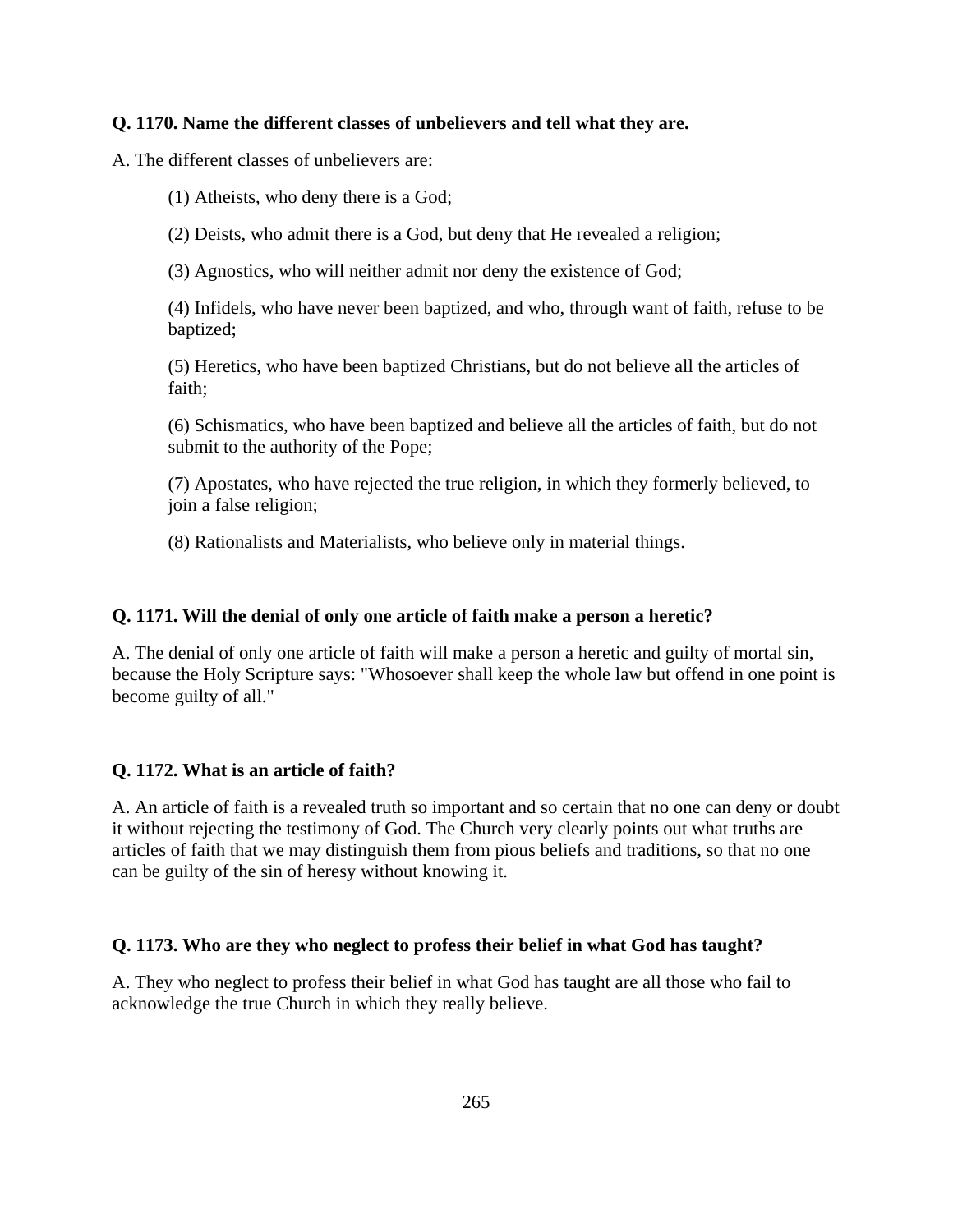# **Q. 1174. How do persons who are members of the Church neglect to profess their belief?**

A. Persons who are members of the Church neglect to profess their belief by living contrary to the teachings of the Church: that is, by neglecting Mass or the Sacraments, doing injury to their neighbor, and disgracing their religion by sinful and scandalous lives.

# **Q. 1175. What chiefly prevents persons who believe in the Church from becoming members of it?**

A. A want of Christian courage chiefly prevents persons who believe in the Church from becoming members of it. They fear too much the opinion or displeasure of others, the loss of position or wealth, and, in general, the trials they may have to suffer for the sake of the true faith.

# **Q. 1176. What does Our Lord say of those who neglect the true religion for the sake of relatives or friends, or from fear of suffering?**

A. Our Lord says of those who neglect the true religion for the sake of relatives or friends, or from fear of suffering: "He that loveth father or mother more than Me, is not worthy of Me; and he that loveth son or daughter more than Me, is not worthy of Me"; also: "And whosoever does not carry his cross and come after Me cannot be My disciple."

# **Q. 1177. What excuse do some give for neglecting to seek and embrace the true religion?**

A. Some give as an excuse for neglecting to seek and embrace the true religion that we should live in the religion in which we were born, and that one religion is as good as another if we believe we are serving God.

# **Q. 1178. How do we show that such an excuse is false and absurd?**

A. We show that such an excuse is false and absurd because:

(1) It is false and absurd to say that we should remain in error after we have discovered it;

(2) Because if one religion is as good as another, Our Lord would not have abolished the Jewish religion, nor the apostles have preached against heresy.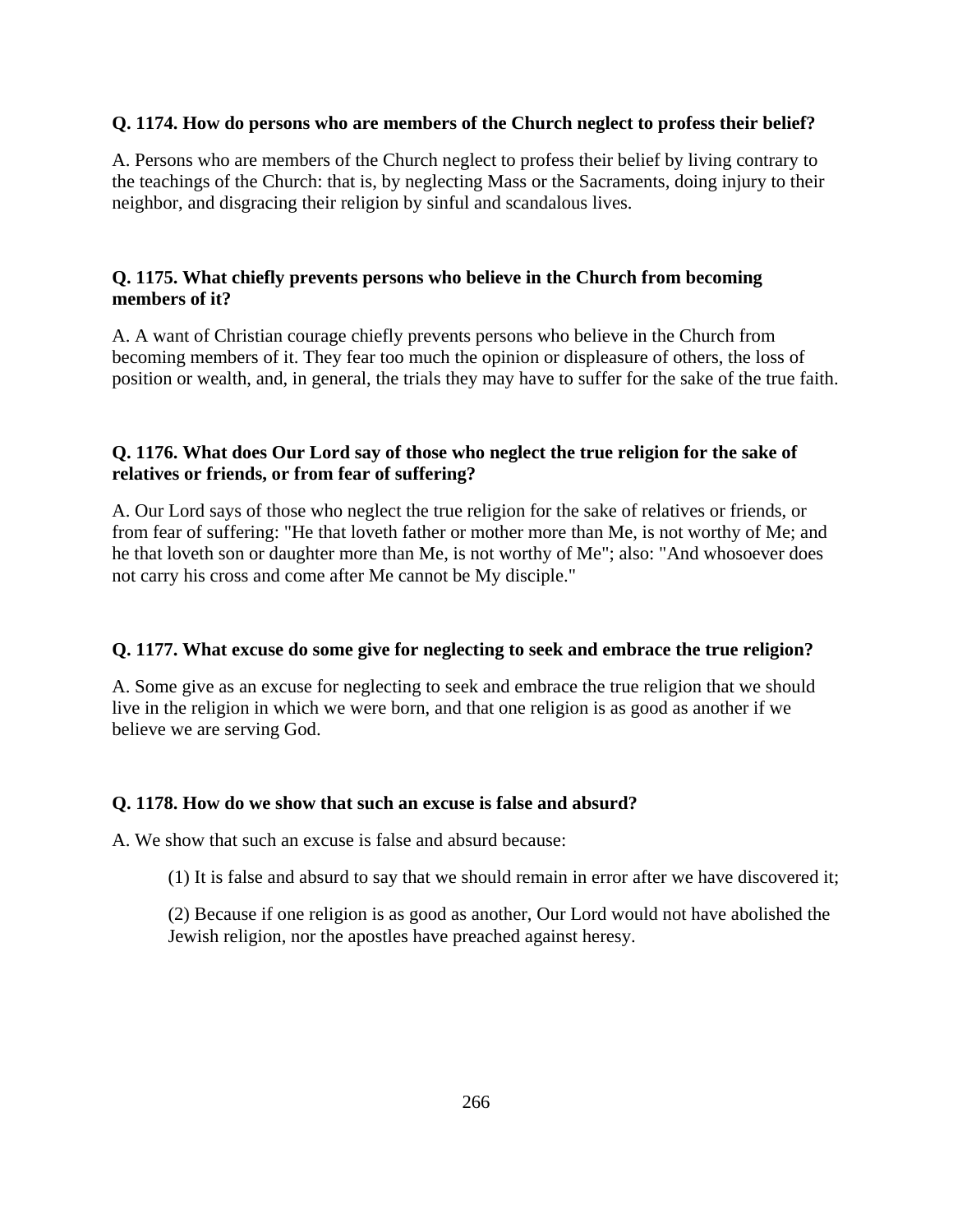# **Q. 1179. Can they who fail to profess their faith in the true Church in which they believe expect to be saved while in that state?**

A. They who fail to profess their faith in the true Church in which they believe cannot expect to be saved while in that state, for Christ has said: "Whosoever shall deny me before men, I will also deny him before my Father who is in heaven."

## **Q. 1180. Are we obliged to make open profession of our faith?**

A. We are obliged to make open profession of our faith as often as God's honor, our neighbor's spiritual good or our own requires it. "Whosoever," says Christ, "shall confess me before men, I will also confess him before my Father who is in heaven."

# **Q. 1181. When does God's honor, our neighbor's spiritual good, or our own good require us to make an open profession of our faith ?**

A. God's honor, our neighbor's spiritual good, or our own good requires us to make an open profession of our faith as often as we cannot conceal our religion without violating some law of God or of His Church, or without giving scandal to others or exposing ourselves to the danger of sinning. Pious practices not commanded may often be omitted without any denial of faith.

#### **Q. 1182. Which are the sins against hope?**

A. The sins against hope are presumption and despair.

#### **Q. 1183. What is presumption?**

A. Presumption is a rash expectation of salvation without making proper use of the necessary means to obtain it.

#### **Q. 1184. How may we be guilty of presumption?**

A. We may be guilty of presumption:

(1) By putting off confession when in a state of mortal sin;

(2) By delaying the amendment of our lives and repentance for past sins;

(3) By being indifferent about the number of times we yield to any temptation after we have once yielded and broken our resolution to resist it;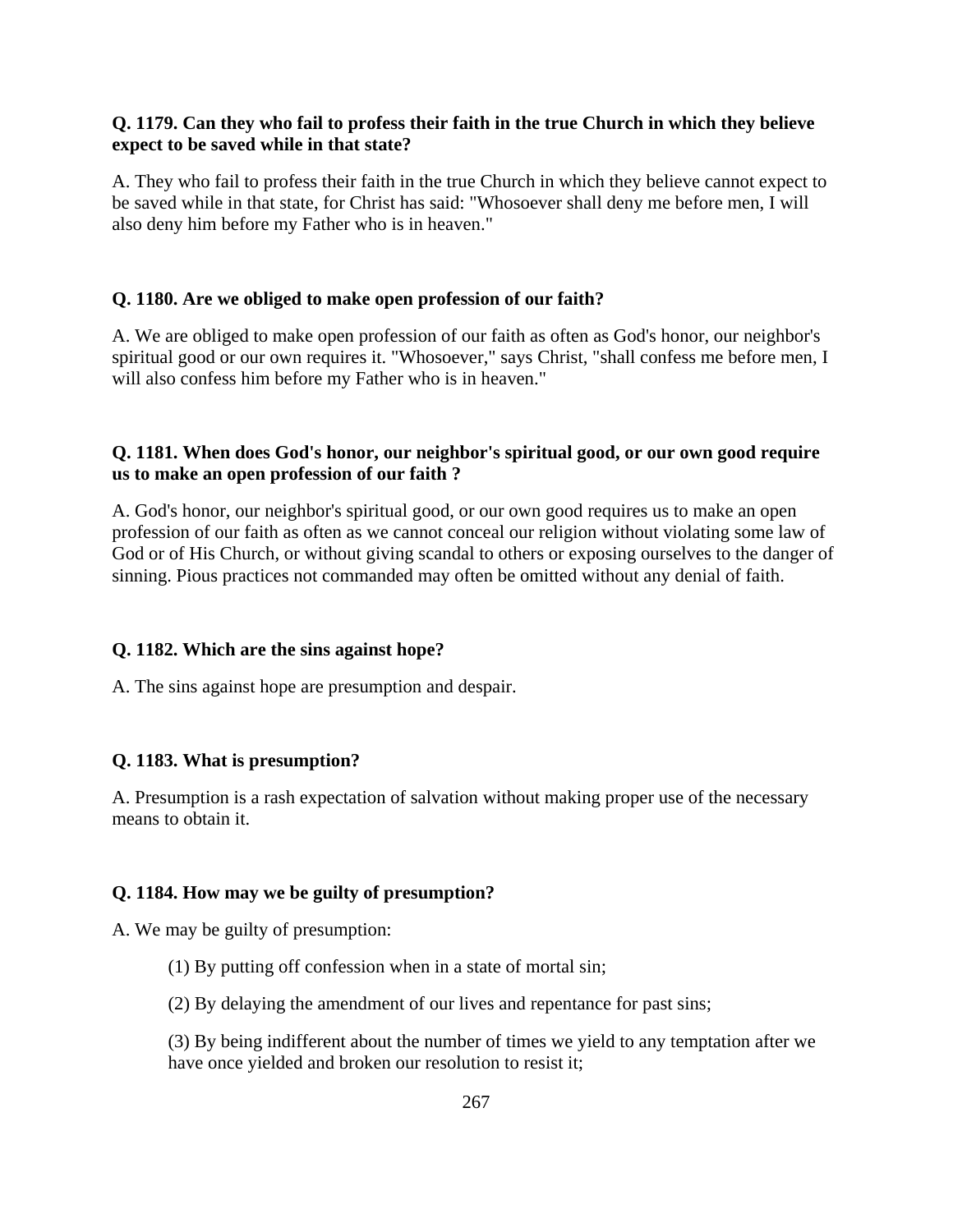(4) By thinking we can avoid sin without avoiding its near occasion;

(5) By relying too much on ourselves and neglecting to follow the advice of our confessor in regard to the sins we confess.

# **Q. 1185. What is despair?**

A. Despair is the loss of hope in God's mercy.

# **Q. 1186. How may we be guilty of despair?**

A. We may be guilty of despair by believing that we cannot resist certain temptations, overcome certain sins or amend our lives so as to be pleasing to God.

# **Q. 1187. Are all sins of presumption and despair equally great?**

A. All sins of presumption and despair are not equally great. They may be very slight or very great in proportion to the degree in which we deny the justice or mercy of God.

# **Q. 1188. How do we sin against the love of God?**

A. We sin against the love of God by all sin, but particularly by mortal sin.

# LESSON THIRTY-FIRST: The First Commandment -- On the Honor and Invocation of the Saints

# **Q. 1189. Does the first Commandment forbid the honoring of the saints?**

A. The first Commandment does not forbid the honoring of the saints, but rather approves of it; because by honoring the saints, who are the chosen friends of God, we honor God Himself.

# **Q. 1190. What does "invocation" mean?**

A. Invocation means calling upon another for help or protection, particularly when we are in need or danger. It is used specially with regard to calling upon God or the saints, and hence it means prayer.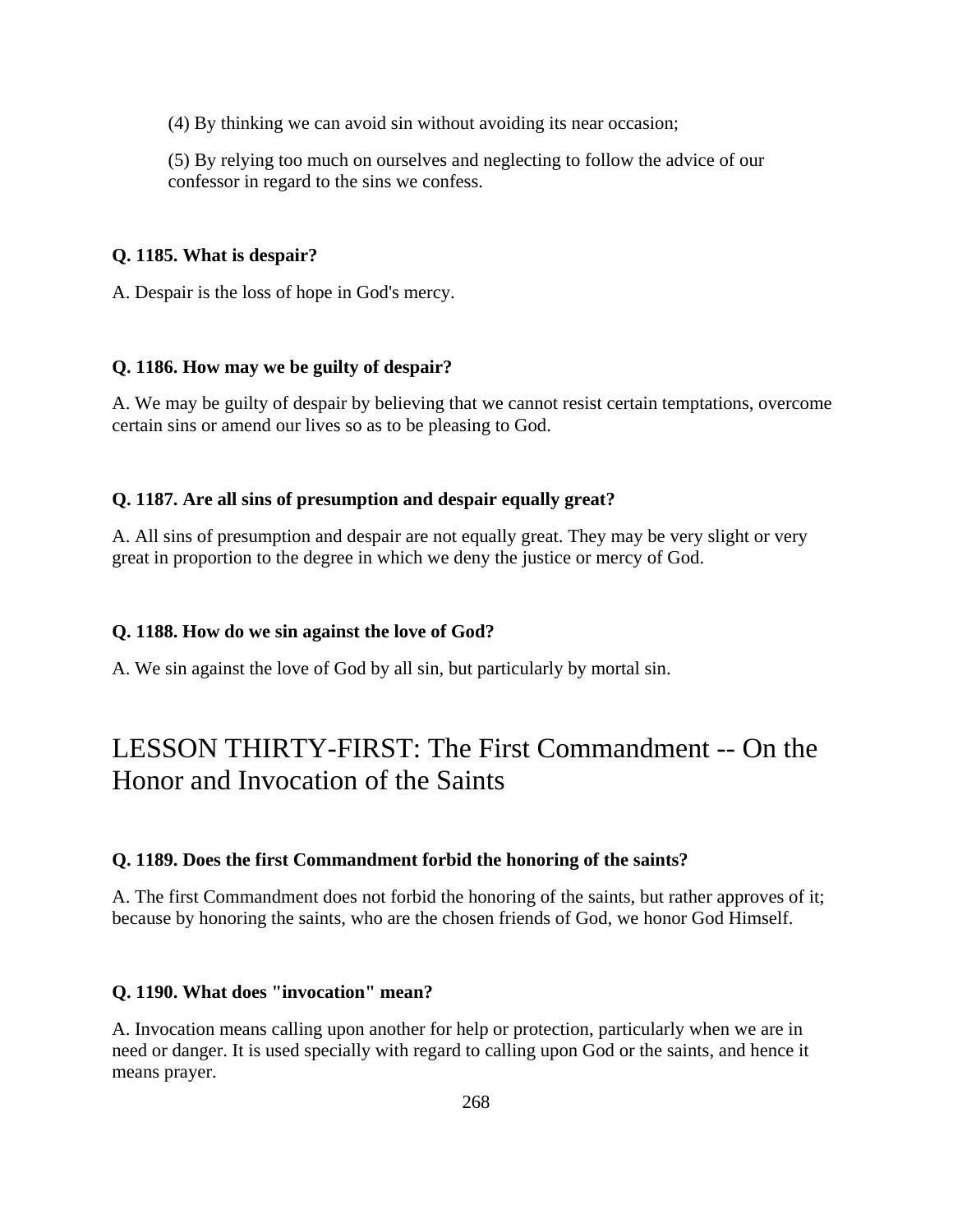# **Q. 1191. How do we show that by honoring the Saints we honor God Himself?**

A. We honor the Saints because they honor God. Therefore, it is for His sake that we honor them, and hence by honoring them we honor Him.

# **Q. 1192. Give another reason why we honor God by honoring the Saints.**

A. Another reason why we honor God by honoring the Saints is this: As we honor our country by honoring its heroes, so do we honor our religion by honoring its Saints. By honoring our religion we honor God, who taught it. Therefore, by honoring the Saints we honor God, for love of whom they became religious heroes in their faith.

# **Q. 1193. Does the first Commandment forbid us to pray to the saints?**

A. The first Commandment does not forbid us to pray to the saints.

# **Q. 1194. Why does the first commandment not forbid us to pray to the Saints?**

A. The first commandment does not forbid us to pray to the Saints, because if we are allowed to ask the prayers of our fellow-creatures upon earth we should be allowed also to ask the prayers of our fellow-creatures in heaven. Moreover, the Saints must have an interest in our welfare, because whatever tends to make us good, tends also to the glory of God.

# **Q. 1195. What do we mean by praying to the saints?**

A. By praying to the saints we mean the asking of their help and prayers.

# **Q. 1196. Do we not slight God Himself by addressing our prayers to saints?**

A. We do not slight God Himself by addressing our prayers to saints, but, on the contrary, show a greater respect for His majesty and sanctity, acknowledging, by our prayers to the saints, that we are unworthy to address Him for ourselves, and that we, therefore, ask His holy friends to obtain for us what we ourselves are not worthy to ask.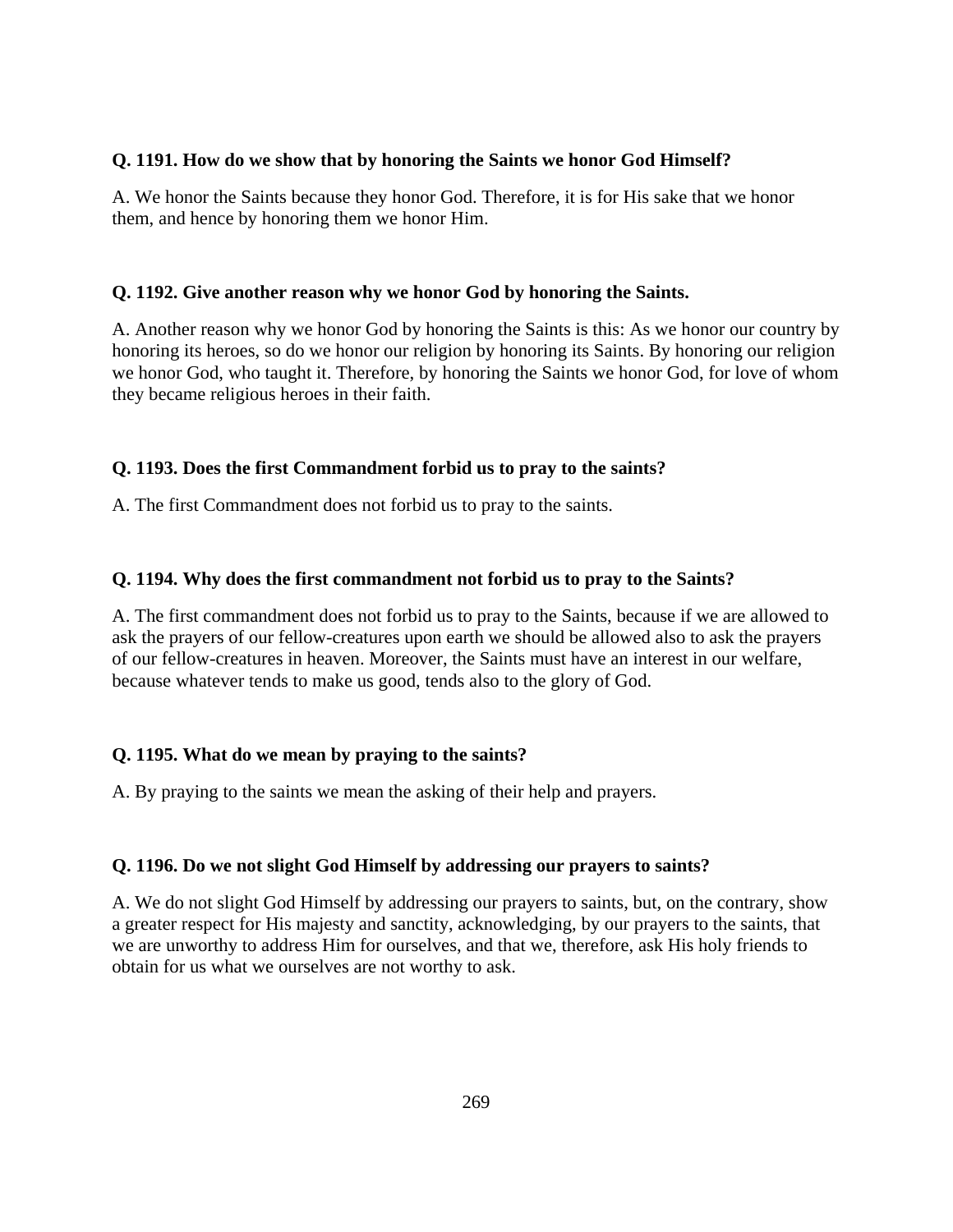## **Q. 1197. How do we know that the saints hear us?**

A. We know that the saints hear us, because they are with God, who makes our prayers known to them.

#### **Q. 1198. Why do we believe that the saints will help us?**

A. We believe that the saints will help us because both they and we are members of the same Church, and they love us as their brethren.

#### **Q. 1199. How are the saints and we members of the same Church?**

A. The saints and we are members of the same Church, because the Church in heaven and the Church on earth are one and the same Church, and all its members are in communion with one another.

#### **Q. 1200. What is the communion of the members of the Church called?**

A. The Communion of the members of the Church is called the Communion of Saints.

#### **Q. 1201. What does the communion of saints mean?**

A. The communion of saints means the union which exists between the members of the Church on earth with one another, and with the blessed in Heaven, and with the suffering souls in Purgatory.

#### **Q. 1202. What benefits are derived from the communion of saints?**

A. The following benefits are derived from the communion of saints: the faithful on earth assist one another by their prayers and good works, and they are aided by the intercession of the saints in Heaven, while both the saints in Heaven and the faithful on earth help the souls in Purgatory.

#### **Q. 1203. How can we best honor the Saints, and where shall we learn their virtues?**

A. We can best honor the saints by imitating their virtues, and we shall learn their virtues from the written accounts of their lives. Among the Saints we shall find models for every age, condition or state of life.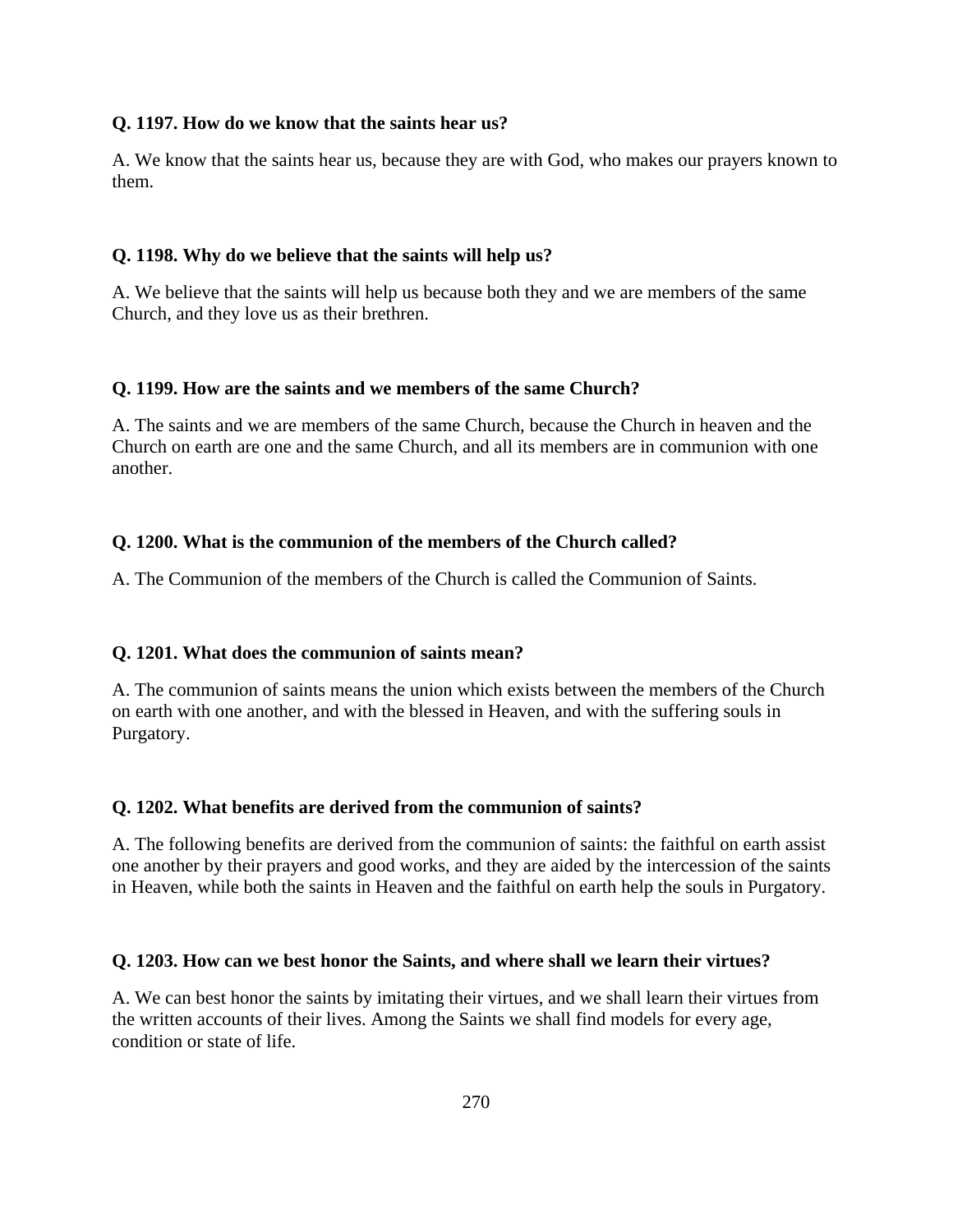## **Q. 1204. Does the first Commandment forbid us to honor relics?**

A. The first Commandment does not forbid us to honor relics, because relics are the bodies of the saints or objects directly connected with them or with our Lord.

## **Q. 1205. How many kinds or classes of relics are there?**

A. There are three kinds or classes of relics:

- (1) The body or part of the body of a saint;
- (2) Articles, such as clothing or books, used by the saint;
- (3) Articles that have touched a relic of the body or other relic.

# **Q. 1206. What is there special about a relic of the true cross on which Our Lord Died, and also about the instruments of His Passion?**

A. The relics of the true Cross and relics of the thorns, nails, etc., used in the Passion are entitled to a very special veneration, and they have certain privileges with regard to their use and the manner of keeping them that other relics have not. A relic of the true Cross is never kept or carried with other relics.

# **Q. 1207. What veneration does the Church permit us to give to relics?**

A. The Church permits us to give relics a veneration similar to that we give images. We do not venerate the relics for their own sake, but for the sake of the persons they represent. The souls of canonized saints are certainly in heaven, and we are certain that their bodies also will be there. Therefore, we may honor their bodies because they are to be glorified in heaven and were sanctified upon earth.

#### **Q. 1208. What care does the Church take in the examination and distribution of relics?**

A. The Church takes the greatest care in the examination and distribution of relics.

(1) The canonization or beatification of the person whose relic we receive must be certain.

(2) The relics are sent in sealed packets, that must be opened only by the bishop of the diocese to which the relics are sent, and each relic or packet must be accompanied by a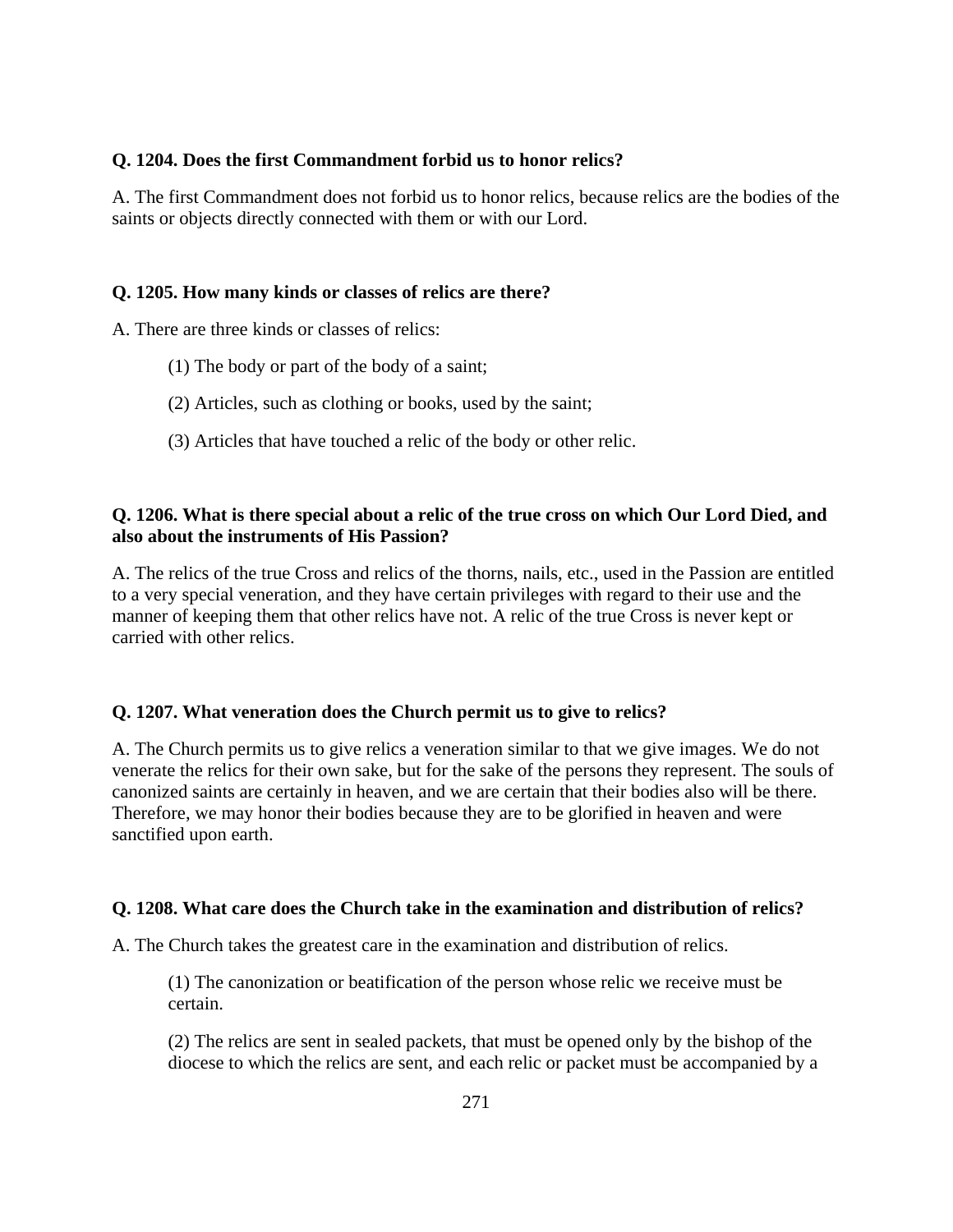document or written paper proving its genuineness.

(3) The relics cannot be exposed for public veneration until the bishop examines them and pronounces them authentic; that is, that they are what they are claimed to be.

# **Q. 1209. What should we be certain of before using any relic or giving it to another?**

A. Before using any relic or giving it to another we should be certain that all the requirements of the Church concerning it have been fulfilled, and that the relic really is, as far as it is possible for any one to know, what we believe it to be.

# **Q. 1210. Has God Himself honored relics?**

A. God Himself has frequently honored relics by permitting miracles to be wrought through them. There is an example given in the Bible, in the IV Book of Kings, where it is related that a dead man was restored to life when his body touched the bones, that is, the relics of the holy prophet Eliseus.

# **Q. 1211. Does the first Commandment forbid the making of images?**

A. The first Commandment does forbid the making of images if they are made to be adored as gods, but it does not forbid the making of them to put us in mind of Jesus Christ, His Blessed Mother, and the saints.

# **Q. 1212 How do we show that it is only the worship and not the making of images that is forbidden by the first commandment?**

A. We show that it is only the worship and not the making of images that is forbidden by the first commandment:

(1) Because no one thinks it sinful to carve statues or make photographs or paintings of relatives or friends;

(2) Because God Himself commanded the making of images for the temple after He had given the first commandment, and God never contradicts Himself.

# **Q. 1213. Is it right to show respect to the pictures and images of Christ and His saints?**

A. It is right to show respect to the pictures and images of Christ and His saints, because they are the representations and memorials of them.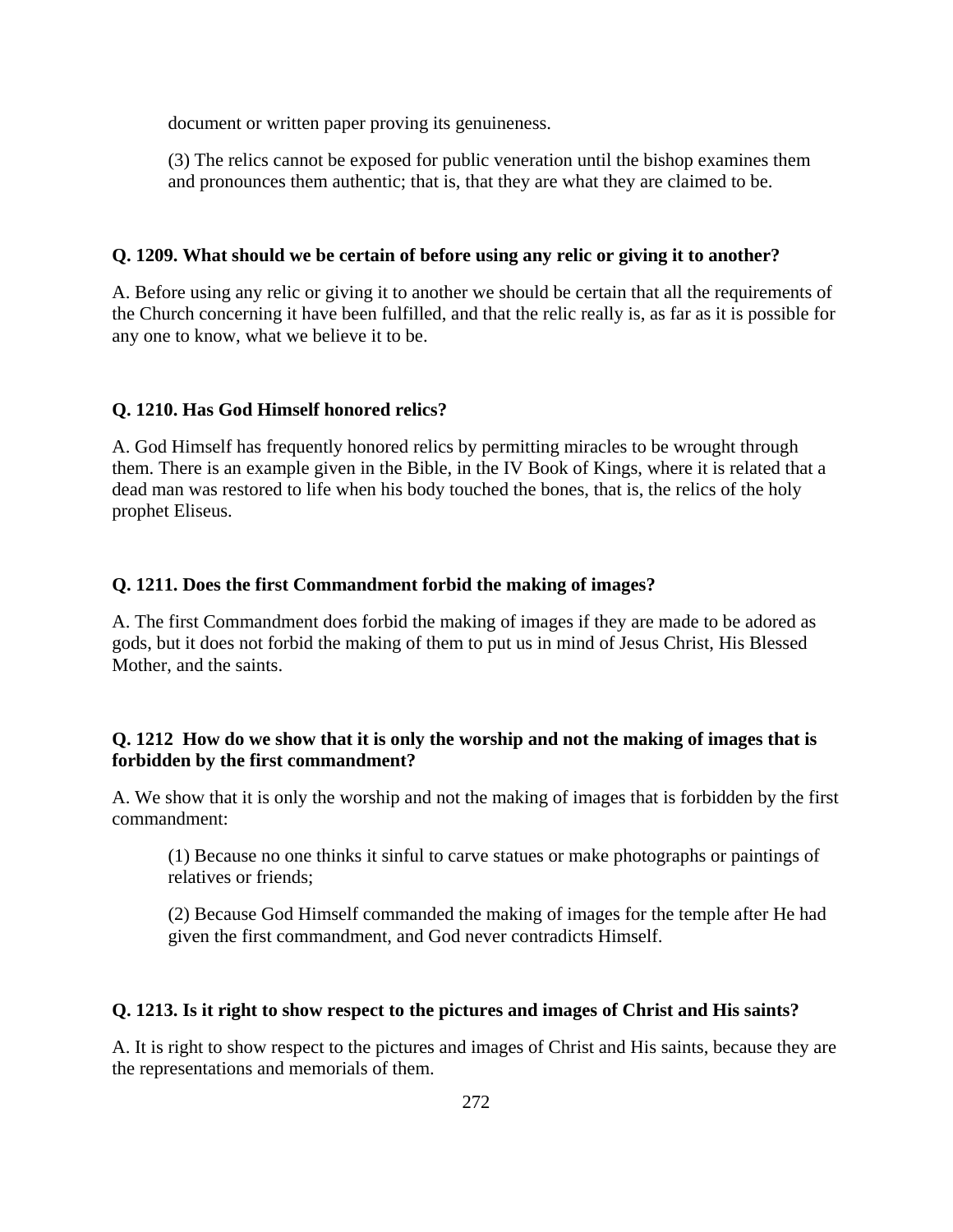# **Q. 1214. Have we in this country any civil custom similar to that of honoring the pictures and images of saints?**

A. We have, in this country, a civil custom similar to that of honoring pictures and images of saints, for, on Decoration or Memorial Day, patriotic citizens place flowers, flags, or emblems about the statues of our deceased civil heroes, to honor the persons these statues represent; for just as we can dishonor a man by abusing his image, so we can honor him by treating it with respect and reverence.

# **Q. 1215. Is it allowed to pray to the crucifix or to the images and relics of the saints?**

A. It is not allowed to pray to the crucifix or images and relics of the saints, for they have no life, nor power to help us, nor sense to hear us.

## **Q. 1216. Why do we pray before the crucifix and the images and relics of the saints?**

A. We pray before the crucifix and the images and relics of the saints because they enliven our devotion by exciting pious affections and desires, and by reminding us of Christ and of the saints, that we may imitate their virtues.

# **LESSON THIRTY-SECOND: From the Second to the Fourth Commandment**

# **Q. 1217. What is the second Commandment?**

A. The second Commandment is: Thou shalt not take the name of the Lord thy God in vain.

#### **Q. 1218. What do you mean by taking God's name in vain?**

A. By taking God's name in vain I mean taking it without reverence, as in cursing or using in a light and careless manner, as in exclamation.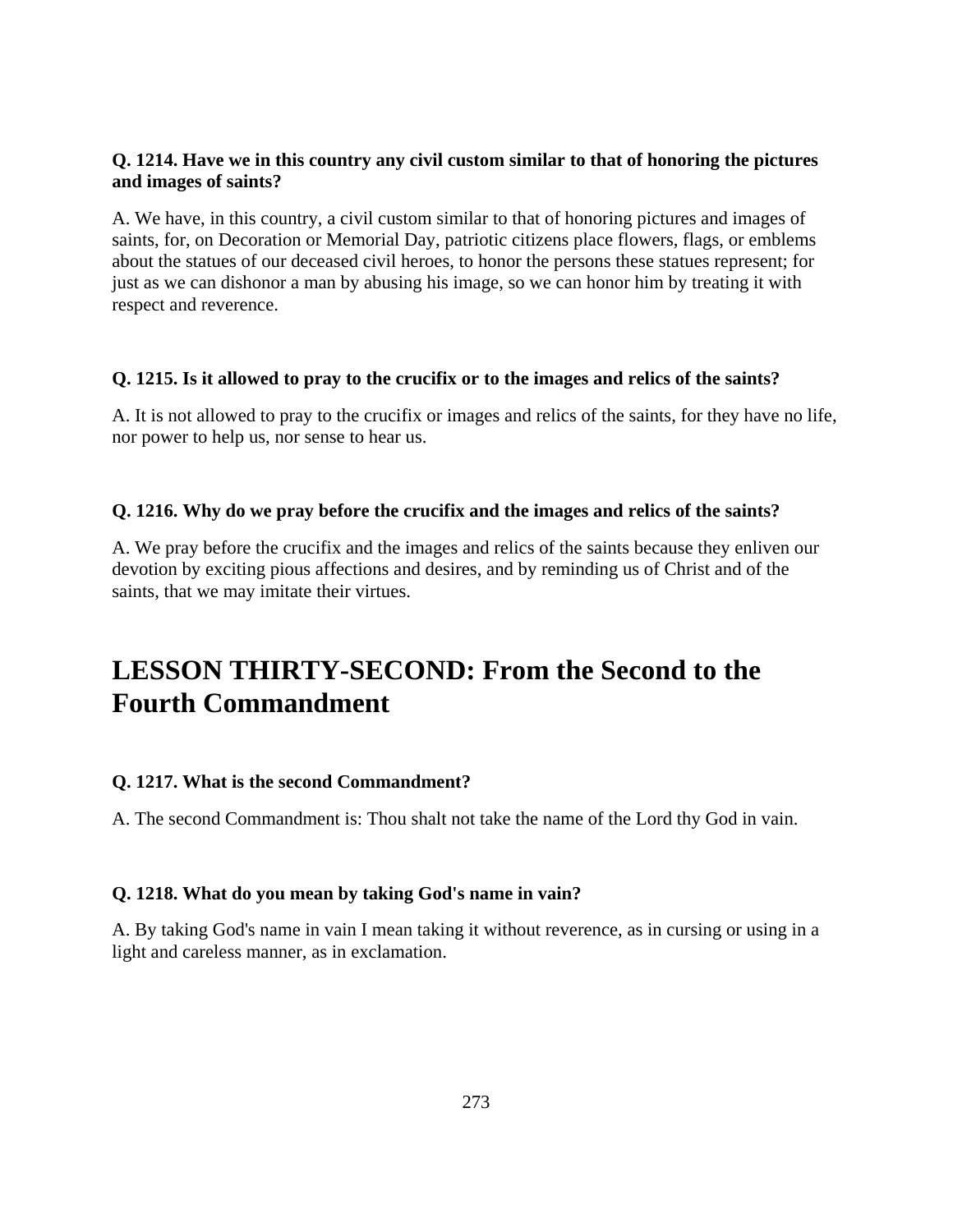#### **Q. 1219. What are we commanded by the second Commandment?**

A. We are commanded by the second Commandment to speak with reverence of God and of the saints, and of all holy things, and to keep our lawful oaths and vows.

#### **Q. 1220. Is it sinful to use the words of Holy Scripture in a bad or worldly sense?**

A. It is sinful to use the words of Holy Scripture in a bad or worldly sense, to joke in them or ridicule their sacred meaning, or in general to give them any meaning but the one we believe God has intended them to convey.

#### **Q. 1221. What is an oath?**

A. An oath is the calling upon God to witness the truth of what we say.

#### **Q. 1222. How is an oath usually taken?**

A. An oath is usually taken by laying the hand on the Bible or by lifting the hand towards heaven as a sign that we call God to witness that what we are saying is under oath and to the best of our knowledge really true.

#### **Q. 1223. What is perjury?**

A. Perjury is the sin one commits who knowingly takes a false oath; that is, swears to the truth of what he knows to be false. Perjury is a crime against the law of our country and a mortal sin before God.

#### **Q. 1224. Who have the right to make us take an oath?**

A. All persons to whom the law of our country has given such authority have the right to make us take an oath. They are chiefly judges, magistrates and public officials, whose duty it is to enforce the laws. In religious matters bishops and others to whom authority is given have also the right to make us take an oath.

#### **Q. 1225. When may we take an oath?**

A. We may take an oath when it is ordered by lawful authority or required for God's honor or for our own or our neighbor's good.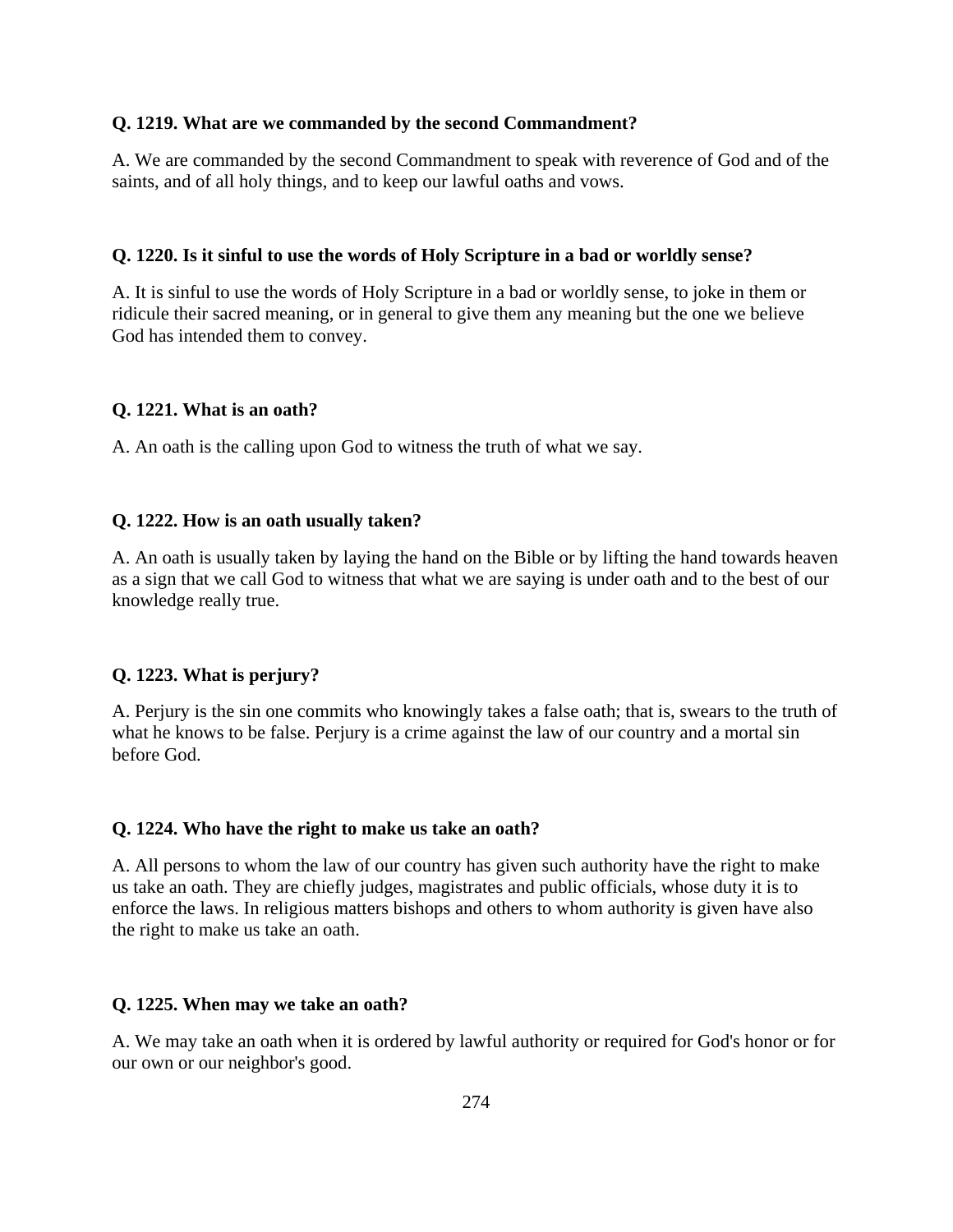# **Q. 1226. When may an oath be required for God's honor or for our own or our neighbor's good?**

A. An oath may be required for God's honor or for our own or our neighbor's good when we are called upon to defend our religion against false charges; or to protect our own or our neighbor's property or good name; or when we are required to give testimony that will enable the lawful authorities to discover the guilt or innocence of a person accused.

# **Q. 1227. Is it ever allowed to promise under oath, in secret societies or elsewhere, to obey another in whatever good or evil he commands?**

A. It is never allowed to promise under oath, in secret societies or elsewhere, to obey another in whatever good or evil he commands, for by such an oath we would declare ourselves ready and willing to commit sin, if ordered to do so, while God commands us to avoid even the danger of sinning. Hence the Church forbids us to join any society in which such oaths are taken by its members.

# **Q. 1228. What societies in general are we forbidden to join?**

A. In general we are forbidden to join:

(1) All societies condemned by the Church;

(2) All societies of which the object is unlawful and the means used sinful;

(3) Societies in which the rights and freedom of our conscience are violated by rash or dangerous oaths;

(4) Societies in which any false religious ceremony or form of worship is used.

# **Q. 1229. Are trades unions and benefit societies forbidden?**

A. Trades unions and benefit societies are not in themselves forbidden because they have lawful ends, which they can secure by lawful means. The Church encourages every society that lawfully aids its members spiritually or temporally, and censures or disowns every society that uses sinful or unlawful means to secure even a good end; for the Church can never permit anyone to do evil that good may come of it.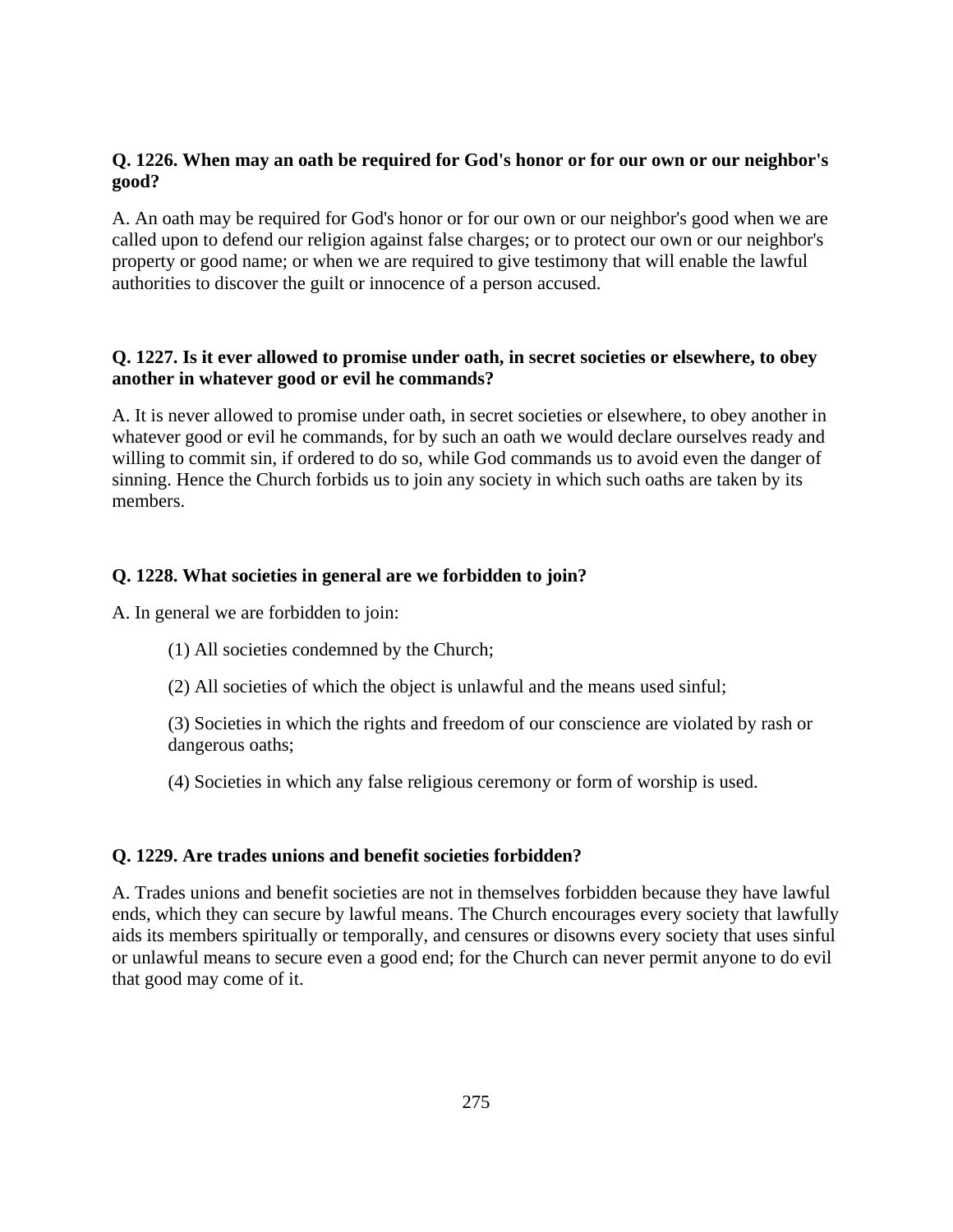## **Q. 1230. Is it lawful to vow or promise strict obedience to a religious superior?**

A. It is lawful to vow or promise strict obedience to a religious superior, because such superior can exact obedience only in things that have the sanction of God or of His Church.

# **Q. 1231. What is necessary to make an oath lawful?**

A. To make an oath lawful it is necessary that what we swear to be true, and that there be a sufficient cause for taking an oath.

# **Q. 1232. What is a vow?**

A. A vow is a deliberate promise made to God to do something that is pleasing to Him.

# **Q. 1233. Which are the vows most frequently made?**

A. The vows most frequently made are the three vows of poverty, chastity and obedience, taken by persons living in religious communities or consecrated to God. Persons living in the world are sometimes permitted to make such vows privately, but this should never be done without the advice and consent of their confessor.

# **Q. 1234. What do the vows of poverty, chastity and obedience require?**

A. The vows of poverty, chastity and obedience require that those who make them shall not possess or keep any property or goods for themselves alone; that they shall not marry or be guilty of any immodest acts, and that they shall strictly obey their lawful superiors.

# **Q. 1235. Has it always been a custom with pious Christians to make vows and promises to God?**

A. It has always been a custom with pious Christians to make vows and promises to God; to beg His help for some special end, or to thank Him for some benefit received. They have promised pilgrimages, good works or alms and they have vowed to erect churches, convents, hospitals or schools.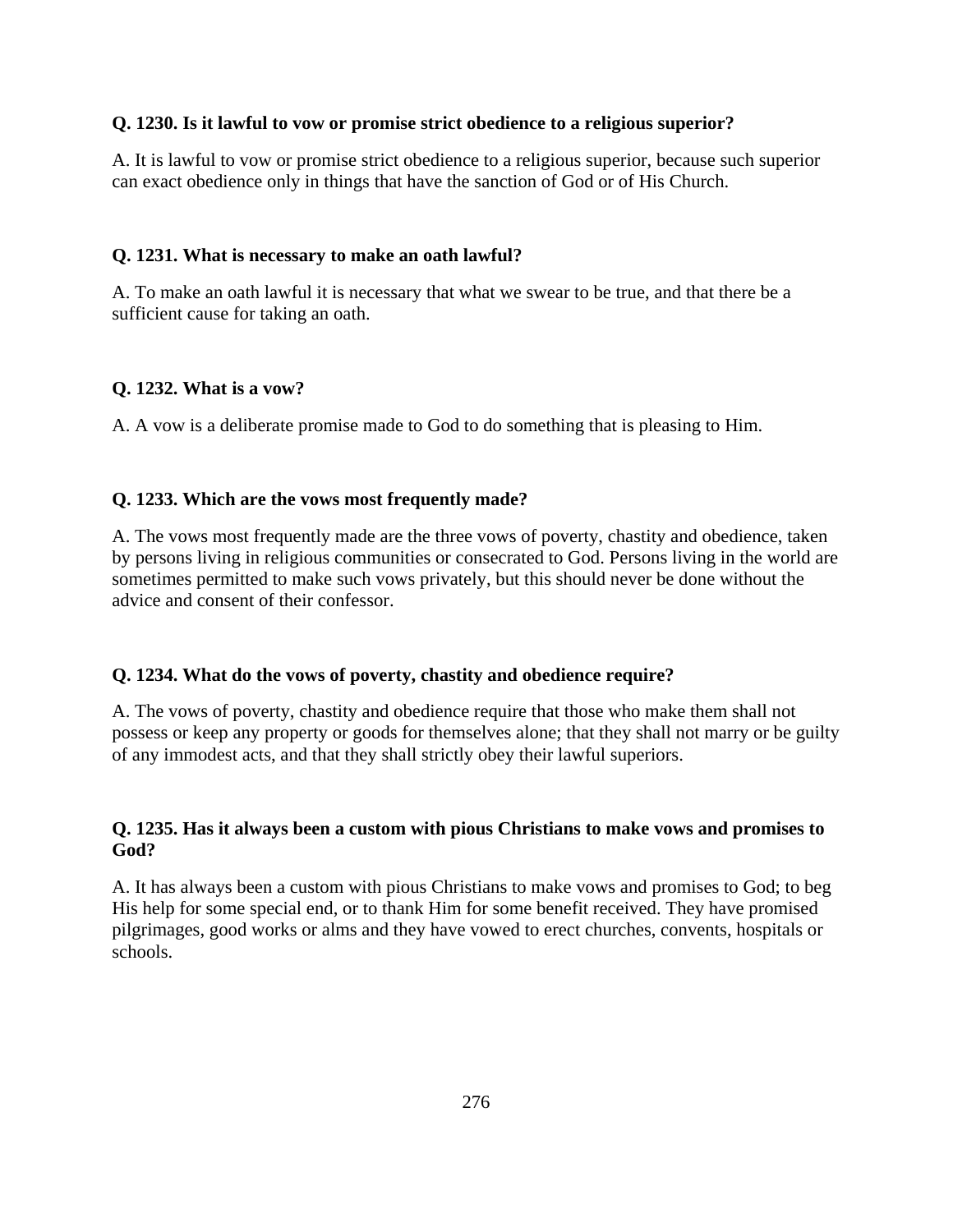## **Q. 1236. What is a pilgrimage?**

A. A pilgrimage is a journey to a holy place made in a religious manner and for a religious purpose.

## **Q. 1237. Is it a sin not to fulfill our vows?**

A. Not to fulfill our vows is a sin, mortal or venial, according to the nature of the vow and the intention we had in making it.

## **Q. 1238. Are we bound to keep an unlawful oath or vow?**

A. We are not bound, but, on the contrary, positively forbidden to keep an unlawful oath or vow. We are guilty of sin in taking such an oath or making such a vow, and we would be guilty of still greater sin by keeping them.

## **Q. 1239. What is forbidden by the second Commandment?**

A. The second Commandment forbids all false, rash, unjust, and unnecessary oaths, blasphemy, cursing, and profane words.

#### **Q. 1240. When is an oath rash, unjust or unnecessary?**

A. An oath is rash when we are not sure of the truth of what we swear; it is unjust when it injures another unlawfully; and it is unnecessary when there is no good reason for taking it.

#### **Q. 1241. What is blasphemy, and what are profane words?**

A. Blasphemy is any word or action intended as an insult to God. To say He is cruel or find fault with His works is blasphemy. It is a much greater sin than cursing or taking God's name in vain. Profane words mean here bad, irreverent or irreligious words.

#### **Q. 1242. What is the third Commandment?**

A. The third Commandment is: Remember thou keep holy the Sabbath day.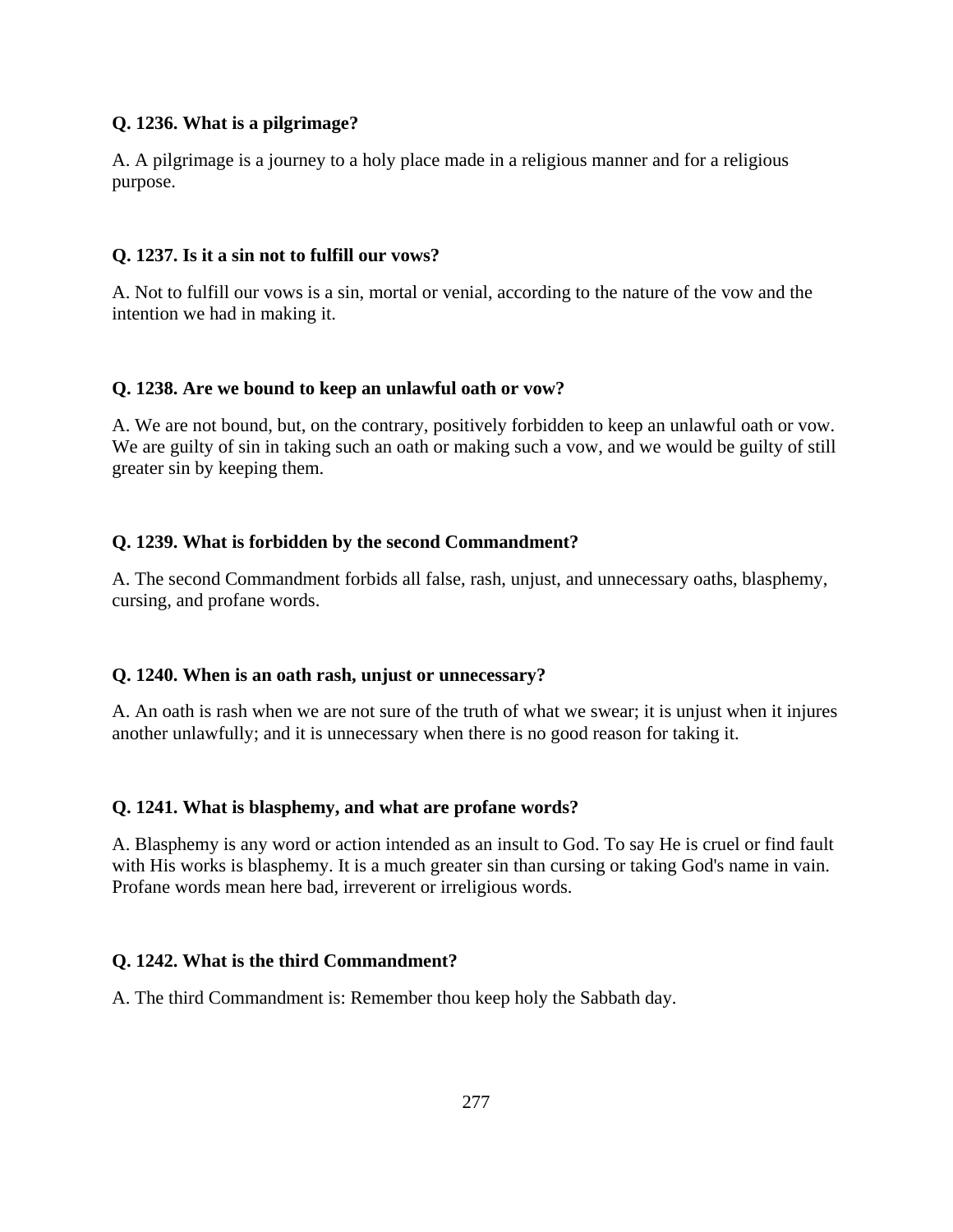## **Q. 1243. What are we commanded by the third Commandment?**

A. By the third Commandment we are commanded to keep holy the Lord's day and the holydays of obligation, on which we are to give our time to the service and worship of God.

#### **Q. 1244. What are holydays of obligation?**

A. Holydays of obligation are special feasts of the Church on which we are bound, under pain of mortal sin, to hear Mass and to keep from servile or bodily labors when it can be done without great loss or inconvenience. Whoever, on account of their circumstances, cannot give up work on holydays of obligation should make every effort to hear Mass and should also explain in confession the necessity of working on holydays.

#### **Q. 1245. How are we to worship God on Sundays and holydays of obligation?**

A. We are to worship God on Sundays and holydays of obligation by hearing Mass, by prayer, and by other good works.

#### **Q. 1246. Name some of the good works recommended for Sunday.**

A. Some of the good works recommended for Sunday are: The reading of religious books or papers, teaching Catechism, bringing relief to the poor or sick, visiting the Blessed Sacrament, attending Vespers, Rosary or other devotions in the Church; also attending the meetings of religious sodalities or societies. It is not necessary to spend the whole Sunday in such good works, but we should give some time to them, that for the love of God we may do a little more than what is strictly commanded.

#### **Q. 1247. Is it forbidden, then, to seek any pleasure or enjoyment on Sunday?**

A. It is not forbidden to seek lawful pleasure or enjoyment on Sunday, especially to those who are occupied during the week, for God did not intend the keeping of the Sunday to be a punishment, but a benefit to us. Therefore, after hearing Mass we may take such recreation as is necessary or useful for us; but we should avoid any vulgar, noisy or disgraceful amusements that turn the day of rest and prayer into a day of scandal and sin.

#### **Q. 1248. Are the Sabbath day and the Sunday the same?**

A. The Sabbath day and the Sunday are not the same. The Sabbath is the seventh day of the week, and is the day which was kept holy in the old law; the Sunday is the first day of the week,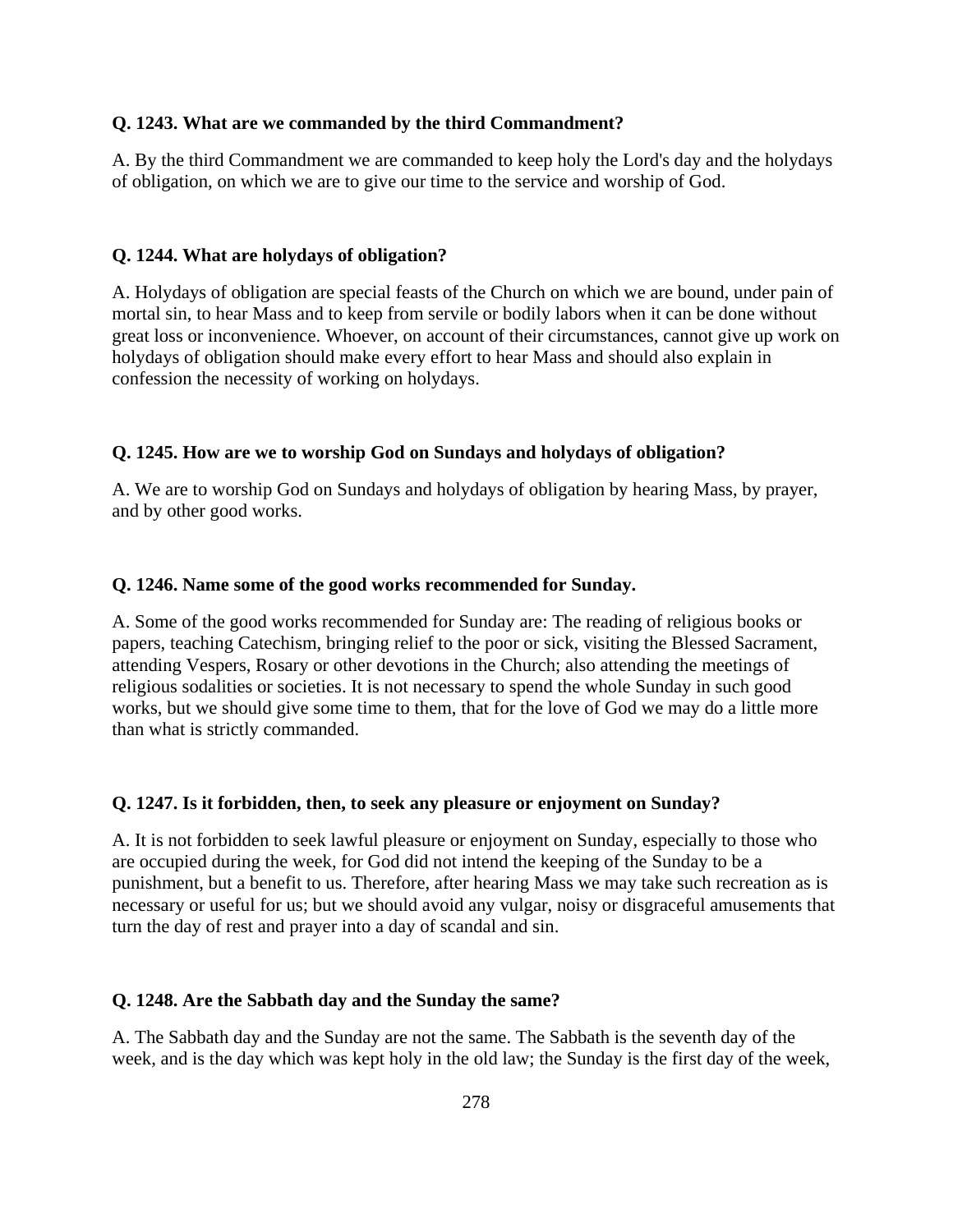and is the day which is kept holy in the new law.

# **Q. 1249. What is meant by the Old and New Law?**

A. The Old Law means the law or religion given to the Jews; the New Law means the law or religion given to Christians.

# **Q. 1250. Why does the Church command us to keep the Sunday holy instead of the Sabbath?**

A. The Church commands us to keep the Sunday holy instead of the Sabbath because on Sunday Christ rose from the dead, and on Sunday He sent the Holy Ghost upon the Apostles.

# **Q. 1251. Do we keep Sunday instead of Saturday holy for any other reason?**

A. We keep Sunday instead of Saturday holy also to teach that the Old Law is not now binding upon us, but that we must keep the New Law, which takes its place.

# **Q. 1252. What is forbidden by the third Commandment?**

A. The third Commandment forbids all unnecessary servile work and whatever else may hinder the due observance of the Lord's day.

# **Q. 1253. What are servile works?**

A. Servile works are those which require labor rather of body than of mind.

# **Q. 1254. From what do servile works derive their name?**

A. Servile works derive their name from the fact that such works were formerly done by slaves. Therefore, reading, writing, studying and, in general, all works that slaves did not perform are not considered servile works.

# **Q. 1255. Are servile works on Sunday ever lawful?**

A. Servile works are lawful on Sundays when the honor of God, the good of our neighbor, or necessity requires them.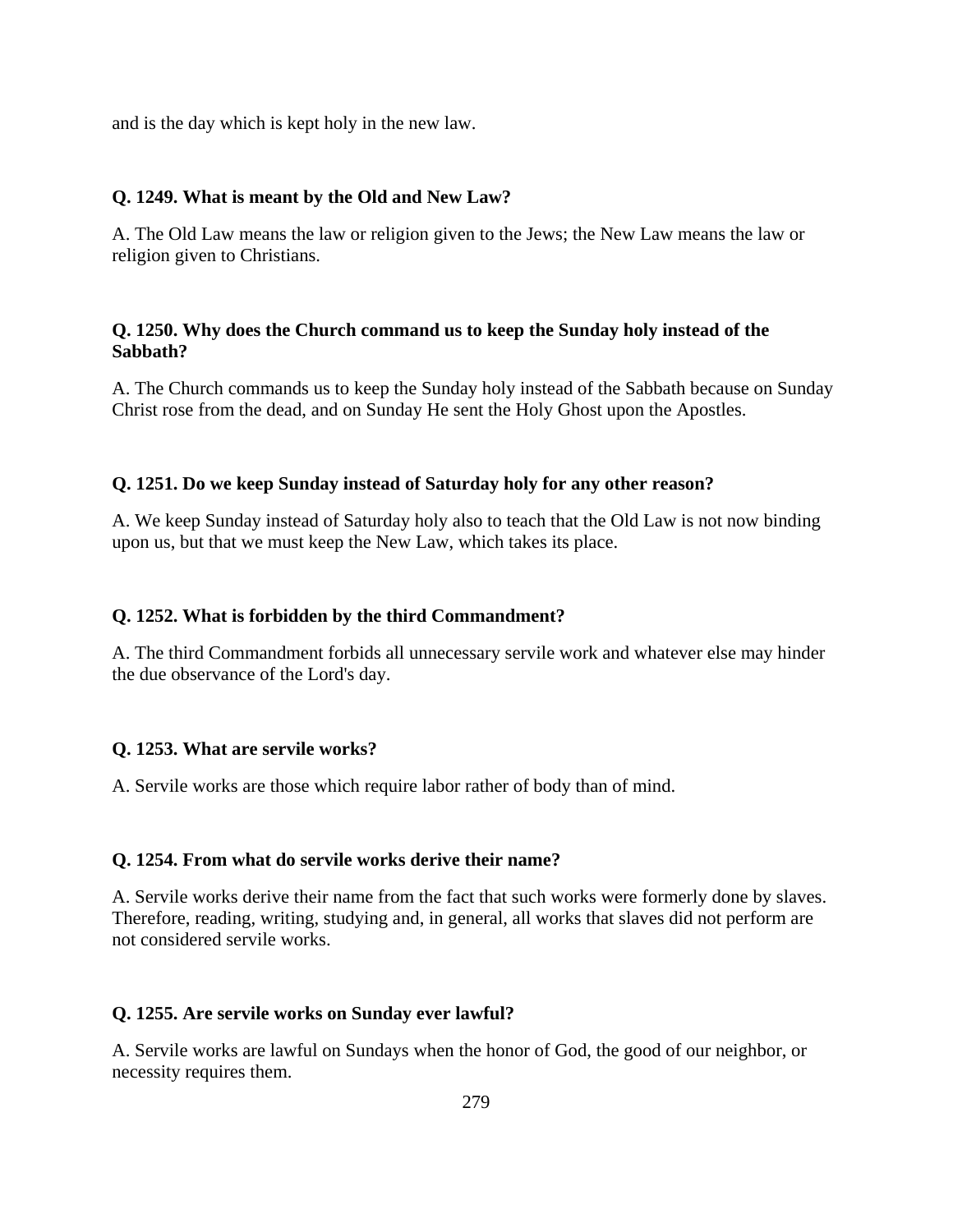## **Q. 1256. Give some examples of when the honor of God, the good of our neighbor or necessity may require servile works on Sunday.**

A. The honor of God, the good of our neighbor or necessity may require servile works on Sunday, in such cases as the preparation of a place for Holy Mass, the saving of property in storms or accidents, the cooking of meals and similar works.

# **LESSON THIRTY-THIRD: From the Fourth to the Seventh Commandment**

## **Q. 1257. What is the fourth Commandment?**

A. The fourth Commandment is: Honor thy father and thy mother.

## **Q. 1258. What does the word "honor" in this commandment include?**

A. The word "honor" in this commandment includes the doing of everything necessary for our parents' spiritual and temporal welfare, the showing of proper respect, and the fulfillment of all our duties to them.

#### **Q. 1259. What are we commanded by the fourth Commandment?**

A. We are commanded by the fourth Commandment to honor, love and obey our parents in all that is not sin.

#### **Q. 1260. Why should we refuse to obey parents or superiors who command us to sin?**

A. We should refuse to obey parents or superiors who command us to sin because they are not then acting with God's authority, but contrary to it and in violation of His laws.

#### **Q. 1261. Are we bound to honor and obey others than our parents?**

A. We are also bound to honor and obey our bishops, pastors, magistrates, teachers, and other lawful superiors.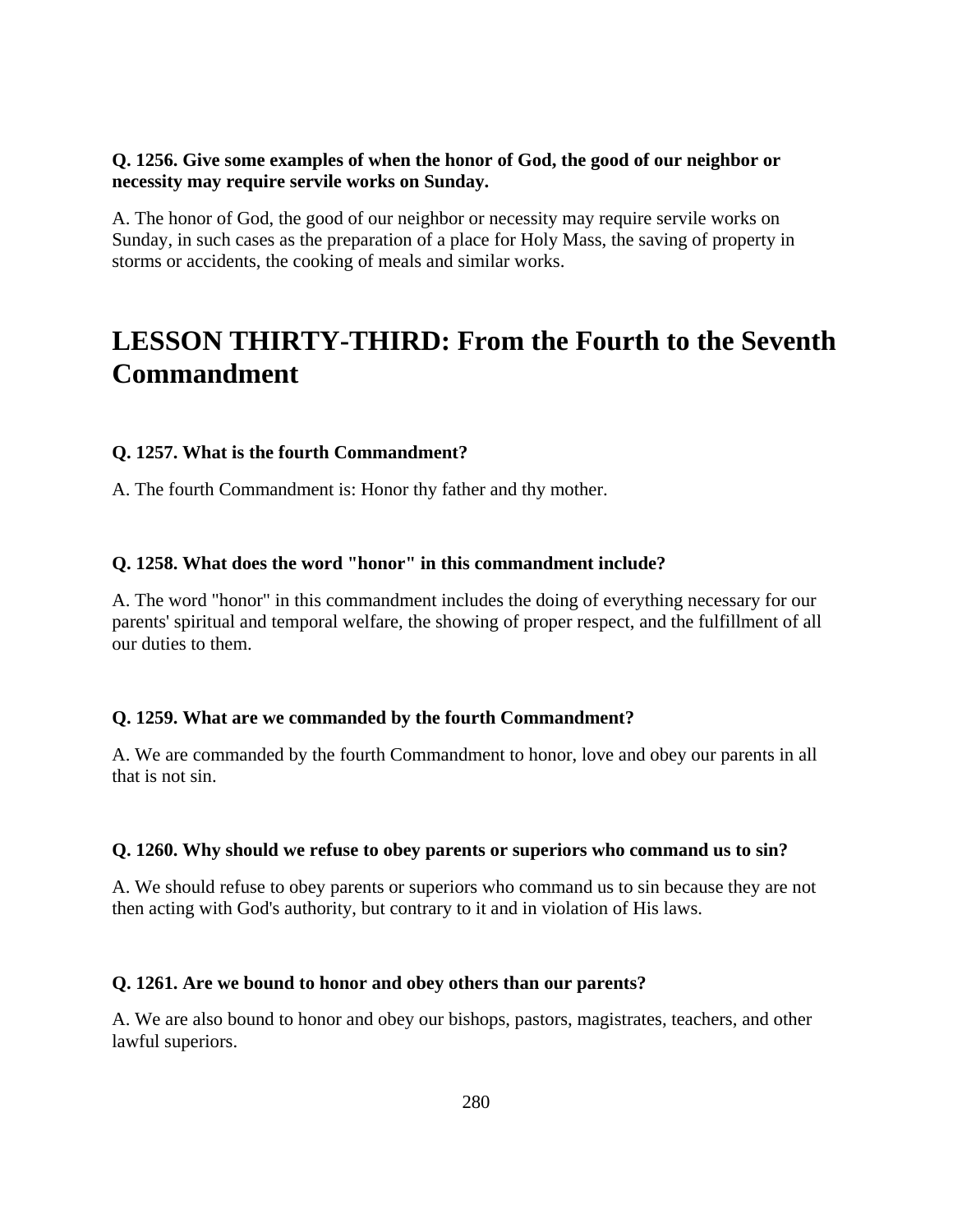## **Q. 1262. Who are meant by magistrates?**

A. By magistrates are meant all officials of whatever rank who have a lawful right to rule over us and our temporal possessions or affairs.

# **Q. 1263. Who are meant by lawful superiors?**

A. By lawful superiors are meant all persons to whom we are in any way subject, such as employers or others under whose authority we live or work.

# **Q. 1264. What is the duty of servants or workmen to their employers?**

A. The duty of servants or workmen to their employers is to serve them faithfully and honestly, according to their agreement, and to guard against injuring their property or reputation.

# **Q. 1265. Have parents and superiors any duties toward those who are under their charge?**

A. It is the duty of parents and superiors to take good care of all under their charge and give them proper direction and example.

# **Q. 1266. If parents or superiors neglect their duty or abuse their authority in any particular, should we follow their direction and example in that particular?**

A. If parents or superiors neglect their duty or abuse their authority in any particular we should not follow their direction or example in that particular, but follow the dictates of our conscience in the performance of our duty.

# **Q. 1267. What is the duty of employers to their servants or workmen?**

A. The duty of employers to their servants or workmen is to see that they are kindly and fairly treated and provided for, according to their agreement, and that they are justly paid their wages at the proper time.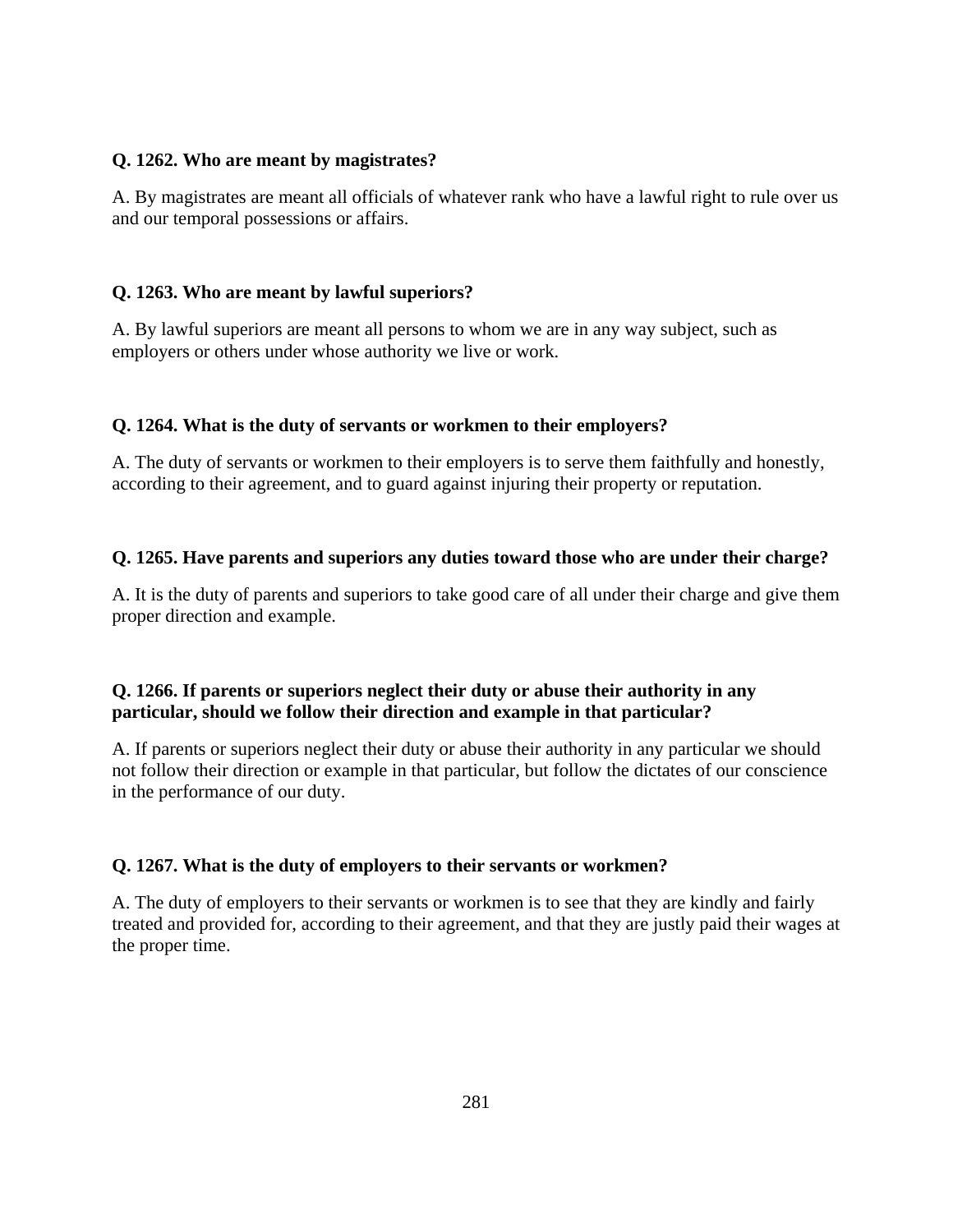## **Q. 1268. What is forbidden by the fourth Commandment?**

A. The fourth Commandment forbids all disobedience, contempt, and stubbornness towards our parents or lawful superiors.

## **Q. 1269. What is meant by contempt and stubbornness?**

A. By contempt is meant willful disrespect for lawful authority, and by stubbornness is meant willful determination not to yield to lawful authority.

## **Q. 1270. What is the fifth Commandment?**

A. The fifth Commandment is: Thou shalt not kill.

# **Q. 1271. What killing does this commandment forbid?**

A. This commandment forbids the killing only of human beings.

# **Q. 1272. How do we know that this commandment forbids the killing only of human beings?**

A. We know that this commandment forbids the killing only of human beings because, after giving this commandment, God commanded that animals be killed for sacrifice in the temple of Jerusalem, and God never contradicts Himself.

# **Q. 1273. What are we commanded by the fifth Commandment?**

A. We are commanded by the fifth Commandment to live in peace and union with our neighbor, to respect his rights, to seek his spiritual and bodily welfare, and to take proper care of our own life and health.

# **Q. 1274. What sin is it to destroy one's own life, or commit suicide, as this act is called?**

A. It is a mortal sin to destroy one's own life or commit suicide, as this act is called, and persons who willfully and knowingly commit such an act die in a state of mortal sin and are deprived of Christian burial. It is also wrong to expose one's self unnecessarily to the danger of death by rash or foolhardy feats of daring.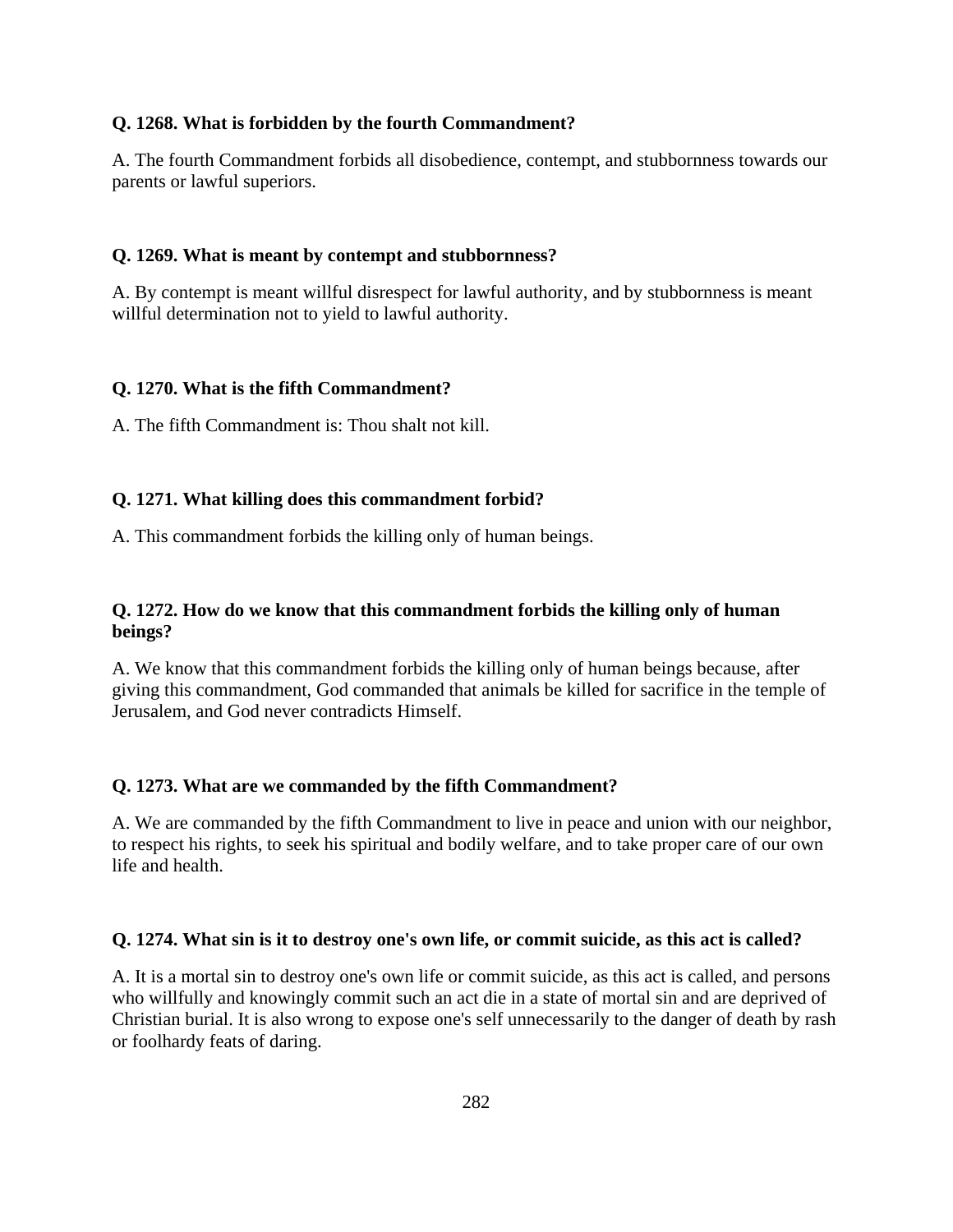# **Q. 1275. Is it ever lawful for any cause to deliberately and intentionally take away the life of an innocent person?**

A. It is never lawful for any cause to deliberately and intentionally take away the life of an innocent person. Such deeds are always murder, and can never be excused for any reason, however important or necessary.

# **Q. 1276. Under what circumstances may human life be lawfully taken?**

A. Human life may be lawfully taken:

(1) In self-defense, when we are unjustly attacked and have no other means of saving our own lives;

(2) In a just war, when the safety or rights of the nation require it;

(3) By the lawful execution of a criminal, fairly tried and found guilty of a crime punishable by death when the preservation of law and order and the good of the community require such execution.

# **Q. 1277. What is forbidden by the fifth Commandment?**

A. The fifth Commandment forbids all willful murder, fighting, anger, hatred, revenge, and bad example.

# **Q. 1278. Can the fifth commandment be broken by giving scandal or bad example and by inducing others to sin?**

A. The fifth commandment can be broken by giving scandal or bad example and inducing others to sin, because such acts may destroy the life of the soul by leading it into mortal sin.

# **Q. 1279. What is scandal?**

A. Scandal is any sinful word, deed or omission that disposes others to sin, or lessens their respect for God and holy religion.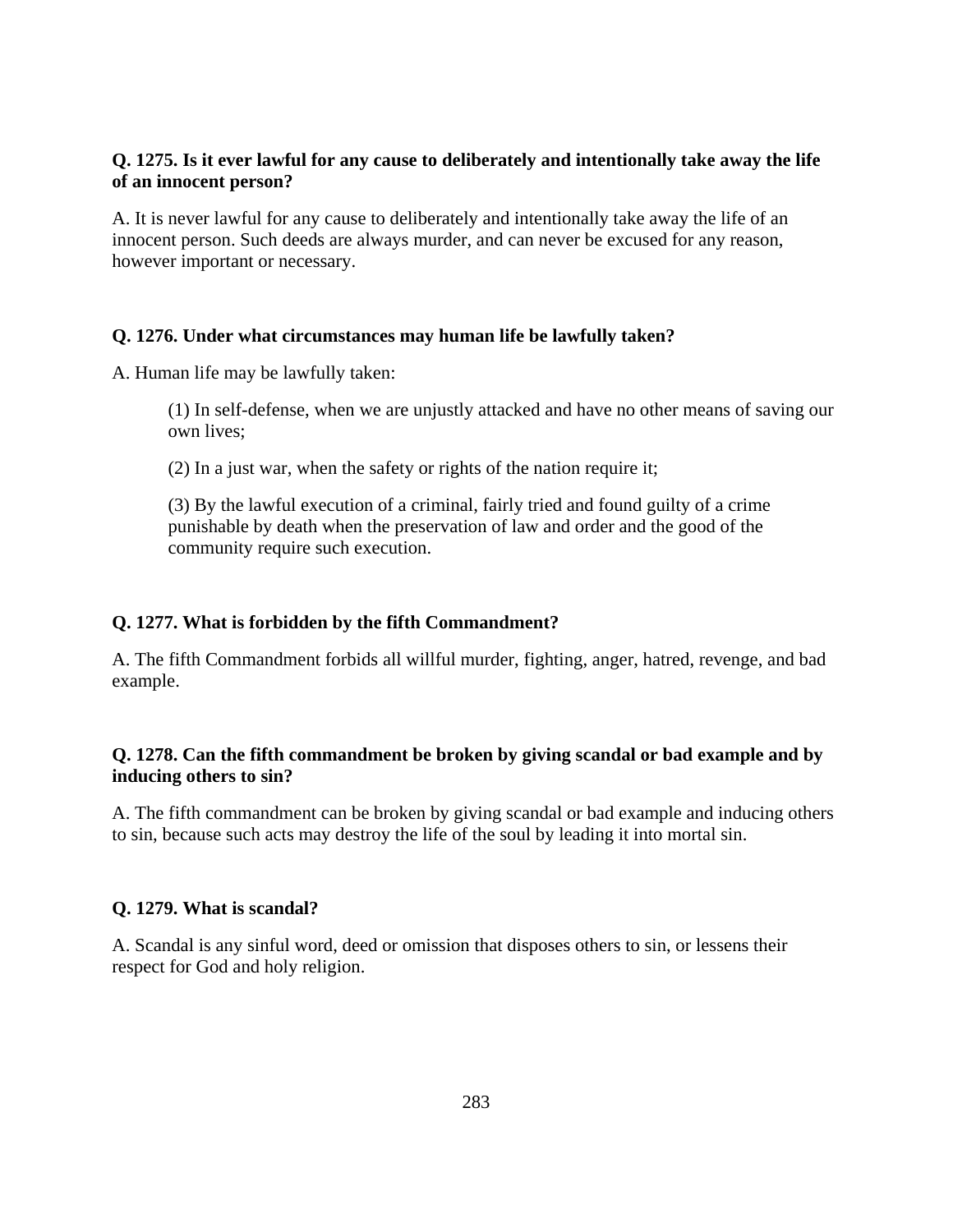# **Q. 1280. Why are fighting, anger, hatred and revenge forbidden by the fifth commandment?**

A. Fighting, anger, hatred and revenge are forbidden by the fifth commandment because they are sinful in themselves and may lead to murder. The commandments forbid not only whatever violates them, but also whatever may lead to their violation.

# **Q. 1281. What is the sixth Commandment?**

A. The sixth Commandment is: Thou shalt not commit adultery.

# **Q. 1282. What are we commanded by the sixth Commandment?**

A. We are commanded by the sixth Commandment to be pure in thought and modest in all our looks, words, and actions.

# **Q. 1283. It is a sin to listen to immodest conversation, songs or jokes?**

A. It is a sin to listen to immodest conversation, songs or jokes when we can avoid it, or to show in any way that we take pleasure in such things.

# **Q. 1284. What is forbidden by the sixth Commandment?**

A. The sixth Commandment forbids all unchaste freedom with another's wife or husband; also all immodesty with ourselves or others in looks, dress, words, and actions.

# **Q. 1285. Why are sins of impurity the most dangerous?**

A. Sins of impurity are the most dangerous:

- (1) Because they have the most numerous temptations;
- (2) Because, if deliberate, they are always mortal, and
- (3) Because, more than other sins, they lead to the loss of faith.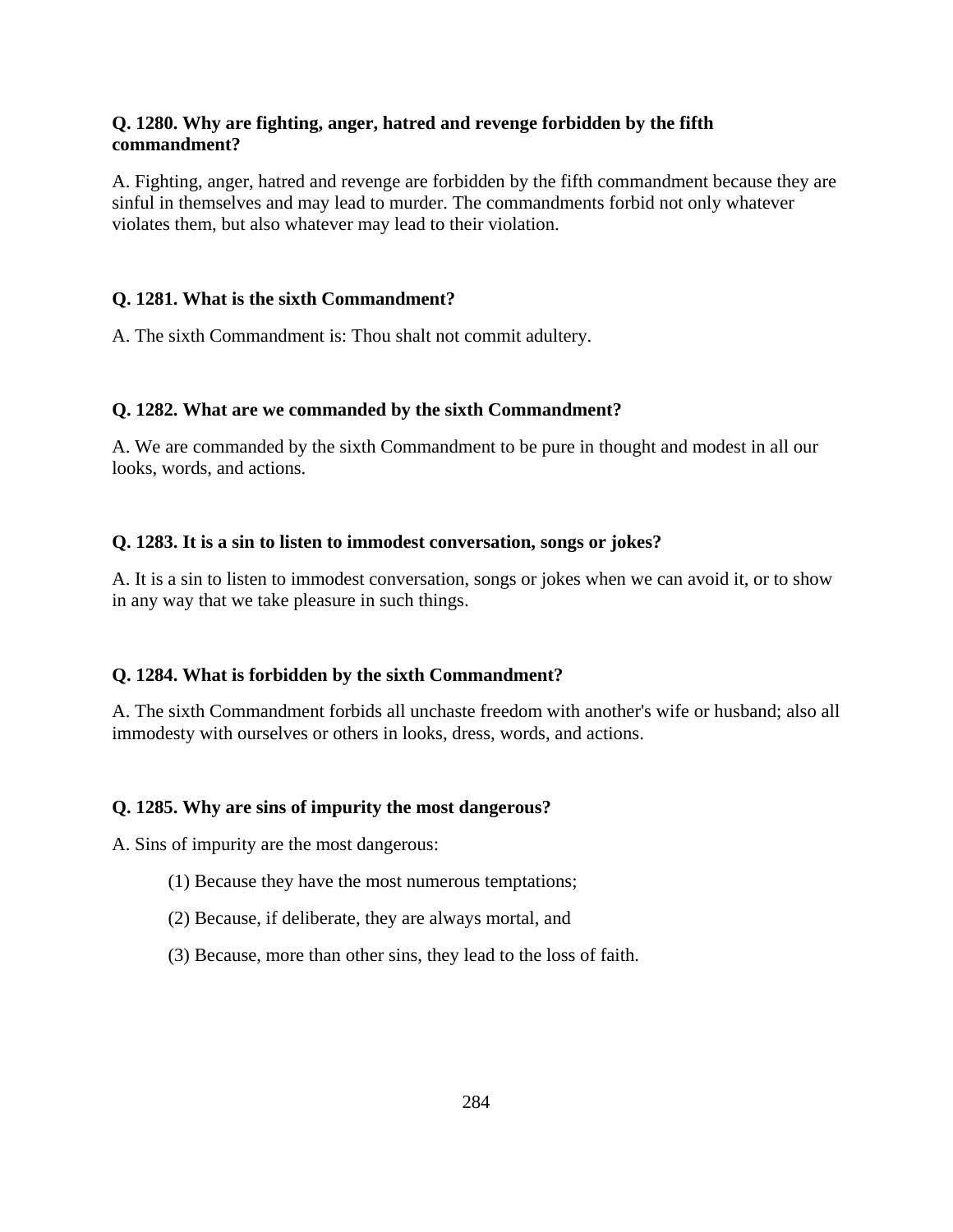## **Q. 1286. Does the sixth Commandment forbid the reading of bad and immodest books and newspapers?**

A. The sixth Commandment does forbid the reading of bad and immodest books and newspapers.

#### **Q. 1287. What should be done with immodest book and newspapers?**

A. Immodest books and newspapers should be destroyed as soon as possible, and if we cannot destroy them ourselves we should induce their owners to do so.

#### **Q. 1288. What books does the Church consider bad?**

A. The Church considers bad all books containing teaching contrary to faith or morals, or that willfully misrepresent Catholic doctrine and practice.

#### **Q. 1289. What places are dangerous to the virtue of purity?**

A. Indecent theaters and similar places of amusement are dangerous to the virtue of purity, because their entertainments are frequently intended to suggest immodest things.

# **LESSON THIRTY-FOURTH: From the Seventh to the End of the Tenth Commandment**

#### **Q. 1290. What is the seventh Commandment?**

A. The seventh Commandment is: Thou shalt not steal.

### **Q. 1291. What sin is it to steal?**

A. To steal is a mortal or venial sin, according to the amount stolen either at once or at different times. Circumstances may make the sin greater or less, and they should be explained in confession.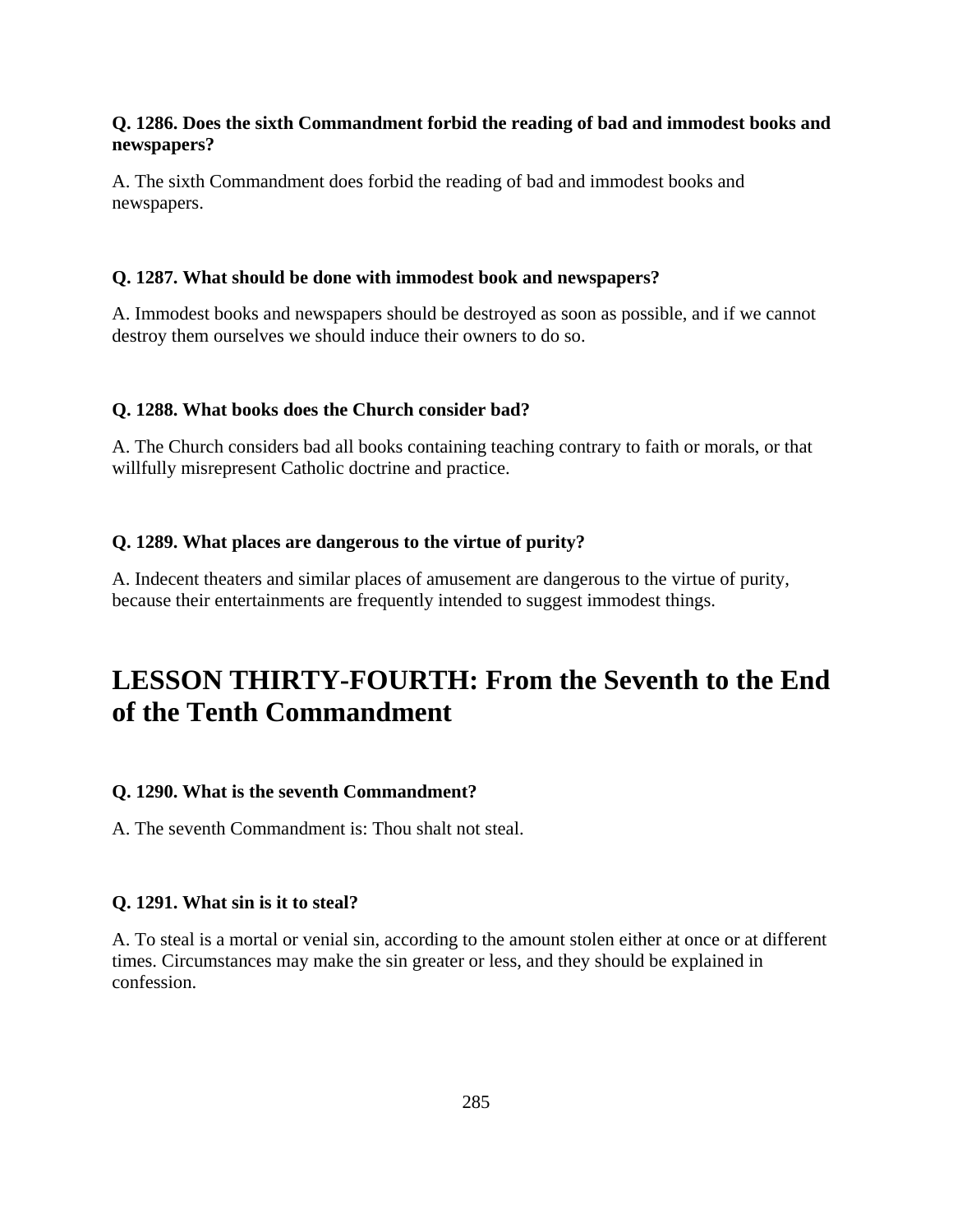# **Q. 1292. Is stealing ever a sacrilege?**

A. Stealing is a sacrilege when the thing stolen belongs to the Church and when the stealing takes place in the Church.

## **Q. 1293. What sins are equivalent to stealing?**

A. All sins of cheating, defrauding or wronging others of their property; also all sins of borrowing or buying with the intention of never repaying are equivalent to stealing.

## **Q. 1294. In what other ways may persons sin against honesty?**

A. Persons may sin against honesty also by knowingly receiving, buying or sharing in stolen goods; likewise by giving or taking bribes for dishonest purposes.

## **Q. 1295. What are we commanded by the seventh Commandment?**

A. By the seventh Commandment we are commanded to give to all men what belongs to them and to respect their property.

# **Q. 1296. How may persons working for others be guilty of dishonesty?**

A. Persons working for others may be guilty of dishonesty by idling the time for which they are paid; also by doing bad work or supplying bad material without their employer's knowledge.

#### **Q. 1297. In what other way may a person be guilty of dishonesty?**

A. A person may be guilty of dishonesty in getting money or goods by false pretenses and by using either for purposes for which they were not given.

# **Q. 1298. What is forbidden by the seventh Commandment?**

A. The seventh Commandment forbids all unjust taking or keeping what belongs to another.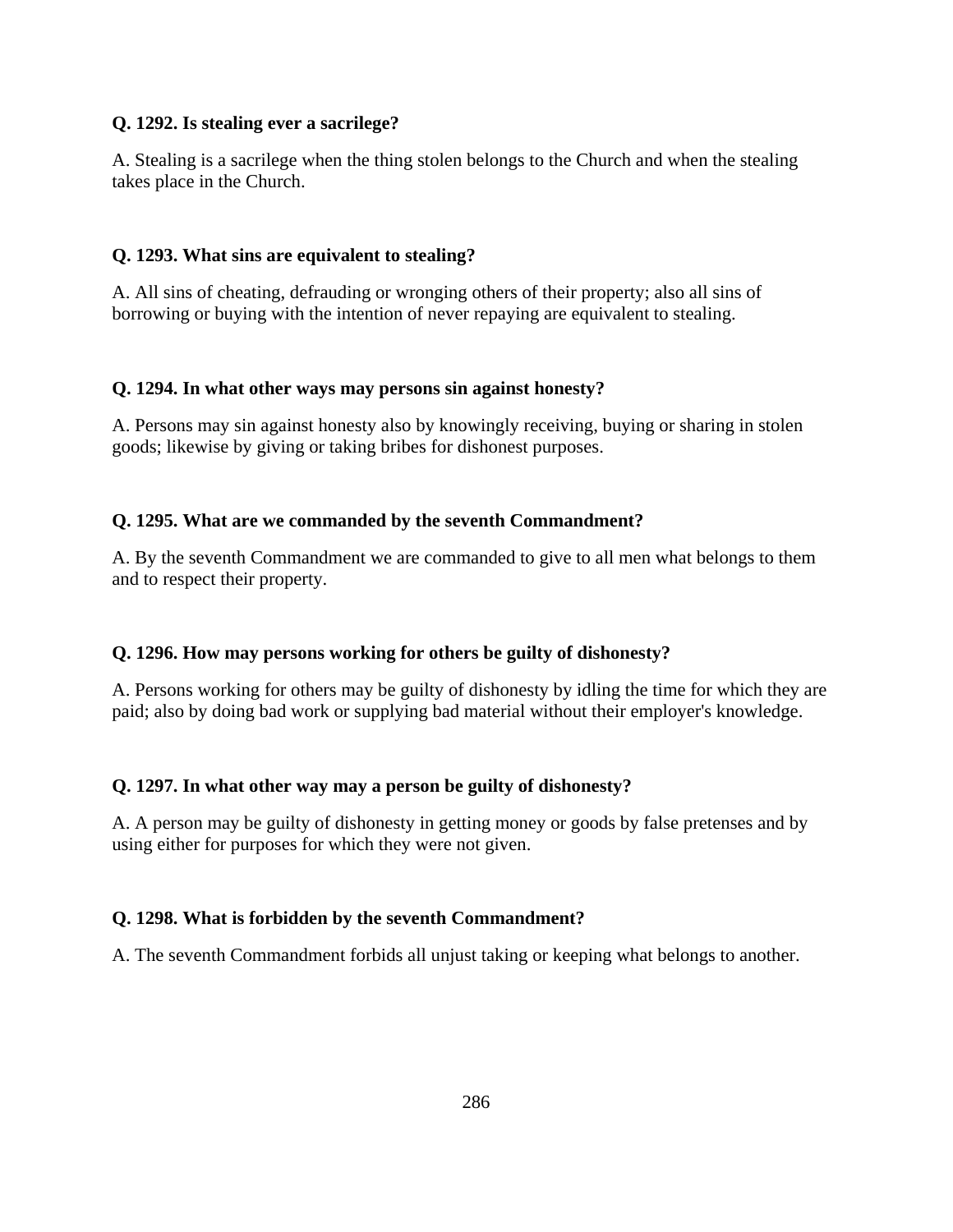#### **Q. 1299. What must we do with things found?**

A. We must return things found to their lawful owners as soon as possible, and we must also use reasonable means to find the owners if they are unknown to us.

# **Q. 1300. What must we do if we discover we have bought stolen goods?**

A. If we discover we have bought stolen goods and know their lawful owners we must return the goods to them as soon as possible without demanding compensation from the owner for what we paid for the goods.

## **Q. 1301. Are we bound to restore ill-gotten goods?**

A. We are bound to restore ill-gotten goods, or the value of them, as far as we are able; otherwise we cannot be forgiven.

# **Q. 1302. What must we do if we cannot restore all we owe, or if the person to whom we should restore be dead?**

A. If we cannot restore all we owe, we must restore as much as we can, and if the person to whom we should restore be dead we must restore to his children or heirs, and if these cannot be found we may give alms to the poor.

# **Q. 1303. What must one do who cannot pay his debts and yet wishes to receive the Sacraments?**

A. One who cannot pay his debts and yet wishes to receive the Sacraments must sincerely promise and intend to pay them as soon as possible, and must without delay make every effort to do so.

# **Q. 1304. Are we obliged to repair the damage we have unjustly caused?**

A. We are bound to repair the damage we have unjustly caused.

#### **Q. 1305. What is the eighth Commandment?**

A. The eighth Commandment is: Thou shalt not bear false witness against thy neighbor.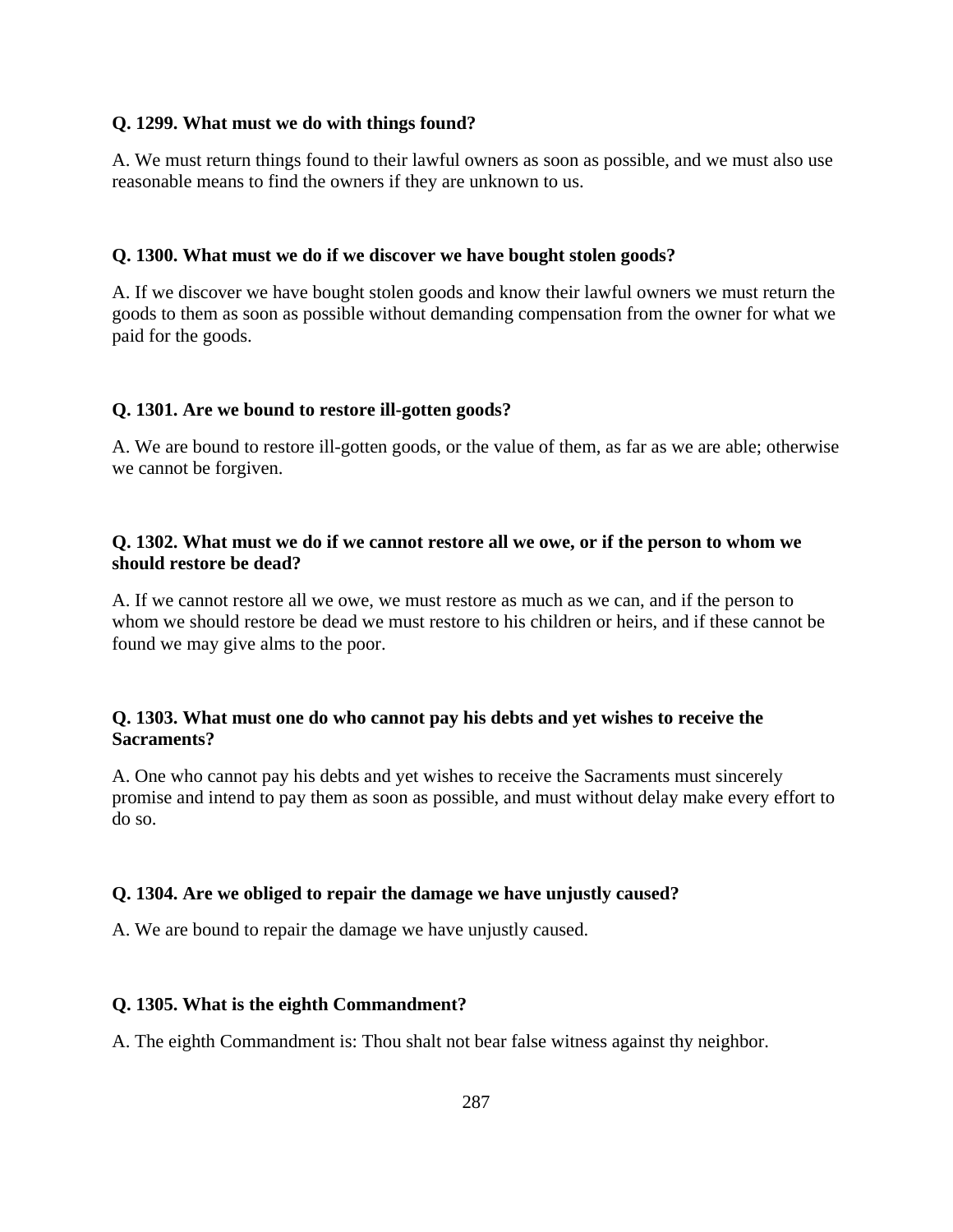## **Q. 1306. What are we commanded by the eighth Commandment?**

A. We are commanded by the eighth Commandment to speak the truth in all things, and to be careful of the honor and reputation of every one.

# **Q. 1307. What is a lie?**

A. A lie is a sin committed by knowingly saying what is untrue with the intention of deceiving. To swear to a lie makes the sin greater, and such swearing is called perjury. Pretense, hypocrisy, false praise, boasting, etc., are similar to lies.

## **Q. 1308. How can we know the degree of sinfulness in a lie?**

A. We can know the degree of sinfulness in a lie by the amount of harm it does and from the intention we had in telling it.

## **Q. 1309. Will a good reason for telling a lie excuse it?**

A. No reason, however good, will excuse the telling of a lie, because a lie is always bad in itself. It is never allowed, even for a good intention to do a thing that is bad in itself.

# **Q. 1310. What is forbidden by the eighth Commandment?**

A. The eighth Commandment forbids all rash judgments, backbiting, slanders, and lies.

#### **Q. 1311. What are rash judgment, backbiting, slander and detraction?**

A. Rash judgment is believing a person guilty of sin without a sufficient cause. Backbiting is saying evil things of another in his absence. Slander is telling lies about another with the intention of injuring him. Detraction is revealing the sins of another without necessity.

# **Q. 1312. Is it ever allowed to tell the faults of another?**

A. It is allowed to tell the faults of another when it is necessary to make them known to his parents or superiors, that the faults may be corrected and the wrong doer prevented from greater sin.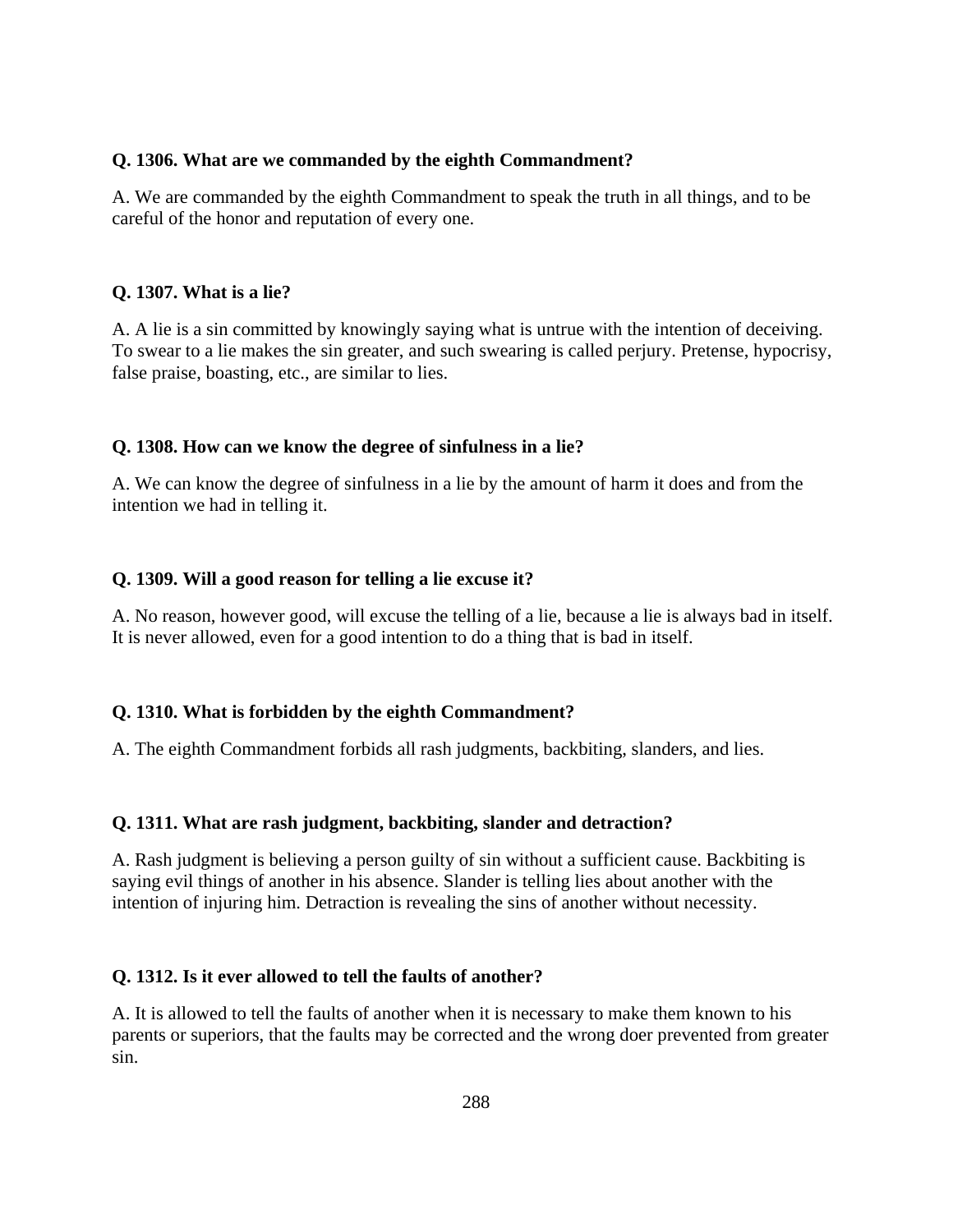#### **Q. 1313. What is tale-bearing, and why is it wrong?**

A. Tale-bearing is the act of telling persons what others have said about them, especially if the things said be evil. It is wrong, because it gives rise to anger, hatred and ill-will, and is often the cause of greater sins.

## **Q. 1314. What must they do who have lied about their neighbor and seriously injured his character?**

A. They who have lied about their neighbor and seriously injured his character must repair the injury done as far as they are able, otherwise they will not be forgiven.

## **Q. 1315. What is the ninth Commandment?**

A. The ninth Commandment is: Thou shalt not covet thy neighbor's wife.

#### **Q. 1316. What are we commanded by the ninth Commandment?**

A. We are commanded by the ninth Commandment to keep ourselves pure in thought and desire.

## **Q. 1317. What is forbidden by the ninth Commandment?**

A. The ninth Commandment forbids unchaste thoughts, desires of another's wife or husband, and all other unlawful impure thoughts and desires.

#### **Q. 1318. Are impure thoughts and desires always sins?**

A. Impure thoughts and desires are always sins, unless they displease us and we try to banish them.

#### **Q. 1319. What is the tenth Commandment?**

A. The tenth Commandment is: Thou shalt not covet thy neighbor's goods.

#### **Q. 1320. What does covet mean?**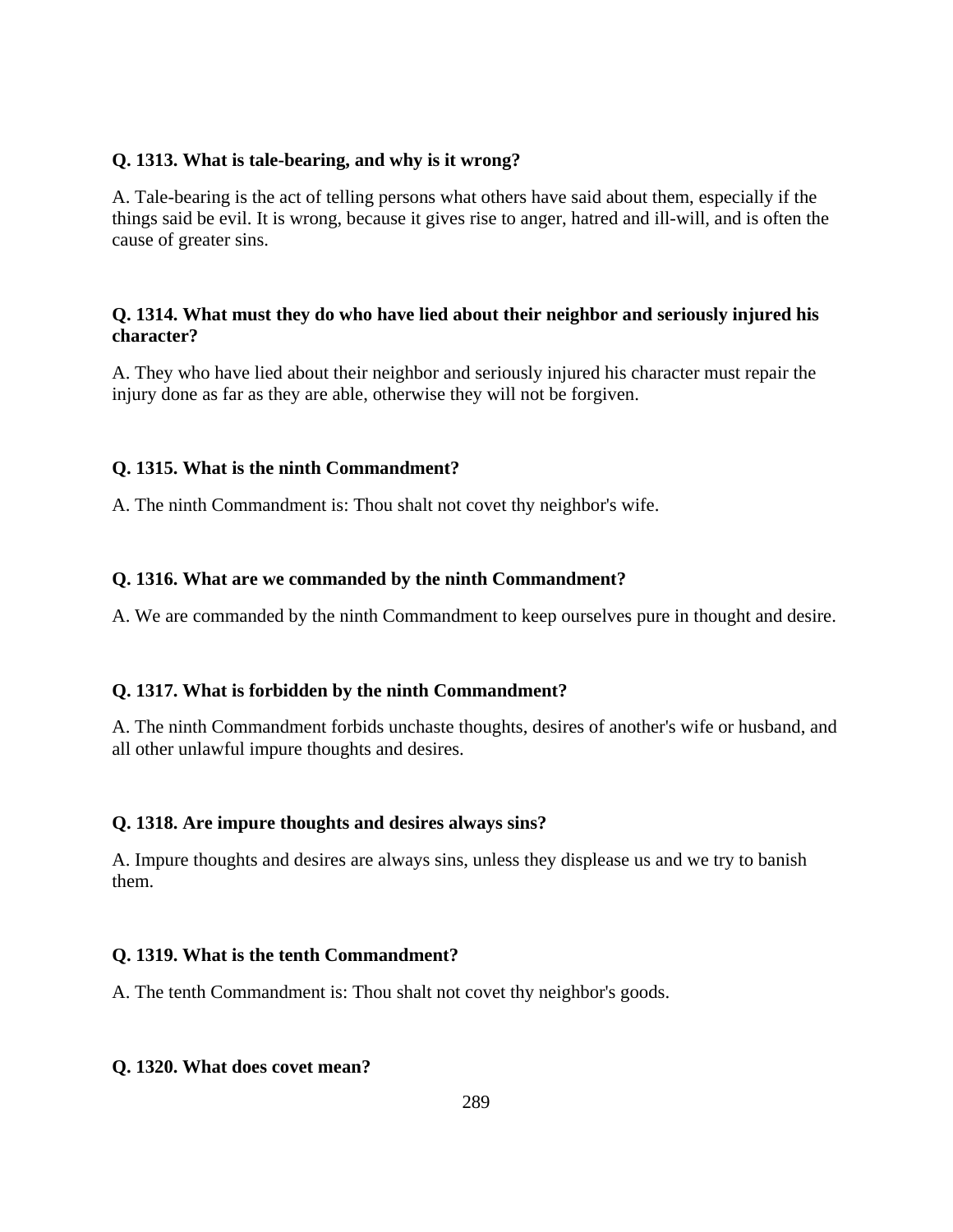A. Covet means to wish to get wrongfully what another possesses or to begrudge his own to him.

## **Q. 1321. What are we commanded by the tenth Commandment?**

A. By the tenth Commandment we are commanded to be content with what we have, and to rejoice in our neighbor's welfare.

## **Q. 1322. Should we not, then, try to improve our position in the world?**

A. We should try to improve our position in the world, provided we can do so honestly and without exposing ourselves to greater temptation or sin.

## **Q. 1323. What is forbidden by the tenth Commandment?**

A. The tenth Commandment forbids all desires to take or keep wrongfully what belongs to another.

# **Q. 1324. In what does the sixth commandment differ from the ninth, and the seventh differ from the tenth?**

A. The sixth commandment differs from the ninth in this, that the sixth refers chiefly to external acts of impurity, while the ninth refers more to sins of thought against purity. The seventh commandment refers chiefly to external acts of dishonesty, while the tenth refers more to thoughts against honesty.

# **LESSON THIRTY-FIFTH: On the First and Second Commandments of the Church**

## **Q. 1325. Are not the commandments of the Church also commandments of God?**

A. The commandments of the Church are also commandments of God, because they are made by His authority, and we are bound under pain of sin to observe them.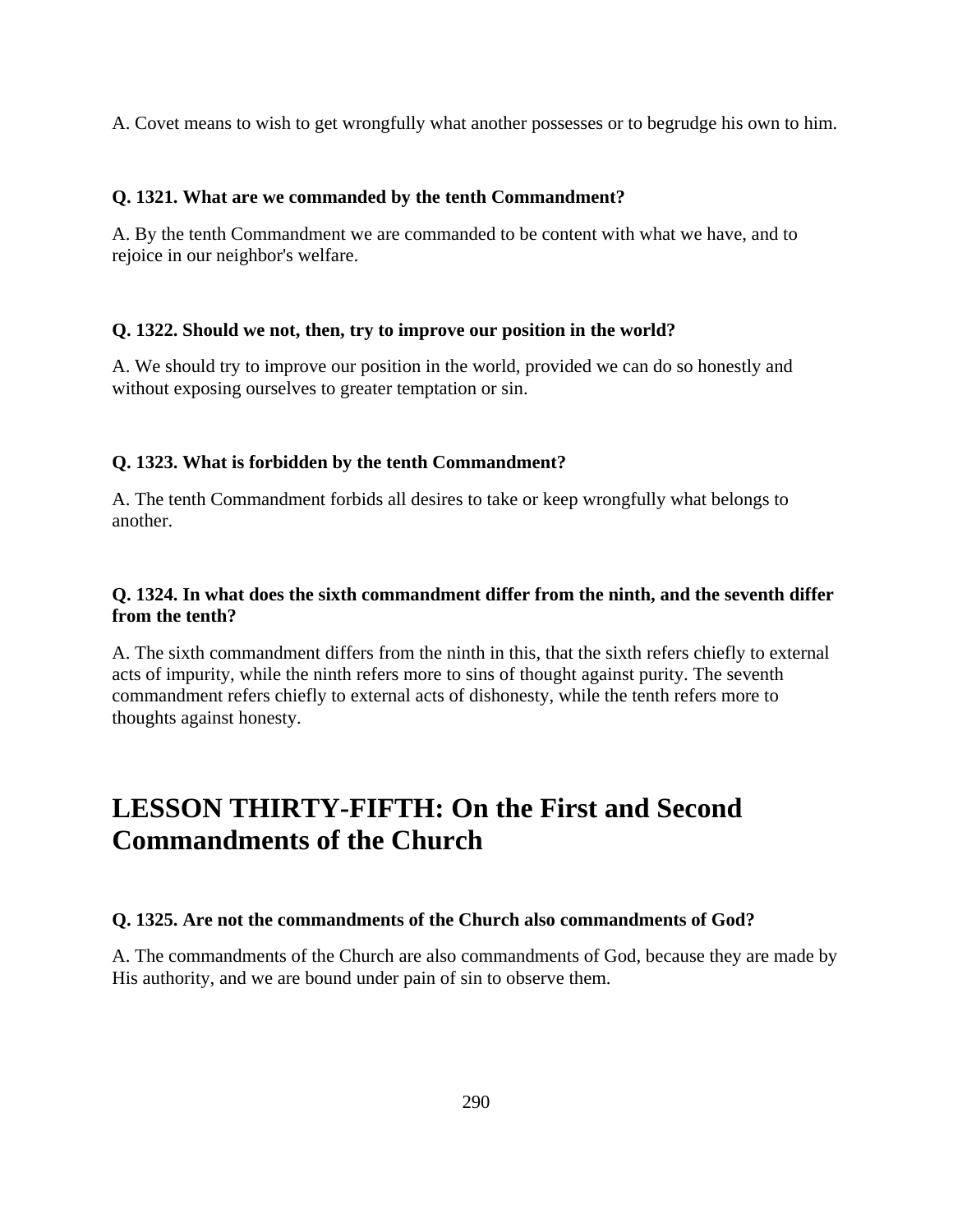#### **Q. 1326. What is the difference between the commandments of God and the Commandments of the Church?**

A. The commandments of God were given by God Himself to Moses on Mount Sinai; the commandments of the Church were given on different occasions by the lawful authorities of the Church. The Commandments given by God Himself cannot be changed by the Church; but the commandments made by the Church itself may be changed by its authority as necessity requires.

#### **Q. 1327. Which are the chief commandments of the Church?**

A. The chief commandments of the Church are six:

- (1) To hear Mass on Sundays and holydays of obligation.
- (2) To fast and abstain on the days appointed.
- (3) To confess at least once a year.
- (4) To receive the Holy Eucharist during the Easter time.
- (5) To contribute to the support of our pastors.

(6) Not to marry persons who are not Catholics, or who are related to us within the third degree of kindred, nor privately without witnesses, nor to solemnize marriage at forbidden times.

#### **Q. 1328. Why has the Church made commandments?**

A. The Church has made commandments to teach the faithful how to worship God and to guard them from the neglect of their religious duties.

#### **Q. 1329. Is it a mortal sin not to hear Mass on a Sunday or a holyday of obligation?**

A. It is a mortal sin not to hear Mass on a Sunday or a holyday of obligation, unless we are excused for a serious reason. They also commit a mortal sin who, having others under their charge, hinder them from hearing Mass, without a sufficient reason.

# **Q. 1330. What is a "serious reason" excusing one from the obligation of hearing Mass?**

A A "serious reason" excusing one from the obligation of hearing Mass is any reason that makes it impossible or very difficult to attend Mass, such as severe illness, great distance from the Church, or the need of certain works that cannot be neglected or postponed.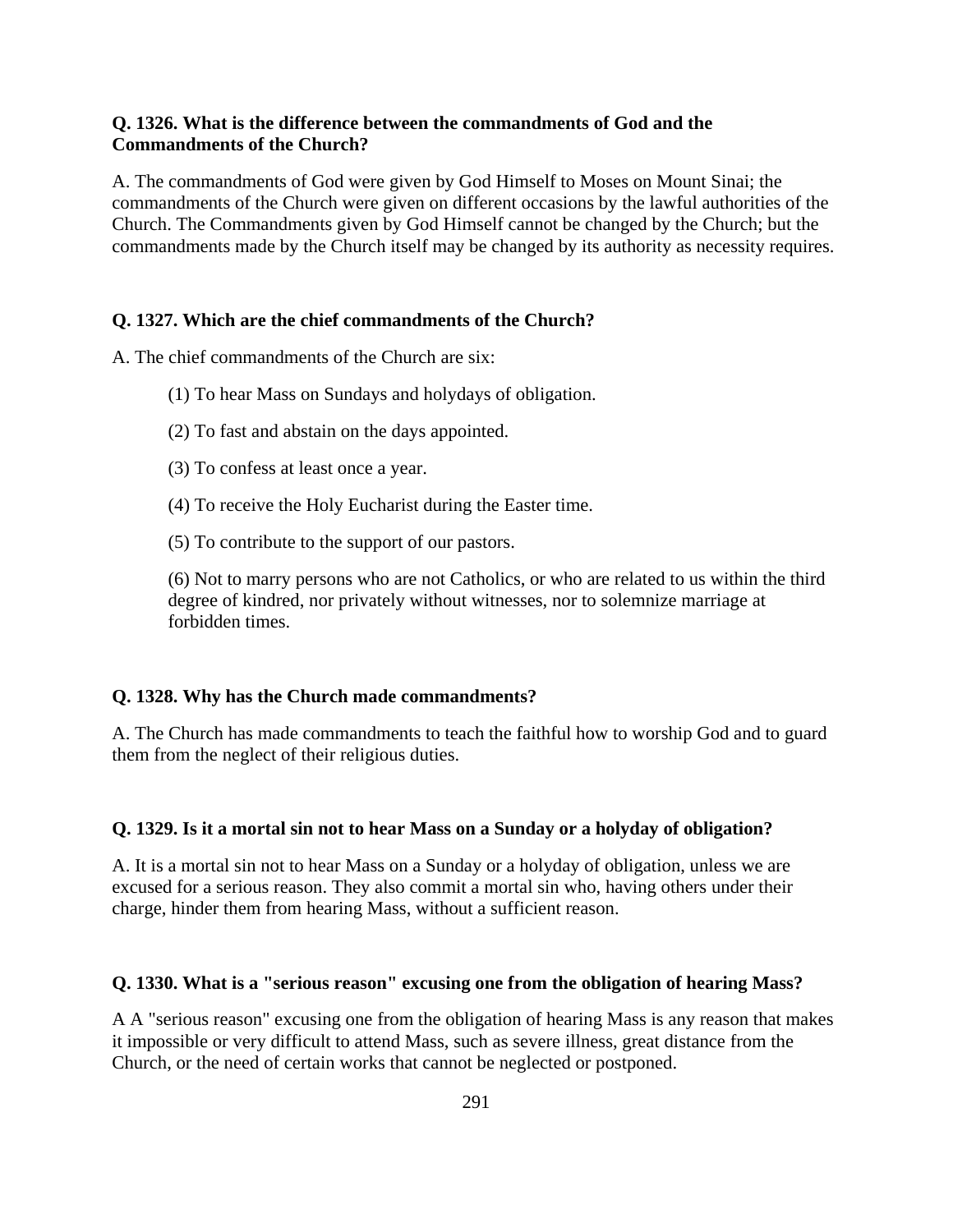## **Q. 1331. Are children obliged, under pain of mortal sin, the same as grown persons, to hear Mass on Sundays and holydays of obligation?**

A. Children who have reached the use of reason are obliged under pain of mortal sin, the same as grown persons, to hear Mass on Sundays and holydays of obligation; but if they are prevented from so doing by parents, or others, then the sin falls on those who prevent them.

## **Q. 1332. Why were holydays instituted by the church?**

A. Holydays were instituted by the Church to recall to our minds the great mysteries of religion and the virtues and rewards of the saints.

#### **Q. 1333. How many holydays of obligation are there in this country?**

A. In this country there are six holydays of obligation, namely:

- (1) Feast of the Immaculate Conception (Dec. 8th);
- (2) Christmas (Dec. 25th);
- (3) Feast of the Circumcision of Our Lord (Jan. 1st);
- (4) Feast of the Ascension of Our Lord (forty days after Easter);
- (5) Feast of the Assumption of the Blessed Virgin (Aug. 15th); and
- (6) Feast of All Saints (Nov. 1st).

*[N.B. Canon 1246 of the Code of Canon Law, and the Complimentary Norm now states:* 

**§1: Sunday is the day on which the paschal mystery is celebrated in light of the apostolic tradition and is to be observed as the foremost holy day of obligation in the universal Church. Also to be observed are the day of the Nativity of Our Lord Jesus Christ, the Epiphany, the Ascension and the Most Holy Body and Blood of Christ, Holy Mary Mother of God and her Immaculate Conception and Assumption, Saint Joseph, the Apostles Saints Peter and Paul, and finally, All Saints.** 

**§2: However, the conference of bishops can abolish certain holy days of obligation or transfer them to a Sunday with prior approval of the Apostolic See.** 

**Complementary Norm: In accord with canon 1246, the National Conference of Catholic Bishops decrees that the holy days of obligation to be observed in the United States are the**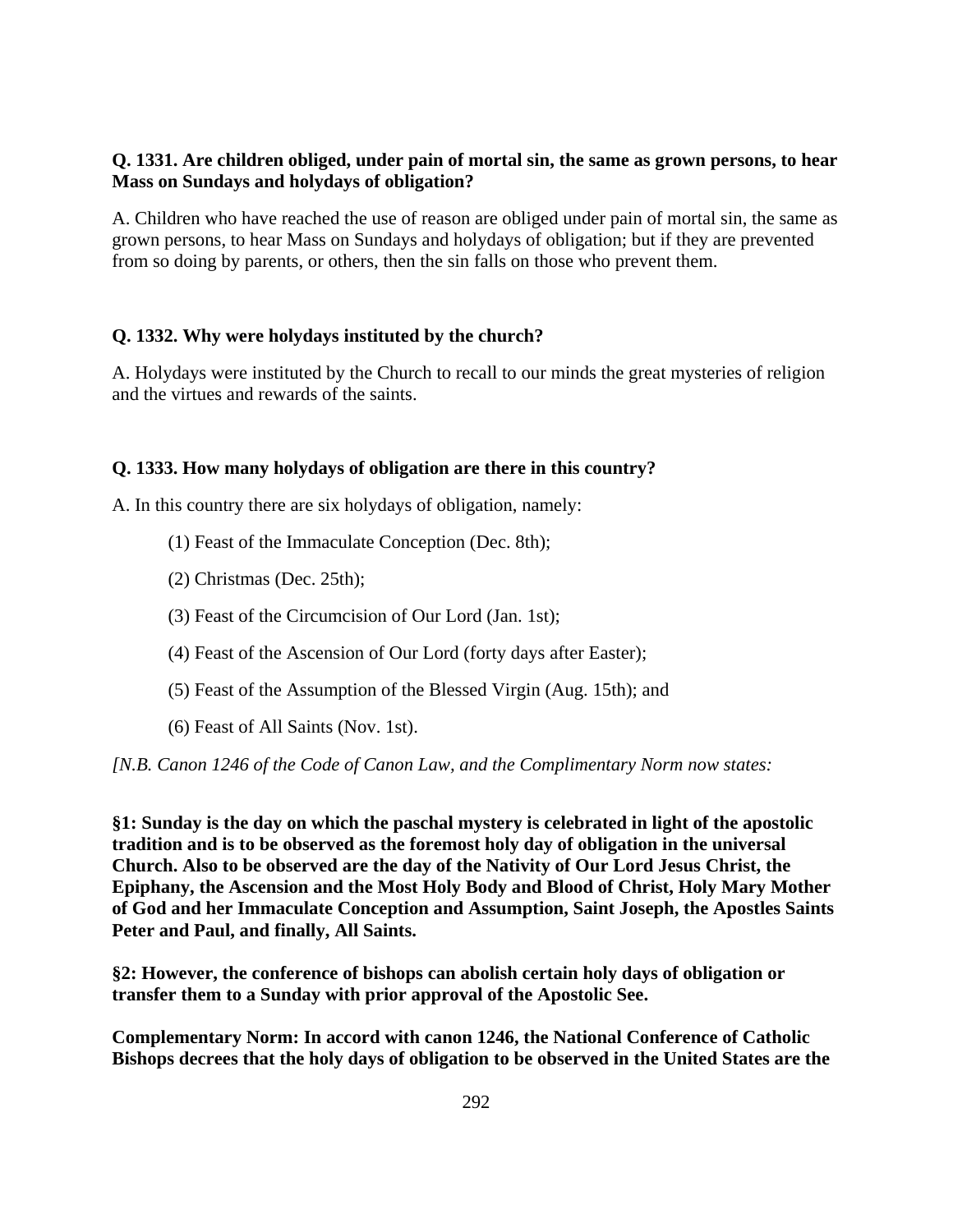**Solemnity of Mary, Mother of God; the Solemnity of the Ascension; the Solemnity of the Assumption; the Solemnity of All Saints; the Solemnity of the Immaculate Conception; the Solemnity of Christmas. The Solemnity of the Epiphany shall be transferred to the first Sunday following January 1; the Solemnity of Corpus Christi shall be observed on the second Sunday following Pentecost.** 

#### **Approved: General Meeting, November 1983]**

#### **Q. 1334. How should we keep the holydays of obligation?**

A. We should keep the holydays of obligation as we should keep the Sunday.

#### **Q. 1335. Why are certain holydays called holydays of obligation?**

A. Certain holydays are called holydays of obligation because on such days we are obliged under pain of mortal sin to hear Mass and keep from servile works as we do on Sundays.

#### **Q. 1336. What should one do who is obliged to work on a holyday of obligation?**

A. One who is obliged to work on a holyday of obligation should, if possible, hear Mass before going to work, and should also explain this necessity in confession, so as to obtain the confessor's advice on the subject.

## **Q. 1337. What do you mean by fast-days?**

A. By fast-days I mean days on which we are allowed but one full meal.

#### **Q. 1338. Is it permitted on fast days to take any food besides the one full meal?**

A. It is permitted on fast days, besides the one full meal, to take two other meatless meals, to maintain strength, according to each one's needs. But together these two meatless meals should not equal another full meal.

#### **Q. 1339. Who are obliged to fast?**

A. All persons over 21 and under 59 years of age, and whose health and occupation will permit them to fast.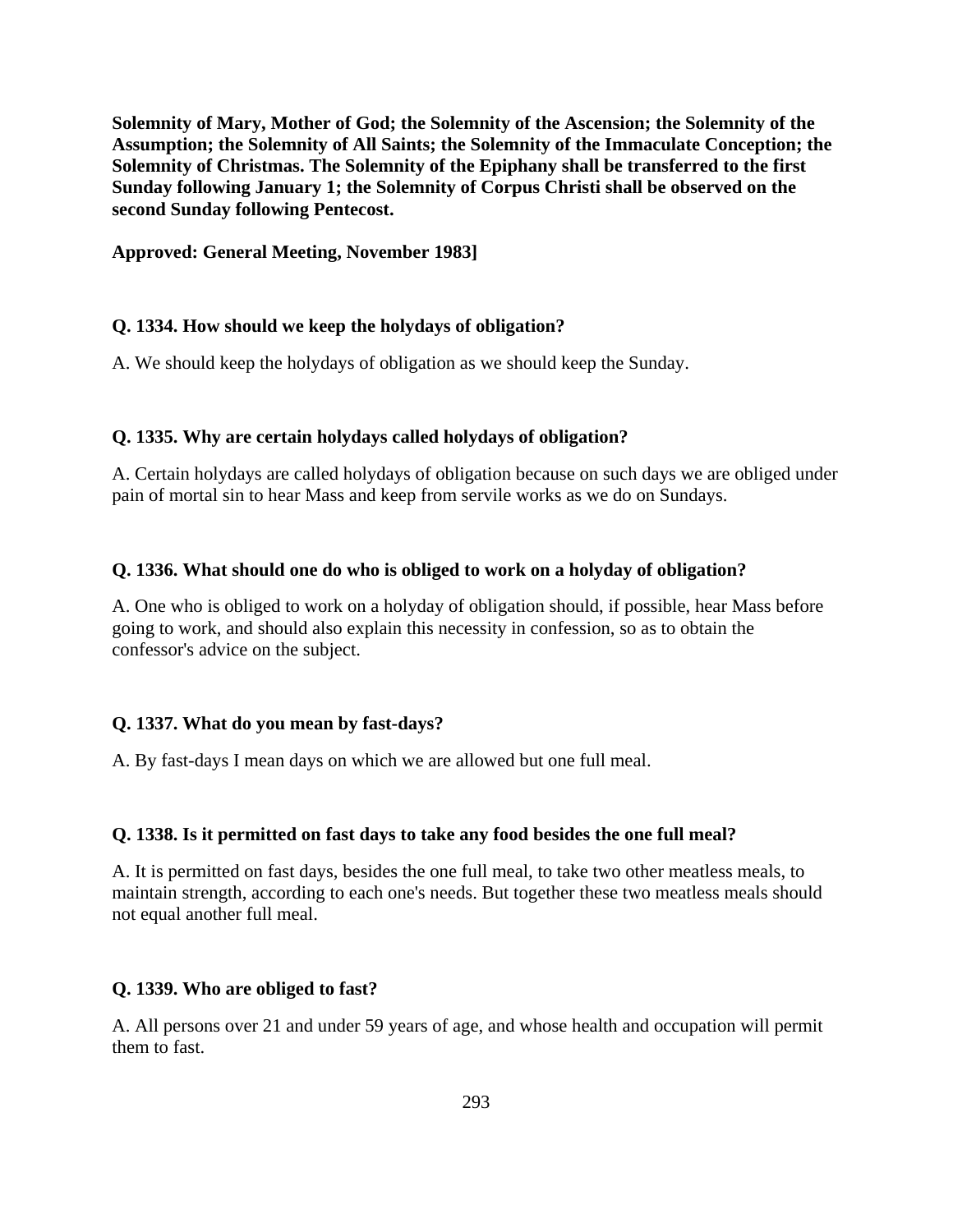#### **Q. 1340. Does the Church excuse any classes of persons from the obligation of fasting?**

A. The Church does excuse certain classes of persons from the obligation of fasting on account of their age, the condition of their health, the nature of their work, or the circumstances in which they live. These things are explained in the Regulations for Lent, read publicly in the Churches each year.

## **Q. 1341. What should one do who doubts whether or not he is obliged to fast?**

A. In doubt concerning fast, a parish priest or confessor should be consulted.

## **Q. 1342. When do fast days chiefly occur in the year?**

A. Fast days chiefly occur in the year during Lent and Advent, on the Ember days and on the vigils or eves of some great feasts. A vigil falling on a Sunday is not observed.

#### **Q. 1343. What do you mean by Lent, Advent, Ember days and the vigils of great feasts?**

A. Lent is the seven weeks of penance preceding Easter. Advent is the four weeks of preparation preceding Christmas. Ember days are three days set apart in each of the four seasons of the year as special days of prayer and thanksgiving. Vigils are the days immediately preceding great feasts and spent in spiritual preparation for them.

## **Q. 1344. What do you mean by days of abstinence?**

A. By days of abstinence I mean days on which no meat at all may be taken (complete abstinence) or on which meat may be taken only once a day (partial abstinence). This is explained in the regulations for Lent. All the Fridays of the year are days of abstinence except when a Holyday of obligation falls on a Friday outside of Lent.

#### **Q. 1345. Are children and persons unable to fast bound to abstain on days of abstinence?**

A. Children, from the age of seven years, and persons who are unable to fast are bound to abstain on days of abstinence, unless they are excused for sufficient reason.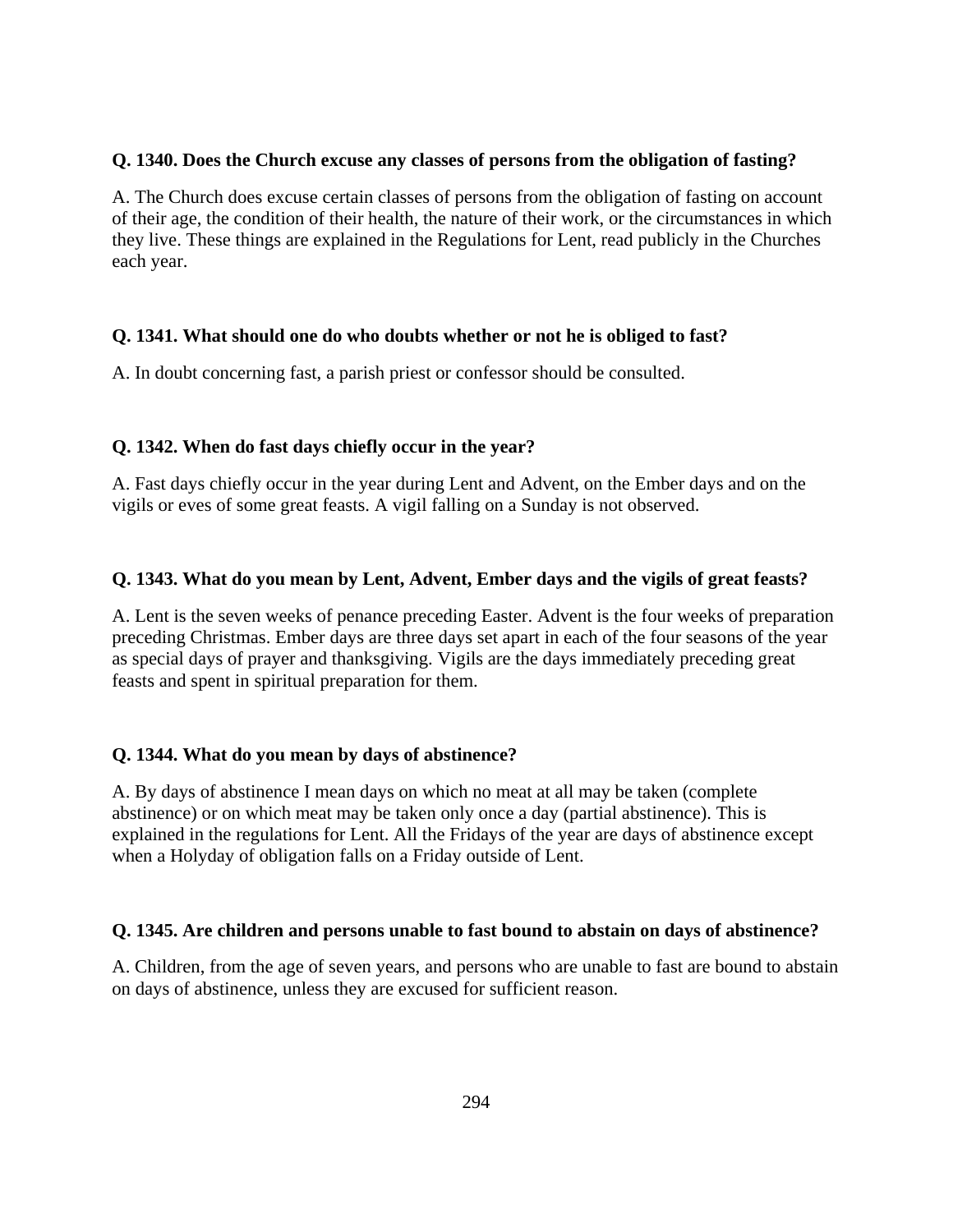#### **Q. 1346. Why does the Church command us to fast and abstain?**

A. The Church commands us to fast and abstain, in order that we may mortify our passions and satisfy for our sins.

## **Q. 1347. What is meant by our passions and what by mortifying them?**

A. By our passions are meant our sinful desires and inclinations. Mortifying them means restraining them and overcoming them so that they have less power to lead us into sin.

## **Q. 1348. Why does the Church command us to abstain from flesh-meat on Fridays?**

A. The Church commands us to abstain from flesh-meat on Fridays in honor of the day on which our Saviour died.

# **LESSON THIRTY-SIXTH: On the Third, Fourth, Fifth, and Sixth Commandments of the Church**

## **Q. 1349. What is meant by the command of confessing at least once a year?**

A. By the command of confessing at least once a year is meant that we are obliged, under pain of mortal sin, to go to confession within the year.

## **Q. 1350. Should we confess only once a year?**

A. We should confess frequently, if we wish to lead a good life.

# **Q. 1351. Should we go to confession at our usual time even if we think we have not committed sin since our last confession?**

A. We should go to confession at our usual time even if we think we have not committed sin since our last confession, because the Sacrament of Penance has for its object not only to forgive sins, but also to bestow grace and strengthen the soul against temptation.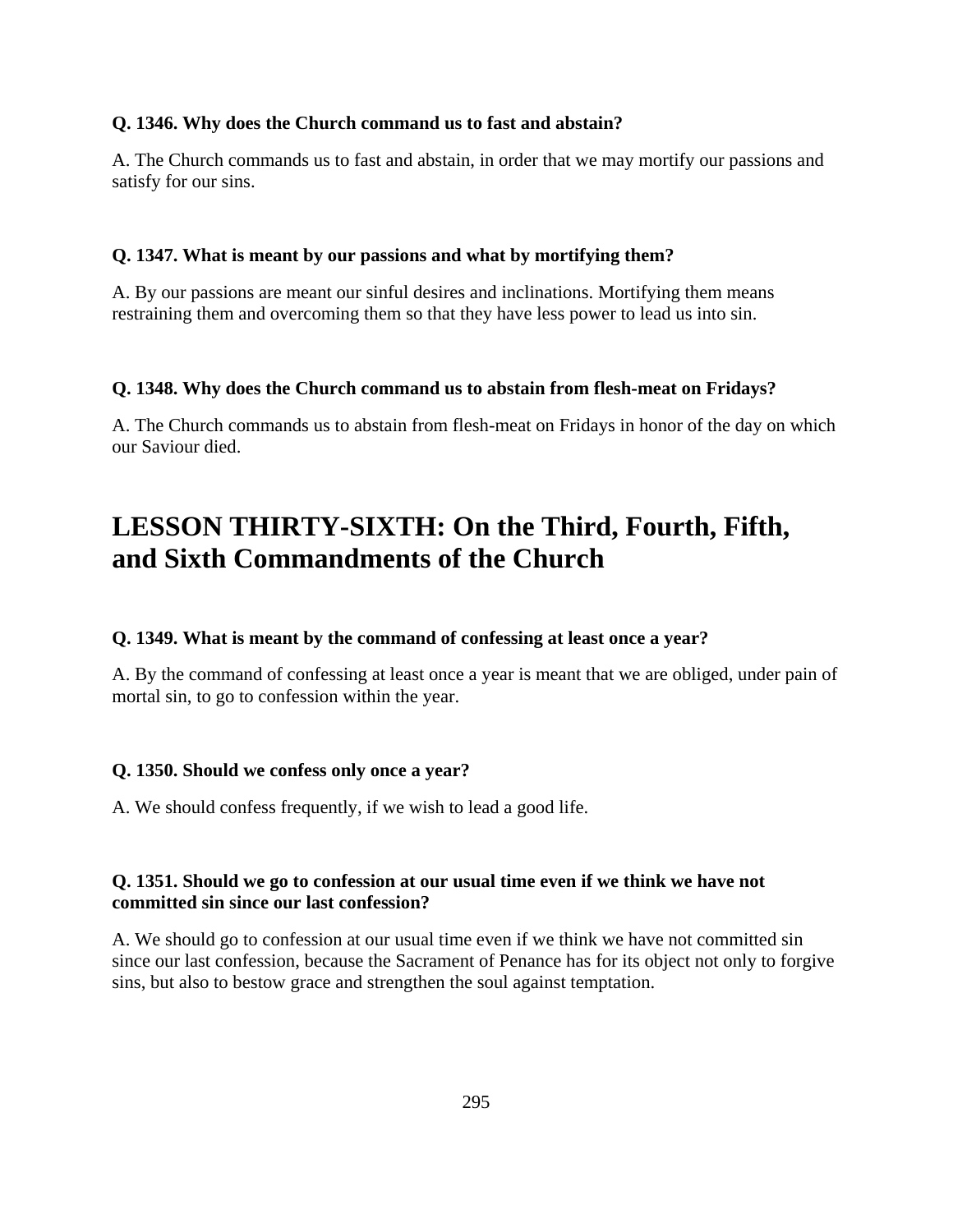#### **Q. 1352. Should children go to confession?**

A. Children should go to confession when they are old enough to commit sin, which is commonly about the age of seven years.

# **Q. 1353. What sin does he commit who neglects to receive Communion during the Easter time?**

A. He who neglects to receive Communion during the Easter time commits a mortal sin.

# **Q. 1354. What is the Easter time?**

A. The Easter time is, in this country, the time between the first Sunday of Lent and Trinity Sunday.

# **Q. 1355. When is Trinity Sunday?**

A. Trinity Sunday is the Sunday after Pentecost, or eight weeks after Easter Sunday; so that there are fourteen weeks in which one may comply with the command of the Church to receive Holy Communion between the first Sunday of Lent and Trinity Sunday.

## **Q. 1356. Are we obliged to contribute to the support of our pastors?**

A. We are obliged to contribute to the support of our pastors, and to bear our share in the expense of the Church and school.

# **Q. 1357. Where did the duty of contributing to the support of the Church and clergy originate?**

A. The duty of contributing to the support of the Church and clergy originated in the Old Law, when God commanded all the people to contribute to the support of the temple and of its priests.

## **Q. 1358. What does the obligation of supporting the Church and school imply?**

A. The obligation of supporting the Church and school implies the duty of making use of the Church and school by attending religious worship in the one and by giving Catholic education in the other; because if the Church and school were not necessary for our spiritual welfare we would not be commanded to support them.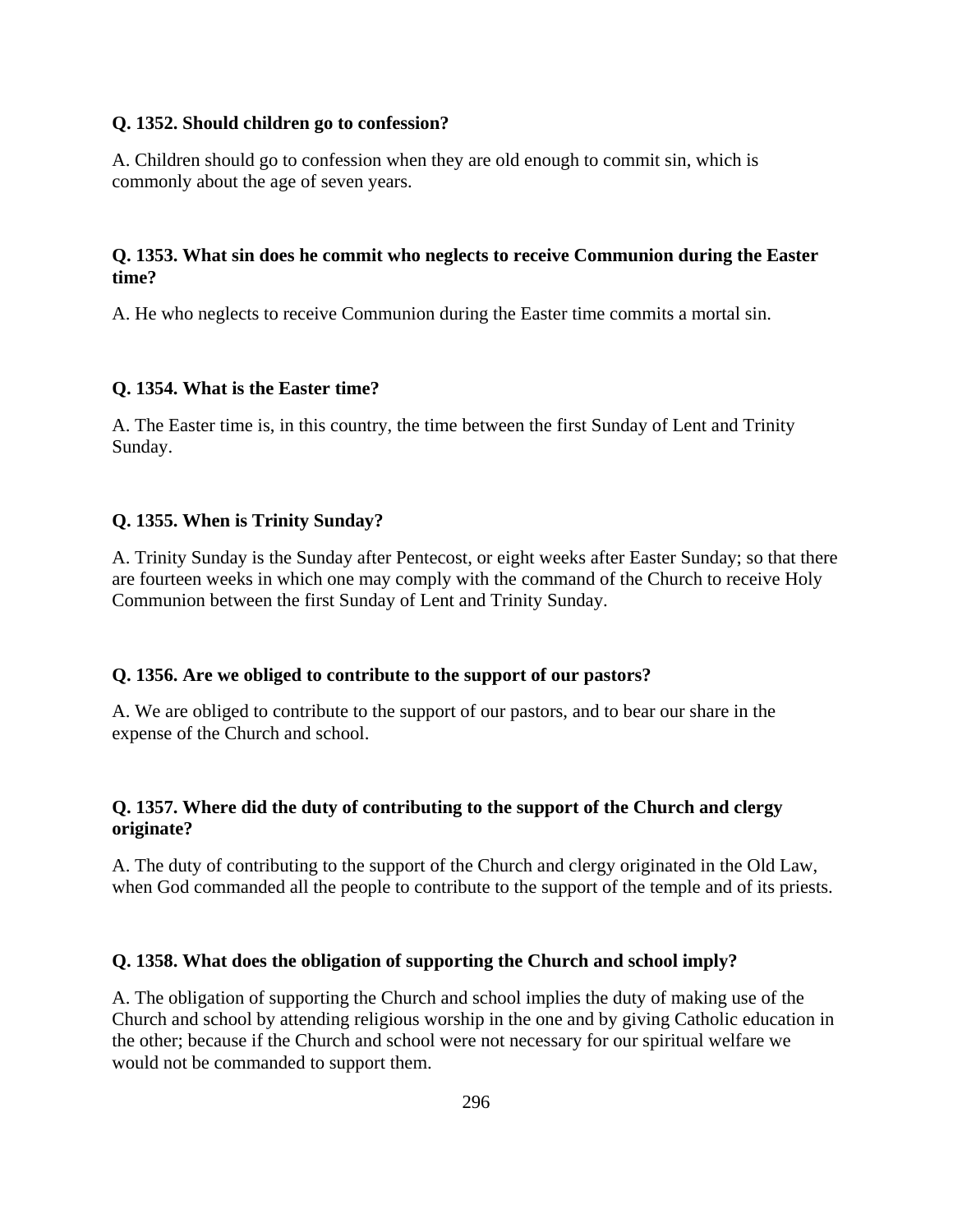## **Q. 1359. Does the fifth commandment of the Church include the support only of our pastors and the Church and school?**

A. The fifth commandment of the Church includes the support also of our holy father, the Pope, bishops, priests, missions, religious institutions and religion in general.

## **Q. 1360. What is the meaning of the commandment not to marry within the third degree of kindred?**

A. The meaning of the commandment not to marry within the third degree of kindred is that no one is allowed to marry another within the third degree of blood relationship.

# **Q. 1361. Who are in the third degree of blood relationship?**

A. Second cousins are in the third degree of blood relationship, and persons whose relationship is nearer than second cousins are in closer degrees of kindred. It is unlawful for persons thus related to marry without a dispensation or special permission of the Church.

# **Q. 1362. Are there other relationships besides blood relationship that render marriage unlawful without a dispensation?**

A. There are other relationships besides blood relationship that render marriage unlawful without a dispensation, namely, the relationships contracted by marriage, which are called degrees of affinity, and the relationship contracted by being sponsors at Baptism, which is called spiritual affinity.

# **Q. 1363. What should persons about to marry do, if they suspect they are related to each other?**

A. Persons about to marry, if they suspect they are related to each other, should make known the facts to the priest, that he may examine the degree of relationship and procure a dispensation if necessary.

# **Q. 1364. What is the meaning of the command not to marry privately?**

A. The command not to marry privately means that none should marry without the blessing of God's priests or without witnesses.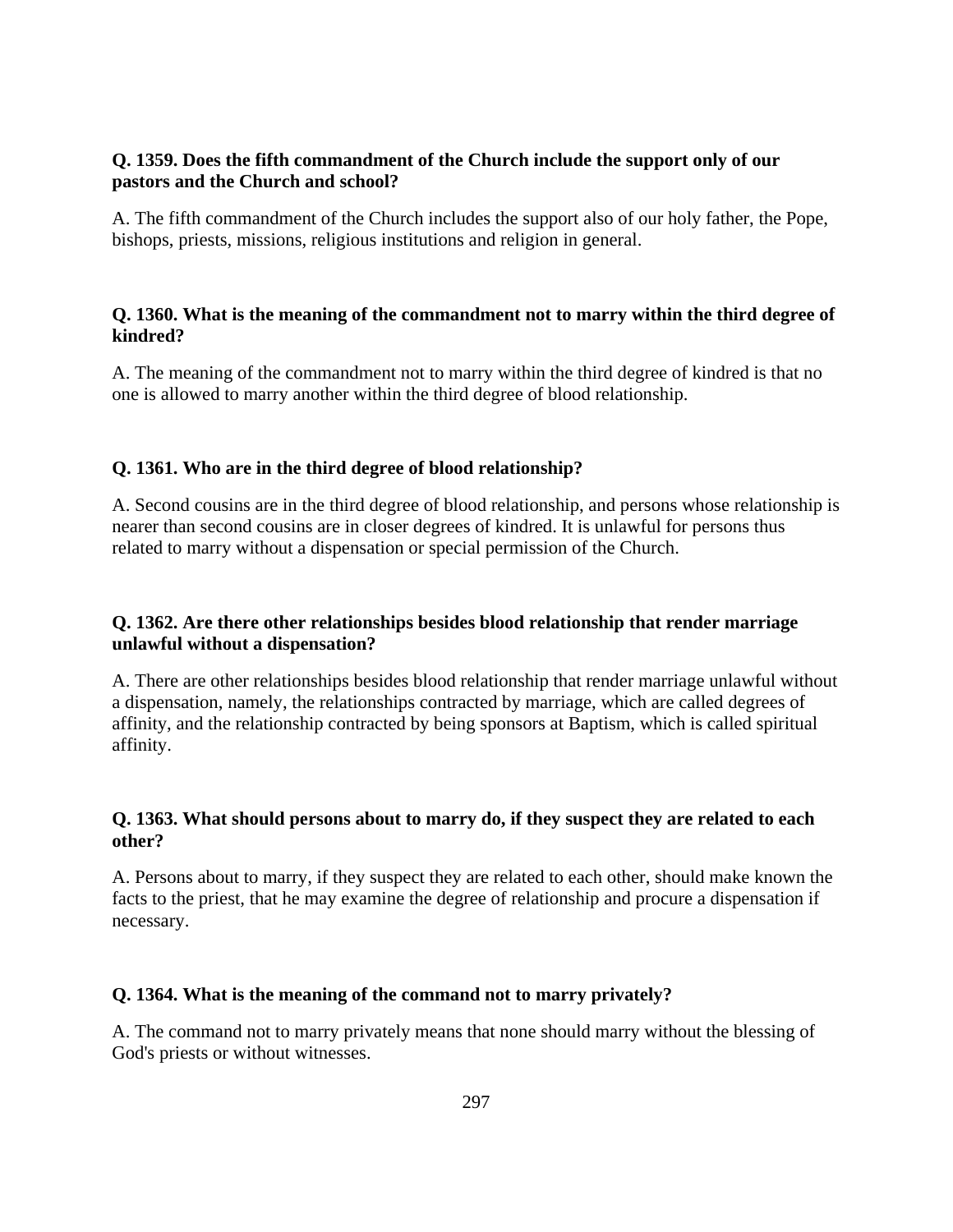## **Q. 1365. What sin is it for Catholics to be married before the minister of another religion?**

A. It is a mortal sin for Catholics to be married before the minister of another religion, and they who attempt to do so incur excommunication, and absolution from their sin is reserved to the bishop.

# **Q. 1366. What is the meaning of the precept not to solemnize marriage at forbidden times?**

A. The meaning of the precept not to solemnize marriage at forbidden times is that during Lent and Advent the marriage ceremony should not be performed with pomp or a nuptial Mass.

# **Q. 1367. What is the nuptial Mass?**

A. The nuptial Mass is a Mass appointed by the Church to invoke a special blessing upon the married couple.

# **Q. 1368. Should Catholics be married at a nuptial Mass?**

A. Catholics should be married at a nuptial Mass, because they thereby show greater reverence for the holy Sacrament and bring richer blessings upon their wedded life.

# **Q. 1369. What restrictions does the Church place on the ceremonies of marriage when one of the persons is not a Catholic?**

A. The Church places several restrictions on the ceremonies of marriage when one of the persons is not a Catholic. The marriage cannot take place in the church; the priest cannot wear his sacred vestments nor use holy water nor bless the ring nor the marriage itself. The Church places these restrictions to show her dislike for such marriages, commonly called mixed marriages.

# **Q. 1370. Why does the Church dislike mixed marriages?**

A. The Church dislikes mixed marriages because such marriages are frequently unhappy, give rise to many disputes, endanger the faith of the Catholic member of the family, and prevent the religious education of the children.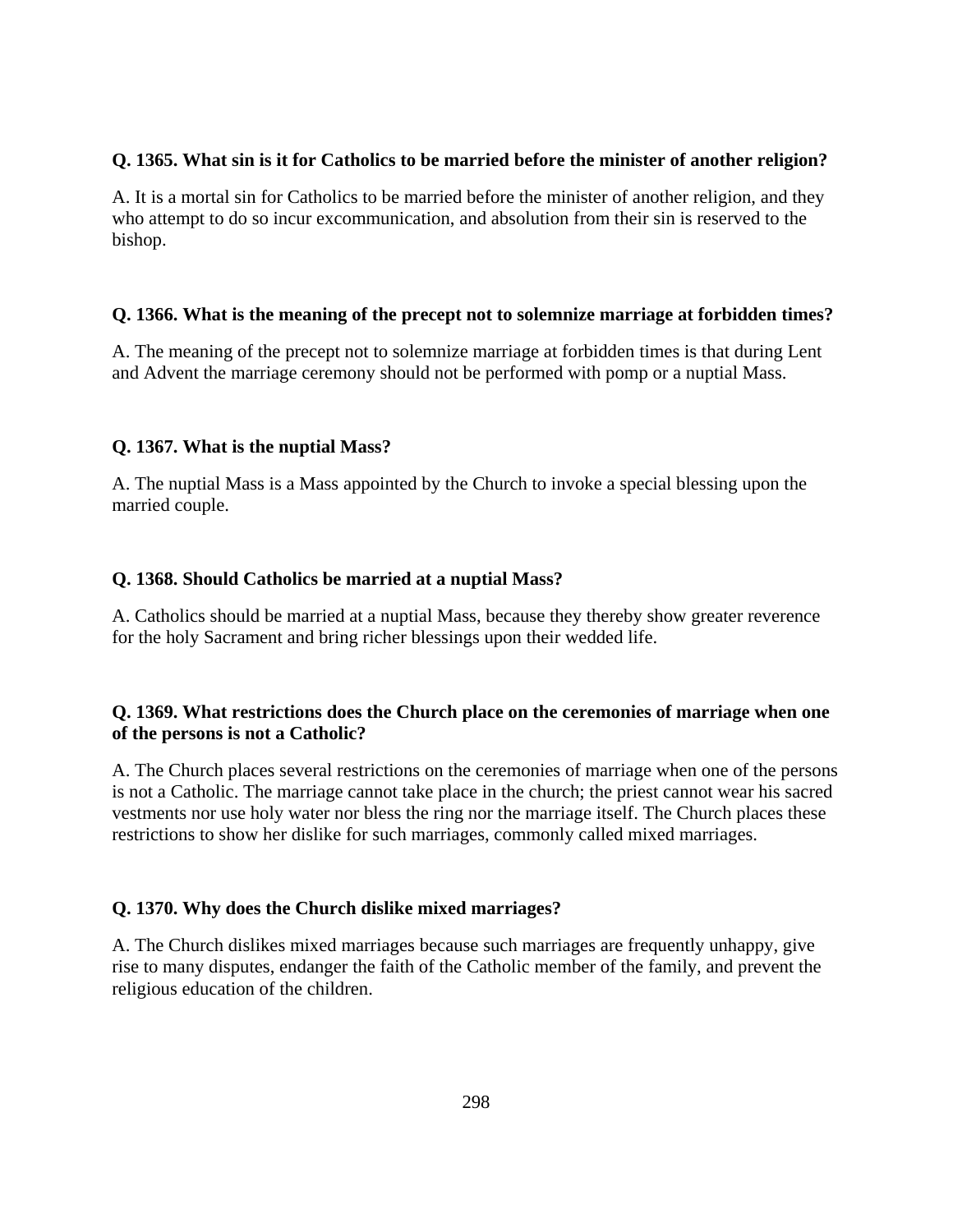# **LESSON THIRTY-SEVENTH: On the Last Judgment and the Resurrection, Hell, Purgatory, and Heaven**

## **Q. 1371. When will Christ judge us?**

A. Christ will judge us immediately after our death, and on the last day.

## **Q. 1372. What is the judgment called which we have to undergo immediately after death?**

A. The judgment we have to undergo immediately after death is called the Particular Judgment.

#### **Q. 1373. Where will the particular judgment be held?**

A. The particular judgment will be held in the place where each person dies, and the soul will go immediately to its reward or punishment.

#### **Q. 1374. What is the judgment called which all men have to undergo on the last day?**

A. The judgment which all men have to undergo on the last day is called the General Judgment.

## **Q. 1375. Will the sentence given at the particular judgment be changed at the general judgment?**

A. The sentence given at the particular judgment will not be changed at the general judgment, but it will be repeated and made public to all.

#### **Q. 1376. Why does Christ judge men immediately after death?**

A. Christ judges men immediately after death to reward or punish them according to their deeds.

#### **Q. 1377. How may we daily prepare for our judgment?**

A. We may daily prepare for our judgment by a good examination of conscience, in which we will discover our sins and learn to fear the punishment they deserve.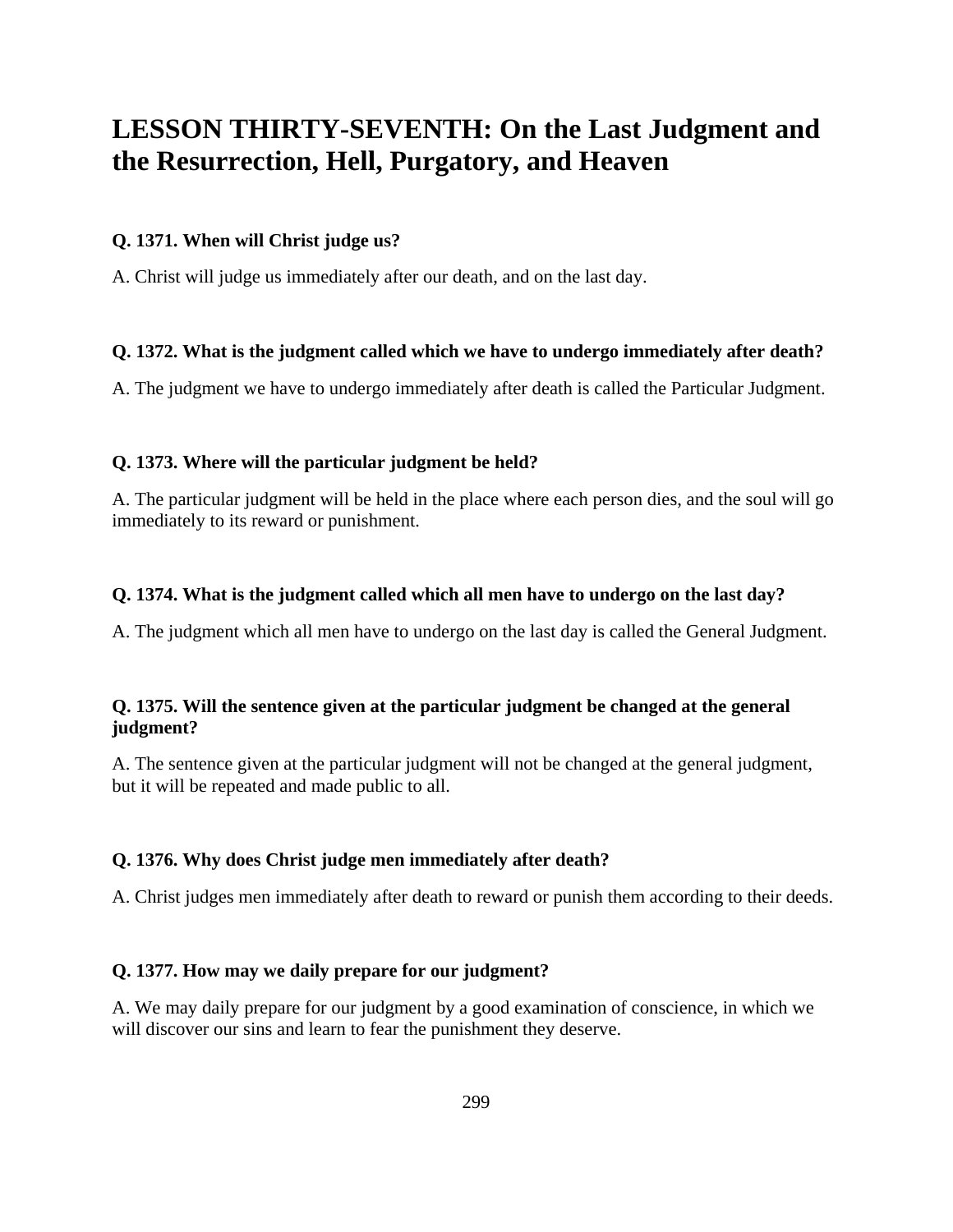#### **Q. 1378. What are the rewards or punishments appointed for men's souls after the Particular Judgment?**

A. The rewards or punishments appointed for men's souls after the Particular Judgment are Heaven, Purgatory, and Hell.

#### **Q. 1379. What is Hell?**

A. Hell is a state to which the wicked are condemned, and in which they are deprived of the sight of God for all eternity, and are in dreadful torments.

#### **Q. 1380. Will the damned suffer in both mind and body?**

A. The damned will suffer in both mind and body, because both mind and body had a share in their sins. The mind suffers the "pain of loss" in which it is tortured by the thought of having lost God forever, and the body suffers the "pain of sense" by which it is tortured in all its members and senses.

#### **Q. 1381. What is Purgatory?**

A. Purgatory is the state in which those suffer for a time who die guilty of venial sins, or without having satisfied for the punishment due to their sins.

#### **Q. 1382. Why is this state called Purgatory?**

A. This state is called Purgatory because in it the souls are purged or purified from all their stains; and it is not, therefore, a permanent or lasting state for the soul.

#### **Q. 1383. Are the souls in Purgatory sure of their salvation?**

A. The souls in Purgatory are sure of their salvation, and they will enter heaven as soon as they are completely purified and made worthy to enjoy that presence of God which is called the Beatific Vision.

#### **Q. 1384. Do we know what souls are in Purgatory, and how long they have to remain there?**

A. We do not know what souls are in Purgatory nor how long they have to remain there; hence we continue to pray for all persons who have died apparently in the true faith and free from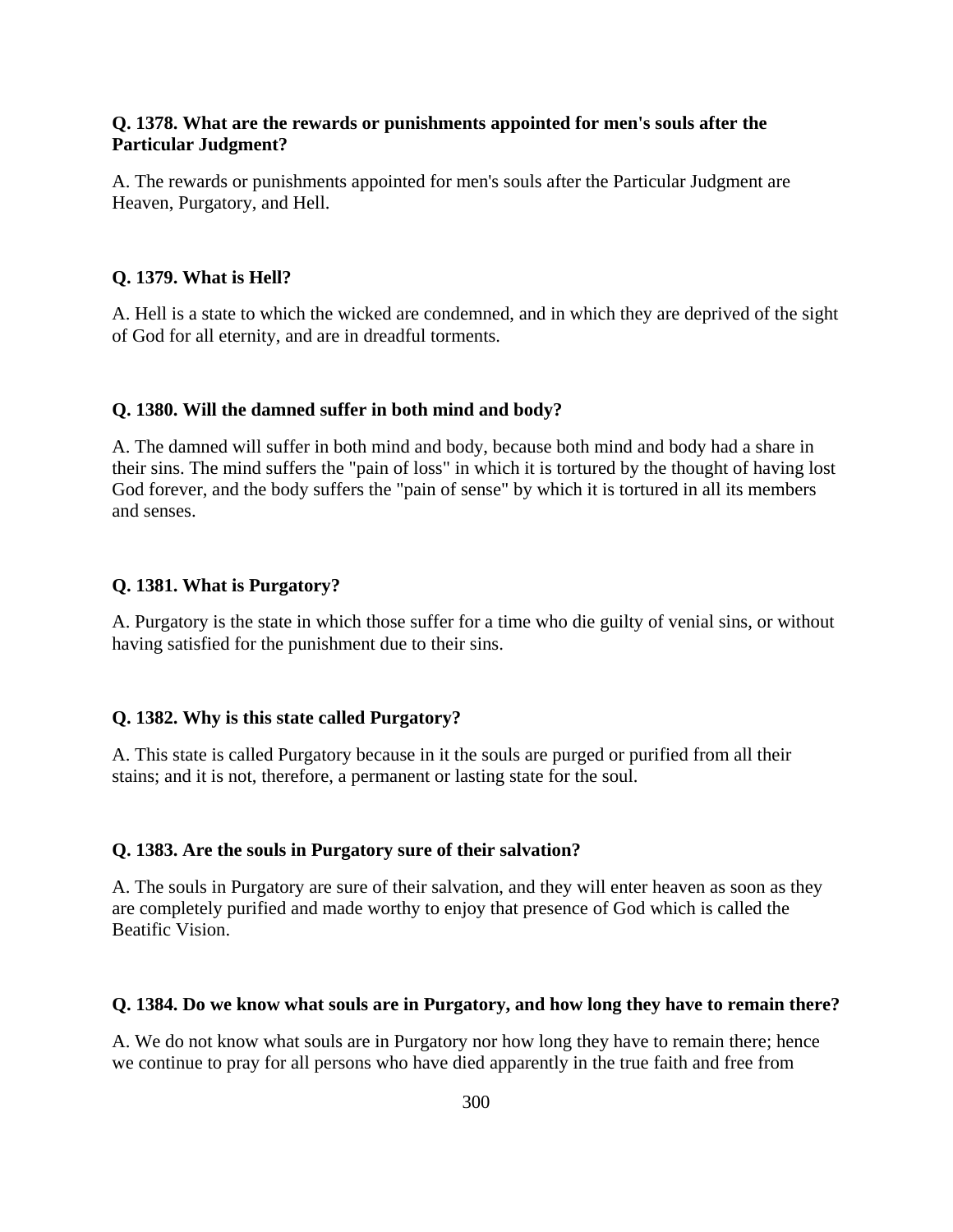mortal sin. They are called the faithful departed.

## **Q. 1385. Can the faithful on earth help the souls in Purgatory?**

A. The faithful on earth can help the souls in Purgatory by their prayers, fasts, alms, deeds; by indulgences, and by having Masses said for them.

#### **Q. 1386. Since God loves the souls in Purgatory, why does He punish them?**

A. Though God loves the souls in Purgatory, He punishes them because His holiness requires that nothing defiled may enter heaven and His justice requires that everyone be punished or rewarded according to what he deserves.

## **Q. 1387. If every one is judged immediately after death, what need is there of a general judgment?**

A. There is need of a general judgment, though every one is judged immediately after death, that the providence of God, which, on earth, often permits the good to suffer and the wicked to prosper, may in the end appear just before all men.

## **Q. 1388. What is meant by "the Providence of God"?**

A. By "the Providence of God" is meant the manner in which He preserves, provides for, rules and governs the world and directs all things by His infinite Will.

#### **Q. 1389. Are there other reasons for the general judgment?**

A. There are other reasons for the general judgment, and especially that Christ Our Lord may receive from the whole world the honor denied Him at His first coming, and that all may be forced to acknowledge Him their God and Redeemer.

#### **Q. 1390. Will our bodies share in the reward or punishment of our souls?**

A. Our bodies will share in the reward or punishment of our souls, because through the resurrection they will again be united to them.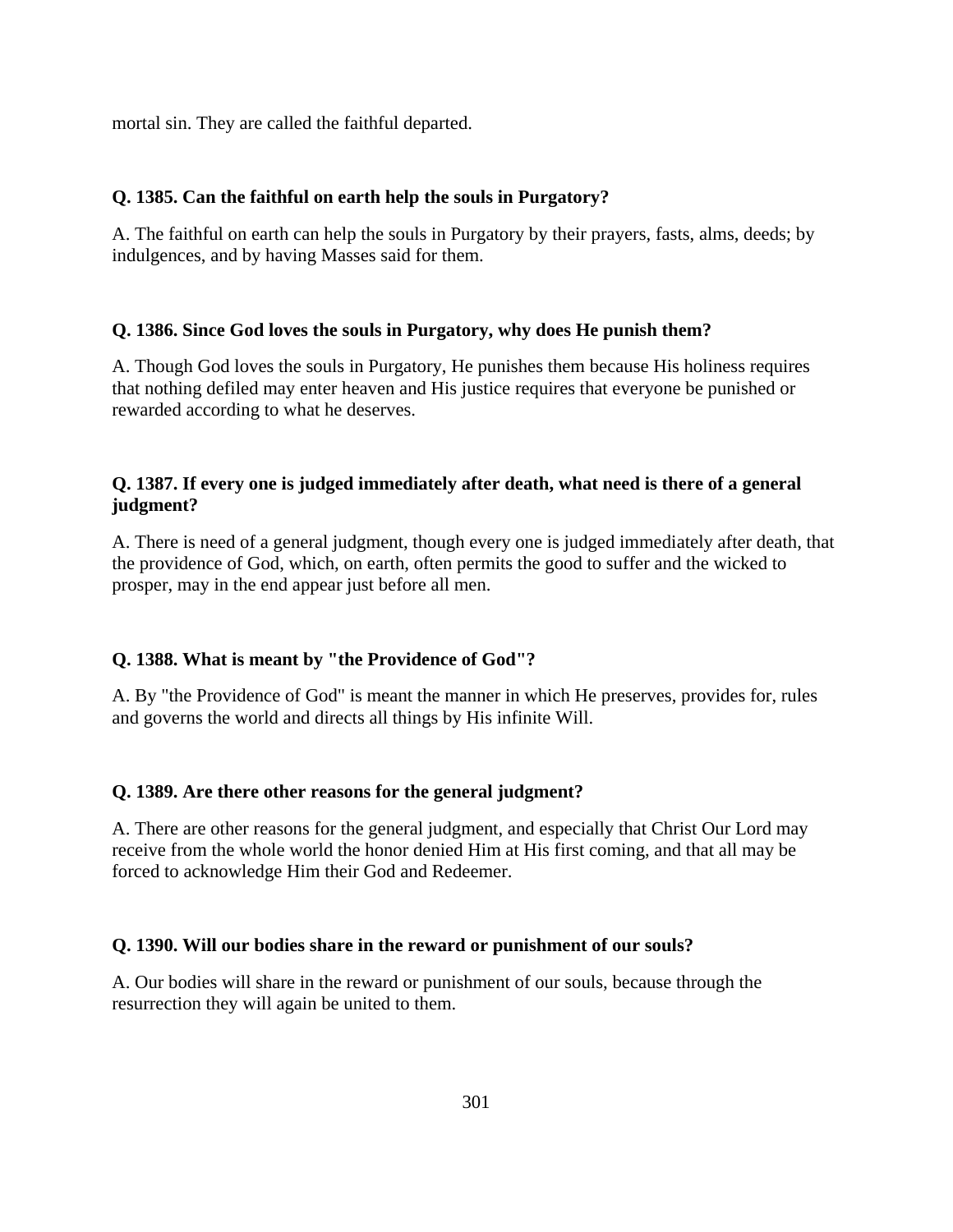#### **Q. 1391. When will the general resurrection or rising of all the dead take place?**

A. The general resurrection or rising of all the dead will take place at the general judgment, when the same bodies in which we lived on earth will come forth from the grave and be united to our souls and remain united with them forever either in heaven or in hell.

#### **Q. 1392. In what state will the bodies of the just rise?**

A. The bodies of the just will rise glorious and immortal.

#### **Q. 1393. Will the bodies of the damned also rise?**

A. The bodies of the damned will also rise, but they will be condemned to eternal punishment.

#### **Q. 1394. Why do we show respect for the bodies of the dead?**

A. We show respect for the bodies of the dead because they were the dwelling-place of the soul, the medium through which it received the Sacraments, and because they were created to occupy a place in heaven.

#### **Q. 1395. What is Heaven?**

A. Heaven is the state of everlasting life in which we see God face to face, are made like unto Him in glory, and enjoy eternal happiness.

#### **Q. 1396. In what does the happiness in heaven consist?**

A. The happiness in heaven consists in seeing the beauty of God, in knowing Him as He is, and in having every desire fully satisfied.

#### **Q. 1397. What does St. Paul say of heaven?**

A. St. Paul says of heaven, "That eye hath not seen. nor ear heard, neither hath it entered into the heart of man what things God hath prepared for them that love Him." (I. Cor. ii., 9.)